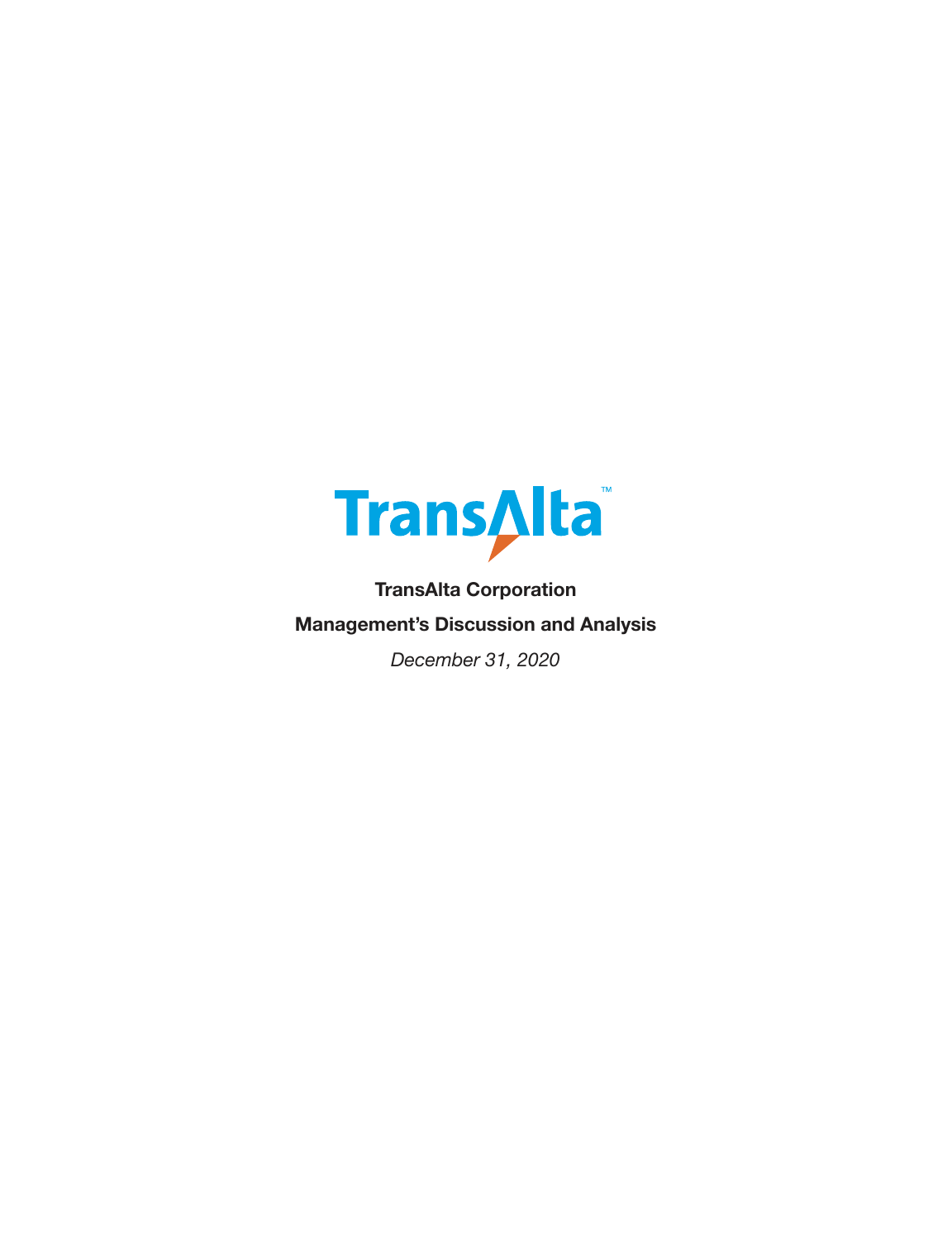# Table of Contents

| M <sub>56</sub>                                      |
|------------------------------------------------------|
| M58                                                  |
| M <sub>59</sub>                                      |
| M63                                                  |
| M70                                                  |
| M72                                                  |
| M74                                                  |
| M76                                                  |
| M79                                                  |
| M88                                                  |
| M97                                                  |
| M <sub>101</sub>                                     |
| M <sub>107</sub>                                     |
| M109                                                 |
| M111                                                 |
| M113                                                 |
| M126                                                 |
| Reliable, Low-Cost and Sustainable Energy Production |

This Management's Discussion and Analysis ("MD&A") should be read in conjunction with our 2020 audited annual *consolidated financial statements (the "consolidated financial statements") and our 2020 annual information form ("AIF"), each for the fiscal year ended Dec. 31, 2020. The consolidated financial statements have been prepared in accordance with International Financial Reporting Standards ("IFRS") for Canadian publicly accountable enterprises as issued by the International Accounting Standards Board ("IASB") and in effect at Dec. 31, 2020. All dollar amounts in the tables are in millions of Canadian dollars unless otherwise noted and except amounts per share, which are in whole dollars to the nearest two decimals. All other dollar amounts in this MD&A are in Canadian dollars, unless otherwise noted. This MD&A is dated March 2, 2021. Additional information respecting TransAlta Corporation ("TransAlta", "we", "our", "us" or the "Corporation"), including our AIF, is available on SEDAR at www.sedar.com, on EDGAR at www.sec.gov and on our website at www.transalta.com. Information on or connected to our website is not incorporated by reference herein.*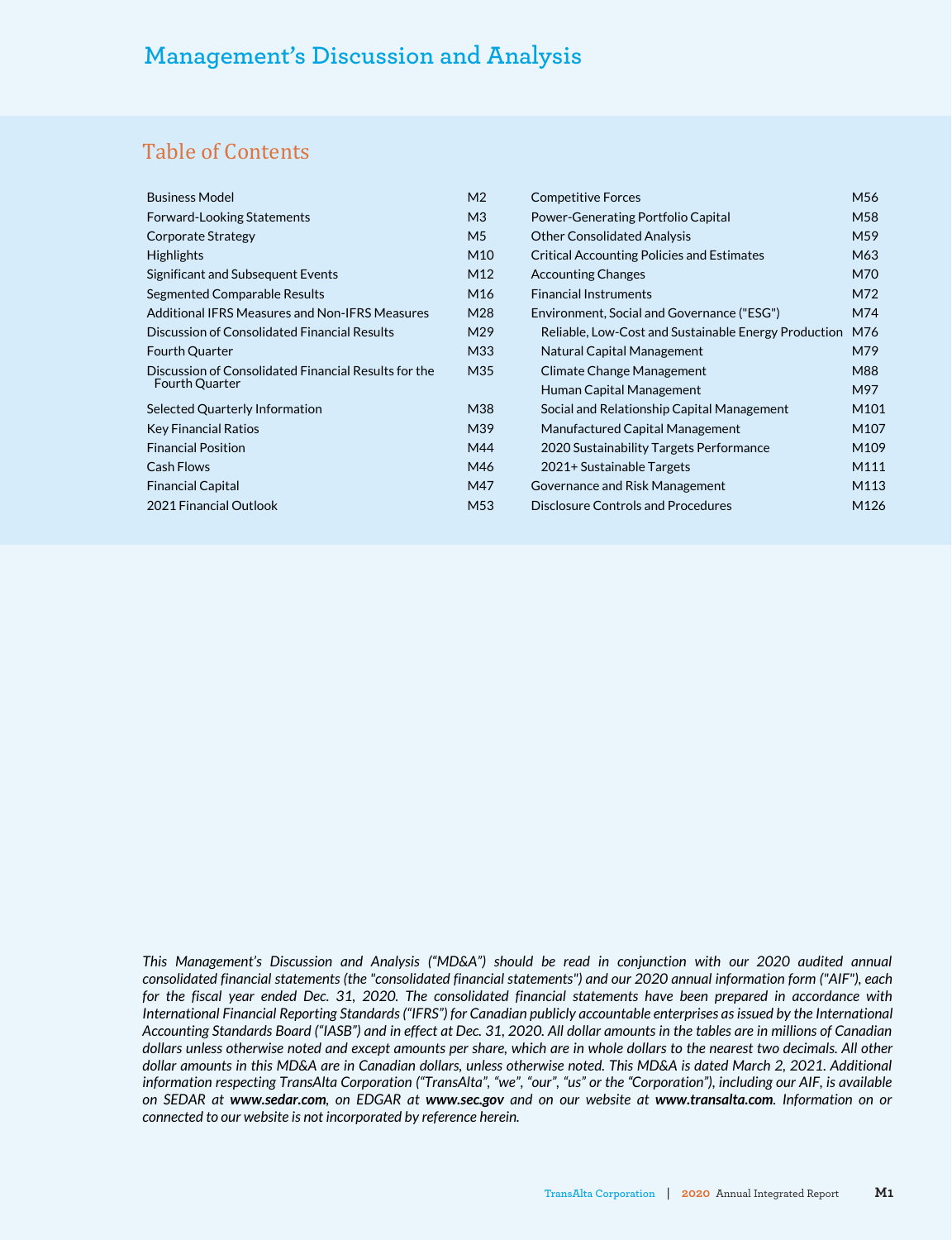# Business Model

### Our Business

We are one of Canada's largest publicly traded power generators with over 109 years of operating experience. We own, operate and manage a highly contracted and geographically diversified portfolio of assets representing 8,128 megawatts ("MW")<sup>(1)</sup> of capacity and use a broad range of fuels that include water, wind and solar, natural gas, and thermal coal. The Corporation is currently undertaking a multi-year transition to convert or retire all of our thermal coal units completely by the end of 2025. This transition will see our thermal units in Alberta discontinue all firing with thermal coal and the discontinuation of all coal mining operations by the end of Dec. 31, 2021. Our Centralia coal-fired facility in Washington State is committed to be retired under the TransAlta Energy Transition Bill. Consistent with our commitment under this bill, Centralia Unit 1 retired on Dec. 31, 2020, and the remaining unit is set to retire on Dec. 31, 2025. Our energy marketing operations maximize margins by securing and optimizing high-value products and markets for ourselves and our customers in dynamic market conditions.

### Vision and Values

Our vision is to be a leader in clean electricity and we are committed to a sustainable future. Our mission is to provide safe, low-cost and reliable clean electricity. With our 109-year history of powering economies and communities, we apply our expertise, scale and diversified fuel mix to capitalize on opportunities in our core markets and grow in areas where our competitive advantages can be employed. Our values are grounded in safety, innovation, sustainability, integrity and respect, all of which enable us to work towards our common goals. These values are the principles that define our corporate culture. They reflect our skills and mindset, while providing a framework for everything we do, guiding both internal conduct and external relationships. These values are at the heart of our success.

### Strategy for Value Creation

Our goals are to deliver shareholder value by delivering solid returns through a combination of dividend yield and disciplined growth in cash flow per share. We strive for a low to moderate risk profile over the long term while balancing capital allocation and maintaining financial strength to allow for financial flexibility. Our segmented cash flow growth is driven by optimizing and diversifying our existing assets and further expanding our overall portfolio and presence in Canada, the United States of America ("US") and Australia. We are focusing on these geographic areas as our expertise, scale and diversified fuel mix create a competitive advantage that we can leverage to capture expansion opportunities to create shareholder value.

## Material Sustainability Impacts

Sustainability means ensuring that our financial returns consider short- and long-term economics, environmental impacts and societal and community needs. We refer to this as  $E^2$ SG. This MD&A integrates our financial or economics ("E") and sustainability or environment, social and governance ("ESG") reporting. Key elements of our sustainability disclosure are guided by our sustainability materiality assessment. To help inform discussion and provide context on how E<sup>2</sup>SG affects our business, we have referenced the provincial securities commission guidance, Global Reporting Initiative, Sustainability Accounting Standards Board and the Task Force on Climate-related Financial Disclosures. Our content is structured following guidance on non-traditional capitals from the International Integrated Reporting Framework. In addition, we track the performance of 80 sustainability-related Key Performance Indicators ("KPIs") and have obtained a limited assurance report from Ernst & Young LLP over material KPIs.

*(1) We measure capacity as net maximum capacity (see the Glossary of Key Terms for the definition of this and other key terms), which is consistent with industry standards. Capacity figures represent capacity owned and in operation unless otherwise stated, and reflect the basis of consolidation of underlying assets.*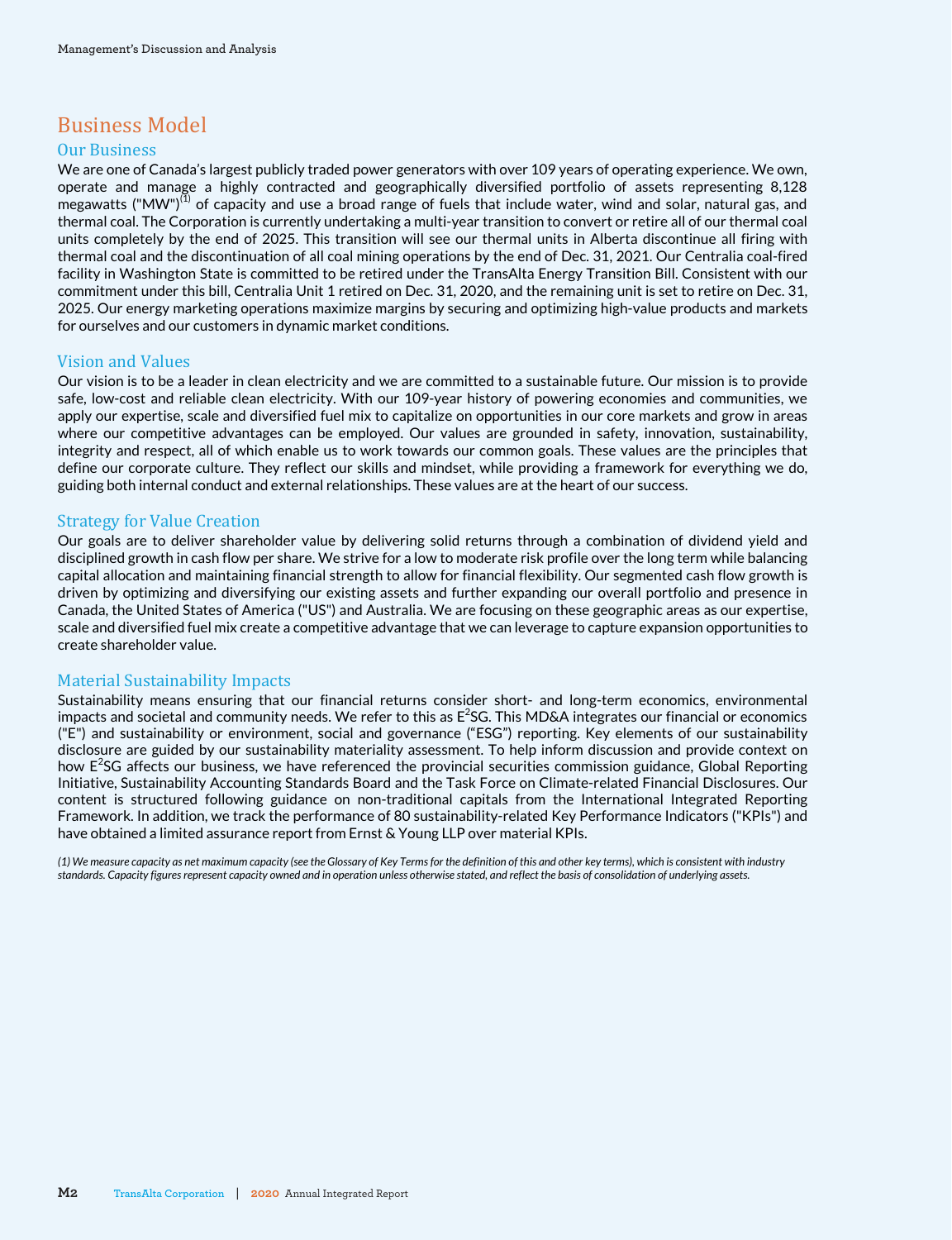# Forward-Looking Statements

This MD&A includes "forward-looking information" within the meaning of applicable Canadian securities laws, and "forward-looking statements" within the meaning of applicable US securities laws, including the US *Private Securities Litigation Reform Act* of 1995 (collectively referred to herein as "forward-looking statements"). All forward-looking statements are based on our beliefs as well as assumptions based on information available at the time the assumption was made, and on management's experience and perception of historical trends, current conditions and expected future developments, as well as other factors deemed appropriate in the circumstances. Forward-looking statements are not facts, but only predictions and generally can be identified by the use of statements that include phrases such as "may," "will," "can," "could," "would," "shall," "believe," "expect," "estimate," "anticipate," "intend," "plan," "forecast," "foresee," "potential," "enable," "continue" or other comparable terminology. These statements are not guarantees of our future performance, events or results and are subject to risks, uncertainties and other important factors that could cause our actual performance, events or results to be materially different from that set out in or implied by the forward-looking statements.

In particular, this MD&A contains forward-looking statements including, but not limited to: operating performance and transition to clean power generation, including our goal to eliminate coal as a fuel source in the Alberta thermal fleet by 2021; our Clean Energy Investment Plan and the benefits thereof; transitioning to 100 per cent clean electricity by 2025; the source of funding for the Clean Energy Investment Plan; our transformation, growth, capital allocation and debt reduction strategies; growth opportunities from 2021 and beyond, including potential for growth in renewables and on-site and cogeneration assets, including the demand therefor and greenfield development acquisitions; the amount of capital allocated to new growth or development projects and the funding thereof; our business, anticipated future financial performance and anticipated results, including our outlook and performance targets; our expectation that the sale of TransAlta's interest in the Pioneer Pipeline will close in 2021; receiving funding under the Canada Emergency Wage Subsidy program; the ability to reach a commercial solution with Energy Transfer Canada regarding the construction and operation of the Kaybob 3 cogeneration facility; the timing and the completion of growth and development projects, and their attendant costs; our estimated spend on growth and sustaining capital and productivity projects; expectations in terms of the cost of operations and maintenance, and the variability of those costs; the conversion or repowering of our coal-fired units to natural gas, and the timing and costs thereof; expectations relating to the benefits of the conversions and repowering; the terms of the current or any further proposed share buyback programs, including timing and number of shares to be repurchased pursuant to any normal course issuer bid and the acceptance thereof by the Toronto Stock Exchange ("TSX"); the mothballing of certain units; the impact of certain hedges on future earnings, results and cash flows; estimates of fuel supply and demand conditions and the costs of procuring fuel; expectations for demand for electricity, including for clean energy, in both the short term and long term, and the resulting impact on electricity prices; the impact of load growth, increased capacity and natural gas and other fuel costs on power prices; expectations in respect of generation availability, capacity and production; expectations regarding the role that different energy sources will play in meeting future energy needs; expected financing of our capital expenditures; expected governmental regulatory regimes and legislation, as well as the cost of complying with resulting regulations and laws; our marketing and trading strategy and the risks involved in these strategies; estimates of future tax rates, future tax expense and the adequacy of tax provisions; changes in accounting estimates and accounting policies; the mitigation of risks and effectiveness thereof, including as it pertains to climate change risk, environmental management, cybersecurity, commodity prices and fuel supply; anticipated growth rates and competition in our markets; our expectations and obligations and anticipated liabilities relating to the outcome of existing or potential legal and contractual claims, regulatory investigations and disputes, including the litigation with Fortescue Metals Group Ltd. relating to the South Hedland facility and the Mangrove (as defined below) proceedings relating to the Brookfield Investment, each discussed further below; our ability to achieve our  $E^2$ SG targets; expectations regarding the renewal of collective bargaining agreements; expectations for the ability to access capital markets at reasonable terms; the estimated impact of changes in interest rates and the value of the Canadian dollar relative to the US dollar, the Australian dollar and other currencies in locations where we do business; the monitoring of our exposure to liquidity risk; expectations in respect to the global economic environment and growing scrutiny by investors relating to sustainability performance; and our credit practices.

The forward-looking statements contained in this MD&A are based on many assumptions including, but not limited to, the following: the impacts arising from COVID-19 not becoming significantly more onerous on the Corporation, which includes the Corporation being permitted to continue to operate as an essential service; no significant changes to applicable laws and regulations, including any tax and regulatory changes in the markets in which we operate; no material adverse impacts to investment and credit markets; Alberta spot power prices being in the range of \$58 to \$68 per megawatt hour ("MWh") in 2021; Mid-C spot power prices being in the range of US\$25 to US\$35 per MWh in 2021; sustaining capital in 2021 being between \$175 million and \$210 million; productivity capital of \$3 million to \$7 million; applicable discount rates; our proportionate ownership of TransAlta Renewables Inc. ("TransAlta Renewables") not changing materially; no decline in the dividends to be received from TransAlta Renewables; the expected life extension of the Alberta thermal fleet and anticipated financial results generated on conversion or repowering; assumptions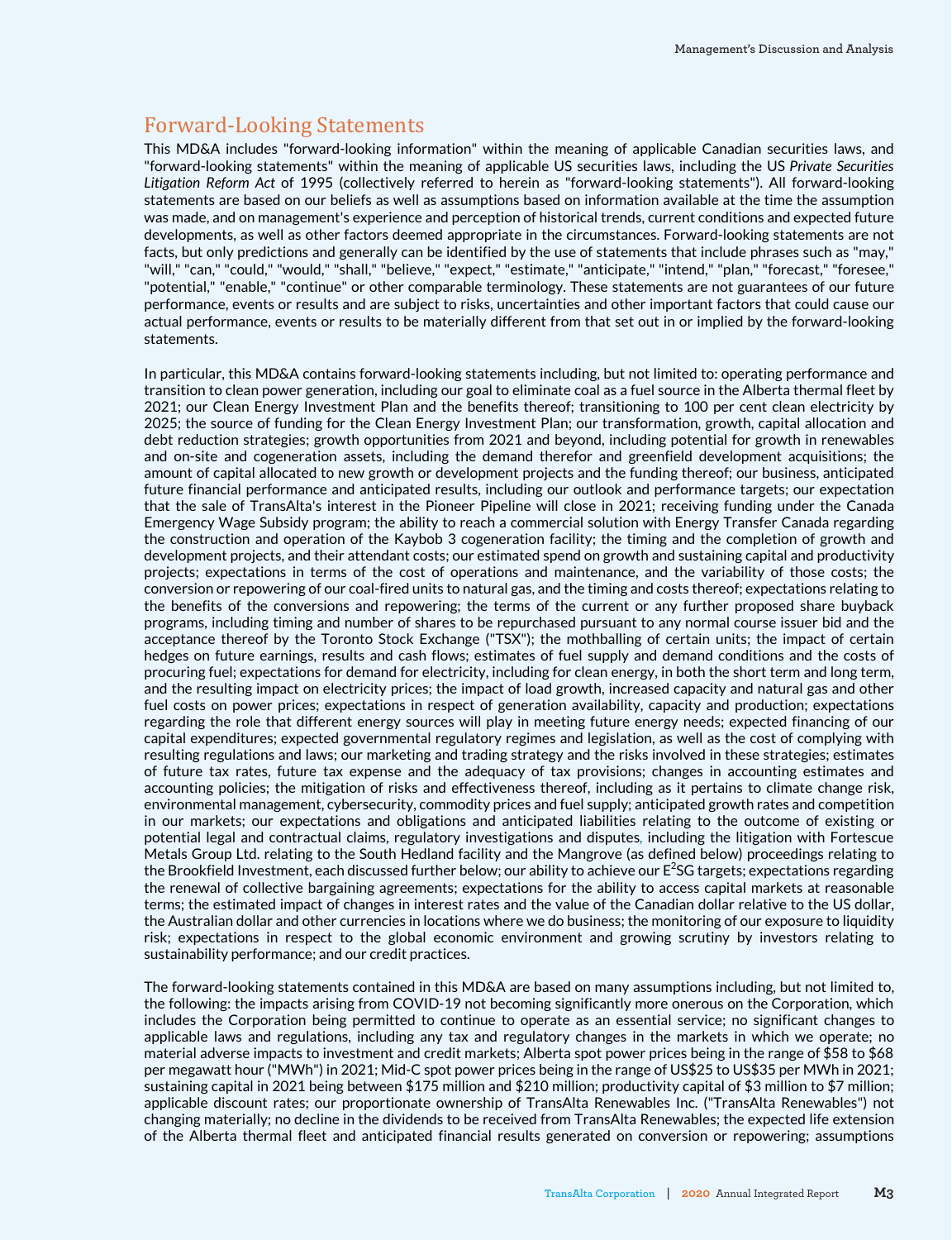regarding the ability of the converted units to successfully compete in the Alberta energy market; and assumptions regarding our current strategy and priorities, including as it pertains to our current priorities relating to the conversion to gas, growing TransAlta Renewables and realizing the full economic benefit from our capacity, energy and ancillary services.

Forward-looking statements are subject to a number of significant risks, uncertainties and assumptions that could cause actual plans, performance, results or outcomes to differ materially from current expectations. Factors that may adversely impact what is expressed or implied by forward-looking statements contained in this MD&A include, but are not limited to, risks relating to the impact of COVID-19, which cannot currently be predicted, and which present risks including, but not limited to: more restrictive directives of government and public health authorities; reduced labour availability and ability to continue to staff our operations and facilities; disruptions to our supply chains, including our ability to secure necessary equipment or to obtain regulatory approvals on the expected timelines or at all; COVID-19 related force majeure claims; restricted access to capital and increased borrowing costs; a further decrease in shortterm and/or long-term electricity demand and lower merchant pricing in Alberta and Mid-C; reductions in production; increased costs resulting from our efforts to mitigate the impact of COVID-19; deterioration of worldwide credit and financial markets; a higher rate of losses on our accounts receivable due to credit defaults; impairments and/or writedowns of assets; and adverse impacts on our information technology systems and our internal control systems, including increased cybersecurity threats. The forward-looking statements are also subject to other risk factors that include, but are not limited to: fluctuations in market prices; changes in demand for electricity and capacity and our ability to contract our generation for prices that will provide expected returns and replace contracts as they expire; changes to the legislative, regulatory and political environments in the jurisdictions in which we operate; environmental requirements and changes in, or liabilities under, these requirements; changes in general economic or market conditions including interest rates; operational risks involving our facilities, including unplanned outages at such facilities; disruptions in the transmission and distribution of electricity; the effects of weather and other climate-change related risks; unexpected increases in cost structure; disruptions in the source of fuels, including natural gas required for the conversions and repowering, as well as the extent of water, solar or wind resources required to operate our facilities; failure to meet financial expectations; natural and man-made disasters, including those resulting in dam or dyke failures; the threat of domestic terrorism and cyberattacks; pandemics or epidemics and any associated impact on supply chain; equipment failure and our ability to carry out or have completed the repairs in a cost-effective manner, timely manner or at all; commodity risk management and energy trading risks; industry risk and competition; the need to engage or rely on certain stakeholder groups and third parties; fluctuations in the value of foreign currencies and foreign political risks; the need for and availability of additional financing; structural subordination of securities; counterparty credit risk; changes to our relationship with, or ownership of, TransAlta Renewables; risks associated with development projects and acquisitions, including capital costs, permitting, labour and engineering risks, and delays in the construction or commissioning of projects or delays in the closing of acquisitions; changes in expectations in the payment of future dividends, including from TransAlta Renewables; inadequacy or unavailability of insurance coverage; downgrades in credit ratings; our provision for income taxes; legal, regulatory and contractual disputes and proceedings involving the Corporation, including as it pertains to establishing commercial operations at the South Hedland facility and in relation to the Brookfield Investment; reliance on key personnel; and labour relations matters. The foregoing risk factors, among others, are described in further detail in the Governance and Risk Management section of this MD&A and the Risk Factors section in our AIF for the year ended Dec. 31, 2020.

Readers are urged to consider these factors carefully in evaluating the forward-looking statements and are cautioned not to place undue reliance on them, which reflect the Corporation's expectations only as of the date hereof. The forward-looking statements included in this document are made only as of the date hereof and we do not undertake to publicly update these forward-looking statements to reflect new information, future events or otherwise, except as required by applicable laws. The purpose of the financial outlooks contained herein is to give the reader information about management's current expectations and plans and readers are cautioned that such information may not be appropriate for other purposes. In light of these risks, uncertainties and assumptions, the forward-looking statements might occur to a different extent or at a different time than we have described, or might not occur at all. We cannot assure that projected results or events will be achieved.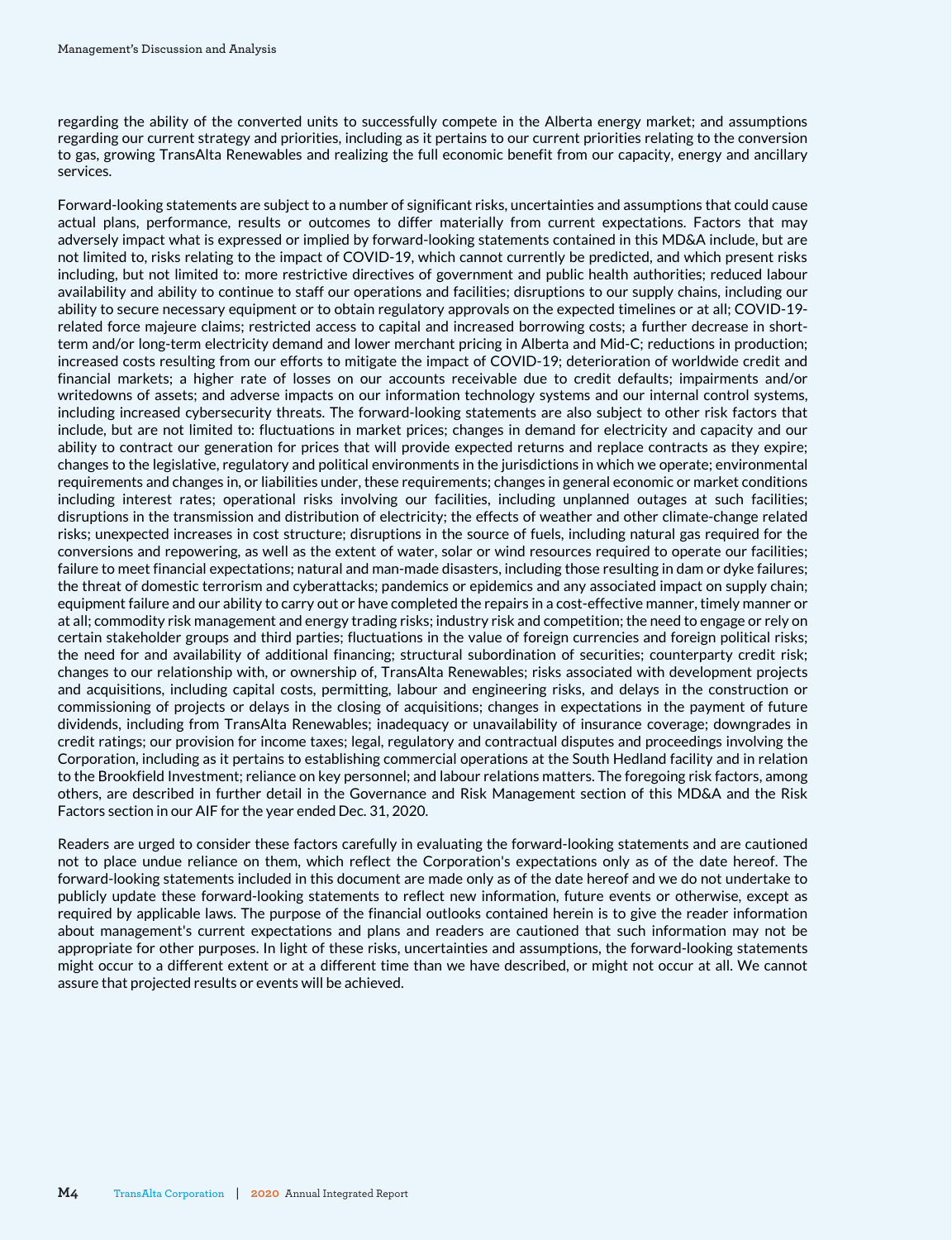# Corporate Strategy

Our strategic focus is to invest in a disciplined manner in a range of clean and renewable power generation such as hydro, wind, solar, energy storage and thermal (natural gas-fired and cogeneration) and develop customer-centric green power solutions that produce electricity for the needs of our industrial customers and communities in order to deliver returns to our shareholders.

#### Clean Energy Investment Plan

TransAlta's Clean Energy Investment Plan, announced in 2019, includes converting our existing Alberta coal assets to natural gas and advancing our leadership position in on-site generation and renewable electricity. The Clean Energy Investment Plan identified opportunities of \$1.9 billion to \$2.1 billion that TransAlta is pursuing. A significant number of these opportunities have been completed, with the projects achieving commissioned status in 2019 and 2020.

The implementation and execution of TransAlta's Clean Energy Investment Plan, including the acceleration of certain features of that plan, is being facilitated by the \$750 million strategic investment (the "Brookfield Investment") by Brookfield Renewable Partners or its affiliates (collectively, "Brookfield") that we announced in March 2019. The first \$350 million tranche of Brookfield's Investment closed in May 2019 and facilitated the acceleration of our conversion to gas plan discussed below. The second \$400 million tranche of Brookfield's Investment closed on Oct. 30, 2020, and will help further the advancement and implementation of the remainder of our Clean Energy Investment Plan. The Brookfield Investment will fund other growth initiatives, while helping the Corporation maintain a strong balance sheet and financial flexibility to carry out the other pillars of our strategy discussed below. Please refer to the Significant and Subsequent Events section of this MD&A for further details.

Please refer to the 2021+ Sustainable Development Targets section of this MD&A for further details on sustainability targets and near-term objectives that further support our Clean Energy Investment Plan.

Our strategic priorities were advanced in 2020 and what follows is an update of how we executed in 2020, as well as our intentions for 2021 and beyond:

#### **1. Successfully convert to natural gas as the primary fuel source in the Alberta thermal fleet**

We are transitioning our Alberta thermal fleet to natural gas as part of our Clean Energy Investment Plan. We plan to invest between \$900 million to \$1.0 billion to convert or repower our Alberta thermal fleet to natural gas. This will repurpose and reposition our fleet to a cleaner, gas-fired fleet while delivering attractive returns through leveraging the Corporation's existing infrastructure.

The highlights of these gas conversion investments include:

- Positioning TransAlta's fleet as a low-cost clean energy generator in the Alberta energy-only market;
- Generating attractive returns by leveraging the Corporation's existing infrastructure;
- Significantly extending the life and cash flows of our Alberta thermal assets; and
- Significantly reducing air emissions and costs.

The following key achievements over the past year helped us advance this part of our strategy:

- Conversion to gas TransAlta's Clean Energy Investment Plan includes converting three of our existing Alberta thermal units to gas during 2021 by replacing existing coal burners with natural gas burners. The cost to convert each of TransAlta's wholly owned units is expected to be approximately \$35 million per unit. On Feb. 1, 2021, we announced the completion of the conversion to gas of Sundance Unit 6. The Corporation continues to advance conversion of its Keephills Unit 2 and Keephills Unit 3 for completion later in 2021 and has issued Full Notice to Proceed ("FNTP") for both units. In addition, on April. 4, 2020, the dual-fuel conversion of Sheerness Unit 2 was completed. The Sheerness Unit 1 conversion to gas is in progress with expected completion in the first quarter of 2021. The Sheerness facility will receive it's last coal shipment in the first quarter of 2021, with coal stock being actively depleted until the end of 2021. The elimination of coal as a fuel source will reduce future fuel costs and greenhouse gas ("GHG") costs at Sheerness.
- Gas Repowering The Clean Energy Investment Plan also includes the repowering of the steam turbines at Sundance Unit 5 and, potentially, Keephills Unit 1, by installing one or more combustion turbines and heat recovery steam generators, thereby creating highly efficient combined-cycle units. The repowered units are expected to be a 35 per cent to 45 per cent lower capital investment when compared to a new combined-cycle facility, while achieving a similar heat rate. During the first quarter of 2020, we received regulatory approval from the Alberta Utilities Commission ("AUC") and Alberta Environment and Parks for the repowering of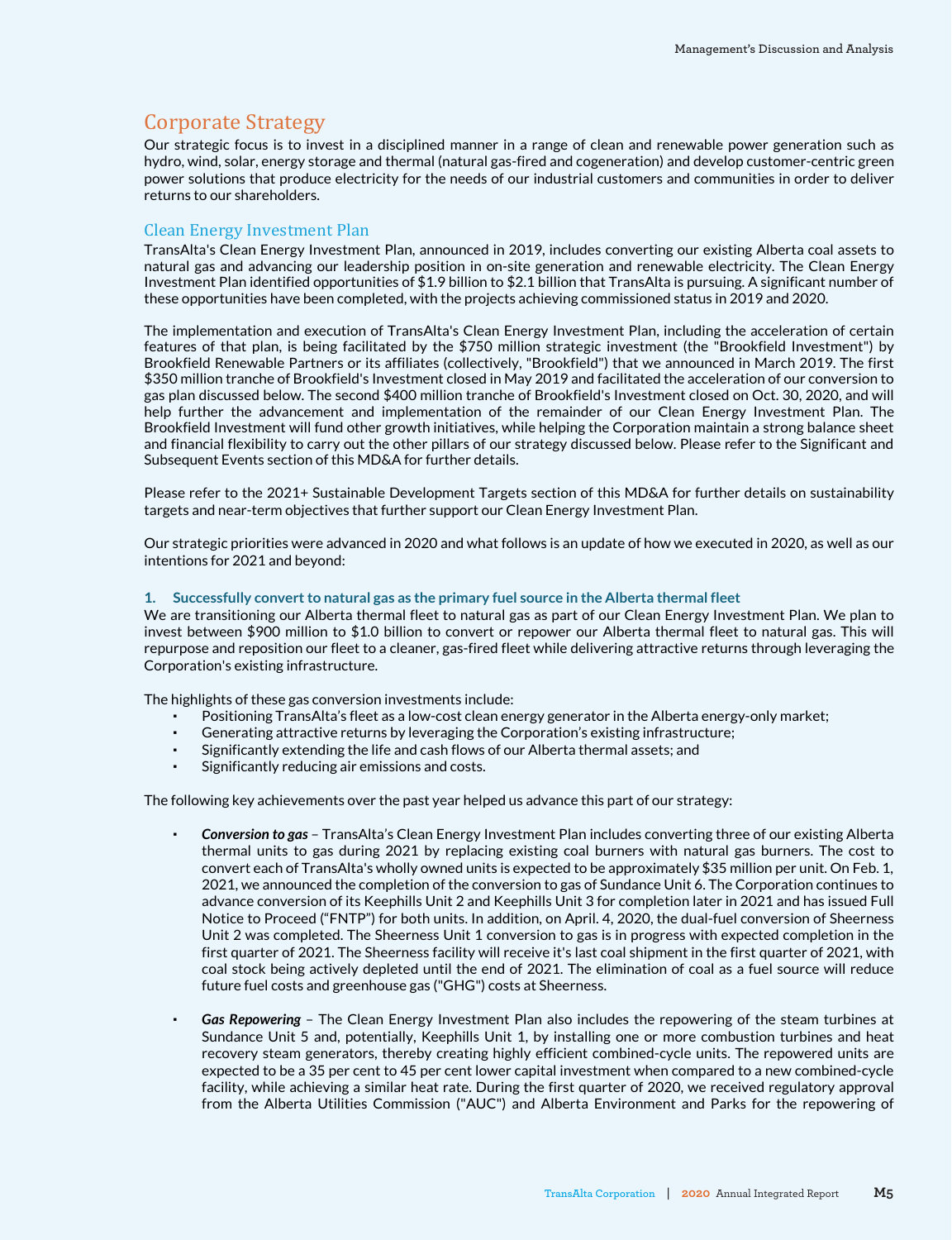Sundance Unit 5 and Keephills Unit 1 into combined-cycle units. During the fourth quarter of 2020, an equipment supply agreement was executed as part of the strategy to repower Sundance Unit 5 into a highly efficient combined-cycle unit. The commercial operation date is anticipated in the fourth quarter of 2023. The Sundance Unit 5 repowered combined-cycle unit will have a capacity of approximately 730 MW and is expected to cost approximately \$800 million to \$825 million, well below a greenfield combined-cycle project. As part of this transaction, we also acquired a long-term power purchase agreement ("PPA") for capacity plus energy, including the pass-through of GHG costs, starting in late 2023 with Shell Energy North America (Canada). The Corporation will continue to evaluate the prospect for the repowering of Keephills Unit 1 in 2021 and 2022 as a supply addition to the Alberta market in the 2026 to 2030 time frame.

- Cessation of Coal-Fired Operations by 2022 TransAlta has determined to cease coal-fired operations in Canada by Jan. 1, 2022. During the third quarter of 2020, we approved the accelerated shutdown of the Highvale mine by the end of 2021, and the useful life of the related assets was adjusted to align with the Corporation's conversion to gas plans. We will continue to actively deplete our coal stock and will wind down our mining activity by the end of 2021. As a result, we announced that Keephills Unit 1 and Sundance Unit 4 will discontinue firing with coal and will be subject to further strategic assessment as to their feasibility to operate on gas effective Jan. 1, 2022. The maximum capability of these units will be reduced to 70 MW and 113 MW, respectively, when transitioned to operate on gas.
- Pioneer Pipeline and Gas Supply On Oct 1, 2020, TransAlta announced that it had entered into a definitive Purchase and Sale Agreement for the sale of its 50 per cent interest in the Pioneer Pipeline to ATCO Gas and Pipelines Ltd. ("ATCO") (the "Transaction"). The purchase price of \$255 million represents both TransAlta's and Tidewater Midstream & Infrastructure Ltd.'s ("TMI") interests. This agreement replaces the previous Purchase and Sale Agreement to sell the Pioneer Pipeline to NOVA Gas Transmission Ltd. ("NGTL") from the second quarter of 2020. ATCO acquired the right to purchase the Pioneer Pipeline through an option agreement with NGTL. Following closing of the Transaction, the Pioneer Pipeline will be integrated into NGTL's and ATCO's Alberta integrated natural gas transmission systems to provide reliable natural gas supply to TransAlta's Sundance and Keephills power-generating stations. As part of the agreement, TransAlta has entered into incremental, long-term firm natural gas delivery transportation agreements with NGTL for 351 TJ per day, bringing the total firm natural gas transportation contracts up to 400 TJ per day by 2023. TransAlta's current commitments, including the 139 TJ per day supply arrangement with TMI, will remain in place until the closing of the Transaction. The Transaction is subject to customary regulatory approvals and is anticipated to close during the second quarter of 2021.
- **Retirement of Sundance 3** On July 22, 2020, the Corporation announced that it gave notice to the Alberta Electric System Operator ("AESO") to retire the mothballed coal-fired Sundance Unit 3 effective July 31, 2020. The retirement decision was largely driven by our assessment of future market conditions, the age and condition of the unit, and our ability to supply energy and capacity from our generation portfolio in Alberta. This decision advances our transition to 100 per cent clean electricity by 2025.

#### **2. Deliver growth in our renewables fleet**

We expanded our renewables platform in the US in 2020 and continue to identify additional opportunities with customers on electricity offerings with a higher component of power coming from renewable sources. Our focus is to deliver solid returns using exceptional project development, construction and integration of skills and capabilities. In 2019, the Big Level and Antrim wind development projects were commissioned, allowing us to invest \$340 million in projects with solid returns. The Skookumchuck wind project and WindCharger battery storage project were commissioned in 2020, representing investments of \$93 million, which were within expected cost estimates. For 2021, we are constructing the Windrise wind project in Alberta, which is expected to be commissioned by year-end. Our contract expansion at the Southern Cross facility in Australia provides an additional opportunity to invest in renewables.

The following provides more detail on our 2020 achievements:

#### *Windrise Wind Project*

On Dec. 17, 2018, TransAlta's 207 MW Windrise wind project ("Windrise") was identified by the AESO as one of the three selected projects in the third round of the Renewable Electricity Program. TransAlta and the AESO subsequently executed a Renewable Electricity Support Agreement with a 20-year term. Windrise is situated on 11,000 acres of land located in the county of Willow Creek, Alberta, and is expected to cost approximately \$270 million to \$285 million. Windrise has secured approval for the wind facility and transmission line required to connect the facility to the Alberta grid from the Alberta Utilities Commission ("AUC"). Construction activities on Windrise continue to advance with all appropriate procedures in place to protect the construction team during the COVID-19 pandemic. However, as a result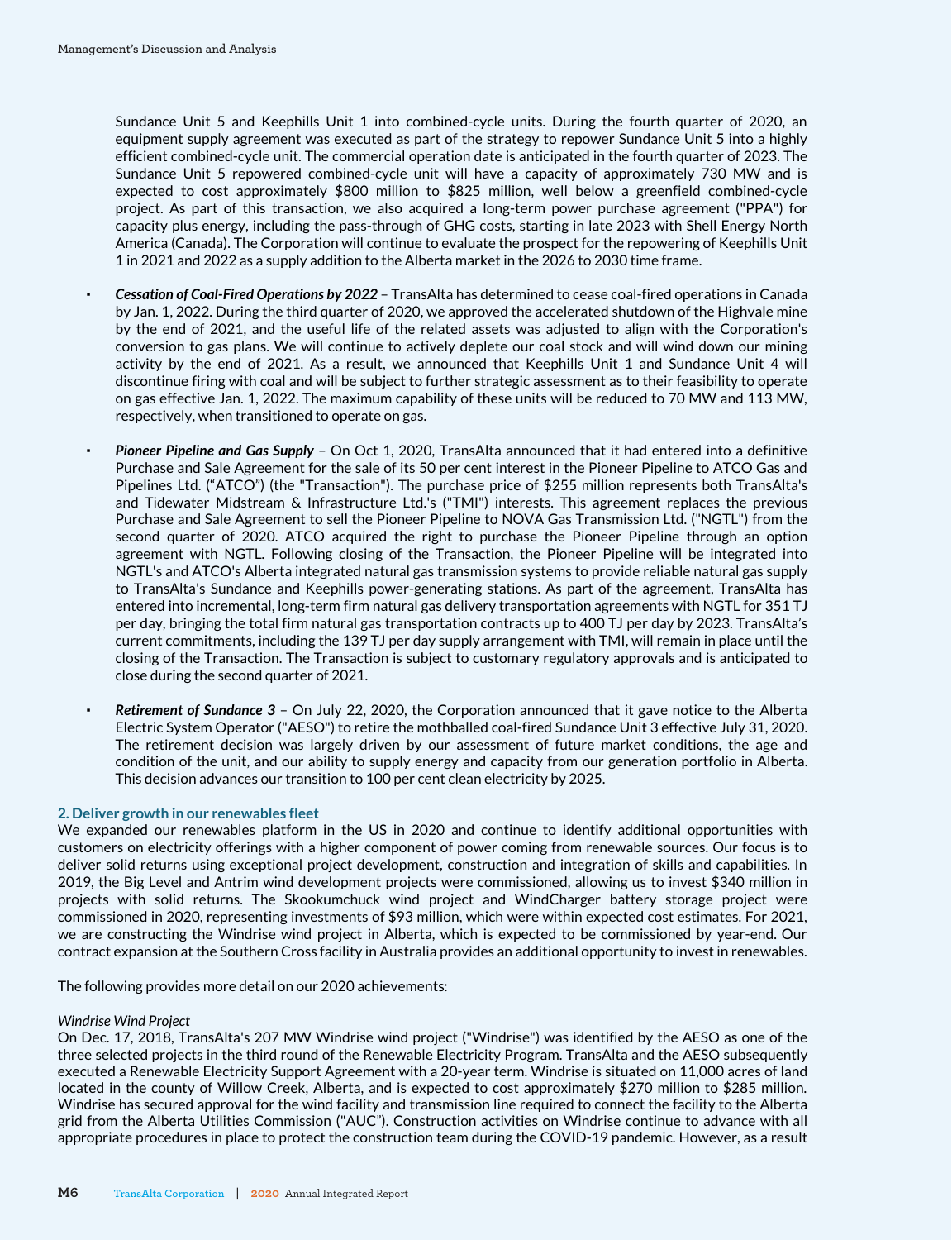of COVID-19 and related delays in construction, the commercial operation date is expected to occur during the second half of 2021. As of Dec. 31, 2020, Windrise was 78 per cent complete.

#### *Skookumchuck Wind Project*

On Nov. 25, 2020, TransAlta completed the acquisition of the 49 per cent equity investment in the Skookumchuck wind project ("Skookumchuck") with Southern Power Company, a subsidiary of Southern Company. Skookumchuck is a 136.8 MW wind project located in Lewis and Thurston counties near Centralia in Washington state consisting of 38 Vestas V136 wind turbines. The project began commercial operation on Nov. 7, 2020, and has a 20-year PPA with Puget Sound Energy. TransAlta's total net capital investment was \$86 million (US\$66 million) cash, with an additional \$77 million (US\$59 million) being funded with tax equity financing.

#### *BHP Nickel West Contract Extension*

On Oct. 22, 2020, Southern Cross Energy ("SCE"), a subsidiary of the Corporation, replaced and extended its current PPA with BHP Billiton Nickel West Pty Ltd. ("BHP"). SCE is composed of four generation facilities with a combined capacity of 245 MW in the Goldfields region of Western Australia.

The new agreement was effective Dec. 1, 2020, and replaces the previous contract that was scheduled to expire Dec. 31, 2023. The amendment to the PPA extends the term to Dec. 31, 2038, and provides SCE with the exclusive right to supply thermal and electrical energy from the Southern Cross facilities for BHP's mining operations located in the Goldfields region of Western Australia. The extension will provide SCE a return on new capital investments, which will be required to support BHP's future power requirements and recently announced emission reduction targets. The amendments within the PPA also provide BHP participation rights in integrating renewable electricity generation, including solar and wind, with energy storage technologies, subject to the satisfaction of certain conditions. Evaluation of renewable energy supply and carbon emissions reduction initiatives under the extended PPA with SCE are underway, including an 18.5 MW solar photovoltaic facility supported by a battery energy storage system and a waste heat steam turbine system.

#### *WindCharger Project*

On Aug. 1, 2020, the WindCharger battery storage project ("WindCharger") was sold to TransAlta Renewables. WindCharger has been operational since Oct. 15, 2020, and is the first utility-scale battery energy storage project in Alberta. The WindCharger project has a nameplate capacity of 10 MW with a total storage capacity of 20 MWh. It is located in southern Alberta in the Municipal District of Pincher Creek next to TransAlta's existing Summerview wind facility substation. WindCharger stores energy produced by the nearby Summerview II wind facility and discharges it into the Alberta electricity grid at times of peak demand. TransAlta is expected to receive co-funding of almost 50 per cent of the \$14 million construction cost from Emissions Reduction Alberta. WindCharger is participating in both the Alberta wholesale energy and ancillary services market of the AESO.

#### *US Wind Projects*

In 2019, we completed the construction of two wind projects (collectively, the "US Wind Projects") in the Northeastern US. The Big Level wind project ("Big Level") acquired on March 1, 2018, consists of a 90 MW project located in Pennsylvania that has a 15-year PPA with Microsoft Corporation. The Antrim wind project ("Antrim") acquired on March 28, 2019, consists of a 29 MW project located in New Hampshire with two 20-year PPAs with Partners Healthcare and New Hampshire Electric Co-op. Big Level and Antrim began commercial operations on Dec. 19, 2019, and Dec. 24, 2019, respectively. The US Wind Projects have added an additional 119 MW of generating capacity to our Wind and Solar portfolio.

#### **3. Expand presence in the US renewables market**

A major focus of our business development efforts is on the renewables segment of the US market. Demand for new renewables in the US is expected to continue its strong growth in the near term and President Biden is expected to initiate policies designed to support further renewables growth. We have started prospecting for new renewable development sites in a number of attractive US markets. These opportunities are expected to grow TransAlta Renewables, utilize its excess debt capacity and deliver stable dividends back to TransAlta.

In addition to the US Wind Projects, the Skookumchuck wind project and the prospecting activities discussed above, TransAlta acquired a portfolio of up to 1,250 gigawatts ("GW") of wind development projects in the US in 2019. A number of projects acquired within this portfolio are currently in the early stages of development by TransAlta.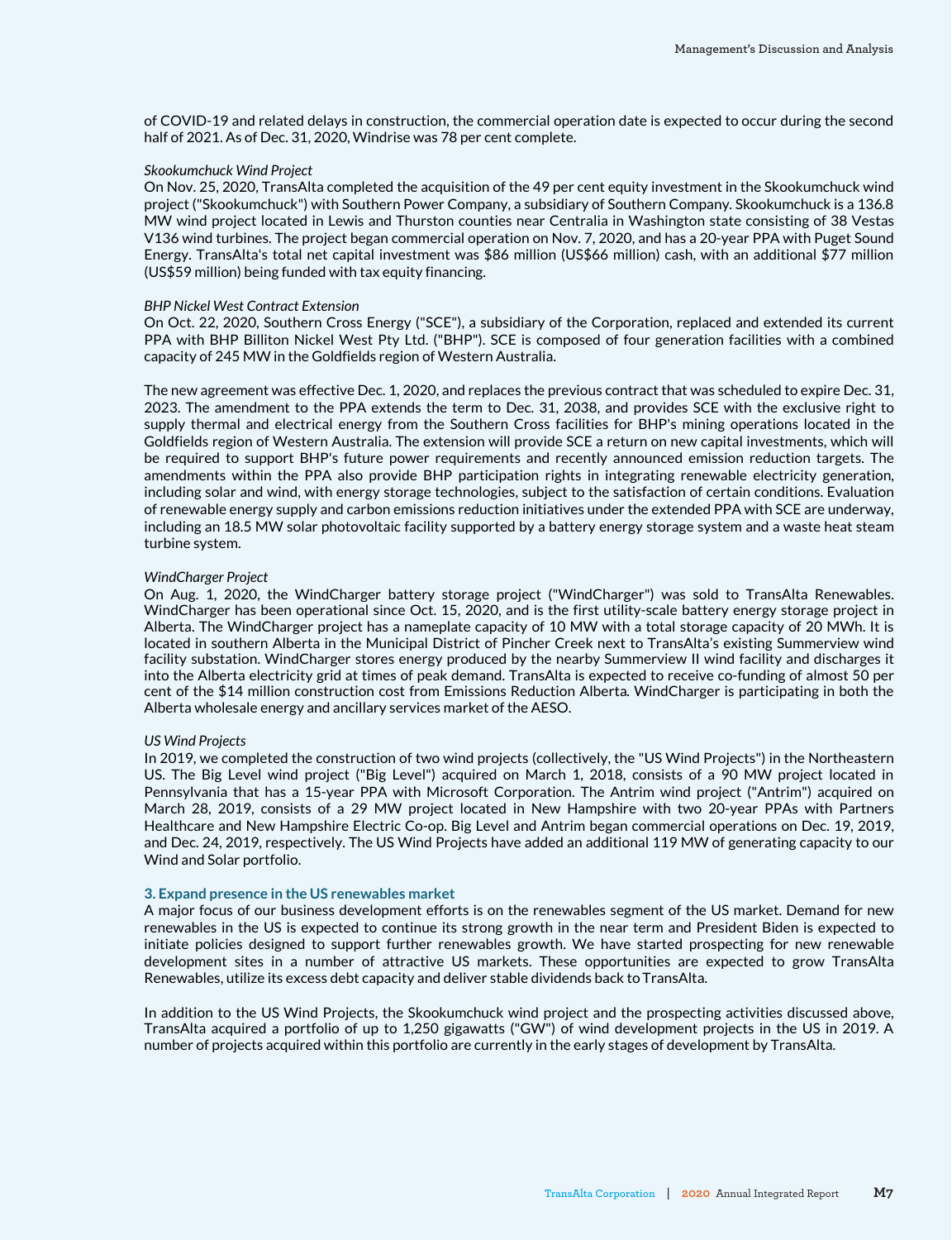#### **4. Advance and expand our on-site generation and cogeneration business**

We are focused on growing our on-site and cogeneration asset base, a business segment we have deep experience in, having provided on-site cogeneration services to customers since the early 1990s. Our current pipeline under evaluation is approximately 600 MW and our technical design, operations experience and safety culture make us a strong partner in this segment. We see this segment growing as industrial and large-scale customers are looking to find solutions to help lower the costs of power production, replace aging or inefficient equipment, reduce network costs and meet their ESG objectives.

On Nov. 30, 2020, TransAlta acquired a 30 per cent equity interest in EMG International, LLC ("EMG") to diversify our sustainability offerings to customers while directly supporting our clean energy transition and sustainability goals. Included in the purchase price of US\$12 million is an estimated component contingent on EMG realizing certain earnings metrics in 2020 and 2021, following the acquisition. The final contingent amount will be calculated based on actual earnings metrics achieved. EMG is an established company with over 25 years of experience in process wastewater treatment and specializes in the design and construction of high-rate anaerobic digester systems. EMG's wastewater treatment process converts organic waste into a valuable source of renewable energy. Their technology produces a biogas stream that can be used as fuel to generate electricity, displacing energy consumed from higheremitting resources. The investment provides a unique opportunity for TransAlta to leverage its vast expertise in on-site generation to support further advancements by EMG in the waste-to-energy space. This investment will advance the Corporation's presence in the US sustainability and on-site generation markets.

On May 19, 2020, the Corporation closed the acquisition of a contracted natural-gas-fired cogeneration asset from two private companies for a purchase price of US\$27 million. The Ada facility is a 29 MW cogeneration facility ("Ada") in Michigan that is contracted under a PPA and a steam sale agreement for approximately six years with Consumers Energy and Amway.

In 2019, TransAlta and Energy Transfer Canada ("ET Canada" formerly known as SemCAMS Midstream ULC) entered into agreements to develop, construct and operate a 40 MW cogeneration facility at the Kaybob South No. 3 sour gas processing plant ("K3"). The facility was expected to receive its final regulatory approvals in the second half of the year and begin construction in December 2020. On Sept. 25, 2020, the AUC released a decision in which it approved the construction and operation of the facility, but denied the application for the Industrial System Designation. We are in ongoing commercial and technical discussions with ET Canada relative to the project at K3, or potentially developing a new project at another site owned and/or operated by ET Canada

#### **5. Maintain a strong financial position**

We intend to remain disciplined in our capital investment strategy and continue to build on our already strong financial position.

We currently have access to \$2.1 billion in liquidity, including \$703 million in cash. During 2020, we closed an AU\$800 million offering ("TEC Offering"), through TEC Hedland Pty Ltd. ("TEC"), a subsidiary of the Corporation, and received \$400 million of the second and final tranche of the \$750 million strategic financing from Brookfield. We repaid a \$400 million medium-term note due on Nov. 25, 2020. Further to the final closings of the recently announced dropdown transaction to TransAlta Renewables, the Corporation has reached its target balance of \$1.2 billion of senior corporate debt. In 2019, we received the first tranche of the Brookfield Investment for \$350 million, increased our credit facilities by \$200 million to a total of \$2.2 billion while extending the maturity of the term by one year, and successfully obtained US\$126 million of tax equity financing associated with the US Wind Projects.

The Clean Energy Investment Plan is being funded from the cash raised through the Brookfield Investment, cash generated from operations and capital raised through TransAlta Renewables. For further details on the Brookfield Investment and TEC Offering, please refer to the Significant and Subsequent Events section of this MD&A.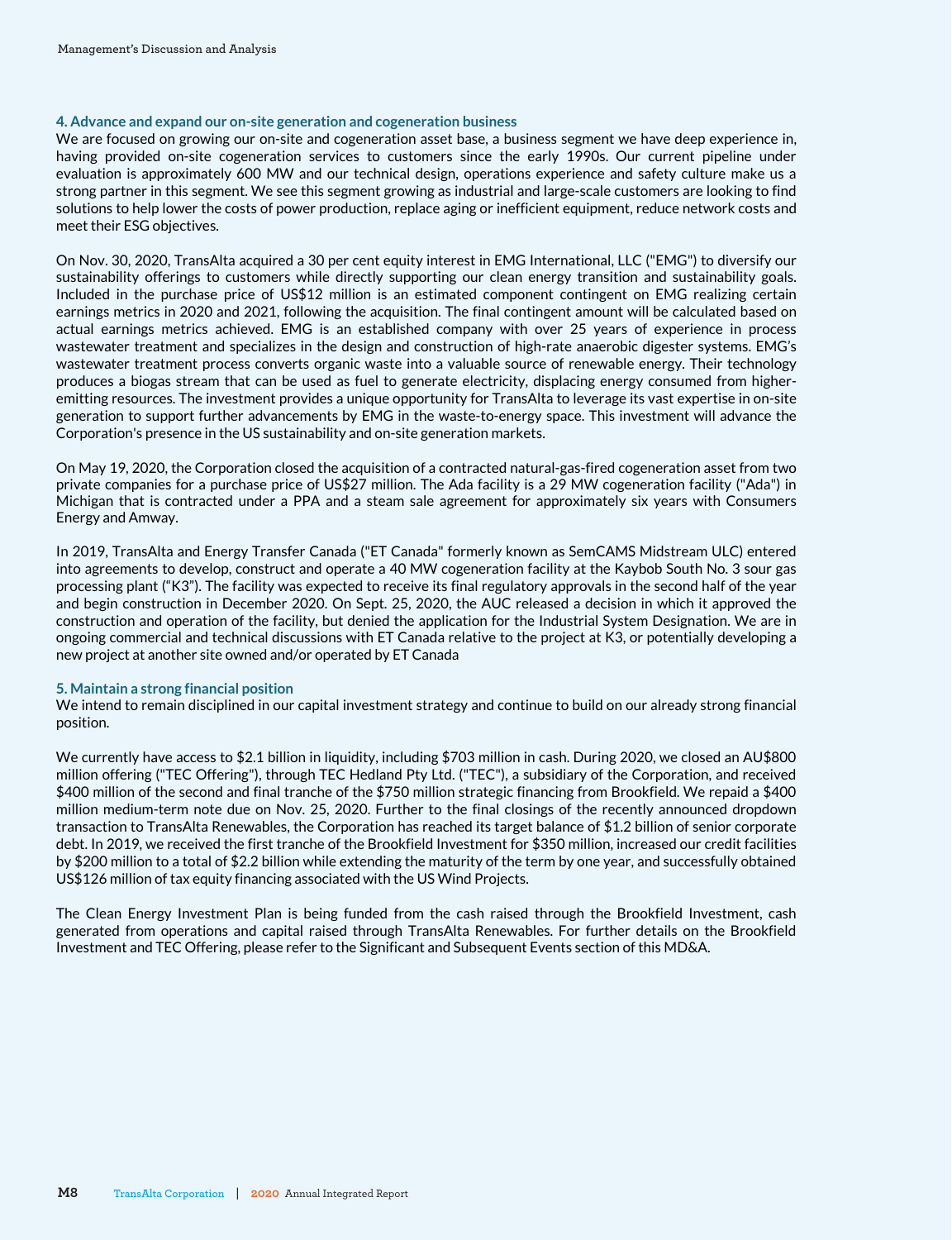#### Management of the Alberta Portfolio

On Dec. 31, 2020, the power purchase arrangement for many of our Alberta hydro facilities and Keephills 1 and 2 units expired and, effective Jan. 1, 2021, these facilities began operating on a merchant basis in the Alberta market. The facilities are dispatched to benefit from the price volatility in the Alberta energy-only electricity market and to provide ancillary services. As such, they are to be part of our Alberta electricity portfolio optimization activities. The variability in production by facility is driven by the diversity in our fuel types, which enables portfolio management. The Alberta portfolio of production includes hydro, wind, energy storage and thermal units. A portion of the baseload of the portfolio is hedged to provide cash flow certainty.

#### Growth and Conversion to Gas Expenditures

Our growth projects are focused on sustaining our current operations and supporting our growth strategy in our Clean Energy Investment Plan. A summary of the status of the significant growth and major projects in the Clean Energy Investment Plan is outlined below:

|                                                           | <b>Total project</b>      |                          |                                      |                                             |                                                                                                        |
|-----------------------------------------------------------|---------------------------|--------------------------|--------------------------------------|---------------------------------------------|--------------------------------------------------------------------------------------------------------|
|                                                           | <b>Estimated</b><br>spend | Spent to<br>$date^{(1)}$ | <b>Estimated</b><br>spend in<br>2021 | <b>Target</b><br>completion<br>$date^{(2)}$ | <b>Details</b>                                                                                         |
| Project                                                   |                           |                          |                                      |                                             |                                                                                                        |
| Big Level wind<br>development project <sup>(3)</sup>      | $225 - 240$               | 234                      |                                      | 1 Commissioned<br>in 2019                   | 90 MW wind project with a 15-year PPA                                                                  |
| Antrim wind<br>development project <sup>(4)</sup>         | $100 - 110$               | 106                      |                                      | 1 Commissioned<br>in 2019                   | 29 MW wind project with two 20-year PPAs                                                               |
| Pioneer gas pipeline<br>partnership                       | $95 - 100$                | 105                      |                                      | Commissioned<br>in 2019                     | 50 per cent ownership in the 120 km natural<br>gas pipeline to supply gas to Sundance and<br>Keephills |
| Skookumchuck wind<br>development project <sup>(5,6)</sup> | $160 - 170$               | 86                       |                                      | Commissioned<br>in 2020                     | Option to purchase a 49 per cent ownership<br>in the 136.8 MW wind project with a 20-<br>vear PPA      |
| Windrise wind<br>development project <sup>(6)</sup>       | $270 - 285$               | 205                      | 68                                   | H <sub>2</sub> 2021                         | 207 MW wind project with a 20-year<br>Renewable Electricity Support Agreement<br>with AESO             |
| WindCharger battery <sup>(1)</sup>                        | $7 - 8$                   | 7                        |                                      | Commissioned<br>in 2020                     | 10 MW/20 MWh utility-scale Battery<br><b>Storage Project</b>                                           |
| <b>Boiler conversions</b>                                 | $120 - 200$               | 75                       | 40                                   | 2020 to 2021                                | Conversion to gas at Alberta Thermal                                                                   |
| Repowering                                                | $800 - 825$               | 113                      | 298                                  | Q4 2023                                     | Repower Sundance Unit 5 to a combined<br>cycle design                                                  |
| Kaybob cogeneration<br>project                            | $105 - 115$               | 48                       | 40                                   | $TBD^{(8)}$                                 | 40 MW cogeneration project with ET<br>Canada                                                           |
| Total                                                     | $1,882 - 2,053$           | 979                      | 448                                  |                                             |                                                                                                        |

*(1) Represents cumulative amounts spent as of Dec. 31, 2020.*

*(2) H1 is defined as the first half of the year and H2 is defined as the second half of the year.*

*(3) The numbers reflected above are in Canadian dollars, but the actual cash spend on this project is in US dollars and therefore these amounts will fluctuate with changes in foreign exchange rates. The estimated total spend is approximately US\$173 million to US\$185 million, spent to date is US\$179 million and estimated remaining spend in 2021 is US\$1 million. TransAlta Renewables funded a portion of the construction costs using its existing liquidity and the remaining was funded with tax equity financing.*

*(4) The numbers reflected above are in Canadian dollars, but the actual cash spend on this project is in US dollars and therefore these amounts will fluctuate with changes in foreign exchange rates. The estimated total spend is approximately US\$77 million to US\$85 million, spent to date is US\$80 million and estimated remaining spend in 2021 is US\$1 million. TransAlta Renewables funded a portion of the construction costs using its existing liquidity and the remaining was funded with tax equity financing.* 

*(5) The numbers reflected above are in Canadian dollars, but the actual cash spent on this project is in US dollars. The total cash spent was US\$66 million, with the remainder funded through tax equity financing of \$77 million (US\$59 million).*

*(6) The economic interest in Skookumchuck will be sold to TransAlta Renewables in the first half of 2021. The Windrise wind development project was sold to TransAlta Renewables on Feb. 26, 2021.* 

*(7) The WindCharger project was acquired by TransAlta Renewables in 2020. Amounts shown are net of expected government reimbursements.*

*(8) Timing of the Kaybob cogeneration project is to be determined subject to ongoing commercial and technical discussions with ET Canada, as described above.*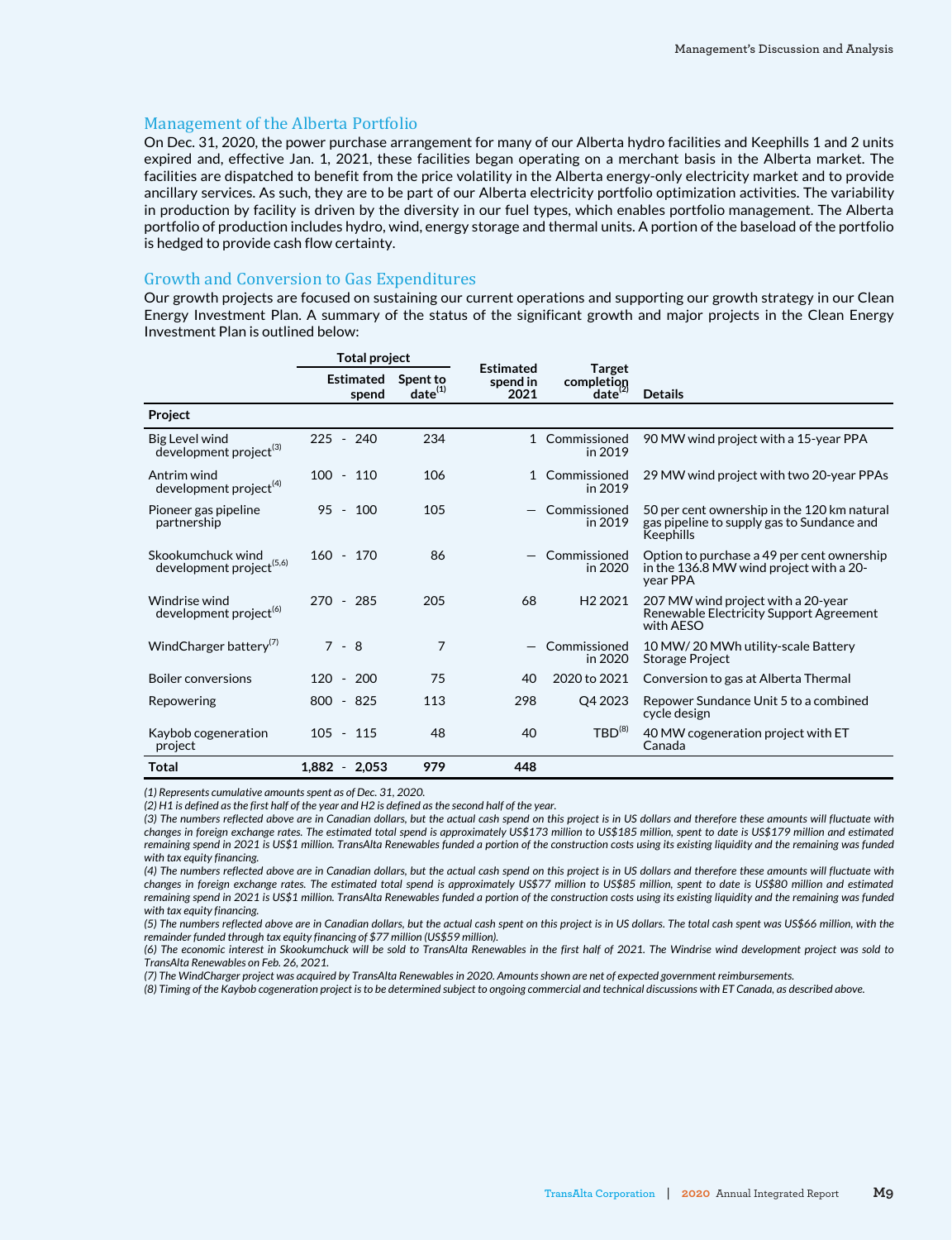# **Highlights**

# Consolidated Financial Highlights

| Year ended Dec. 31                                                                      | 2020   | 2019   | 2018   |
|-----------------------------------------------------------------------------------------|--------|--------|--------|
| Adjusted availability (%)                                                               | 90.3   | 90     | 91.3   |
| Production (GWh)                                                                        | 24,980 | 29,071 | 28,409 |
| Revenues                                                                                | 2,101  | 2,347  | 2,249  |
| Fuel, carbon compliance and purchased power                                             | 968    | 1,086  | 1,100  |
| Operations, maintenance and administration                                              | 472    | 475    | 515    |
| Net earnings (loss) attributable to common shareholders <sup>(1)</sup>                  | (336)  | 52     | (248)  |
| Cash flow from operating activities                                                     | 702    | 849    | 820    |
| Comparable EBITDA <sup>(1,2)</sup>                                                      | 927    | 984    | 1,161  |
| Funds from operations <sup>(1,2)</sup>                                                  | 685    | 757    | 927    |
| Free cash flow <sup>(1,2)</sup>                                                         | 358    | 435    | 524    |
| Net earnings (loss) per share attributable to common shareholders, basic and<br>diluted | (1.22) | 0.18   | (0.86) |
| Funds from operations per share $^{(1,2)}$                                              | 2.49   | 2.67   | 3.23   |
| Free cash flow per share <sup>(1,2)</sup>                                               | 1.30   | 1.54   | 1.83   |
| Dividends declared per common share                                                     | 0.22   | 0.12   | 0.20   |
| Dividends declared per preferred share <sup>(3)</sup>                                   | 1.27   | 0.78   | 1.29   |
|                                                                                         |        |        |        |
| As at Dec. 31                                                                           | 2020   | 2019   | 2018   |
| <b>Total assets</b>                                                                     | 9,747  | 9.508  | 9,428  |
| Total consolidated net debt <sup>(2,4)</sup>                                            | 3,175  | 3,110  | 3,141  |
| Total long-term liabilities <sup>(5)</sup>                                              | 5,376  | 4,329  | 4,414  |

*(1) Includes \$157 million received from the Balancing Pool for the early termination of Sundance B and C PPAs in the first quarter of 2018 and \$56 million received on settlement of the dispute with the Balancing Pool in the third quarter of 2019.*

*(2) These items are not defined and have no standardized meaning under IFRS. Presenting these items from period to period provides management and investors with the ability to evaluate earnings trends more readily in comparison with prior periods' results. Please refer to the Discussion of Consolidated Financial Results section of this MD&A for further discussion of these items, including, where applicable, reconciliations to measures calculated in accordance with IFRS. See also the Additional IFRS Measures and Non-IFRS Measures section of this MD&A.*

*(3) Weighted average of the Series A, B, C, E and G preferred share dividends declared. Dividends declared vary year over year due to timing of dividend declarations. (4) Total consolidated net debt includes long-term debt, including current portion, amounts due under credit facilities, exchangeable securities, US tax equity financing and lease liabilities, net of available cash and cash equivalents, the principal portion of restricted cash on our subsidiary TransAlta OCP LP ("TransAlta OCP") and the*  fair value of economic hedging instruments on debt. See the table in the Financial Capital section of this MD&A for more details on the composition of total *consolidated net debt.*

*(5) Certain comparative figures have been reclassified to conform to the current period's presentation. These reclassifications did not impact previously reported net earnings.*

We showed strong performance and results within the current year, advancing our Clean Energy Investment Plan by accelerating our conversion to gas strategy, successfully managing our business during a global pandemic and keeping our people healthy and safe. We achieved these objectives despite the unfavourable impacts of COVID-19, including reduced electricity demand load, delays in construction and additional costs associated with new safety protocols and protective equipment required to effectively and safely operate our business. In spite of these challenges, we delivered strong operational performance and financial results in line with our guidance for comparable EBITDA and free cash flow ("FCF").

FCF, one of the Corporation's key financial metrics, totalled \$358 million in 2020, down \$77 million compared to last year. FCF, excluding the PPA Termination Payment received in 2019, decreased by \$21 million compared to 2019. The decline was driven primarily by lower segmented cash flows at the Alberta Thermal segment and higher sustaining capital expenditures, partially offset by strong cash flows for Centralia and lower distributions paid to subsidiaries' noncontrolling interests. Segmented cash flows for 2020 are consistent with 2019. Lower power demand and production in our Alberta Thermal segment and the impact of the total return swap recognized in 2019 in the Corporate segment was offset by higher performance in our Centralia, Wind and Solar, North American Gas and Energy Marketing segments. Significant changes in segmented cash flows are highlighted in the Segmented Comparable Results section of this MD&A.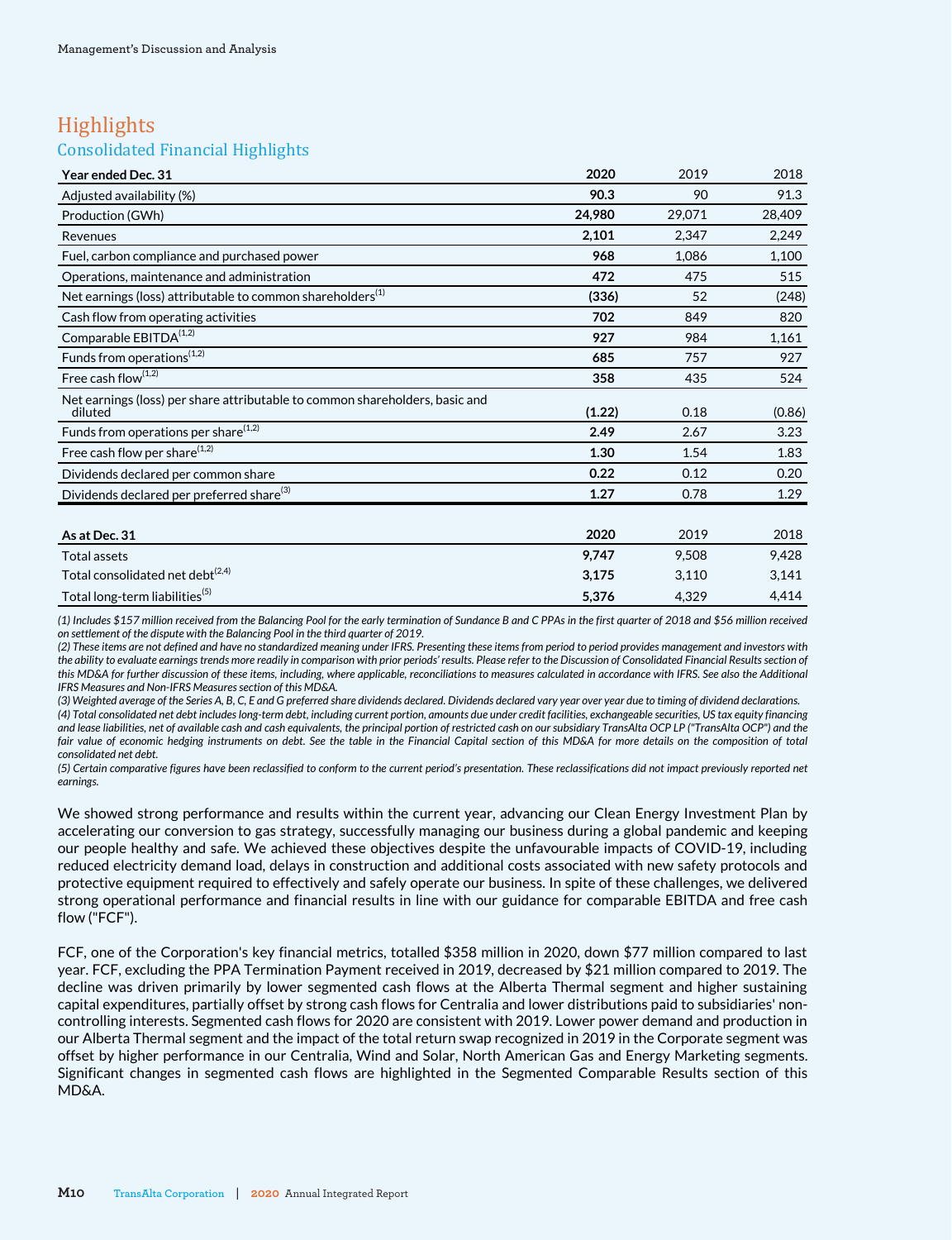Adjusted availability for 2020 was 90.3 per cent compared to 90.0 per cent in 2019. Lower planned and unplanned outages and derates within the generation segments were offset by the planned outage at Alberta Thermal for the Sundance Unit 6 turnaround and conversion to gas outage.

Production for 2020 was 24,980 gigawatt hours ("GWh") compared to 29,071 GWh in 2019. Overall, the production decrease was primarily due to planned outages, curtailments at Alberta Thermal and increased dispatch optimization at Alberta Thermal and Centralia due to lower merchant pricing, which was partially offset by higher production from higher wind and hydro resources and a full year of production at the Big Level and Antrim facilities. There was reduced electricity demand in North America due to COVID-19, which also had a significant impact on production.

Revenues for 2020 decreased by \$246 million compared to 2019, as we saw lower demand and power prices across North America. This was partially offset by a full year of production from the Big Level and Antrim facilities in the Wind and Solar segment and the acquisition of the Ada facility during the year in the North American Gas segment.

Fuel, carbon compliance and purchased power costs in 2020 decreased by \$118 million compared to 2019. Fuel, carbon compliance and purchased power costs were impacted by lower production in the year, offset by higher coal costs at Alberta Thermal and by the additional costs of production of the Ada facility. Coal costs include a writedown of coal inventory and increased depreciation resulting from the decision to accelerate the closure of the Highvale mine. Our ability to co-fire with natural gas assisted in reducing fuel costs as co-firing allows us to produce fewer GHG emissions than 100 per cent coal combustion and lowers our GHG compliance costs.

Operations, maintenance and administration ("OM&A") expenses for 2020 decreased by \$3 million compared to 2019. OM&A decreased due to tighter cost controls, reduced staffing in line with conversion to gas transition plans, lower production at Centralia and Alberta Thermal, lower labour costs across multiple segments and lower legal fees. This was partially offset by the impact of the total return swap recognized in 2019 of \$15 million, additional operating costs from new facilities including Big Level, Antrim and Ada, and the renegotiation of the Fort Saskatchewan maintenance agreement. Excluding the impact of the total return swap and new facilities, OM&A decreased by \$28 million.

Comparable EBITDA decreased by \$57 million compared to 2019. After adjusting for the PPA Termination Payments for 2019 and the AESO line loss adjustment of \$8 million, comparable EBITDA increased by \$7 million compared to 2019. Comparable EBITDA increased as a result of the new facilities at the Wind and Solar segment, higher comparable EBITDA in Centralia and continued strong performance in the Energy Marketing segment. This was partially offset by lower production at Alberta Thermal as a result of lower merchant demand. Significant changes in segmented comparable EBITDA are highlighted in the Segmented Comparable Results within this MD&A.

Net loss attributable to common shareholders for 2020 was \$336 million compared to earnings of \$52 million in 2019. Net loss attributable to common shareholders has been impacted by higher interest expense associated with the TEC Offering and the second tranche of the Brookfield Investment, higher depreciation from acceleration of the conversion to gas, gains recognized on the Keephills 3 and Genesee 3 asset swap that occurred in 2019, the \$56 million settlement on the Sundance B and C PPAs in 2019 and further impacts related to our decisions to accelerate our transition to gas, including:

- Higher depreciation as we accelerate the closure of the Highvale mine;
- Writedown of \$37 million of coal inventory:
- Onerous provision of \$29 million on the coal supply contract for Sheerness; and
- Impairment of \$70 million associated with the retirement of Sundance 3.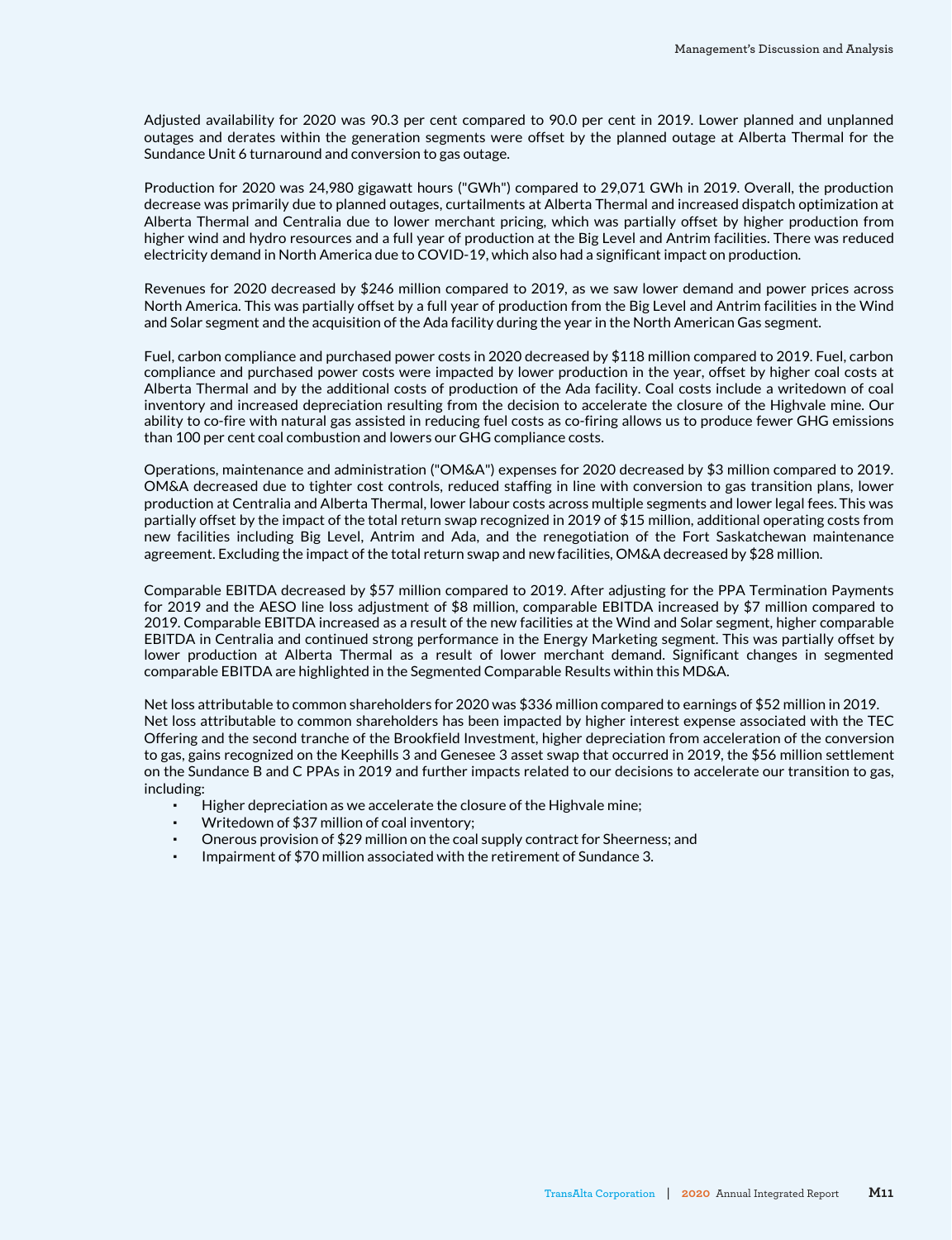#### **Ability to Deliver Financial Results**

The metrics we use to track our performance are comparable EBITDA and FCF. The following table compares target to actual amounts for each of the three past fiscal years:

| Year ended Dec. 31       |                                | 2020      | 2019    | 2018        |
|--------------------------|--------------------------------|-----------|---------|-------------|
| <b>Comparable EBITDA</b> | Target <sup>(1)</sup>          | 925-1.000 | 875-975 | 1,000-1,050 |
|                          | Actual                         | 927       | 984     | 1,161       |
|                          | Adjusted actual <sup>(2)</sup> | 927       | 928     | 1,004       |
| <b>FCF</b>               | Target <sup>(1)</sup>          | 325-375   | 350-380 | 300-350     |
|                          | Actual                         | 358       | 435     | 524         |
|                          | Adjusted actual <sup>(2)</sup> | 358       | 379     | 367         |

*(1) Represents our revised outlook. In the fourth quarter of 2019, we revised our FCF target from a range of \$270 million to \$330 million to a range of \$350 million to \$380 million. As a result of strong performance in the first quarter of 2018, we revised the following 2018 targets: comparable EBITDA from the previously announced target range of \$950 million to \$1,050 million to \$1,000 to \$1,050 million, FCF target range from \$275 million to \$350 million to the target range of \$300 million to \$350 million.* 

*(2) 2019 and 2018 were adjusted for the PPA Termination Payments as these were not included in the targets.* 

# Significant and Subsequent Events

### TransAlta Renewables Acquisitions

On Dec. 23, 2020, the Corporation announced that it had entered into definitive agreements for the acquisition by TransAlta Renewables of its 100 per cent direct interest in the 207 MW Windrise wind project located in the Municipal District of Willow Creek, Alberta; a 49 per cent economic interest in the 137 MW Skookumchuck wind facility located across Thurston and Lewis counties in Washington State; and a 100 per cent economic interest in the 29 MW Ada cogeneration facility located in Ada, Michigan. TransAlta Renewables' acquisition of the Windrise wind project closed on Feb. 26, 2021, and the acquisition of the economic interests in the Ada facility and the Skookumchuck wind facility are expected to close in April 2021. The total acquisition value for the portfolio of assets is expected to be \$439 million, which includes the remaining construction costs for the Windrise wind project. TransAlta Renewables will fund the acquisition and remaining construction costs with the proceeds from the TEC Hedland financing as further described below.

### TEC Hedland Pty Ltd. Secures AU\$800 Million Financing

On Oct. 22, 2020, TEC, a subsidiary of the Corporation, closed an AU\$800 million senior secured note offering, by way of a private placement, which is secured by, among other things, a first ranking charge over all assets of TEC. The TEC Offering bears interest at 4.07 per cent per annum, payable quarterly and maturing on June 30, 2042, with principal payments starting on March 31, 2022. The TEC Offering has a rating of BBB by Kroll Bond Rating Agency.

TransAlta Renewables has received \$480 million (AU\$515 million) of the proceeds from the TEC Offering through the redemption of certain intercompany structures. An additional AU\$200 million has been loaned to TransAlta Renewables by TransAlta Energy (Australia) Pty Ltd., which is a subsidiary of TransAlta. The loan bears interest at 4.32 per cent and will be repaid by Oct. 23, 2022, or on demand. The remaining proceeds from the TEC Offering were set aside for required reserves and transaction costs.

TransAlta Renewables used a portion of the proceeds from the redemption and the intercompany loan to repay existing indebtedness on its credit facility and to acquire the asset and economic interests noted above.

#### COVID-19

The World Health Organization declared a Public Health Emergency of International Concern relating to COVID-19 on Jan. 30, 2020, which they subsequently declared, on March 11, 2020, as a global pandemic. The outbreak of COVID-19 has resulted in governments worldwide enacting emergency measures to constrain the spread of the virus. These measures, which include the implementation of travel bans, self-imposed quarantine periods, self-isolation, physical and social distancing, and the closure of non-essential businesses, have caused significant disruption to businesses globally, which has resulted in an uncertain and challenging economic environment.

The Corporation continued to operate under its business continuity plan, which focused on ensuring that: (a) employees who could work remotely did so and (b) employees who operate and maintain our facilities, and who were not able to work remotely, were able to work safely and in a manner that ensured they remained healthy. During the second and third quarters of 2020, the Corporation successfully brought employees who were working remotely back to the office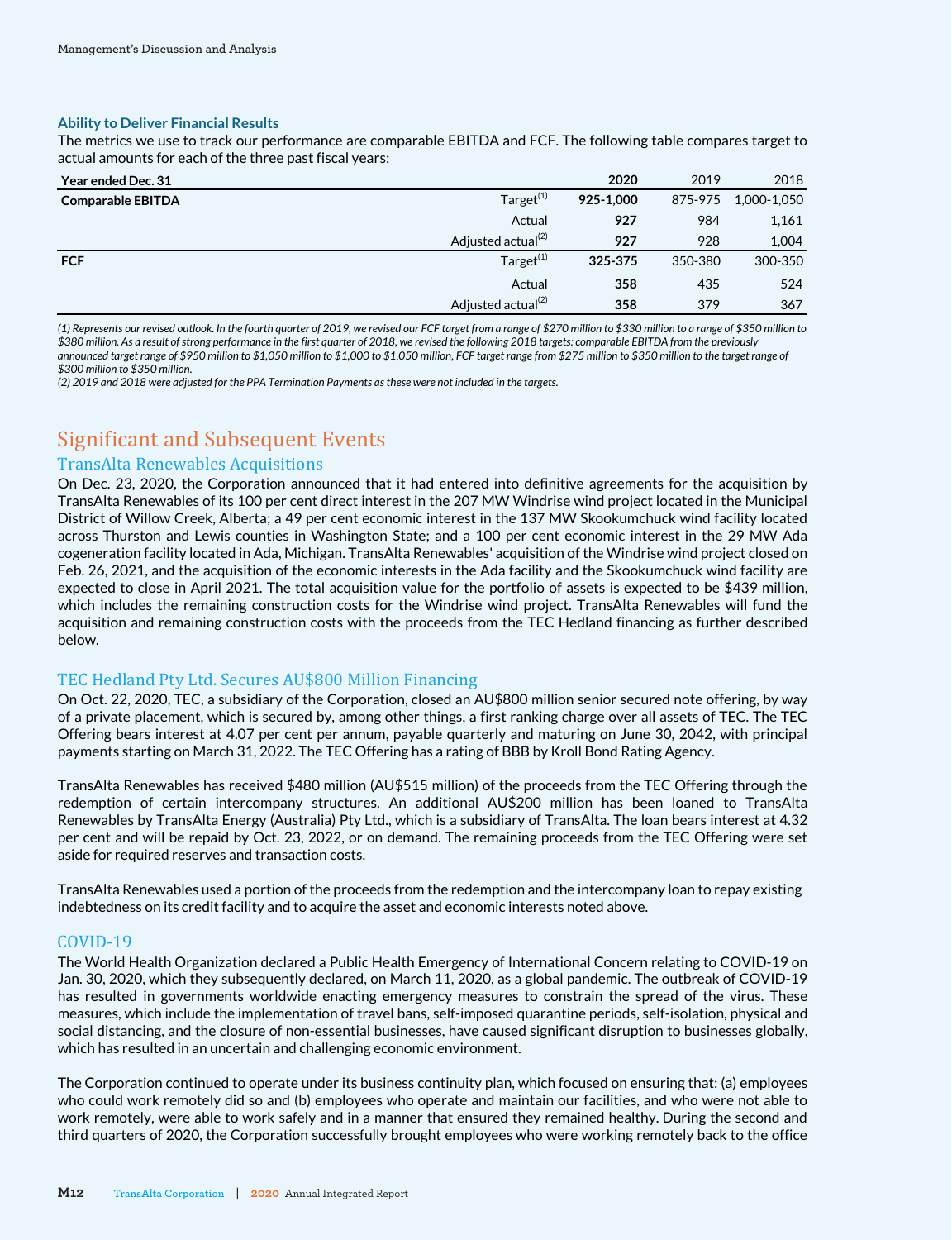without compromising health and safety standards. In November 2020, as a result of rising COVID-19 case counts in the Province of Alberta and in light of office attendance restrictions eventually imposed by the Government of Alberta, staff at TransAlta's head office returned to remote work protocols. All of TransAlta's offices and sites follow strict health screening and social distancing protocols with personal protective equipment readily available and in use. Further, TransAlta maintains travel bans aligned to local jurisdictional guidance, enhanced cleaning procedures, revised work schedules, contingent work teams and the reorganization of processes and procedures to limit contact with other employees and contractors on-site.

While our results have been impacted by price and demand as a result of COVID-19, all of our facilities continue to remain fully operational and capable of meeting our customers' needs. The Corporation continues to work and serve all of our customers and counterparties under the terms of their contracts. We have not experienced interruptions to service requirements. Electricity and steam supply continues to remain a critical service requirement to all of our customers and has been deemed an essential service in our jurisdictions.

During the second quarter of 2020, the Government of Canada passed the Canada Emergency Wage Subsidy as part of its COVID-19 Economic Response Plan. The program's intent is to support employment by providing expense relief to companies that experienced revenue declines in 2020. In January 2021, TransAlta applied for support under this program and expects to receive \$8 million (pre-tax) for application periods in 2020. This represents a portion of the funding that the Corporation is eligible for and funds will be used to support a strategy to add incremental employment within the Corporation. The Corporation will recognize these wage subsidies as funds are received in 2021.

The Corporation continues to maintain a strong financial position due in part to its long-term contracts and hedged positions. At year-end, we had access to \$2.1 billion in liquidity, including \$703 million in cash and cash equivalents.

#### Strategic Investment by Brookfield

On March 22, 2019, the Corporation entered into an agreement (the "Investment Agreement") whereby Brookfield agreed to invest \$750 million in the Corporation. The Brookfield Investment provides the financial flexibility to drive TransAlta's transition to 100 per cent clean electricity by 2025, recognizes the anticipated future value of TransAlta's Alberta Hydro Assets and accelerates the Corporation's plan to return capital to its shareholders. As discussed in the Corporate Strategy section of this MD&A, the Brookfield Investment was key to the implementation and advancement of TransAlta's Clean Energy Investment Plan, including facilitating or accelerating several key pillars of our strategic plan.

Under the terms of the Investment Agreement, Brookfield agreed to invest \$750 million in TransAlta through the purchase of exchangeable securities, which are exchangeable by Brookfield into an equity ownership interest in TransAlta's Alberta Hydro Assets in the future at a value based on a multiple of the Alberta Hydro Assets' futureadjusted EBITDA. Upon entering into the Investment Agreement and as required under the terms of the agreement, the Corporation paid Brookfield a \$7.5 million-structuring fee. A commitment fee of \$15 million was also paid upon completion of the initial funding. These transaction costs were recognized as part of the carrying value of the unsecured subordinated debentures issued at that time.

On May 1, 2019, Brookfield invested the initial tranche of \$350 million in exchange for seven per cent unsecured subordinated debentures due May 1, 2039. On Oct. 30, 2020, Brookfield invested the second tranche of \$400 million in consideration for redeemable, retractable first preferred shares. The proceeds from the first tranche were used to accelerate our conversion to gas program. The Corporation intends to use the proceeds from the second tranche of the financing to advance the Corporation's conversion to gas program, fund other growth initiatives and for general corporate purposes.

TransAlta has indicated that it intends to return up to \$250 million of capital to shareholders through share repurchases within three years of receiving the first tranche of the Brookfield Investment. As of Dec. 31, 2020, 15,068,900 common shares have been repurchased in 2020 and 2019 for \$129 million under the normal course issuer bid ("NCIB") program.

Under the terms of the Investment Agreement, Brookfield committed to purchase TransAlta common shares on the open market to increase its share ownership in TransAlta to not less than nine per cent by May 1, 2021. As of Jan. 8, 2021, Brookfield, through its affiliates, held, owned or had control over an aggregate of 33,845,685 common shares, representing approximately 12.4 per cent of the issued and outstanding common shares, calculated on an undiluted basis. In connection with the Investment Agreement, Brookfield is entitled to nominate two directors for election to the Board.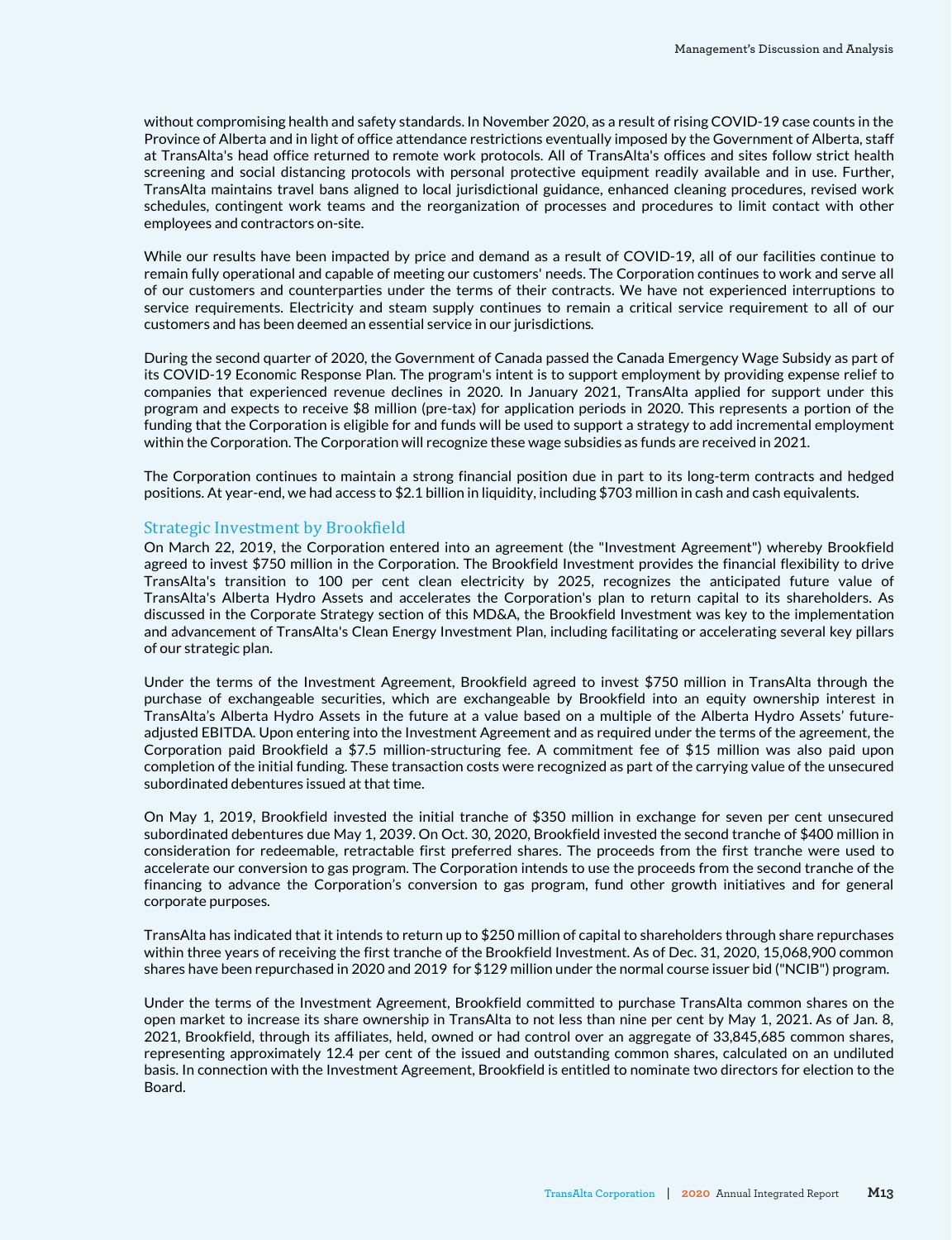In accordance with the terms of the Investment Agreement, TransAlta has formed a Hydro Assets Operating Committee consisting of two representatives from Brookfield and two representatives from TransAlta to collaborate in connection with the operation and maximization of the value of the Alberta Hydro Assets. In connection with this, the Corporation has committed to pay Brookfield an annual fee of \$1.5 million for six years beginning May 1, 2019 (the "Brookfield Hydro Fee"), which is recognized in the OM&A expense on the Consolidated Statements of Earnings (Loss).

On April 23, 2019, the Mangrove Partners Master Fund Ltd. ("Mangrove") commenced an action in the Ontario Superior Court of Justice alleging, among other things, oppression by the Corporation and its directors and seeking to set aside the Brookfield Investment. TransAlta believes the claim is wholly lacking in merit and is taking all steps to defend against the allegations. This matter was adjourned due to the COVID-19 pandemic and is now scheduled to proceed to trial for three weeks starting April 19, 2021. Please refer to the Other Consolidated Analysis section of this MD&A for additional information on the Mangrove proceedings.

### Centralia Unit 1 Retirement

The Corporation owns a two-unit 1,340 MW thermal coal-fired facility in Centralia, Washington, in relation to which we have entered into a number of multiple year medium- and short-term energy sales agreements. In 2011, Washington State passed the TransAlta Energy Transition Bill (chapter 180, Laws of 2011) (the "Bill'') allowing the Centralia thermal facility to comply with the state's GHG emissions performance standards by ceasing coal generation in one of its two boilers by the end of 2020, and the other by the end of 2025. The Bill removed restrictions that had previously been imposed on the facility limiting the duration of new contracts from the facility and limiting the technology that the facility would be required to implement for nitrogen oxide ("NO<sub>x</sub> ") controls. Centralia Unit 1 was retired from service effective Dec. 31, 2020.

### Accelerated Shutdown of the Highvale Mine

During the third quarter of 2020, the Board approved the accelerated shutdown of the Highvale mine by the end of 2021 and, accordingly, the useful life of the related assets was adjusted to align with the Corporation's conversion to gas plans. As at Dec. 31, 2020, the carrying value of the Highvale mine, including property, plant and equipment ("PP&E"), right-of-use assets and intangible assets, was \$373 million. As a result, our cost per tonne of coal will increase as the fixed coal costs will be spread over lower volumes. During the second half of 2020, the increased depreciation expense and our cost per tonne of coal exceeded the net realizable value of the coal inventory and a writedown of \$37 million was recognized in fuel, carbon compliance and purchased power. As the Highvale mine moves into the reclamation phase, our anticipated coal consumption is expected to continue to decline, further increasing the cost of coal and future expected writedowns in fuel costs. In 2020, we started the year with 2.1 million tonnes of coal inventory, during which we mined an additional 2.3 million tonnes and consumed 3.5 million tonnes. We ended the year with approximately one million tonnes of coal inventory and we will continue to actively deplete our coal stock as we wind down our mining activity by the end of 2021.

### Normal Course Issuer Bid

On May 26, 2020, the Corporation announced that the TSX accepted the notice filed by the Corporation to implement an NCIB for a portion of its common shares. Pursuant to the NCIB, the Corporation may repurchase up to a maximum of 14,000,000 common shares, representing approximately 7.02 per cent of its public float of common shares, as at May 25, 2020. Purchases under the NCIB may be made through open market transactions on the TSX and any alternative Canadian trading platforms on which the common shares are traded, based on the prevailing market price. Any common shares purchased under the NCIB will be cancelled.

The period during which the Corporation is authorized to make purchases under the NCIB began on May 29, 2020 and ends on May 28, 2021, or such earlier date on which the maximum number of common shares are purchased under the NCIB or the NCIB is terminated at the Corporation's election.

Under TSX rules, not more than 228,157 common shares (being 25 per cent of the average daily trading volume on the TSX of 912,630 common shares for the six months ended April 30, 2020) can be purchased on the TSX on any single trading day under the NCIB, with the exception that one block purchase in excess of the daily maximum is permitted per calendar week.

During the year ended Dec. 31, 2020, under the current and previous NCIB, the Corporation purchased and cancelled a total of 7,352,600 common shares at an average price of \$8.33 per common share, for a total cost of \$61 million.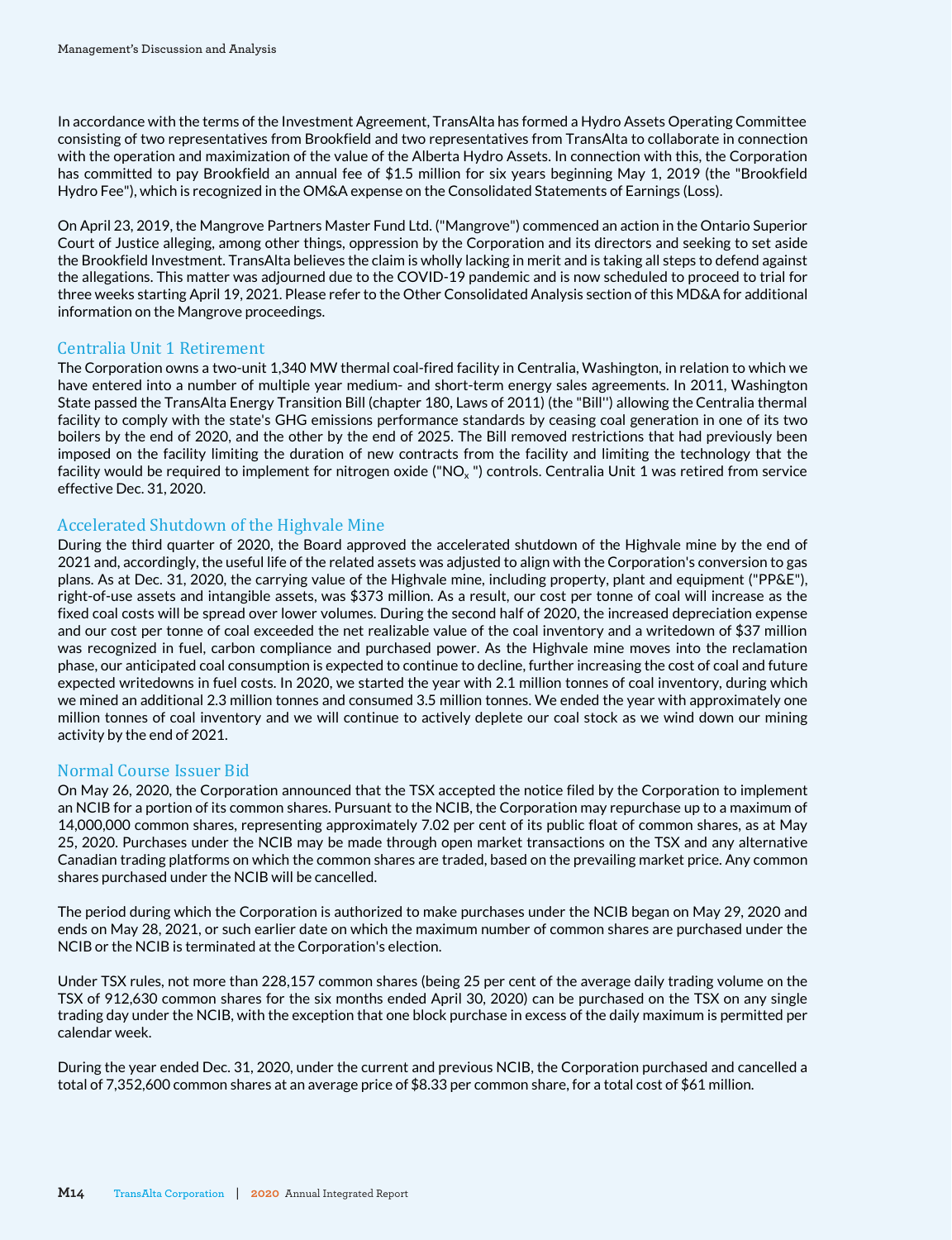#### Management Changes

On Feb. 4, 2021, we announced that that Dawn Farrell, President and Chief Executive Officer, will retire from the Corporation and the Board on March 31, 2021, after leading the Corporation for almost a decade. John Kousinioris, currently Chief Operating Officer and, until his resignation on Feb. 5, 2021, President of TransAlta Renewables, will succeed Ms. Farrell as President and Chief Executive Officer and will join the Board on April 1, 2021. Prior to his appointment as Chief Operating Officer of TransAlta, Mr. Kousinioris held the roles of Chief Growth Officer and Chief Legal and Compliance Officer and Corporate Secretary at TransAlta. In the role of Chief Growth Officer, Mr. Kousinioris was responsible for overseeing the areas of business development, gas and renewables operations, and commercial and energy marketing.

On Feb. 6, 2021, Todd Stack, the Executive Vice President, Finance and Chief Financial Officer of the Corporation, accepted the position of President of TransAlta Renewables. Mr. Stack was promoted to Chief Financial Officer of the Corporation on May 16, 2019. Prior to being appointed as Chief Financial Officer, Mr. Stack served as Managing Director and Corporate Controller of the Corporation, and has been responsible for providing leadership and direction over TransAlta's financial activities, corporate accounting, reporting, tax and corporate planning. Since joining TransAlta in 1990, Mr. Stack has acted as the Corporation's Treasurer, Corporate Controller, as well as a member of Corporate Development, and he played a prominent role in the growth and the initial public offering of TransAlta Renewables. Prior to joining the finance team, Mr. Stack held a number of roles in the engineering team, including design, operations and project management.

During the first quarter of 2021, Brett Gellner, our Chief Development Officer, announced he will retire effective April 30, 2021. Mr. Gellner has been employed with TransAlta for almost 13 years and during this time he has fulfilled multiple roles in commercial, finance, growth and strategy and served as our Chief Financial Officer. Mr. Gellner has built a reputation amongst investors and the broader community as a highly respected key leader in the power industry. He was central in TransAlta's recent corporate transformations and developing the Clean Energy Investment Plan. Mr. Gellner will remain on TransAlta Renewables' Board of Directors.

The roles of Chief Operating Officer and Chief Development Officer will not be backfilled.

#### Board of Director Changes

On April 21, 2020, we announced that the Board appointed John P. Dielwart as Chair of the Board, upon his re-election as an independent director at TransAlta's annual shareholder meeting. As previously announced, Ambassador Gordon Giffin, the previous Chair of the Board, retired from the Board after serving as Chair since 2011.

Mr. Dielwart has served as an independent director on the Board since 2014, and has also served as the Chair of the Governance, Safety and Sustainability Committee and as a member of the Investment Performance Committee and the Audit, Finance and Risk Committee of the Board. Mr. Dielwart is a founder and director of ARC Resources Ltd. from 1996 to present and served as Chief Executive Officer of ARC Resources Ltd. from 2001 to 2013. Mr. Dielwart earned a Bachelor of Science (Distinction) in Civil Engineering from the University of Calgary, is a member of the Association of Professional Engineers and Geoscientists of Alberta and a Past-Chairman of the Board of Governors of the Canadian Association of Petroleum Producers. Mr. Dielwart is also a director and former Co-Chair of the Calgary and Area Child Advocacy Centre. In 2015, Mr. Dielwart was inducted into the Calgary Business Hall of Fame.

Also effective April 21, 2020, Sandra Sharman joined the Board. Ms. Sharman leads the Human Resources, Communications, Marketing and Enterprise Real Estate teams at CIBC, supporting execution of business strategy and enabling a world-class culture. A proven business leader with over 30 years of human resources and financial services experience in both Canada and the US, Ms. Sharman has played a leading role in shaping an inclusive and collaborative culture at CIBC, focused on empowering and enabling employees to reach their full potential. Ms. Sharman assumed the leadership of Human Resources at CIBC in 2014 and added accountability for communications and public affairs in 2017. Since 2017, her portfolio has expanded to encompass purpose, brand, marketing and most recently, corporate real estate. Ms. Sharman earned her Masters of Business Administration (MBA) from Dalhousie University. At TransAlta, Ms. Sharman is a member of the Governance, Safety and Sustainability Committee and the Human Resources Committee.

Robert Flexon resigned from the Board effective Aug. 1, 2020. Mr. Flexon assumed the role of Chair of the Board of Directors of PG&E Corporation ("PG&E") and resigned from the Board due only to the potential for perceived conflicts of interests between PG&E and the Corporation.

Please refer to the Corporate Strategy section of this MD&A for further updates on ongoing projects.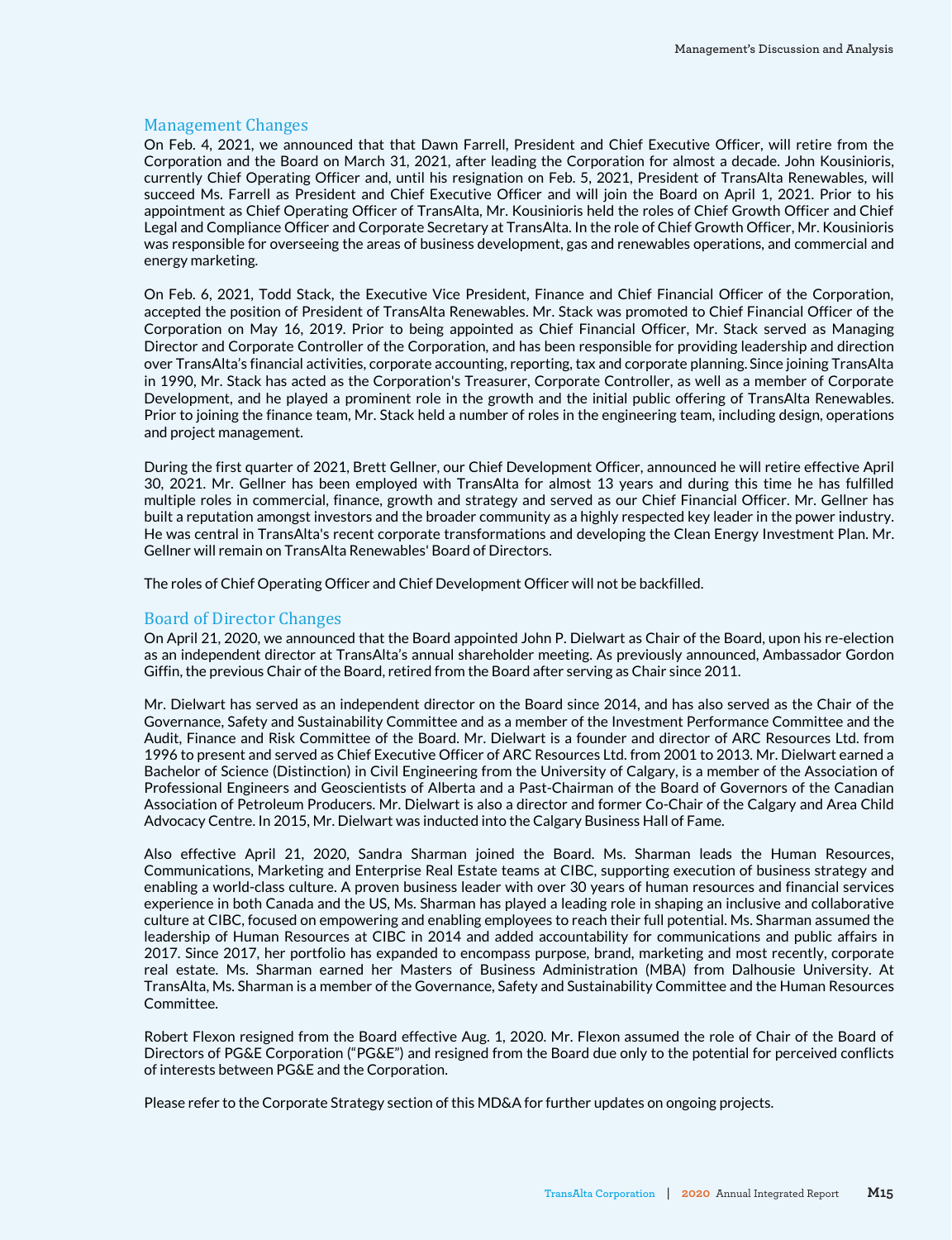Please refer to Note 4 of the consolidated financial statements within our 2020 Annual Integrated Report for significant events impacting both prior and current year results.

# Segmented Comparable Results

Segmented cash flow generated by the business measures the net cash generated by each of our segments after sustaining and productivity capital expenditures, principal payments on lease liabilities, reclamation costs and provisions. This is the cash flow available to pay our interest and cash taxes, make distributions to our non-controlling partners, pay dividends to our preferred shareholders, grow the business, pay down debt and return capital to our shareholders.

The table below shows the segmented cash flow generated by the business by each of our segments:

| Year ended Dec. 31                                                 | 2020  | 2019 | 2018  |
|--------------------------------------------------------------------|-------|------|-------|
| Segmented cash flow <sup>(1)</sup>                                 |       |      |       |
| Hydro                                                              | 83    | 93   | 96    |
| <b>Wind and Solar</b>                                              | 241   | 206  | 211   |
| North American Gas <sup>(2)</sup>                                  | 109   | 99   | 228   |
| Australian Gas                                                     | 114   | 112  | 136   |
| Alberta Thermal <sup>(3)(4)</sup>                                  | 47    | 214  | 279   |
| Centralia <sup>(3)</sup>                                           | 122   | 54   | 63    |
| Generation segmented cash flow                                     | 716   | 778  | 1,013 |
| <b>Energy Marketing</b>                                            | 114   | 105  | 33    |
| Corporate <sup>(5)</sup>                                           | (100) | (92) | (107) |
| Total segmented cash flow                                          | 730   | 791  | 939   |
| Total segmented cash flow - excluding the PPA Termination Payments | 730   | 735  | 782   |

*(1) Segmented cash flow is a non-IFRS measure and has no standardized meaning under IFRS. Please refer to the Additional IFRS Measures and Non-IFRS Measures section for further details.*

*(2) This segment was previously known as the Canadian Gas segment but was renamed with the acquisition of the US cogeneration facility in the second quarter of 2020.* 

*(3) The Canadian Coal segment was renamed Alberta Thermal and the US Coal segment was renamed Centralia in the third quarter of 2020.*

*(4) Includes \$157 million received from the Balancing Pool for the early termination of Sundance B and C PPAs in the first quarter of 2018 and \$56 million received on settlement of the dispute with the Balancing Pool in the third quarter of 2019.* 

*(5) Includes gains and losses on the total return swap.*

Segmented cash flow generated by the business, after adjusting for the PPA Termination Payments, was consistent in 2020 compared to 2019, primarily due to higher performance in our Centralia, Wind and Solar, North American Gas and Energy Marketing segments. This was offset by lower power demand and production in our Alberta Thermal segment and the impact of the total return swap recognized in 2019 in the Corporate segment.

Cash flow in 2019, after adjusting for the PPA Termination Payments, was down \$47 million in 2019 compared to 2018, mainly due to the expiry of the Mississauga Non-Utility Generator ("NUG") Enhanced Dispatch Contract (the "NUG Contract") and lower scheduled repayments on the Poplar Creek finance lease, partially offset by strong cash flows from Energy Marketing as well as lower sustaining capital expenditures.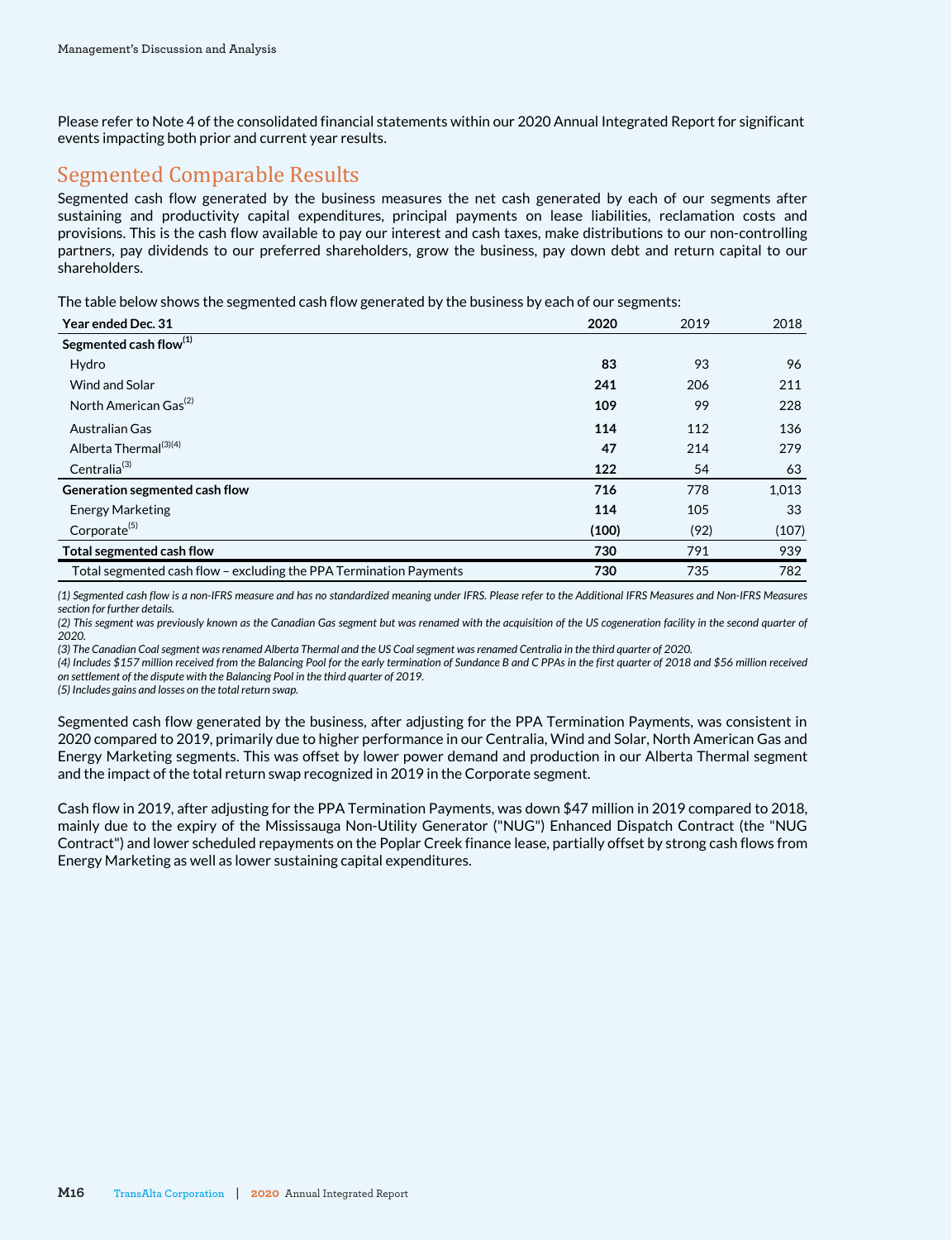### Hydro

| Year ended Dec. 31                                       | 2020           | 2019           | 2018  |
|----------------------------------------------------------|----------------|----------------|-------|
| Production                                               |                |                |       |
| Energy contracted                                        |                |                |       |
| Alberta Hydro PPA assets (GWh) <sup>(1)</sup>            | 1,703          | 1,653          | 1,519 |
| Other hydro energy (GWh) <sup>(1)</sup>                  | 353            | 331            | 306   |
| Energy merchant                                          |                |                |       |
| Other hydro energy (GWh)                                 | 76             | 61             | 81    |
| <b>Total energy production (GWh)</b>                     | 2,132          | 2,045          | 1,906 |
| Ancillary service volumes (GWh) <sup>(2)</sup>           | 2,857          | 2,978          | 3,265 |
| Gross installed capacity (MW)                            | 926            | 926            | 926   |
| <b>Revenues</b>                                          |                |                |       |
| Alberta Hydro PPA assets energy                          | 87             | 101            | 90    |
| Alberta Hydro PPA assets ancillary                       | 66             | 90             | 104   |
| Capacity payments received under Alberta Hydro PPA(3)    | 60             | 57             | 56    |
| Other revenue <sup>(4)</sup>                             | 45             | 44             | 41    |
| <b>Total gross revenues</b>                              | 258            | 292            | 291   |
| Net payment relating to Alberta Hydro PPA <sup>(5)</sup> | (106)          | (136)          | (135) |
| <b>Revenues</b>                                          | 152            | 156            | 156   |
| Fuel and purchased power                                 | 8              | 7              | 6     |
| Comparable gross margin                                  | 144            | 149            | 150   |
| Operations, maintenance and administration               | 37             | 36             | 38    |
| Taxes, other than income taxes                           | $\overline{2}$ | 3              | 3     |
| <b>Comparable EBITDA</b>                                 | 105            | 110            | 109   |
| Deduct:                                                  |                |                |       |
| Sustaining capital:                                      |                |                |       |
| Routine capital                                          | 12             | 7              | 4     |
| Planned major maintenance                                | 8              | 7              | 8     |
| Total sustaining capital expenditures                    | 20             | 14             | 12    |
| Productivity capital                                     |                | 1              | 1     |
| Total sustaining and productivity capital                | 20             | 15             | 13    |
| Provisions                                               | $\overline{2}$ |                |       |
| Decommissioning and restoration costs settled            |                | $\overline{2}$ |       |
| Hydro cash flow                                          | 83             | 93             | 96    |

*(1) Alberta Hydro PPA assets include 13 hydro facilities on the Bow and North Saskatchewan river systems included under the PPA legislation. Other hydro facilities include our hydro facilities in BC and Ontario and the hydro facilities in Alberta not included in the legislated PPAs. (2) Ancillary services as described in the AESO Consolidated Authoritative Document Glossary.*

*(3) Capacity payments include the annual capacity charge as described in the Power Purchase Arrangements Determination Regulation AR 175/2000, available from Alberta Queen's Printer. The PPA expired on Dec. 31, 2020.*

*(4) Other revenue includes revenues from our non-PPA hydro facilities, our transmission business and other contractual arrangements including the flood mitigation agreement with the Alberta government and black start services.* 

*(5) The net payment relating to the Alberta Hydro PPA represents the Corporation's financial obligations for notional amounts of energy and ancillary services in accordance with the Alberta Hydro PPA that expired on Dec. 31, 2020.*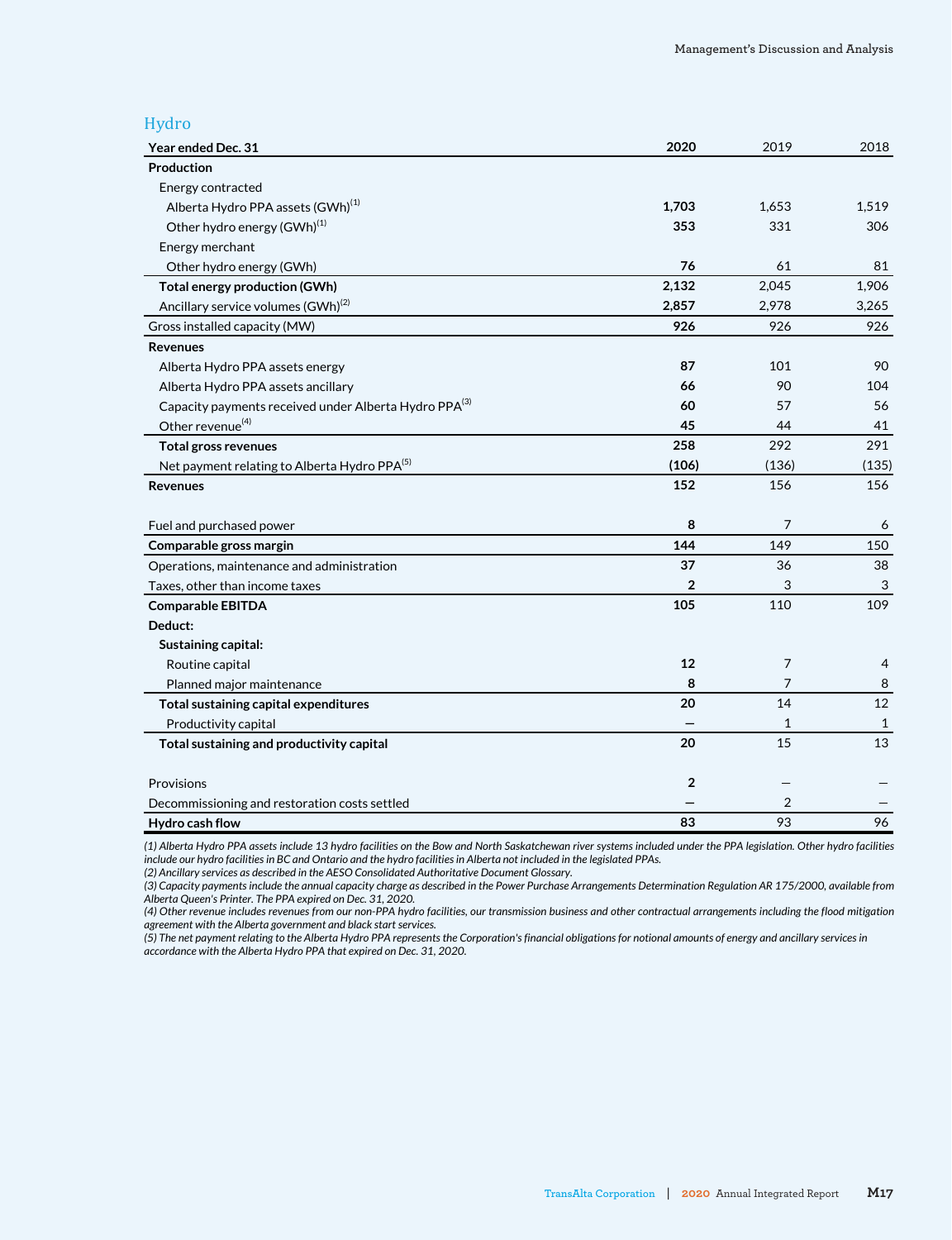#### **2020**

Production for 2020 increased by 87 GWh over 2019, primarily due to higher water resources.

Ancillary service volumes for 2020 decreased by 121 GWh compared to 2019. This was primarily due to the AESO procuring lower ancillary volumes in 2020. Additionally, there has been weaker market conditions for ancillary services, partially due to COVID-19 and reduced industrial demand in Alberta.

|                                             | 2020 | 2019 | 2018 |
|---------------------------------------------|------|------|------|
| <b>Gross Revenues per MWh</b>               |      |      |      |
| Alberta Hydro PPA assets energy (\$/MWh)    | \$51 | \$61 | \$59 |
| Alberta Hydro PPA assets ancillary (\$/MWh) | \$23 | \$30 | \$32 |

In 2020, Alberta Hydro energy revenue per MWh of production decreased by approximately \$10 per MWh, compared to 2019, as result of lower merchant prices in Alberta.

In 2020, Alberta Hydro ancillary revenue per MWh of production decreased by approximately \$7 per MWh, compared to 2019. Lower realized prices were primarily due to unfavourable market conditions in Alberta in 2020. For further discussion on the market conditions and pricing, please refer to the Competitive Forces section of this MD&A.

Total gross revenues for 2020 decreased \$34 million compared to 2019, as lower energy and ancillary services revenues resulted from lower Alberta pricing and lower demand for ancillary products, partially offset by higher water resources.

Comparable EBITDA for 2020 decreased by \$5 million compared to 2019, from lower revenues partially offset by recoveries allocated by the AESO related to the AESO transmission line loss proceeding. For additional information, please see Note 36 Commitments & Contingencies within the financial statements.

Sustaining capital expenditures for 2020 were \$6 million higher than in 2019, due to more planned outages in 2020.

Hydro's cash flow decreased by \$10 million for 2020 compared to 2019 mainly due to lower EBITDA and higher sustaining capital spend, partially offset by lower settlements of decommissioning and restoration costs.

#### **2019**

Production for 2019 increased by 139 GWh over 2018 primarily due to higher water resources.

Total gross revenues were comparable to 2018 as the Hydro business optimized its revenue through a combination of energy sales and ancillary services, which allows us to maintain consistent revenues year-over-year.

Comparable EBITDA for 2019 increased by \$1 million compared to 2018, as we were able to reduce OM&A due to costsaving initiatives, while absorbing the \$1.5 million Brookfield Hydro Fee.

Hydro's cash flow decreased by \$3 million for 2019 compared to 2018 mainly due to higher capital expenditures and decommissioning costs related to transmission assets.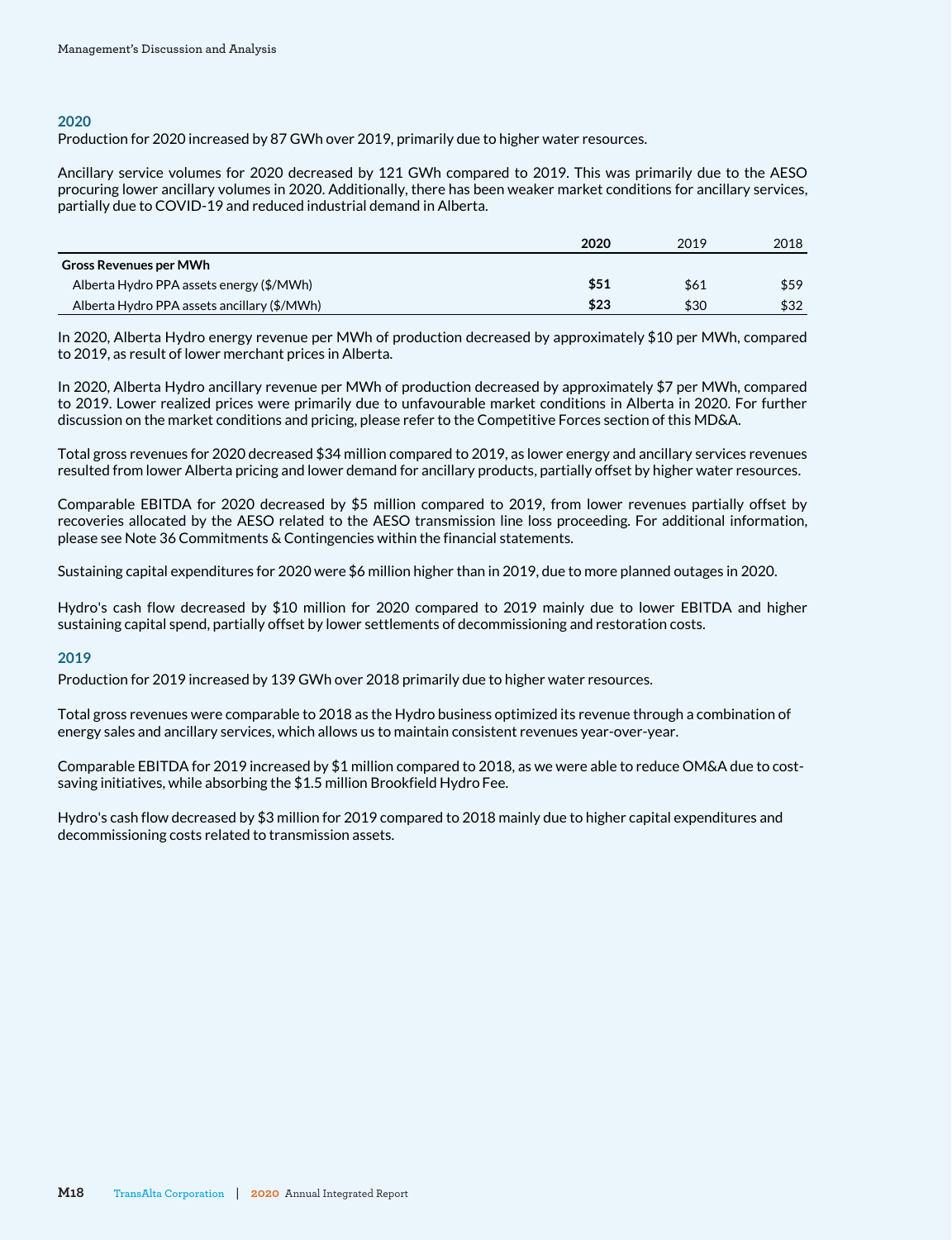### Wind and Solar

| Year ended Dec. 31                            | 2020  | 2019           | 2018           |
|-----------------------------------------------|-------|----------------|----------------|
| Availability (%)                              | 95.1  | 95.0           | 95.4           |
| Contract production (GWh)                     | 2,871 | 2,395          | 2,363          |
| Merchant production (GWh)                     | 1,198 | 960            | 1,005          |
| Total production (GWh)                        | 4,069 | 3,355          | 3,368          |
| Gross installed capacity (MW) <sup>(1)</sup>  | 1,572 | 1,495          | 1,382          |
| Revenues                                      | 334   | 295            | 302            |
| Fuel and purchased power                      | 25    | 16             | 17             |
| Comparable gross margin                       | 309   | 279            | 285            |
| Operations, maintenance and administration    | 53    | 50             | 50             |
| Taxes, other than income taxes                | 8     | 8              | 8              |
| Net other operating income <sup>(2)</sup>     |       | (10)           | (6)            |
| <b>Comparable EBITDA</b>                      | 248   | 231            | 233            |
| Deduct:                                       |       |                |                |
| Sustaining capital:                           |       |                |                |
| Routine capital                               |       | $\overline{2}$ | 5              |
| Planned major maintenance                     | 13    | 11             | 8              |
| Total sustaining capital expenditures         | 13    | 13             | 13             |
| Productivity capital                          | 1     |                | $\overline{2}$ |
| Total sustaining and productivity capital     | 14    | 13             | 15             |
| Provisions                                    | (8)   |                |                |
| Principal payments on lease liabilities       | 1     | 1              |                |
| Decommissioning and restoration costs settled |       | $\mathbf{1}$   | 1              |
| Other <sup>(2)</sup>                          |       | 10             | 6              |
| <b>Wind and Solar cash flow</b>               | 241   | 206            | 211            |

*(1) 2020 gross installed capacity includes the WindCharger battery storage facility and our proportionate share of the Skookumchuck wind facility. The 2020 and 2019 gross installed capacity includes the addition of Big Level and Antrim, partially offset by the reduction of wind turbines due to tower fires at Wyoming Wind and Summerview.* 

*(2) Relates to insurance proceeds included in net other operating income.* 

#### **2020**

Availability for the year ended Dec. 31, 2020, was consistent with 2019, which was in line with our expectations.

Production for the year ended Dec. 31, 2020, increased 714 GWhs, mainly due to the Big Level and Antrim wind facilities commencing commercial operations in December 2019 and strong wind resources across all regions in 2020, in particular for our Alberta wind facilities.

Comparable EBITDA for 2020 increased by \$17 million compared to 2019, primarily due to the addition of the Big Level and Antrim wind facilities and higher production, partially offset by insurance proceeds received in 2019, lower Alberta pricing and the planned expiry of certain wind power production incentives in 2019. In addition, during 2020, the AESO began issuing invoices pertaining to the AESO transmission line loss. Wind and Solar has been allocated \$8 million in costs in 2020, which has been reflected in fuel and purchased power within the current year. For additional information, please refer to Note 36 Commitments & Contingencies within the financial statements.

Sustaining and productivity capital expenditures for 2020 were consistent with 2019.

Wind and Solar's cash flow increased by \$35 million for the year ended Dec. 31, 2020, compared to the prior year, mainly due to higher comparable EBITDA and insurance proceeds received in 2019, partially offset by higher sustaining and productivity capital spend for Kent Hills foundation expenditures.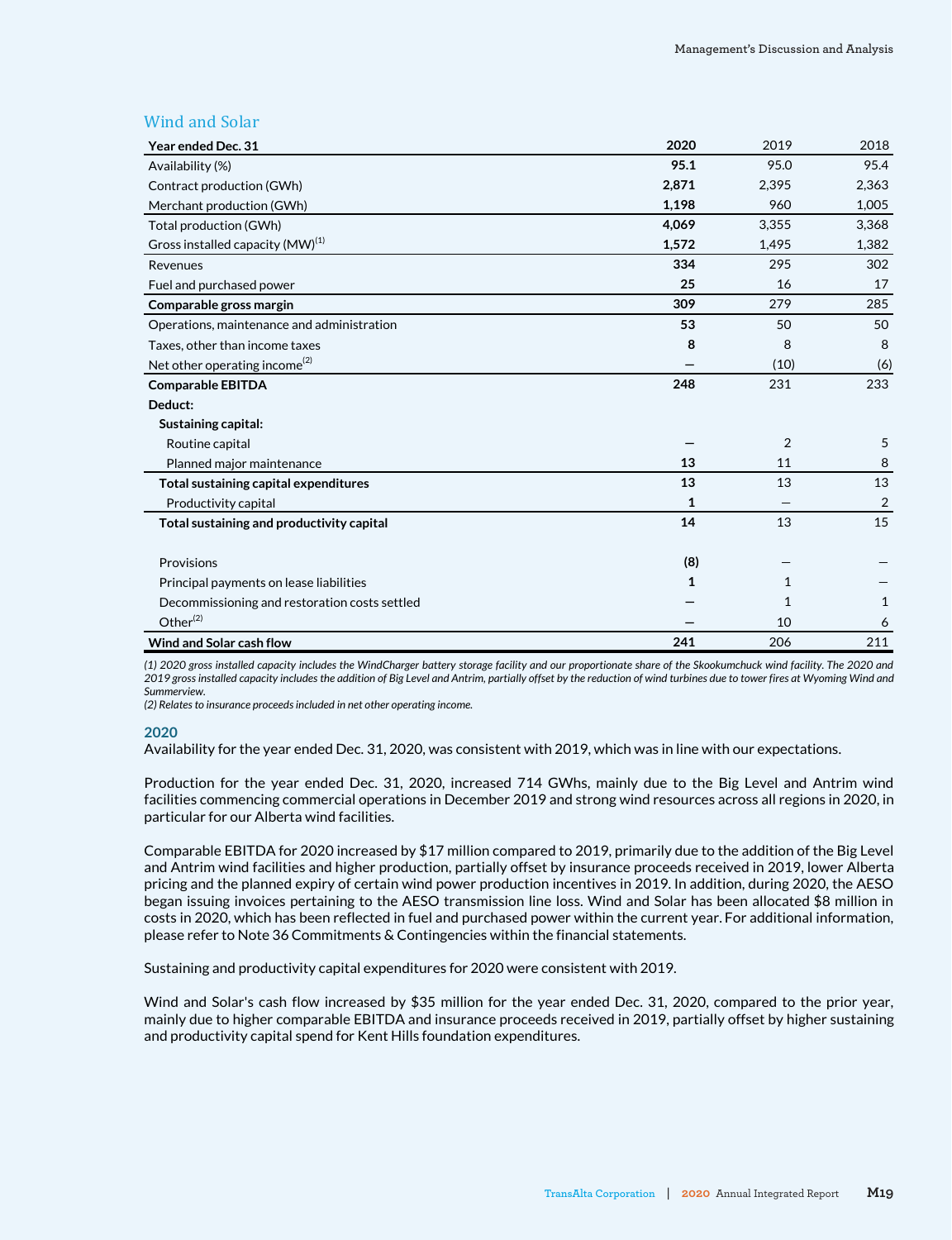#### **2019**

Availability and production for the year ended Dec. 31, 2019, was comparable to 2018, which was in line with our expectations. The Big Level and Antrim wind facilities had minimal impact on 2019 availability and production due to their commercial operation occurring in late December.

Comparable EBITDA for 2019 was consistent with 2018. Higher insurance proceeds from tower fires at Wyoming Wind and Summerview were partially offset by a reduction in revenues due to the scheduled expiration of production-based incentives for three wind facilities.

Wind and Solar's cash flow decreased by \$5 million for the year ended Dec. 31, 2019, compared to the prior year, mainly due to lower revenue.

# North American  $Gas<sup>(1)</sup>$

| Year ended Dec. 31                            | 2020           | 2019  | 2018           |
|-----------------------------------------------|----------------|-------|----------------|
| Availability (%)                              | 96.9           | 94.8  | 93.3           |
| Contract production (GWh)                     | 1,896          | 1,655 | 1,620          |
| Merchant production (GWh) <sup>(2)</sup>      | 131            | 262   | 172            |
| Purchased power (GWh) <sup>(2)</sup>          | (198)          | (92)  | (79)           |
| Total production (GWh)                        | 1,829          | 1,825 | 1,713          |
| Gross installed capacity (MW) <sup>(3)</sup>  | 974            | 945   | 945            |
| Revenues                                      | 234            | 238   | 407            |
| Fuel and purchased power                      | 66             | 74    | 99             |
| Comparable gross margin                       | 168            | 164   | 308            |
| Operations, maintenance and administration    | 49             | 44    | 48             |
| Taxes, other than income taxes                | $\overline{2}$ | 1     | $\mathbf{1}$   |
| Net other operating income                    |                | (1)   |                |
| <b>Comparable EBITDA</b>                      | 117            | 120   | 259            |
| Deduct:                                       |                |       |                |
| Sustaining capital:                           |                |       |                |
| Routine capital                               | 4              | 10    | $\overline{4}$ |
| Planned major maintenance                     | $\overline{2}$ | 8     | 16             |
| Total sustaining capital expenditures         | 6              | 18    | 20             |
| Productivity capital                          |                |       | 2              |
| Total sustaining and productivity capital     | 6              | 18    | 22             |
|                                               |                |       |                |
| Provisions and other                          |                |       | 9              |
| Decommissioning and restoration costs settled | 2              | 3     |                |
| <b>North American Gas cash flow</b>           | 109            | 99    | 228            |

*(1) This segment was previously known as the Canadian Gas segment but was renamed with the acquisition of the Ada facility in the second quarter of 2020. See the Corporate Strategy section of this MD&A and Note 4 of the consolidated financial statements for further details.*

*(2) Purchased power used for dispatch optimization has been separated from merchant production in the current year. Comparable periods have been adjusted to reflect this change.* 

*(3) 2020 includes 29 MW for the acquisition of the Ada facility in the second quarter of 2020.*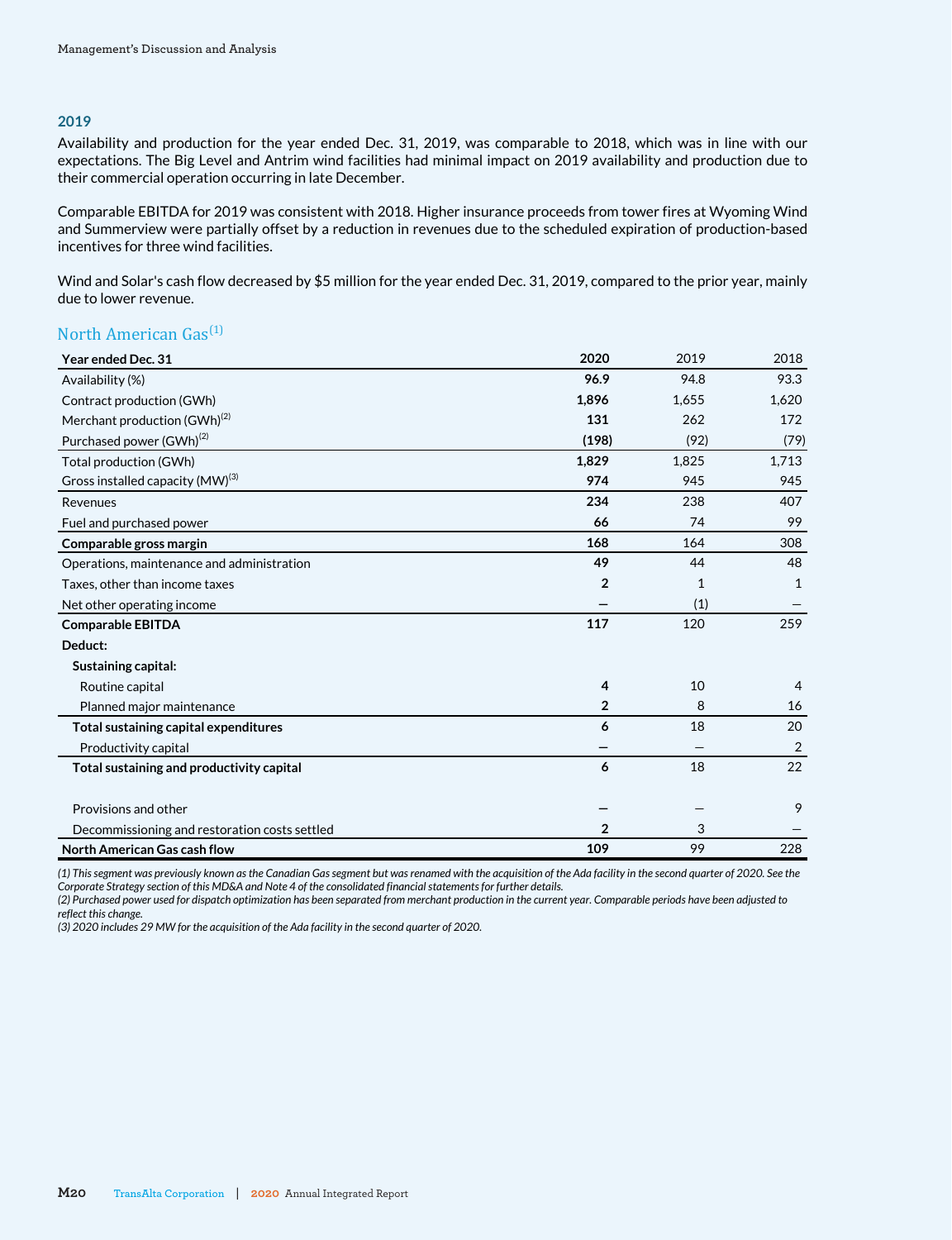#### **2020**

Availability for the year ended Dec. 31, 2020, increased compared to 2019, primarily due to lower planned and unplanned outages at our Fort Saskatchewan, Sarnia and Ottawa facilities, partially offset by planned outages at the Ada facility.

Production was consistent with 2019. Higher customer demand at our Sarnia facility and the addition of the Ada facility was offset by lower Ontario market demand in 2020. Due to low power pricing in Ontario, we settled some customer power purchases with power purchased from the merchant market. Overall, due to the nature of our contracts, changes in production do not have a significant financial impact as our contracts are structured as capacity payments with customer-supplied fuel or a pass-through of fuel costs.

OM&A costs for 2020 were \$5 million higher than in 2019, due to the addition of the new Ada facility and the new recontracted terms of the Fort Saskatchewan commercial agreement.

Comparable EBITDA for 2020 decreased by \$3 million compared to 2019, mainly due to lower earnings at Fort Saskatchewan as the new commercial agreement was negatively impacted by lower merchant pricing in Alberta, partially offset by the addition of the Ada facility.

Sustaining capital expenditures in 2020 decreased by \$12 million mainly due to a major planned outage for Sarnia in 2019.

Cash flow at North American Gas increased by \$10 million for the year ended Dec. 31, 2020, compared to the prior year mainly due to lower sustaining capital, partially offset by lower comparable EBITDA.

#### **2019**

Availability for the year ended Dec. 31, 2019, increased compared to 2018, primarily due to lower planned outages at Fort Saskatchewan and Sarnia.

Production for the year increased by 112 GWh compared to 2018, mainly due to higher customer and market demand as well as lower planned outages, partially offset by higher unplanned outages.

Comparable EBITDA for 2019 decreased by \$139 million compared to 2018 mainly due to the Mississauga contract ending Dec. 31, 2018, and lower scheduled payments from the Poplar Creek finance lease. Comparable EBITDA for the year ended Dec. 31, 2019, includes nil (2018 — \$105 million) and \$20 million (2018 — \$57 million) from the Mississauga and Poplar Creek contracts, respectively. Additionally, comparable EBITDA benefited from lower OM&A compared to the prior year as a result of reduced overhead and operating costs.

Sustaining capital totalled \$18 million in 2019, a decrease of \$2 million due to lower planned outage costs, partially offset by the timing of capital spares purchases for Sarnia.

Cash flow at Canadian Gas decreased by \$129 million for the year ended Dec. 31, 2019, compared to the prior year mainly due to lower comparable EBITDA.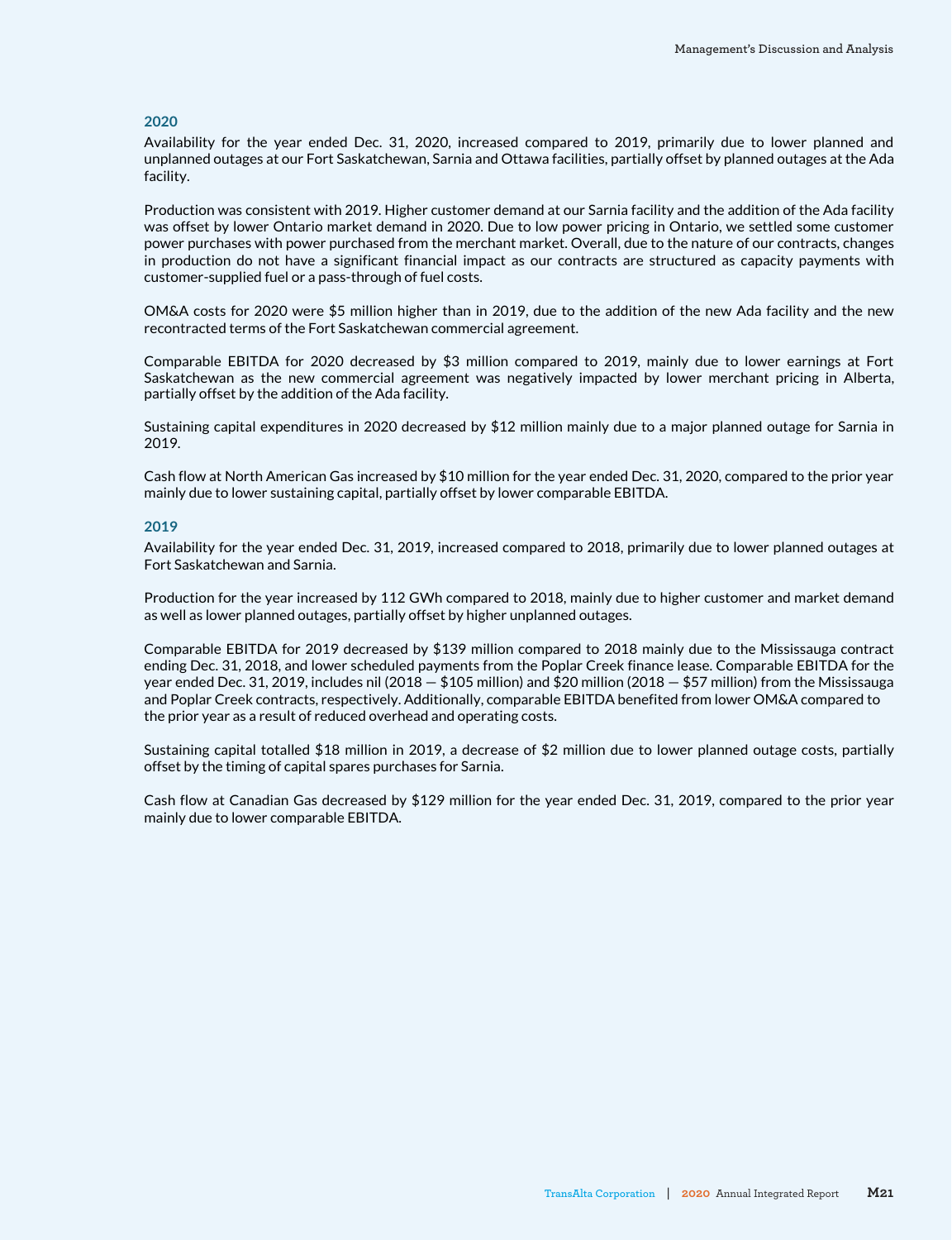# Australian Gas

| Year ended Dec. 31                         | 2020         | 2019           | 2018           |
|--------------------------------------------|--------------|----------------|----------------|
| Availability (%)                           | 93.8         | 90.6           | 94.0           |
| Contract production (GWh)                  | 1,779        | 1,832          | 1,814          |
| Gross installed capacity (MW)              | 450          | 450            | 450            |
| Revenues                                   | 162          | 160            | 165            |
| Fuel and purchased power                   | 6            | 5              | $\overline{4}$ |
| Comparable gross margin                    | 156          | 155            | 161            |
| Operations, maintenance and administration | 32           | 37             | 37             |
| <b>Comparable EBITDA</b>                   | 124          | 118            | 124            |
| Deduct:                                    |              |                |                |
| Sustaining capital:                        |              |                |                |
| Routine capital                            | 3            | $\overline{2}$ | 2              |
| Planned major maintenance                  | 6            | 3              |                |
| Total sustaining capital expenditures      | 9            | 5              | 2              |
| Productivity capital                       | $\mathbf{1}$ | 1              |                |
| Total sustaining and productivity capital  | 10           | 6              | 2              |
|                                            |              |                |                |
| Other                                      |              |                | (14)           |
| <b>Australian Gas cash flow</b>            | 114          | 112            | 136            |

#### **2020**

Availability for the year ended Dec. 31, 2020, increased compared to 2019, mainly due to unplanned outages in 2019.

Production for 2020 decreased compared to 2019, mainly due to changes in customer demand at the South Hedland facility. Due to the nature of our contracts, changes in production do not have a significant financial impact as our contracts are structured as capacity payments with customer-supplied fuel or a pass-through of fuel costs.

Comparable EBITDA for the year ended Dec. 31, 2020, increased by \$6 million compared to 2019, due to the deferral of legal costs associated with our dispute with Fortescue Metals Group Ltd ("FMG"), reduced staffing due to cost controls and the strengthening of the Australian dollar against the Canadian dollar.

Sustaining and productivity capital for 2020 increased by \$4 million compared to 2019, mainly due to planned major maintenance at our Southern Cross facility.

Australian Gas' cash flow increased by \$2 million in 2020, mainly due to higher comparable EBITDA, partially offset by higher sustaining capital expenditures.

#### **2019**

Availability for the year ended Dec. 31, 2019, decreased compared to 2018 mainly due to unplanned outages.

Production for 2019 was comparable to 2018. Due to the nature of our contracts, changes in production do not have a significant financial impact as our contracts are structured as capacity payments with customer-supplied fuel or a passthrough of fuel costs.

Comparable EBITDA for the year ended Dec. 31, 2019, decreased by \$6 million compared to 2018 due to the weakening of the Australian dollar and ongoing legal costs associated with our dispute with FMG.

Sustaining and productivity capital for 2019 increased by \$4 million compared to 2018 mainly due to planned major maintenance at our Southern Cross facility.

Cash flow at Australian Gas decreased by \$24 million in 2019 mainly due to lower comparable EBITDA, as well as higher sustaining capital expenditures. In addition, 2018 cash flow included the collection of a long-term receivable.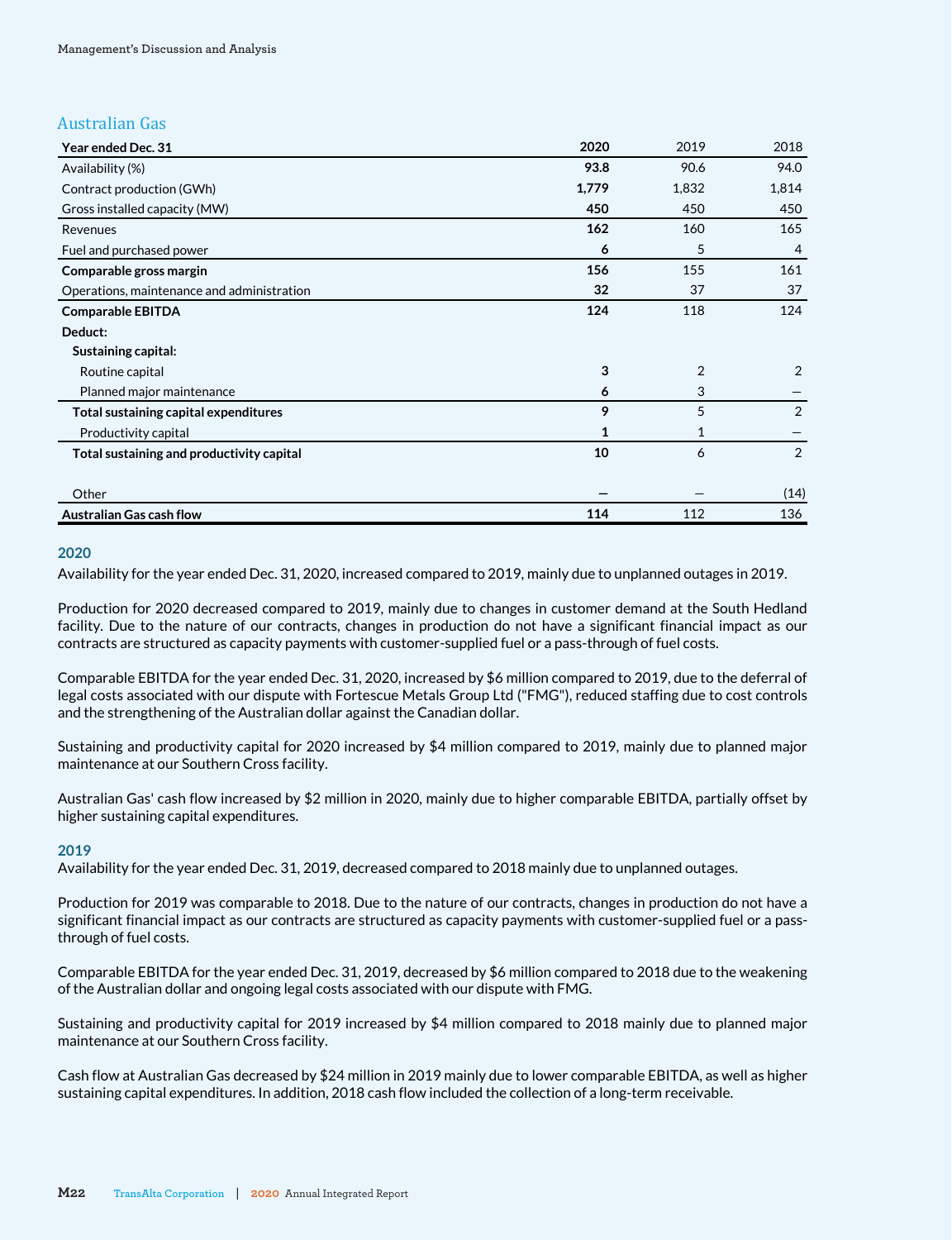# Alberta Thermal $^{(1)}$

| Year ended Dec. 31                                         | 2020   | 2019   | 2018   |
|------------------------------------------------------------|--------|--------|--------|
| Availability (%)                                           | 84.8   | 89.2   | 91.6   |
| Contract production (GWh)                                  | 5,851  | 6,927  | 8,936  |
| Merchant production (GWh)                                  | 4,186  | 5,932  | 5,304  |
| Total production (GWh)                                     | 10,037 | 12,859 | 14,240 |
| Gross installed capacity (MW) <sup>(2)</sup>               | 2,866  | 3,229  | 3,231  |
| Revenues                                                   | 659    | 823    | 901    |
| Fuel, carbon compliance and purchased power <sup>(3)</sup> | 391    | 449    | 526    |
| Comparable gross margin                                    | 268    | 374    | 375    |
| Operations, maintenance and administration                 | 131    | 138    | 171    |
| Taxes, other than income taxes                             | 15     | 13     | 13     |
| Termination of Sundance B and C PPAs                       |        | (56)   | (157)  |
| Net other operating income                                 | (40)   | (40)   | (41)   |
| Comparable EBITDA(3)                                       | 162    | 319    | 389    |
| Deduct:                                                    |        |        |        |
| Sustaining capital:                                        |        |        |        |
| Routine capital                                            | 16     | 15     | 17     |
| Mine capital                                               | 7      | 23     | 42     |
| Planned major maintenance                                  | 62     | 34     | 15     |
| Total sustaining capital expenditures                      | 85     | 72     | 74     |
| Productivity capital                                       | 1      | 6      | 12     |
| Total sustaining and productivity capital                  | 86     | 78     | 86     |
|                                                            |        |        |        |
| Provisions                                                 |        | (6)    | (10)   |
| Principal payments on lease liabilities                    | 20     | 16     | 14     |
| Decommissioning and restoration costs settled              | 9      | 17     | 19     |
| Other                                                      |        |        | 1      |
| Alberta Thermal cash flow                                  | 47     | 214    | 279    |

*(1) The Canadian Coal segment was renamed Alberta Thermal in the third quarter of 2020.*

*(2) All years include 406 MW for Sundance Unit 5, which is temporarily mothballed. Sheerness Unit 2's capacity was increased in 2020 following a generator rewind and final testing. 2019 and 2018 also include 368 MW for Sundance Unit 3, which was temporarily mothballed and then retired during the third quarter of 2020. In addition, the Keephills 3 and Genesee 3 asset swap resulted in a net 2 MW reduction of capacity that occurred in the fourth quarter of 2019.*

*(3) In 2020, the interest on the line loss provision was reclassified from fuel, carbon compliance and purchased power to interest expense.* 

| Supplemental disclosure                                            | 2020 | 2019 | 2018 |
|--------------------------------------------------------------------|------|------|------|
| Comparable EBITDA – excluding the PPA Termination Payments         | 162  | 263  | 232  |
| Alberta Thermal cash flow – excluding the PPA Termination Payments | 47   | 158  | 122  |

#### **2020**

Availability for the year was lower compared to 2019 due to the Sundance Unit 6 planned turnaround and conversion to gas outage occurring in late 2020 and higher unplanned outages and derates. The Sundance Unit 6 return to service was delayed due to unexpected issues identified during recommissioning. Our Keephills Unit 2 has experienced increased outages as we approach the 2021 turnaround outage. Increased derates are attributed to our conversion to gas transition plan and our consumption of lower-quality coal inventory.

Production for the year ended Dec. 31, 2020, decreased 2,822 GWh compared to 2019. This was largely a result of curtailments and dispatch optimization resulting in lower merchant production in the Alberta Thermal fleet due to reduced industrial demand in the province and the impact of COVID-19 on demand generally. Production also decreased due to lower availability.

Revenue for the year ended Dec. 31, 2020, decreased by \$164 million compared to 2019, mainly due to lower merchant production.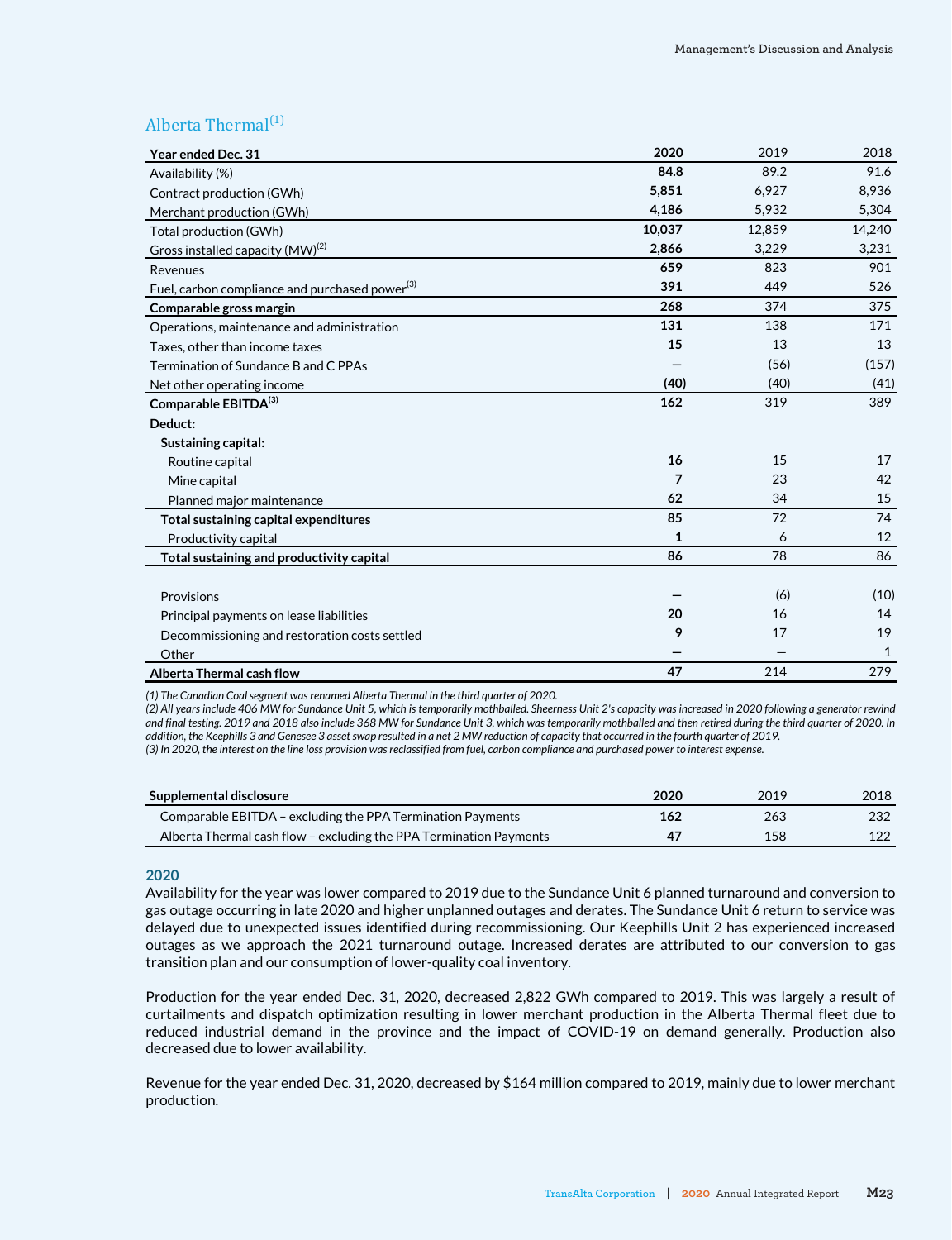|                                                     | 2020 | 2019 | 2018 |
|-----------------------------------------------------|------|------|------|
| Revenues per MWh                                    | \$66 | \$64 | \$63 |
| Fuel, carbon compliance and purchased power per MWh | \$39 | \$35 | \$37 |

In 2020, revenue per MWh of production increased by \$2 per MWh in 2020 compared with 2019 primarily due to higher realized prices as a result of optimizing production during periods of favourable pricing and hedging positions minimizing the impact of unfavourable market pricing.

In 2020, fuel, carbon compliance and purchased power costs per MWh of production increased by \$4 per MWh compared with 2019. Costs per MWh increased due to fixed coal costs spread over less volumes, resulting in increased costs per MWh.

We continued to co-fire with natural gas, when economic. Natural gas combustion produces fewer GHG emissions than coal combustion, which lowers our GHG compliance costs.

OM&A costs were lower in 2020 compared to 2019 as a result of strong cost controls, reduced staffing in line with conversion to gas transition plans, and a reflection of lower production.

Excluding the PPA Termination Payments, comparable EBITDA for the year ended Dec. 31, 2020, decreased \$101 million compared to 2019. Merchant production was lower due to unfavourable market conditions and higher fuel costs.

For the year ended Dec. 31, 2020, sustaining capital expenditures increased by \$13 million compared to 2019 mainly due to the major maintenance that occurred during the Sheerness dual-fuel conversion and the Sundance Unit 6 turnaround.

Alberta Thermal cash flow for the year ended Dec. 31, 2020, excluding the PPA Termination Payments, decreased by \$111 million compared to 2019 mainly due to lower comparable EBITDA, increased sustaining and productivity capital expenditures and the early settlement of mining equipment leases, partially offset by the deferral of decommissioning expenditures due to COVID-19.

#### **2019**

Availability for the year was lower compared to 2018 due to planned outages at our Keephills 1 and Sundance 4 units, whereas 2018 only had one outage at one of our non-operated units; this was partially offset by fewer unplanned losses in 2019.

Production for the year ended Dec. 31, 2019, decreased 1,381 GWh compared to 2018 primarily due to the mothballing of certain Sundance units and planned outages, partially offset by lower unplanned outages. Lower contract production was partially offset by higher merchant production.

Revenue for the year ended Dec. 31, 2019, decreased by \$78 million compared to 2018, mainly due to lower production as a result of the termination of the Sundance B and C PPAs on March 31, 2018.

Revenue per MWh of production rose to approximately \$64 per MWh in 2019 from \$63 per MWh in 2018. Revenues in the first quarter of 2018 included the Sundance B and C PPA revenue as well as the pass-through revenues associated with carbon compliance costs, which are no longer recoverable on the Sundance units as the PPAs have been terminated.

Fuel, carbon compliance and purchased power costs per MWh were lower in 2019 compared to 2018. Cost per MWh of production fell to approximately \$35 per MWh in 2019 from \$37 per MWh in 2018.

We continued to co-fire with natural gas, when economical. Natural gas combustion produces fewer GHG emissions than coal combustion, which lowers our GHG compliance costs. In addition, fuel costs can be lower by co-firing, depending on the market price for natural gas. On Nov. 1, 2019, the firm contract to transport natural gas on the Pioneer Pipeline began, which substantially increased gas quantities available to us and increased our supply available to co-fire.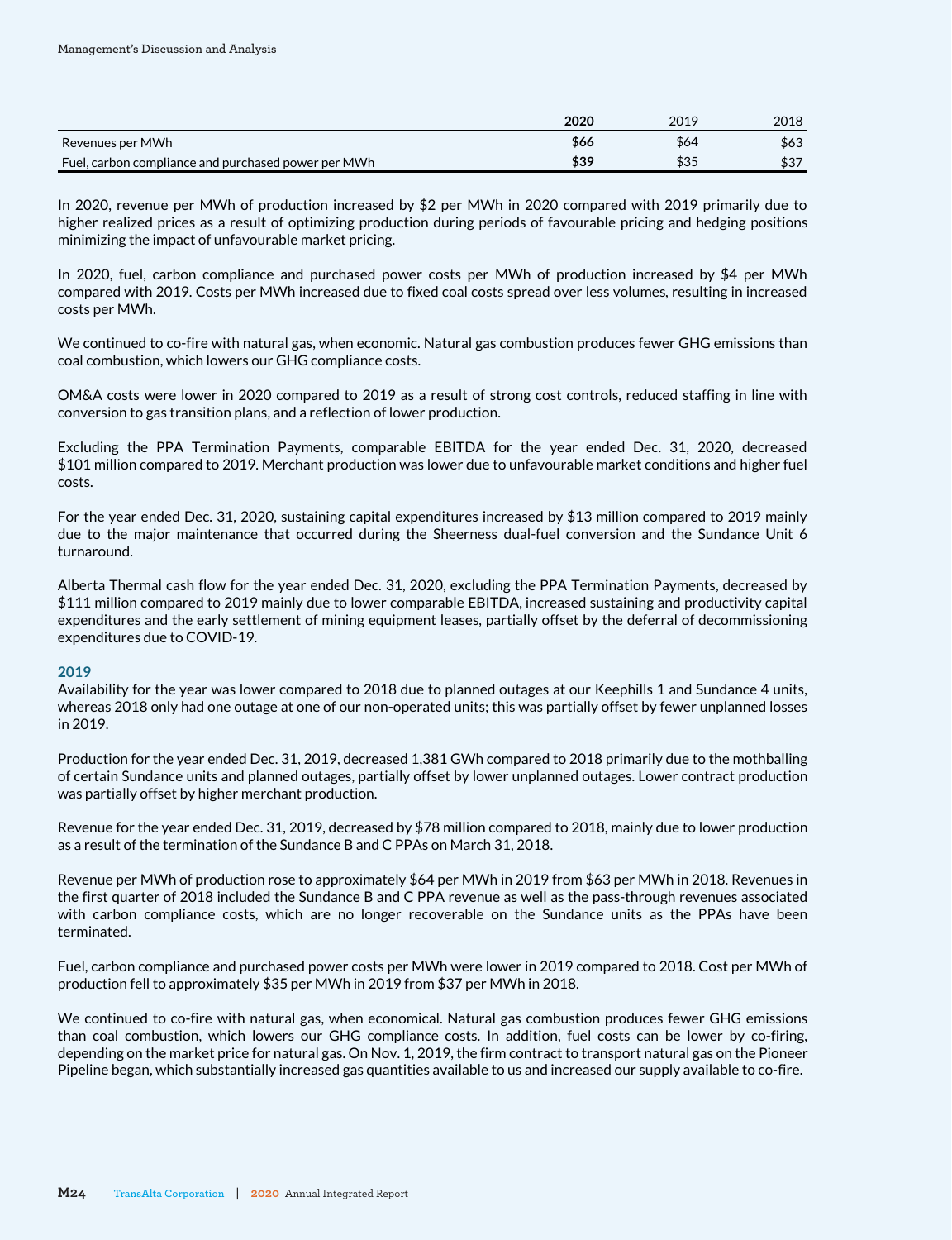OM&A costs were lower in 2019 compared to 2018 as a result of the full-year impact of cost reductions progressively implemented over the preceding year. These cost reductions arose from a combination of factors that included fewer units operating, lower capacity factor operation on merchant units, co-firing with gas, and operations and maintenance work optimization.

Excluding the PPA Termination Payments, comparable EBITDA for the year ended Dec. 31, 2019, increased \$31 million compared to 2018. This largely reflects lower fuel, carbon compliance and purchased power costs, as well as lower OM&A costs.

For the year ended Dec. 31, 2019, sustaining capital expenditures decreased by \$2 million compared to 2018, mainly due to less mine development work being completed in 2019, partially offset by higher spend on planned major maintenance. In 2018, there was only one planned major outage at one of our non-operating units, while during 2019 there were two planned major outages at the Keephills 1 and Sundance 4 units.

Alberta Thermal's cash flow for the year ended Dec. 31, 2019, increased by \$36 million (excluding the PPA Termination Payments) compared to 2018, mainly due to higher comparable EBITDA and decreased sustaining and productivity capital expenditures.

### $Centralia<sup>(1)</sup>$

| Year ended Dec. 31                            | 2020    | 2019           | 2018    |
|-----------------------------------------------|---------|----------------|---------|
| Availability (%)                              | 76.2    | 74.0           | 60.2    |
| Adjusted availability $(\%)^{(2)}$            | 90.2    | 83.5           | 84.6    |
| Contract sales volume (GWh)                   | 3,338   | 3,329          | 3,329   |
| Merchant sales volume (GWh)                   | 5,571   | 7,691          | 5,704   |
| Purchased power (GWh)                         | (3,775) | (3,865)        | (3,665) |
| Total production (GWh)                        | 5,134   | 7,155          | 5,368   |
| Gross installed capacity (MW)                 | 1,340   | 1,340          | 1,340   |
| Revenues                                      | 483     | 559            | 471     |
| Fuel and purchased power                      | 279     | 416            | 314     |
| Comparable gross margin                       | 204     | 143            | 157     |
| Operations, maintenance and administration    | 60      | 67             | 61      |
| Taxes, other than income taxes                | 5       | 3              | 5       |
| <b>Comparable EBITDA</b>                      | 139     | 73             | 91      |
| Deduct:                                       |         |                |         |
| Sustaining capital:                           |         |                |         |
| Routine capital                               | 3       | 2              | 2       |
| Planned major maintenance                     | 7       | 5              | 11      |
| Total sustaining capital expenditures         | 10      | $\overline{7}$ | 13      |
| Productivity capital                          |         | 1              |         |
| Total sustaining and productivity capital     | 10      | 8              | 13      |
|                                               |         |                |         |
| Principal payments on lease liabilities       |         |                | 4       |
| Decommissioning and restoration costs settled | 7       | 11             | 11      |
| Centralia cash flow                           | 122     | 54             | 63      |

*(1) The US Coal segment was renamed Centralia in the third quarter of 2020.*

*(2) Adjusted for dispatch optimization.*

#### **2020**

Adjusted availability for the year increased compared to 2019 due to lower forced outages and derates in 2020. In the first half of 2019, Centralia Unit 1 had significant derates that were resolved and not experienced in 2020.

Production decreased by 2,021 GWh in 2020 compared to 2019 due mainly to lower merchant pricing throughout 2020 and timing of dispatch optimization. In 2020, both Centralia units were taken out of service in February and March as a result of seasonally lower prices in the Pacific Northwest, whereas in 2019 both units remained in service into April due to higher prices in the Pacific Northwest.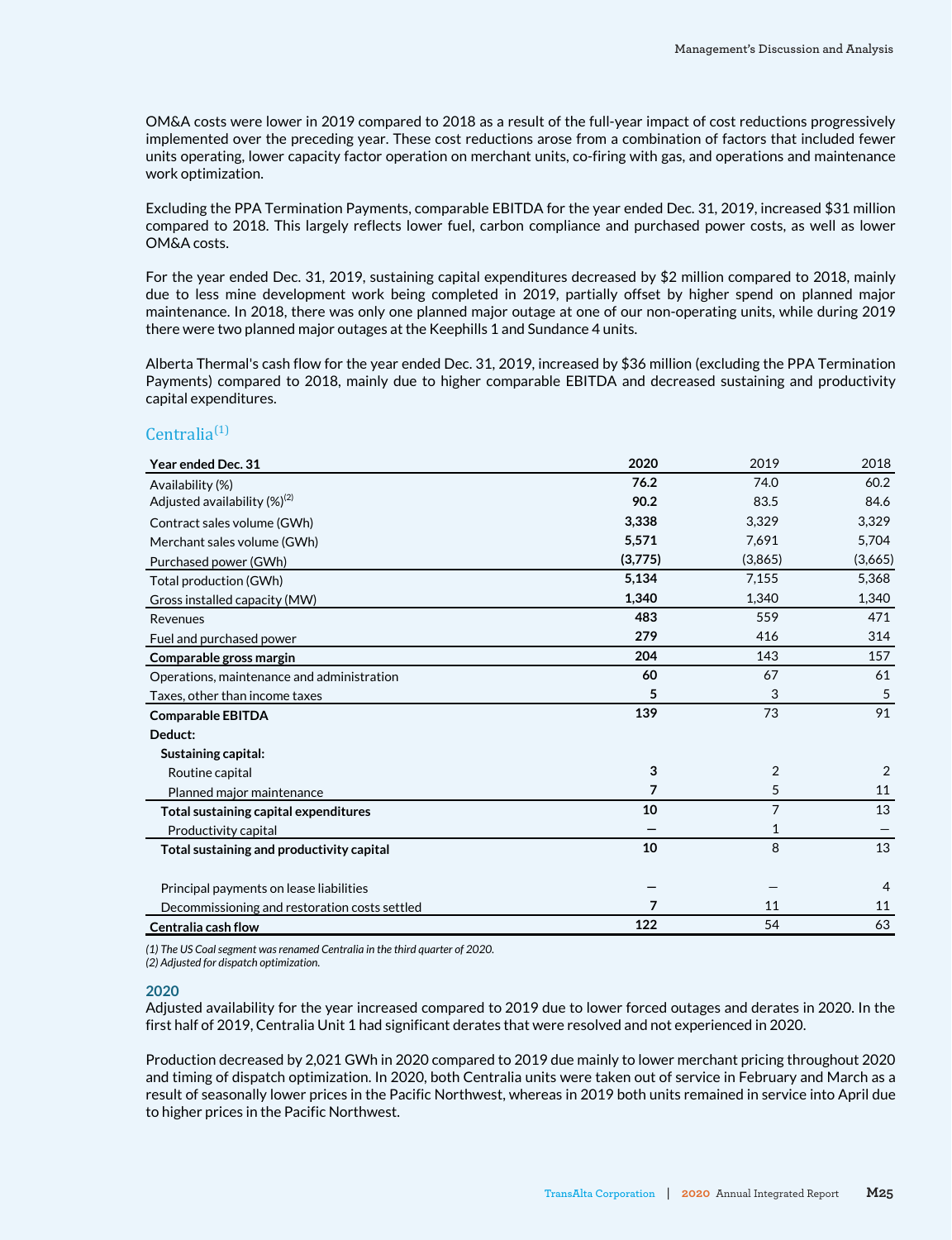OM&A costs were \$7 million lower in 2020 compared to 2019 mainly due to lower levels of maintenance required to support an almost 30 per cent decrease in production and strong cost controls.

Comparable EBITDA increased by \$66 million compared to 2019, primarily due to increased benefits from dispatch optimization in 2020 and from an isolated and extreme pricing event in March 2019 for \$25 million where Centralia was unable to commit one of its units to physical production for day-ahead supply due to an unplanned forced outage repair. In addition, comparable EBITDA in 2020 increased with the strengthening of the US dollar relative to the Canadian dollar throughout the year.

Sustaining and productivity capital expenditures for 2020 were \$2 million higher than 2019 mainly due to increased planned outage work performed in 2020 during the reserve shutdown.

Centralia's cash flow for 2020 increased by \$68 million compared to the prior year, mainly due to higher comparable EBITDA and deferral of decommissioning expenditures due to COVID-19, partially offset by higher sustaining capital spend.

#### **2019**

Adjusted availability for 2019 was down compared to 2018 due to higher forced outages and derates in 2019. Centralia Unit 1 operated with a derate due to blocked precipitator hoppers impacting the first half of 2019. This derate was resolved when the unit was offline during the second quarter of 2019.

Production was up 1,787 GWh in 2019 compared to 2018 due mainly to higher merchant pricing in the first half of 2019 and timing of dispatch optimization. In 2019, both Centralia units remained in service into April due to higher prices in the Pacific Northwest, whereas in 2018, both Centralia units were taken out of service in February as a result of seasonally lower prices in the Pacific Northwest. In 2018, we performed major maintenance on both units during that time.

OM&A costs were \$6 million higher in 2019 compared to 2018 mainly due to higher levels of maintenance required to support a 33 per cent increase in production and as a result of higher costs to resolve precipitator blockages.

Comparable EBITDA in 2019 decreased by \$18 million compared to 2018, primarily due to an isolated and extreme pricing event in March. Centralia was unable to commit one of its units to physical production for day-ahead supply due to an unplanned forced outage repair.

Sustaining and productivity capital expenditures for 2019 were \$5 million lower than 2018, mainly due to less planned outage work performed in 2019.

Centralia's cash flow for 2019 decreased by \$9 million compared to 2018, mainly due to lower comparable EBITDA, partially offset by lower sustaining and productivity capital spend.

# Energy Marketing

| Year ended Dec. 31                         | 2020 | 2019 | 2018 |
|--------------------------------------------|------|------|------|
| Revenues and comparable gross margin       | 143  | 119  | 67   |
| Operations, maintenance and administration | 30   | 30   | 24   |
| <b>Comparable EBITDA</b>                   | 113  | 89   | 43   |
| Deduct:                                    |      |      |      |
| Provisions and other                       | (1)  | (16) | 10   |
| <b>Energy Marketing cash flow</b>          | 114  | 105  | 33   |

#### **2020**

Comparable EBITDA for 2020 increased by \$24 million compared to 2019. Results were primarily from continued strong performance in both power and natural gas markets. Gains were realized from short-term strategies across various geographic regions aided by market and price volatility. The Energy Marketing team was able to capitalize on short-term arbitrage opportunities in the markets in which we trade without materially changing the risk profile of the business unit. OM&A spending for 2020 and 2019 was similar.

Energy Marketing's cash flows for 2020 increased by \$9 million compared to 2019 mainly due to higher comparable EBITDA, partially offset by changes in emissions obligations and prepaid balances for transmission rights.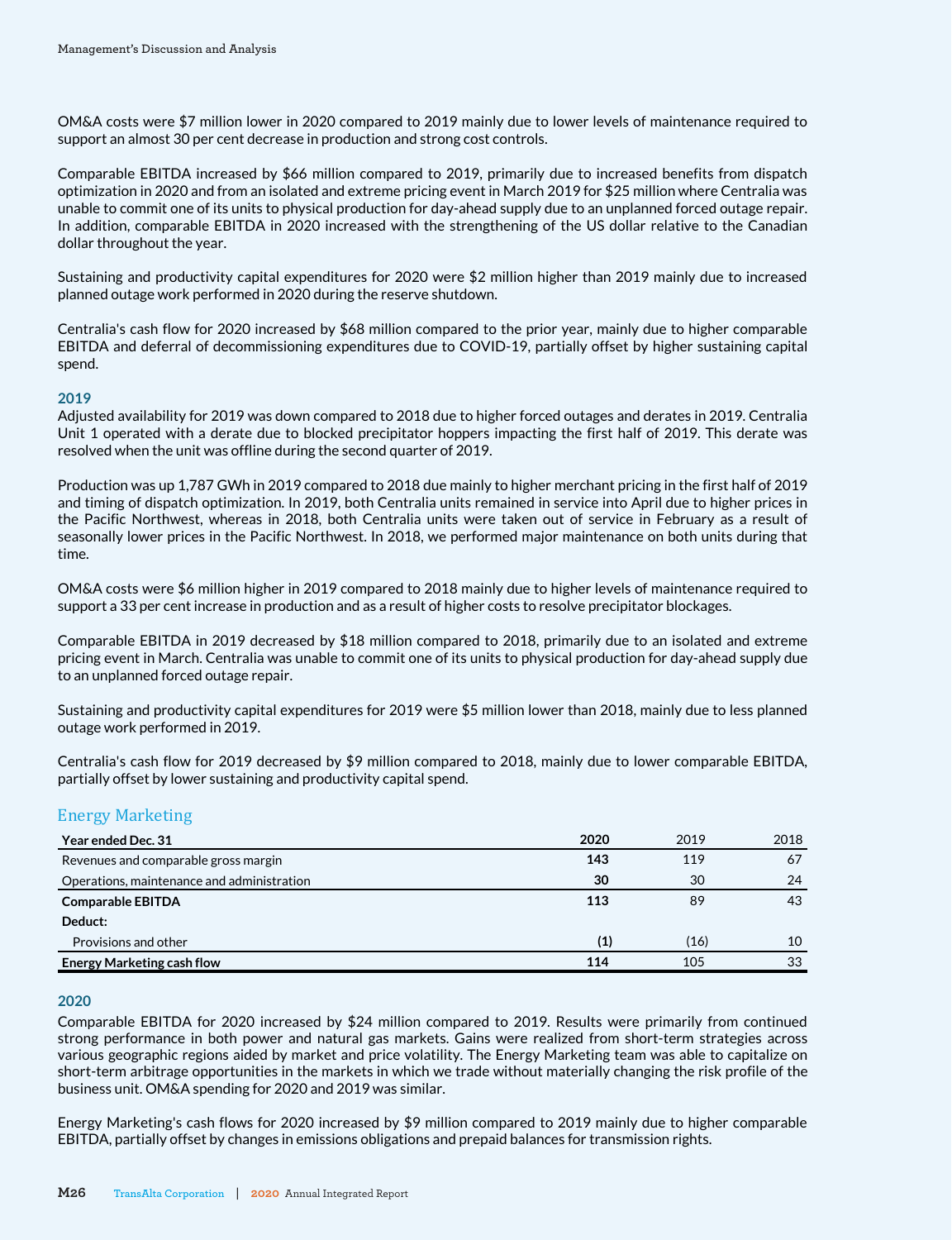#### **2019**

Comparable EBITDA for 2019 increased by \$46 million compared to 2018 results due to strong results from all Energy Marketing segments, with particularly strong performance from US Western and Eastern markets due to continued high levels of volatility. OM&A increased due to higher incentives related to stronger performance. The Energy Marketing team was able to capitalize on short-term arbitrage opportunities in the markets in which we trade without materially changing the risk profile of the business unit.

Energy Marketing's cash flows for 2019 increased by \$72 million compared to 2018, mainly due to higher comparable EBITDA and changes in emissions obligations and prepaid balances for transmission rights.

### **Corporate**

| Year ended Dec. 31                                     | 2020                                           | 2019   | 2018                                    |
|--------------------------------------------------------|------------------------------------------------|--------|-----------------------------------------|
| Operations, maintenance, and administration            | 80                                             | 73     | 86                                      |
| Taxes, other than income taxes                         | $\mathbf{1}$                                   | 1      | $\mathbf{1}$                            |
| Net other operating loss                               |                                                | 2      |                                         |
| <b>Comparable EBITDA</b>                               | (81)                                           | (76)   | (87)                                    |
| Deduct:                                                |                                                |        |                                         |
| Sustaining capital:                                    |                                                |        |                                         |
| Routine capital                                        | 14                                             | 12     | 16                                      |
| Total sustaining capital expenditures                  | 14                                             | 12     | 16                                      |
| Productivity capital                                   | 1                                              |        | 4                                       |
| Total sustaining and productivity capital expenditures | 15                                             | 12     | 20                                      |
| Provisions                                             |                                                |        |                                         |
| Principal payments on lease liabilities                | 4                                              | 4      |                                         |
| Corporate cash flow                                    | (100)                                          | (92)   | (107)                                   |
|                                                        |                                                |        |                                         |
| Supplemental disclosure                                | 2020                                           | 2019   | 2018                                    |
|                                                        | $\mathbf{1} \cdot \mathbf{2} \cdot \mathbf{3}$ | $\sim$ | $\lambda$ $\lambda$ $\lambda$ $\lambda$ |

| Supplemental disclosure          |       |      |       |
|----------------------------------|-------|------|-------|
| Corporate cash flow              | (100) | (92) | (107) |
| Total return swap (gains) losses |       | (13) |       |
| Adjusted Corporate cash flow     | (98)  | 105  | (108) |

#### **2020**

Our Corporate overhead costs in 2020 were \$81 million, an increase of \$5 million compared to \$76 million in 2019, primarily due to realized gains and losses from the total return swap. A portion of the settlement cost of our employee share-based payment plans is fixed by entering into total return swaps, which are cash settled every quarter. Excluding the impact of the total return swap, Corporate overhead costs for 2020 decreased by \$10 million compared to 2019, mainly due to lower legal fees and lower labour and reduced travel costs, partially offset by additional costs to support growth and development projects, centralization of shared services to the Corporate segment and additional costs incurred to support COVID-19 protocols.

Corporate cash flow, excluding the impact of the total return swap, was also lower in 2020 compared to 2019 due to slightly higher sustaining and productivity capital spend on information technology.

#### **2019**

Our Corporate overhead costs in 2019 were \$76 million, a decrease of \$11 million compared to \$87 million in 2018, primarily due to cost-efficiency initiatives and principal payments on lease liabilities. In addition, we realized a net gain of \$13 million from the total return swap, which was mostly offset by higher legal costs. Corporate cash flow also benefited from lower sustaining and productivity capital spend due to higher spend in 2018 on automation and new information technology solutions implemented in prior years, which helped contribute to the cost efficiencies realized in 2019.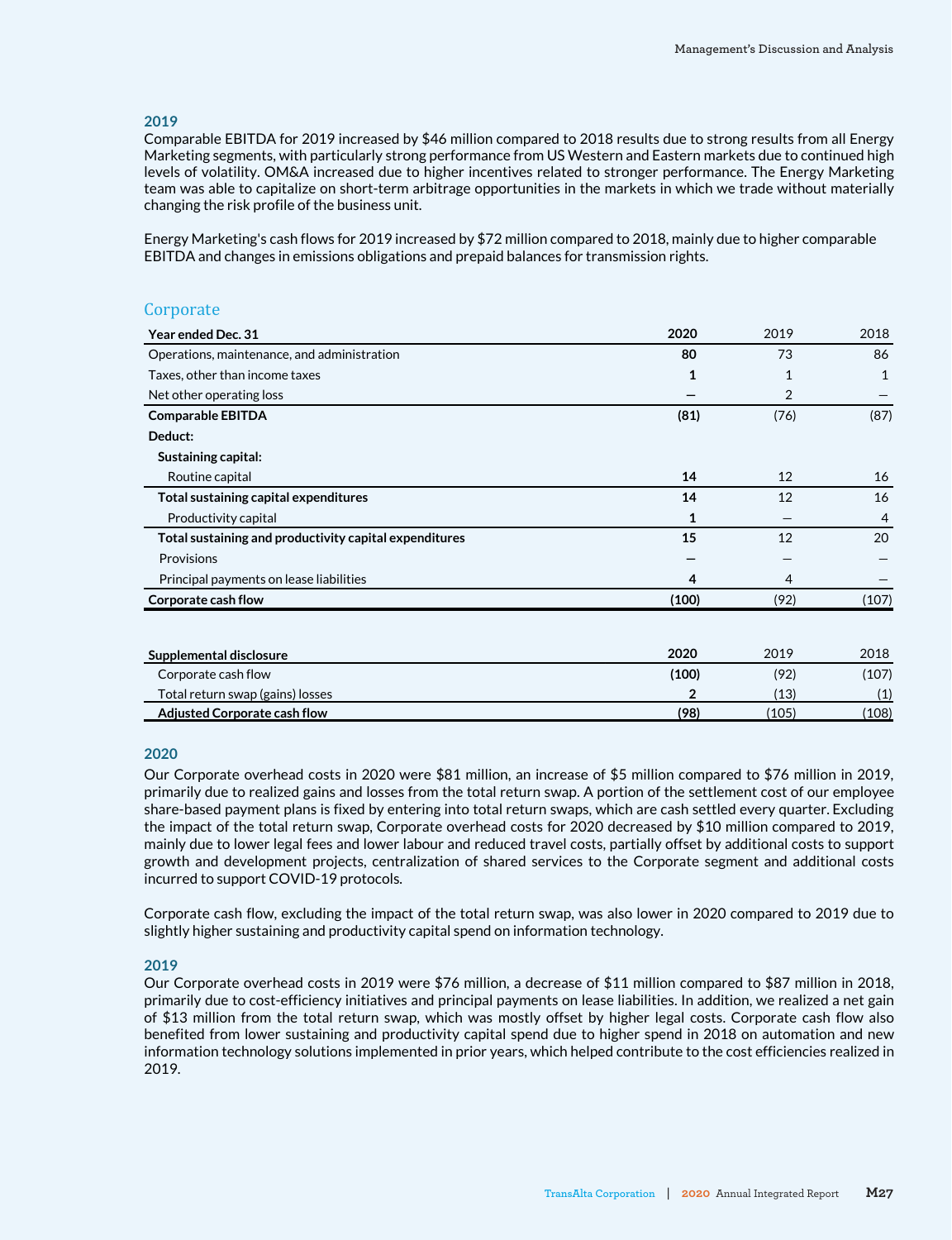# Additional IFRS Measures and Non-IFRS Measures

An additional IFRS measure is a line item, heading or subtotal that is relevant to an understanding of the consolidated financial statements but is not a minimum line item mandated under IFRS, or the presentation of a financial measure that is relevant to an understanding of the consolidated financial statements but is not presented elsewhere in the consolidated financial statements. We have included line items entitled gross margin and operating income (loss) in our Consolidated Statements of Earnings (Loss) for the years ended Dec. 31, 2020, 2019 and 2018. Presenting these line items provides management and investors with a measurement of ongoing operating performance that is readily comparable from period to period.

We evaluate our performance and the performance of our business segments using a variety of measures to provide management and investors with an understanding of our financial position and results. Certain financial measures discussed in this MD&A are not defined under IFRS, are not standard measures under IFRS and, therefore, should not be considered in isolation or as an alternative to, or to be more meaningful than, net earnings attributable to common shareholders or cash flow from operating activities, as determined in accordance with IFRS when assessing our financial performance or liquidity. These measures may not be comparable to similar measures presented by other issuers and should not be considered in isolation or as a substitute for measures prepared in accordance with IFRS. Comparable EBITDA, deconsolidated comparable EBITDA, deconsolidated comparable EBITDA by segment, FFO, deconsolidated FFO, FCF, total net debt, total consolidated net debt, adjusted net debt, deconsolidated net debt and segmented cash flow generated by the business, all as defined below, are non-IFRS measures that are presented in this MD&A. See the Discussion of Consolidated Financial Results, Segmented Comparable Results, Selected Quarterly Information, Key Financial Ratios and Financial Capital sections of this MD&A for additional information, including a reconciliation of such non-IFRS measures to the most comparable IFRS measure.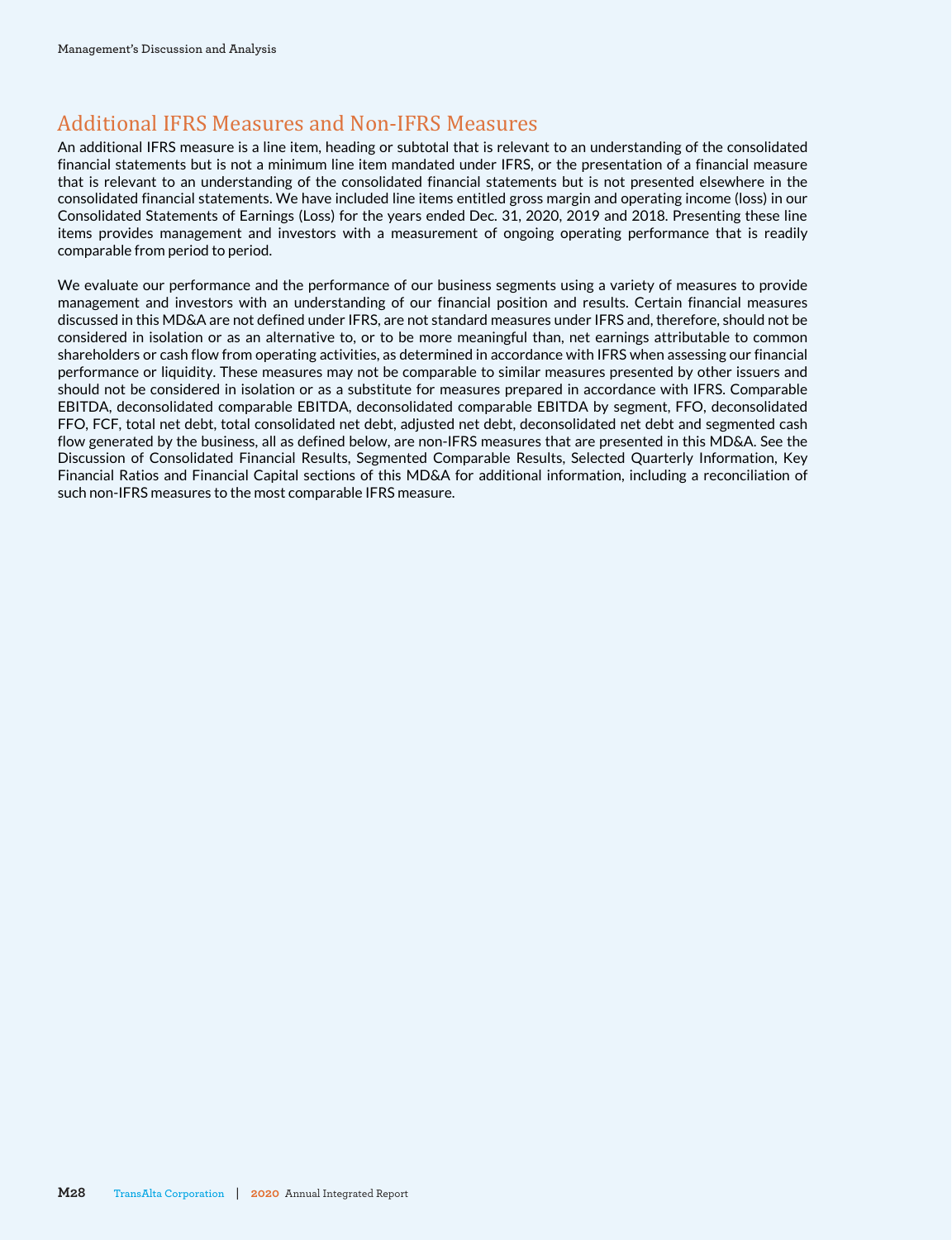# Discussion of Consolidated Financial Results

Each business segment assumes responsibility for its operating results measured to comparable EBITDA and cash flows generated by the business. Gross margin is also a useful measure as it provides management and investors with a measurement of operating performance that is readily comparable from period to period.

### Comparable EBITDA

EBITDA is a widely adopted valuation metric and an important metric for management that represents our core business profitability. Interest, taxes, depreciation and amortization are not included, as differences in accounting treatments may distort our core business results. In addition, under comparable EBITDA we reclassify certain transactions to facilitate the discussion of the performance of our business:

- Comparable EBITDA is adjusted to exclude the impact of unrealized mark-to-market gains or losses.
- Any gains or losses on asset sales or foreign exchange gains or losses are not included as these are not part of operating income.
- Certain assets we own in Canada and in Australia are fully contracted and recorded as finance leases under IFRS. We believe it is more appropriate to reflect the payments we receive under the contracts as a capacity payment in our revenues instead of as finance lease income and a decrease in finance lease receivables.
- We also reclassify the depreciation on our mining equipment from fuel, carbon compliance and purchased power to reflect the actual cash cost of our business in our comparable EBITDA.
- Coal inventory writedowns are not included as these are non-cash adjustments that are not reflective of our core business results upon conversion to gas. To accelerate our conversion to gas plans, a decision was made to accelerate the mine shutdown to 2021.
- In December 2016, we agreed to terminate our existing arrangement with the Independent Electricity System Operator relating to our Mississauga cogeneration facility in Ontario and entered into the NUG Contract effective Jan. 1, 2017. Under the new NUG Contract, we received fixed monthly payments until Dec. 31, 2018, with no delivery obligations. Under IFRS, for our reported results in 2016, as a result of the NUG Contract, we recognized a receivable of \$207 million (discounted), a pre-tax gain of approximately \$191 million net of costs to mothball the units and accelerated depreciation of \$46 million. In 2017 and 2018, on a comparable basis, we recorded the payments we received as revenues as a proxy for operating income and depreciated the facility until Dec. 31, 2018.
- On the commissioning of the South Hedland facility in July 2017, we prepaid approximately \$74 million of electricity transmission and distribution costs. Interest income is recorded on the prepaid funds. We reclassify this interest income as a reduction in the transmission and distribution costs expensed each period to reflect the net cost to the business.
- In October 2019, we acquired Capital Power's 50 per cent ownership of Keephills 3 in exchange for selling our 50 per cent ownership in the Genesee 3 facility to Capital Power, and we now own 100 per cent of the Keephills 3 facility. As a result, all of the Keephills 3 and Genesee 3 project agreements with Capital Power were terminated, including the agreement governing the supply of coal from TransAlta's Highvale mine to the Keephills 3 facility. Upon termination of this agreement in the fourth quarter of 2019, the Highvale mine had no future performance obligations and, accordingly, the balance of the contract liability of \$88 million was recognized in earnings. On a comparable basis, we removed this gain from 2019 results.
- Asset impairment charges (reversals) are removed to calculate comparable EBITDA as these are accounting adjustments that impact depreciation and amortization and do not reflect business performance.
- During the fourth quarter of 2020, we acquired a 49 per cent interest in the Skookumchuck wind facility, which is treated as an equity investment under IFRS and our proportionate share of the net earnings is reflected as equity income on the statement of earnings under IFRS. As this investment is part of our regular powergenerating operations, we have included our proportionate share of the comparable EBITDA of Skookumchuck in our total comparable EBITDA. In addition, in the Wind and Solar comparable results, we have included our proportionate share of revenues and expenses to reflect the full operational results of this investment. We have not included EMG's comparable EBITDA in our total comparable EBITDA as it does not represent our regular power-generating operations.
- During the fourth quarter of 2020, we recorded an onerous contract provision on the coal supply contract for Sheerness as we accelerated our plans to eliminate coal as a fuel source by the end of 2021. This is a one-time charge that is not reflective of ongoing operations and therefore has been removed for comparable EBITDA.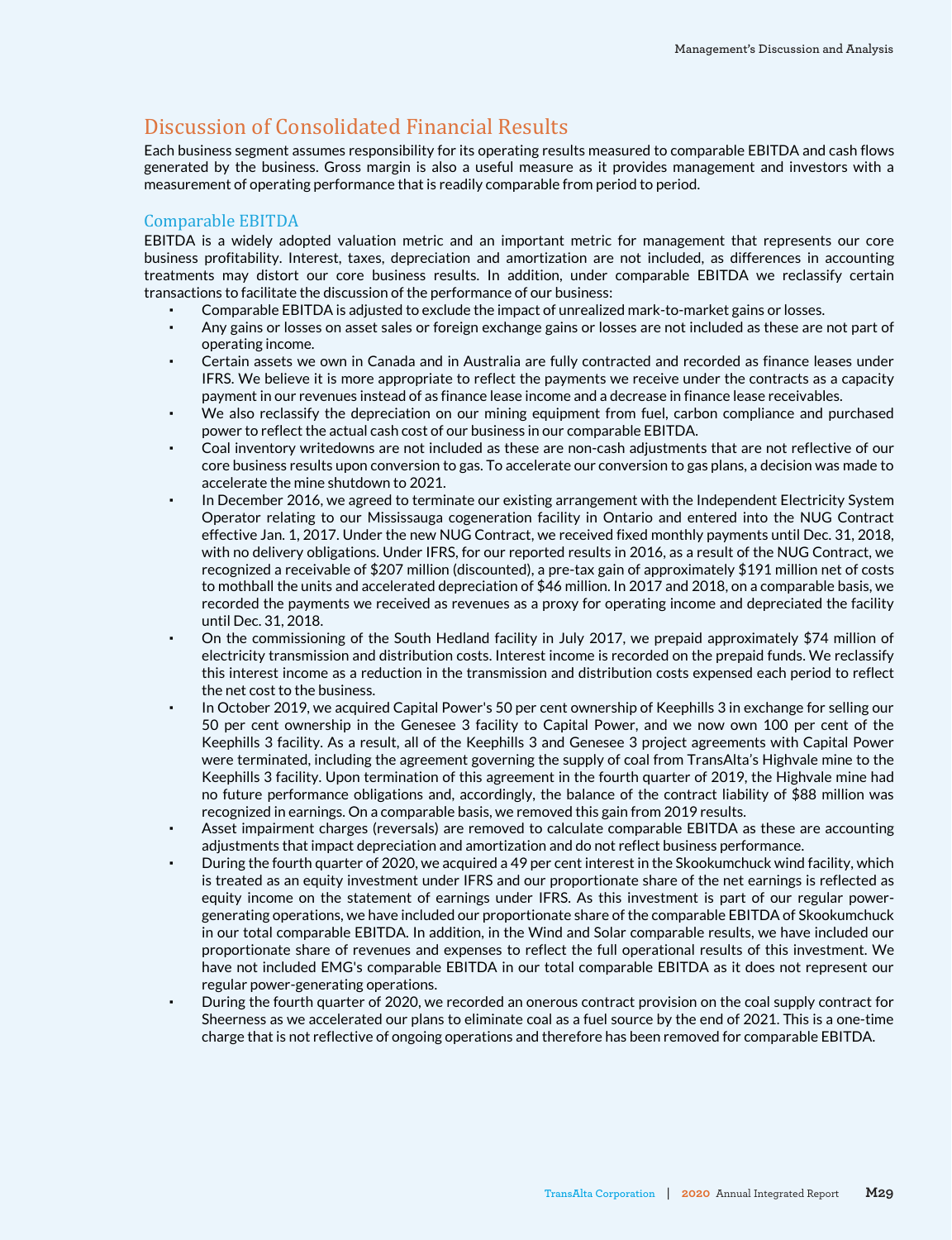A reconciliation of net earnings (loss) attributable to common shareholders to comparable EBITDA results is set out below:

| <b>Year ended Dec. 31</b>                                        | 2020  | 2019           | 2018  |
|------------------------------------------------------------------|-------|----------------|-------|
| Net earnings (loss) attributable to common shareholders          | (336) | 52             | (248) |
| Net earnings attributable to non-controlling interests           | 34    | 94             | 108   |
| Preferred share dividends                                        | 49    | 30             | 50    |
| Net earnings (loss)                                              | (253) | 176            | (90)  |
| Adjustments to reconcile net income to comparable EBITDA         |       |                |       |
| Income tax expense (recovery)                                    | (50)  | 17             | (6)   |
| Gain on sale of assets and other                                 | (9)   | (46)           | (1)   |
| Foreign exchange (gain) loss                                     | (17)  | 15             | 15    |
| Net interest expense                                             | 238   | 179            | 250   |
| Equity income                                                    | (1)   |                |       |
| Depreciation and amortization                                    | 654   | 590            | 574   |
| Comparable reclassifications                                     |       |                |       |
| Decrease in finance lease receivables                            | 17    | 24             | 59    |
| Mine depreciation included in fuel cost                          | 145   | 121            | 140   |
| Australian interest income                                       | 4     | $\overline{4}$ | 4     |
| Unrealized mark-to-market (gains) losses                         | 46    | (33)           | 38    |
| Adjustments to earnings to arrive at comparable EBITDA           |       |                |       |
| Impact of Sheerness going off coal <sup>(1)</sup>                | 29    |                |       |
| Impacts associated with Mississauga recontracting <sup>(2)</sup> |       |                | 105   |
| Gain on termination of Keephills 3 coal rights contract          |       | (88)           |       |
| Coal inventory writedown                                         | 37    |                |       |
| Asset impairment <sup>(3)</sup>                                  | 84    | 25             | 73    |
| Share of adjusted EBITDA from joint venture <sup>(4)</sup>       | 3     |                |       |
| <b>Comparable EBITDA</b>                                         | 927   | 984            | 1,161 |
| Comparable EBITDA - excluding the PPA Termination Payments       | 927   | 928            | 1,004 |

*(1) During the fourth quarter of 2020, a decision was made to accelerate our plans to eliminate coal as a fuel source at the Sheerness facility by the end of 2021. As*  such, the existing coal supply contract has been classified as an onerous contract and the remaining expected contract payments have been accrued for in the current *year.*

*(2) Impacts associated with Mississauga facility recontracting for the year ended Dec. 31, 2018, are as follows: revenue (\$108 million) and fuel and purchased power and de-designated hedges (\$3 million).* 

*(3) Asset impairment for 2020 primarily includes the retirement of Sundance Unit 3 (\$70 million), impairment on a BC hydro facility (\$2 million), impairment on the Centralia land (\$9 million) and asset impairments resulting from changes in discount rates for the decommissioning and restoration liabilities for our retired assets (2019 — \$141 million increase for the decommissioning and restoration liability at the Centralia mine, \$15 million for trucks held for sale and written down to net*  realizable value and the \$18 million write-off of project development costs, partially offset by a \$151 million impairment reversal at Centralia; 2018 - \$38 million *charge related to the retirement of Sundance Unit 2, Lakeswind and Kent Breeze impairment of \$12 million and a write-off of project development costs of \$23 million). For further details, please refer to the Critical Accounting Estimates section of this MD&A.* 

*(4) Includes our share of amounts for Skookumchuck, an equity accounted joint venture.*

#### Funds from Operations and Free Cash Flow

Funds from Operations ("FFO") is an important metric as it provides a proxy for cash generated from operating activities before changes in working capital and provides the ability to evaluate cash flow trends in comparison with results from prior periods. FCF is an important metric as it represents the amount of cash that is available to invest in growth initiatives, make scheduled principal repayments on debt, repay maturing debt, pay common share dividends or repurchase common shares. Changes in working capital are excluded so FFO and FCF are not distorted by changes that we consider temporary in nature, reflecting, among other things, the impact of seasonal factors and timing of receipts and payments. FFO per share and FCF per share are calculated using the weighted average number of common shares outstanding during the period.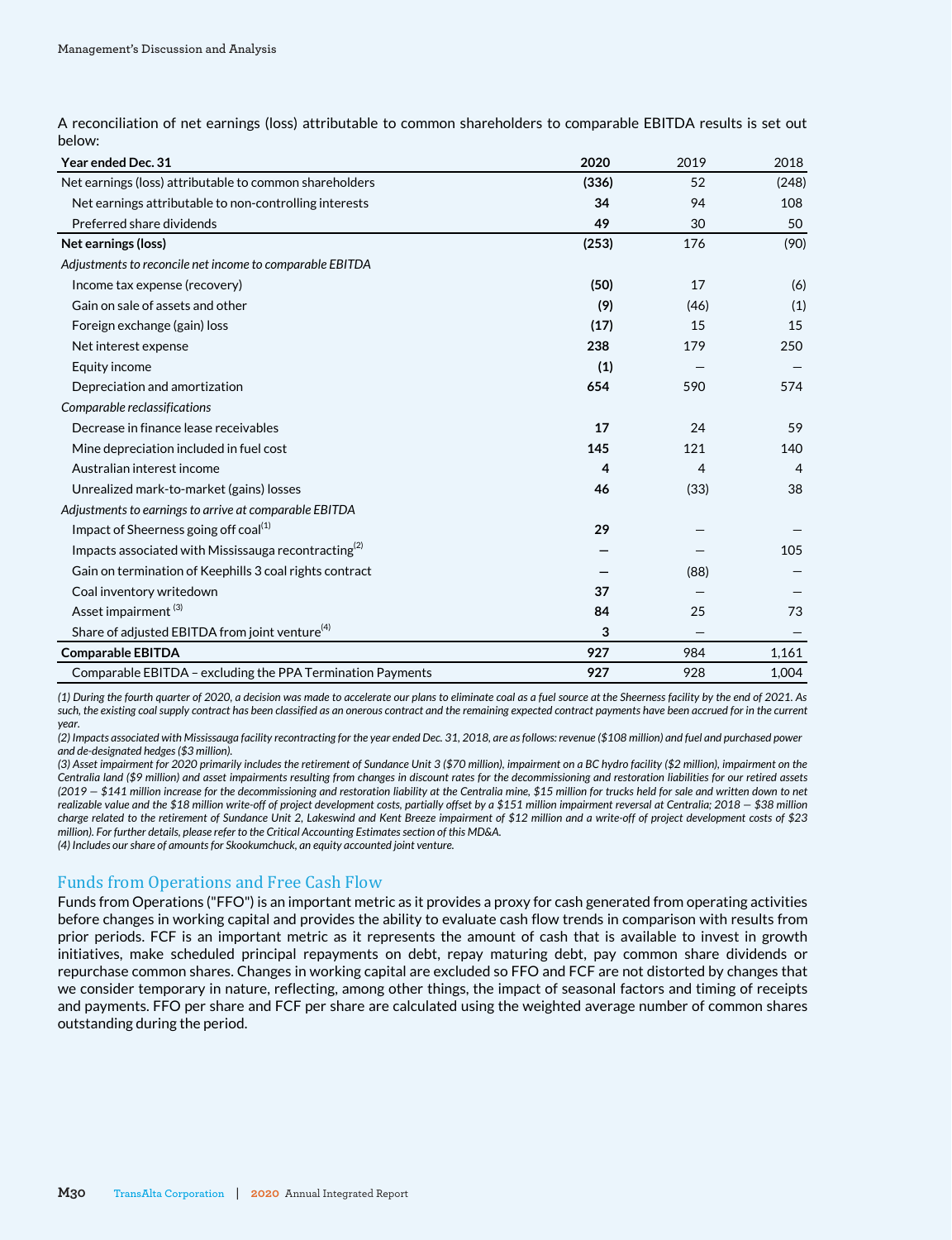| Year ended Dec. 31                                               | 2020  | 2019  | 2018  |
|------------------------------------------------------------------|-------|-------|-------|
| Cash flow from operating activities $(1)(2)$                     | 702   | 849   | 820   |
| Change in non-cash operating working capital balances            | (89)  | (121) | 44    |
| Cash flow from operations before changes in working capital      | 613   | 728   | 864   |
| Adjustments                                                      |       |       |       |
| Share of adjusted FFO from joint venture <sup>(2)</sup>          | 3     |       |       |
| Decrease in finance lease receivable                             | 17    | 24    | 59    |
| Coal inventory writedown                                         | 37    |       |       |
| Other                                                            | 15    | 5     | 4     |
| <b>FFO</b>                                                       | 685   | 757   | 927   |
| Deduct:                                                          |       |       |       |
| Sustaining capital <sup>(2)</sup>                                | (157) | (141) | (150) |
| Productivity capital                                             | (4)   | (9)   | (21)  |
| Dividends paid on preferred shares                               | (39)  | (40)  | (40)  |
| Distributions paid to subsidiaries' non-controlling interests    | (102) | (111) | (169) |
| Principal payments on lease liabilities <sup>(2)</sup>           | (25)  | (21)  | (18)  |
| Other                                                            |       |       | (5)   |
| <b>FCF</b>                                                       | 358   | 435   | 524   |
| Weighted average number of common shares outstanding in the year | 275   | 283   | 287   |
| FFO per share                                                    | 2.49  | 2.67  | 3.23  |
| FCF per share                                                    | 1.30  | 1.54  | 1.83  |

The table below reconciles our cash flow from operating activities to our FFO and FCF:.

*(1) 2019 and 2018 amounts include the PPA Termination Payments. See the Significant and Subsequent Events section for further details.* 

*(2) Includes our share of amounts for Skookumchuck, an equity accounted joint venture.*

The table below bridges our comparable EBITDA to our FFO and FCF:

| Year ended Dec. 31                                            | 2020  | 2019  | 2018  |
|---------------------------------------------------------------|-------|-------|-------|
| Comparable EBITDA <sup>(1)</sup>                              | 927   | 984   | 1,161 |
| Provisions and other                                          | 7     | 13    | (9)   |
| Interest expense <sup>(2)</sup>                               | (192) | (174) | (187) |
| Current income tax expense $^{(2)}$                           | (35)  | (35)  | (28)  |
| Realized foreign exchange gain (loss)                         | 8     | (6)   | 5     |
| Decommissioning and restoration costs settled $^{(2)}$        | (18)  | (34)  | (31)  |
| Other cash and non-cash items                                 | (12)  | 9     | 16    |
| <b>FFO</b>                                                    | 685   | 757   | 927   |
| Deduct:                                                       |       |       |       |
| Sustaining capital <sup>(2)</sup>                             | (157) | (141) | (150) |
| Productivity capital                                          | (4)   | (9)   | (21)  |
| Dividends paid on preferred shares                            | (39)  | (40)  | (40)  |
| Distributions paid to subsidiaries' non-controlling interests | (102) | (111) | (169) |
| Principal payments on lease liabilities <sup>(2)</sup>        | (25)  | (21)  | (18)  |
| Other                                                         |       |       | (5)   |
| <b>FCF</b>                                                    | 358   | 435   | 524   |

*(1) 2019 and 2018 amounts include the PPA Termination Payments. See the Significant and Subsequent Events section for further details.* 

*(2) Includes our share of amounts for Skookumchuck, an equity accounted joint venture.*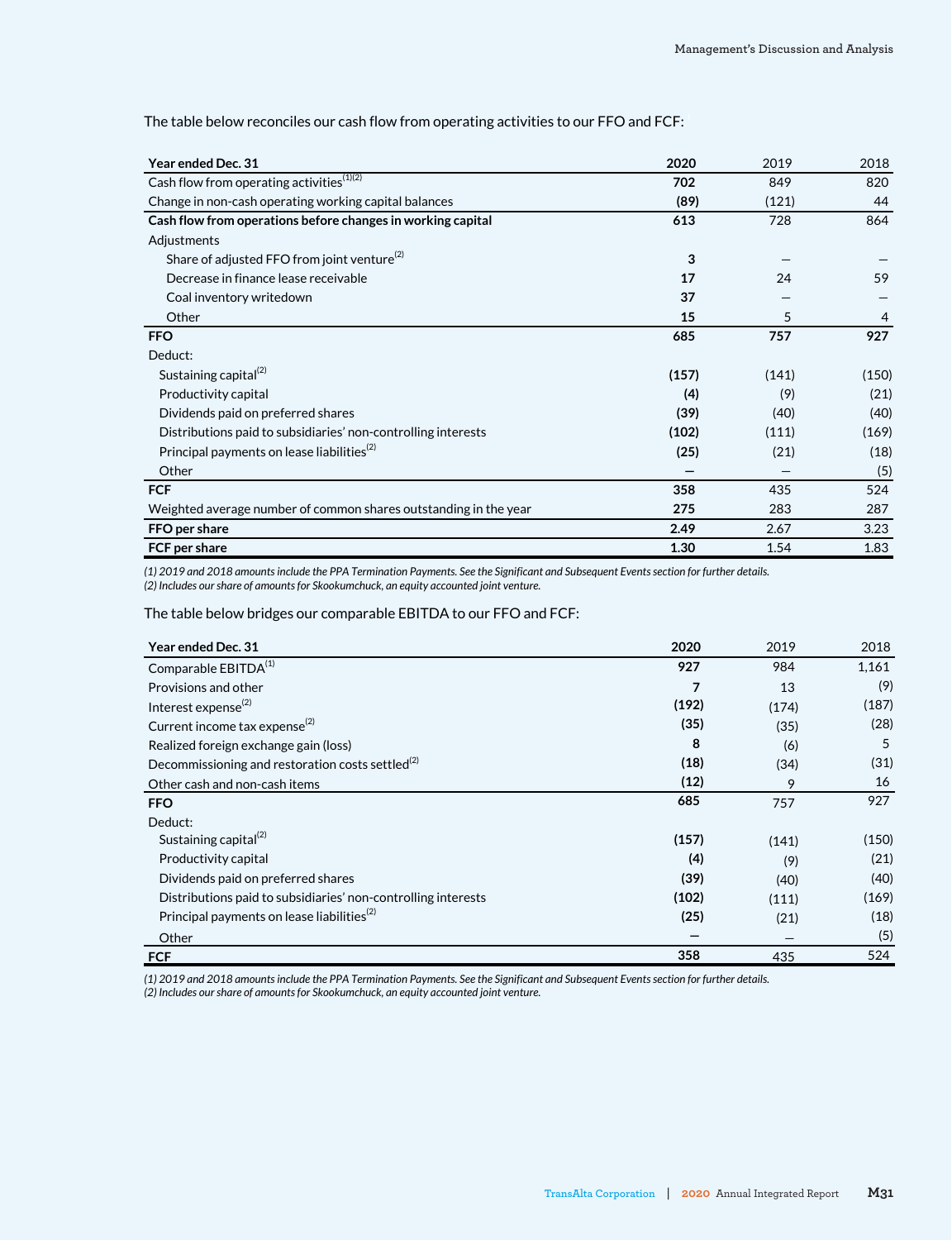| Supplemental disclosure                                | 2020 | 2019 | 2018 |
|--------------------------------------------------------|------|------|------|
| FFO – excluding the PPA Termination Payments           | 685  | 701  | 770  |
| FCF - excluding the PPA Termination Payments           | 358  | 379  | 367  |
|                                                        |      |      |      |
| FFO per share – excluding the PPA Termination Payments | 2.49 | 2.48 | 2.68 |
| FCF per share – excluding the PPA Termination Payments | 1.30 | 1.34 | 1.28 |

For explanations for the current period, please refer to the Highlights section of this MD&A.

FCF in 2019, after adjusting for the PPA Termination Payments, increased \$12 million compared to 2018, primarily as a result of lower sustaining and productivity capital expenditures and lower distributions paid to subsidiaries' noncontrolling interests. Significant changes in segmented cash flows are highlighted in the Segmented Comparable Results section of this MD&A.

The table below bridges our reported EBITDA of our owned assets to our comparable EBITDA:

| <b>Year ended Dec. 31, 2020</b>             |       | Reported Adjustments <sup>(1)</sup> | Joint venture<br>investment <sup>(2)</sup> | Comparable<br>total |
|---------------------------------------------|-------|-------------------------------------|--------------------------------------------|---------------------|
| Revenues                                    | 2,101 | 70                                  | 3                                          | 2,174               |
| Fuel, carbon compliance and purchased power | 968   | (186)                               |                                            | 782                 |
| Gross margin                                | 1.133 | 256                                 |                                            | 1,392               |
| Operations, maintenance and administration  | 472   |                                     |                                            | 472                 |
| Asset impairment                            | 84    | (84)                                |                                            |                     |
| Taxes, other than income taxes              | 33    |                                     |                                            | 33                  |
| Net other operating income (expense)        | (11)  | (29)                                |                                            | (40)                |
| <b>Comparable EBITDA</b>                    | 555   | 369                                 | 3                                          | 927                 |

*(1) Refer to the reconciliation of net earnings (loss) attributable to common shareholders to comparable EBITDA table above for details of all adjustments. (2) Includes our share of amounts for Skookumchuck, an equity accounted joint venture.*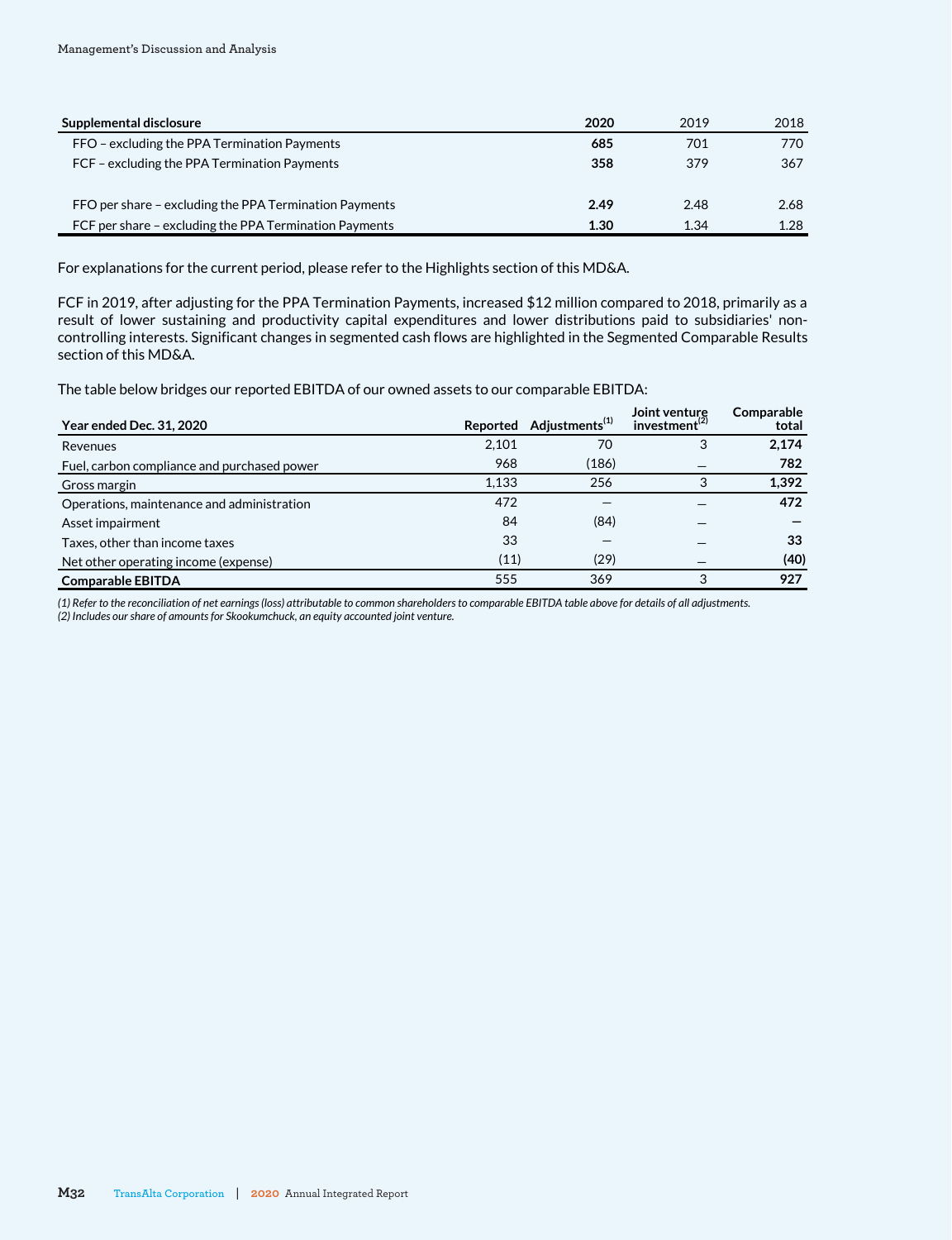# Fourth Quarter

Consolidated Financial Highlights

| Three months ended Dec. 31                                                           | 2020   | 2019  |
|--------------------------------------------------------------------------------------|--------|-------|
| Adjusted availability $(\%)^{(1)}$                                                   | 87.1   | 91.6  |
| Production (GWh) <sup>(1)</sup>                                                      | 7,704  | 8,153 |
| Revenues                                                                             | 544    | 609   |
| Fuel, carbon compliance and purchased power <sup>(3)</sup>                           | 327    | 286   |
| Operations, maintenance and administration                                           | 118    | 127   |
| Net earnings (loss) attributable to common shareholders                              | (167)  | 66    |
| Cash flow from operating activities                                                  | 110    | 181   |
| Comparable EBITDA <sup>(2),(3)</sup>                                                 | 234    | 243   |
| FFO <sup>(2)</sup>                                                                   | 161    | 189   |
| FCF <sup>(2)</sup>                                                                   | 52     | 121   |
| Net earnings (loss) per share attributable to common shareholders, basic and diluted | (0.61) | 0.24  |
| FFO per share $^{(2)}$                                                               | 0.59   | 0.67  |
| FCF per share <sup>(2)</sup>                                                         | 0.19   | 0.43  |
| Dividends declared per common share <sup>(4)</sup>                                   | 0.09   | 0.04  |
| Dividends declared per preferred share <sup>(5)</sup>                                | 0.50   | 0.26  |

*(1) Adjusted availability and production include all generating assets that we operate and finance leases and exclude hydro assets and equity investments.* 

*(2) These items are not defined and have no standardized meaning under IFRS. Presenting these items from period to period provides management and investors with the ability to evaluate earnings trends more readily in comparison with prior periods' results. Please refer to the Discussion of Consolidated Financial Results section of this MD&A for further discussion of these items, including, where applicable, reconciliations to measures calculated in accordance with IFRS. See also the Additional IFRS Measures and Non-IFRS Measures section of this MD&A.*

*(3) During the fourth quarter of 2020, we reclassified interest expense on the AESO transmission line loss from fuel costs to interest expense.* 

*(4) Dividends declared vary year over year due to timing of dividend declarations.*

*(5) Weighted average of the Series A, B, C, E and G preferred share dividends declared. Dividends declared vary year over year due to timing of dividend declarations.*

### Financial Highlights

During the fourth quarter of 2020, the Corporation demonstrated strong performance at the Wind and Solar and North American Gas segments with the addition of new facilities,and higher wind resources, which was more than offset by the expected impact on EBITDA of the Sundance Unit 6 turnaround and conversion to gas outage at Alberta Thermal and high levels of volatility in the market impacting the Energy Marketing segment.

FCF in the fourth quarter of 2020 was \$52 million compared to \$121 million in the same period of 2019, mainly due to lower comparable EBITDA, higher interest expense, higher sustaining capital expenditures, increased distributions paid to subsidiary non-controlling interests and final settlement of lease payments at the Highvale mine. FFO was \$161 million, which was \$28 million lower than the fourth quarter of 2019, also mainly due to lower comparable EBITDA and higher interest expense relating to new debt issuances.

Net loss attributable to common shareholders in the fourth quarter of 2020 was \$167 million compared to net earnings of \$66 million in the same period of 2019, a decrease of \$233 million. The net loss in 2020 was impacted by lower availability, which reduced revenues, the additional coal inventory writedowns of \$15 million from an increased cost of coal and higher depreciation from the acceleration of the Highvale mine closure of \$8 million, the onerous contract provision recognized on the coal contract for Sheerness for \$29 million and higher interest expense associated with the TEC Offering and the second tranche of the Brookfield Investment, partially offset by lower asset impairments. The prior year also benefited from the gain on the termination of the Keephills 3 coal rights contract of \$88 million and the gain on the sale of Genesee 3 of \$77 million.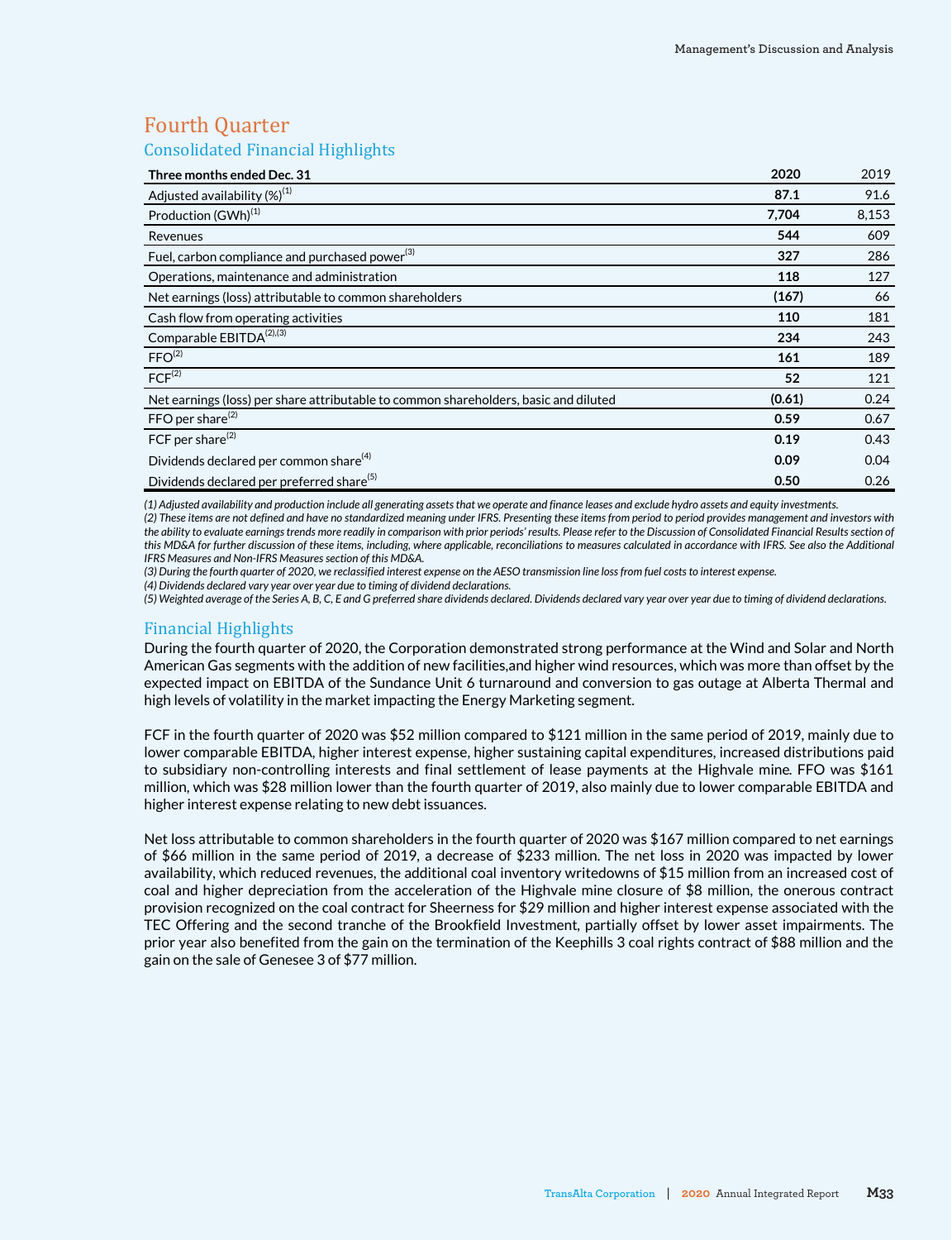# Segmented Cash Flow Generated by the Business and Operational Performance

Segmented cash flow generated by the business measures the net cash generated by each of our segments after sustaining and productivity capital expenditures, reclamation costs and provisions. It also excludes non-cash mark-tomarket gains or losses. This is the cash flow available to pay our interest, and cash taxes, distributions to our noncontrolling partners, dividends to our preferred shareholders, grow the business, pay down debt and return capital to our shareholders.

Segmented cash flow and operational performance for the business for the three months ended Dec. 31, 2020 and 2019 is as follows:

| Three months ended Dec. 31         | 2020 | 2019 |
|------------------------------------|------|------|
| Segmented cash flow <sup>(1)</sup> |      |      |
| Hydro                              | 11   | 13   |
| <b>Wind and Solar</b>              | 80   | 72   |
| North American Gas <sup>(2)</sup>  | 28   | 22   |
| Australian Gas                     | 24   | 25   |
| Alberta Thermal <sup>(3)</sup>     | (10) | 37   |
| Centralia <sup>(3)</sup>           | 28   | 25   |
| Generation segmented cash flow     | 161  | 194  |
| <b>Energy Marketing</b>            | 15   | 31   |
| Corporate <sup>(4)</sup>           | (28) | (29) |
| Total segmented cash flow          | 148  | 196  |

*(1) This is not defined and has no standardized meaning under IFRS. Presenting this item from period to period provides management and investors with the ability to evaluate earnings trends more readily in comparison with prior periods' results. Please refer to the Discussion of Consolidated Financial Results section of this MD&A for further discussion of these items, including, where applicable, reconciliations to measures calculated in accordance with IFRS. See also the Additional IFRS Measures and Non-IFRS Measures section of this MD&A.*

*(2) This segment was previously known as the Canadian Gas segment but renamed with the acquisition of the US cogeneration facility in the second quarter of 2020 (3) The Canadian Coal segment was renamed Alberta Thermal and the US Coal segment was renamed Centralia in the third quarter of 2020.*

*(4) Includes gains and losses on the total return swap.*

Availability for the three months ended Dec. 31, 2020, was lower than with the same period in 2019, mainly due to the Sundance Unit 6 planned turnaround and conversion to gas outage at Alberta Thermal in late 2020, which was partially offset by higher availability at Centralia due to lower unplanned outages and derates. Production was lower for the three months ended Dec. 31, 2020, compared to the same period in 2019, primarily due to lower availability and economic dispatch at Alberta Thermal, partially offset by higher wind resources at Wind and Solar.

Segmented cash flow generated by the business totalled \$148 million in the fourth quarter, a decrease of \$48 million compared with last year's performance. The decrease in cash flow is largely due to lower availability resulting from planned outages and additional sustaining capital spend resulting from the Sundance Unit 6 turnaround and conversion to gas outages at Alberta Thermal and lower cash flows from Energy Marketing due to market volatility. This was partially offset by increased segmented cash flows at North American Gas with the addition of the Ada facility, lower capital expenditures and higher margins at our Sarnia facility. In addition, segmented cash flows at Wind and Solar increased as a result of the addition of the Skookumchuck wind facility and full year of operations for Big Level and Antrim.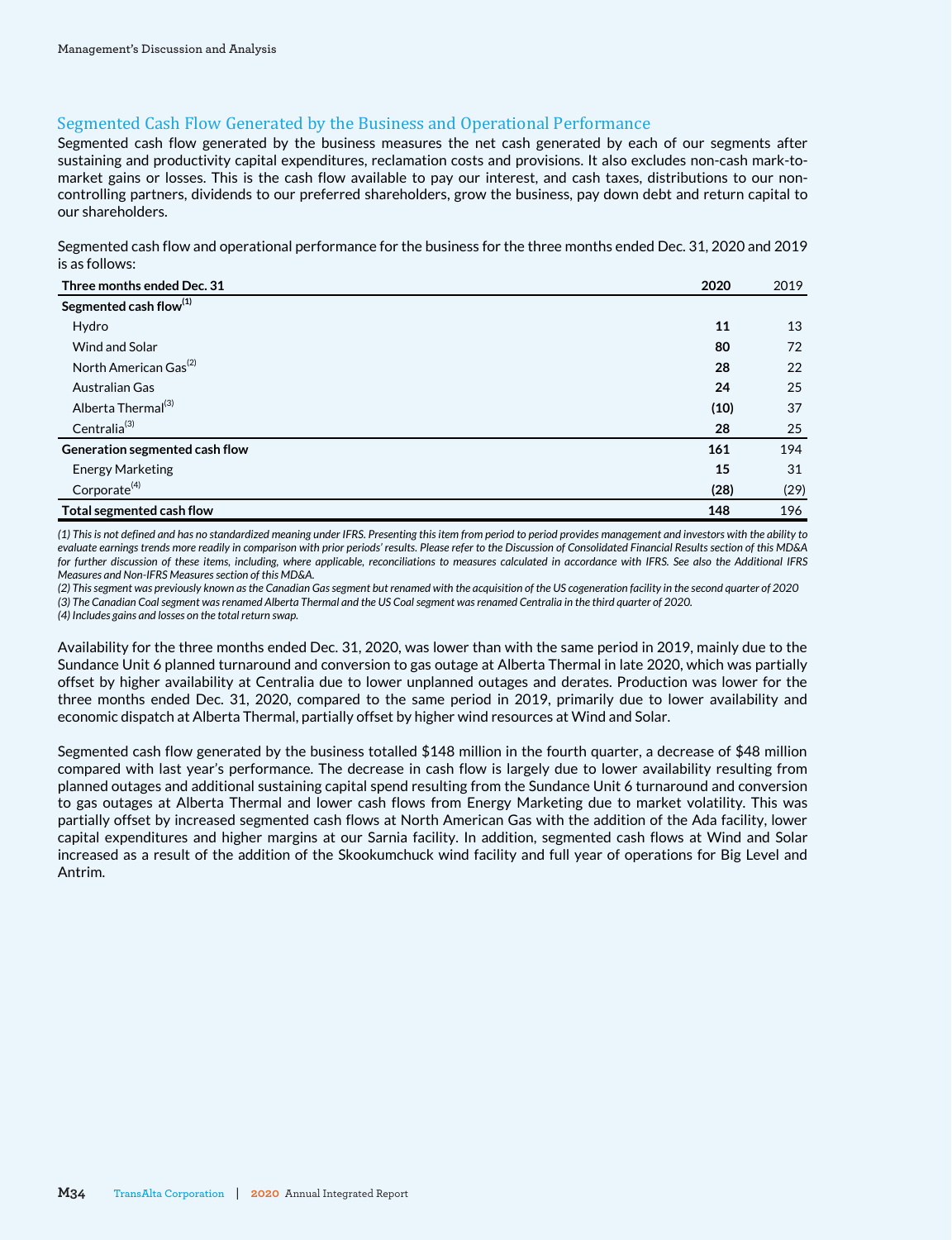# Discussion of Consolidated Financial Results for the Fourth Quarter Comparable EBITDA

A reconciliation of net earnings (loss) attributable to common shareholders to comparable EBITDA results is set out below:

| Three months ended Dec. 31                                 | 2020  | 2019         |
|------------------------------------------------------------|-------|--------------|
| Net earnings (loss) attributable to common shareholders    | (167) | 66           |
| Net earnings attributable to non-controlling interests     | 5     | 27           |
| Preferred share dividends                                  | 19    | 10           |
| Net earnings (loss)                                        | (143) | 103          |
| Adjustments to reconcile net income to comparable EBITDA   |       |              |
| Income tax expense                                         | (25)  | 40           |
| Gain on sale of assets and other                           | (7)   | (64)         |
| Foreign exchange (gain) loss                               | (2)   | (3)          |
| Net interest expense                                       | 63    | 18           |
| Equity income                                              | (1)   |              |
| Depreciation and amortization                              | 173   | 154          |
| Comparable reclassifications                               |       |              |
| Decrease in finance lease receivables                      | 6     | 5            |
| Mine depreciation included in fuel cost                    | 58    | 31           |
| Australian interest income                                 | 1     | $\mathbf{1}$ |
| Unrealized mark-to-market (gains) losses                   | 47    | (1)          |
| Adjustments to earnings to arrive at comparable EBITDA     |       |              |
| Inventory writedown                                        | 15    |              |
| Impact of Sheerness going off-coal <sup>(1)</sup>          | 29    |              |
| Asset impairment charge <sup>(2)</sup>                     | 17    | 47           |
| Gain on termination of Keephills 3 coal rights contract    |       | (88)         |
| Share of adjusted EBITDA from joint venture <sup>(3)</sup> | 3     |              |
| <b>Comparable EBITDA</b>                                   | 234   | 243          |

*(1) During the fourth quarter of 2020, a decision was made to accelerate our plans to eliminate coal as a fuel source at the Sheerness facility by the end of 2021. As*  such, the existing coal supply contract has been classified as an onerous contract and the remaining expected contract payments have been accrued for in the current *year.*

*(2) Asset impairment charges for the three months ended Dec. 31, 2020, primarily relates to the impairment on the Centralia land (\$9 million) relating to Centralia land and asset impairments resulting from changes in discount rates for the decommissioning and restoration liabilities for our retired assets (2019 — \$32 million increase for the decommissioning and restoration liability at the Centralia mine and \$15 million for trucks held for sale and written down to net realizable value). (3) Includes our share of amounts for Skookumchuck, an equity accounted joint venture.*

A summary of our comparable EBITDA by segment for the three months ended Dec. 31, 2020 and 2019 is as follows:

| Three months ended Dec. 31        | 2020 | 2019 |
|-----------------------------------|------|------|
| <b>Comparable EBITDA</b>          |      |      |
| Hydro                             | 22   | 18   |
| Wind and Solar                    | 77   | 80   |
| North American Gas <sup>(1)</sup> | 32   | 29   |
| Australian Gas                    | 31   | 28   |
| Alberta Thermal <sup>(2)</sup>    | 41   | 55   |
| Centralia <sup>(2)</sup>          | 30   | 29   |
| <b>Energy Marketing</b>           | 23   | 26   |
| Corporate                         | (22) | (22) |
| <b>Total Comparable EBITDA</b>    | 234  | 243  |

*(1) This segment was previously known as the Canadian Gas segment but renamed with the acquisition of the US cogeneration facility in the second quarter of 2020. (2) The Canadian Coal segment was renamed Alberta Thermal and the US Coal segment was renamed Centralia in the third quarter of 2020.*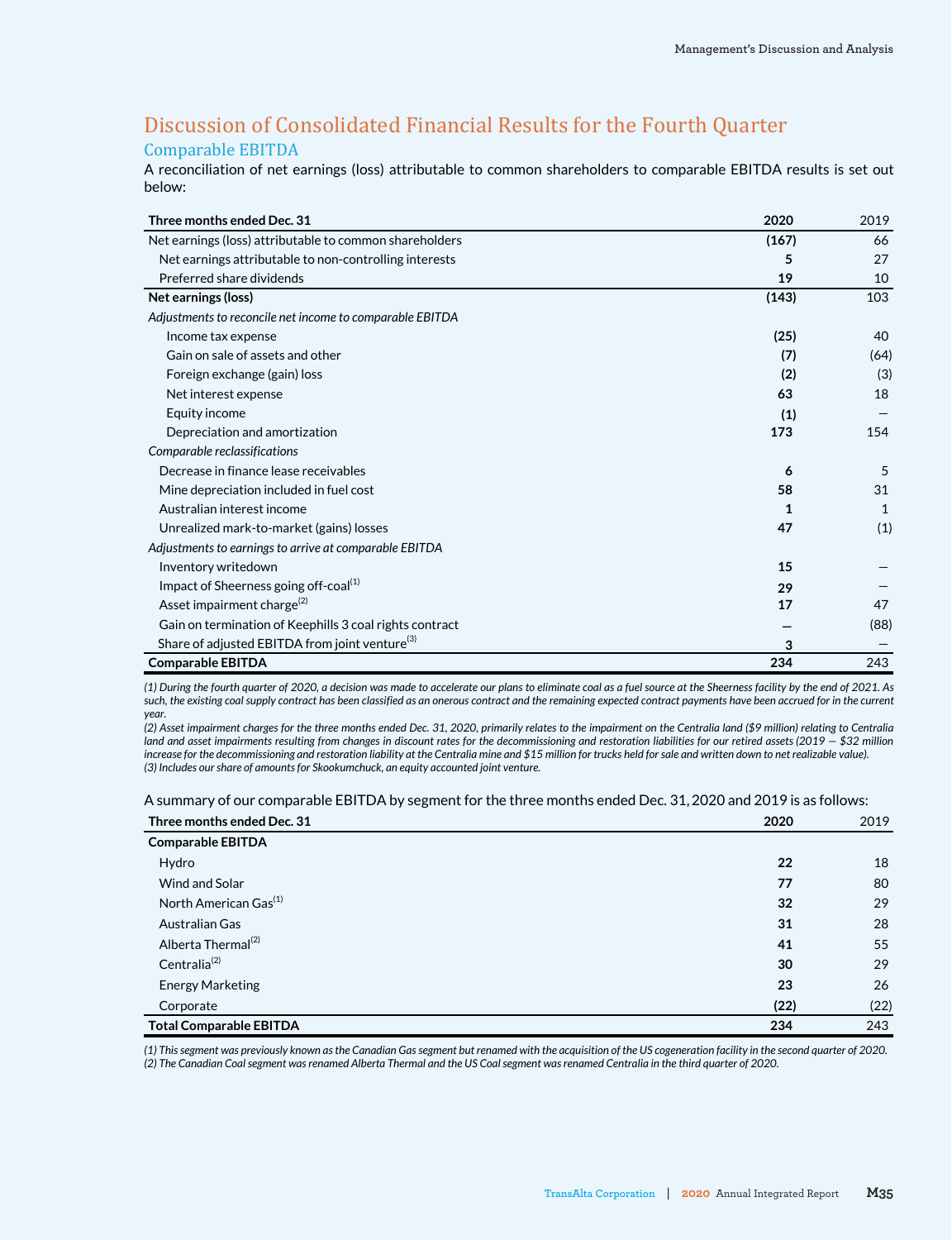Comparable EBITDA decreased by \$9 million for the fourth quarter 2020, compared to 2019, primarily as a result of:

- Hydro results were \$4 million higher due to increased revenues from higher water resources and lower fuel and purchased power costs primarily resulting from allocated AESO transmission line loss recoveries.
- Wind and Solar results were down \$3 million mainly due to provisions for the AESO transmission line loss and insurance proceeds benefiting 2019, partially offset by higher production volumes and additional earnings from Skookumchuck.
- Our North American Gas business was up \$3 million mainly due to the addition of the new Ada facility and higher margins at our Sarnia facility.
- Australian Gas was up \$3 million, mainly due to lower legal costs.
- Our Alberta Thermal results were down \$14 million mainly due to lower production and increased fuel costs incurred from the acceleration of the Highvale mine closing and higher costs of coal.
- Centralia results were consistent with the prior year's fourth quarter results as lower revenues were offset with decreases in fuel and purchased power costs and lower OM&A due to dispatch optimization.
- Energy Marketing's comparable EBITDA was down \$3 million, mainly due to continued high levels of volatility in the market.
- Corporate costs were consistent with the prior year's fourth quarter results. Impacts from the total return swap on our share-based payment plans were similar in 2020 compared to 2019.

## Funds from Operations and Free Cash Flow

FFO per share and FCF per share are calculated as follows using the weighted average number of common shares outstanding during the period. FFO, FFO per share, FCF and FCF per share are non-IFRS measures, are not defined under IFRS, and therefore should not be considered in isolation or as an alternative to or to be more meaningful than cash flow from operating activities as determined in accordance with IFRS, when assessing our financial performance or liquidity. See the Additional IFRS Measures and Non-IFRS Measures section in this MD&A for further details.

The table below reconciles our cash flow from operating activities to our FFO and FCF for the three months ended Dec. 31, 2020 and 2019:

| Three months ended Dec. 31                                         | 2020 | 2019 |
|--------------------------------------------------------------------|------|------|
| Cash flow from operating activities                                | 110  | 181  |
| Change in non-cash operating working capital balances              | 25   | 1    |
| Cash flow from operations before changes in working capital        | 135  | 182  |
| Adjustments                                                        |      |      |
| Share of adjusted FFO from joint venture <sup>(1)</sup>            | 3    |      |
| Decrease in finance lease receivable                               | 6    | 5    |
| Coal inventory writedown                                           | 15   |      |
| Other                                                              | 2    | 2    |
| <b>FFO</b>                                                         | 161  | 189  |
| Deduct:                                                            |      |      |
| Sustaining capital <sup>(1)</sup>                                  | (58) | (30) |
| Productivity capital                                               | (3)  | (2)  |
| Dividends paid on preferred shares                                 | (9)  | (10) |
| Distributions paid to subsidiaries' non-controlling interests      | (29) | (22) |
| Principal payments on lease liabilities <sup>(1)</sup>             | (10) | (5)  |
| Other                                                              |      | 1    |
| <b>FCF</b>                                                         | 52   | 121  |
| Weighted average number of common shares outstanding in the period | 273  | 280  |
| FFO per share                                                      | 0.59 | 0.67 |
| FCF per share                                                      | 0.19 | 0.43 |

*(1) Includes our share of amounts for Skookumchuck, an equity accounted joint venture.*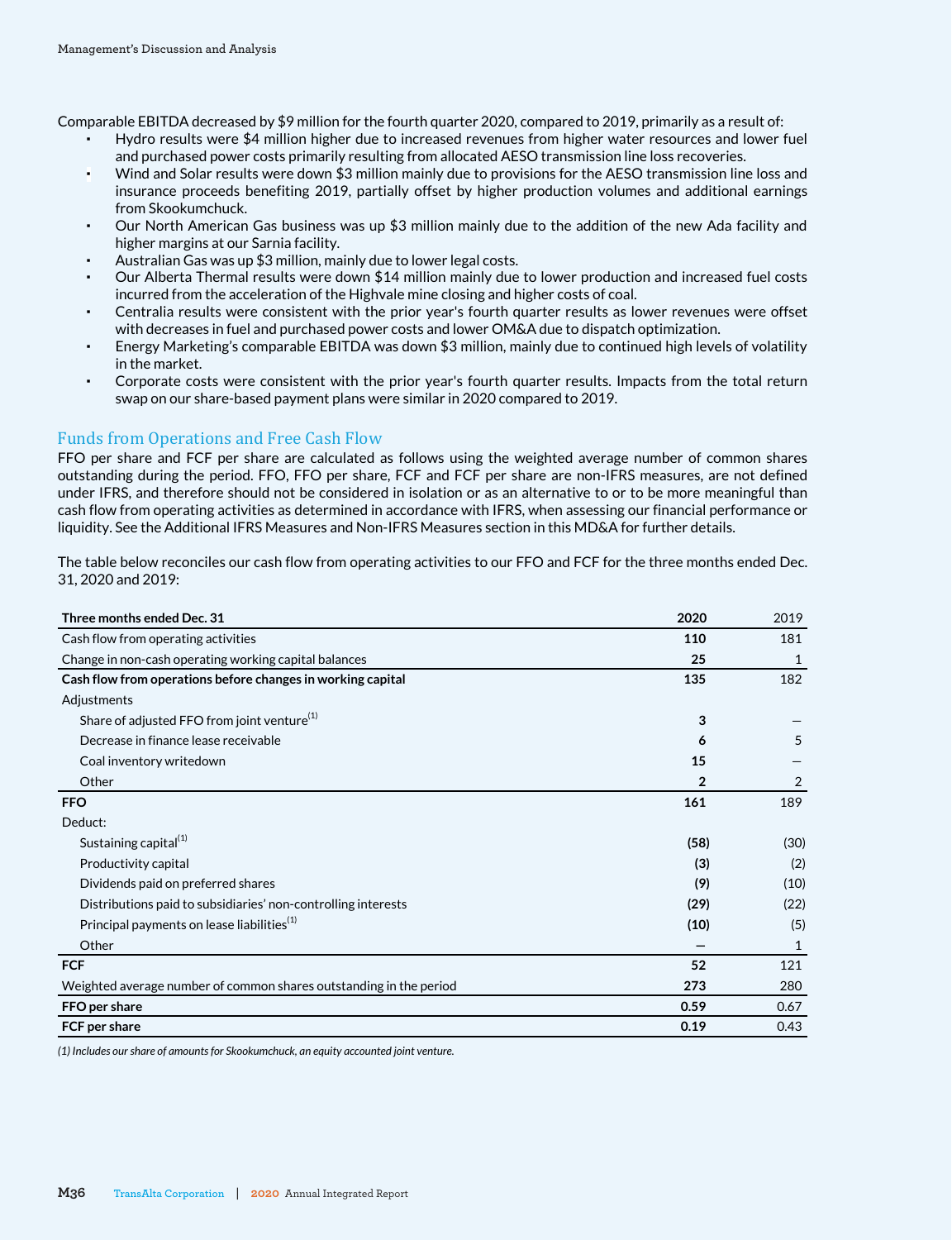The table below provides a reconciliation of our comparable EBITDA to our FFO and FCF for the three months ended Dec. 31, 2020 and 2019:

| Three months ended Dec. 31                                         | 2020 | 2019 |
|--------------------------------------------------------------------|------|------|
| Comparable EBITDA                                                  | 234  | 243  |
| Provisions                                                         | (10) | (1)  |
| Interest expense <sup>(1)</sup>                                    | (56) | (41) |
| Current income tax expense <sup>(1)</sup>                          | 5    | (7)  |
| Realized foreign exchange gain (loss)                              | (1)  | 1    |
| Decommissioning and restoration costs settled <sup>(1)</sup>       | (5)  | (10) |
| Other non-cash items                                               | (6)  | 4    |
| <b>FFO</b>                                                         | 161  | 189  |
| Deduct:                                                            |      |      |
| Sustaining capital <sup>(1)</sup>                                  | (58) | (30) |
| Productivity capital                                               | (3)  | (2)  |
| Dividends paid on preferred shares                                 | (9)  | (10) |
| Distributions paid to subsidiaries' non-controlling interests      | (29) | (22) |
| Principal payments on lease liabilities <sup>(1)</sup>             | (10) | (5)  |
| Other                                                              |      | 1    |
| Comparable FCF                                                     | 52   | 121  |
| Weighted average number of common shares outstanding in the period | 273  | 280  |
| Comparable FFO per share                                           | 0.59 | 0.67 |
| <b>Comparable FCF per share</b>                                    | 0.19 | 0.43 |
|                                                                    |      |      |

*(1) Includes our share of amounts for Skookumchuck, an equity accounted joint venture.*

The table below bridges our reported EBITDA of our owned assets to our comparable EBITDA:

| <b>Year ended Dec. 31, 2020</b>             |     | Reported Adjustments <sup>(1)</sup> | Joint venture<br>investment <sup>(2)</sup> | Comparable<br>total |
|---------------------------------------------|-----|-------------------------------------|--------------------------------------------|---------------------|
| Revenues                                    | 544 | 56                                  | 3                                          | 603                 |
| Fuel, carbon compliance and purchased power | 327 | (74)                                |                                            | 253                 |
| Gross Margin                                | 217 | 130                                 | 3                                          | 350                 |
| Operations, maintenance and administration  | 118 |                                     |                                            | 118                 |
| Asset impairment                            | 17  | (17)                                |                                            |                     |
| Taxes, other than income taxes              | 8   |                                     |                                            | 8                   |
| Net other operating income (expense)        | 19  | (29)                                |                                            | (10)                |
| <b>Comparable EBITDA</b>                    | 55  | 176                                 |                                            | 234                 |

*(1) Please refer to the reconciliation of net earnings (loss) attributable to common shareholders to comparable EBITDA table above for details of all adjustments. (2) Includes our share of amounts for Skookumchuck, an equity accounted joint venture.*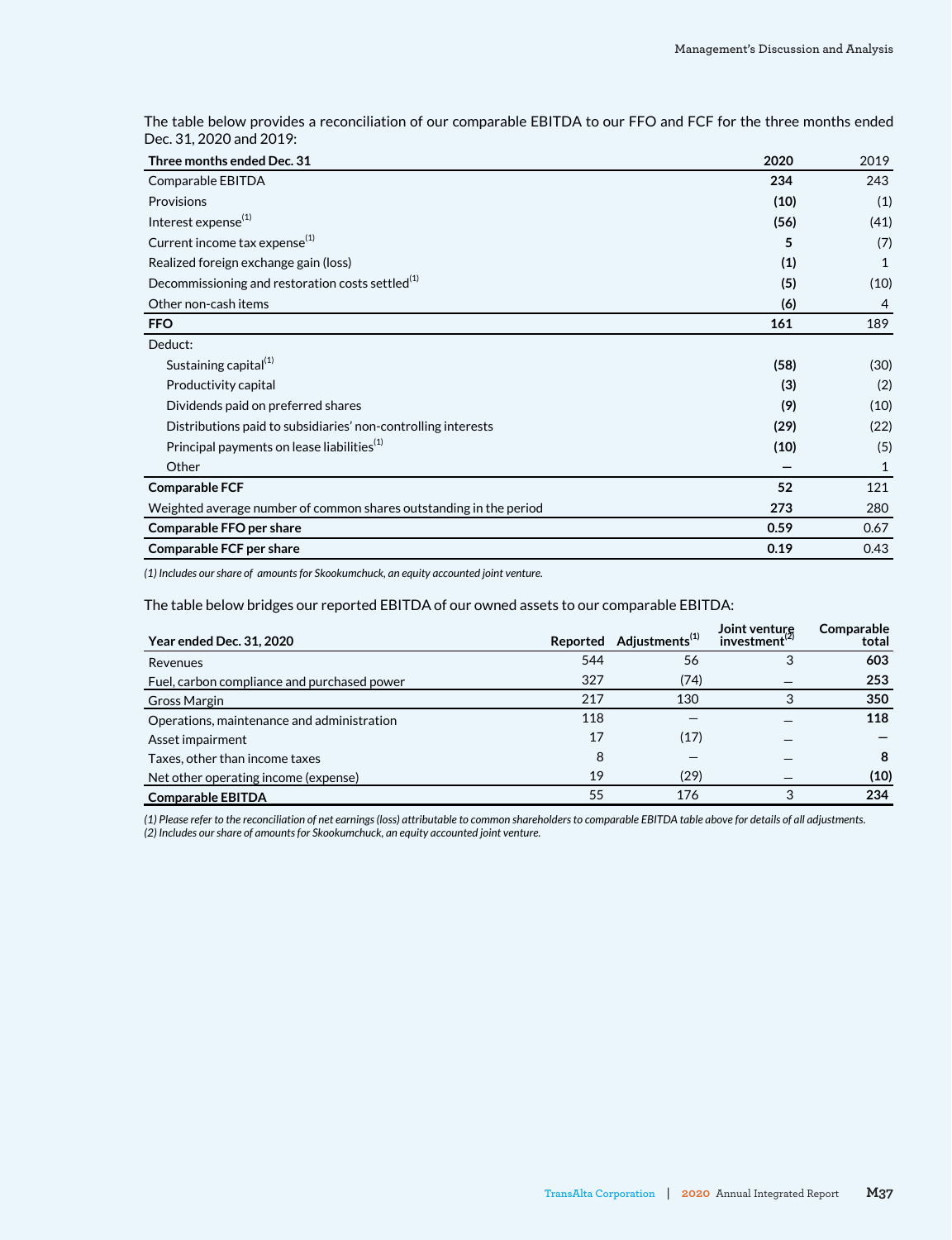# Selected Quarterly Information

Our results are seasonal due to the nature of the electricity market and related fuel costs. Higher maintenance costs are often incurred in the spring and fall when electricity prices are expected to be lower, as electricity prices generally increase in the peak winter and summer months in our main markets due to increased heating and cooling loads. Margins are also typically impacted in the second quarter due to the volume of hydro production resulting from spring runoff and rainfall in the Pacific Northwest, which impacts production at Centralia. Typically, hydroelectric facilities generate most of their electricity and revenues during the spring months when melting snow starts feeding watersheds and rivers. Inversely, wind speeds are historically greater during the cold winter months and lower in the warm summer months.

|                                                                                                        | O1 2020 | O <sub>2</sub> 2020 | O3 2020 | Q4 2020 |
|--------------------------------------------------------------------------------------------------------|---------|---------------------|---------|---------|
| Revenues                                                                                               | 606     | 437                 | 514     | 544     |
| Comparable EBITDA                                                                                      | 220     | 217                 | 256     | 234     |
| <b>FFO</b>                                                                                             | 172     | 159                 | 193     | 161     |
| Net earnings (loss) attributable to common shareholders                                                | 27      | (60)                | (136)   | (167)   |
| Net earnings (loss) per share attributable to common shareholders,<br>basic and diluted $(1)$          | 0.10    | (0.22)              | (0.50)  | (0.61)  |
|                                                                                                        | O1 2019 | O <sub>2</sub> 2019 | O3 2019 | Q4 2019 |
| Revenues                                                                                               | 648     | 497                 | 593     | 609     |
| Comparable EBITDA                                                                                      | 221     | 215                 | 305     | 243     |
| <b>FFO</b>                                                                                             | 169     | 155                 | 244     | 189     |
| Net earnings (loss) attributable to common shareholders                                                | (65)    |                     | 51      | 66      |
| Net earnings (loss) per share attributable to common shareholders,<br>basic and diluted <sup>(1)</sup> | (0.23)  |                     | 0.18    | 0.24    |

*(1) Basic and diluted earnings per share attributable to common shareholders and comparable earnings per share are calculated each period using the weighted average common shares outstanding during the period. As a result, the sum of the earnings per share for the four quarters making up the calendar year may sometimes differ from the annual earnings per share.*

Reported net earnings, comparable EBITDA and FFO are generally higher in the first and fourth quarters due to higher demand associated with the cold winter months in the markets in which we operate and lower planned outages.

Net earnings (loss) attributable to common shareholders has also been impacted by the following variations and events:

- Revenues declined due to weaker market conditions in 2020 as a result of COVID-19 and low oil prices;
- Impact of Sheerness going off-coal, which has resulted in the remaining coal supply payments on the existing coal supply agreement being recognized as an onerous contract in the fourth quarter of 2020;
- Coal inventory writedowns in the third and fourth quarters of 2020;
- Impact of the updated provision estimates for the AESO transmission line loss during the last three quarters of 2020;
- Significant foreign exchange gains in the last three quarters of 2020 more than offset foreign exchange losses experienced during the first quarter of 2020, while 2019 experienced overall foreign exchange losses for the year;
- Gains relating to the Keephills 3 and Genesee 3 swap in the fourth quarter of 2019;
- Effects of impairments and reversals during the second, third and fourth quarters of 2020 and the third and fourth quarters of 2019;
- Effects of changes in decommissioning and restoration provision in the third quarter of 2020 and third quarter of 2019;
- Effects of changes in useful lives of certain assets during the third quarter of 2020 and third quarter of 2019;
- Change in income tax rates in Alberta in the second quarter of 2019;
- Lower scheduled payments commencing in January 2019 from the Poplar Creek finance lease; and
- Recognition of \$56 million received on winning the arbitration against the Balancing Pool in the third quarter of 2019.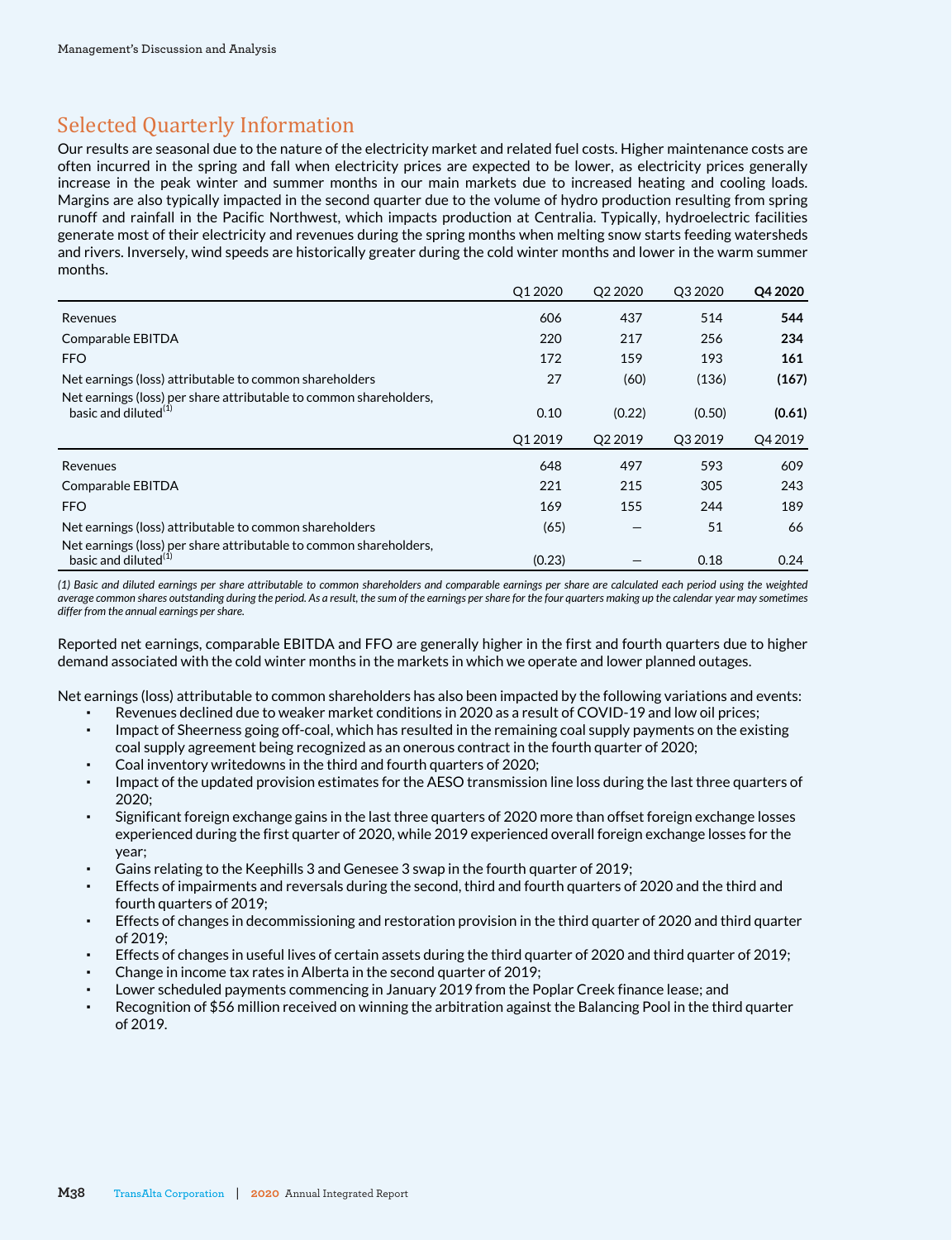# Key Financial Ratios

The methodologies and ratios used by rating agencies to assess our credit rating are not publicly disclosed. We have developed our own definitions of ratios and targets to help evaluate the strength of our financial position. These metrics and ratios are not defined and have no standardized meaning under IFRS and may not be comparable to those used by other entities or by rating agencies. We maintained a strong and flexible financial position in 2020.

## Funds from Operations before Interest to Adjusted Interest Coverage

| For the year ended Dec. 31                                                                                                | 2020 | 2019 | 2018  |
|---------------------------------------------------------------------------------------------------------------------------|------|------|-------|
| FFO <sup>(1)</sup>                                                                                                        | 685  | 757  | 927   |
| Less: PPA Termination Payments                                                                                            |      | (56) | (157) |
| Add: Interest on debt, exchangeable debentures and leases, net of interest income and capitalized interest <sup>(2)</sup> | 182  | 166  | 174   |
| <b>FFO before interest</b>                                                                                                | 867  | 867  | 944   |
| Interest on debt, exchangeable securities and leases, net of interest income <sup>(2)(3)</sup>                            | 185  | 172  | 176   |
| Add: 50 per cent of dividends paid on preferred shares <sup>(3)</sup>                                                     | 22   | 20   | 20    |
| <b>Adjusted interest</b>                                                                                                  | 207  | 192  | 196   |
| FFO before interest to adjusted interest coverage (times)                                                                 | 4.2  | 4.5  | 4.8   |

*(1) See the Discussion of Consolidated Financial Results section in this MD&A for reconciliation of cash flow from operating activities to FFO. See also the IFRS Measures and Non-IFRS Measures section for further details.*

*(2) The interest on tax equity financing for Skookumchuck, an equity accounted joint venture, is not represented in the amounts.*

*(3) Exchangeable preferred shares are considered equity with dividend payments for credit purposes. For accounting purposes, they are accounted for as debt with interest expense in the Consolidated Financial Statements.* 

Our target for FFO before interest to adjusted interest coverage is four to five times. While all periods are within our target range, the ratio decreased in 2020 compared to 2019, mainly due to lower FFO before interest.

## Adjusted FFO to Adjusted Net Debt

| As at Dec. 31                                                                                | 2020  | 2019  | 2018  |
|----------------------------------------------------------------------------------------------|-------|-------|-------|
| FFO <sup>(1)(2)</sup>                                                                        | 685   | 757   | 927   |
| Less: PPA Termination Payments <sup>(1)</sup>                                                |       | (56)  | (157) |
| Add: 100 per cent of interest paid on exchangeable preferred shares <sup>(3)</sup>           | 5     |       |       |
| Less: 50 per cent of dividends paid on preferred shares <sup>(1)(3)</sup>                    | (22)  | (20)  | (20)  |
| Adjusted FFO <sup>(1)</sup>                                                                  | 668   | 681   | 750   |
| Period-end long-term debt <sup>(4)</sup>                                                     | 3,361 | 3,212 | 3,267 |
| Exchangeable securities                                                                      | 730   | 326   |       |
| Less: 100 per cent of exchangeable preferred shares <sup>(3)</sup>                           | (400) |       |       |
| Less: Cash and cash equivalents                                                              | (703) | (411) | (89)  |
| Less: Principal portion of TransAlta OCP restricted cash                                     | (11)  | (10)  | (27)  |
| Add: 50 per cent of issued preferred shares and exchangeable preferred shares <sup>(3)</sup> | 671   | 471   | 471   |
| Fair value asset of hedging instruments on debt <sup>(5)</sup>                               | (2)   | (7)   | (10)  |
| Adjusted net debt <sup>(6)</sup>                                                             | 3,646 | 3,581 | 3,612 |
| Adjusted FFO to adjusted net debt (%)                                                        | 18.3  | 19.0  | 20.8  |

*(1) Last 12 months.*

*(2) Refer to the Discussion of Consolidated Financial Results section of this MD&A for the reconciliation of cash flow from operating activities to FFO. See also the IFRS Measures and Non-IFRS Measures section for further details.*

*(3) Exchangeable preferred shares are considered equity with dividend payments for credit purposes. For accounting purposes, they are accounted for as debt with interest expense in the Consolidated Financial Statements.* 

*(4) Includes lease liabilities and tax equity financing.*

*(5) Included in risk management assets and/or liabilities on the consolidated financial statements as at Dec. 31, 2020, Dec. 31, 2019, and Dec. 31, 2018. (6) The tax equity financing for Skookumchuck, an equity accounted joint venture, is not represented in the amounts.*

Our target range for adjusted FFO to adjusted net debt is 20 to 25 per cent. Our adjusted FFO to adjusted net debt declined due to lower adjusted FFO compared with 2019, partially due to higher adjusted net debt. We reached the low end of our target range of 20 to 25 per cent in 2018.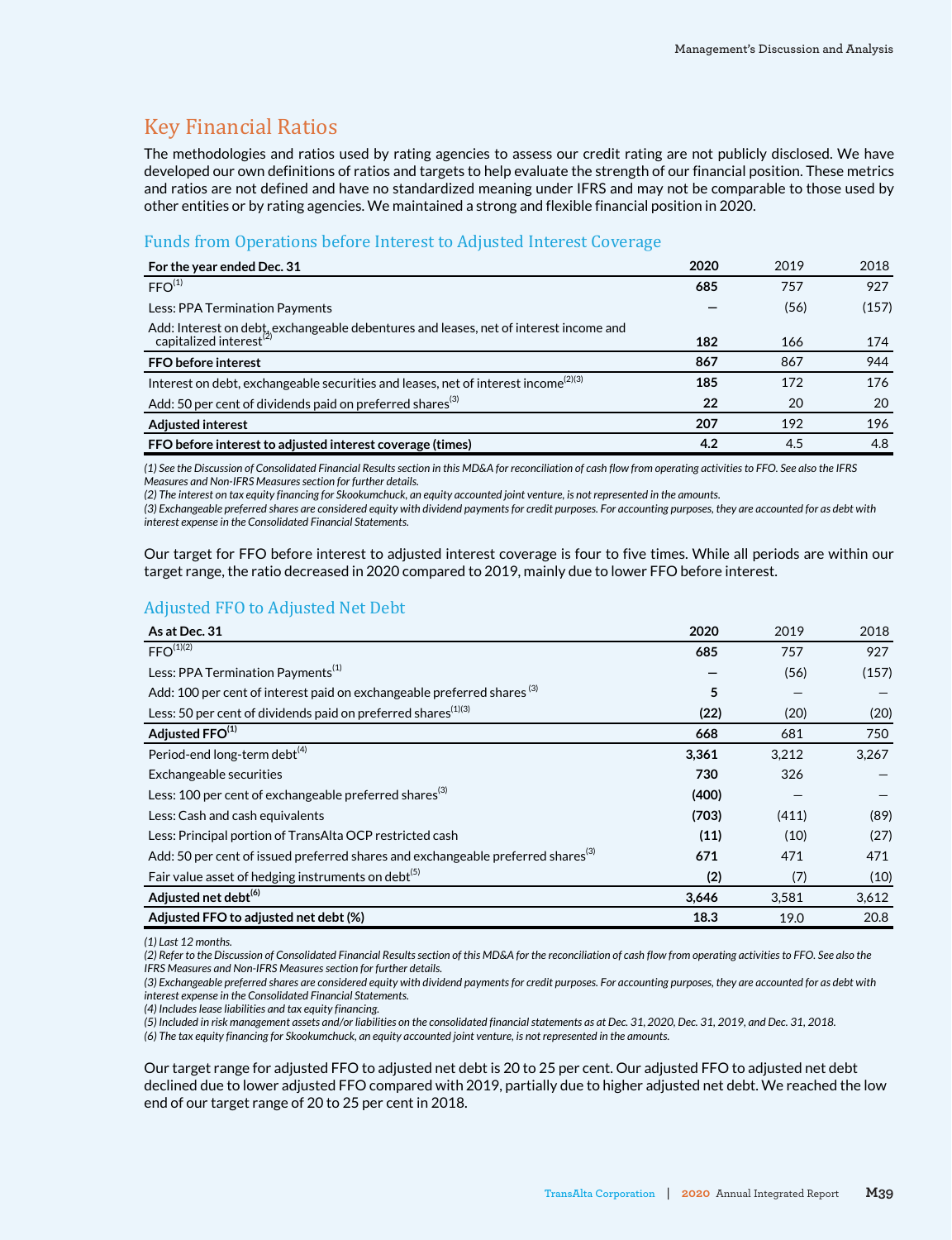# Adjusted Net Debt to Adjusted Comparable EBITDA

| As at Dec. 31                                                                                | 2020  | 2019  | 2018  |
|----------------------------------------------------------------------------------------------|-------|-------|-------|
| Period-end long-term debt <sup>(1)</sup>                                                     | 3,361 | 3,212 | 3,267 |
| Exchangeable securities                                                                      | 730   | 326   |       |
| Less: 100 per cent of exchangeable preferred shares <sup>(2)</sup>                           | (400) |       |       |
| Less: Cash and cash equivalents                                                              | (703) | (411) | (89)  |
| Less: Principal portion of TransAlta OCP restricted cash                                     | (11)  | (10)  | (27)  |
| Add: 50 per cent of issued preferred shares and exchangeable preferred shares <sup>(2)</sup> | 671   | 471   | 471   |
| Fair value asset of hedging instruments on debt <sup>(3)</sup>                               | (2)   | (7)   | (10)  |
| Adjusted net debt <sup>(4)</sup>                                                             | 3,646 | 3,581 | 3,612 |
| Comparable EBITDA <sup>(5)</sup>                                                             | 927   | 984   | 1,161 |
| Less: PPA Termination Payments <sup>(5)</sup>                                                |       | (56)  | (157) |
| Adjusted comparable EBITDA(5)                                                                | 927   | 928   | 1,004 |
| Adjusted net debt to adjusted comparable EBITDA (times)                                      | 3.9   | 3.9   | 3.6   |

*(1) Includes lease liabilities and tax equity financing.*

*(2) Exchangeable preferred shares are considered equity with dividend payments for credit purposes. For accounting purposes, they are accounted for as debt with interest expense in the Consolidated Financial Statements.* 

*(3) Included in risk management assets and/or liabilities on the consolidated financial statements as at Dec. 31, 2020, Dec. 31, 2019, and Dec. 31, 2018.*

*(4) The tax equity financing for Skookumchuck, an equity accounted joint venture, is not represented in the amounts.*

*(5) Last 12 months.* 

Our target for adjusted net debt to comparable EBITDA is 3.0 to 3.5 times. Our adjusted net debt to comparable EBITDA ratio was consistent to 2019, as adjusted net debt only increased slightly during the year.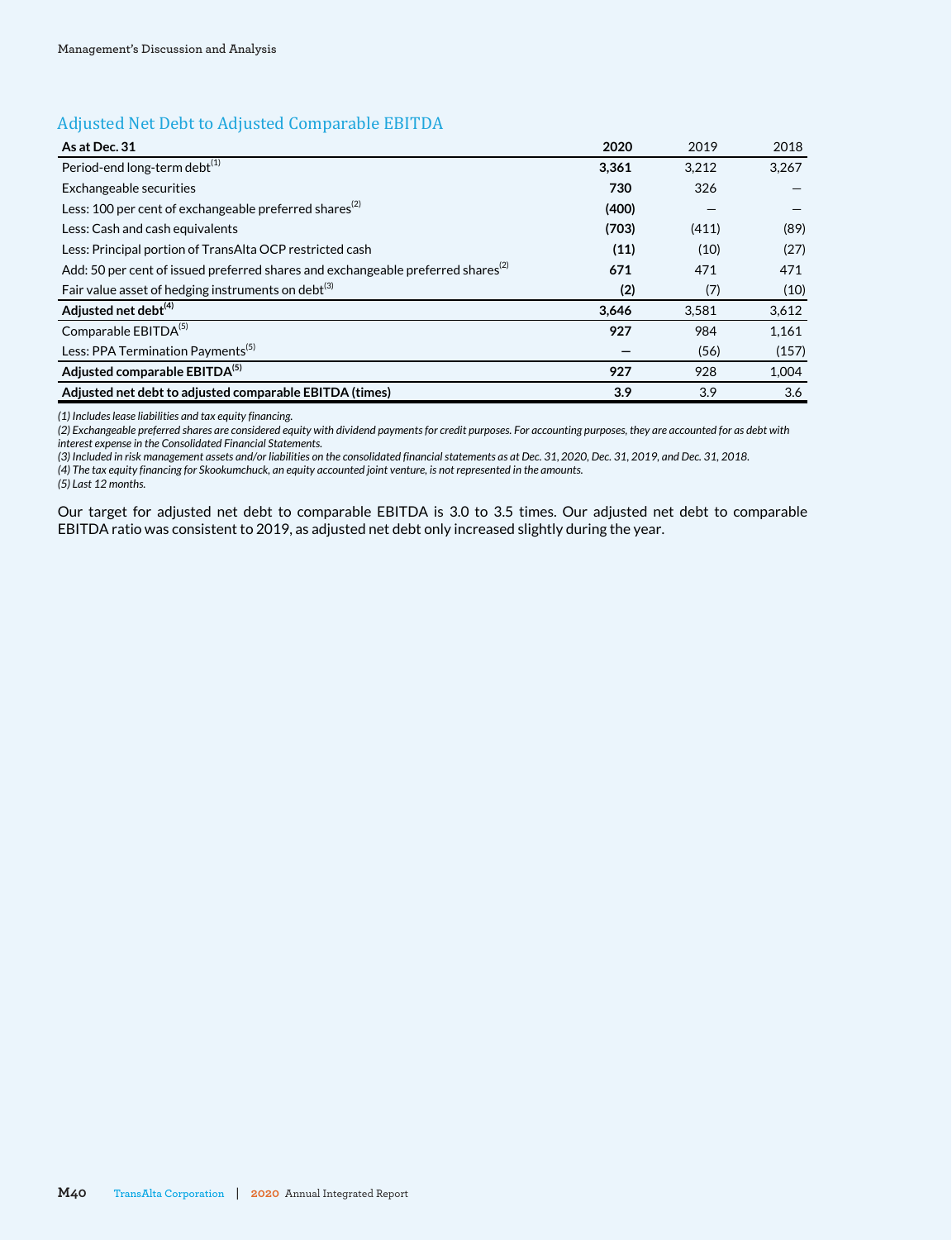## Deconsolidated Net Debt to Deconsolidated Comparable EBITDA

In addition to reviewing fully consolidated ratios and results, management reviews net debt to comparable EBITDA on a deconsolidated basis to highlight TransAlta's financial flexibility, balance sheet strength and leverage, excluding the portion of TransAlta Renewables and TransAlta Cogeneration L.P. ("TA Cogen") that are not owned by TransAlta. These metrics and ratios are not defined under IFRS, and may not be comparable to those used by other entities or by rating agencies. See also the IFRS Measures and Non-IFRS Measures section of this MD&A for further details.

| As at Dec. 31                                                                   | 2020  | 2019  | 2018  |
|---------------------------------------------------------------------------------|-------|-------|-------|
| Period-end long-term debt <sup>(1)</sup>                                        | 3,361 | 3,212 | 3,267 |
| Exchangeable securities                                                         | 730   | 326   |       |
| Less: 100 per cent of exchangeable preferred shares <sup>(2)</sup>              | (400) |       |       |
| Less: Cash and cash equivalents                                                 | (703) | (411) | (89)  |
| Add: TransAlta Renewables cash and cash equivalents <sup>(3)</sup>              | 582   | 63    | 73    |
| Less: Principal portion of TransAlta OCP restricted cash                        | (11)  | (10)  | (27)  |
| Add: 50 per cent of issued preferred shares <sup>(2)</sup>                      | 671   | 471   | 471   |
| Fair value asset of hedging instruments on debt <sup>(4)</sup>                  | (2)   | (7)   | (10)  |
| Less: TransAlta Renewables long-term debt                                       | (692) | (961) | (932) |
| Less: US tax equity financing and South Hedland debt <sup>(5)</sup>             | (905) | (145) | (28)  |
| Deconsolidated net debt                                                         | 2,631 | 2,538 | 2,725 |
| Comparable EBITDA <sup>(6)(7)</sup>                                             | 927   | 984   | 1,161 |
| Less: PPA Termination Payments <sup>(6)</sup>                                   |       | (56)  | (157) |
| Less: TransAlta Renewables comparable EBITDA <sup>(6)</sup>                     | (462) | (438) | (430) |
| Less: TA Cogen comparable EBITDA <sup>(6)</sup>                                 | (54)  | (80)  | (181) |
| Less: comparable EBITDA from equity accounted investments <sup>(8)</sup>        | (3)   |       |       |
| Add: Dividends from TransAlta Renewables <sup>(6)</sup>                         | 151   | 151   | 151   |
| Add: Dividends from TA Cogen <sup>(6)</sup>                                     | 17    | 37    | 86    |
| Deconsolidated comparable EBITDA <sup>(6)(7)</sup>                              | 576   | 598   | 630   |
| Deconsolidated net debt to deconsolidated comparable EBITDA $^{(6)(7)}$ (times) | 4.6   | 4.2   | 4.3   |

*(1) Includes lease liabilities and tax equity financing.*

*(2) Exchangeable preferred shares are considered equity with dividend payments for credit purposes. For accounting purposes, they are accounted for as debt with interest expense in the Consolidated Financial Statements.* 

*(3) In the second quarter of 2020, we adjusted the calculation to remove the portion of cash relating to TransAlta Renewables' cash and cash equivalents to reflect deconsolidated cash. Prior periods have also been updated.*

*(4) Included in risk management assets and/or liabilities on the consolidated financial statements as at Dec. 31, 2020, Dec. 31, 2019, and Dec. 31, 2018.*

*(5) Relates to assets where TransAlta Renewables has economic interests.*

*(6) Last 12 months.* 

*(7) During the fourth quarter of 2020, we revised comparable EBITDA to exclude the interest on the AESO transmission line loss.* 

*(8) Represents our share of amounts for Skookumchuck, an equity accounted joint venture.*

Our target for deconsolidated net debt to deconsolidated comparable EBITDA is 2.5 to 3.0 times. Our deconsolidated net debt to deconsolidated comparable EBITDA ratio increased compared with 2019, as higher deconsolidated net debt was partially offset by higher deconsolidated comparable EBITDA.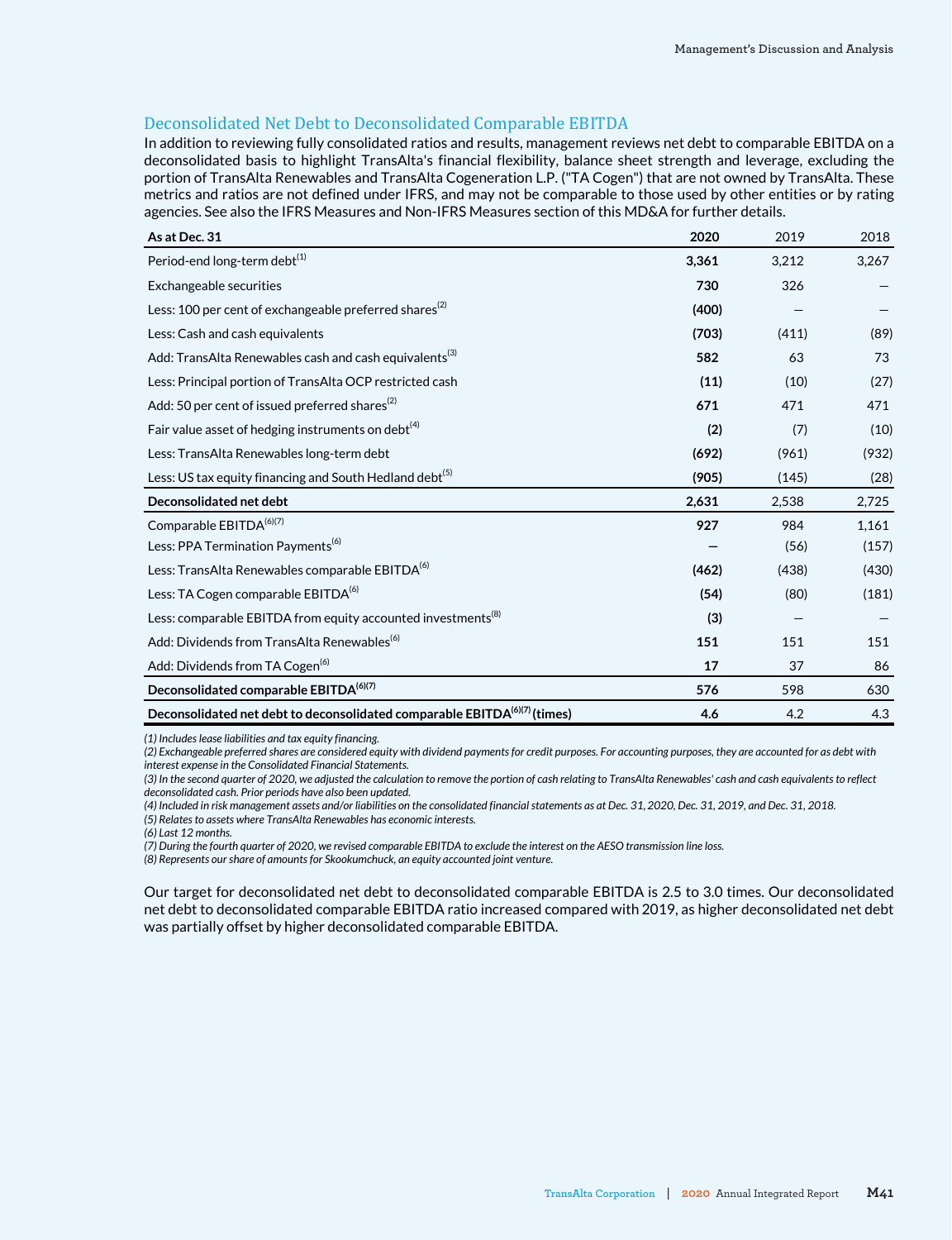## Deconsolidated Comparable EBITDA by Segment

Comparable EBITDA is a key metric for TransAlta and TransAlta Renewables and provides management and shareholders a representation of core business profitability. Deconsolidated EBITDA is used in key planning and credit metrics and segment results highlight the operating performance of assets held directly at TransAlta that are comparable from period to period.

| A reconciliation of comparable EBITDA to deconsolidated comparable EBITDA by segment results is set out below: |  |
|----------------------------------------------------------------------------------------------------------------|--|
|----------------------------------------------------------------------------------------------------------------|--|

|                                                               |                                  |                                       | 2020                               |                           |                         | 2019                        |                           |                         | 2018                        |
|---------------------------------------------------------------|----------------------------------|---------------------------------------|------------------------------------|---------------------------|-------------------------|-----------------------------|---------------------------|-------------------------|-----------------------------|
|                                                               | <b>TransAlta</b><br>Consolidated | <b>TransAlta</b><br><b>Renewables</b> | <b>TransAlta</b><br>Deconsolidated | TransAlta<br>Consolidated | TransAlta<br>Renewables | TransAlta<br>Deconsolidated | TransAlta<br>Consolidated | TransAlta<br>Renewables | TransAlta<br>Deconsolidated |
| Hydro                                                         | 105                              | 21                                    |                                    | 110                       | 18                      |                             | 109                       | 17                      |                             |
| Wind and Solar                                                | 248                              | 256                                   |                                    | 231                       | 238                     |                             | 233                       | 218                     |                             |
| North American Gas                                            | 117                              | 80                                    |                                    | 120                       | 82                      |                             | 259                       | 84                      |                             |
| Australian Gas                                                | 124                              | 125                                   |                                    | 118                       | 120                     |                             | 124                       | 130                     |                             |
| Alberta Thermal                                               | 162                              |                                       |                                    | 319                       |                         |                             | 389                       |                         |                             |
| Centralia                                                     | 139                              |                                       |                                    | 73                        |                         |                             | 91                        |                         |                             |
| <b>Energy Marketing</b>                                       | 113                              |                                       |                                    | 89                        |                         |                             | 43                        |                         |                             |
| Corporate                                                     | (81)                             | (20)                                  |                                    | (76)                      | (20)                    |                             | (87)                      | (19)                    |                             |
| Comparable EBITDA <sup>(1)(2)</sup>                           | 927                              | 462                                   | 465                                | 984                       | 438                     | 546                         | 1,161                     | 430                     | 731                         |
| Less: TA Cogen comparable<br><b>EBITDA</b>                    |                                  |                                       | (54)                               |                           |                         | (80)                        |                           |                         | (181)                       |
| Less: Termination of<br>Sundance B and C PPAs <sup>(1)</sup>  |                                  |                                       |                                    |                           |                         | (56)                        |                           |                         | (157)                       |
| Less: EBITDA from joint<br>venture investments <sup>(3)</sup> |                                  |                                       | (3)                                |                           |                         |                             |                           |                         |                             |
| Add: Dividend from<br>TransAlta Renewables <sup>((1)</sup>    |                                  |                                       | 151                                |                           |                         | 151                         |                           |                         | 151                         |
| Add: Dividend from<br>TA Cogen <sup>(1)</sup>                 |                                  |                                       | 17                                 |                           |                         | 37                          |                           |                         | 86                          |
| Deconsolidated TransAlta<br>comparable EBITDA                 |                                  |                                       | 576                                |                           |                         | 598                         |                           |                         | 630                         |

*(1) Last 12 months.* 

*(2) During the fourth quarter of 2020, we revised comparable EBITDA to exclude the interest on the AESO transmission line loss.*

*(3) Represents our share of amounts for Skookumchuck, an equity accounted joint venture.*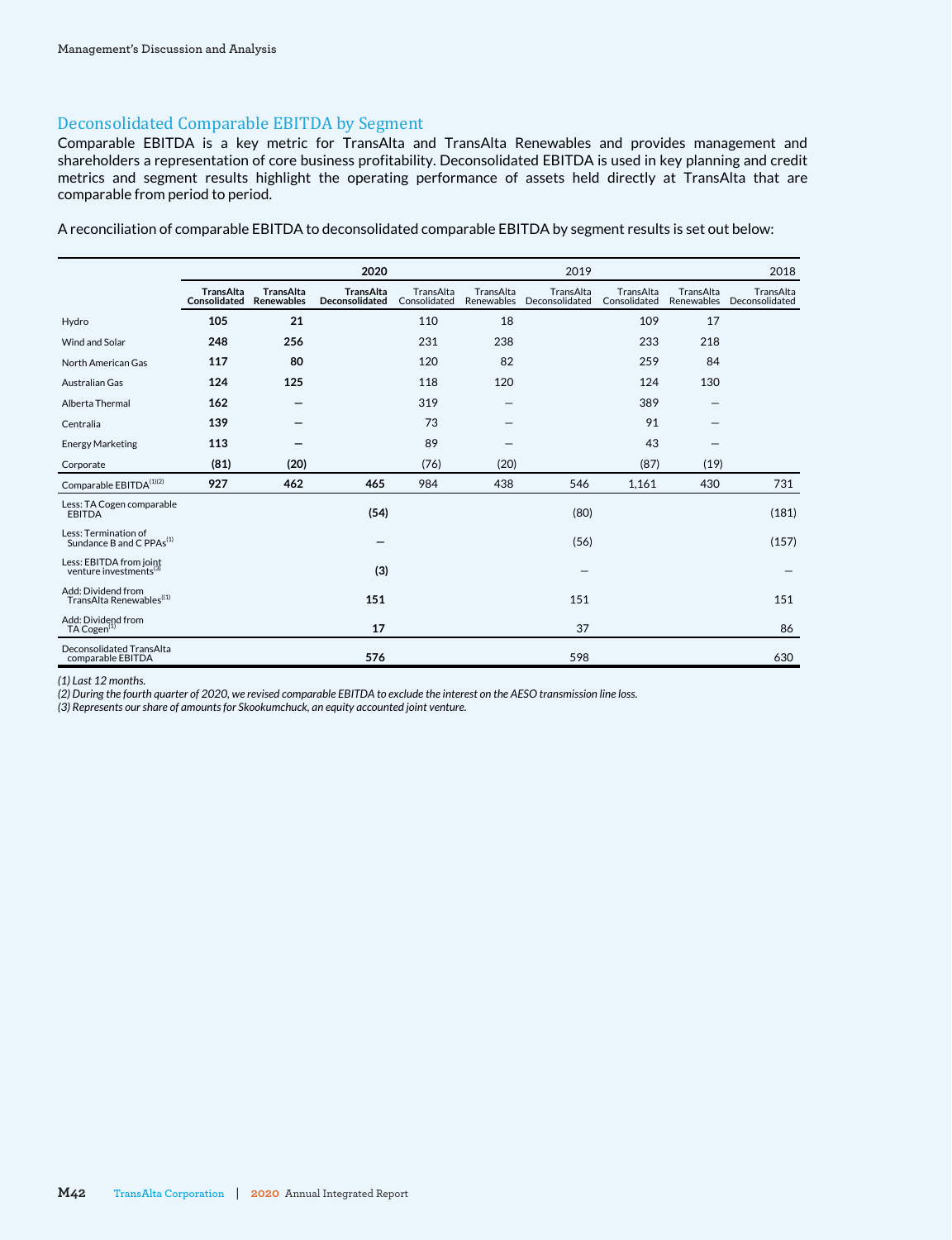## Deconsolidated FFO

The Corporation has set a target to return 10 to 15 per cent of TransAlta's deconsolidated FFO to shareholders as it aligns shareholder returns to the assets held directly at TransAlta. This metric is not defined and has no standardized meaning under IFRS, and may not be comparable to those used by other entities or by rating agencies. See also the IFRS Measures and Non-IFRS Measures section of this MD&A for further details. Deconsolidated FFO for the years ended Dec. 31 is detailed below:

|                                                                   | 2020                      |                                |                                    | 2019                      |                          |                             |                           | 2018                    |                             |
|-------------------------------------------------------------------|---------------------------|--------------------------------|------------------------------------|---------------------------|--------------------------|-----------------------------|---------------------------|-------------------------|-----------------------------|
|                                                                   | TransAlta<br>Consolidated | TransAlta<br><b>Renewables</b> | <b>TransAlta</b><br>Deconsolidated | TransAlta<br>Consolidated | TransAlta<br>Renewables  | TransAlta<br>Deconsolidated | TransAlta<br>Consolidated | TransAlta<br>Renewables | TransAlta<br>Deconsolidated |
| Cash flow from operating<br>activities                            | 702                       | 267                            |                                    | 849                       | 331                      |                             | 820                       | 385                     |                             |
| Change in non-cash<br>operating working capital<br>balances       | (89)                      | 31                             |                                    | (121)                     | (23)                     |                             | 44                        | 5                       |                             |
| Cash flow from operations<br>before changes in working<br>capital | 613                       | 298                            |                                    | 728                       | 308                      |                             | 864                       | 390                     |                             |
| Adjustments:                                                      |                           |                                |                                    |                           |                          |                             |                           |                         |                             |
| Decrease in finance lease<br>receivable                           | 17                        |                                |                                    | 24                        |                          |                             | 59                        |                         |                             |
| Coal inventory writedown                                          | 37                        |                                |                                    |                           |                          |                             |                           |                         |                             |
| Share of FFO from joint<br>venture $^{(1)}$                       | 3                         |                                |                                    |                           |                          |                             |                           |                         |                             |
| Finance and interest<br>income - economic<br>interests            |                           | (69)                           |                                    |                           | (76)                     |                             |                           | (171)                   |                             |
| Adjusted FFO - economic<br>interests                              |                           | 148                            |                                    |                           | 146                      |                             |                           | 162                     |                             |
| Other                                                             | 15                        |                                |                                    | 5                         | $\overline{\phantom{0}}$ |                             | 4                         |                         |                             |
| <b>FFO</b>                                                        | 685                       | 377                            | 308                                | 757                       | 378                      | 379                         | 927                       | 381                     | 546                         |
| Dividend from TransAlta<br>Renewables                             |                           |                                | 151                                |                           |                          | 151                         |                           |                         | 151                         |
| Distributions to TA Cogen's<br>Partner                            |                           |                                | (17)                               |                           |                          | (37)                        |                           |                         | (86)                        |
| Less: Share of adjusted FFO<br>from joint venture <sup>(1)</sup>  |                           |                                | (3)                                |                           |                          |                             |                           |                         |                             |
| Less: PPA Termination<br>Payments                                 |                           |                                | -                                  |                           |                          | (56)                        |                           |                         | (157)                       |
| Deconsolidated<br><b>TransAlta FFO</b>                            |                           |                                | 439                                |                           |                          | 437                         |                           |                         | 454                         |

*(1) Represents our share of amounts for Skookumchuck, an equity accounted joint venture.*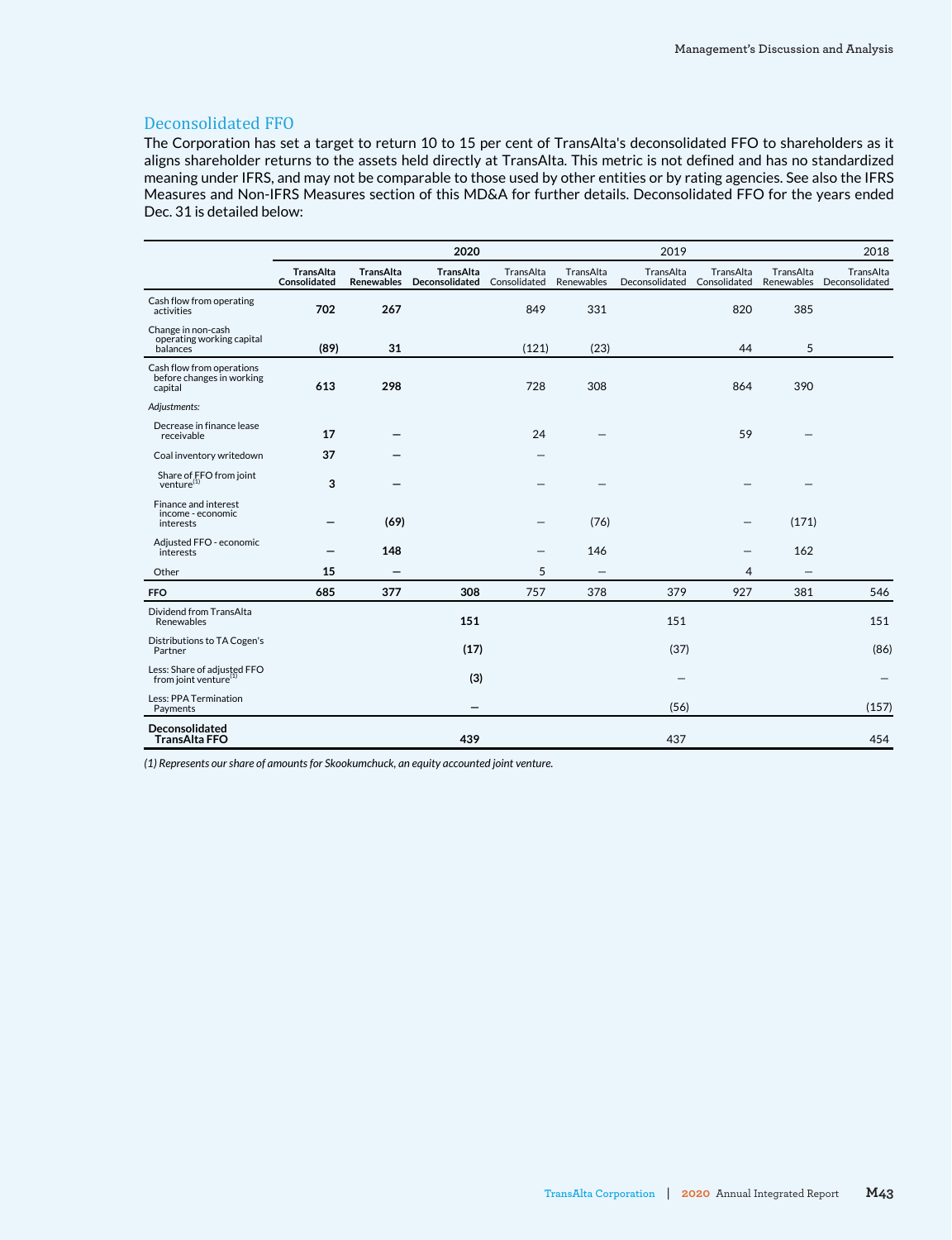# Financial Position

The following table highlights significant changes in the consolidated statements of financial position from Dec. 31, 2019, to Dec. 31, 2020:

|                                                                                    |               |               | Increase   |
|------------------------------------------------------------------------------------|---------------|---------------|------------|
| <b>Assets</b>                                                                      | Dec. 31, 2020 | Dec. 31, 2019 | (decrease) |
| Cash and cash equivalents                                                          | 703           | 411           | 292        |
| Restricted cash                                                                    | 71            | 32            | 39         |
| Trade and other receivables                                                        | 583           | 462           | 121        |
| Risk management assets (current and long-term)                                     | 692           | 806           | (114)      |
| Assets held for sale                                                               | 105           |               | 105        |
| Investments                                                                        | 100           |               | 100        |
| Finance lease receivables (long-term)                                              | 228           | 176           | 52         |
| Property, plant and equipment, net                                                 | 5,822         | 6,207         | (385)      |
| Deferred income tax assets                                                         | 51            | 18            | 33         |
| Others <sup>(1)</sup>                                                              | 1,392         | 1,396         | (4)        |
| <b>Total assets</b>                                                                | 9,747         | 9.508         | 239        |
| Liabilities and equity                                                             |               |               |            |
| Accounts payable and accrued liabilities                                           | 599           | 413           | 186        |
| Credit facilities, long-term debt and lease liabilities (current and<br>long-term) | 3,361         | 3,212         | 149        |
| Exchangeable securities                                                            | 730           | 326           | 404        |
| Decommissioning and other provisions (current and long-term)                       | 673           | 546           | 127        |
| Risk management liabilities (current and long-term)                                | 162           | 110           | 52         |
| Deferred income tax liabilities                                                    | 396           | 472           | (76)       |
| Equity attributable to shareholders                                                | 2,352         | 2,961         | (609)      |
| Others $(2)$                                                                       | 1.474         | 1,468         | 6          |
| <b>Total liabilities and equity</b>                                                | 9,747         | 9,508         | 239        |

*(1) Includes prepaid expenses, inventory, right-of-use assets, intangible assets, goodwill and other assets.*

*(2) Includes income taxes payable, dividends payable, contract liabilities, defined benefit obligation and other long-term liabilities and non-controlling interests.*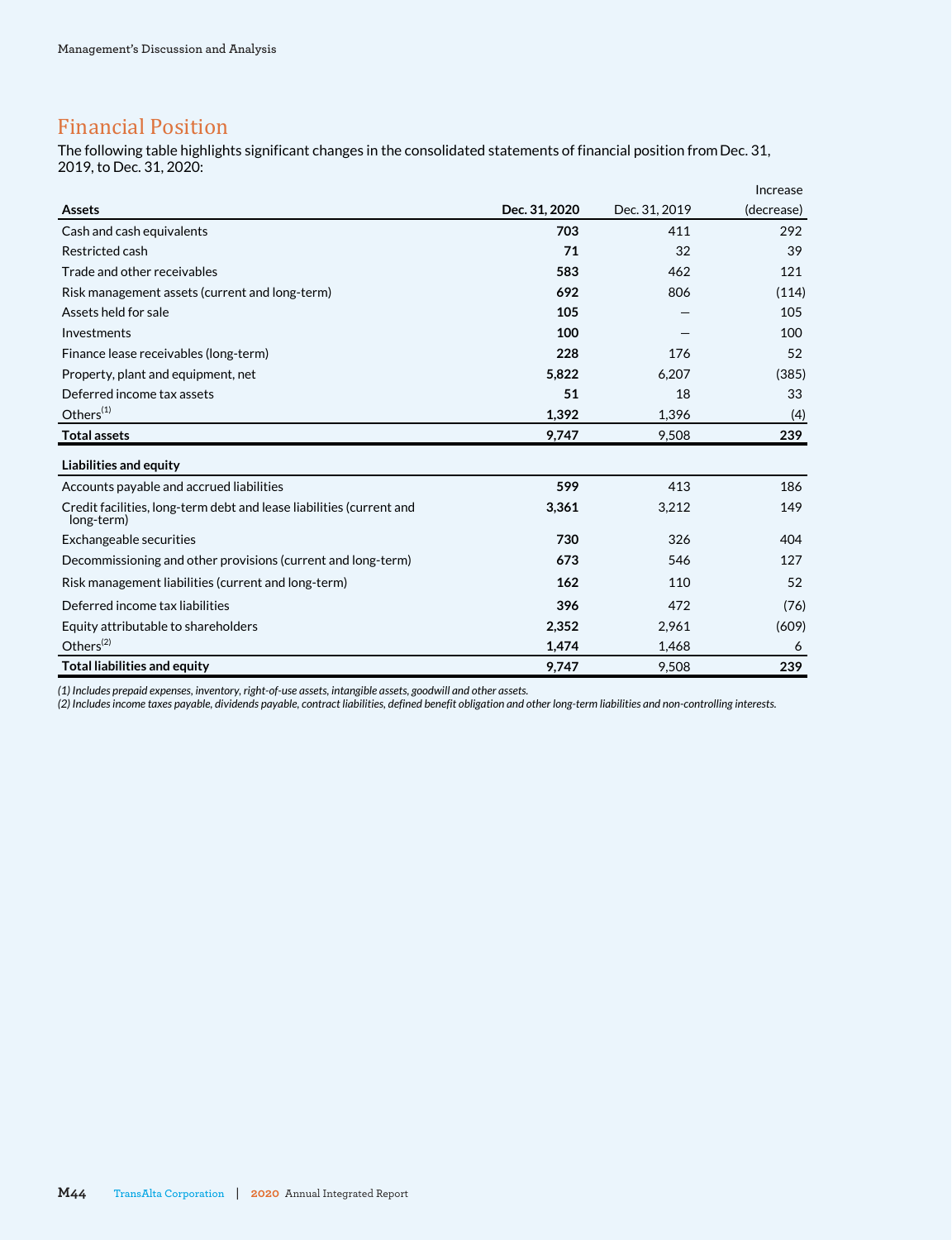Significant changes in TransAlta's consolidated statements of financial position were as follows:

- See the cash flow section of this MD&A for details on the change in cash during the period.
- Restricted cash increased by \$45 million related to the TEC Notes, offset by a reduction in the Big Level and Antrim restricted cash balances.
- Trade and other receivables increased largely due to timing of customer receipts, partially offset by lower collateral payments.
- Risk management assets, net of liabilities, decreased primarily due to contract settlements and changes in market prices and foreign exchange rates.
- Assets held for sale relate primarily to the future sale of the Pioneer Pipeline.
- Investments increased due to the acquisition of Skookumchuck and EMG during the fourth quarter of 2020.
- Finance lease receivables increased in the year with the execution of the BHP Nickle West contract extension.
- PP&E decreased due to depreciation (\$717 million), the reclass of pipeline and certain mining equipment to assets held for sale (\$105 million), the reclass of the Southern Cross facility to finance lease receivables (\$69 million) and asset impairments (\$81 million). This was partially offset by additions (\$486 million) relating to assets under construction for the conversion to gas, the Windrise wind facility, WindCharger battery storage project, the Kaybob cogeneration project, land and planned major maintenance expenditures. In addition, there were net revisions for increasing decommissioning provisions as a result of changes in cash flows and discount rates (\$94 million).
- Deferred income tax assets increased mainly due to lower earnings in Canada compared to the same period last year.
- Accounts payable and accrued liabilities increased largely due to timing of payments for operational payables.
- Credit facilities, long-term debt and lease liabilities increased due to TEC Notes issued in the fourth quarter 2020. This was partially offset by the repayment of \$400 million of debentures, repayment of the credit facility (\$106 million) and other scheduled principal payments (\$86 million).
- Exchangeable securities increased due to the \$400 million invested by Brookfield on Oct. 30, 2020, in exchange for redeemable, retractable first preferred shares as part of the Brookfield Investment.
- Decommissioning and other provisions have increased mainly due to revisions in estimated cash flows (\$72 million), changes in discount rates (\$36 million), liabilities incurred (\$35 million) and accretion (\$30 million), which was partially offset by liabilities settled (\$37 million).
- Equity attributable to shareholders decreased mainly due to net losses for the period (\$287 million), common and preferred share dividend payments (\$107 million), net losses on cash flow hedges (\$91 million), fair value investments losses (\$50 million), actuarial losses on defined benefit plans (\$11 million) and the share repurchases under the NCIB (\$61 million).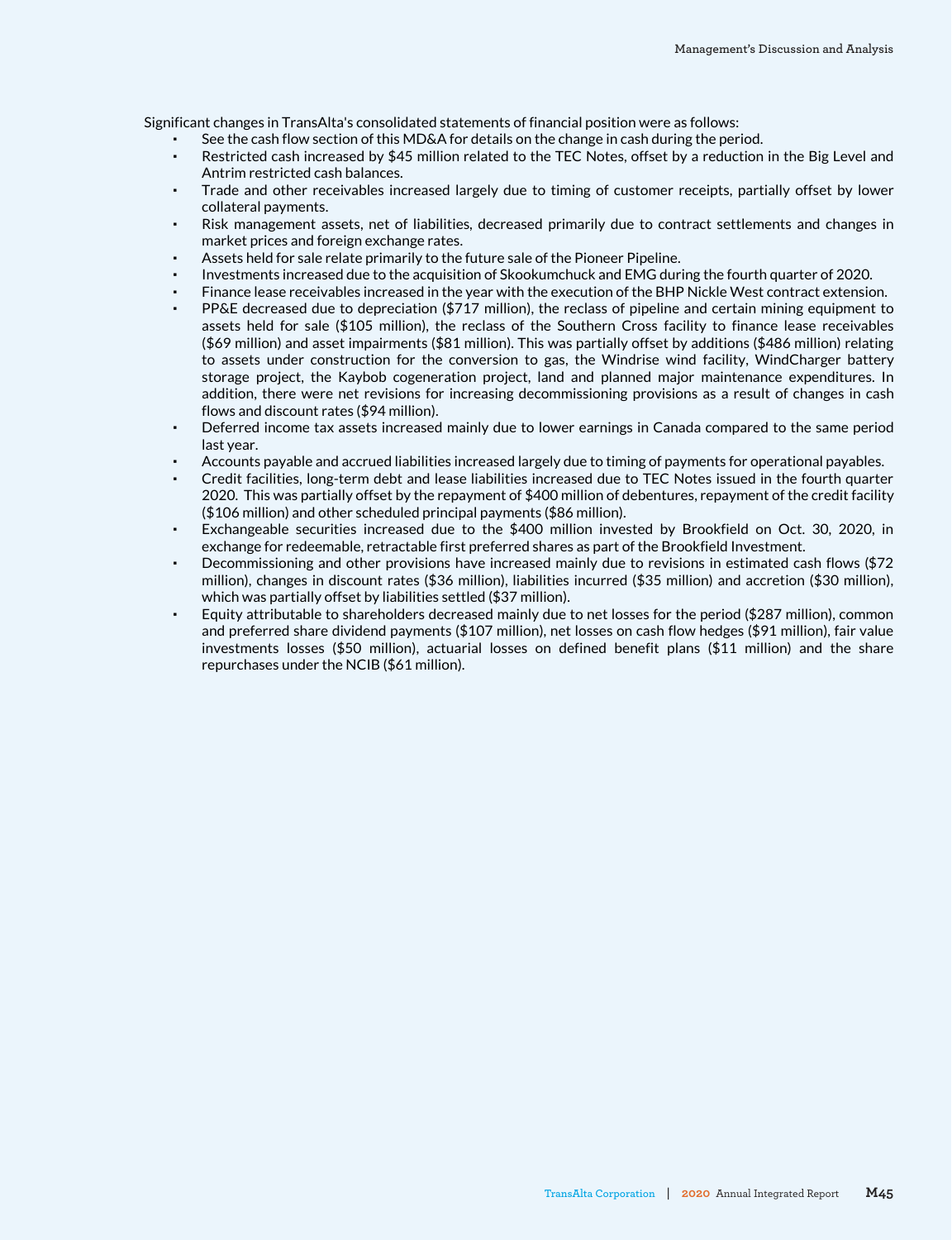# Cash Flows

The following chart highlights significant changes in the consolidated statements of cash flows for the years ended Dec. 31, 2020, Dec. 31, 2019, and Dec. 31, 2018:

| Year ended Dec. 31                           | 2020  | 2019  | Increase/<br>(decrease) |
|----------------------------------------------|-------|-------|-------------------------|
| Cash and cash equivalents, beginning of year | 411   | 89    | 322                     |
| Provided by (used in):                       |       |       |                         |
| Operating activities                         | 702   | 849   | (147)                   |
| Investing activities                         | (687) | (512) | (175)                   |
| <b>Financing activities</b>                  | 272   | (14)  | 286                     |
| Translation of foreign currency cash         | 5     | (1)   | 6                       |
| Cash and cash equivalents, end of year       | 703   | 411   | 292                     |
|                                              |       |       |                         |
| Year ended Dec. 31                           | 2019  | 2018  | Increase/<br>(decrease) |
| Cash and cash equivalents, beginning of year | 89    | 314   | (225)                   |
| Provided by (used in):                       |       |       |                         |
| Operating activities                         | 849   | 820   | 29                      |
| Investing activities                         | (512) | (394) | (118)                   |
| <b>Financing activities</b>                  | (14)  | (651) | 637                     |
| Translation of foreign currency cash         | (1)   |       | (1)                     |
| Cash and cash equivalents, end of year       | 411   | 89    | 322                     |

Cash provided by operating activities for the year ended Dec. 31, 2020, was lower compared with 2019 primarily due to lower revenues in 2020.

Cash used in investing activities for the year ended Dec. 31, 2020, increased compared with 2019, largely due to:

- Increase due to the investments in Skookumchuck and EMG (\$102 million);
- Changes in our restricted cash (\$73 million), increased cash spent on construction activities (\$69 million) and higher non-cash working capital related to the timing of construction payables for the assets under construction (\$54 million); and
- Offset by lower cash spent on acquisitions (TransAlta acquired Ada for \$32 million in 2020, compared with the Kineticor acquisition of \$87 million and the Pioneer Pipeline acquisition of \$83 million in 2019).

Cash from financing activities for the year ended Dec. 31, 2020, increased compared with 2019, largely due to:

- Issuance of long-term debt (\$753 million) in 2020 and the exchangeable securities of \$400 million; and
- Higher debt repayments (\$380 million) as a result of higher scheduled principal repayments on project debt (\$393 million) offset by lower payments on the credit facilities (\$13 million).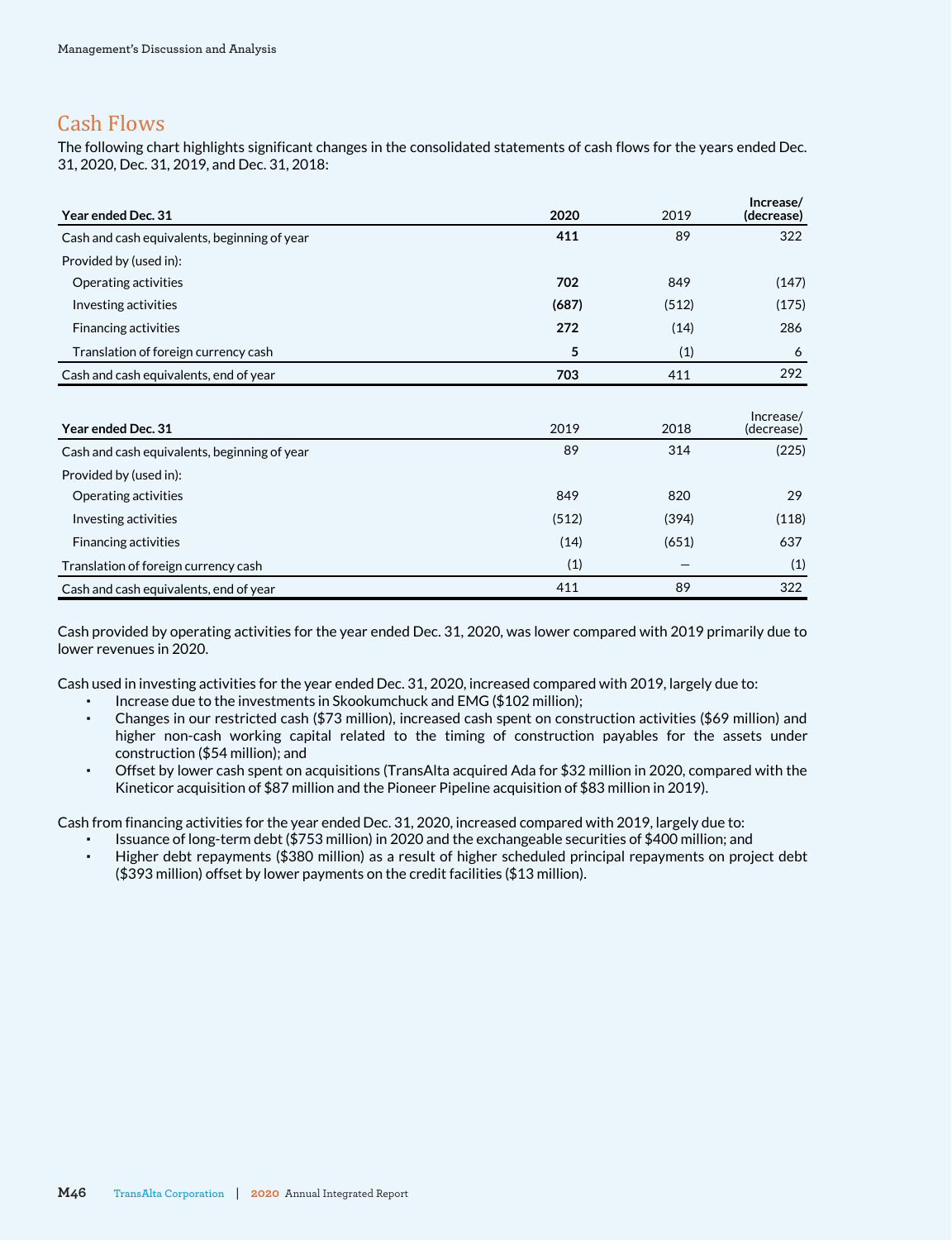# Financial Capital

The Corporation is focused on maintaining a strong balance sheet and financial position to ensure access to sufficient financial capital. Credit ratings provide information relating to the Corporation's financing costs, liquidity and operations and affect the Corporation's ability to obtain short-term and long-term financing and/or the cost of such financing. Maintaining a strong balance sheet also allows our commercial team to contract the Corporation's portfolio with a variety of counterparties on terms and prices that are favourable to the Corporation's financial results and provide TransAlta with better access to capital markets through commodity and credit cycles.

During 2020, Moody's reaffirmed its issuer rating of Ba1 with a stable outlook; DBRS Limited reaffirmed the Corporation's Unsecured Debt rating and Medium-Term Notes rating of BBB (low), the Preferred Shares rating of Pfd-3 (low) and Issuer Rating of BBB (low) with a stable outlook; and Standard and Poor's reaffirmed the Corporation's Unsecured Debt rating and Issuer Rating of BB+ with a stable outlook. Risks associated with our credit ratings are discussed in the Governance and Risk Management section of this MD&A.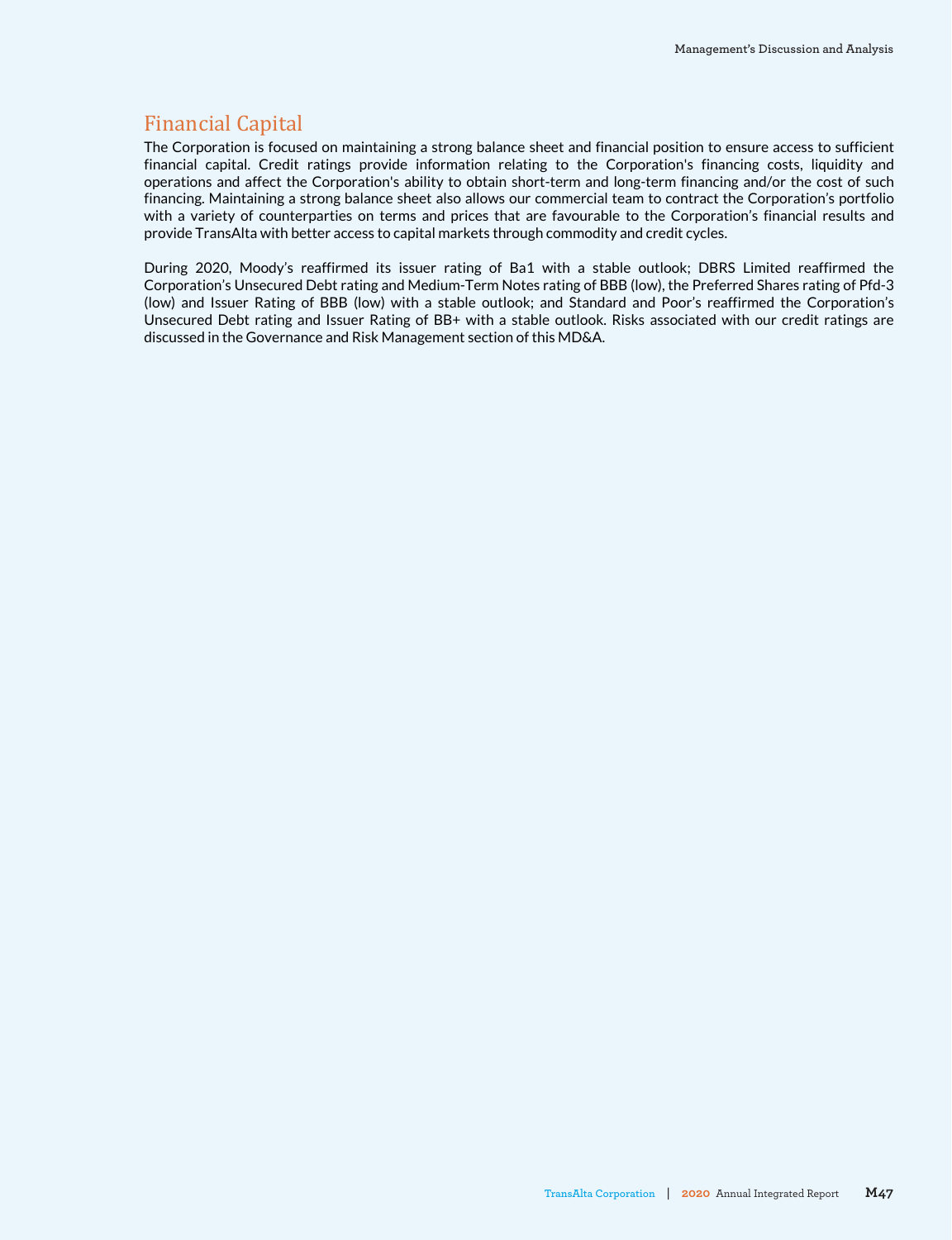## Capital Structure

Our capital structure consists of the following components as shown below:

| As at Dec. 31                                                                       | 2020           |                          | 2019  |                          | 2018    |              |
|-------------------------------------------------------------------------------------|----------------|--------------------------|-------|--------------------------|---------|--------------|
|                                                                                     | \$             | %                        | \$    | $\%$                     | \$      | %            |
| <b>TransAlta Corporation</b>                                                        |                |                          |       |                          |         |              |
| Recourse debt - CAD debentures                                                      | 249            | 3                        | 647   | 9                        | 647     | 9            |
| Recourse debt - US senior notes                                                     | 886            | 13                       | 905   | 13                       | 943     | 13           |
| Exchangeable securities <sup>(1)</sup>                                              | 730            | 11                       | 326   | 5                        |         |              |
| <b>Credit facilities</b>                                                            | 114            | $\overline{2}$           |       |                          | 174     | 2            |
| Other                                                                               | $\overline{7}$ | $\qquad \qquad -$        | 9     | $\overline{\phantom{0}}$ | 11      |              |
| Less: cash and cash equivalents                                                     | (121)          | (2)                      | (348) | (5)                      | (16)    |              |
| Less: 50 per cent of exchangeable preferred shares <sup>(1)</sup>                   | (200)          | (3)                      |       |                          |         |              |
| Less: principal portion of restricted cash on TransAlta OCP                         | (11)           | —                        | (10)  |                          | (27)    |              |
| Less: fair value asset of economic hedging instruments on debt                      | (2)            | $\qquad \qquad -$        | (7)   |                          | (10)    |              |
| Net recourse debt, excluding US tax equity financing                                | 1,652          | 24                       | 1,522 | 22                       | 1,722   | 24           |
| Non-recourse debt                                                                   | 385            | 6                        | 426   | 6                        | 469     | 6            |
| Lease liabilities                                                                   | 112            | $\overline{2}$           | 119   | 2                        | 63      | $\mathbf{1}$ |
| US tax equity financing for TransAlta Renewables economic<br>interests <sup>(</sup> | 134            | $\overline{2}$           | 145   | $\overline{2}$           | 28      |              |
| Non-recourse debt for TransAlta Renewables economic interests <sup>(3)</sup>        | 782            | 11                       |       |                          |         |              |
| Total net debt - TransAlta Corporation                                              | 3,065          | 45                       | 2,212 | 32                       | 2,282   | 31           |
| <b>TransAlta Renewables</b>                                                         |                |                          |       |                          |         |              |
| Credit facility                                                                     |                |                          | 220   | 3                        | 165     | 2            |
| Less: cash and cash equivalents                                                     | (582)          | (9)                      | (63)  | (1)                      | (73)    | (1)          |
| Net recourse debt                                                                   | (582)          | (9)                      | 157   | 2                        | 92      | $\mathbf{1}$ |
| Non-recourse debt                                                                   | 670            | 10                       | 718   | 10                       | 767     | 11           |
| Lease liabilities                                                                   | 22             | $\overline{\phantom{0}}$ | 23    |                          |         |              |
| Total net debt - TransAlta Renewables                                               | 110            | $\mathbf{1}$             | 898   | 12                       | 859     | 12           |
| Total consolidated net debt <sup>(4)</sup>                                          | 3,175          | 46                       | 3,110 | 44                       | 3,141   | 43           |
| Non-controlling interests                                                           | 1,084          | 16                       | 1,101 | 15                       | 1,137   | 16           |
| 50 percent of exchangeable preferred securities <sup>(1)</sup>                      | 200            | 3                        |       |                          |         |              |
| Equity attributable to shareholders                                                 |                |                          |       |                          |         |              |
| Common shares                                                                       | 2,896          | 43                       | 2,978 | 42                       | 3,059   | 42           |
| Preferred shares                                                                    | 942            | 14                       | 942   | 13                       | 942     | 13           |
| Contributed surplus, deficit and accumulated other comprehensive<br>income          | (1,486)        | (22)                     | (959) | (14)                     | (1,004) | (14)         |
| <b>Total capital</b>                                                                | 6,811          | 100                      | 7,172 | 100                      | 7,275   | 100          |

*(1) Exchangeable preferred securities are considered equity with dividend payments for credit purposes. For accounting purposes, they are accounted for as debt with interest expense in the Consolidated Financial Statements.* 

*(2) TransAlta Renewables has an economic interest in the entities holding these debts.*

*(3) TransAlta Renewables has an economic interest in the Australia entities, which includes the AU\$800 million senior secured notes.*

*(4) The tax equity financing for Skookumchuck, an equity accounted joint venture, is not represented in these amounts.*

We continued strengthening our financial position during 2020 and have sufficient liquidity to fund our growth strategy. We have enhanced shareholder value by:

## **2020**

- Obtaining AU\$800 million in project financing related to our South Hedland facility;
- On Oct. 30, 2020, we received the second tranche of \$400 million from Brookfield in consideration for redeemable, retractable first preferred shares;
- Redeeming our outstanding 5 per cent \$400 million medium-term notes due on Nov. 25, 2020; and
- Purchasing and cancelling 7,352,600 common shares at an average price of \$8.33 per share through our NCIB program, for a total cost of \$61 million.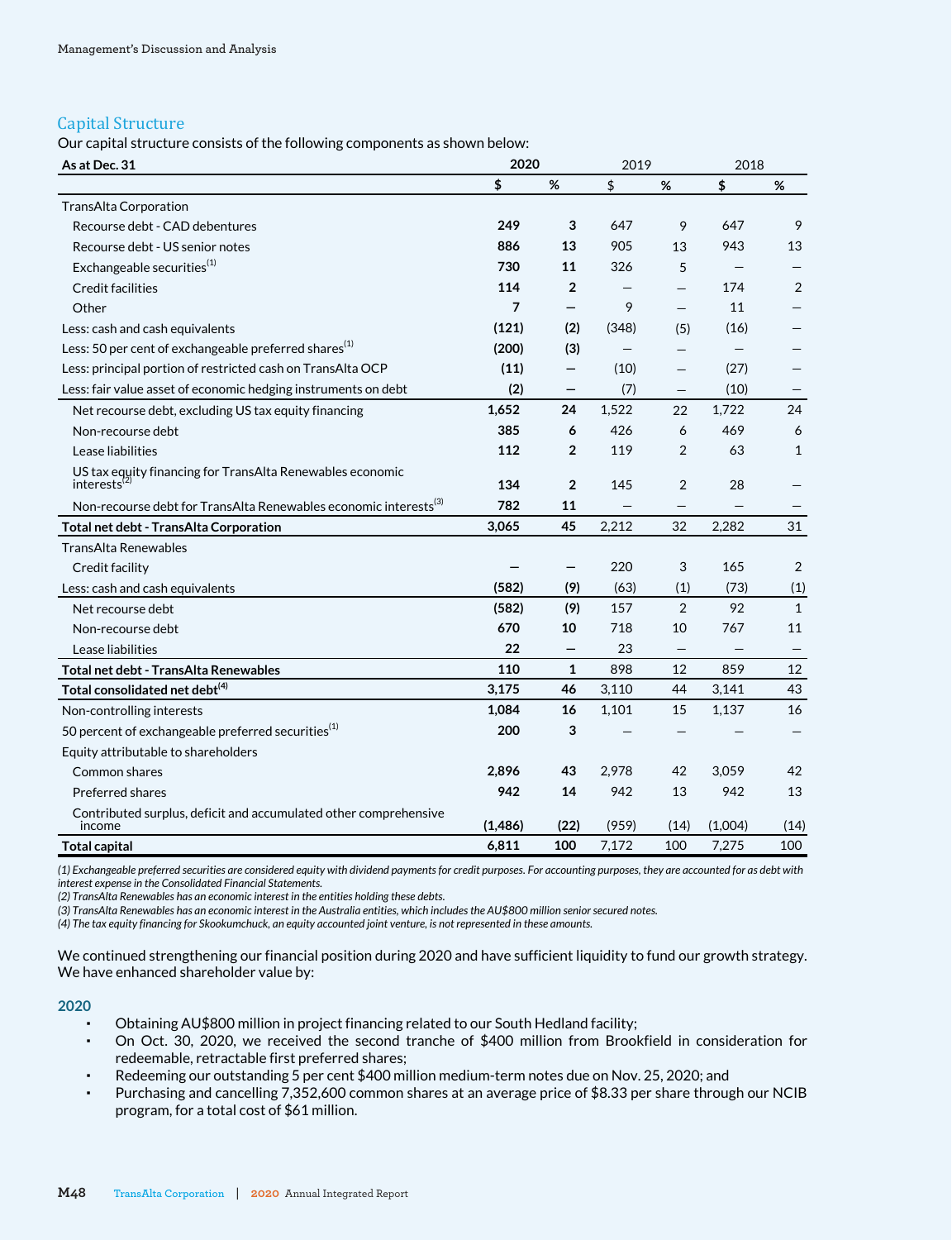## **2019**

- Obtaining US\$126 million in tax equity financing to fund the Big Level and Antrim wind facilities;
- Entering into a strategic investment with Brookfield whereby Brookfield agreed to invest \$750 million in the Corporation. On May 1, 2019, we received the initial tranche of \$350 million in exchange for seven per cent unsecured subordinated debentures due May 1, 2039, which are exchangeable by Brookfield into an equity ownership interest in our Alberta Hydro Assets in the future; and
- Purchasing and cancelling 7,716,300 common shares at an average price of \$8.80 per share through our NCIB program, for a total cost of \$68 million.

#### **2018**

- Early redeeming our outstanding 6.65 per cent US\$500 million senior notes due May 15, 2018, for approximately \$617 million (US\$516 million) using proceeds from the Sundance B and C PPAs termination payment and existing liquidity;
- Early redeeming our outstanding 6.40 per cent \$400 million debentures due Nov. 2019, for approximately \$425 million;
- Paying out the US\$25 million non-recourse debt related to the Mass Solar projects, and
- Purchasing and cancelling 3,264,500 common shares at an average price of \$7.02 per share through our NCIB program, for a total cost of \$23 million.

Between 2021 and 2023, we have approximately \$1 billion of debt maturing, comprised of approximately \$631 million of recourse debt, with the balance mainly related to scheduled non-recourse debt repayments. We expect to refinance the senior notes maturing in 2022.

The Corporation's credit facilities are summarized in the table below:

|                                                               |                  | <b>Utilized</b>                           |                        |                              |                         |
|---------------------------------------------------------------|------------------|-------------------------------------------|------------------------|------------------------------|-------------------------|
| As at Dec. 31, 2020                                           | Facility<br>size | Outstanding<br>letters of credit $^{(1)}$ | <b>Actual drawings</b> | <b>Available</b><br>capacity | <b>Maturity</b><br>date |
| TransAlta Corporation                                         |                  |                                           |                        |                              |                         |
| Committed syndicated bank facility <sup>(2)</sup>             | 1,250            | 379                                       | 114                    | 757                          | Q <sub>2</sub> 2023     |
| Canadian committed bilateral credit facilities <sup>(3)</sup> | 240              | 150                                       |                        | 90                           | Q2 2021 &<br>2022       |
| <b>TransAlta Renewables</b>                                   |                  |                                           |                        |                              |                         |
| Committed credit facility <sup>(2)</sup>                      | 700              | 92                                        |                        | 608                          | Q2 2023                 |
| Total                                                         | 2,190            | 621                                       | 114                    | 1,455                        |                         |

*(1) TransAlta has obligations to issue letters of credit and cash collateral to secure potential liabilities to certain parties, including those related to potential environmental obligations, commodity risk management and hedging activities, pension plan obligations, construction projects and purchase obligations. At Dec. 31, 2020, we provided cash collateral of \$49 million.*

*(2) TransAlta has letters of credit of \$89 million and TransAlta Renewables has letters of credit of \$92 million issued from uncommitted demand facilities; these obligations are backstopped and reduce the available capacity on the committed credit facilities.* 

*(3) One of the bilateral \$80 million credit facilities has a maturity date of Q2 2021.*

The weakening of the US dollar has decreased our long-term debt balances by \$24 million as at Dec. 31, 2020. Almost all our US-denominated debt is hedged either through financial contracts or net investments in our US operations. During the period, these changes in our US-denominated debt were offset as follows:

| As at Dec. 31                                                                                                           | 2020 | 2019 |
|-------------------------------------------------------------------------------------------------------------------------|------|------|
| Effects of foreign exchange on carrying amounts of US operations<br>(net investment hedge) and finance lease receivable | (11) | (21) |
| Foreign currency cash flow hedges on debt                                                                               | (5)  | (9)  |
| Economic hedges and other                                                                                               | (5)  | (9)  |
| Unhedged                                                                                                                | (3)  | (3)  |
| <b>Total</b>                                                                                                            | (24) | (42) |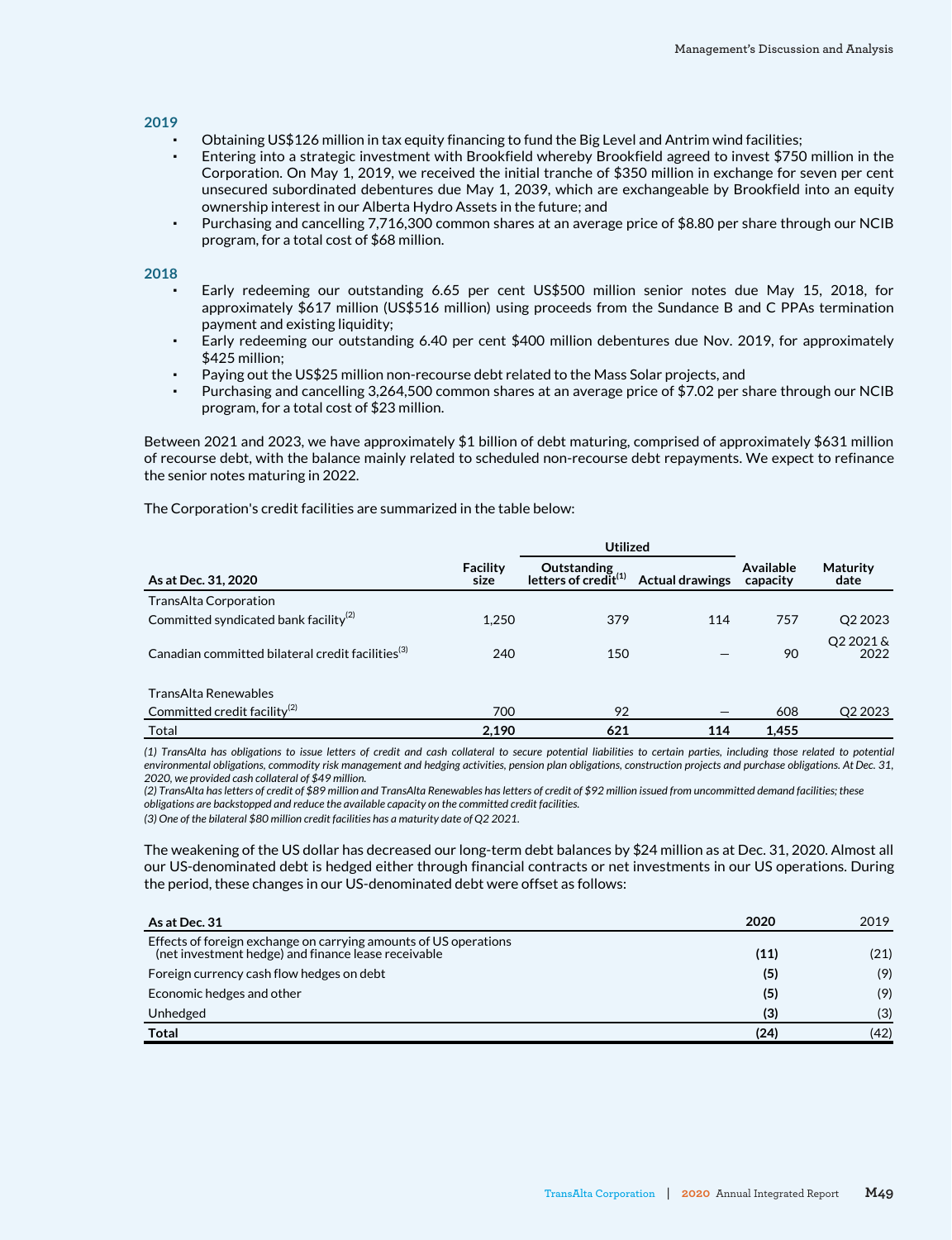The Melancthon Wolfe Wind, Pingston, TAPC Holdings LP, New Richmond, Kent Hills Wind LP, TEC and TransAlta OCP non-recourse bonds with a carrying value of \$1.8 billion (Dec. 31, 2019 - \$1.1 billion) are subject to customary financing conditions and covenants that may restrict the Corporation's ability to access funds generated by the facilities' operations. Upon meeting certain distribution tests, typically performed once per quarter, the funds are able to be distributed by the subsidiary entities to their respective parent entity. These conditions include meeting a debt service coverage ratio prior to distribution, which was met by these entities in the third quarter of 2020. However, funds in these entities that have accumulated since the third quarter test will remain there until the next debt service coverage ratio can be calculated in the first quarter of 2021. At Dec. 31, 2020, \$73 million (Dec. 31, 2019 - \$42 million) of cash was subject to these financial restrictions.

Additionally, certain non-recourse bonds require that certain reserve accounts be established and funded through cash held on deposit and/or by providing letters of credit.

Proceeds received from the TEC Notes in the amount of AU\$7 million are not able to be accessed by other Corporate entities as the funds must be solely used by the project entities for the purpose of paying major maintenance costs.

#### **Working Capital**

Including the current portion of long-term debt and lease liabilities, the excess of current assets over current liabilities was \$967 million as at Dec. 31, 2020 (2019 - \$224 million). Our working capital increased year over year mainly due to repayment of the \$400 million debenture in 2020. Excluding the current portion of long-term debt and lease liabilities of \$105 million, the excess of current assets over liabilities was \$1.1 billion as at Dec. 31, 2020 (2019 - \$737 million), an increase of \$335 million, mainly due to higher cash and cash equivalents. For further details on changes in cash during the year, please refer to the Cash Flows section of this MD&A.

#### **Share Capital**

On March 1, 2021, the Corporation announced that it does not intend to exercise its right to redeem all or any part of the currently outstanding Series A Cumulative Fixed Redeemable Rate Reset Preferred Shares ("Series A Shares") and Series B Cumulative Redeemable Floating Rate Preferred Shares ("Series B Shares"). The Corporation has provided a notice to the registered shareholders of Series A Shares of the conversion right, on a one-for-one basis, into Series B Shares, and vice versa, providing Series B shareholders the right to exchange Series B Shares, on a one-for-one basis, into Series A Shares. Series A shareholders may elect to retain any or all of their current share holdings and continue to receive a fixed rate quarterly dividend. Series B shareholder may also elect to retain any or all of their current share holdings and continue to receive a floating rate quarterly dividend. After exercising conversion rights, if the balance that remains for either Series A Shares or Series B Shares is less than 1 million, that remaining balance will automatically convert to the other Series. Shareholders' notice of intention to convert must be received by the transfer agent no later than March 16, 2021 and the conversion date will be effective March 31, 2021. The annual dividend rate for the Series A Shares for the five-year period from and including March 31, 2021, to, but excluding, March 31, 2026, will be 2.877 per cent, which is equal to the five-year Government of Canada Bond yield of 0.847 per cent, determined as of March 1, 2021, plus 2.03 per cent. The annual dividend rate for the Series B Shares for the three month floating rate period from and including March 31, 2021, to, but excluding, June 30, 2021, will be 2.103 per cent based on the most recent auction of 90-day Government of Canada Treasury Bills of 0.073 per cent plus 2.03 per cent. The Floating Quarterly Dividend Rate will be reset every quarter.

Our Series C and Series E Cumulative Redeemable Rate Reset Preferred Shares failed to receive the required number of minimum votes in 2017 to give effect to conversions into Series D and Series F, respectively; accordingly, both the Series C and Series E Preferred Shares will be entitled to receive quarterly fixed cumulative preferential cash dividends, if, as and when declared by the Board. The Series G Cumulative Redeemable Rate Reset Preferred Shares also failed to receive the required number of minimum votes in 2019 to give effect to conversions into Series H. Therefore, the Series G Preferred Shares will be entitled to receive quarterly fixed cumulative preferential cash dividends, if, as and when declared by the Board.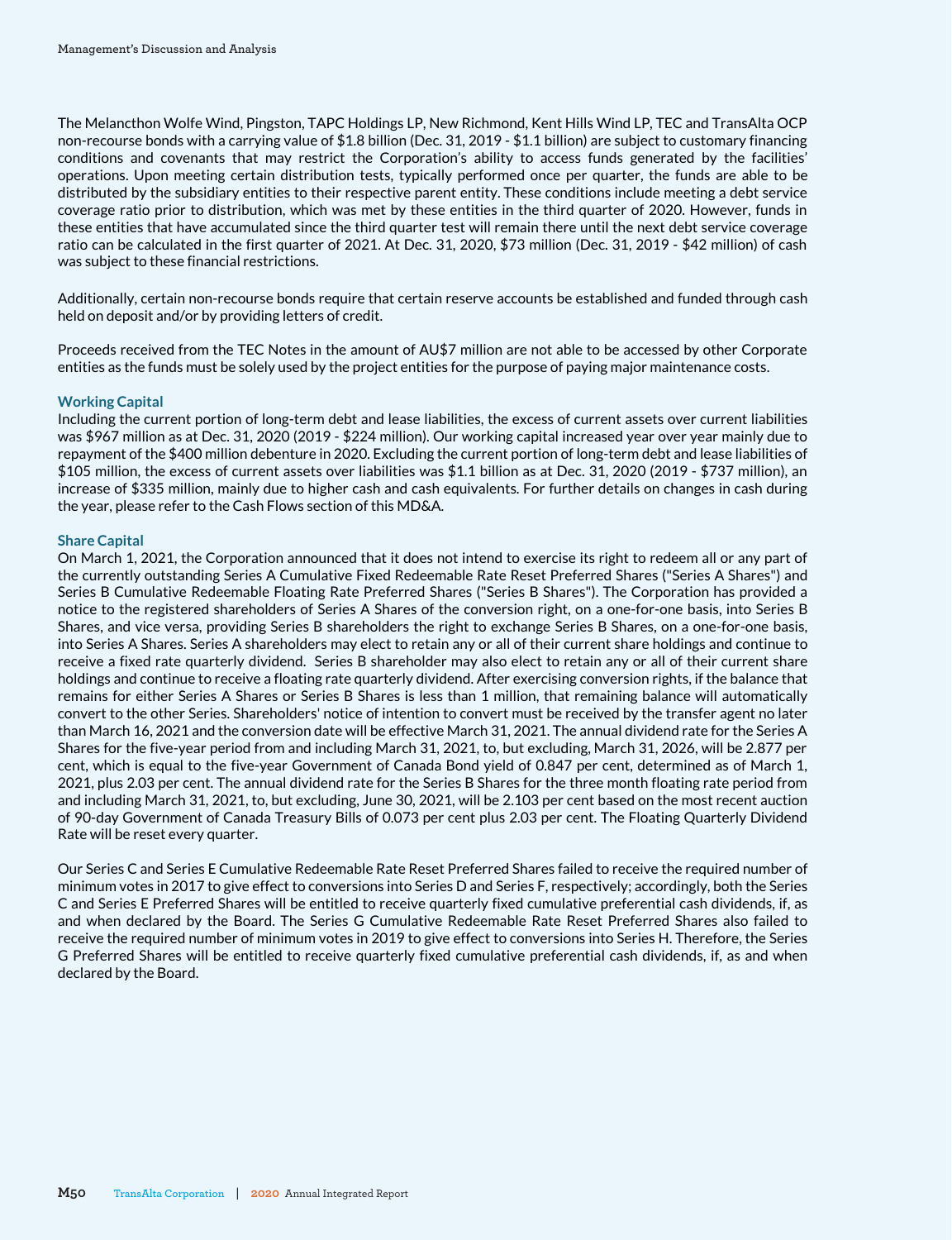| As at                                                            | March 2, 2021 | Dec. 31, 2020               | Dec. 31, 2019 |
|------------------------------------------------------------------|---------------|-----------------------------|---------------|
|                                                                  |               | Number of shares (millions) |               |
| Common shares issued and outstanding, end of period              | 269.9         | 269.8                       | 277.0         |
| Preferred shares                                                 |               |                             |               |
| Series A                                                         | 10.2          | 10.2                        | 10.2          |
| Series B                                                         | 1.8           | 1.8                         | 1.8           |
| Series C                                                         | 11.0          | 11.0                        | 11.0          |
| Series E                                                         | 9.0           | 9.0                         | 9.0           |
| Series G                                                         | 6.6           | 6.6                         | 6.6           |
| Preferred shares issued and outstanding in equity, end of period | 38.6          | 38.6                        | 38.6          |
| Series I - Exchangeable Securities <sup>(1)</sup>                | 0.4           | 0.4                         |               |
| Preferred shares issued and outstanding, end of period           | 39.0          | 39.0                        | 38.6          |

The following tables outline the common and preferred shares issued and outstanding:

*(1) Brookfield invested \$400 million in consideration for redeemable, retractable, first preferred shares. For accounting purposes, these preferred share are considered debt and disclosed as such in the consolidated financial statements.*

#### **Non-Controlling Interests**

As of Dec. 31, 2020, we own 60.1 per cent (2019 - 60.4 per cent) of TransAlta Renewables. In 2020, our ownership percent decreased due to TransAlta Renewables issuing approximately 1 million common shares under their Dividend Reinvestment Plan ("DRIP"). We did not participate in this plan.

In the fourth quarter of 2020, TransAlta Renewables suspended the DRIP in respect of any future declared dividends. The dividend paid on Oct. 30, 2020, to shareholders of record on Oct. 15, 2020, was the last dividend payment eligible for reinvestment by participating shareholders. Subsequent dividends will be paid only in cash.

TransAlta Renewables is a publicly traded company whose common shares are listed on the TSX under the symbol "RNW." TransAlta Renewables holds a diversified, highly contracted portfolio of assets with comparatively lower carbon intensity.

We also own 50.01 per cent of TA Cogen, which owns, operates or has an interest in three natural-gas-fired facilities (Ottawa, Windsor and Fort Saskatchewan) and one dual-fuel generating facility. Since we own a controlling interest in TA Cogen and TransAlta Renewables, we consolidate the entire earnings, assets and liabilities in relation to those assets.

Reported earnings attributable to non-controlling interests for the year ended Dec. 31, 2020, decreased by \$60 million to \$34 million compared to 2019. Earnings were down at TransAlta Renewables in 2020 mainly due to lower finance income and change in the fair value of financial assets an increase in income tax expense, offset by higher operating income and an increase in foreign exchange gains resulting from the strengthening of the Australian dollar relative to the Canadian dollar. Earnings from TA Cogen were lower in 2020 mainly due to lower operating income as a result of the planned outage for the dual-fuel conversion at Sheerness Unit 2, low Alberta market demand and the onerous contract provision for the coal supply agreement (see Note 9 of the consolidated financial statements for further details).

Reported earnings attributable to non-controlling interests for the year ended Dec. 31, 2019, decreased by \$14 million to \$94 million compared to 2018. Earnings were down at TransAlta Renewables in 2019 mainly due to lower finance and interest income from subsidiaries of TransAlta, foreign exchange losses due to the weakening of the Australian dollar and higher depreciation expense, partially offset by an increase in the fair value of investments in subsidiaries of TransAlta. Earnings from TA Cogen were higher in 2019 mainly due to strong Alberta pricing and lower costs of fuel at the coal-fired generating facility. The coal-fired generating facility was converted to dual-fuel in 2020.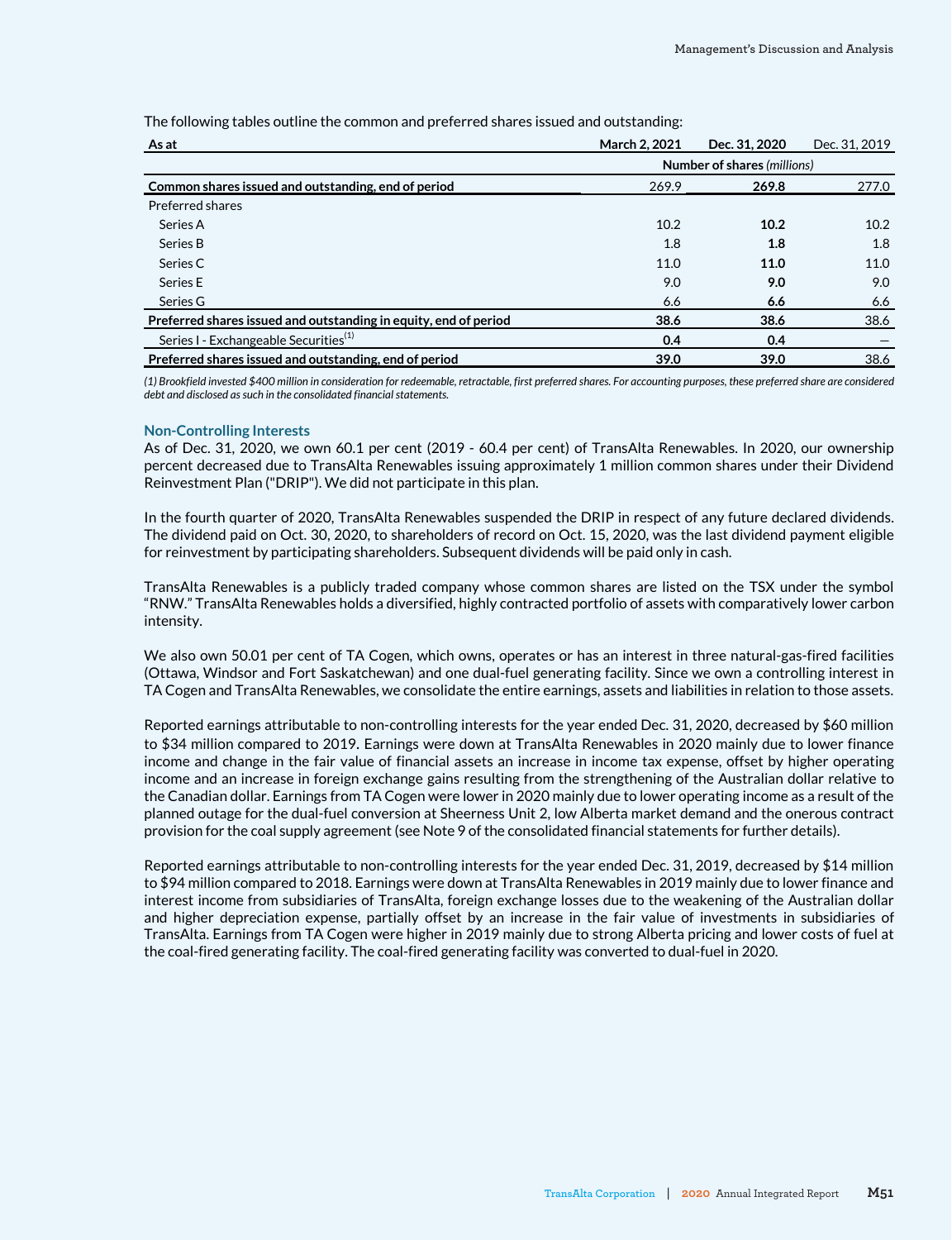#### **Returns to Providers of Capital**

#### *Net Interest Expense*

The components of net interest expense are shown below:

| Year ended Dec. 31                                    | 2020           | 2019 | 2018 |
|-------------------------------------------------------|----------------|------|------|
| Interest on debt                                      | 158            | 161  | 184  |
| Interest on exchangeable securities                   | 34             | 20   |      |
| Interest income                                       | (10)           | (13) | (11) |
| Capitalized interest                                  | (8)            | (6)  | (2)  |
| Loss on redemption of bonds                           |                |      | 24   |
| Interest on lease liabilities                         | 8              | 4    | 3    |
| Credit facility fees, bank charges and other interest | 18             | 15   | 13   |
| Tax shield on tax equity financing $(1)$              | $\mathbf{1}$   | (35) |      |
| Interest on the line loss proceeding                  | 5              |      |      |
| Other $^{(2)}$                                        | $\overline{2}$ | 10   | 15   |
| Accretion of provisions                               | 30             | 23   | 24   |
| Net interest expense                                  | 238            | 179  | 250  |

*(1) Relates to the tax benefit associated with bonus tax depreciation claimed in 2019 on the Big Level and Antrim wind projects that was assigned to the tax equity investor. The tax equity investment is treated as debt under IFRS and the monetization of the tax depreciation is considered a non-cash reduction of the debt balance and is reflected as a reduction in interest expense.*

*(2) In 2020, other interest expense included approximately nil (2019 — \$5 million; 2018 — \$7 million) for the significant financing component required under IFRS 15. In addition, in 2018, approximately \$5 million of costs were expensed due to project-level financing that is no longer practicable.* 

Net interest expense was higher in 2020 primarily due to interest on the additional \$400 million exchangeable preferred shares issued as part of the Brookfield Investment and the AU\$800 million TEC Offering, both issued in October 2020. In addition, interest was higher due to interest charges received in 2020 for the AESO transmission line loss proceedings, and the 2019 impact of the \$35 million tax credit received relating to the tax shield on Big Level and Antrim projects offset by the termination of the Keephills 3 contract liability in 2019, resulting in the deferred financing costs being recognized.

Net interest expense was lower in 2019 compared to 2018, primarily due to the \$35 million credit related to the tax shield on the Big Level and Antrim projects and allocated to the tax equity investor. In addition, there were no prepayment premiums in 2019 as there were no early redemptions of bonds during the year, compared to 2018, which included \$24 million in prepayment premiums.

#### *Dividends to Shareholders*

The declaration of dividends is at the discretion of the Board. The following are the common and preferred shares dividends declared each quarter during 2020 and the first quarter of 2021:

|                         |                      |                         | Common    | Preferred Series dividends per share |         |         |         |         |
|-------------------------|----------------------|-------------------------|-----------|--------------------------------------|---------|---------|---------|---------|
|                         |                      | Pavable date            | dividends |                                      |         |         |         |         |
| <b>Declaration date</b> | <b>Common shares</b> | <b>Preferred shares</b> | per share | A                                    | в       |         | Е       | G       |
| Jan. 16, 2020           | Apr 1, 2020          | Mar. 31, 2020           | 0.0425    | 0.16931                              | 0.22949 | 0.25169 | 0.32463 | 0.31175 |
| Apr. 20, 2020           | Jul 1, 2020          | Jun 30, 2020            | 0.0425    | 0.16931                              | 0.22800 | 0.25169 | 0.32463 | 0.31175 |
| Jul 22, 2020            | Oct.1, 2020          | Sept. 30, 2020          | 0.0425    | 0.16931                              | 0.14359 | 0.25169 | 0.32463 | 0.31175 |
| Nov. 3, 2020            | Jan. 1. 2021         | Dec. 31, 2020           | 0.0425    | 0.16931                              | 0.13693 | 0.25169 | 0.32463 | 0.31175 |
| Dec. 23, 2020           | Apr. 1, 2021         | Mar. 31, 2021           | 0.0450    | 0.16931                              | 0.13186 | 0.25169 | 0.32463 | 0.31175 |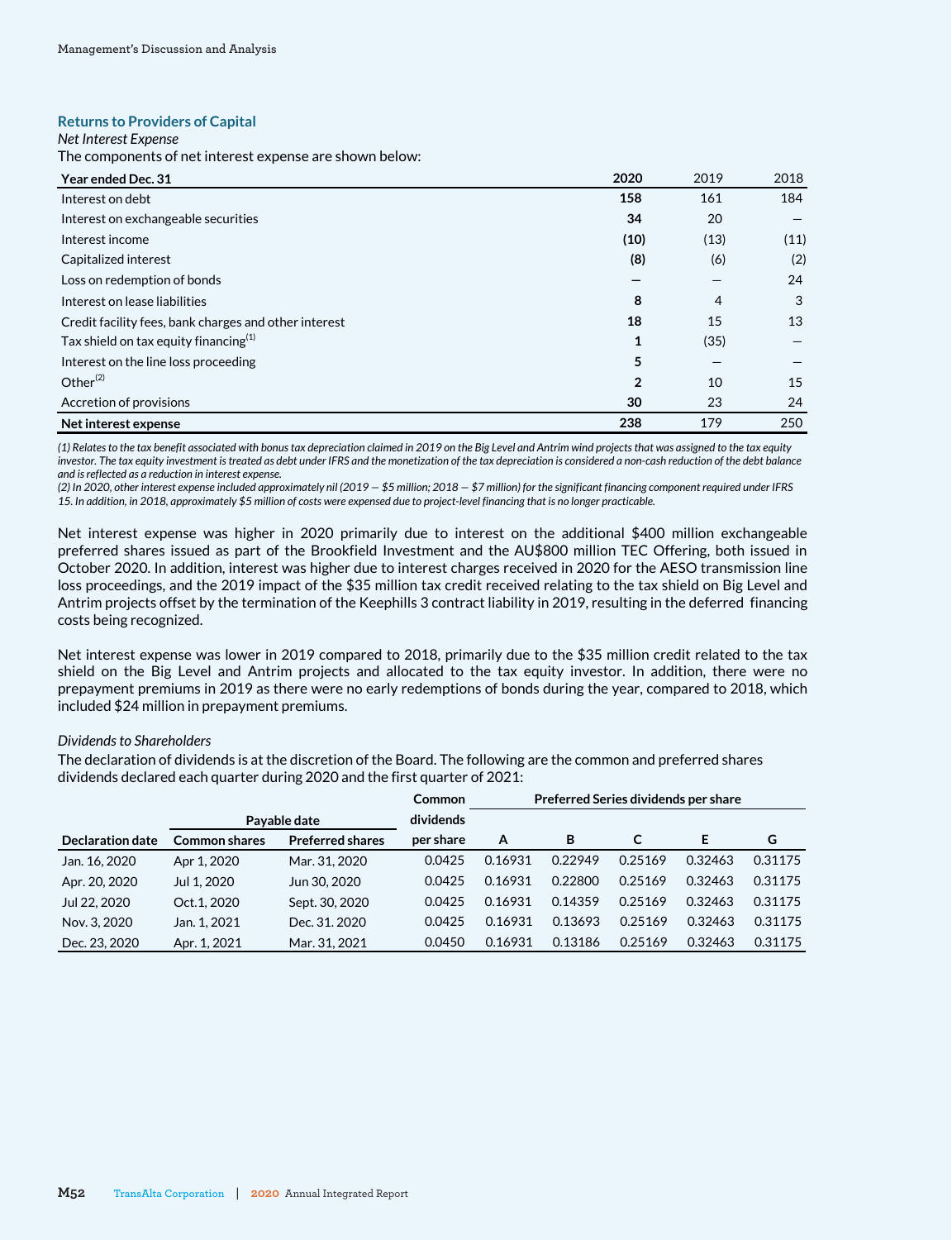# 2021 Financial Outlook

The following table outlines our expectation on key financial targets and related assumptions for 2021 and should be read in conjunction with the narrative discussion that follows and the Governance and Risk Management section of this MD&A:

| Measure           | Target                            |
|-------------------|-----------------------------------|
| Comparable EBITDA | $$960$ million - $$1,080$ million |
| <b>FCF</b>        | \$340 million - \$440 million     |
| Dividend          | \$0.18 per share annualized       |

#### **Range of key power price assumptions**

| Market            | Power prices (\$/MWh) |
|-------------------|-----------------------|
| Alberta Spot      | $$58 - $68$           |
| Mid-C Spot (US\$) | US\$25 - US\$35       |

#### **Other assumptions relevant to the 2021 financial outlook**

| 'I Lai | <br><br>IIIIIIUII<br>п.<br>. <b>.</b> |
|--------|---------------------------------------|
|        |                                       |

## **Operations**

## **Market Pricing and Hedging Strategy**

For 2021, power prices in Alberta are expected to be higher than 2020 with the expiry of the remaining PPAs at six thermal facilities that transferred dispatch control from the Balancing Pool to the asset owners, higher carbon compliance costs, and demand recovery relative to the economy-wide closures from COVID-19 during most of 2020; however, weather and demand are major factors in actual settled prices. Pacific Northwest power prices for 2021 are expected to be comparable to or higher than 2020, but will depend on the actual weather and hydrology of the year. Ontario power prices for 2021 are expected to be higher than 2020 prices if demand recovers from COVID-19 and normal weather is experienced in the province.

The objective of our portfolio management strategy in Alberta is to balance opportunity and risk, and to deliver optimization strategies that contribute to our total investment, which includes a return of and on invested capital. We can be more or less hedged in a given period, and we expect to realize our annual targets through a combination of forward hedging and selling generation into the spot market. The Alberta assets are managed as a portfolio to maximize the overall value of generation and capacity from our hydro, wind and energy storage and thermal facilities. Financial hedging is a key component of cash flow certainty and the hedges are tied to the portfolio of assets rather than a single facility.

## **Fuel Costs**

For the Alberta thermal fleet, we expect the 2021 cash fuel costs per tonne of coal to be higher than 2020 as mine volumes are declining, resulting in slightly less mine cost efficiency. Coal volumes are declining as a result of increased gas consumption in the Alberta thermal fleet. This change in fuel mix will drive lower GHG emissions and the combined effect will result in lower total fuel and GHG costs for a given volume of power production.

In the Pacific Northwest of the US, the coal mine adjacent to our Centralia thermal facility is in the reclamation stage. Fuel at Centralia has been purchased primarily from external suppliers in the Powder River Basin and delivered by rail. In 2020, we amended our fuel and rail contract such that our rail freight costs fluctuate partly with power prices. The delivered fuel cost in 2021 is expected to be marginally higher than 2020 costs.

Most of the generation from gas turbine-based power facilities is sold under contracts with pass-through provisions for fuel. For gas generation with no pass-through provisions, we purchase natural gas from outside companies coincident with production, thereby minimizing our risk to changes in prices.

We closely monitor the risks associated with changes in electricity and input fuel prices on our future operations and, where we consider it appropriate, use various physical and financial instruments to hedge our assets and operations from such price risks.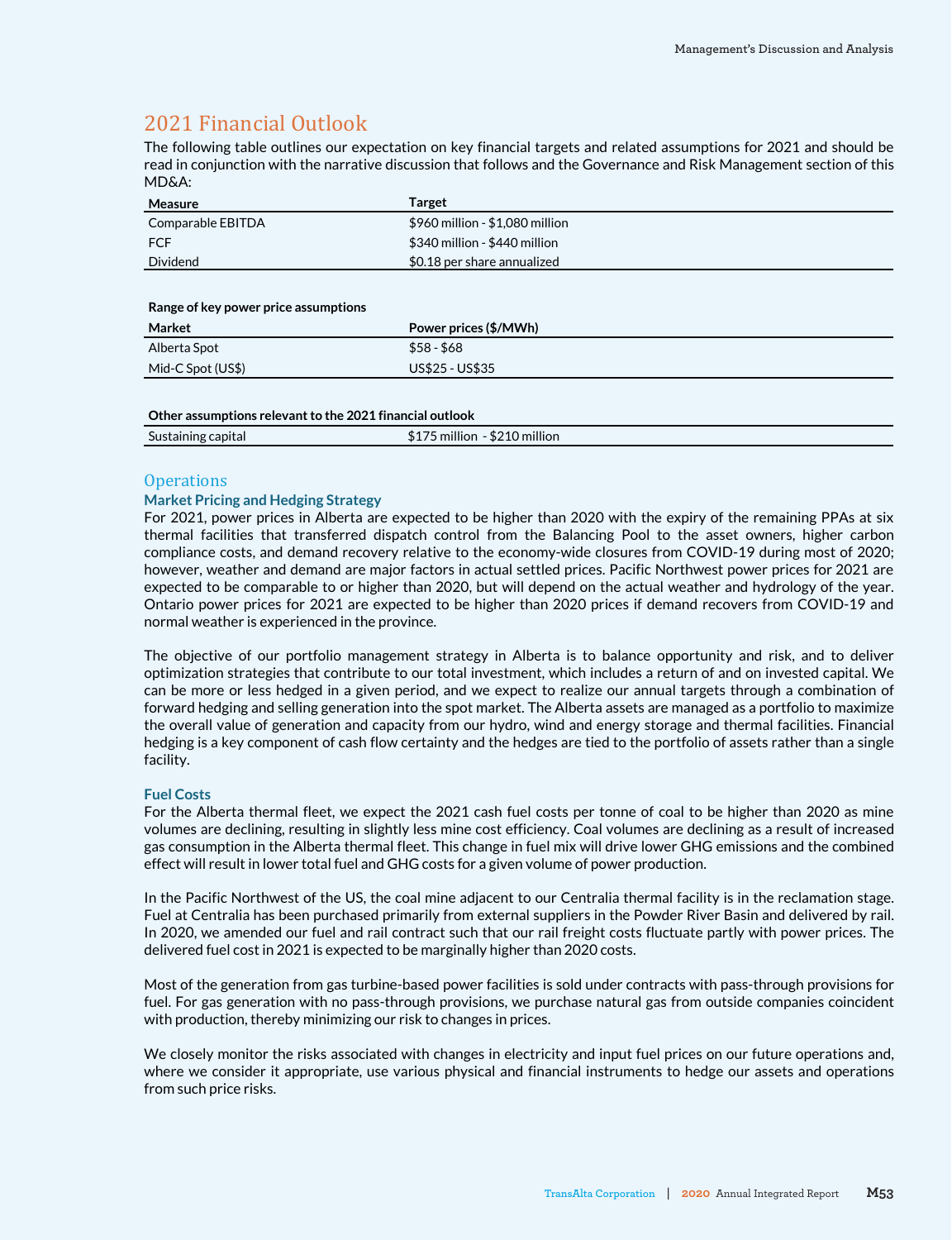#### **Energy Marketing**

EBITDA from our Energy Marketing segment is affected by prices and volatility in the market, overall strategies adopted and changes in regulation and legislation. We continuously monitor both the market and our exposure to maximize earnings while still maintaining an acceptable risk profile. Our 2021 objective for Energy Marketing is for the segment to contribute between \$90 million to \$110 million in gross margin for the year.

#### **Exposure to Fluctuations in Foreign Currencies**

Our strategy is to minimize the impact of fluctuations in the Canadian dollar against the US dollar and Australian dollar by offsetting foreign-denominated assets with foreign-denominated liabilities and by entering into foreign exchange contracts. We also have foreign-denominated expenses, including interest charges, which largely offset our net foreigndenominated revenues.

#### **Net Interest Expense**

Interest expense for 2021 is expected to be higher than in 2020 largely due to higher levels of debt. The increase in debt is mainly due to the AU\$800 million TEC Offering and the \$400 million exchangeable preferred shares issued as part of the Brookfield Investment, both occurring in October 2020. The increase in debt is offset by repayment of \$400 million medium-term notes in November 2020. In addition, changes in interest rates on variable debt, and in the value of the Canadian dollar relative to the US and Australian dollars can affect the amount of interest expense incurred.

#### **Liquidity and Capital Resources**

We expect to maintain adequate available liquidity under our committed credit facilities. We currently have access to \$2.1 billion in liquidity, including \$703 million in cash. We expect to be well positioned to refinance the upcoming debt maturity in 2022. Please refer to the Corporate Strategy and Financial Capital sections of this MD&A for further details.

## **Sustaining and Productivity Capital Expenditures**

Our estimate for total sustaining and productivity capital is allocated among the following:

| Category                                                   | <b>Description</b>                                                                       | Spent in<br>2019 | Spent in<br>2020 | Expected<br>spend in<br>2021 |
|------------------------------------------------------------|------------------------------------------------------------------------------------------|------------------|------------------|------------------------------|
| Routine capital <sup>(1)</sup>                             | Capital required to maintain our existing generating capacity                            | 50               | 52               | $-54$<br>44                  |
| Planned major maintenance                                  | Regularly scheduled major maintenance                                                    | 68               | 98               | 130<br>$-154$                |
| Mine capital                                               | Capital related to mining equipment and land purchases                                   | 23               |                  | $1 - 2$                      |
| Total sustaining capital <sup>(2)</sup>                    |                                                                                          | 141              | 157              | $-210$<br>175                |
| Insurance recoveries of sustaining<br>capital expenditures | Insurance proceeds: 2019 relates to the tower fires at<br>Wyoming Wind and Summerview    | (10)             |                  |                              |
| Total sustaining capital                                   |                                                                                          | 131              | 157              | $-210$<br>175                |
| Productivity capital                                       | Projects to improve power production efficiency and<br>corporate improvement initiatives | 9                | 4                | $3 - 7$                      |
| Total sustaining and productivity capital                  |                                                                                          | 140              | 161              | 178<br>- 217                 |

*(1) Includes hydro life extension expenditures.*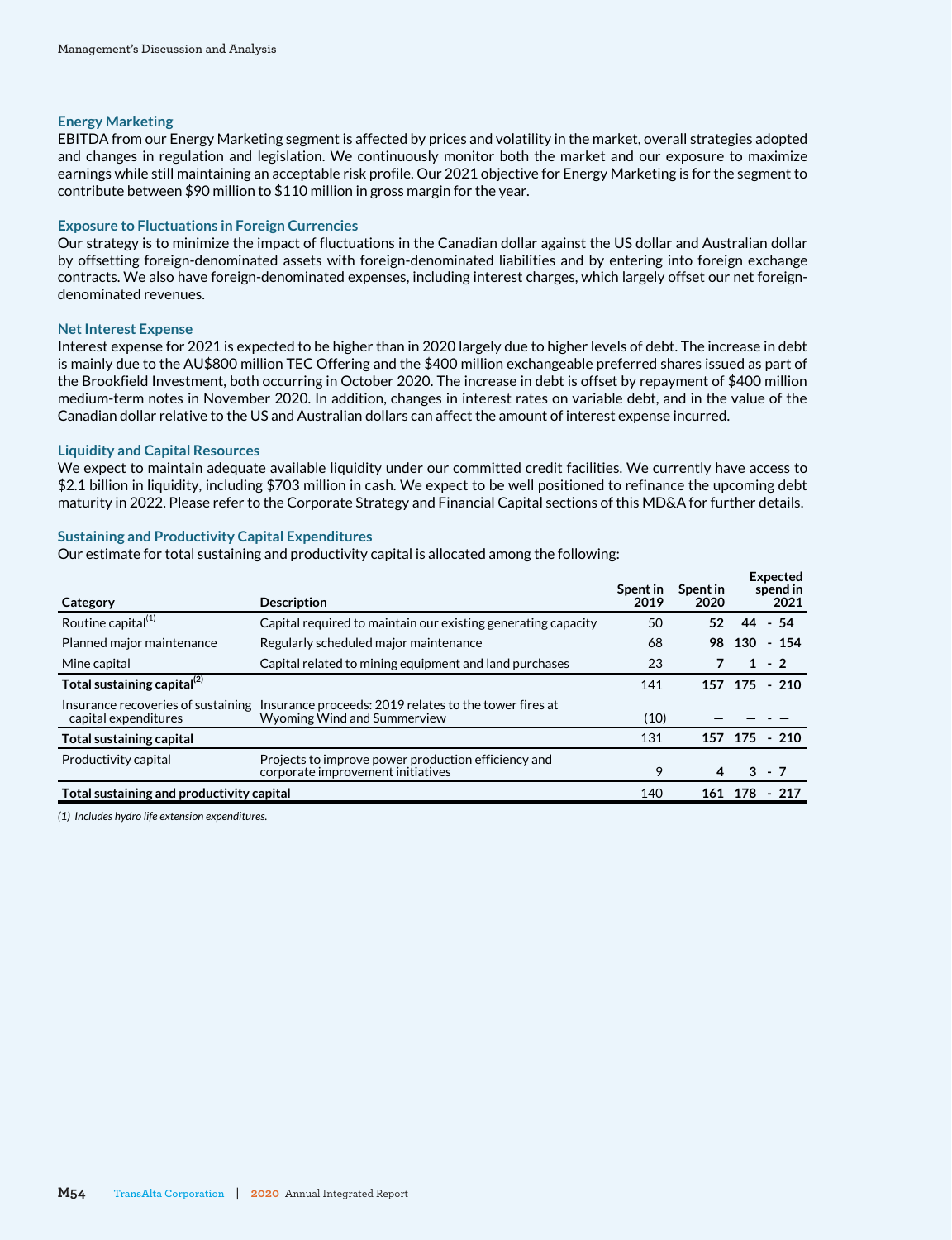Significant planned major outages at TransAlta's operated units for 2021 include the following:

- Major maintenance turnarounds at Keephills Units 2 and 3;
- Distributed planned maintenance expenditures across the entire hydro fleet; and
- Distributed expenditures across our wind fleet, focusing on planned component replacements.

There is also one major planned outage at one of our non-operated units in 2021:

An outage for major maintenance at Sheerness Unit 1 is in progress with expected completion in the first quarter of 2021. This work will be undertaken in parallel with the conversion to gas of this unit.

Lost production as a result of planned major maintenance, excluding planned major maintenance for Centralia, which is scheduled during a period of dispatch optimization, is estimated as follows for 2021:

|                 | Coal        | <b>Gas and</b><br>renewables | Total       |
|-----------------|-------------|------------------------------|-------------|
| <b>GWh lost</b> | 1,600-1,700 | 550-600                      | 2,150-2,300 |

#### **Funding of Capital Expenditures**

Funding for these planned capital expenditures is expected to be provided by cash flow from operating activities and existing liquidity. In addition, we have access to approximately \$2.1 billion, including \$703 million in cash, as required. The funds required for committed growth, sustaining capital and productivity projects are not expected to be significantly impacted by the current economic environment.

A significant portion of our sustaining and productivity capital is planned major maintenance, which includes inspection, repair and maintenance of existing components, and the replacement of existing components. Planned major maintenance costs are capitalized as part of PP&E and are amortized on a straight-line basis over the term until the next major maintenance event. These costs exclude amounts for day-to-day routine maintenance, unplanned maintenance activities and minor inspections and overhauls, which are expensed as incurred.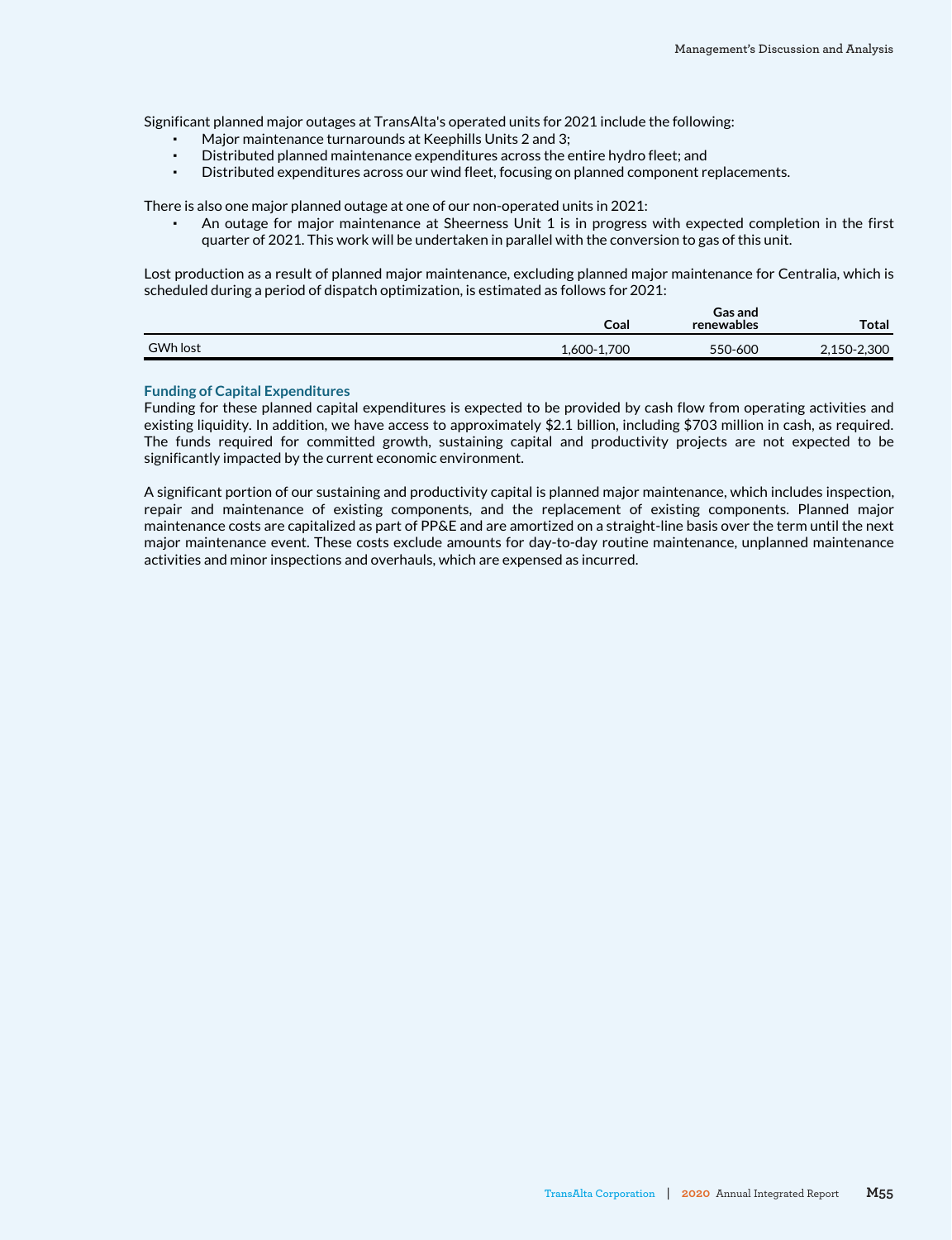# Competitive Forces

Supply and demand balances are the fundamental drivers of prices for electricity. Underlying economic growth is the main driver of longer-term changes in the demand for electricity, whereas system capacity, natural gas prices, GHG pricing, government subsidies and renewable resource availability are key drivers to the supply. Growth in behind-thefence generation for mining investments is key to developing our Australian gas segment.

Renewable capacity additions will continue as a result of government policy and evolving corporate stakeholder objectives. New supply in the near term and intermediate term is expected to come primarily from investment in renewable electricity as well as natural-gas-fired generation. This expectation is driven by the low prices in the natural gas market combined with public policies that favour carbon emission reductions.

We have substantial merchant capacity in Alberta and the Pacific Northwest. In those regions, we enter into contracts and business relationships with commercial and industrial customers to sell power for various terms, up to our available capacity in the markets. We can further reduce the portion of production not sold in advance of the spot markets through short-term physical and financial contracts, and we optimize production in real time against our position and market conditions.

We also compete for long-term contracted opportunities in renewable and gas power generation, including cogeneration, across Canada, the US and Australia. Our target customers in this area are incumbent utility providers and large industrial and mining operators.

## Alberta

Approximately 54 per cent of our gross installed capacity is located in Alberta. Previously, 45 per cent of this was subject to legislated Alberta PPAs, all of which have expired as of Dec. 31, 2020.

Our portfolio of merchant assets in Alberta is a combination of hydro facilities, wind facilities, a battery storage facility and co-fired and converted natural gasfired thermal facilities. This balance of fuel types provides us with portfolio generation diversification. It also provides us with capacity that can be monetized as ancillary services or dispatched into the energy market during times of supply tightness. We also enter into financial contracts to reduce our exposure to variable power prices on our merchant generation.

**Alberta Average Spot Electricity Prices**



Our Clean Energy Investment Plan, which includes converting our existing Alberta coal facilities to natural gas, will position TransAlta's fleet as a low-cost generator in Alberta. Please refer to the Corporate Strategy section of this MD&A for further details.

Alberta's annual demand contracted approximately 2.5 per cent from 2019 to 2020 due to the combined impacts of COVID-19 and oil production shut-ins. The drop in demand was most significant in the second and third quarters. The average pool price decreased from \$55/MWh in 2019 to \$47/MWh in 2020. Pool prices were lower in each quarter compared to 2019, with additional weakness during the second quarter as a result of higher power imports into Alberta. Our market share of offer control in Alberta in 2020 was approximately 21 per cent.

In late November 2016, we announced that we entered into an Off-Coal Agreement with the Government of Alberta that provides transition payments for the cessation of coal-fired emissions from the Keephills 3, Genesee 3 and Sheerness coal-fired facilities on or before Dec. 31, 2030. The Oct. 1, 2019 swap of the Corporation's 50 per cent ownership interest in Genesee 3 for the 50 percent interest in Keephills 3 did not impact the transition payments received under the Off-Coal Agreement. The affected facilities are not, however, precluded from generating electricity at any time by any method other than the combustion of coal.

We expect additional compliance costs as a result of the Canadian federal government's *Greenhouse Gas Pollution Pricing Act*, which sets a national price on GHG emissions with each province expected to implement a GHG policy equivalent to a carbon price of \$50 per tonne by 2022. We believe that our extensive portfolio of assets provides us with brownfield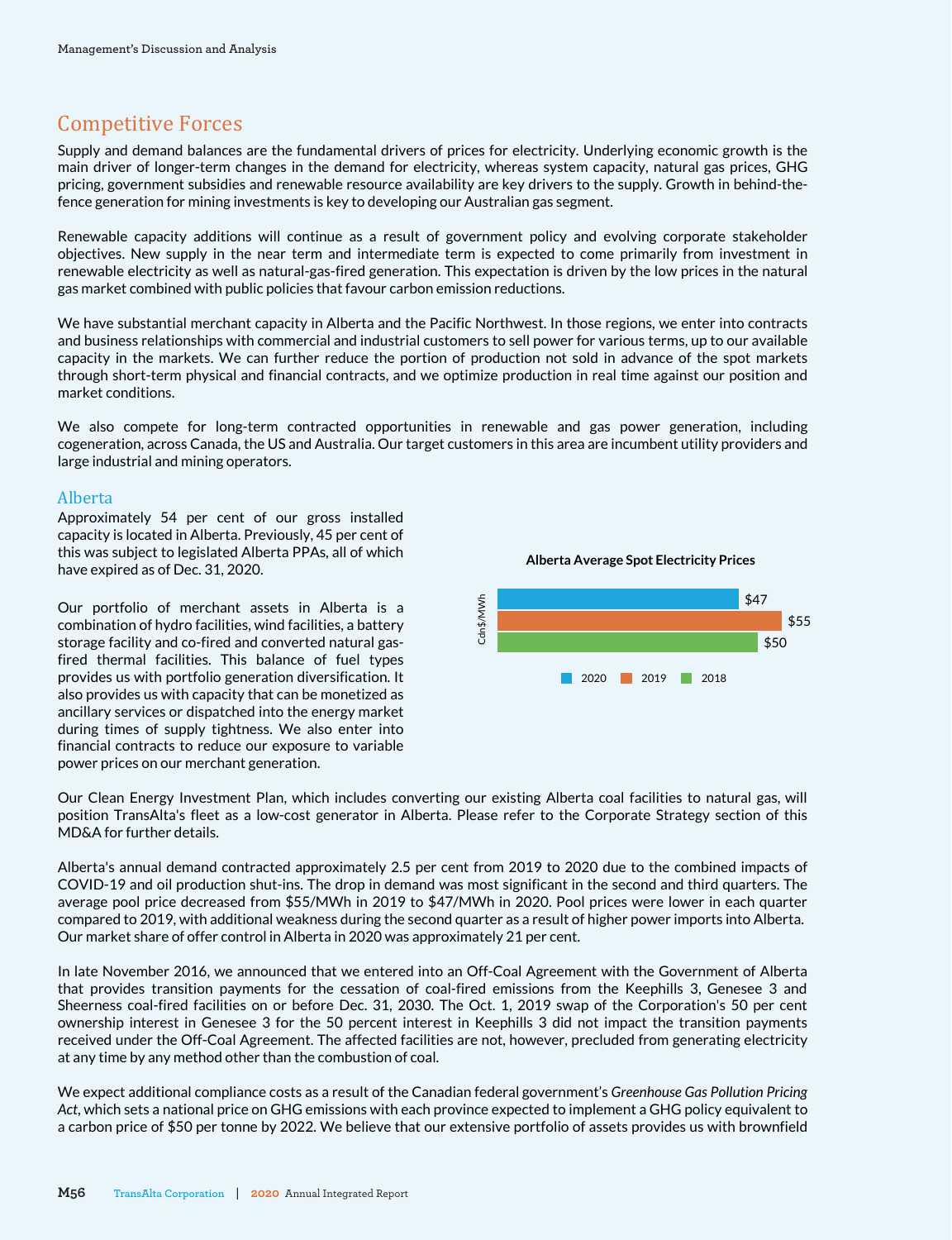development opportunities in wind, solar, hydro and gas that give us a cost advantage over competitors when constructing generation facilities that use these fuel types.

Pursuant to the *Electric Utilities Act* (Alberta), the Balancing Pool announced the complete termination of the Sundance B and C PPAs, effective March 31, 2018. As of April 1, 2018, the Sundance facility has been operated as a merchant facility.

## US Pacific Northwest

Our capacity in the US Pacific Northwest has been represented by our 1,340 MW Centralia thermal facility. Half of the facility's capacity was retired at the end of 2020 and the other half is scheduled to retire at the end of 2025. Our competitiveness is enhanced by our longterm contract with Puget Sound Energy for up to 380 MW over the remaining life of the facility. We enter into short-term hedges for the remaining generation and can satisfy these or our long-term contract with power purchased from the market during low-priced periods.



Installed capacity in the region is primarily comprised of hydro and gas generation, with substantial wind capacity as well, including our Skookumchuck wind facility, which began production in November 2020. Demand growth in the region has been limited and further constrained by an emphasis on energy efficiency.

We maintain the right to redevelop Centralia as a gas facility after coal capacity retires, with an opportunity for expedited permitting provided for in our agreement for coal transition established with the State of Washington in 2011.

## Contracted Gas and Renewables

The market for developing or acquiring gas and renewable generation facilities is highly competitive in all markets in which we operate. Our solid record as operator and developer supports our competitive position. We expect, where possible, to reduce our cost of capital and improve our competitive profile by using project financing and leveraging the lower cost of capital with TransAlta Renewables. In the US, our substantial tax attributes further increase our competitiveness.

While depressed commodity prices have reduced sectoral growth in the oil, gas and mining industries, the change is also creating opportunities for us as a service provider as some of our potential customers are more carefully evaluating noncore activities and driving for operational efficiencies. In renewables, we are primarily evaluating greenfield opportunities in Western Canada and the US along with acquisitions in markets in which we have existing operations. We maintain highly qualified and experienced development teams to identify and develop these opportunities. In cogeneration, we are working with customers to evaluate behind-the-fence solutions.

Some of our older gas facilities are now reaching the end of their original contract life. The facilities generally have a substantial cost advantage over new builds and we have been able to add value by recontracting these facilities with limited life extending capital expenditures. We have recently extended the life of our Ottawa (2033 expiry), Windsor (2031 expiry), Parkeston (2026 expiry), Fort Saskatchewan (2030 expiry) and Southern Cross (2038) facilities in this manner.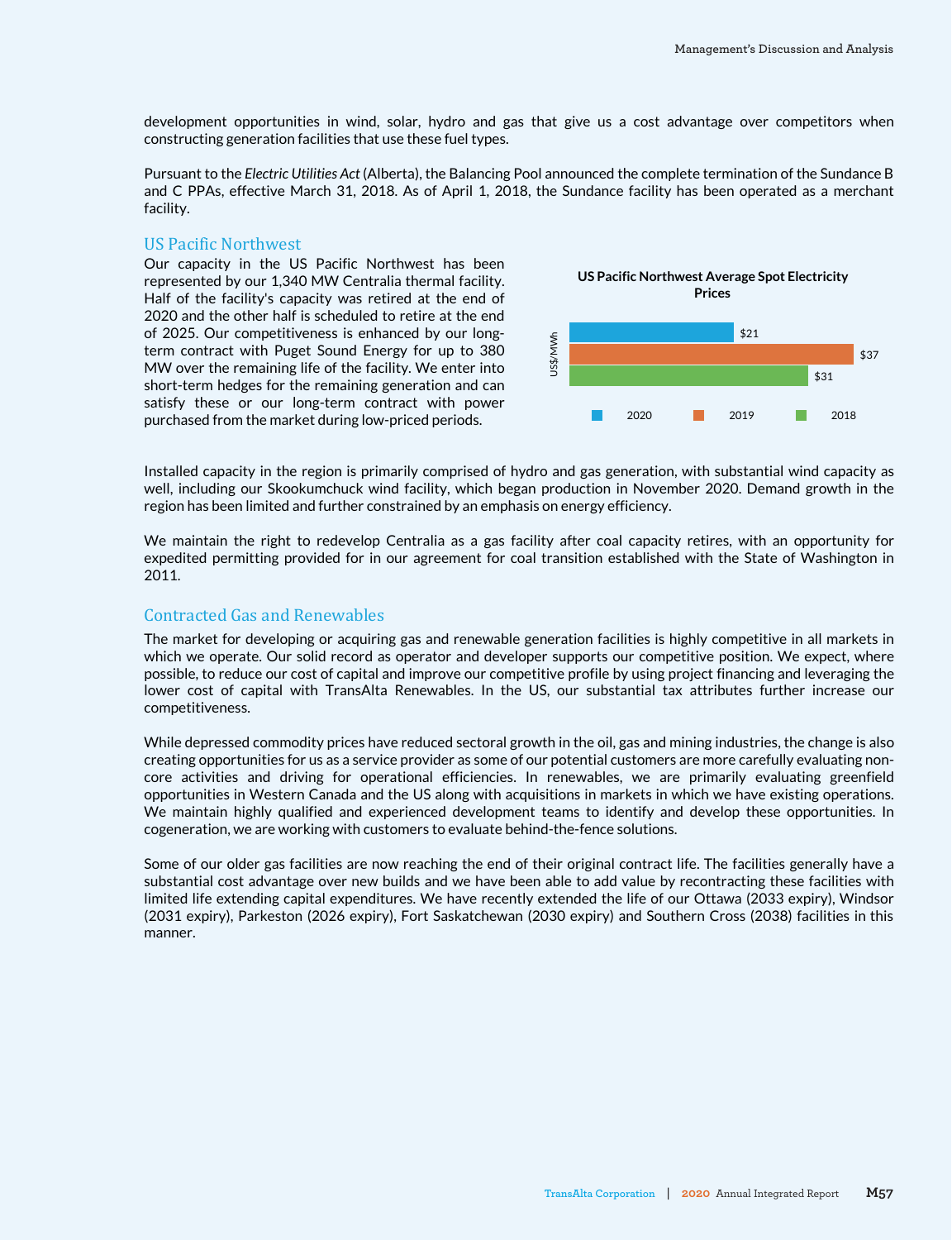# Power-Generating Portfolio Capital

We monitor availability closely as a key metric to achieving our financial targets. We adjust our maintenance and sustaining capital expenditures to optimize financial returns on our investments and to align with our strategic intentions.

## Availability and Production

We achieved 85 per cent (2019 - 89 per cent, 2018 -93 per cent) availability in Alberta Thermal, a decrease from the prior year due to planned outages. North American Gas achieved 97 per cent (2019 - 95 per cent, 2018 - 93 per cent) and Wind and Solar achieved 95 per cent (2019 - 95 per cent, 2018 - 95 per cent). Australian Gas achieved 94 per cent (2019 - 91 per cent, 2018 - 94 per cent), with the increase being the result of unplanned outages in 2019.

**Adjusted Availability (%)** 90.3 90.0 91.3 2020 2019  $2018$ 

Our availability for the entire fleet in 2020, after adjusting for dispatch optimization at Centralia, was 90 per cent (2019 - 90 per cent, 2018 - 91 per cent), consistent with last year. Lower planned and unplanned outages and derates within the generation segments were offset by the planned outages at Alberta Thermal for the Sundance Unit 6 turnaround and conversion to gas outage.

Production for the year ended Dec. 31, 2020, decreased 4,091 GWh compared to 2019. Of the total decrease, 2,822 GWh was primarily due to planned outages, curtailments and dispatch optimization reducing merchant production for Alberta Thermal. In addition, Centralia experienced reduced production of 2,021 GWh due to lower merchant pricing, timing of dispatch optimization, and both Centralia units being taken out of service for the majority of the first half of 2020.



## Sustaining Capital

We are in a long-cycle, capital-intensive business that requires significant capital expenditures. Our goal is to undertake sustaining capital that ensures our facilities operate reliably and safely over a long period of time.

| Year ended Dec. 31                                      | 2020 | 2019 | 2018 |
|---------------------------------------------------------|------|------|------|
| Routine capital                                         | 52   | 50   | 50   |
| Mine capital                                            |      | 23   | 42   |
| Planned major maintenance                               | 98   | 68   | 58   |
| Total sustaining capital expenditures                   | 157  | 141  | 150  |
| Productivity capital                                    | 4    | 9    | 21   |
| Total sustaining and productivity capital expenditures  | 161  | 150  | 171  |
| Insurance recoveries of sustaining capital expenditures |      | (10) | (7)  |
| Net amount                                              | 161  | 140  | 164  |
|                                                         |      |      |      |

Lost production as a result of planned major maintenance is as follows:

| Year ended Dec. $31$             | 2020 | 2019<br>_______ | 2018 |
|----------------------------------|------|-----------------|------|
| $\mathbf{A}$<br>$GWh$ lost $(1)$ | 980  | O2F<br>دن 7     | 381  |

*(1) Lost production excludes periods of planned major maintenance at Centralia, which occur during periods of dispatch optimization.*

Total sustaining capital expenditures were \$16 million higher compared to 2019 and total productivity capital was \$5 million lower in 2020 compared to 2019. The increased focus on sustaining capital expenditures related to the planned major maintenance at Alberta Thermal for Sundance Unit 6 and conversion to gas outage. In addition, Wind and Solar had sustaining capital expenditures for the Kent Hills foundation work.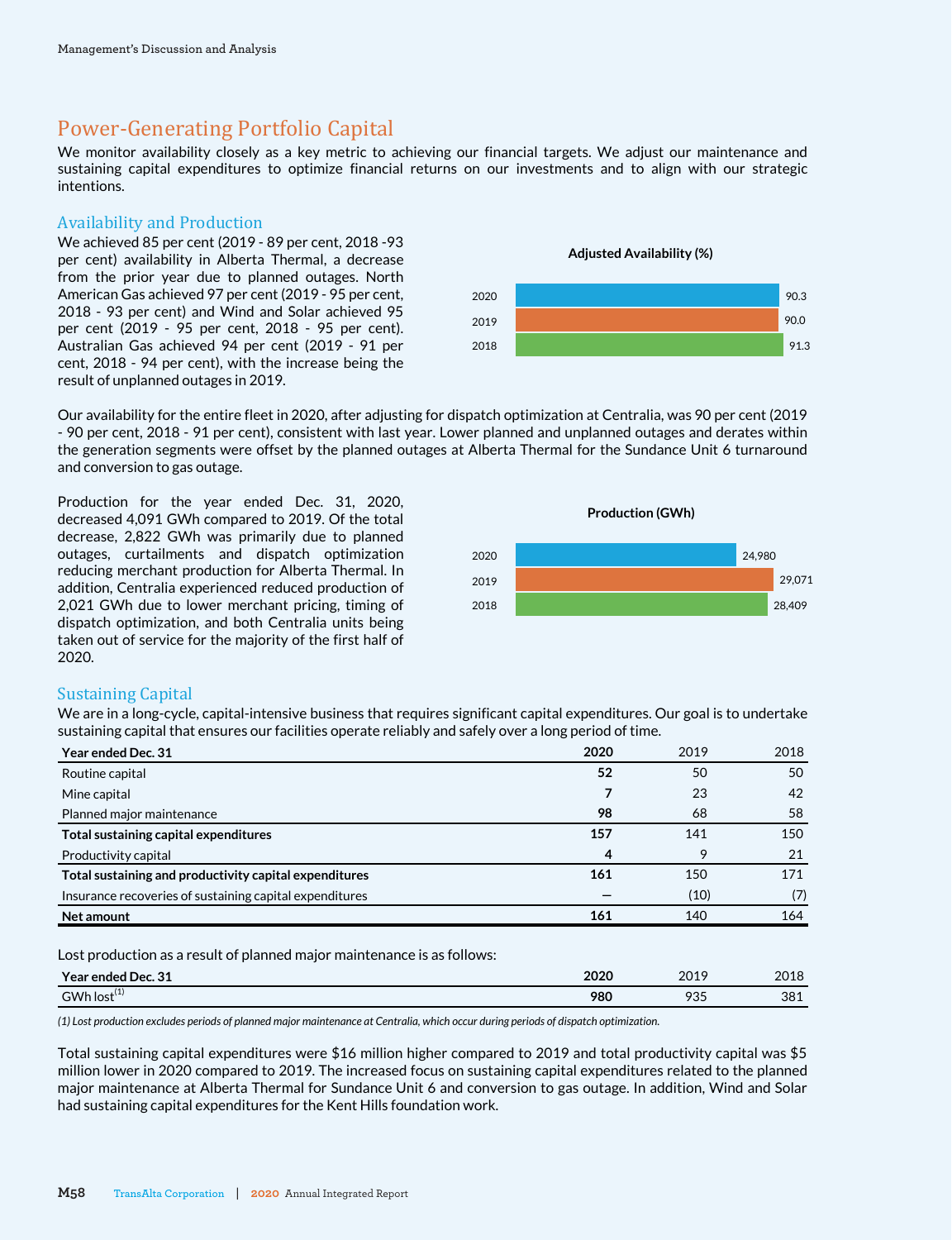# Other Consolidated Analysis

## Asset Impairment Charges and Reversals

As part of the Corporation's monitoring controls, long-range forecasts are prepared for each cash-generating unit ("CGU"). The long-range forecast estimates are used to assess the significance of potential indicators of impairment and provide criteria to evaluate adverse changes in operations. The Corporation also considers the relationship between our market capitalization and our book value, among other factors, when reviewing for indicators of impairment. When indicators of impairment are present, the Corporation estimates a recoverable amount for each CGU by calculating an approximate fair value less costs of disposal using discounted cash flow projections based on the Corporation's longrange forecasts. The valuations used are subject to measurement uncertainty based on assumptions and inputs to the Corporation's long-range forecast, including changes to fuel costs, operating costs, capital expenditures, external power prices and useful lives of the assets extending to the last planned asset retirement in 2073.

## **2020**

#### *Sundance Unit 3*

In the third quarter of 2020, the Corporation recognized an impairment charge on Sundance Unit 3 in the amount of \$70 million in the Alberta Thermal segment due to the Corporation's decision to retire the unit. Previously, the Corporation had expected Sundance Unit 3 to remain mothballed until November 2021. As there were no estimated future cash flows from power generation expected to be derived from the unit, the unit was removed from the Alberta merchant CGU and immediately written down to the recoverable value of the scrap materials.

#### *BC Hydro Facility*

In the third quarter of 2020, the Corporation recorded an impairment of \$2 million in the Hydro segment, due to a review of water resources that resulted in a revision to the forecasted production at a BC hydro facility. The impairment assessment was based on fair value less costs of disposal using discounted cash flow projections based on the Corporation's long-range forecasts. The resulting fair value measurement is categorized as a Level III fair value measurement. The key assumptions impacting the determination of fair value are electricity production and sales prices, which are subject to measurement uncertainty.

#### *Centralia Land*

In the fourth quarter of 2020, the Corporation recognized an impairment of \$9 million (US\$7 million) in the Centralia segment due to a decrease in the fair value of the land determined through a third-party appraiser. In addition to the asset impairments noted above, a net asset impairment of \$3 million was recognized for changes in the decommissioning and restoration liabilities related to the Centralia mine and Sundance Unit 1, which are no longer operating and have reached the end of their useful lives.

## **2019**

## *Centralia Thermal Facility*

In 2012, the Corporation recorded an impairment of \$347 million relating to the Centralia thermal facility CGU. As part of the annual impairment test, the Corporation considers possible indicators of impairment at the Centralia thermal facility CGU. In 2019, an internal valuation indicated the fair value less costs of disposal of the Centralia thermal facility CGU exceeded the carrying value, resulting in a full recoverability test in 2019. The updated fair value included sustained changes in the power price market and cost of coal due to contract renegotiations. As a result of the recoverability test an impairment reversal of \$151 million was recorded in the Centralia segment.

The valuations are categorized as Level III fair value measurements and subject to measurement uncertainty based on the key assumptions outlined below, and on inputs to the Corporation's long-range forecast, including changes to fuel costs, operating costs, capital expenses and the level of contractedness under the Memorandum of Agreement ("MOA") for coal transition established with the State of Washington. The valuation period includes cash flows until the decommissioning of the facility in 2025.

The Corporation utilized the Corporation's long-range forecast and the following key assumptions in 2019 compared with 2016 assumptions, which was the most recent detailed valuation:

|                                          | 2019                            | 2016                            |
|------------------------------------------|---------------------------------|---------------------------------|
| Mid-Columbia annual average power prices | US\$30 to US\$42 per MWh        | US\$22 to US\$46 per MWh        |
| On-highway diesel fuel on coal shipments | US\$2.35 to US\$2.40 per gallon | US\$1.69 to US\$2.09 per gallon |
| Discount rates                           | 5.2 to 6.4 per cent             | 5.4 to 5.7 per cent             |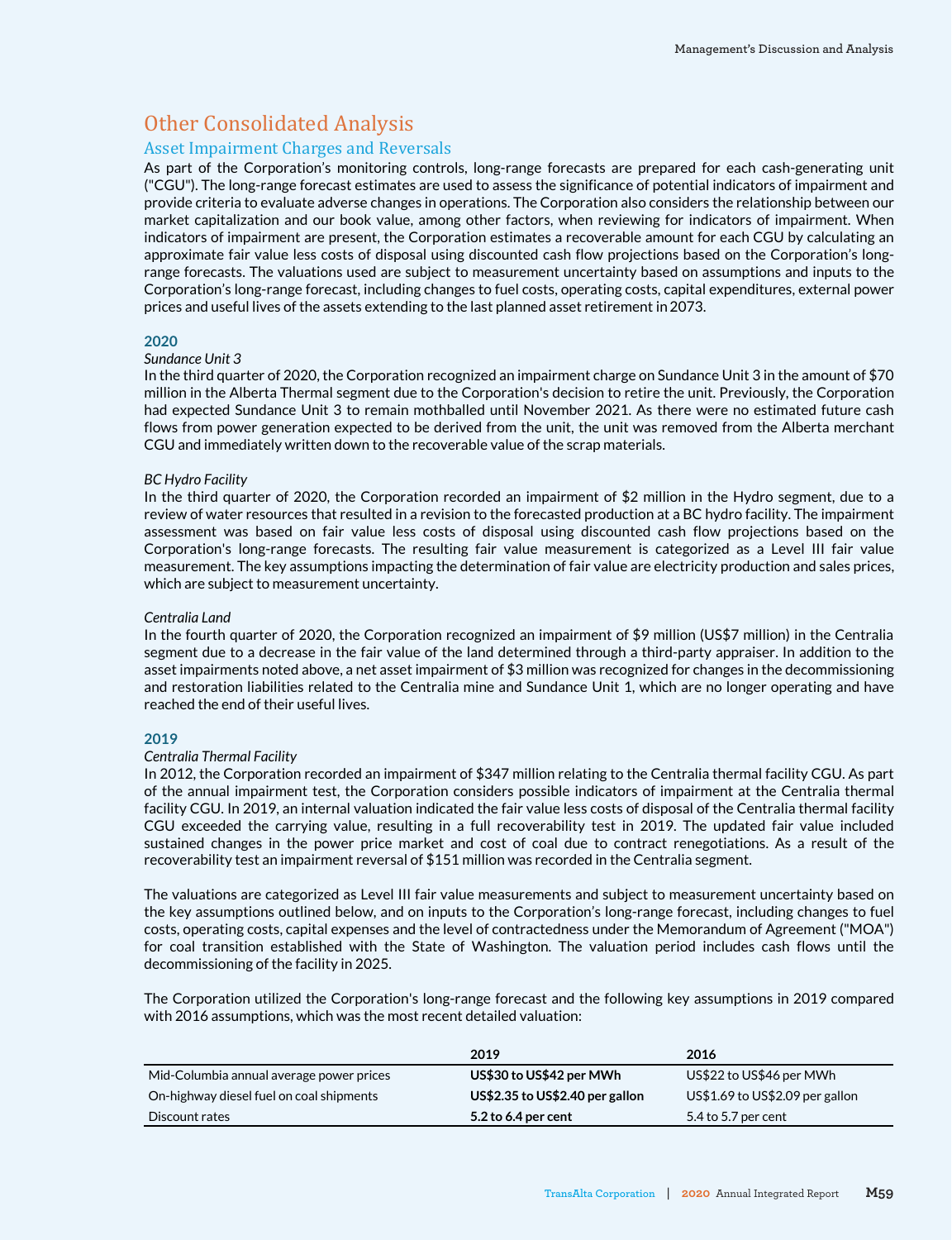During 2019, the Corporation adjusted the Centralia mine decommissioning and restoration provision as management no longer believes that the fine coal recovery and reclamation work will occur as originally proposed. The Corporation's current best estimate of the decommissioning and restoration provision increased by \$141 million. Since the Centralia mine is no longer operating and reached the end of its useful life in 2006, this adjustment results in the immediate recognition of the full \$141 million through asset impairment charges in net earnings. Please refer to Note 3 and 23 of the consolidated financial statements for further details.

#### *Assets Held for Sale*

In the fourth quarter of 2019, the Corporation identified several trucks and associated inventory to be sold within the Alberta Thermal segment and accordingly wrote the assets down to net realizable value, resulting in an impairment charge of \$15 million.

#### **2018**

#### *Sundance Unit 2*

In the third quarter of 2018, the Corporation recognized an impairment charge on Sundance Unit 2 in the amount of \$38 million due to the Corporation's decision to retire Sundance Unit 2. Previously, the Corporation had expected Sundance Unit 2 to remain mothballed for a period of up to two years and therefore remain within the Alberta Merchant CGU. The impairment assessment was based on value in use and included the estimated future cash flows expected to be derived from the unit until its retirement on July 31, 2018. Discounting did not have a material impact.

#### *Lakeswind and Kent Breeze*

On May 31, 2018, TransAlta Renewables acquired an economic interest in Lakeswind through the subscription of tracking preferred shares of a subsidiary of the Corporation and also purchased Kent Breeze. In connection with these acquisitions, the assets were fair valued using discount rates that average approximately seven per cent. Accordingly, the Corporation has recorded an impairment charge of \$12 million using the valuation in the agreement as the indicator of fair value less cost of disposal in 2018. The impairment charge had an \$11 million impact on PP&E and a \$1 million impact on intangible assets.

#### **Project Development Costs**

During 2020, the Corporation wrote off nil (2019 - \$18 million) in project development costs related to projects that are no longer proceeding.

## Unconsolidated Structured Entities or Arrangements

Disclosure is required of all unconsolidated structured entities or arrangements such as transactions, agreements or contractual arrangements with unconsolidated entities, structured finance entities, special purpose entities or variable interest entities that are reasonably likely to materially affect liquidity or the availability of, or requirements for, capital resources. We currently have no such unconsolidated structured entities or arrangements.

## Guarantee Contracts

We have obligations to issue letters of credit and cash collateral to secure potential liabilities to certain parties, including those related to potential environmental obligations, commodity risk management and hedging activities, pension plan obligations, construction projects and purchase obligations. At Dec. 31, 2020, we provided letters of credit totalling \$621 million (2019 - \$690 million) and cash collateral of \$49 million (2019 - \$42 million). These letters of credit and cash collateral secure certain amounts included on our Consolidated Statements of Financial Position under risk management liabilities, defined benefit obligation and other long-term liabilities, and decommissioning and other provisions.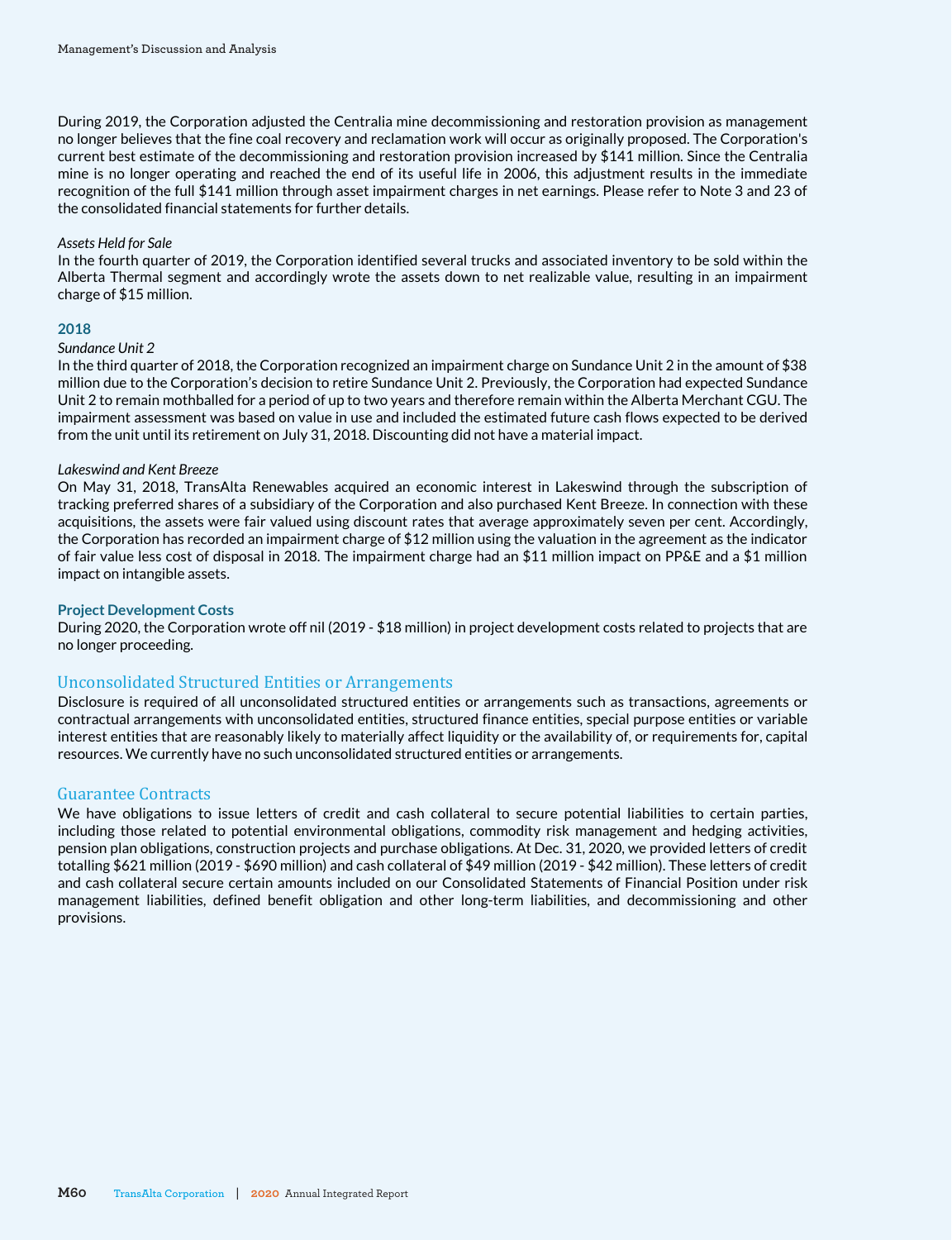## **Commitments**

Contractual commitments are as follows:

|                                                                   | 2021  | 2022           | 2023           | 2024                     | 2025         | 2026 and<br>thereafter   | <b>Total</b> |
|-------------------------------------------------------------------|-------|----------------|----------------|--------------------------|--------------|--------------------------|--------------|
| Natural gas, transportation and other contracts                   | 141   | 149            | 137            | 134                      | 134          | 1,353                    | 2,048        |
| Transmission                                                      | 8     | 8              | 8              | 5                        | 5            | $\mathbf{1}$             | 35           |
| Coal supply and mining agreements                                 | 81    | 105            | 101            | 67                       | 56           | $\overline{\phantom{m}}$ | 410          |
| Long-term service agreements                                      | 31    | 37             | 22             | 18                       | 10           | 55                       | 173          |
| Operating leases <sup>(1)</sup>                                   | 4     | $\overline{2}$ | $\overline{2}$ | $\mathbf{1}$             | $\mathbf{1}$ | 26                       | 36           |
| Long-term debt <sup>(2)</sup>                                     | 96    | 626            | 277            | 119                      | 136          | 2,010                    | 3,264        |
| Exchangeable securities <sup>(3)</sup>                            |       |                |                | $\overline{\phantom{m}}$ | 750          | —                        | 750          |
| Principal payments on lease liabilities <sup>(4)</sup>            | (5)   | 6              | 5              | 5                        | 5            | 118                      | 134          |
| Interest on long-term debt and lease liabilities <sup>(4,5)</sup> | 161   | 153            | 126            | 119                      | 113          | 893                      | 1,565        |
| Interest on exchangeable securities <sup>(3,5)</sup>              | 53    | 52             | 53             | 52                       |              | —                        | 210          |
| Growth                                                            | 509   | 411            | 93             |                          |              | $\overline{\phantom{m}}$ | 1,013        |
| <b>TransAlta Energy Transition Bill</b>                           | 6     | 6              | 6              |                          |              |                          | 18           |
| Total                                                             | 1,085 | 1,555          | 830            | 520                      | 1,210        | 4,456                    | 9,656        |

*(1) Includes leases that have not yet commenced.* 

*(2) Excludes impact of hedge accounting and derivatives.*

*(3) Assumes the exchangeable securities will be exchanged by Brookfield on Jan. 1, 2025. Please refer to the Significant and Subsequent Events section of this MD&A for further details.* 

*(4) Lease liabilities include a lease incentive of \$13 million, expected to be received in 2021.*

*(5) Interest on long-term debt is based on debt currently in place with no assumption as to refinancing on maturity.*

*(6) Not recognized as a financial liability on the Consolidated Statements of Financial Position.*

As part of the TransAlta Energy Transition Bill signed into law in the State of Washington and the subsequent MoA, we have committed to fund US\$55 million in total over the remaining life of the Centralia thermal facility to support economic and community development, promote energy efficiency and develop energy technologies related to the improvement of the environment. The MoA contains certain provisions for termination and in the event of the termination and certain circumstances, this funding or part thereof would no longer be required. At Dec. 31, 2020, the Corporation has funded approximately US\$41 million of the commitment.

#### **Contingencies**

#### **Line Loss Rule Proceeding**

The Corporation has been participating in a line loss rule proceeding before the AUC. The AUC determined that it has the ability to retroactively adjust line loss charges going back to 2006 and directed AESO to recalculate loss factors for 2006 to 2016 and issue a single invoice charging or crediting market participants for the difference in losses charges. The AESO submitted a review and variance application of this decision to implement a "pay-as-you-go" invoicing scheme rather than issue a single invoice. The AUC ruled on AESO's request and approved a three-period invoice process (2006-2009, 2010-2013 and 2014-2016). The total liability for the loss charges was \$25 million; however, due to payments made (and received) for the first two invoices, only \$8 million of the total liability remains outstanding. The AESO issued the first invoice on Oct. 22, 2020, for \$6 million, which was paid by Dec. 30, 2020. The second invoice was issued on Dec. 21, 2020, for \$11 million. The third invoice is expected in March 2021.

In November 2020, AESO sought direction from the AUC with respect to interest payments on the loss charges, and the AUC ruled in January 2021 that simple interest (rather than compound interest) would apply to the loss charges.

#### **FMG Disputes**

The Corporation is currently engaged in a dispute with Fortescue Metals Group Ltd. ("FMG") as a result of FMG's purported termination of the South Hedland PPA. TransAlta sued FMG, seeking payments of amounts invoiced and not paid under the South Hedland PPA, as well as a declaration that the PPA is valid and in force. FMG, on the other hand, seeks a declaration that the PPA was lawfully terminated. This matter has been rescheduled to proceed to trial beginning May 3, 2021, instead of June 15, 2020.

The Corporation had a second dispute involving FMG's claims against TransAlta related to the transfer of the Solomon facility to FMG. FMG claimed certain amounts related to the condition of the facility while TransAlta claimed certain outstanding costs that should be reimbursed. The dispute was settled and discontinued in the Supreme Court of Western Australia on Sept. 9, 2020.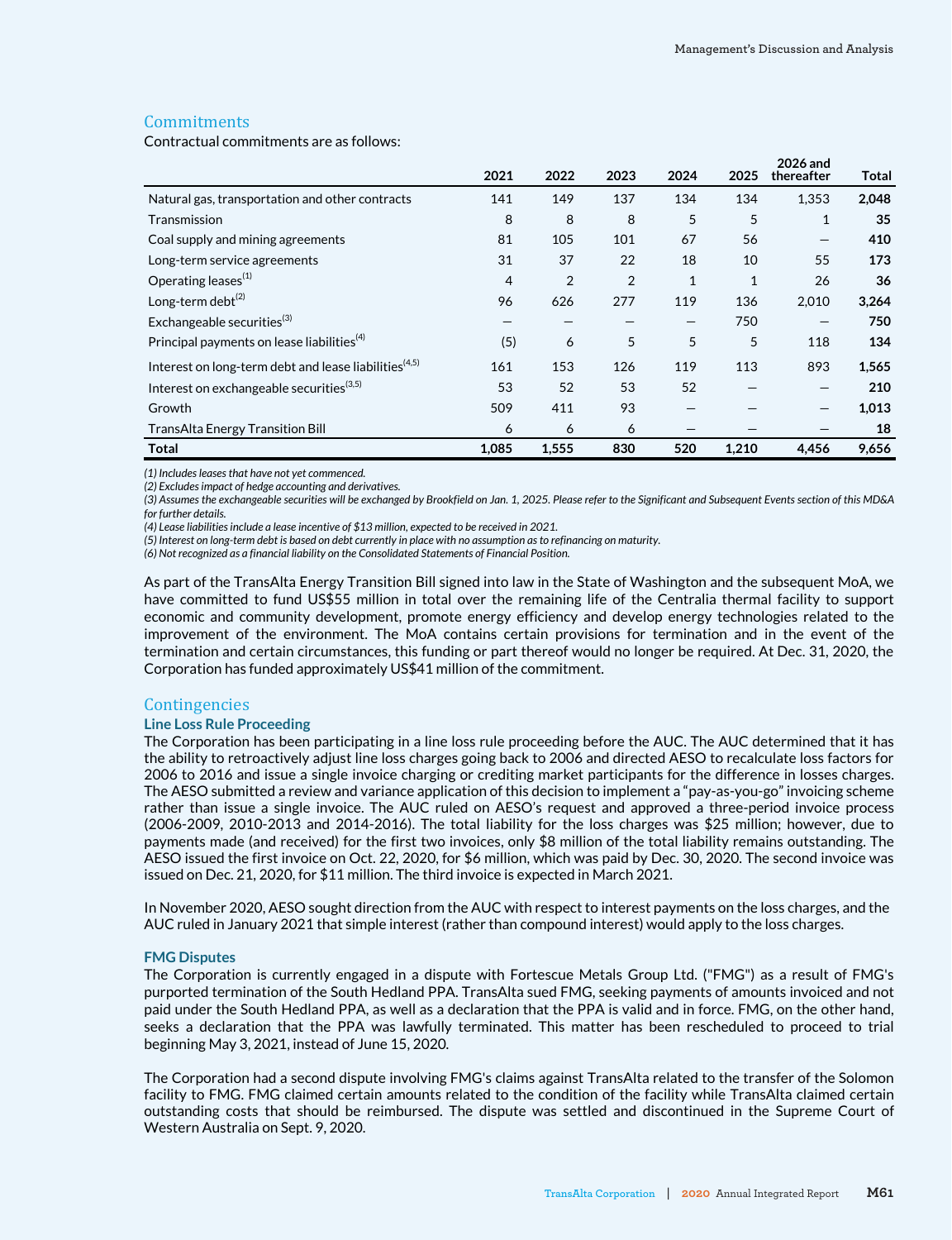#### **Mangrove Claim**

On April 23, 2019, Mangrove commenced an action in the Ontario Superior Court of Justice, naming the Corporation, the incumbent members of the Board of Directors of the Corporation on such date and Brookfield BRP Holdings (Canada), as defendants. Mangrove is seeking to set aside the Brookfield Investment. TransAlta believes the claim is wholly lacking in merit and is taking all steps to defend against the allegations. This matter has been rescheduled and the three-week trial will begin on April 19, 2021.

#### **Keephills 1 Stator Force Majeure Appeal**

The Balancing Pool and ENMAX Energy Corporation ("ENMAX") are seeking to set aside an arbitration award on the basis that they did not receive a fair hearing. The Alberta Court of Queen's Bench ("ABQB") dismissed the Balancing Pool and ENMAX's allegations of unfairness on June 26, 2019. The Balancing Pool and ENMAX, however, sought leave to appeal the ABQB's decision at the Court of Appeal, which was granted on Feb. 13, 2020. The appeal is scheduled to be heard on April 8, 2021. TransAlta believes that the Court of Appeal will affirm the ABQB decision that the arbitration proceeding was fair.

#### **Keephills 1 Superheater Force Majeure**

Keephills Unit 1 was taken offline March 17, 2015 to May 17, 2015 as a result of a large leak in the secondary superheater. TransAlta Generation Partnership claimed force majeure under the Keephills PPA. ENMAX, the PPA buyer under the PPA at the time, did not dispute the force majeure but the Balancing Pool did, seeking to recover \$12 million in capacity payment charges it paid to TransAlta while the unit was offline. The Balancing Pool argued and won in the Courts that it has a right under the PPA to commence an arbitration, independent of the PPA buyer, ENMAX. An arbitration for this dispute has commenced and is set to be heard for seven days starting Dec. 6, 2021.

#### **Sundance A Decommissioning**

TransAlta filed an application with the AUC seeking payment from the Balancing Pool for TransAlta's decommissioning costs for Sundance A, including its proportionate share of the Highvale mine. The Balancing Pool and the Utilities Consumer Advocate are participating as interveners because they take issue with the decommissioning costs claimed by TransAlta. Due to various factors, including the COVID-19 pandemic and significant information requests from the Balancing Pool, the application has been delayed. While a hearing date has not been set, the application will likely be heard in late 2021 or early 2022. TransAlta expects to receive payment from the Balancing Pool for its decommissioning costs; however, the amount that the AUC will award is uncertain.

#### **Hydro Power Purchase Arrangement ("Hydro PPA") Emission Performance Credits Credits**

The Balancing Pool claims to be entitled to emission performance credits ("EPCs"), valued at approximately \$17 million per year, earned by the Hydro facilities under the *Carbon Competitiveness Incentive Regulation* from 2018-2020. The dispute is based on the ownership of the EPCs as a result of a change-in-law provision under the Hydro PPA and that TransAlta is benefiting from the purported change in law. TransAlta has not received any benefit from the EPCs and has not recognized any benefit from the EPCs within its financial statements. TransAlta believes that the Balancing Pool has no rights to these credits. An arbitration has commenced and will be likely set down for a hearing sometime in early 2022.

## **Direct Assigned Capital Deferral Account ("DACDA") Application**

AltaLink Management Ltd. ("AltaLink") filed an application before the AUC to recover its 2016-2018 DACDA costs (the "Proceeding") incurred for the 240 kV line upgrades project in the Edmonton region (the "Upgrades Project"). TransAlta is a secondary applicant in the Proceeding because it owns a portion of the 1043L Line located on Enoch Cree Nation ("ECN") Reserve that was part of the Upgrades Project. AltaLink and TransAlta sought to have their costs (\$91 million for AltaLink and \$22 million for TransAlta) approved by the AUC as reasonable and prudent. The ECN and the Consumers Coalition of Alberta are registered participants in the Proceeding. The AUC rendered its decision in the Proceeding on Dec. 10, 2020, and disallowed 15 per cent (approximately \$3 million) of TransAlta's portion. TransAlta believes that the AUC made errors by disallowing 15 per cent of its costs and therefore filed a permission to appeal application with the Court of Appeal (the "PTA") and a review and variance application with the AUC (the "R&V"). The PTA will be adjourned until the R&V process is completed.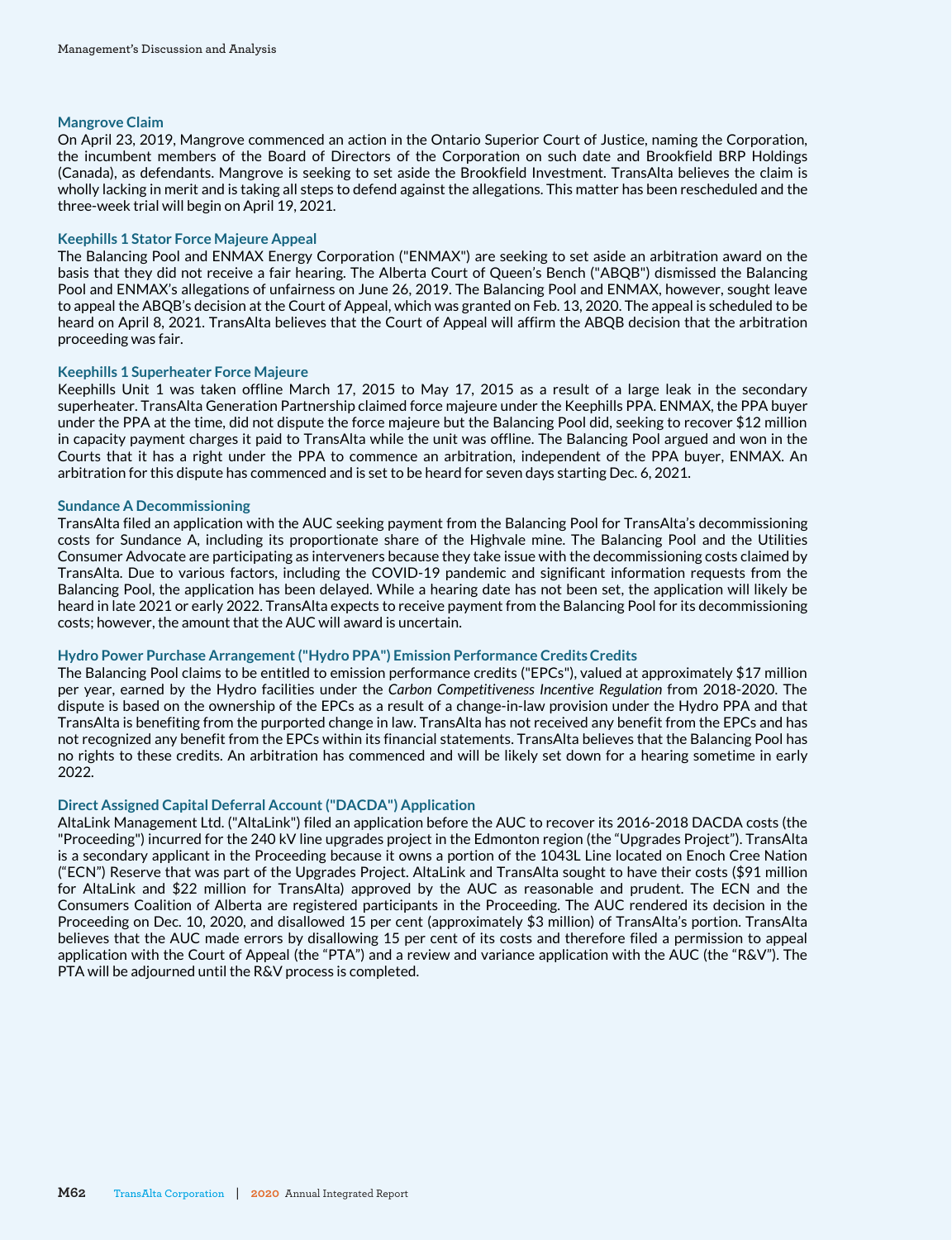# Critical Accounting Policies and Estimates

The selection and application of accounting policies is an important process that has developed as our business activities have evolved and as accounting rules and guidance have changed. Accounting rules generally do not involve a selection among alternatives, but involve an implementation and interpretation of existing rules and the use of judgment relative to the circumstances existing in the business. Every effort is made to comply with all applicable rules on or before the effective date, and we believe the proper implementation and consistent application of accounting rules is critical.

However, not all situations are specifically addressed in the accounting literature. In these cases, our best judgment is used to adopt a policy for accounting for these situations. We draw analogies to similar situations and the accounting guidelines governing them, consider foreign accounting standards and consult with our independent auditors about the appropriate interpretation and application of these policies. Each of the critical accounting policies involves complex situations and a high degree of judgment either in the application and interpretation of existing literature or in the development of estimates that impact our consolidated financial statements.

Our significant accounting policies are described in Note 2 of the consolidated financial statements. The most critical of these policies are those related to revenue recognition, financial instruments, valuation of PP&E and associated contracts, project development costs, useful life of PP&E, valuation of goodwill, leases, income taxes, employee future benefits, decommissioning and restoration provisions, other provisions and joint arrangements. Each policy involves a number of estimates and assumptions to be made about matters that are uncertain at the time the estimate is made. Different estimates, with respect to key variables used for the calculations, or changes to estimates, could potentially have a material impact on our financial position or results of operations.

We have discussed the development and selection of these critical accounting estimates with our Audit, Finance and Risk Committee ("AFRC") and our independent auditors. The AFRC has reviewed and approved our disclosure relating to critical accounting estimates in this MD&A. These critical accounting estimates are described as follows:

## Revenue Recognition

#### **Revenue from Contracts with Customers**

The majority of our revenues from contracts with customers are derived from the sale of generation capacity, electricity, thermal energy, environmental attributes and byproducts of power generation. The Corporation evaluates whether the contracts it enters into meet the definition of a contract with a customer at the inception of the contract and on an ongoing basis if there is an indication of significant changes in facts and circumstances. Revenue is measured based on the transaction price specified in a contract with a customer. Revenue is recognized when control of the good or services is transferred to the customer. For certain contracts, revenue may be recognized at the invoiced amount, as permitted using the invoice practical expedient, if such amount corresponds directly with the Corporation's performance to date. The Corporation excludes amounts collected on behalf of third parties from revenue.

#### *Identification of Performance Obligations*

Each promised good or service is accounted for separately as a performance obligation if it is distinct. The Corporation's contracts may contain more than one performance obligation. Where contracts contain multiple promises for goods or services, management exercises judgment in determining whether goods or services constitute distinct goods or services or a series of distinct goods or services that are substantially the same and that have the same pattern of transfer to the customer. The determination of a performance obligation affects whether the transaction price is recognized at a point in time or over time. Management considers both the mechanics of the contract and the economic and operating environment of the contract in determining whether the goods or services in a contract are distinct.

#### *Transaction Price*

The Corporation allocates the transaction price in the contract to each performance obligation. Transaction price allocated to performance obligations may include variable consideration. Variable consideration is included in the transaction price for each performance obligation when it is highly probable that a significant reversal of the cumulative variable revenue will not occur. Variable consideration is assessed at each reporting period to determine whether the constraint is lifted. The consideration contained in some of the Corporation's contracts with customers is primarily variable, and may include both variability in quantity and pricing, such as: revenues can be dependent upon future production volumes that are driven by customer or market demand or by the operational ability of the facility; revenues can be dependent upon the variable cost of producing the energy; revenues can be dependent upon market prices; and revenues can be subject to various indices and escalators.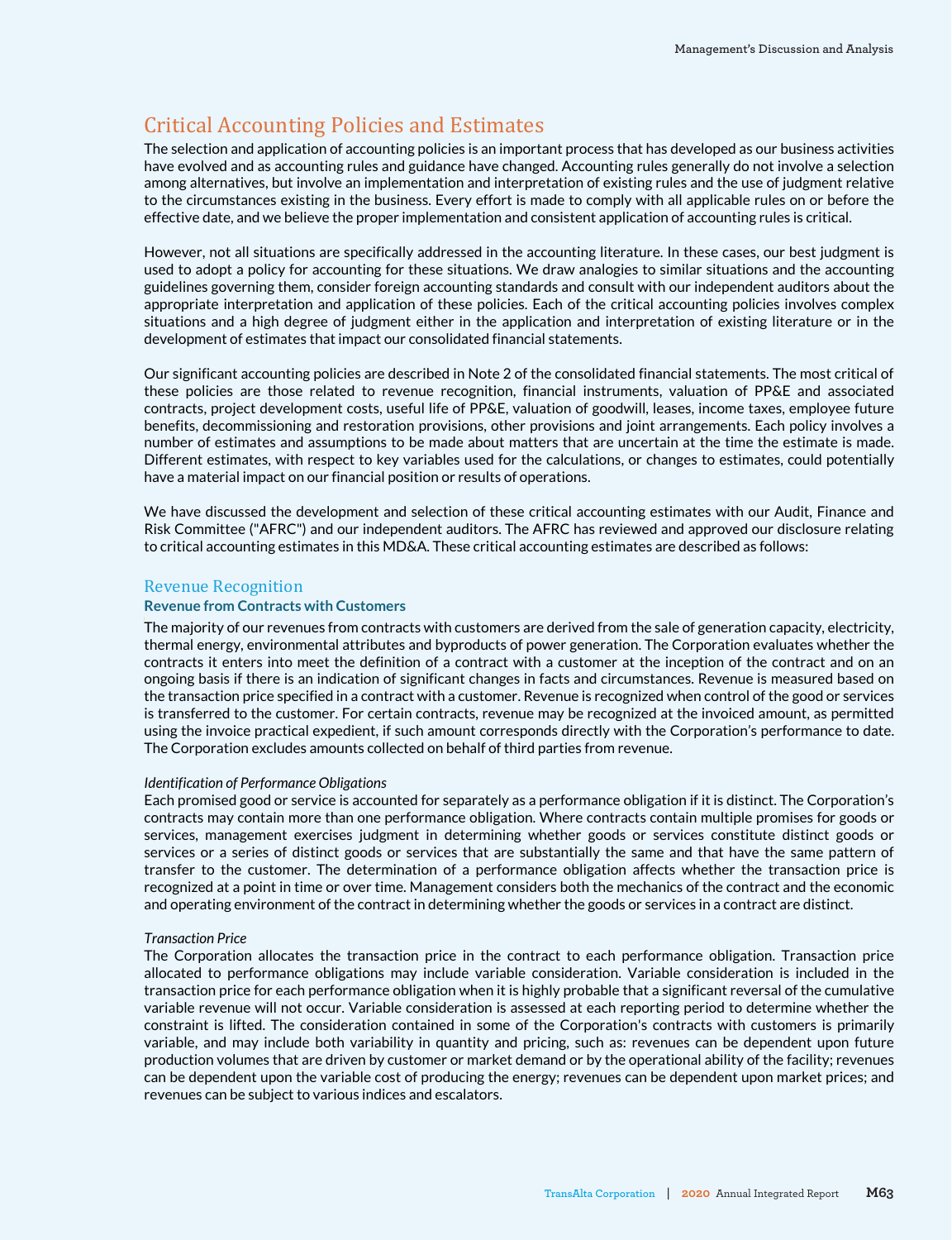In determining the transaction price and estimates of variable consideration, management considers past history of customer usage and capacity requirements when estimating the goods and services to be provided to the customer. The Corporation also considers the historical production levels and operating conditions for its variable generating assets.

#### *Allocation of Transaction Price to Performance Obligations*

When multiple performance obligations are present in a contract, transaction price is allocated to each performance obligation in an amount that depicts the consideration the Corporation expects to be entitled to in exchange for transferring the good or service.

The Corporation's contracts generally outline a specific amount to be invoiced to a customer associated with each performance obligation in the contract. Where contracts do not specify amounts for individual performance obligations, the Corporation estimates the amount of the transaction price to allocate to individual performance obligations based on their standalone selling price, which is primarily estimated based on the amounts that would be charged to customers under similar market conditions.

#### *Satisfaction of Performance Obligations*

The satisfaction of performance obligations requires management to use judgment as to when control of the underlying good or service transfers to the customer. Determining when a performance obligation is satisfied affects the timing of revenue recognition. Management considers both customer acceptance of the good or service, and the impact of laws and regulations such as certification requirements, in determining when this transfer occurs. Management also applies judgment in determining whether the invoice practical expedient permits recognition of revenue at the invoiced amount, if that invoiced amount corresponds directly with the entity's performance to date.

The Corporation recognizes a significant financing component where the timing of payment from the customer differs from the Corporation's performance under the contract and where that difference is the result of the Corporation financing the transfer of goods and services.

## **Revenue from Other Sources**

#### *Lease Revenue*

In certain situations, a long-term electricity or thermal sales contract may contain, or be considered, a lease. Revenues associated with non-lease elements are recognized as goods or services revenues as outlined above. Where the terms and conditions of the contract result in the customer assuming the principal risks and rewards of ownership of the underlying asset, the contractual arrangement is considered a finance lease, which results in the recognition of finance lease income. Where we retain the principal risks and rewards, the contractual arrangement is an operating lease. Rental income, including contingent rents where applicable, is recognized over the term of the contract.

#### *Revenue from Derivatives*

Commodity risk management activities involve the use of derivatives such as physical and financial swaps, forward sales contracts, futures contracts and options that are used to earn revenues and to gain market information. These derivatives are accounted for using fair value accounting. The initial recognition and subsequent changes in fair value affect reported net earnings in the period the change occurs and are presented on a net basis in revenue. The fair values of instruments that remain open at the end of the reporting period represent unrealized gains or losses and are presented on the Consolidated Statements of Financial Position as risk management assets or liabilities.

The determination of the fair value of commodity risk management contracts and derivative instruments is complex and relies on judgments concerning future prices, volatility and liquidity, among other factors. Some of our derivatives are not traded on an active exchange or extend beyond the time period for which exchange-based quotes are available, requiring us to use internal valuation techniques or models described below.

## Financial Instruments

The fair value of a financial instrument is the price that would be received to sell an asset or paid to transfer a liability in an orderly transaction between market participants at the measurement date. Fair values can be determined by reference to prices for instruments in active markets to which we have access. In the absence of an active market, we determine fair values based on valuation models or by reference to other similar products in active markets.

Fair values determined using valuation models require the use of assumptions. In determining those assumptions, we look primarily to external readily observable market inputs. However, if not available, we use inputs that are not based on observable market data.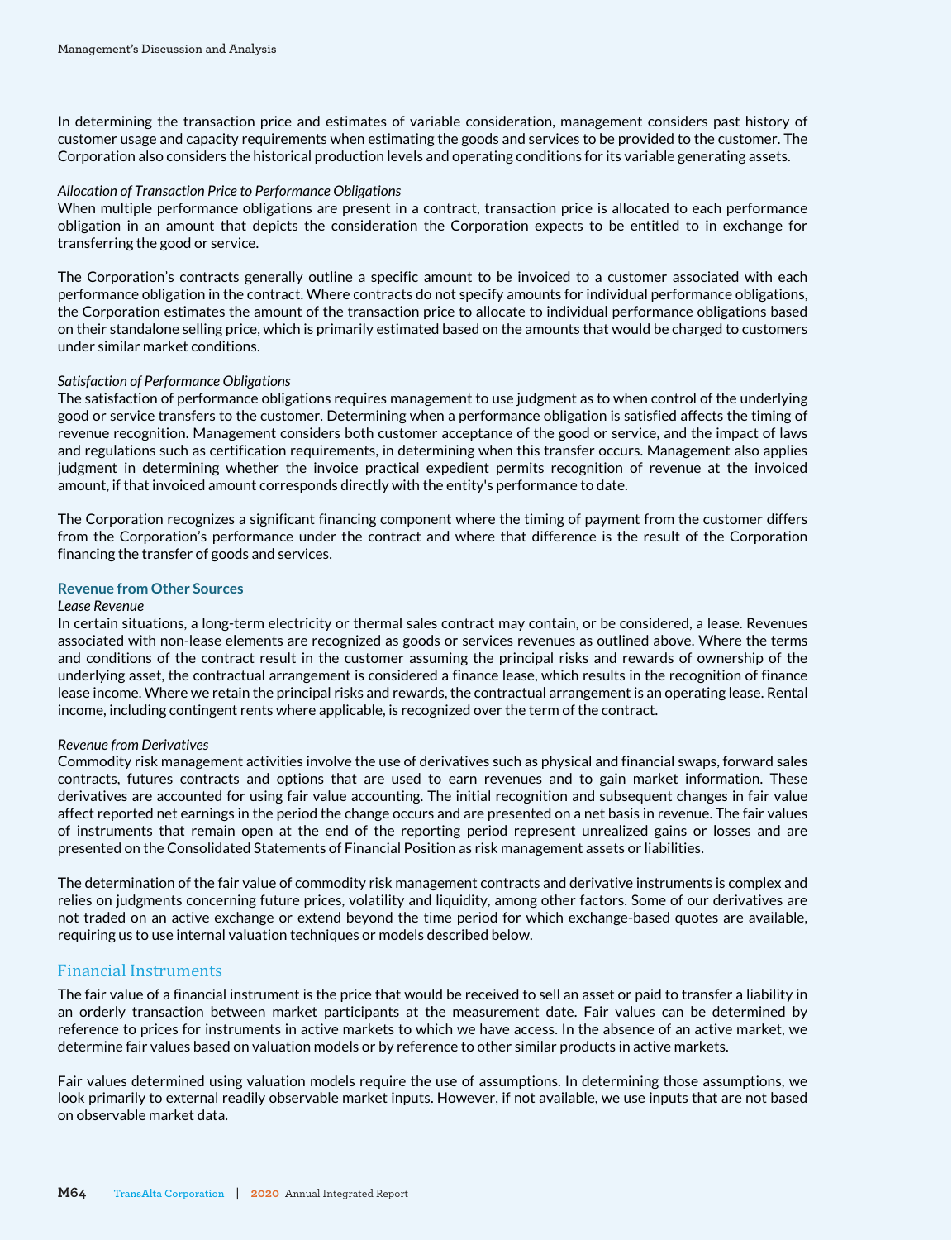#### **Level Determinations and Classifications**

The Level I, II and III classifications in the fair value hierarchy utilized by the Corporation are defined below. The fair value measurement of a financial instrument is included in only one of the three levels, the determination of which is based on the lowest level input that is significant to the derivation of the fair value.

#### *Level I*

Fair values are determined using inputs that are quoted prices (unadjusted) in active markets for identical assets or liabilities that we have the ability to access at the measurement date. In determining Level I fair values, we use quoted prices for identically traded commodities obtained from active exchanges such as the New York Mercantile Exchange.

#### *Level II*

Fair values are determined, directly or indirectly, using inputs that are observable for the asset or liability.

Fair values falling within the Level II category are determined through the use of quoted prices in active markets, which in some cases are adjusted for factors specific to the asset or liability, such as basis, credit valuation and location differentials. Our commodity risk management Level II financial instruments include over-the-counter derivatives with values based on observable commodity futures curves and derivatives with inputs validated by broker quotes or other publicly available market data providers. Level II fair values are also determined using valuation techniques, such as option pricing models and interpolation formulas, where the inputs are readily observable.

In determining Level II fair values of other risk management assets and liabilities, we use observable inputs other than unadjusted quoted prices that are observable for the asset or liability, such as interest rate yield curves and currency rates. For certain financial instruments where insufficient trading volume or lack of recent trades exists, we rely on similar interest or currency rate inputs and other third-party information such as credit spreads.

#### *Level III*

Fair values are determined using inputs for the asset or liability that are not readily observable.

We may enter into commodity transactions for which market-observable data is not available. In these cases, Level III fair values are determined using valuation techniques such as mark-to-forecast and mark-to-model. For mark-to-model valuations, derivative pricing models, regression-based models and historical bootstrap models may be employed. The model inputs may be based on historical data such as unit availability, transmission congestion, demand profiles for individual non-standard deals and structured products, and/or volatilities and correlations between products derived from historical price relationships. We also have various contracts with terms that extend beyond a liquid trading period. As forward market prices are not available for the full period of these contracts, the value of these contracts is derived by reference to a forecast that is based on a combination of external and internal fundamental modelling, including discounting. As a result, these contracts are classified in Level III.

Our Commodity Exposure Management Policy governs both the commodity transactions undertaken in our proprietary trading business and those undertaken to manage commodity price exposures in our generation business. This Policy defines and specifies the controls and management responsibilities associated with commodity trading activities, as well as the nature and frequency of required reporting of such activities.

Methodologies and procedures regarding commodity risk management Level III fair value measurements are determined by our risk management department. Level III fair values are calculated within our energy trading risk management system based on underlying contractual data as well as observable and non-observable inputs. Development of non-observable inputs requires the use of judgment. To ensure reasonability, system-generated Level III fair value measurements are reviewed and validated by the risk management and finance departments. Review occurs formally on a quarterly basis or more frequently if daily review and monitoring procedures identify unexpected changes to fair value or changes to key parameters.

The effect of using reasonably possible alternative assumptions as inputs to valuation techniques for contracts included in the Level III fair value measurements at Dec. 31, 2020, is an estimated total upside of \$68 million (2019 - \$79 million upside) and total downside of \$94 million (2019 - \$172 million) impact to the carrying value of the financial instruments. Fair values are stressed for volumes and prices. The amount of \$35 million upside (2019 - \$46 million upside) and \$59 million downside (2019 - \$139 million downside) in the stress values stems from a long-dated power sale contract in the Pacific Northwest that is designated as a cash flow hedge utilizing assumed power prices ranging from US\$24 to US\$32/ MWh (Dec. 31, 2019 - US\$20-US\$28/MWh) for the period beyond the liquid period, while the remaining amounts account for the rest of the portfolio. The variable volumes are stressed up and down one standard deviation from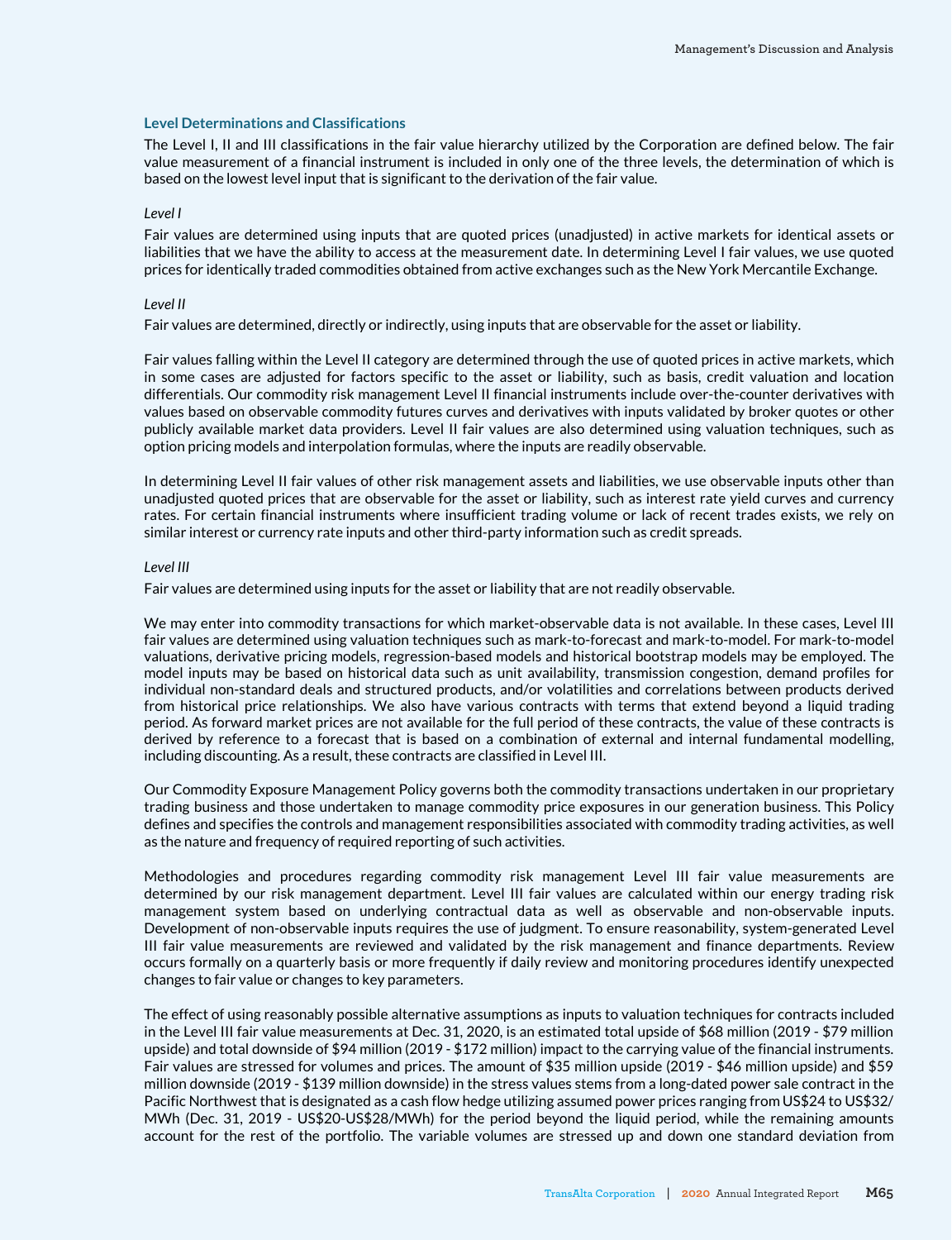historically available production data. Prices are stressed for longer-term deals where there are no liquid market quotes using various internal and external forecasting sources to establish a high and a low price range.

In addition to the Level III fair value measurements discussed above, the Brookfield Investment allows Brookfield the option to exchange all of the outstanding exchangeable securities into an equity ownership interest of up to a maximum of 49 per cent in an entity formed to hold TransAlta's Alberta Hydro Assets after Dec. 31, 2024. The fair value of the option to exchange is considered a Level III fair value measurement, with an estimated downside of \$33 million (2019 - \$27 million downside) potential impact to the carrying value of nil as at Dec. 31, 2020 (2019 - nil). The sensitivity analysis has been prepared using the Corporation's assessment that a change in the implied discount rate of the future cash flow of one per cent is a reasonably possible change.

## Inventory

The Corporation's inventory balance is comprised of coal and natural gas used as fuel, which is measured at the lower of weighted average cost and net realizable value. At the end of each reporting period, we assess whether our inventory should be written down to its net realizable value as a result of reduced movement in inventory, lower commodity prices or other events and circumstances that might indicate the cost of the inventory is no longer recoverable.

Determining the amount of the net realizable value requires significant judgment and can vary based on the estimates such as estimated production levels, consumption and sales prices.

## Valuation of PP&E and Associated Contracts

At the end of each reporting period, we assess whether there is any indication that PP&E and finite life intangible assets are impaired or whether a previously recognized impairment may no longer exist or may have decreased. Impairment exists when the carrying amount of the asset or CGU to which it belongs exceeds its recoverable amount, which is the higher of fair value less costs of disposal and value in use.

Factors that could indicate that an impairment exists include: significant underperformance relative to historical or projected operating results; significant changes in the manner in which an asset is used or in our overall business strategy; or significant negative industry or economic trends. In some cases, these events are clear. However, in many cases, a clearly identifiable event indicating possible impairment does not occur. Instead, a series of individually insignificant events occur over a period of time leading to an indication that an asset may be impaired. This can be further complicated in situations where we are not the operator of the facility. Events can occur in these situations that may not be known until a date subsequent to their occurrence.

Our operations, the market and business environment are routinely monitored, and judgments and assessments are made to determine whether an event has occurred that indicates a possible impairment. If such an event has occurred, an estimate is made of the recoverable amount of the asset or CGU to which the asset belongs. The recoverable amount is the higher of an asset's fair value less costs of disposal and its value in use. Fair value is the price that would be received to sell an asset in an orderly transaction between market participants at the measurement date. In determining fair value less costs of disposal, information about third-party transactions for similar assets is used and if none is available, other valuation techniques, such as discounted cash flows, are used. Value in use is computed using the present value of management's best estimates of future cash flows based on the current use and present condition of the asset. In estimating either fair value less costs of disposal or value in use using discounted cash flow methods, estimates and assumptions must be made about sales prices, cost of sales, production, fuel consumed, capital expenditures, retirement costs and other related cash inflows and outflows over the life of the facilities, which can range from 30 to 60 years. In developing these assumptions, management uses estimates of contracted and future market prices based on expected market supply and demand in the region in which the facility operates, anticipated production levels, planned and unplanned outages, changes to regulations and transmission capacity or constraints for the remaining life of the facilities.

Discount rates are determined by employing a weighted average cost of capital methodology that is based on capital structure, cost of equity and cost of debt assumptions based on comparable companies with similar risk characteristics and market data as the asset, CGU or group of CGUs subject to the test. These estimates and assumptions are susceptible to change from period to period and actual results can, and often do, differ from the estimates, and can have either a positive or negative impact on the estimate of the impairment charge, and may be material.

The impairment outcome can also be impacted by the determination of CGUs or groups of CGUs for asset and goodwill impairment testing. A CGU is the smallest identifiable group of assets that generates cash inflows that are largely independent of the cash inflows from other assets or groups of assets, and goodwill is allocated to each CGU or group of CGUs that is expected to benefit from the synergies of the acquisition from which the goodwill arose. The allocation of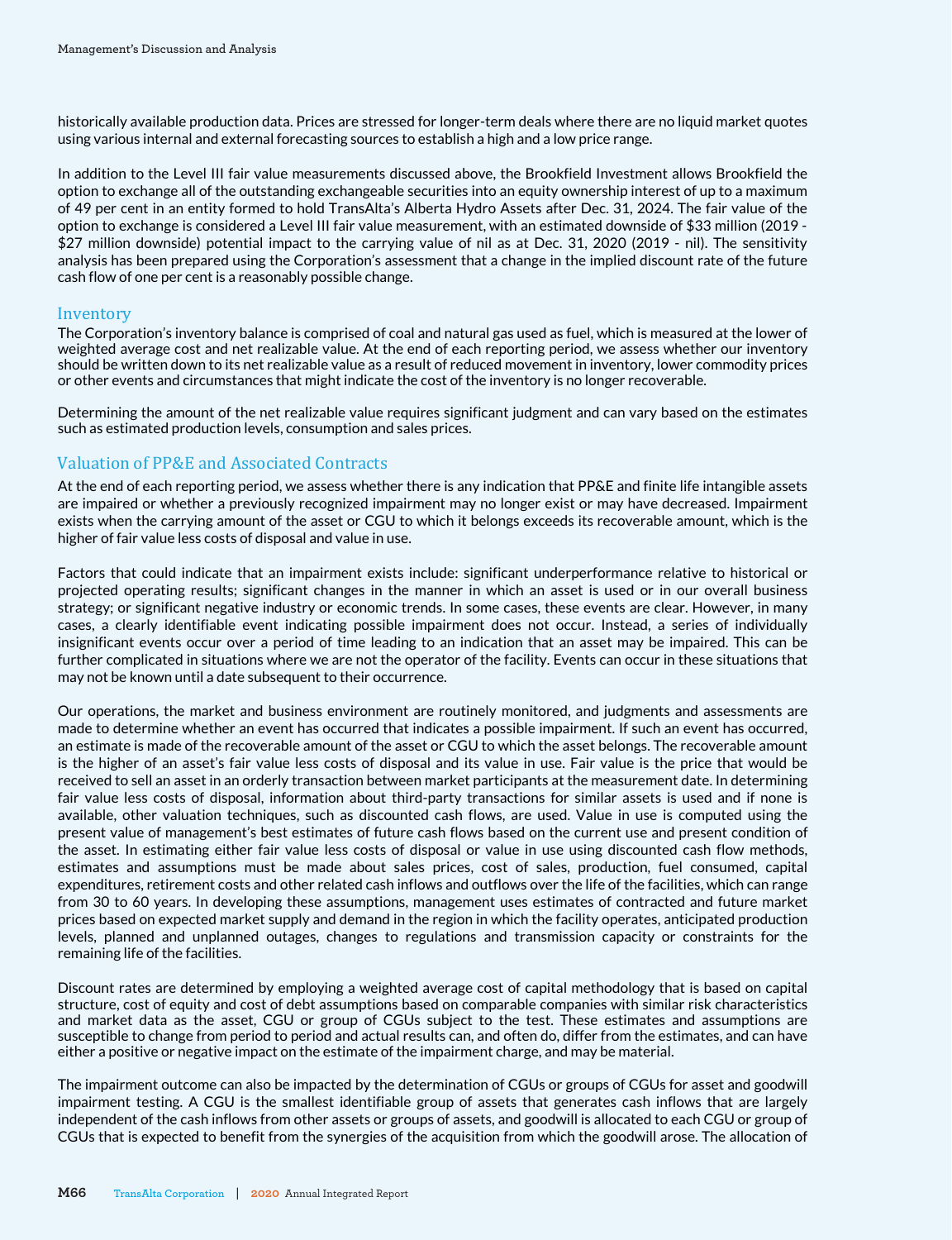goodwill is reassessed upon changes in the composition of segments, CGUs or groups of CGUs. In respect of determining CGUs, significant judgment is required to determine what constitutes independent cash flows between power facilities that are connected to the same system. We evaluate the market design, transmission constraints and the contractual profile of each facility, as well as our commodity price risk management plans and practices, in order to inform this determination. With regard to the allocation or reallocation of goodwill, significant judgment is required to evaluate synergies and their impacts. Minimum thresholds also exist with respect to segmentation and internal monitoring activities. We evaluate synergies with regard to opportunities from combined talent and technology, functional organization and future growth potential, and we consider our own performance measurement processes in making this determination. No changes arose in our CGUs in 2020.

Impairment charges can be reversed in future periods if circumstances improve. No assurances can be given if any reversal will occur or the amount or timing of any such reversal. As a result of our review in 2020 and other specific events, various analyses were completed to assess the significance of possible impairment indicators. Please refer to the Other Consolidated Analysis section of this MD&A for further details.

## Project Development Costs

Project development costs include external, direct and incremental costs that are necessary for completing an acquisition or construction project. These costs are recognized in operating expenses until construction of a facility or acquisition of an investment is likely to occur, there is reason to believe that future costs are recoverable, and that efforts will result in future value to us, at which time the costs incurred subsequently are included in PP&E or other assets. The appropriateness of capitalization of these costs is evaluated each reporting period, and amounts capitalized for projects no longer probable of occurring are charged to net earnings.

## Useful Life of PP&E

Each significant component of an item of PP&E is depreciated over its estimated useful life. A component is a tangible asset that can be separately identified as an asset and is expected to provide a benefit of greater than one year. Estimated useful lives are determined based on current facts and past experience, and take into consideration the anticipated physical life of the asset, existing long-term sales agreements and contracts, current and forecasted demand, the potential for technological obsolescence and regulations. The useful lives of PP&E and depreciation rates used are reviewed at least annually to ensure they continue to be appropriate.

In 2020, total depreciation and amortization expense was \$798 million (2019 - \$709 million; 2018 - \$710 million), of which \$144 million (2019 - \$119 million; 2018 - \$136 million) relates to mining equipment and is included in fuel, carbon compliance and purchased power.

As a result of the Clean Energy Investment Plan described in the Corporate Strategy section of this MD&A, we will convert our existing Alberta coal assets to natural gas and therefore the useful lives of the PP&E and amortizable intangibles associated with some of our Alberta coal assets were updated to reflect these changes. For certain Wind and Solar PP&E we identified additional components for parts with shorter useful lives than originally estimated and revised the useful lives accordingly. See the Accounting Changes section of this MD&A for further details.

## Valuation of Goodwill

We evaluate goodwill for impairment at least annually, or more frequently if indicators of impairment exist. If the carrying amount of a CGU or group of CGUs, including goodwill, exceeds the unit's fair value, the excess represents a goodwill impairment loss.

For purposes of the 2020, 2019 and 2018 annual goodwill impairment reviews, the Corporation determined the recoverable amounts of the CGUs by calculating the fair value less costs of disposal using discounted cash flow projections based on the Corporation's long-range forecasts for the period extending to the last planned asset retirement in 2073. The resulting fair value measurement is categorized within Level III of the fair value hierarchy.

We reviewed the carrying amount of goodwill prior to year-end and determined that the fair values of the related CGUs or groups of CGUs to which goodwill relates, based on estimates of future cash flows, exceeded their carrying amounts, and no goodwill impairments existed.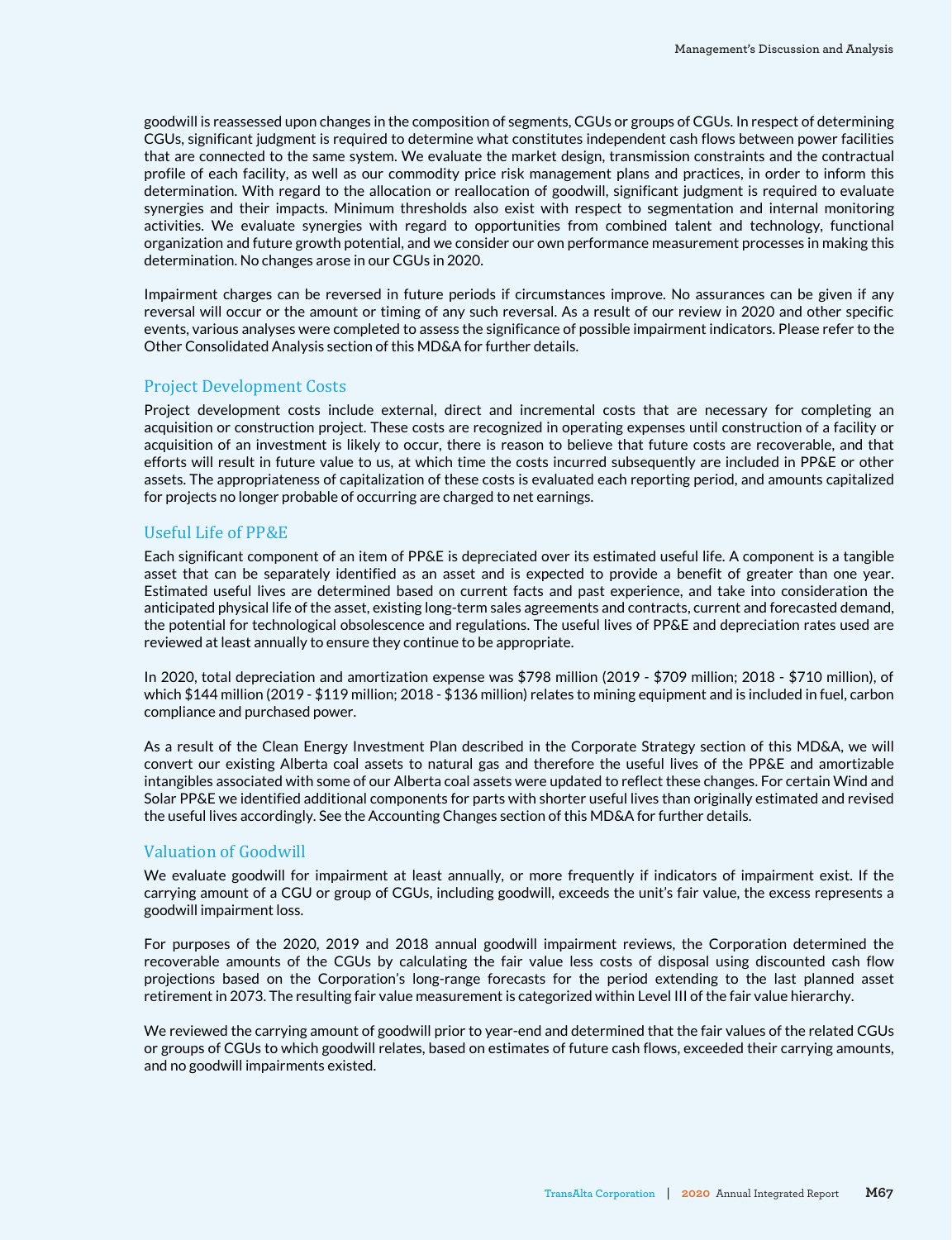Determining the fair value of the CGUs or group of CGUs is susceptible to changes from period to period as management is required to make assumptions about future cash flows, production and trading volumes, margins, and fuel and operating costs. No reasonably possible change in the assumptions would have resulted in an impairment of goodwill.

#### Leases

In determining whether our contracts contain, or are, leases, management must use judgment in assessing whether the contract provides the customer with the right to substantially all of the economic benefits from the use of the asset during the lease term and whether the customer obtains the right to direct the use of the asset during the lease term. For those agreements considered to contain, or be, leases, further judgment is required to determine the lease term by assessing whether termination or extension options are reasonably certain to be exercised. Judgment is also applied in identifying in-substance fixed payments (included) and variable payments that are based on usage or performance factors (excluded) and in identifying lease and non-lease components (services that the supplier performs) of contracts and in allocating contract payments to lease and non-lease components.

For leases where we are a lessor, judgment is required to determine if substantially all of the significant risks and rewards of ownership are transferred to the customer or remain with us, to appropriately account for the agreement as either a finance or operating lease. These judgments can be significant and impact how we classify amounts related to the arrangement as either PP&E or as a finance lease receivable on the Consolidated Statements of Financial Position, and therefore the amount of certain items of revenue and expense are dependent upon such classifications.

## Income Taxes

In accordance with IFRS, we use the liability method of accounting for income taxes. Under the liability method, deferred income tax assets and liabilities are recognized on the differences between the carrying amounts of assets and liabilities and their respective income tax basis (temporary differences). A deferred income tax asset may also be recognized for the benefit expected from unused tax credits and losses available for carryforward, to the extent that it is probable that future taxable earnings will be available against which the tax credits and losses can be applied.

Preparation of the consolidated financial statements involves determining an estimate of, or provision for, income taxes in each of the jurisdictions in which we operate. The process also involves making an estimate of taxes currently payable and income taxes expected to be payable or recoverable in future periods, referred to as deferred income taxes. Deferred income taxes result from the effects of temporary differences due to items that are treated differently for tax and accounting purposes. The tax effects of these differences are reflected in the Consolidated Statements of Financial Position as deferred income tax assets and liabilities. An assessment must also be made to determine the likelihood that our future taxable income will be sufficient to permit the recovery of deferred income tax assets. To the extent that such recovery is not probable, deferred income tax assets must be reduced. The reduction of the deferred income tax asset can be reversed if the estimated future taxable income improves. No assurances can be given if any reversal will occur or the amount or timing of any such reversal. Management must exercise judgment in its assessment of continually changing tax interpretations, regulations, and legislation to ensure deferred income tax assets and liabilities are complete and fairly presented. Differing assessments and applications than our estimates could materially impact the amount recognized for deferred income tax assets and liabilities. Our tax filings are subject to audit by taxation authorities. The outcome of some audits may change our tax liability, although we believe that we have adequately provided for income taxes in accordance with IFRS based on all information currently available. The outcome of pending audits is not known nor is the potential impact on the consolidated financial statements determinable.

A net deferred income tax liability of \$345 million (2019 - \$454 million) has been recorded on the Consolidated Statements of Financial Position as at Dec. 31, 2020. This primarily relates to income tax deductions in excess of related depreciation of PP&E of \$717 million (2019 - \$828 million) and taxes on unrealized gains from risk management transactions of \$107 million (2019 - \$141 million), partially offset by temporary differences related to future decommissioning and restoration costs of \$140 million (2019 - \$122 million) and net operating loss carryforwards of \$222 million (2019 - \$252 million). We believe there will be sufficient taxable income that will permit the use of these loss carryforwards in the tax jurisdictions where they exist. Additional US tax losses are available for use for which no deferred income tax assets have been recognized.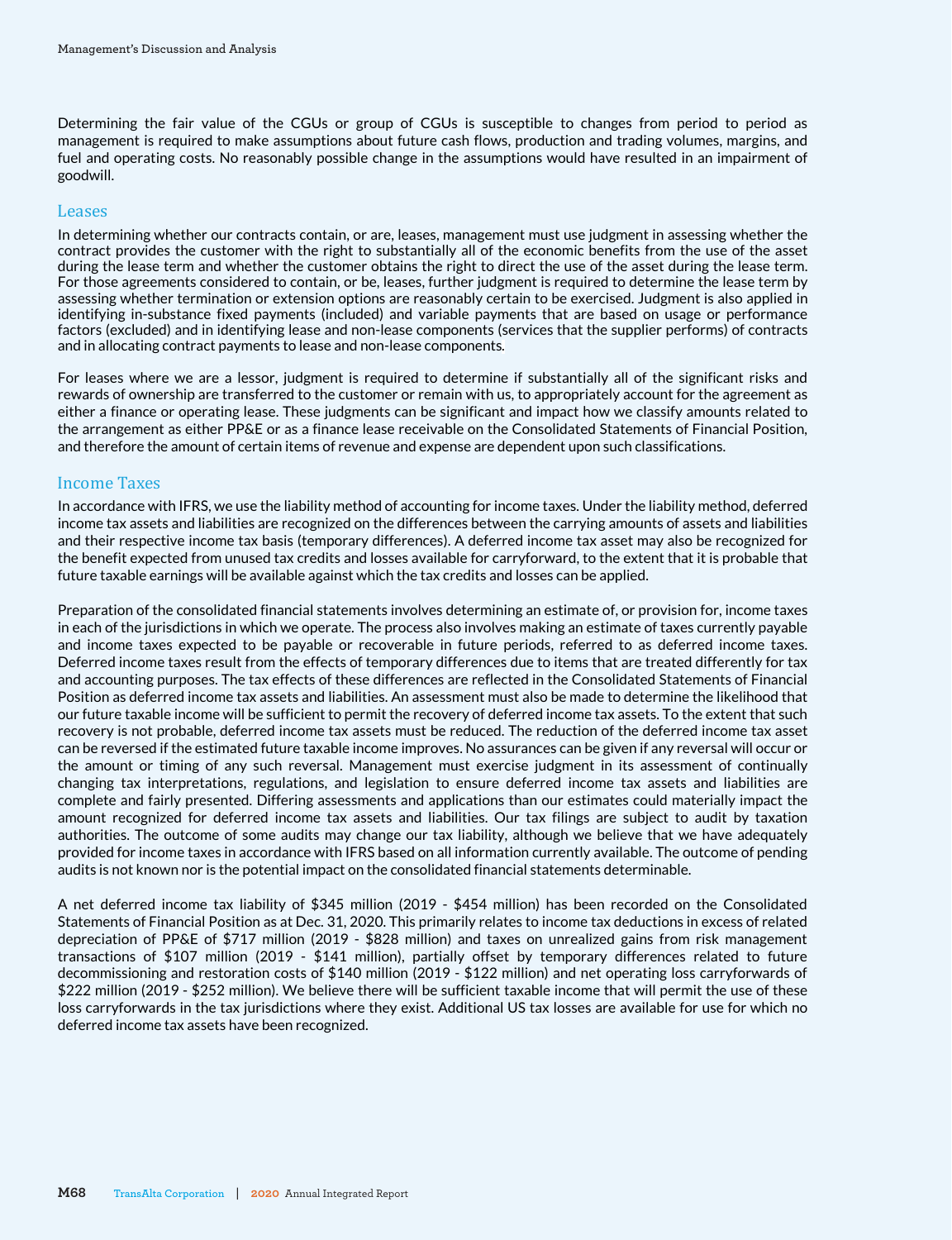## Employee Future Benefits

We provide selected pension and other post-employment benefits to employees, such as health and dental benefits. The cost of providing these benefits is dependent upon many factors, including actual plan experience and estimates and assumptions about future experience.

The liabilities for pension, other post-employment benefits and associated pension costs included in annual compensation expenses are impacted by employee demographics, including age, compensation levels, employment periods, the level of contributions made to the plans and earnings on plan assets.

Changes to the provisions of the plans may also affect current and future pension costs. Pension costs may also be significantly impacted by changes in key actuarial assumptions, including, for example, the discount rates used in determining the defined benefit obligation and the net interest cost on the net defined benefit liability. The discount rate used to estimate our obligation reflects high-quality corporate fixed income securities currently available and expected to be available during the period to maturity of the pension benefits.

The plan assets are comprised primarily of equity and fixed income investments. Fluctuations in the return on plan assets as a result of actual equity market returns and changes in interest rates may result in increased or decreased pension costs in future periods.

#### Decommissioning and Restoration Provisions

We recognize decommissioning and restoration provisions for generating facilities and mine sites in the period in which they are incurred if there is a legal or constructive obligation to remove the facilities and restore the site. The amount recognized as a provision is the best estimate of the expenditures required to settle the provision. Expected values are probability weighted to deal with the risks and uncertainties inherent in the timing and amount of settlement of many decommissioning and restoration provisions. Expected values are discounted at the current market-based risk-free interest rate adjusted to reflect the market's evaluation of our credit standing.

As at Dec. 31, 2020, the decommissioning and restoration provisions recorded on the Consolidated Statements of Financial Position was \$608 million (2019 - \$501 million). During 2020, the Corporation adjusted the Highvale mine decommissioning and restoration provision to reflect the mine closure advancement, an updated mine plan and current mining activity, including increased volume of material movement. As at Dec. 31, 2020, the decommissioning and restoration provision for Highvale mine was \$153 million (2019 - \$91 million) for reclamation work anticipated through 2046. The majority of the reclamation work is expected to be complete by 2040. Please refer to the Accounting Changes section of this MD&A for further details. This increase was partially offset by a decrease in the Sarnia decommissioning and restoration provision as a result of an updated engineering study. In addition, due to volatility within the market as a result of COVID-19, we have seen movement within the discount rates as a result of changes in credit spreads. As a result, on average, these rates decreased by approximately 0.3 to 0.9 per cent.

During 2019, we adjusted the Centralia mine decommissioning and restoration provision as management no longer believes that the fine coal recovery and reclamation work will be completed as originally proposed. As at Dec. 31, 2020, the decommissioning and restoration provision for Centralia mine was \$174 million (2019 - \$178 million) for reclamation work anticipated through 2035. Please refer to the Accounting Changes section of this MD&A for further details. In addition, as a result of the changes in estimated useful lives, described in the Accounting Changes section, the discount rates used for the Alberta Thermal and mining operations decommissioning provisions were changed due to the change in useful life.

We estimate the undiscounted amount of cash flow required to settle the decommissioning and restoration provisions is approximately \$1.4 billion, which will be incurred between 2021 and 2073. The majority of these costs will be incurred between 2025 and 2050.

Sensitivities for the major assumptions are as follows:

| Factor                                                 | Increase or<br>decrease (%) | Approximate impact<br>on net earnings |
|--------------------------------------------------------|-----------------------------|---------------------------------------|
| Discount rate                                          |                             |                                       |
| Undiscounted decommissioning and restoration provision | 10                          |                                       |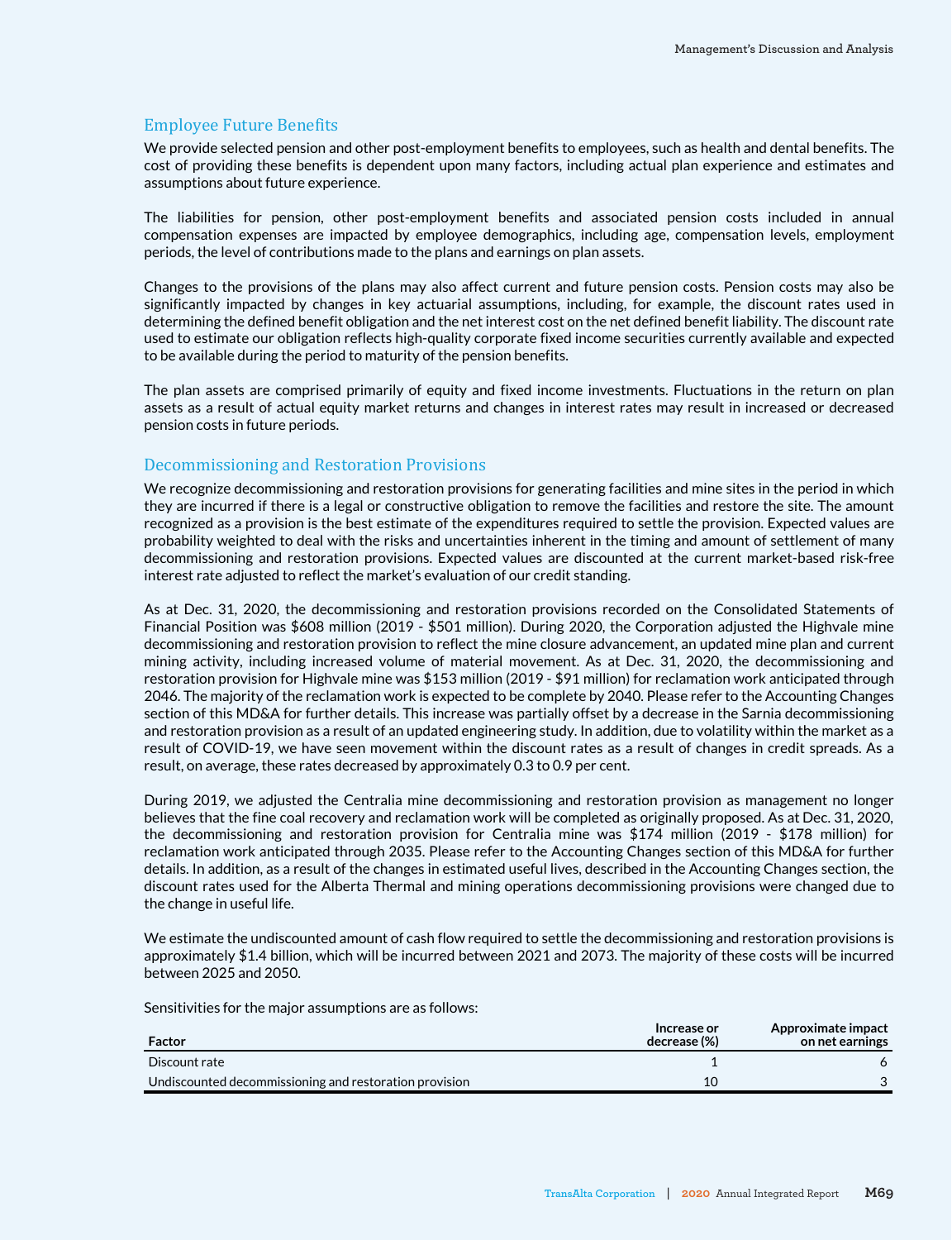## Other Provisions

Where necessary, we recognize provisions arising from ongoing business activities, such as interpretation and application of contract terms, ongoing litigation and force majeure claims. These provisions, and subsequent changes thereto, are determined using our best estimate of the outcome of the underlying event and can also be impacted by determinations made by third parties, in compliance with contractual requirements. The actual amount of the provisions that may be required could differ materially from the amount recognized.

During the fourth quarter of 2020, an onerous contract provision of \$29 million was recognized as a result of a decision to accelerate the plans to eliminate coal as a fuel source at the Sheerness facility by the end of 2021. The last coal shipment is expected to be received during the first quarter of 2021, while payments required under the contract will continue until 2025.

## Classification of Joint Arrangements

Upon entering into a joint arrangement, the Corporation must classify it as either a joint operation or joint venture, and the classification affects the accounting for the joint arrangement. In making this classification, the Corporation exercises judgment in evaluating the terms and conditions of the arrangement to determine whether the parties have rights to the assets and obligations or rights to the net assets. Factors such as the legal structure, contractual arrangements and other facts and circumstances, such as where the purpose of the arrangement is primarily for the provision of the output to the parties and when the parties are substantially the only source of cash flows for the arrangement, must be evaluated to understand the rights of the parties to the arrangement.

# Accounting Changes

## Current Accounting Changes

## **I. Amendments to IAS 1 and IAS 8** *Definition of Material*

The Corporation adopted the amendments to IAS 1 and IAS 8 as of Jan. 1, 2020. The amendments provide a new definition of material that states "information is material if omitting, misstating or obscuring it could reasonably be expected to influence decisions that the primary users of general purpose financial statements make on the basis of those financial statements, which provide financial information about a specific reporting entity."

The amendments clarify that materiality will depend on the nature or magnitude of information, either individually or in combination with other information, in the context of the financial statements. A misstatement of information is material if it could reasonably be expected to influence decisions made by the primary users. These amendments had no impact on the consolidated financial statements of, nor is there expected to be any future impact to, the Corporation.

#### **II. Amendments to IFRS 7 and 9** *Interest Rate Benchmark Reform*

In September 2019, the IASB issued amendments to reporting standards relating to *Interest Rate Benchmark Reform* by amending IFRS 9, IAS 39 and IFRS 7. These amendments provide temporary relief during the period of uncertainty from applying specific hedge accounting requirements to hedging relationships directly affected by the ongoing interest rate benchmark reforms. These amendments are mandatory for annual periods beginning on or after Jan. 1, 2020. The Corporation adopted these amendments as of Jan. 1, 2020. There were no hedging relationships that were directly affected on Jan. 1, 2020.

During the first quarter of 2020, the Corporation entered into cash flow hedges of interest rate risk associated with a future forecasted debt issuance using derivative instruments based on the London Interbank Offered Rate ("LIBOR"). As a temporary relief, provided by the IFRS 9 amendments, the Corporation has assumed that the LIBOR interest rate on which the cash flows of the interest rate swaps are based is not altered by interbank offered rates ("IBOR") reform when assessing if the hedge is highly effective.

Note 2 and 3 of the consolidated financial statements include a more detailed discussion of our accounting policies.

#### **Change in Estimates**

#### *Alberta Thermal*

During the third quarter of 2020, the Board approved the accelerated shutdown of the Highvale mine by the end of 2021 and accordingly the useful life of the related assets was adjusted to align with the Corporation's conversion to gas plans. As at Dec. 31, 2020, the carrying value of the Highvale mine, including PP&E, right-of-use assets and intangible assets, was \$373 million.

As a result of the Clean Energy Investment Plan described in the Corporate Strategy section of this MD&A, we adjusted the useful lives of certain coal assets, effective Sept. 1, 2019. Assets used only for coal-burning operations were adjusted to shorten their useful lives whereas other asset lives were extended as they were identified as being used after the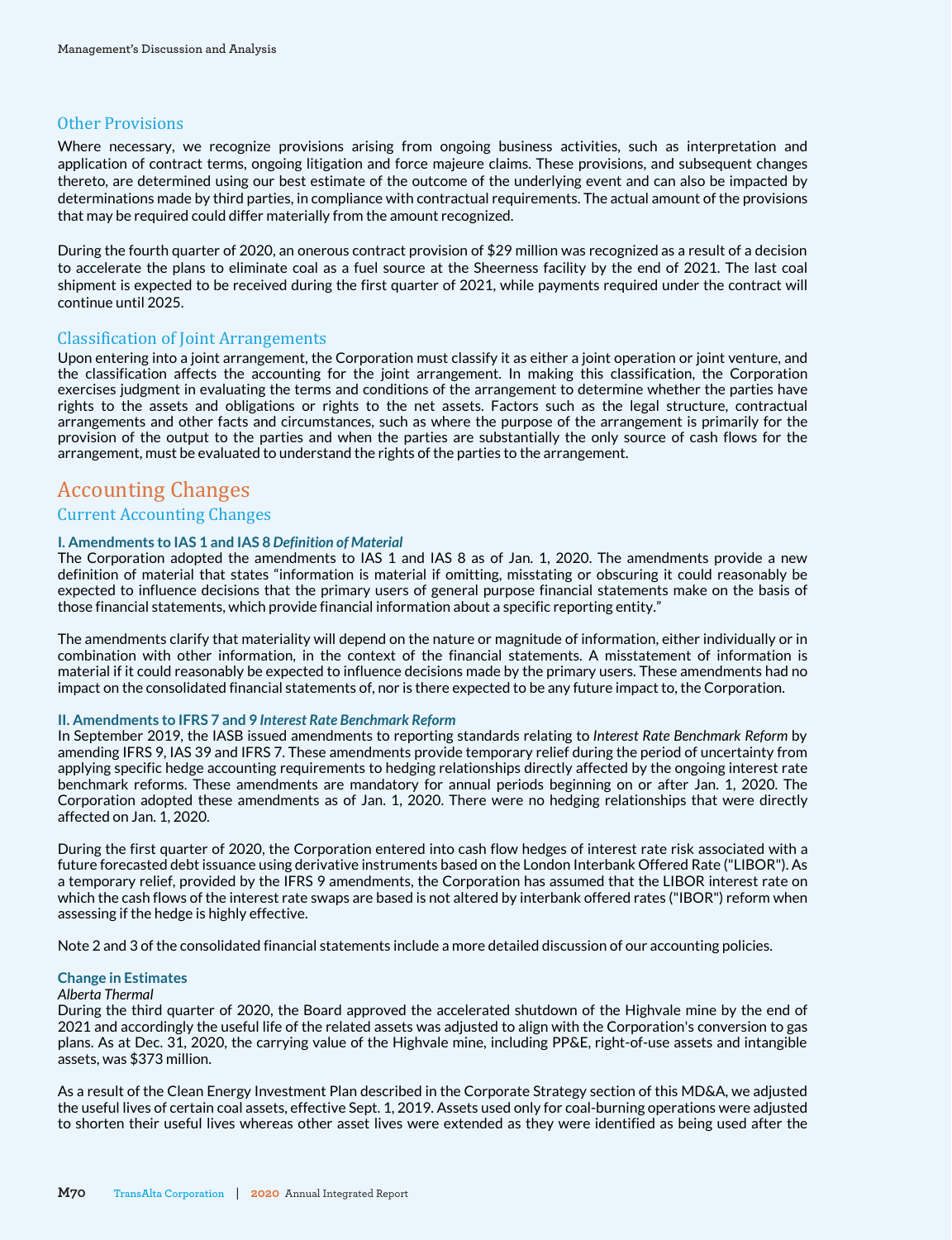conversion to gas or combined-cycle conversions. Due to the impact of shortening the lives of the coal assets, overall depreciation expense for the year ended Dec. 31, 2020, increased by approximately \$15 million.

#### *Wind and Solar*

During 2019, we reviewed the allocation of the costs recognized for the components of the Wind and Solar PP&E and the useful lives for these identified components. As a result of the review, additional components were identified for parts where the useful lives are shorter than the original estimate. The useful life of each of these components was reduced from 30 years to either 15 years or 10 years. Accordingly, depreciation expense for the year ended Dec. 31, 2019, increased by approximately \$11 million.

#### *Sheerness*

In 2019, we adjusted the useful life of the Sheerness coal-fired facility assets to align with the dual-fuel conversion plans. As a result, the assets used for coal-burning operations as well as the other asset lives were extended and depreciation expense for the year ended Dec. 31, 2019, decreased by approximately \$8 million.

The useful lives may be revised or extended in compliance with the Corporation's accounting policies, dependent upon future operating decisions and events.

#### *Sarnia*

In the fourth quarter of 2020, the Corporation adjusted the Sarnia decommissioning and restoration provision to reflect an updated engineering study. The Corporation's current best estimate of the decommissioning and restoration provision decreased by \$15 million. This resulted in a decrease in the related assets in PP&E.

#### *Highvale*

In the third quarter of 2020, the Corporation adjusted the Highvale mine decommissioning and restoration provision to reflect the mine closure advancement, an updated mine plan and current mining activity, including increased volume of material movement. The Corporation's current best estimate of the decommissioning and restoration provision increased by \$75 million. This resulted in an increase in the related assets in PP&E.

#### *Centralia*

In 2019, we adjusted the Centralia mine decommissioning and restoration provision as management no longer believes that the fine coal recovery and reclamation work will be completed as originally proposed. The Corporation's current best estimate of the decommissioning and restoration provision increased by \$141 million. Since the Centralia mine is no longer operating and reached the end of its useful life in 2006, this adjustment results in the immediate recognition of the full \$141 million, through asset impairment charges in net earnings.

TransAlta estimates that the undiscounted amount of cash flow required to settle this additional obligation is approximately \$222 million, which will be incurred between 2021 and 2035. The provision may be revised in compliance with the Corporation's accounting policies, dependent upon future operating decisions and as more information becomes available.

For further details and changes in estimates relating to prior years, please refer to the Other Consolidated Analysis section of this MD&A and Note 3 of the consolidated financial statements.

#### Future Accounting Changes

#### **Amendments to IAS 16** *Property, Plant and Equipment: Proceeds before Intended Use*

The Corporation plans to early adopt the Amendments to IAS 16 *Property, Plant and Equipment: Proceeds before Intended Use* on Jan. 1, 2021. The amendment has a mandatory effective date of Jan. 1, 2022. The amendments prohibit deducting from the cost of an item of PP&E any proceeds from selling items produced while bringing the asset to the location and condition necessary for it to be capable of operating. No adjustments are expected from early adopting the amendments.

#### **IFRS 7** *Financial Instruments - Disclosures* **- Interest Rate Benchmark Reform**

The IASB issued *Interest Rate Benchmark Reform - Phase 2* in August 2020, which amends IFRS 9 *Financial Instruments,* IAS 39 *Financial Instruments: Recognition and Measurement,* IFRS 7 *Financial Instruments: Disclosures* and IFRS 16: *Leases*. The amendments are effective Jan. 1, 2021, and will be adopted by the Corporation in 2021, no financial impact is expected upon adoption.

#### Comparative Figures

Certain comparative figures have been reclassified to conform to the current period's presentation. These reclassifications did not impact previously reported net earnings.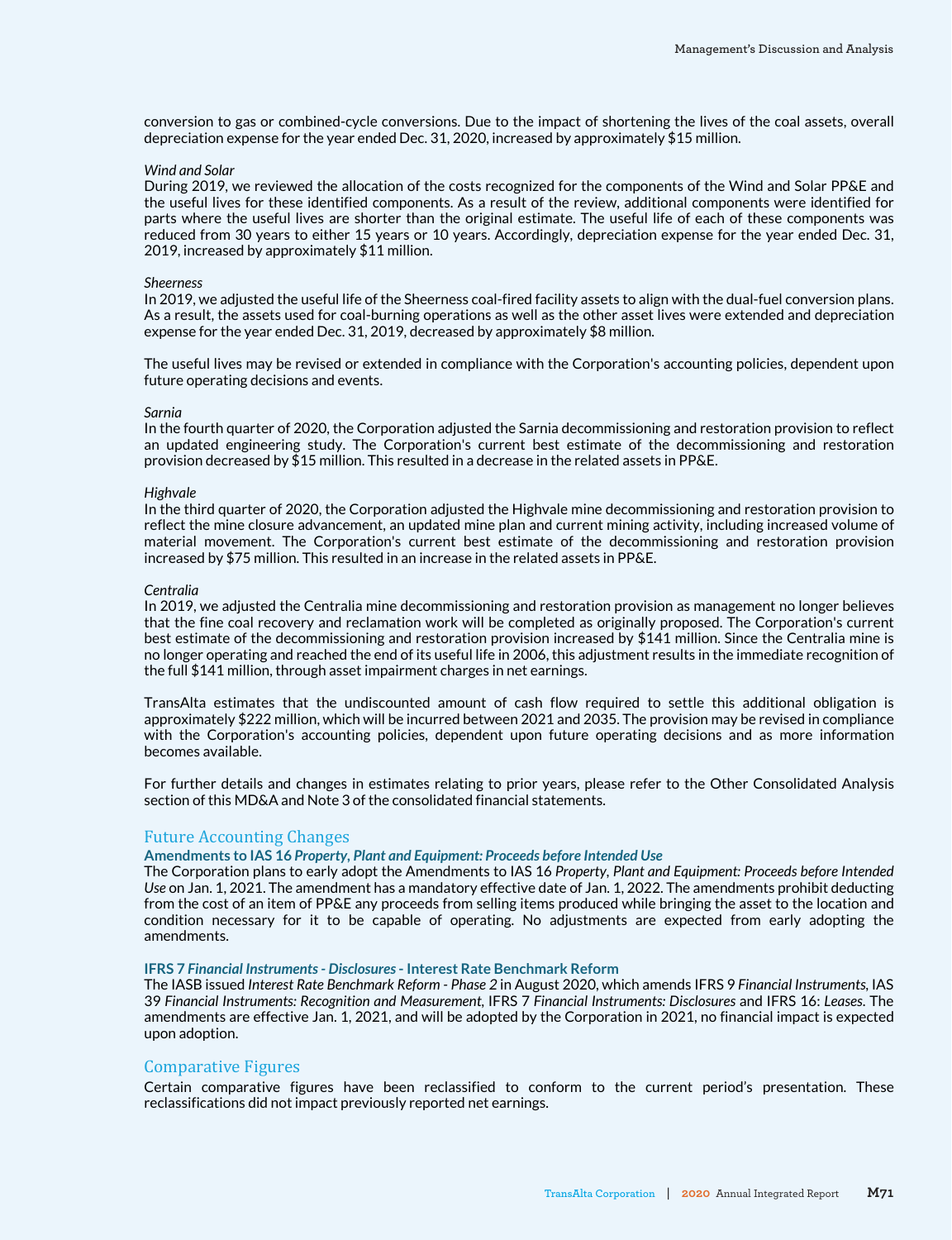# Financial Instruments

Financial instruments are used for proprietary trading purposes and to manage our exposure to interest rates, commodity prices and currency fluctuations, as well as other market risks. We may currently use physical and financial swaps, forward sale and purchase contracts, futures contracts, foreign exchange contracts, interest rate swaps and options to achieve our risk management objectives. Some of our physical commodity contracts have been entered into and are held for the purposes of meeting our expected purchase, sale, or usage requirements ("own use") and as such, are not considered financial instruments and are not recognized as a financial asset or financial liability. Other physical commodity contracts that are not held for normal purchase or sale requirements and derivative financial instruments are recognized on the Consolidated Statements of Financial Position and are accounted for using the fair value method of accounting. The initial recognition of fair value and subsequent changes in fair value can affect reported earnings in the period the change occurs if hedge accounting is not elected. Otherwise, changes in fair value will generally not affect earnings until the financial instrument is settled.

Some of our financial instruments and physical commodity contracts qualify for, and are recorded under, hedge accounting rules. The accounting for those contracts for which we have elected to apply hedge accounting depends on the type of hedge. Our financial instruments are mainly used for cash flow hedges or non-hedges. These categories and their associated accounting treatments are explained in further detail below.

For all types of hedges, we test for effectiveness at the end of each reporting period to determine if the instruments are performing as intended and hedge accounting can still be applied. The financial instruments we enter into are designed to ensure that future cash inflows and outflows are predictable. In a hedging relationship, the effective portion of the change in the fair value of the hedging derivative does not impact net earnings, while any ineffective portion is recognized in net earnings.

We have certain contracts in our portfolio that, at their inception, do not qualify for, or we have chosen not to elect to apply, hedge accounting. For these contracts, we recognize in net earnings mark-to-market gains and losses resulting from changes in forward prices compared to the price at which these contracts were transacted. These changes in price alter the timing of earnings recognition, but do not necessarily determine the final settlement amount received. The fair value of future contracts will continue to fluctuate as market prices change. The fair value of derivatives that are not traded on an active exchange, or extend beyond the time period for which exchange-based quotes are available, are determined using valuation techniques or models.

# Cash Flow Hedges

Cash flow hedges are categorized as project, foreign exchange, interest rate or commodity hedges and are used to offset foreign exchange, interest rate and commodity price exposures resulting from market fluctuations.

Foreign currency forward contracts may be used to hedge foreign exchange exposures resulting from anticipated contracts and firm commitments denominated in foreign currencies, primarily related to capital expenditures, and currency exposures related to US-denominated debt.

Physical and financial swaps, forward sale and purchase contracts, futures contracts and options may be used primarily to offset the variability in future cash flows caused by fluctuations in electricity and natural gas prices. Foreign exchange forward contracts and cross-currency swaps may be used to offset the exposures resulting from foreign-denominated long-term debt. Interest rate swaps may be used to convert the fixed interest cash flows related to interest expense at debt to floating rates and vice versa.

In a cash flow hedge, changes in the fair value of the hedging instrument (a forward contract or financial swap, for example) are recognized in risk management assets or liabilities, and the related gains or losses are recognized in other comprehensive income ("OCI"). These gains or losses are subsequently reclassified from OCI to net earnings in the same period as the hedged forecast cash flows impact net earnings, and offset the losses or gains arising from the forecast transactions. For project hedges, the gains and losses reclassified from OCI are included in the carrying amount of the related PP&E.

Hedge accounting follows a principles-based approach for qualifying hedges, which is aligned with an entity's approach to risk management. When we do not elect hedge accounting or when the hedge is no longer effective and does not qualify for hedge accounting, the gains or losses as a result of changes in prices, interest or exchange rates related to these financial instruments are recorded in net earnings in the period in which they arise.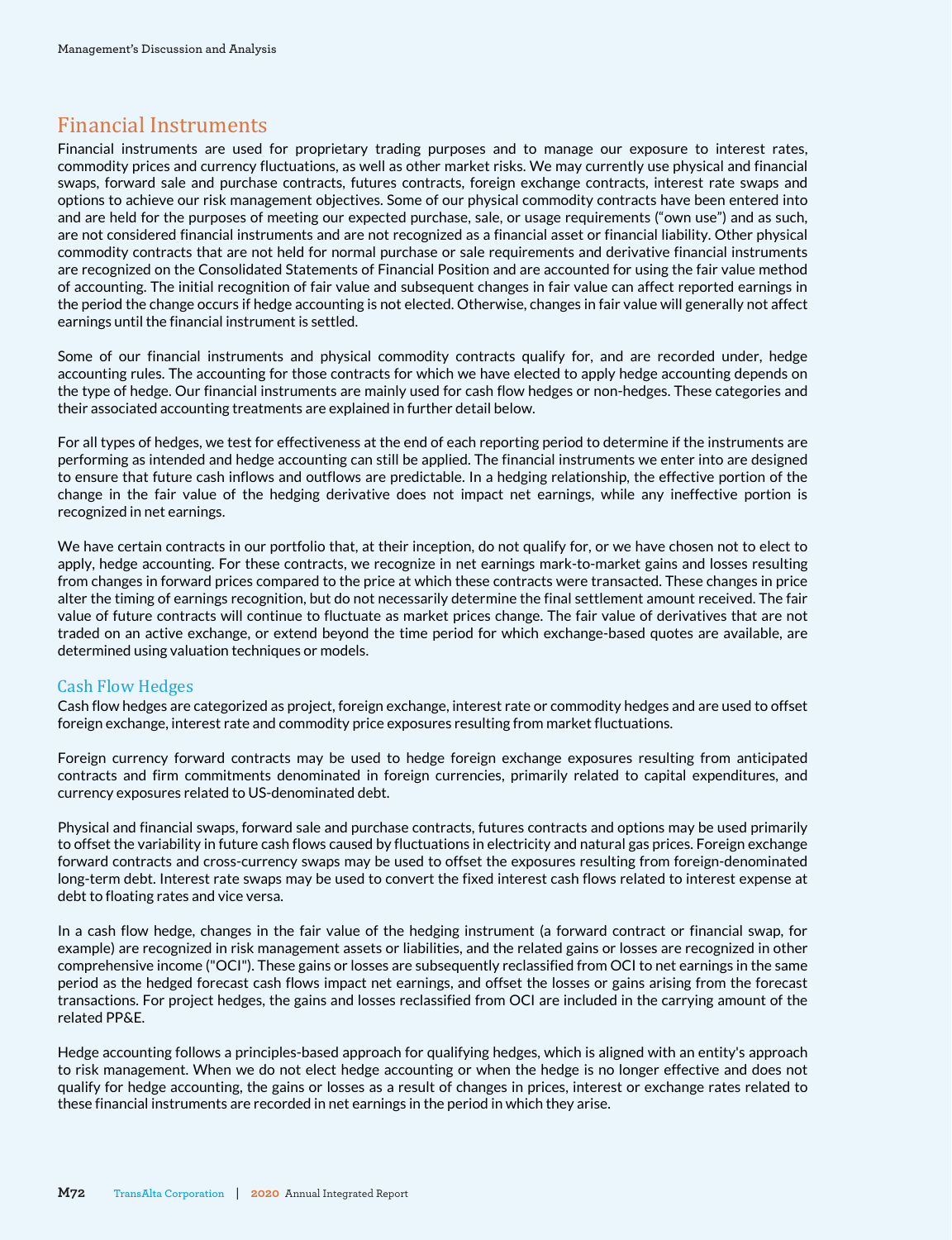#### Net Investment Hedges

Foreign-denominated long-term debt is used to hedge exposure to changes in the carrying values of our net investments in foreign operations that have a functional currency other than the Canadian dollar. Our net investment hedges using US-denominated debt remain effective and in place. Gains or losses on these instruments are recognized and deferred in OCI and reclassified to net earnings on the disposal of the foreign operation. We also manage foreign exchange risk by matching foreign-denominated expenses with revenues, such as offsetting revenues from our US operations with interest payments on our US-dollar debt.

#### Non-Hedges

Financial instruments not designated as hedges are used for proprietary trading and to reduce commodity price, foreign exchange and interest rate risks. Changes in the fair value of financial instruments not designated as hedges are recognized in risk management assets or liabilities, and the related gains or losses are recognized in net earnings in the period in which the change occurs.

#### Fair Values

The majority of fair values for our project, foreign exchange, interest rate, commodity hedges and non-hedge derivatives are calculated using adjusted quoted prices from an active market or inputs validated by broker quotes. We may enter into commodity transactions involving non-standard features for which market-observable data is not available. These transactions are defined under IFRS as Level III instruments. Level III instruments incorporate inputs that are not observable from the market, and fair value is therefore determined using valuation techniques. Fair values are validated by using reasonably possible alternative assumptions as inputs to valuation techniques, and any material differences are disclosed in the notes to the consolidated financial statements. At Dec. 31, 2020, Level III instruments had a net asset carrying value of \$582 million (2019 - \$686 million). Please refer to the Critical Accounting Policies and Estimates section of this MD&A for further details regarding valuation techniques. Our risk management profile and practices have not changed materially from Dec. 31, 2019.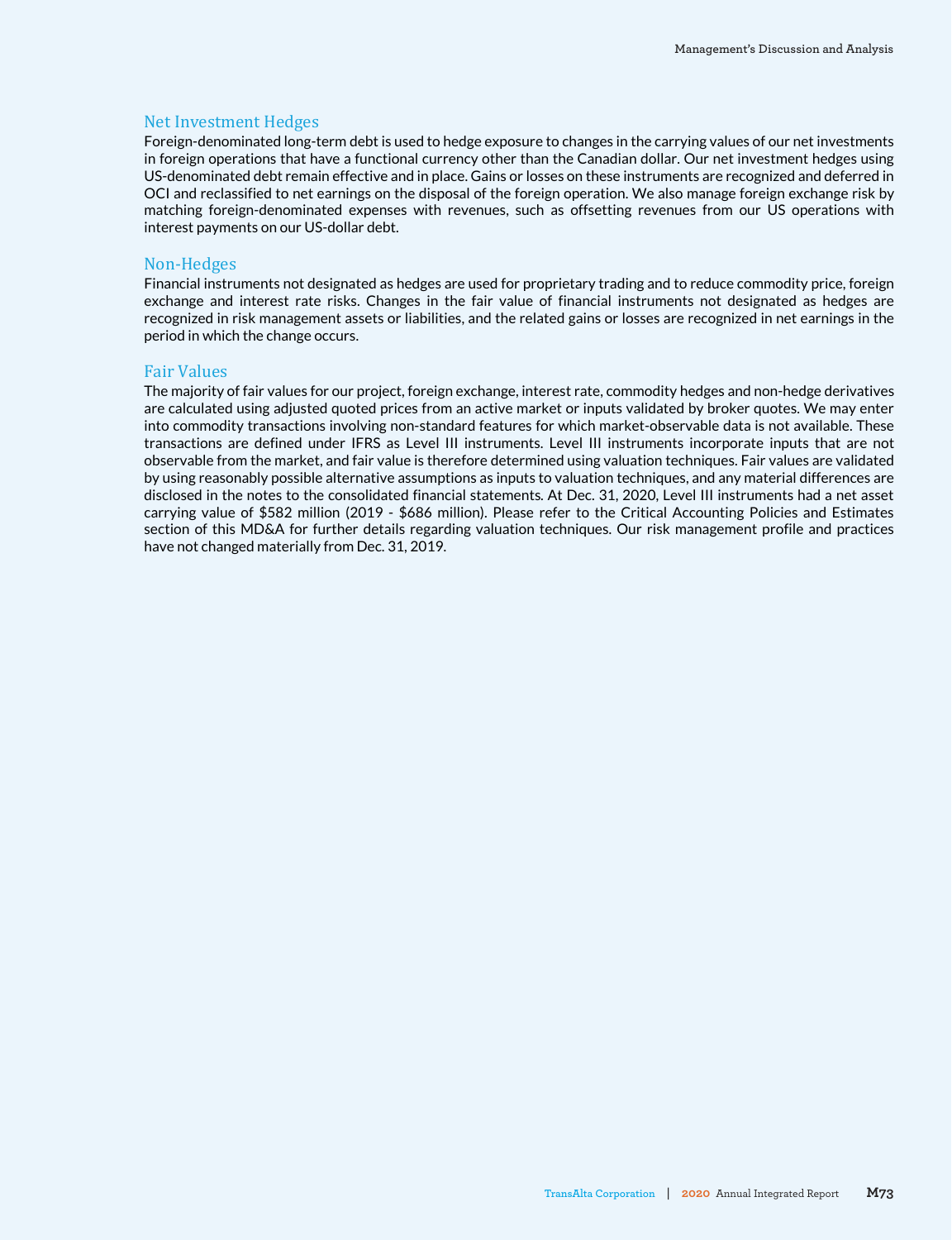# Environment, Social and Governance ("ESG")

Sustainability or ESG management and performance is a priority at TransAlta. Sustainability is one of our core values, which means it is part of our corporate culture. We perpetually strive to further integrate sustainability into our governance, decision-making, risk management and day-to-day business processes, while enabling our growth strategy. The ultimate outcome of our sustainability focus is continuous improvement on key, material ESG issues and ensuring our economic value creation is balanced with a value proposition for the environment and our stakeholders. Over time, we have set ourselves apart with actions that demonstrate ESG leadership:

- We have reported on sustainability for over 25 years, and 2020 reporting marks our sixth year of integrating financial and sustainability disclosure;
- Today, we are proud to be one of the largest producers of wind power in Canada and the largest producer of hydro power in Alberta - we have grown our renewable energy capacity from approximately 900 MW in 2000 to over 2,500 MW in 2020;
- Through the period 2002 to 2025 and by way of retirements, gas conversions and expected gas conversions or repowerings, we are on track to transition over 5,000 MW of coal capacity. In 2026, we will be completely off of coal power generation;
- We have reduced our annual emissions by over 25 million tonnes of carbon dioxide equivalent ("CO<sub>2</sub>e") since 2005, which is approximately a 61 per cent reduction over the time period and highlights our decarbonization track record: this is the equivalent annual GHG emissions of a small country;
- Our 2030 GHG reduction target supports further reductions and in 2021, we have established a new companywide target to achieve carbon neutrality by 2050;
- In 2020, CDP (the global disclosure system for environmental impacts known formerly as Carbon Disclosure Project) recognized TransAlta with an A- score, ranking us among industry leaders on climate change management;
- We continue to evolve our leading sustainability target setting process that links targets to sustainability and financial materiality, sets macro targets that are both year-over-year and long term, and involves executive team and Board approval;
- In 2020, TransAlta formed an Equity, Diversity and Inclusion Council and empowered this Council to develop a long-term equity, diversity and inclusion strategy. TransAlta also adopted a Equity, Diversity and Inclusion Pledge unanimously supported by our Board and executive team;
- In 2021, TransAlta was once again added to the Bloomberg Gender-Equality Index recognition of our focus on equity, diversity and inclusion;
- In 2020, the *Globe and Mail reported that we moved from a ranking of 48 to a ranking of 14 in their annual* "Board Games" report. Board Games assesses the work of Canada's largest boards of directors against a rigorous set of governance criteria (well beyond the minimum set by regulators), covering board composition, compensation, shareholder rights and disclosure. The Board Games are undertaken by the *Globe and Mail* in collaboration with the University of Toronto;
- Our Indigenous youth education target ensures ongoing Indigenous youth education support and, in 2021, we are establishing a new company-wide Indigenous cultural education and awareness target; and
- We participate in and are members of key sustainability organizations and working groups such as the EXCEL Partnership, the Canadian Business for Social Responsibility, the Energy Sector Sustainability Leadership Initiative, Canadian Electricity Association Sustainable Electricity Steering Committee and Future-Fit, which all provide validation and support of our sustainability strategy.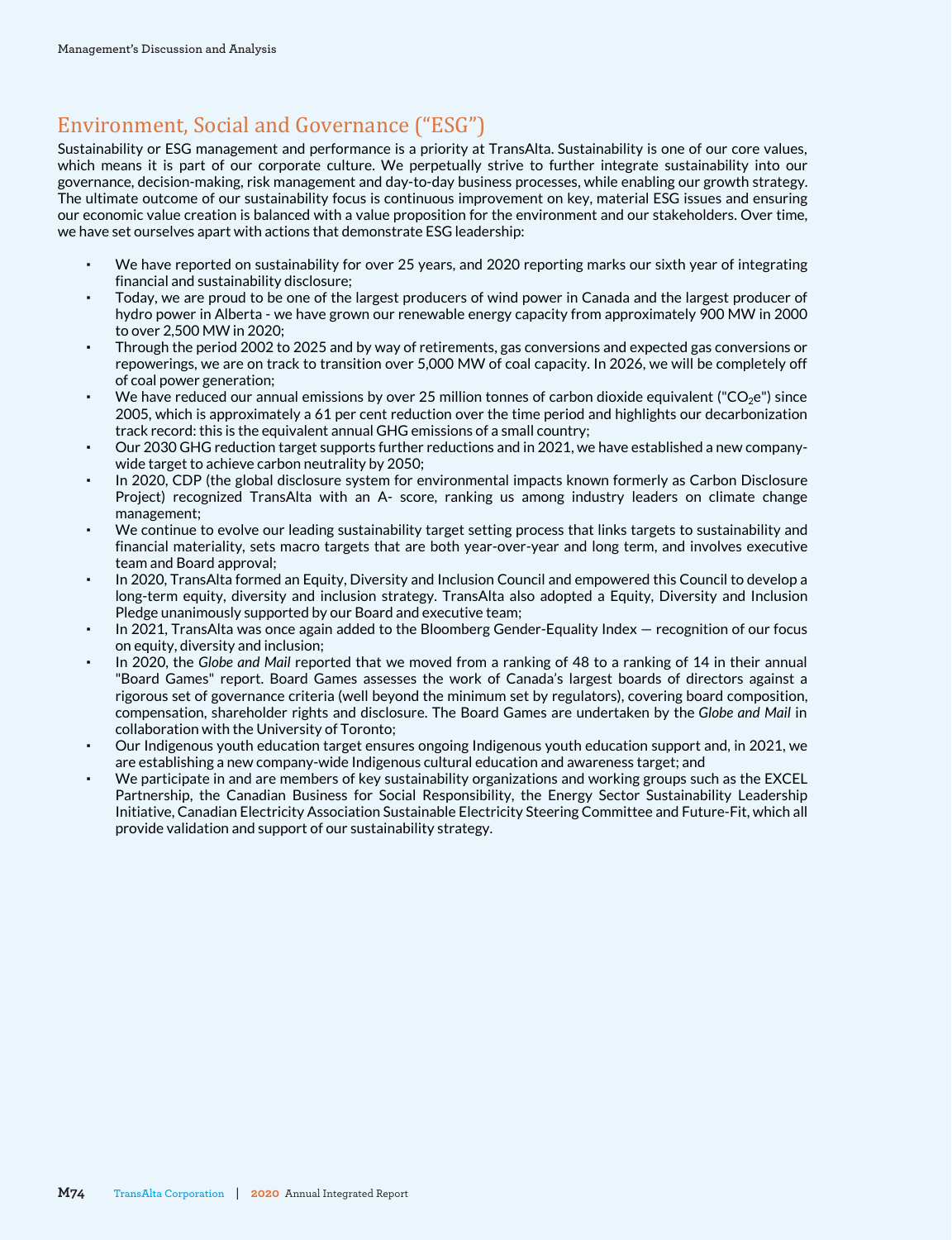#### Sustainability Strategy

Our business is electricity. We keep the lights on, our technology charged and critical infrastructure running. We support commercial and industrial customers across three countries. In total, we own 75 power-generating facilities across Australia, Canada and the US. We are invested in a mix of wind, solar, hydro, energy storage, natural gas and coal assets for a total of approximately 8,000 MW of owned generating capacity.

Our key strategic sustainability pillars build on our corporate strategy and weave through our business. Some of these focus areas are already part of our DNA, and our track record in these areas illustrates our commitment to sustainability (including climate change leadership and safety). In other areas where we have set new goals in recent years (including*,*  equity, diversity and inclusion), we believe the focus will only strengthen our corporate strategy and support value creation into the future. Our pillars include:

- 1. Clean, Reliable and Sustainable Electricity Production
- 2. Safe, Healthy, Diverse, and Engaged Workplace
- 3. Positive Indigenous, Stakeholder and Customer Relationships
- 4. Progressive Environmental Stewardship
- 5. Technology and Innovation

#### Sustainability Governance

In order for an organization to truly integrate sustainability, it requires accountability at the Board and executive level. It requires an understanding of ESG issues and associated corporate actions to address these issues, while continuing to balance operations and growth.

Sustainability is overseen by TransAlta's Governance, Safety and Sustainability Committee ("GSSC") of the Board. The GSSC assists the Board in fulfilling its oversight responsibilities with respect to the Corporation's monitoring of environmental, health and safety regulations, public policy changes and the establishment and adherence to environmental, health and safety practices, procedures and policies. For additional details on our governance, please refer to the Governance and Risk Management section of this MD&A.

#### Sustainability Reporting: Disclosure Guidance and Materiality

The following outlines material environmental and social considerations in respect of our operated facilities.

Key elements of the following disclosure are guided by our sustainability materiality assessment. Our materiality assessment is developed through evaluation of key sector-specific research on materiality issues and supported by internal and external engagement on key sustainability issues. To provide context on how ESG affects our business (including material focus areas), our content is guided by leading ESG reporting frameworks, including the Global Reporting Initiative ("GRI"), Sustainability Accounting Standards Board ("SASB") and the Task Force on Climate-related Financial Disclosures ("TCFD"). We continue to increase our alignment with SASB and TCFD. Our ESG content is integrated within this MD&A. Content is structured using non-traditional capital (this includes natural, human, social and relationship, intellectual and manufactured capital) as per guidance from the International Integrated Reporting Framework. This approach ensures we inform investors on how management and performance on non-traditional capitals contribute to financial value.

#### **Environmental and Social Risk and Materiality**

Our materiality assessment informs our focus on major environmental and social risks. Our major environmental risk factors include weather, environmental disasters, climate change, exposure to the elements, environmental compliance risk, and current and emerging environmental regulation. Our major social risk factors include public health and safety, employee and contractor health and safety, local communities, employee retention, reputation management, and Indigenous and stakeholder relationships.

For further guidance on our risk factors, please refer to the Risk Management section of this MD&A.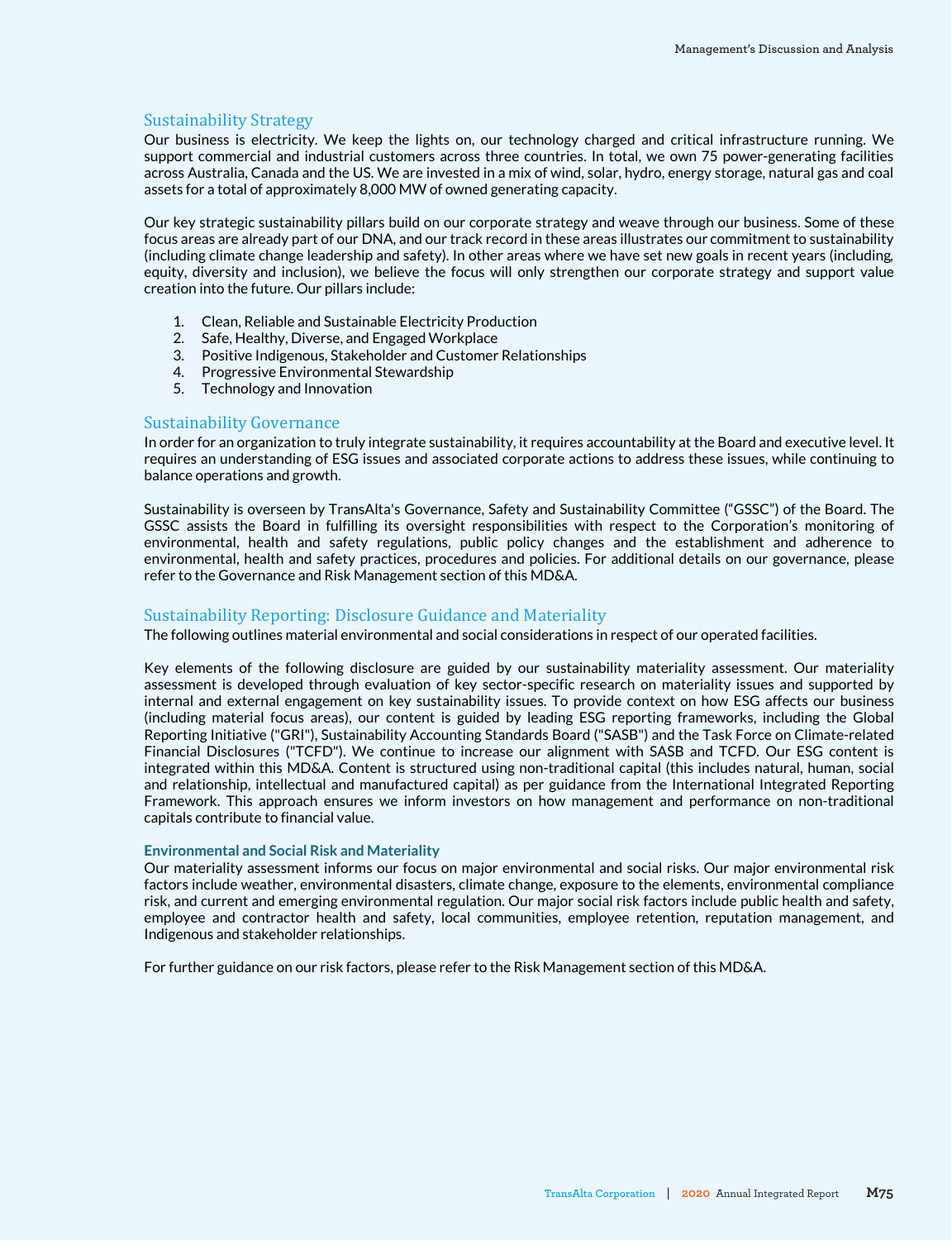# Reliable, Low-Cost and Sustainable Energy Production: Natural, Intellectual and Social Capital Management

# Business and Economic Model Resilience

TransAlta has been powering economies and communities for over 109 years. Our mission is to provide safe, low-cost and reliable clean electricity to our customers. To achieve this goal, in today's evolving economy and increasingly electrified world, our strategy focuses on renewable electricity, natural gas and a deep commitment to sustainability. Our business model is primarily focused on providing power to industrial and commercial customers. This model has stood the test of time and we continue to focus our efforts on the customer and adapting to meet customer needs. As customers increasingly adopt ESG and sustainability goals, we are well positioned to support their sustainability objectives. We developed our first sustainability report in 1994. In the early 2000s, we were an early adopter of wind. Our expertise in renewable energy spans 109 years: we began hydro operations in the early 1900s and today we are a leading hydro and wind producer. We believe we are uniquely positioned as the world continues to electrify and adopt sustainability practices.

# Brand Recognition

Our business resilience is enhanced by a purpose-based, long-term and sustainable business strategy: growth in renewable electricity and natural gas and a commitment to sustainability. TransAlta has operated power-generation assets for over 109 years, which reflects this approach to long-term and sustainable business practices. A long-term commitment to business and partnerships lends itself to goodwill and brand recognition, something we value and do not take for granted. We believe our low-cost and clean electricity strategy, supported by our internal values and sustainable approach to business, will help reinforce and continue to increase our positive brand recognition.

# Intellectual Capital

At TransAlta, we define intellectual capital as our knowledge-based assets. Measuring these assets serves two purposes. First, we seek to understand them so we can improve their management and performance. Second, we seek to understand these assets to communicate their real value. The following highlights some of our knowledge-based assets, which we believe provide us with a competitive advantage and contribute to shareholder value.

#### **Diversified Knowledge**

The experience and acumen of our employees enhances our value creation. Our experience in developing and operating power-generation technologies extends to over 109 years, and many of our employees have worked with us for over 30 years. Our energy marketing business complements our knowledge of operating power-generation assets.

Our experience in developing and operating power-generation technologies is highlighted below:

| <b>Power-Generation Type</b> | <b>Operating Experience (years)</b> |
|------------------------------|-------------------------------------|
| Hydro                        | 109                                 |
| Natural Gas                  | 70                                  |
| Coal                         | 70                                  |
| Wind                         | 18                                  |
| Solar                        | 5                                   |

For further details, please refer to Customers in this section of this MD&A.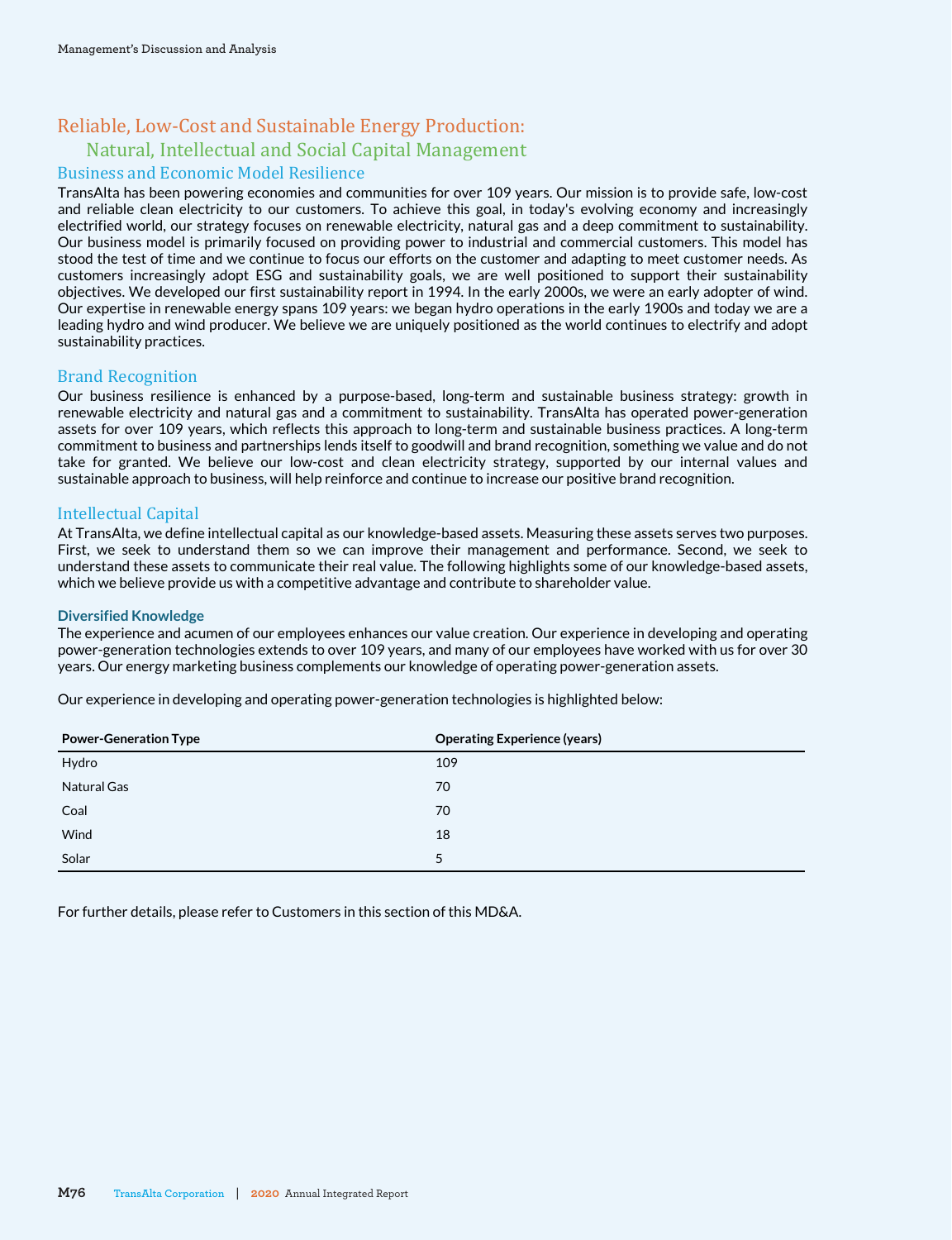#### Grid Resiliency

As a large electricity generator, we work diligently to ensure the power we provide our customers is reliable, affordable and has low environmental impact. We provide decentralized power solutions to industrial customers and we supply power to centralized power systems.

In all of the jurisdictions where we operate, we work closely with the system operators to ensure overall supply adequacy and reliability of the grid. In Alberta, where we are also a transmission facility owner, we own grid infrastructure that addresses system reliability. We consider a myriad of factors in our planning and operation decisions that could put grid resiliency at risk, including renewable energy intermittency, cyberattacks, extreme weather events and natural disasters.

One solution to support renewable energy intermittency includes investment in battery storage technology. Our first battery storage project began commercial operations in 2020. For more information, please refer to Renewable Energy and Battery Storage in our Natural Capital Management section of this MD&A. For more information on cyberattacks, please refer to Public Health and Safety in the Social and Relationship Capital section of this MD&A. For more information on extreme weather events and natural disasters, please refer to Weather in the Natural Capital Management section of this MD&A.

#### Customers

TransAlta serves industrial and commercial customers with power and energy services across its fleet in Canada, the US and Australia. As one of the largest electricity generators in Alberta, our team serves businesses with:

- Energy consumption and cost management solutions;
- Market price risk and volume exposure mitigation;
- Sustainability initiatives such as self-generated electricity and environmental attributes such as EPCs; and
- Monitoring of energy market design changes, price signals and applicable and available incentives.

The customer solutions team at TransAlta has maintained a large portfolio of customers in Alberta across a broad range of industry segments, including commercial real estate, municipal, manufacturing, industrial, hospitality, finance, and oil and gas. TransAlta is proud of the service we provide to our customers, which is evidenced by the achievement of over 90 per cent customer retention for the last three years.

Across our business in Canada, the US and Australia, we are focused on helping our customers achieve their sustainability goals. One example is through TransAlta's fleet of on-site cogeneration facilities. Cogeneration is the process of generating electricity and steam simultaneously. When constructed on-site, the construction of additional transmission lines is not required, which avoids disruption to the environment. It also reduces the natural gas required for some industrial processes by using high-efficiency steam production rather than boilers. Examples of industrial processes that utilize cogeneration include gas processing, steam-assisted gravity drainage oil sands extraction, chemical manufacturing, and pulp and paper production. Cogeneration is recognized by regulatory bodies for its efficient generation of power when compared to other forms of natural gas power generation, and thus can potentially produce EPCs that can be used to satisfy our customers' regulatory obligations or sold for additional revenue.

We provide on-site generation for large mining and industrial customers. This requires us to be continually engaged with these customers ensuring that current electricity requirements are provided safely, reliably and cost-effectively with the benefit of lower GHG emissions.

Another way we contribute to our customers' sustainability goals is through the development of renewable energy and the use of environmental attributes. We continue to develop renewable energy facilities to support customers achieving their sustainability goals and targets, such as 100 per cent renewable power targets and/or GHG reduction targets. Recent examples include our Skookumchuck wind project in Washington, which has a 137 MW capacity and is subject to a PPA with a single offtaker and our Big Level wind project in Pennsylvania, which has a 90 MW capacity and is subject to a PPA with Microsoft Corporation.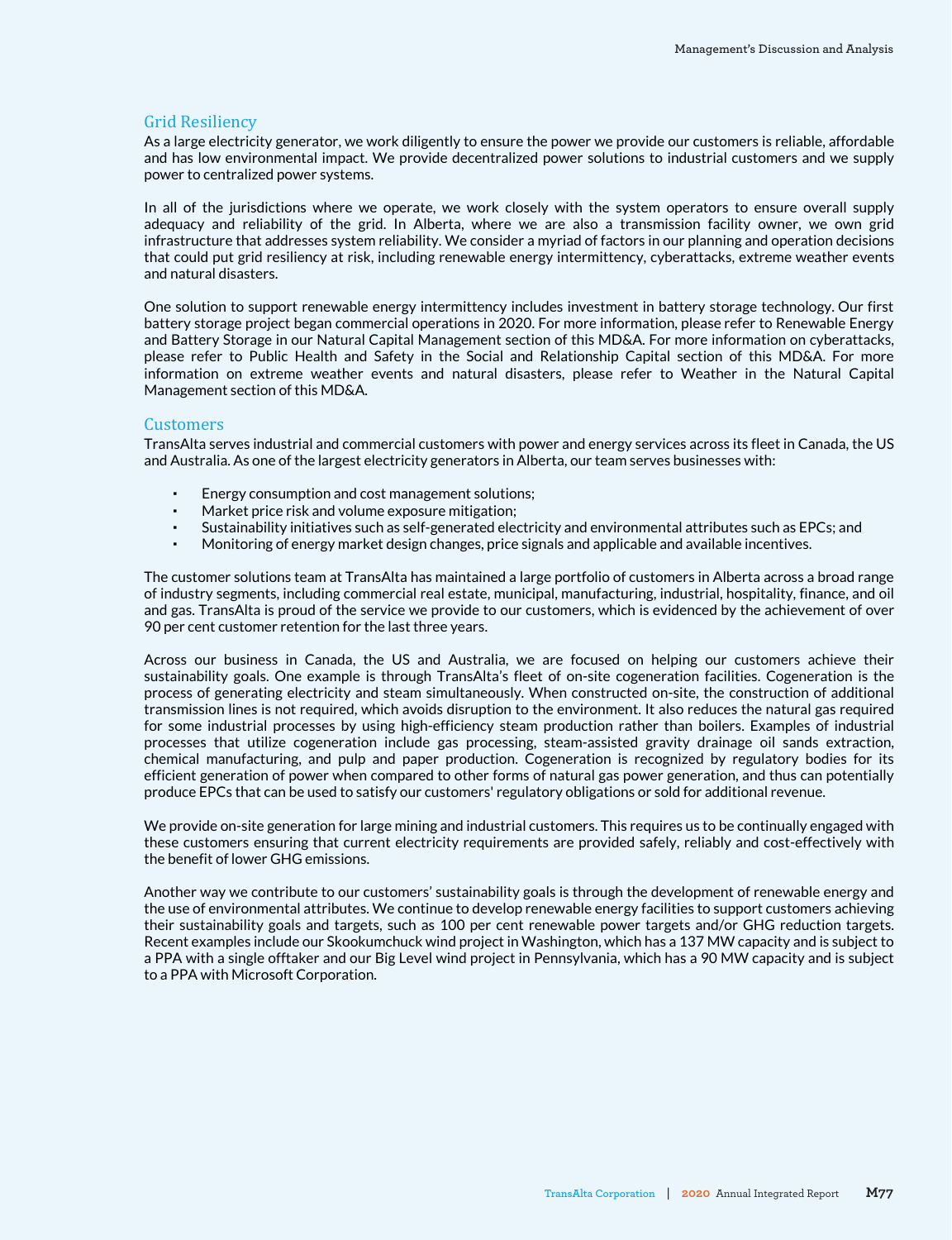We have the ability to generate, trade, purchase and sell: EPCs; Alberta carbon offset credits; Renewable Energy Credits ("RECs"); and emission offsets. Alberta carbon offsets can be voluntarily generated by Alberta projects, which meet Alberta carbon offset system qualification protocols. Our Alberta wind facilities generate Alberta carbon offset credits or EPCs. EPCs are credits generated by regulated facilities that reduce GHG emissions below their specified reduction targets in the Alberta-based carbon market. RECs are produced from our renewable energy assets (wind, hydro and solar) and can be traded in voluntary carbon markets or sold to customers. RECs can be used to meet regulatory requirements when a target for renewable energy generation is set by a jurisdiction or can be used to voluntarily "green" electricity procurement. Emissions offsets are produced from voluntary projects that reduce emissions in sectors of the economy not covered by carbon reduction regulations. The optimization of environmental attributes can be used as a cost-effective way, for the Corporation or our customers, to lower compliance costs attributed to carbon policies or renewable portfolio standards, or utilized to achieve voluntary corporate sustainability or carbon reduction goals.

#### **Energy Affordability**

TransAlta focuses on assisting commercial and industrial customers in managing their cost of energy. TransAlta has a full suite of procurement strategies and products with various terms available to our customers to assist in understanding and reducing their energy costs.

For customers interested in making a long-term commitment to obtain predictable costs, TransAlta has the experience to develop cogeneration facilities or long-term offtake agreements from its existing and future gas fired and renewable facilities.

#### **End-Use Efficiency and Demand**

TransAlta's commercial and industrial customers have access to an extensive set of monthly reports providing detailed tracking of customer usage, allowing for corrective action as required, as well as cost-saving recommendations.

Our Power Factor Report advises the customer of sites that operate at less than a 90 per cent power factor so they can consider installing energy-efficient equipment. By reducing the customer's power system demand charge through power factor correction, the customer's site puts less strain on the electricity grid and reduces its carbon footprint. TransAlta's Site Health Report advises customers of a site whose peak demand has been permanently reduced for a variety of reasons from its initial in-service date. The customer may be paying a higher demand charge each month to the distribution company based on the original peak demand expected at the site. TransAlta collaborates with the customer and determines the new peak demand based on the customer's operation. The customer, working with the distribution company, may find it economic to buy down the distribution contract to reduce the monthly distribution costs going forward.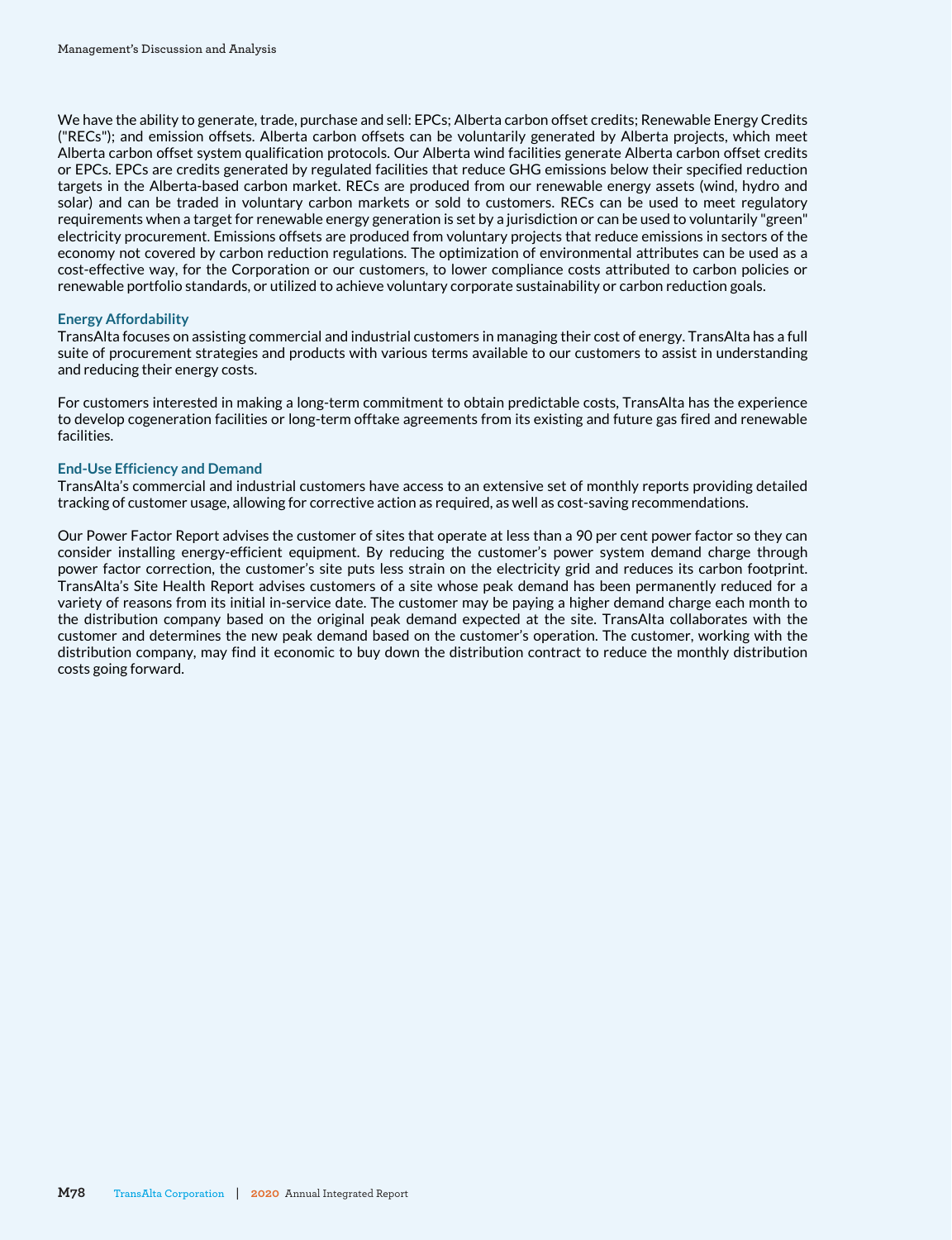# Progressive Environmental Stewardship: Natural Capital Management

We continue to increase financial value from natural or environmental capital-related business activities, while minimizing our environmental footprint and potential risk factors related to environmental impacts. Comparable EBITDA from renewable energy generation in 2020 was \$353 million (2019 - \$341 million). Our revenue in 2020 from environmental attribute sales was \$25 million (2019 - \$28 million). In addition, in 2020 the sale of coal byproducts and waste-related recycling generated financial value in the range of \$15 million to \$20 million. This is lower than our range reported in 2019 of \$25 million to \$35 million due to our ongoing transition away from coal-fired generation.

The following are key trends in our natural capital:

| Year ended Dec. 31                     | 2020 | 2019 | 2018 |
|----------------------------------------|------|------|------|
| Renewable energy comparable EBITDA     | 353  | 341  | 342  |
| Environmental attribute sales revenue  | 25   | 28   | 22   |
| GHG emissions (million tonnes $CO2e$ ) | 16.4 | 20.6 | 20.8 |

## Environmental Strategy

All energy sources used to generate electricity have some impact on the environment. While we are pursuing a business strategy that includes investing in renewable energy resources such as wind, hydro and solar, we also believe that natural gas will continue to play an important role in meeting energy needs as part of a clean electricity transition. Natural gas provides low-emission baseload and peaking generation to support system demands and intermittent renewable generation. TransAlta operates simple and combined-cycle natural gas units and cogeneration facilities. Since 2002, we have retired over 2,000 MW of coal and converted approximately 420 MW of coal to gas. Our conversion to gas transition is ongoing, and we plan to convert or repower Alberta coal units to natural gas in the 2020 to 2023 timeframe while retiring our Washington State coal facility by the end of 2025. In 2026, our generation mix will be made up of natural gas and renewable energy only.

Regardless of the fuel type, we place significant importance on environmental compliance and continued environmental impact mitigation, while seeking to deliver low-cost and reliable electricity. The Corporation strives to be environmentally responsible and recognizes that the competitive pressures for economic growth and cost efficiency must be integrated with sound sustainability management, including environmental stewardship.

We are subject to environmental laws and regulations that affect aspects of our operations, including air emissions, water quality, wastewater discharges and the generation, transport and disposal of waste and hazardous substances. The Corporation's activities have the potential to damage natural habitat, impact vegetation and wildlife, or cause contamination to land or water that may require remediation under applicable laws and regulations. These laws and regulations require us to obtain and comply with a variety of environmental registrations, licenses, permits and other approvals. The environmental regulations in the jurisdictions in which we operate are robust. Both public officials and private individuals may seek to enforce environmental laws and regulations against the Corporation. We interact with a number of regulators on an ongoing basis, including but not limited to: Alberta Environment and Parks; Ministry of the Environment, Conservation and Parks in Ontario; Ministry of Natural Resources and Forestry in Ontario; Ministry of Forest Lands, Natural Resource Operations and Rural Development in British Colombia; Environment and Climate Change Canada; Fisheries and Oceans Canada; Michigan Department of Environment, Great Lakes, and Energy; Southwest Clean Air Agency in Washington; Washington State Department of Ecology; Washington State Department of Health; US Environmental Protection Agency (EPA); and the Department of Agriculture, Water and the Environment in Australia; and the Clean Energy Regulator in Australia.

Currently, the most material natural or environmental capital impacts to our business are GHG emissions, air emissions (pollutants, metals) and energy use. Other material impacts that we manage and track performance on via our environmental management systems include land use, water use and waste management.

#### Environmental Governance

The GSSC assists the Board in fulfilling its oversight responsibilities with respect to the Corporation's monitoring of environmental, health and safety regulations, public policy changes, the establishment and adherence to environmental, health and safety practices, procedures and policies in response to legal/regulatory and industry compliance or best practices. The importance of environmental protection is outlined under our Total Safety Management Policy as a corporate responsibility for TransAlta, and the personal responsibility of each employee and contractor working on TransAlta's behalf. This policy is approved by our President and Chief Executive Officer ("CEO").

For more details on governance, please refer to the Governance and Risk Management section of this MD&A.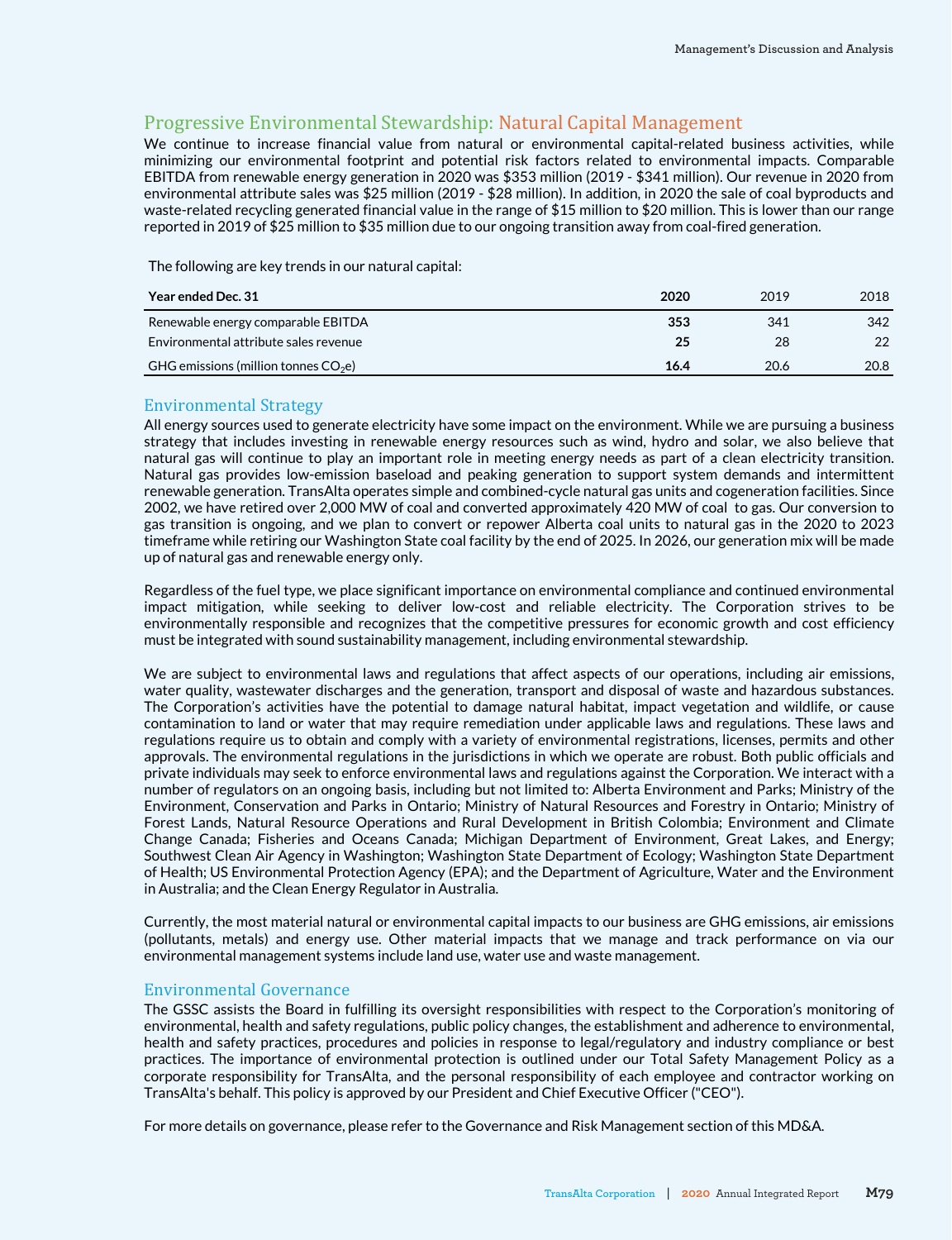# Environmental Management Systems

All of our 75 facilities have Environmental Management Systems ("EMS") in place, the majority of which closely align with the internationally recognized ISO 14001 EMS standard. We have operated our facilities in line with ISO 14001 for over 20 years, and our systems and knowledge of management systems are therefore mature. Only two facilities do not have ISO 14001 aligned EMS in place, although these facilities do have a comparable EMS in place. This is due to commercial arrangements (TransAlta is not the operator of those two sites). Aligning with ISO 14001 provides assurance that our systems are designed to continuously improve performance.

## Environmental Performance

Reducing the environmental impact of our activities benefits not only our operations and financial results, but also the communities in which we operate. We have a proactive approach to minimizing environmental risks and we anticipate this strategy will benefit our competitive position as stakeholders and society place an increasing emphasis on successful environmental management.

#### **Renewable Energy and Battery Storage**

Since 2005, we have added over 1,500 MW in renewable electricity capacity. We operate over 900 MW of hydro energy and our experience with hydro operations spans over 109 years. We were an early adopter of wind energy and today operate 1,500 MW of wind power. In 2015, we made our first solar investment in a 21 MW solar facility in Massachusetts, and we continue to look for opportunities to develop and operate solar energy. In 2020, we commissioned the first utility-scale battery storage project in Alberta, located at our Summerview II wind facility. The project uses Tesla battery technology and has a capacity of 10 MW.

Our production from renewable electricity in 2020 offset the equivalent of approximately 2.9 million tonnes of CO<sub>2</sub>e, or the removal of approximately 630,000 cars from North American roads. The estimated GHG offset is calculated using production data (MWh) from each renewable facility multiplied by the regional (provincial or state) grid emissions intensity. This supports our customers in achieving their renewable energy procurement and/or GHG emissions reduction goals. For more details on the types of environmental attributes we generate for customers, please refer to the Customers section of this MD&A.

#### **Natural Gas**

Natural gas plays an important role in the electricity sector, providing low-emission baseload and peaking generation to support system demands and intermittent renewable generation as part of a clean electricity transition. TransAlta operates simple-cycle, combined-cycle, and cogeneration facilities in Canada, the US and Australia. Natural gas facilities provide highly efficient electricity and, in the case of cogeneration, steam production, directly for customers and for the wholesale markets. TransAlta is a significant operator of natural gas electricity in Canada and Australia. We have started converting or repowering Alberta coal units to natural gas. We continue to see a role for natural gas in the future to support system demands and increasing demand for power from customers.

#### **Coal Transition**

Our conversion to gas transition plan in Alberta is expected to significantly reduce our environmental footprint. As a result of our coal retirements, conversion to gas and repowerings, our energy use, GHG emissions, air emissions, waste generation and water usage will significantly decline. Transitioning off coal will eliminate all of our mercury emissions, the majority of particulate matter and sulphur dioxide emissions ("SO<sub>2</sub>"), as well as significantly reduce our NO<sub>x</sub> emissions. The coal retirements eliminate significant GHGs, and the conversion of our Alberta coal facilities to natural gas reduces GHG emissions by 40-60 per cent and supports system reliability, affordability and the growth of renewable electricity in Alberta. Our converted or repowered facilities will also use lower carbon natural gas, compared to facilities in other jurisdictions, as new methane reduction regulations in Alberta and Canada will reduce GHGs in the production and processing phase with respect to flaring and venting of methane (fugitive GHG emissions).

In 2020, TransAlta announced plans to fast-track away from coal mining and coal-fired power generation in Canada by the end of 2021. At our Centralia coal facility in Washington State, one unit was retired in 2020 and the second unit will retire by the end of 2025. In 2022, our coal capacity will be 670 MW, a significant reduction from coal capacity of approximately 5,000 MW in 2015. Coal will be entirely eliminated from our operations by the end of 2025.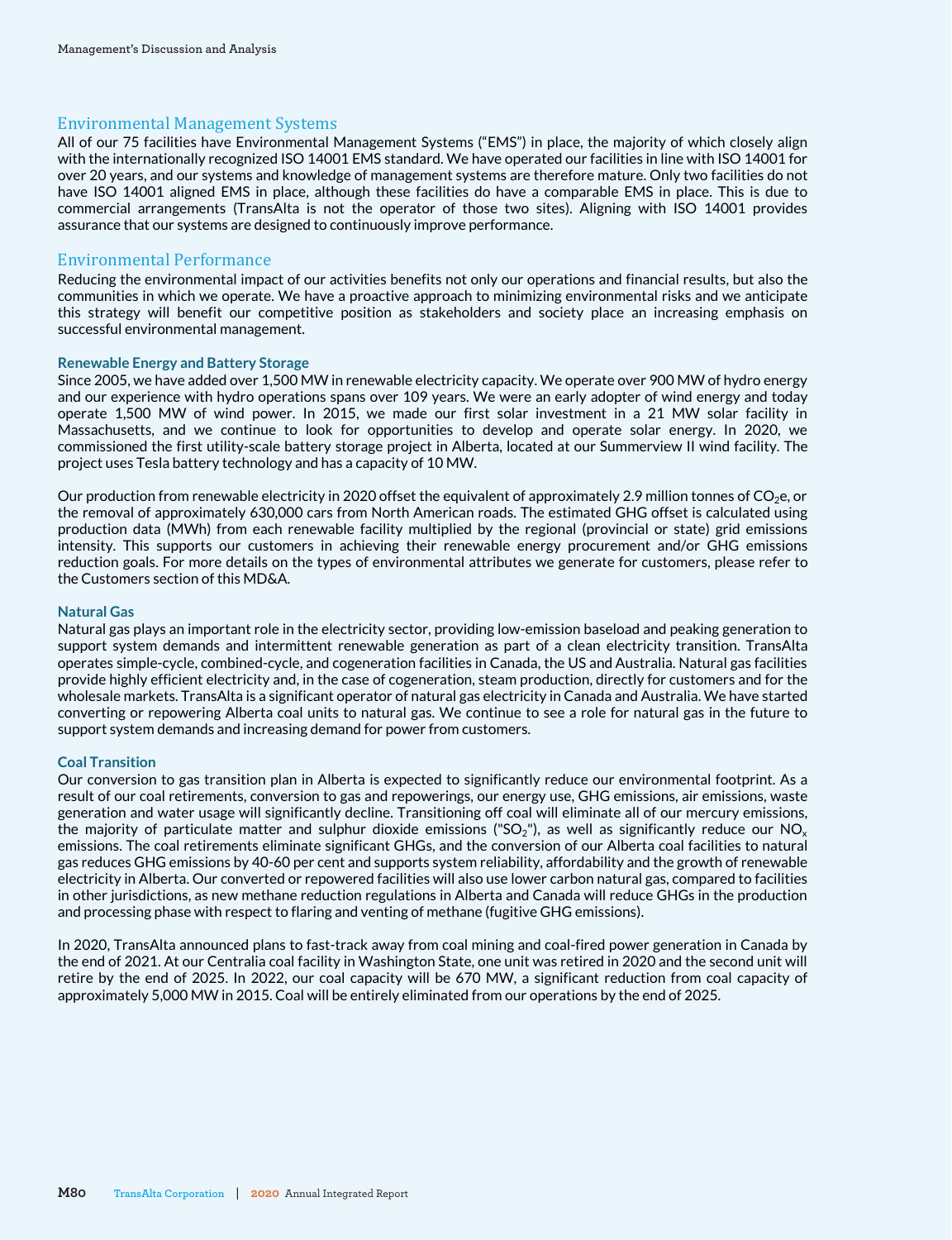#### **Energy Use**

TransAlta uses energy in a number of different ways. We burn gas, diesel and coal (to the end of 2021 in Canada and the end of 2025 at Centralia) to generate electricity. We harness the kinetic energy of water and wind to generate electricity. We also generate electricity from the sun. In addition to combustion of fuel sources, we also track combustion of gasoline or diesel in our vehicles and the electricity use and fuel use for heating (such as natural gas) in the buildings we occupy. Knowledge of how much energy we use allows us to optimize and create energy efficiencies. As an electricity generator, we continually and consistently look for ways to optimize and create efficiencies related to the use of energy. For example, in 2019, we supported a study conducted by Stanford University to understand how to improve wind production. The research showed that angling turbines slightly away from the wind can boost energy produced and even out variable supply.

The following table captures our energy use (millions of gigajoules). Energy use declined by 19 per cent in 2020 over 2019, primarily as a result of reduced coal use. Minor revisions were made to our energy use data in 2020 as a result of accrual adjustments from 2019 and 2018. Historical 2019 total energy use was revised from 345 million gigajoules to 346 million gigajoules as a result of these changes. Due to rounding, there was no impact to our reported 2018 total.

| Year ended Dec. 31                    | 2020 | 2019 | 2018 |
|---------------------------------------|------|------|------|
| Hydro                                 |      |      |      |
| Wind & Solar                          |      |      |      |
| North American Gas                    | 30   | 30   | 28   |
| Australia Gas                         | 21   | 20   | 20   |
| Alberta Thermal                       | 135  | 168  | 203  |
| Centralia                             | 93   | 128  | 107  |
| Corporate and Energy Marketing        |      |      |      |
| Total energy use (million gigajoules) | 279  | 346  | 358  |

#### **Air Emissions**

Our coal facilities emit air emissions that we track, analyze and report to regulatory bodies. We also work on mitigation solutions depending on the type of air emission. We report our major air emissions from coal, which includes  $NO<sub>x</sub>$ ,  $SO<sub>2</sub>$ , particulate matter and mercury. We will continue reducing air emissions in our existing fleet through our conversion and retirement of coal units in Alberta and Washington State. In 2020, we accelerated our target of 95 per cent  $SO_2$  and 50 per cent NO<sub>x</sub> emission reductions over 2005 levels by moving the target date from 2030 to 2026. In addition, we increased the stringency of our reduction levels for NO<sub>x</sub> to 80 per cent. Since 2005, we have reduced SO<sub>2</sub> emissions by 83 per cent and NO<sub>x</sub> by 68 per cent. We continue to capture 80 per cent of mercury emissions at our coal facilities and, by the end of 2025, mercury emissions will be eliminated following the conversions to gas, Sundance Unit 5 repowering and the retirement of the Centralia facility. Particulate matter and  $SO<sub>2</sub>$  emissions will also be virtually eliminated or considered negligible.

None of our Alberta coal facilities are located within 50 kilometres of dense or urban populations, but our Centralia thermal facility in Washington State is 40 kilometres from a dense or urban population. As per guidance from SASB, "a facility is considered to be located near an area of dense population if it is located within 49 kilometres of an area of dense population" (being deemed to be a "minimum population of 50,000 persons"). The Centralia thermal facility has two units and we retired one unit in 2020 and will retire the additional unit by the end of 2025, at which time air emissions from our coal facilities will be eliminated.

Our gas facilities emit low levels of  $NO<sub>x</sub>$  that trigger reporting obligations to national regulatory bodies. These gas facilities also produce trace amounts of  $SO_2$  and particulate matter, but at levels that are deemed negligible and do not trigger any reporting requirements or compliance issues. Many of our gas facilities are located in very remote and unpopulated regions, away from dense urban areas. Our Sarnia, Windsor, Ottawa and Fort Saskatchewan gas facilities are our only facilities with air emissions within 49 kilometres of dense or urban environments.

Our total air emissions in 2020 decreased compared with 2019 levels. Specifically,  $NO<sub>x</sub>$  was reduced 19 per cent, particulate matter was reduced 36 per cent and  $SO_2$  was reduced 26 per cent over 2019 levels. Mercury emissions also decreased by 12 per cent over 2019 levels (which is not reflected in the table below due to rounding). Reductions in emissions were largely due to an increase in co-firing (gas and coal) at our Alberta thermal facilities and a reduction in production from our Centralia coal facility. Historical  $NO_x$  incurred minor revisions in 2020 to include  $NO_x$  emissions from our Highvale mine. The revision increased 2018  $NO_x$  from 28,000 to 29,000 tonnes. There was no change to reported 2019 tonnes as the revision was minor and, with rounding, the volume remains consistent.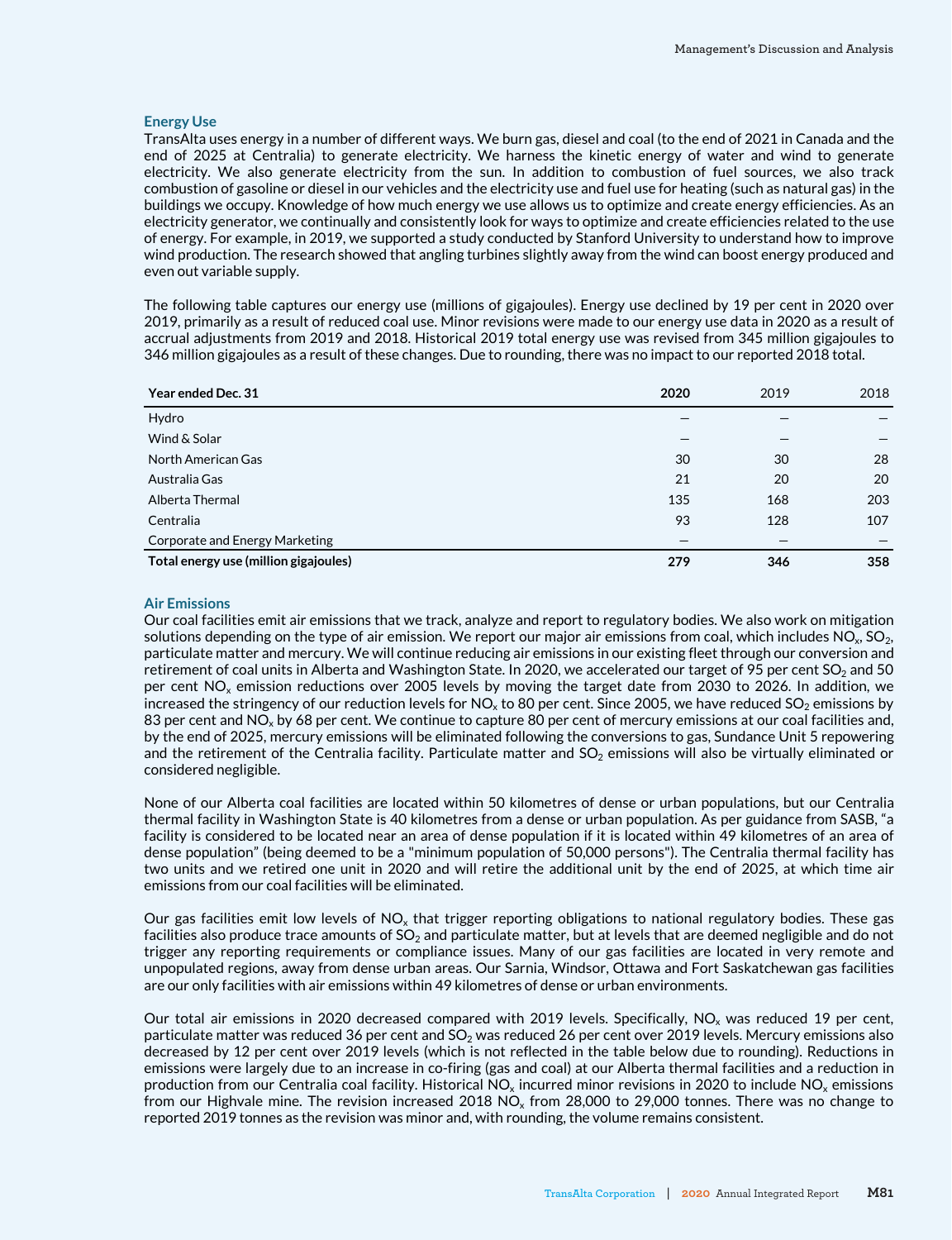The following table represents our material air emissions. Figures have been rounded to the nearest one thousand with the exception of mercury, which are rounded to the nearest ten as totals are considerably lower:

| Year ended Dec. 31          | 2020   | 2019   | 2018   |
|-----------------------------|--------|--------|--------|
| Sulphur dioxide (tonnes)    | 12,000 | 16.000 | 19,000 |
| Nitrogen oxides (tonnes)    | 21,000 | 26,000 | 29,000 |
| Particulate matter (tonnes) | 5,000  | 8,000  | 8.000  |
| Mercury (kilograms)         | 60     | 60     | 70     |

#### **Water**

Our principal water use is for cooling and steam generation in our coal and gas facilities but our hydro operations also require water flow for operations. Water for coal and gas operations is withdrawn primarily from rivers where we hold permits to withdraw water and must adhere to regulations on the quality of discharged water. The difference between withdrawal and discharge, representing consumption, is due to several factors, which include evaporation loss and steam production for customers. Typically, TransAlta withdraws in the range of 220-240 million m $^3$  of water across our fleet. In 2020, we withdrew approximately 240 million m<sup>3</sup> (2019 - 260 million m<sup>3</sup>) and returned approximately 200 million m $^3$  (2019 - 220 million m $^3$ ) or 85 per cent. Overall, water consumption was approximately 40 million m $^3$  (2019 -40 million m<sup>3</sup>). Water withdrawal and consumption was lower in 2020 primarily due to decreased production from our Alberta thermal and Centralia thermal facilities.

Centralia 2019 water data were revised in 2020 as a result of identified discrepancies, which resulted in overreported raw water intake or water withdrawal for sustainability reporting. The issue was specific to 2019 data only. Water from our Centralia facility is also reported to the Department of Ecology ("DOE") in Washington State. There were no issues with our data submitted to the DOE, as the information generated for sustainability reporting followed a separate data collection process. As a result, Centralia 2019 water withdrawal was revised from approximately 52 million m $^3$  to 26 million  $m^3$ . The Centralia business unit has performed a full review of its water reporting process and our corporate function will review its internal assurance process to support avoidance of any future reoccurrence of this event.

Our 2019 company-wide water withdrawal, total water consumption and water intensity were also revised as a result of this change. Overall water withdrawal reduced from approximately 290 million m $^3$  to 260 million m $^3$  (result of rounding), total water consumption reduced from 70 million m<sup>3</sup> to 40 million m<sup>3</sup> (result of rounding) and our company-wide water intensity reduced from 2.48  $\text{m}^3\text{/MWh}$  to 1.55  $\text{m}^3\text{/MWh}.$ 

In 2020, we established a new water consumption reduction target to reduce fleet-wide water consumption (withdrawals minus discharge) by 20 million m $^3$  or 40 per cent in 2026 over a 2015 baseline. Water consumption in 2015 was 45 million m<sup>3</sup>. This target is in line with the UN's Sustainable Development Goals ("SDGs"), specifically "Goal 6: Clean Water and Sanitation." Our water consumption will fluctuate somewhat over the period of 2020-2025 as we transition off coal, convert and repower gas facilities and ramp production upwards.

The following represents our total water consumption (million m $^3$ ) over the last three years. Figures below have been rounded to the nearest 10 million  $m^3$ :

| Year ended Dec. 31                       | 2020 | 2019 | 2018 |
|------------------------------------------|------|------|------|
| Water withdrawal                         | 240  | 260  | 250  |
| Water discharge                          | 200  | 220  | 210  |
| Total water consumption (million $m^3$ ) | 40   | 40   | 40   |

Our largest water withdrawal and discharge occurs at our Sarnia gas cogeneration facility (which produces both electricity and steam for our customer). The facility operates as a once-through, non-contact cooling system for our steam turbines. Despite large withdrawals from the adjacent St. Clair River to support our Sarnia operations, we return approximately 93 per cent of the water withdrawn. Water from this source is currently at "low risk" as per analysis from the SASB-endorsed Aqueduct Water Risk Atlas tool.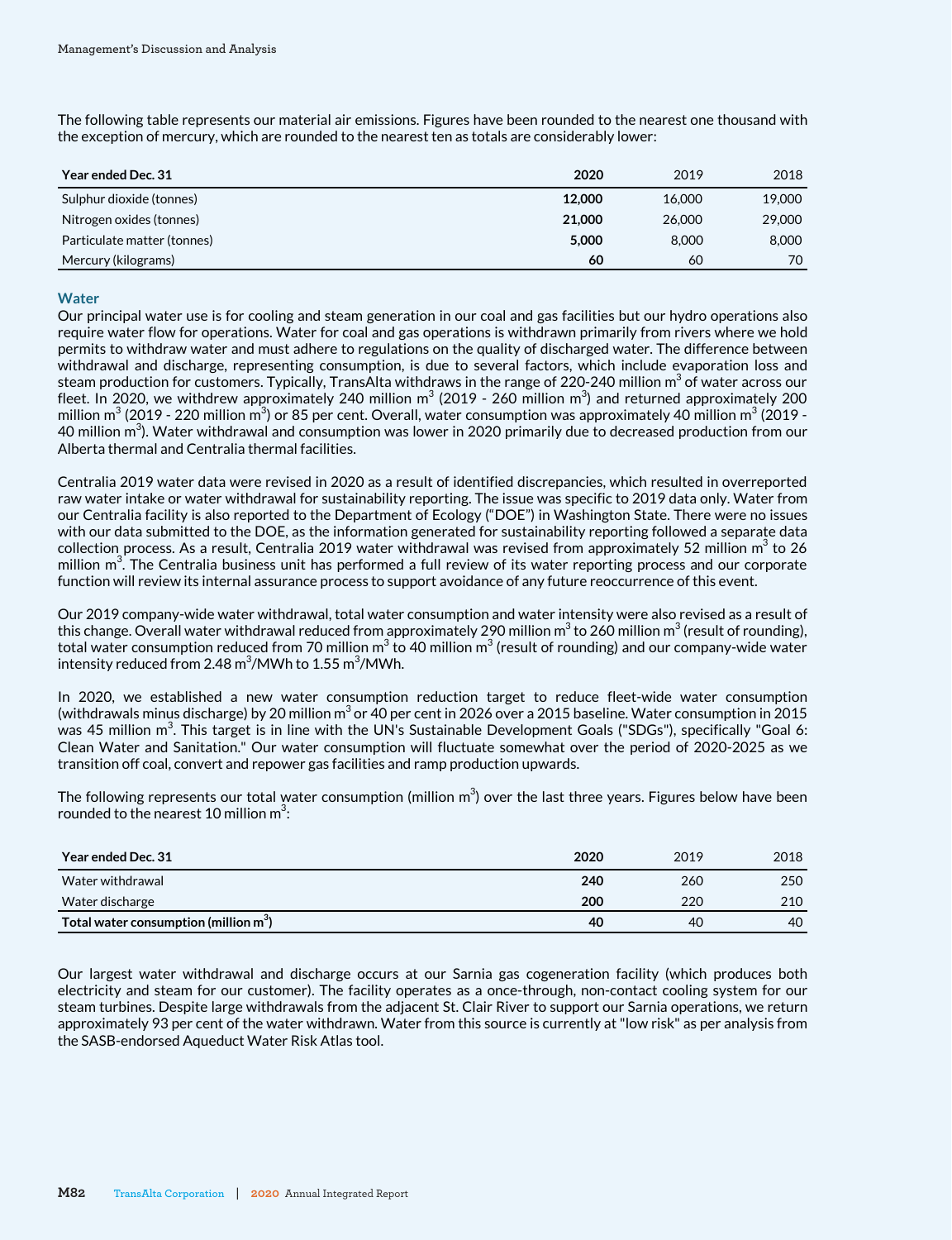The Aqueduct Water Risk Atlas tool highlights that water risk is high at our interior and southern Western Australia facilities due to high interannual variability in the region. Interannual variability refers to wider variations in regional water supply from year to year. Our water supply at these facilities is provided at no cost under PPAs with our mining customers, hence our risk is significantly mitigated. In addition, our customers have developed conservation and re-use strategies aimed at recycling water for mining operational needs. All water used in the region is sourced from scheme water, and with respect to gas and diesel turbine water use, water wash techniques and frequency of activities are continually modified to minimize consumption and environmental impact. Water used in our operations is returned to our customers, who repurpose this water for vegetation and dust suppression in their mining operations.

At the South Hedland facility in Western Australia, water risk is also high due to the risk of flooding in the region. The South Hedland facility was built above normal flood levels to mitigate potential risk from flooding. During a category 4 cyclone event in the area and associated flooding in the region in 2019, the South Hedland facility stayed dry and continued to generate power for the region. In addition, the South Hedland facility has developed a Water Efficiency Management Plan with Water Corporation WA, the principal supplier of water, wastewater and drainage services in Western Australia. Initiatives are aimed at reducing water consumption and costs through innovative technology and efficiencies identified through facility management.

In southern Alberta, our hydroelectric facilities have played an increasingly important water management role following the flood of 2013. In 2016, we signed a five-year agreement with the Government of Alberta to manage water on the Bow River at our Ghost Reservoir facility to aid in potential flood mitigation efforts, as well as at our Kananaskis Lakes System (which includes Interlakes, Pocaterra and Barrier) for drought mitigation efforts.

#### **Waste**

The importance of environmental protection and managing waste is outlined in our Total Safety Management Policy as a corporate responsibility for TransAlta, and a responsibility of each employee and contractor working on TransAlta's behalf. Our waste data is reported annually to a number of different regulatory bodies.

In 2020, our operations generated approximately 1.1 million tonnes equivalent of waste (2019 - 1.5 million tonnes). Of total waste generated, 98 per cent was non-hazardous waste and two per cent was hazardous waste. In 2020, only 0.1 per cent of total waste generated was directed to landfill. From the remaining 99.9 per cent, 45 per cent was returned to the mine (ash from coal combustion), 47 per cent was reused or sold to third parties, three per cent was recycled and five per cent was stored.

In 2020, we established a new waste reduction target that by 2022 TransAlta will reduce total waste generation by 80 per cent over a 2019 baseline of 1.5 million tonnes equivalent of waste generation. This is in line with the UN's SDGs, specifically, "Goal 12: Responsible Consumption and Production."

Our reuse waste or byproduct waste is generally sold to third parties. Byproduct sales and associated annual revenue generation typically ranges from \$15 million to \$20 million. Our operating teams are diligent at not only minimizing waste, but also maximizing recoverable value from waste. We have invested in equipment to capture byproducts from the combustion of coal, such as fly ash, bottom ash, gypsum and cenospheres, for subsequent sale. These non-hazardous materials add value to products like cement and asphalt, wallboard, paints and plastics.

Given our transition off coal, we will no longer produce fly ash waste in Canada past the end of 2021 and past the end of 2025 in the US. The Corporation is looking at recovering fly ash that was returned to its original source at Highvale mine to replace this supply, which is used extensively in the concrete industry. By turning the recovered product into something marketable, it will continue to aid in reducing the amount of cement produced and consequent emissions while offering new job and economic growth opportunities. This innovative technology contributes to a circular economy and will reduce reclamation liabilities for TransAlta.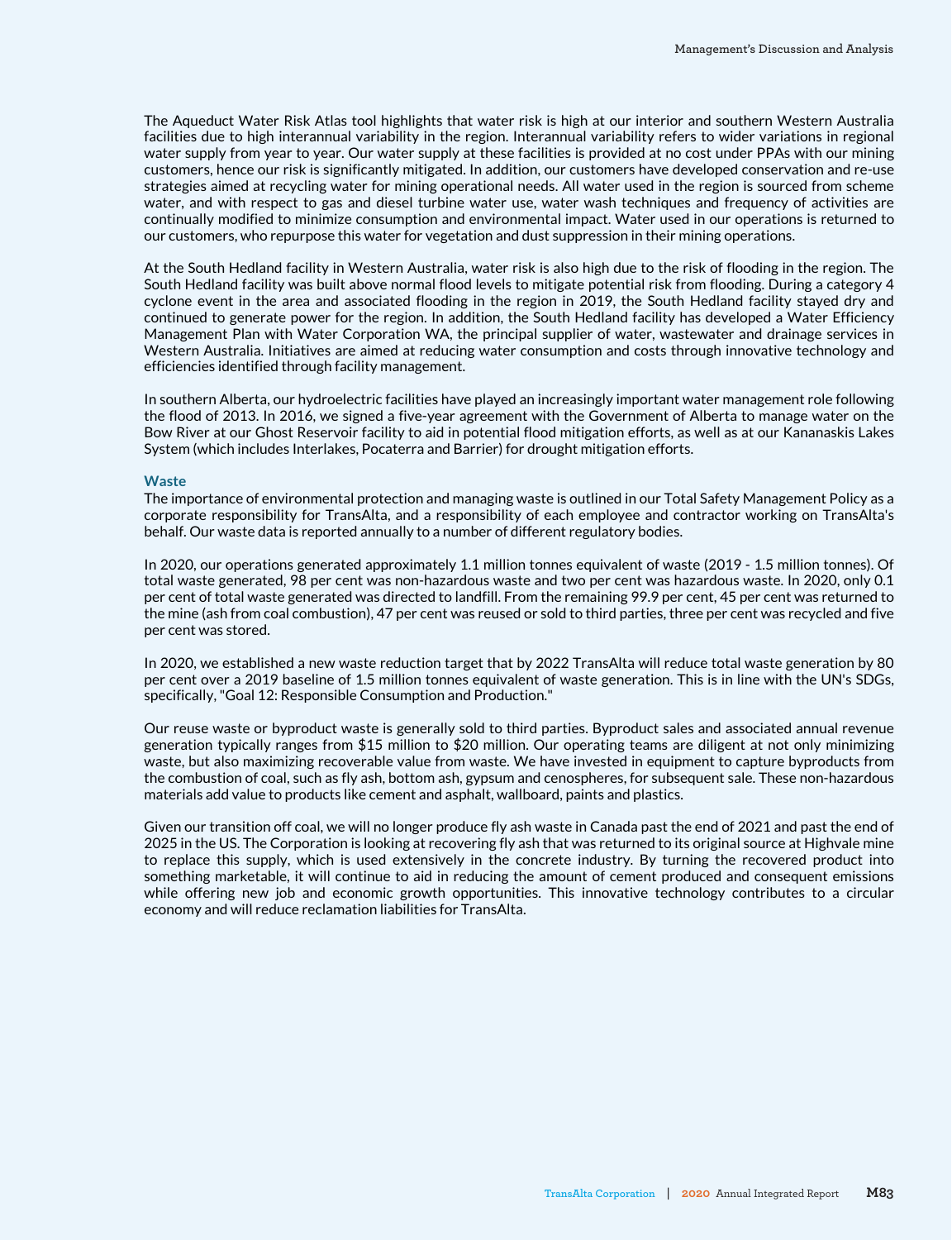#### **Biodiversity**

The importance of environmental protection and biodiversity is outlined in our Total Safety Management Policy as a corporate responsibility for TransAlta, and a responsibility of each employee and contractor working on TransAlta's behalf. We consider the biodiversity impact at all of our existing operations (with greater focus being given to mining operations) and the biodiversity impacts of all new growth projects are evaluated in line with regulatory compliance and with respect to TransAlta's focus on biodiversity, which is to support biodiversity health.

#### *Growth*

Each new TransAlta development project must complete an in-depth environmental assessment (as prescribed by the local regulation and in line with our own assessment practices) describing baseline environmental conditions, identifying potential effects and developing mitigation for identified environmental sensitivities prior to construction and operation. These assessments have been specifically designed to meet the environmental information requirements of the respective regions in which we operate while identifying alignment with the intent of the standards and/or regulations applicable to these jurisdictions (e.g., Wildlife Directive for Alberta Wind Energy Projects, US Fish & Wildlife Service Land-Based Wind Energy Guidelines, etc.). Typically, our renewable projects are greenfield development projects that require a higher level of evaluation compared to a number of our gas projects, which integrate into existing industrial facilities.

In addition, TransAlta provides a detailed wildlife mitigation plan to environmental regulators outlining specific measures that will be employed to mitigate the effects that project construction and operation activities may have on wildlife, wildlife habitat and specific wildlife features identified during environmental studies completed during the development stage.

Each greenfield development project has a detailed stakeholder consultation plan designed to ensure all potentially impacted host landowners, stakeholders, agencies, businesses, non-governmental organizations ("NGOs"), environmental NGOs and Indigenous communities understand the nature of the projects, have multiple and varied opportunities for engagement and feedback, and are able to engage in meaningful dialogue and discussion with TransAlta and its representatives. The ultimate goal is addressing, solving and mitigating stakeholder or Indigenous community biodiversity concerns before filing major permit applications for all of our projects.

#### *Day-to-Day Operations*

At our Alberta thermal operations, we have a Wildlife Monitoring Program designed to monitor wildlife abundance and species diversity in the study area over time. Based on these surveys, TransAlta has seen primarily stable or increasing biodiversity in the area, with various new bird species being detected over the years and incidents of vehicle collisions decreasing due to lower speed limit restrictions. Some animal population sizes fluctuate in the area based on weather conditions and available ground cover.

Our natural gas operations have a relatively limited impact on biodiversity. The facilities are frequently constructed adjacent to existing industrial operations, and TransAlta may not always be the holder of the environmental permits. The land area these facilities occupy is also generally relatively small. One exception is our Sarnia cogeneration facility. This facility is made up of 260 acres of brownfield industrial land, some of which contains areas with tall grasses and potential wildlife. Care will be taken at the time of redevelopment of this land to minimize impact to species at risk through the completion of species-at-risk surveys as well as performing certain construction activities outside of nesting periods. For all sites that are under our environmental scope, we adhere to all relevant environmental compliance permits.

At our hydro facilities, a major focus is on reducing the impact on fish and fish habitat. We adhere to provincial and federal regulations and operate in accordance to facility approvals. We continue to work towards operational improvement and regularly review our Environmental Operational Management Plans to ensure our operating parameters are met.

At our wind and solar operations, the business unit has established the WiSPER (Wind Stewardship Planning and Environmental Reporting) Program. The goal of the program is to provide continuous improvement and ongoing environmental monitoring programs beyond TransAlta's regulatory requirements. This is achieved through periodic audit and inspection programs, and through collaboration with industry and the scientific community to address environmental concerns and impacts. An Operational Environmental Management Plan has been developed for each renewable asset to ensure that our facilities use environmentally sound and responsible practices that are based on a philosophy of continuous improvement of environmental protection through a program of inspection, monitoring and review.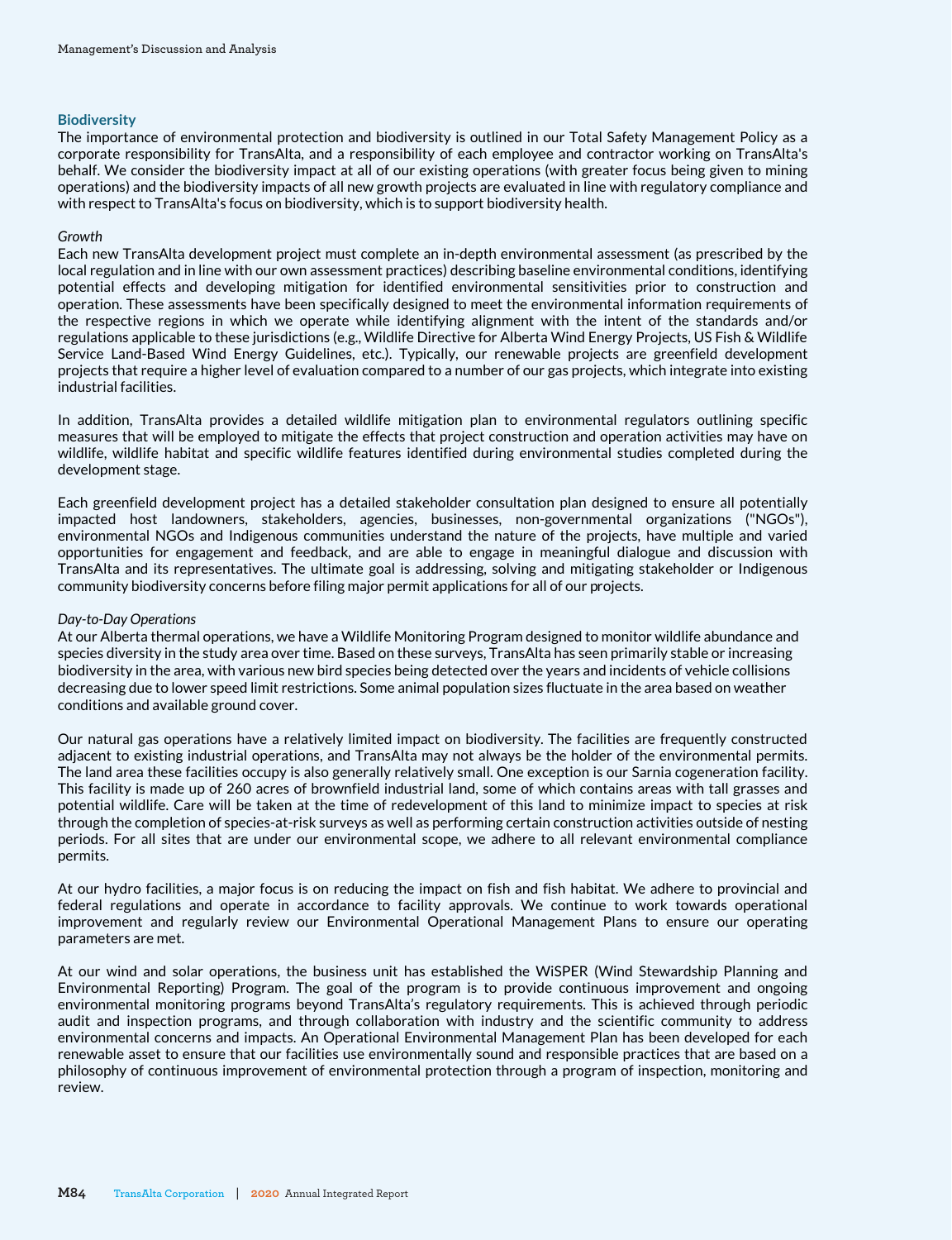Examples of WiSPER initiatives to support our biodiversity focus include our Avian Protection Program (installation of covers to protect birds from possible electrocution), a bird and bat mortality database (records all injuries and mortalities), environmentally sensitive resource monitoring (monitoring sensitive wildlife features in and around our operating wind facilities such as raptor nests and sharp-tailed grouse leks), long-term dataset collections (e.g., wildlife studies pre-construction and post-construction) and community wind education programs.

For further details on our environmental strategy, please refer to the Environmental Incidents and Spills discussion and the Land Use discussion of this MD&A.

#### **Land Use**

The largest land use associated with our operations is for surface mining of coal. Of the three mines we have operated, the Whitewood mine in Alberta is completely reclaimed and the land certification process is ongoing. Our Centralia mine in Washington State is currently in the reclamation phase and we have adopted a target to fully reclaim this mine by 2040.

Our Highvale mine in Alberta is actively mined with certain sections undergoing reclamation. The Highvale mine will close at the end of 2021 as part of discontinuing coal-fired power generation in Canada at the end of 2021. In 2020, our reclamation team updated our mine reclamation plans. The updated plans align with community priorities for the reclaimed land. These reclamation plans were submitted to the regulator and we are seeking approval on these plans. The regulator timeline for approval can be anywhere from one to three years. Our reclamation plans at Highvale are set out on a life-cycle basis and include contouring disturbed areas, re-establishing drainage, replacing topsoil and subsoil, re-vegetation and land management. Our mining practice incorporates progressive reclamation where the final end use of the land is considered at all stages of planning and development. Associated with our plans, we have recently announced a target to have the Highvale mine fully reclaimed by 2046.

In 2020, the Centralia mine planted 81,000 Douglas Fir trees on land that was reclaimed in previous years. However, further reclamation work at our Centralia was paused in 2020 due to the COVID-19 pandemic. At our Highvale mine, approximately 25 acres (10 hectares) were reclaimed in 2020.

Across our mining operations, to date we have reclaimed approximately 12,000 acres (4,800 hectares), which is approximately 38 per cent of land disturbed. Since 1991, we have planted approximately 2.5 million trees as part of this reclamation work.

#### **Incidents and Spills**

Protecting and minimizing our impact on the environment supports healthy ecosystems and mitigates our environmental compliance risk and reputational risk. We maintain procedures for environmental incidents similar to our safety practices, with tracking, analyzing and active management to minimize occurrences. With respect to biodiversity management (management of ecosystems, natural habitats and life in the areas we operate) we seek to establish robust environmental research and data collection to establish scientifically sound baselines of the natural environment around our facilities to ensure we can accurately evaluate the level of significance to biodiversity following an incident. We closely monitor the air, land, water and wildlife in these areas to identify and curtail potential impacts.

In 2020, environmental incidents were separated into two categories: significant environmental incidents and regulatory non-compliance environmental incidents. We define regulatory non-compliance environmental incidents as events involving a non-compliance event that did not have an impact on the environment. For example, a technical issue with a computer system for gathering real-time data could cause us to be out of compliance with local regulation or our EMS, but there is no direct consequence for the physical environment. All other events are captured as significant environmental incidents if there is some level of impact to the environment. In 2020, we recorded six significant environmental incidents (2019 - three incidents). Our six significant environmental incidents (all bird and bat strikes further details below) will not cause any long-term impacts on the environment and the associated ecosystem and did not trigger any enforcement action. The Corporation is working to ensure our classification is accurate as a true significant environmental incident is one that causes harm to the environment and poses a long-term impact on a local ecosystem. In 2020 we note that we did not experience an incident with such an impact. We recorded two regulatory non-compliance environmental incidents in 2020 (2019 – six incidents). Both of these incidents occurred at our Sarnia facility and were related to an exceedance of discharge from our sumps during water treatment. Both incidents had negligible environmental impact.

Our six significant environmental incidents in 2020 occurred at our Summerview (Alberta), Antrim (New Hampshire) and Big Level (Pennsylvania) wind facilities. Four New Hampshire state-listed bat carcasses were found during the postconstruction biological survey in Antrim (three little brown bats and one eastern small-footed bat). One Pennsylvania state-listed bird (yellow-bellied flycatcher) was found during the post-construction biological survey at Big Level. A ferruginous hawk, a listed species in Alberta, was found during an ongoing inspection during normal operation. In each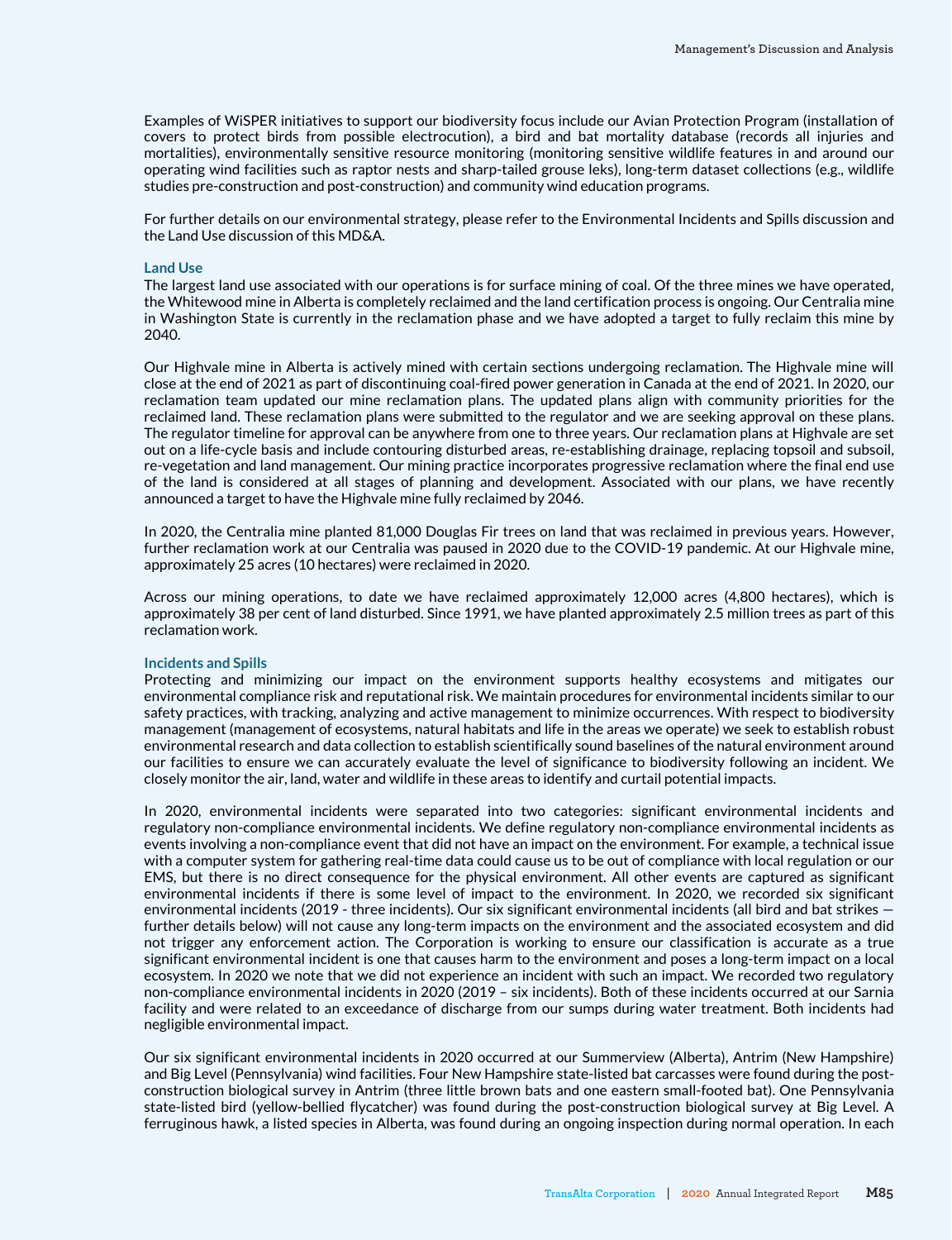case, root cause analysis investigations were performed, and we found no causal factors or root causes related to human behaviour or equipment failure being involved in the incidents. For all incidents, we collaborated with authorities and there were no enforcement actions with respect to the mortalities. Despite inconclusive findings, smart bat curtailment optimization is contemplated in Antrim and the biological monitoring studies continues at relevant sites.

Significant environmental incidents by business segment follow:

| Year ended Dec. 31                        | 2020 | 2019 | 2018 |
|-------------------------------------------|------|------|------|
| Hydro                                     |      |      |      |
| Wind & Solar                              | 6    | 3    |      |
| North American Gas                        |      |      |      |
| Australia Gas                             |      |      |      |
| Alberta Thermal                           |      |      |      |
| Centralia                                 |      |      |      |
| Corporate and Energy Marketing            |      |      |      |
| Total significant environmental incidents | 6    |      |      |

Regulatory non-compliance environmental incidents by business segment follow:

| Year ended Dec. 31                                      | 2020 | 2019 | 2018           |
|---------------------------------------------------------|------|------|----------------|
| Hydro                                                   |      |      |                |
| Wind & Solar                                            |      |      |                |
| North American Gas                                      | 2    |      | $\mathfrak{D}$ |
| Australia Gas                                           |      |      |                |
| Alberta Thermal                                         |      |      | 2              |
| Centralia                                               |      |      | $\mathfrak{D}$ |
| Corporate and Energy Marketing                          |      |      |                |
| Total regulatory non-compliance environmental incidents |      | 6    | 6              |

Some examples of mitigation measures TransAlta has taken include:

- Installation of artificial nest platforms to increase breeding opportunities for endangered ferruginous hawks in southern Alberta;
- Installation of bluebird nest boxes to increase breeding habitat for this sensitive species found at some of our southern Alberta wind facilities;
- Bobolink Management Plan at the Wolfe Island wind facility creation of 50 acres of breeding habitat for bobolink (a sensitive bird species in Ontario) to offset the potential impacts of the Wolfe Island wind facility on this species; and
- Implementing operational bat curtailment at the Antrim, Big Level, Summerview and Kent Breeze wind facilities during the fall bat migration period (July to September) to reduce bat mortality at these sites by increasing the cut-in speed.

For 2021, we are removing our target for environmental incidents. This is because we do not tend to experience environmental incidents that have a large or lasting impact on the environment and an ecosystem, and we believe it is prudent to instead focus on other environmental areas that are more material for the Corporation. This will not change our internal focus on mitigation of environmental incidents. We continue to track and manage all environmental incidents, including all non-reportable (minor) environmental incidents, which helps us identify what causes an incident. Understanding the root cause of incidents helps with incident prevention planning and education.

Regarding spills and releases, typical spills that could occur at our operation sites are hydrocarbon-based. Spills generally happen in low environmental impact areas and are almost always contained and fully recovered. It is extremely rare for large spills to occur. Efforts are placed on providing a quick response to all spills to ensure assessment, containment and recovery of spilled materials result in minimal risk to the environment.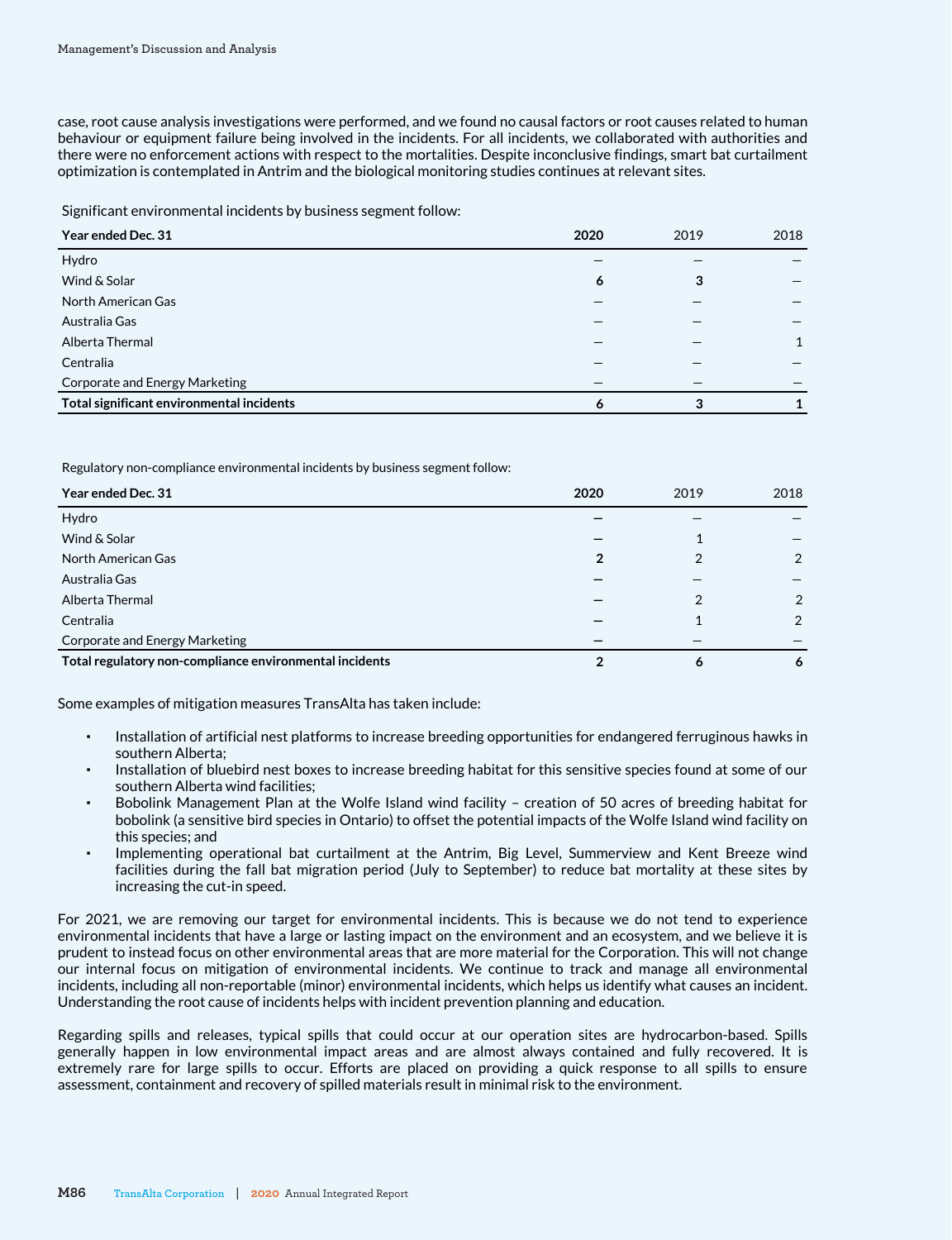There is a potential that ash ponds associated with our coal facilities could fail. The probability of this occurring is low, but the impact could be significant. We follow applicable environmental regulations with respect to our ash ponds and satisfy ourselves that management is adequate given the robust regulations in the jurisdictions where we operate. Management includes periodic inspections and appropriate mitigation if issues are uncovered. An inspection in 2020 noted cracks in one of our ponds. In response, a restoration plan was developed to fix the issue. The total cost of mitigation was \$1 million.

The estimated volume of spills in 2020 was 4 m $^3$  (2019 - 530 m $^3$ ). Spill volumes in 2019 were higher due to a 527 m $^3$  spill at our Sarnia cogeneration facility. This was not a traditional product spill and was a wastewater effluent limit exceedance from a sump. There was no enforcement action associated with this spill.

#### **Weather**

Abnormal weather events can impact our operations and give rise to risks. Due to the nature of our business, our earnings are sensitive to weather variations from period to period. Variations in winter weather affect the demand for electrical heating requirements. Variations in summer weather affect the demand for electrical cooling requirements. These variations in demand translate into spot market price volatility. Variations in precipitation also affect water supplies, which in turn affect our hydroelectric assets. Also, variations in sunlight conditions can have an effect on energy production levels from our solar facility. Variations in weather may be impacted by climate change resulting in sustained higher temperatures and rising sea levels, which could have an impact on our generating assets. Ice can accumulate on wind turbine blades in the winter months. The accumulation of ice on wind turbine blades depends on a number of factors, including temperature and ambient humidity. Accumulated ice can have a significant impact on energy yields and could result in the wind turbine experiencing more downtime. Extreme cold temperatures can also impact the ability of wind turbines to operate effectively and this could result in more downtime and reduced production. In addition, climate change could result in increased variability to our water and wind resources.

Our generation facilities and their operations are exposed to potential damage and partial or complete loss resulting from environmental disasters (e.g., floods, high winds, fires and earthquakes), equipment failures and other events beyond our control. Climate change can increase the frequency and severity of these extreme weather events. The occurrence of a significant event that disrupts the operation or ability of the generation facilities to produce or sell power for an extended period, including events that preclude existing customers from purchasing electricity, could have a material adverse effect. Our generation facilities could be exposed to effects of severe weather conditions, natural or man-made disasters and other potentially catastrophic events such as a major accident or incident at our sites. In certain cases, there is the potential that some events may not excuse us from performing our obligations pursuant to agreements with third parties. The fact that several of our generation facilities are located in remote areas may make access for repair of damage difficult. Please refer to the Governance and Risk Management section of this MD&A for further discussion on weather-related risks.

During the past three years, we have experienced no significant impacts to annual financial results due to deviations from expected weather patterns.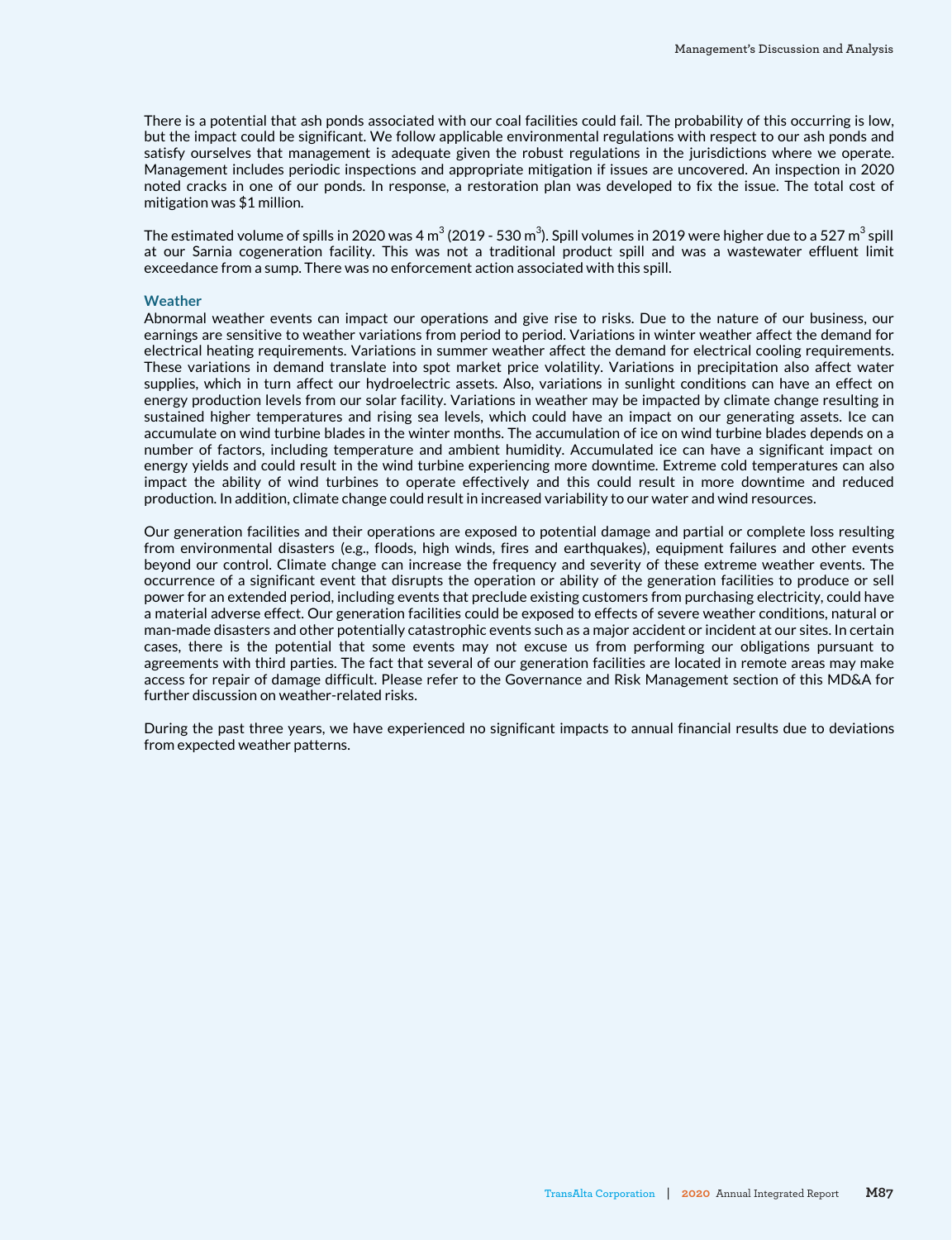# Progressive Environmental Stewardship: Climate Change Management

We believe in open and transparent reporting on material impacts relating to climate change. Our climate change reporting is structured as per guidance from the Financial Stability Board's TCFD recommendations. The following highlights our management, performance and leadership of impacts related to climate change.

# TransAlta Climate Change Action - Highlights

- The GSSC includes in its mandate that it will review guidelines and practices relating to environmental protection and the Corporation's plans with respect to environmental impact;
- Our strategy involves moving away from GHG-intensive coal and achieving a 100 per cent mix of renewables and natural gas by the end of 2025;
- Our business is showing resilience to mitigation of global warming by reducing GHG emissions we have a target to reduce annual emissions by 19.7 million tonnes of  $CO<sub>2</sub>$ e by 2030 over 2015 levels and a new goal to be carbon neutral by 2050. Since 2015, we have reduced our annual emissions by 15.8 million tonnes of  $CO<sub>2</sub>e$ or approximately 80 per cent of required GHG reductions to meet this target;
- We have reduced our annual emissions by approximately 25 million tonnes of  $CO<sub>2</sub>e$  since 2005, which is a 61 per cent reduction over the time period and highlights our decarbonization track record - this is the equivalent annual GHG emissions of a small country;
- As a leader in North American renewable energy, and on-site generation development and production, we are well positioned to build renewable energy facilities and lower-carbon gas facilities to support customer sustainability goals to decarbonize; and
- In 2020, CDP (the global disclosure system for environmental impacts known formerly as Carbon Disclosure Project) recognized TransAlta with an A- score, ranking the Corporation among industry leaders on climate change management.

# Climate Change Governance

The highest level of oversight on business impacts related to climate change is at our Board level, specifically by the GSSC and the AFRC. Macro issues and opportunities such as coal GHG emissions and the phase-out of coal power generation, cost-competitiveness of renewable energy and customer preferences toward lower carbon energy have been at the forefront of strategic discussions with our executive and Board. These deliberations resulted in our actions to move away from coal, establish 2030 and 2050 GHG emissions reduction targets and grow our generation capacity with renewable energy and gas.

The GSSC has oversight of climate-related issues. Meeting on a quarterly basis, the GSSC's charter includes "monitoring and assessing climate change risks and compliance with associated legislation and public reporting." The charter also directs that the GSSC "at least annually, review guidelines and practices relating to environmental protection, including the mitigation of pollution and climate change; consider whether TransAlta's policies and practices relating to the environment are being effectively implemented, and discuss and advise regarding the development of policies and practices regarding climate change, greenhouse gas and other pollutants."

In addition to the GSSC, climate risks are reviewed through the AFRC. For example, climate policy considerations are factored into decision-making with respect to conversion of coal facilities to gas facilities. In addition, many of our new projects, including clean energy projects, are reviewed by other committees of the Board and climate risk and opportunity is factored into those committee deliberations. As a result, climate change related capital expenditures, acquisitions and budgets are also reviewed at the Board level on a case-by-case basis.

Notably, five of our Board members have identified Environment and Climate Change as being among their top four relevant competencies. We have noted this in our skills matrix section of our 2020 Management Proxy Circular on page 33.

The highest level of oversight on climate change at our executive level is with the President and CEO. Climate change related risks are monitored and actively managed through our TransAlta-wide risk management processes. Climate change risks and opportunities are identified and reviewed at the Board level and all levels of the Corporation. The business units and corporate functions work closely together and flow risks and opportunities upwards to the executive and the Board. Risks and opportunities are reviewed by our CEO and executive team quarterly and are reported to the GSSC and the AFRC.

A significant component of executive compensation is tied to achieving our strategic goals, which include growing renewable energy, reducing GHG emissions through our conversion to gas transition and supporting our customer sustainability goals to decarbonize through on-site low carbon generation. Our corporate executive annual incentive plans (short-term incentive or annual bonus and long-term share incentives) are linked to TransAlta's performance (i.e.,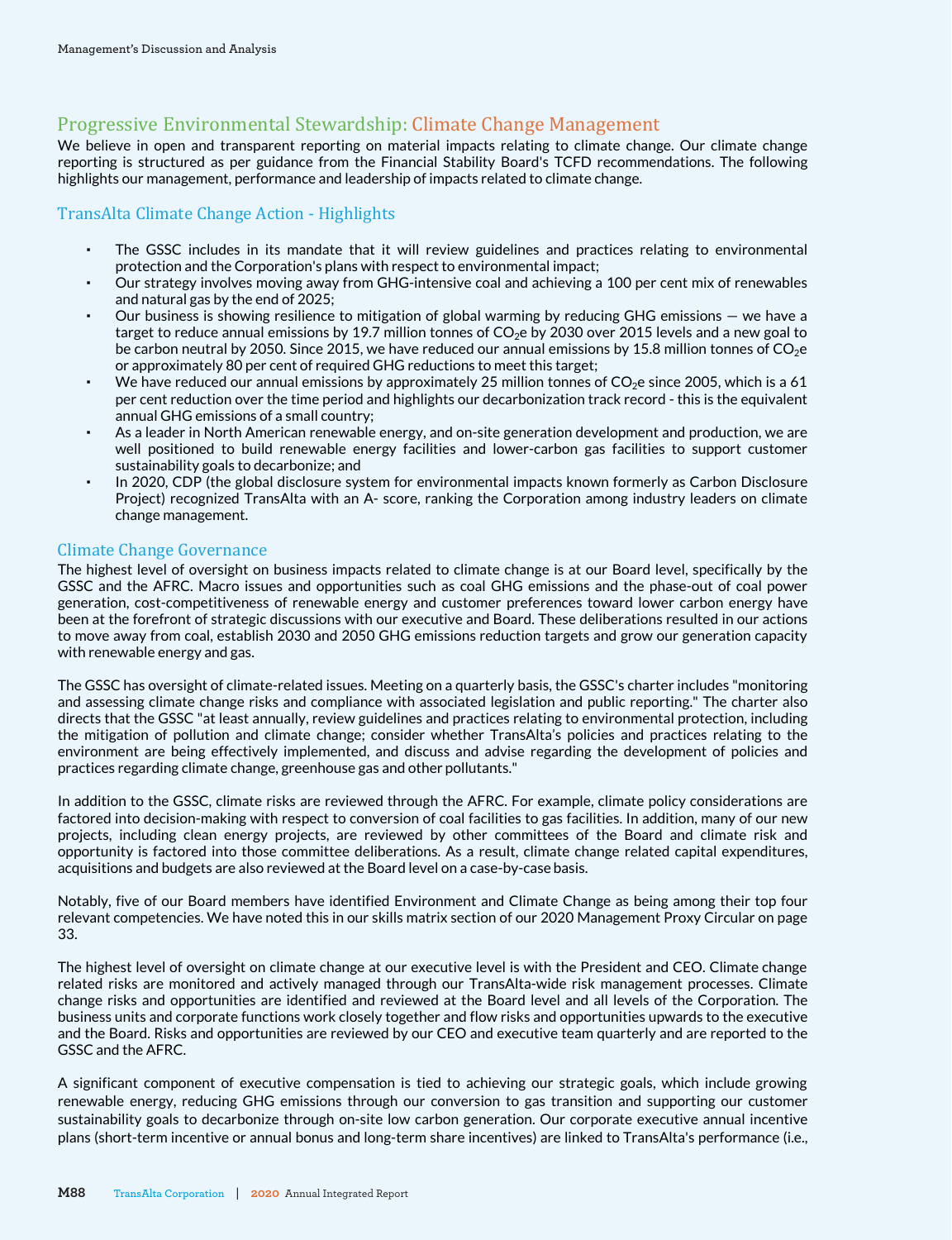"pay for performance"). These incentives are linked to execution of strategic goals and our compensation philosophy is designed to drive the right actions to achieve our strategic goals. The long-term incentive plan for the period 2018 to 2020 included a strategic goal to Transition to Renewable Energy. This goal was measured against the performance of the Corporation, which included: advancing and executing our conversion to gas (which results in significant GHG reductions); deliver growth in our renewables fleet (zero or very low carbon assets); expand our presence in the US renewables market (zero or very low carbon assets); advance and grow our on-site generation and cogeneration business (decentralized and low carbon/high energy-efficiency assets); continue to improve our already strong financial position; and remain disciplined with our capital investment strategy. As such, our incentive program is tied to reducing GHG emissions and climate change management.

#### Climate Change Strategy

TransAlta, and the electricity sector in general, are at the forefront of reducing GHG emissions, pursuing innovative lower-carbon and zero-carbon solutions (e.g., renewable energy, natural gas, distributed power generation, energy storage, etc.) and are showing a path to resiliency in a low-carbon world. Our investments and growth in renewable energy are highlighted by our diverse portfolio of renewable energy-generating assets. We currently operate approximately 2,500 MW of hydro, wind and solar power. In 2020, we completed construction and commercial operation of an additional 136 MW (net 67 MW) of wind generation in the US (2019 - 119 MW). Today, our diversified renewable fleet makes us one of the largest renewable producers in North America, one of the largest producers of wind power in Canada and the largest producer of hydro power in Alberta.

In addition to climate resiliency, TransAlta remains focused on reliability of electricity supply and affordability for customers. To support our own path to reduce our GHG footprint and ensure climate resiliency, we have a corporate goal to reduce our GHG emissions by 60 per cent by 2030 over 2015 levels, while growing renewable energy and natural gas. We believe natural gas plays a strong role in supporting grid reliability and supporting customer goals of affordability. In 2021, we have adopted a target to be carbon neutral by 2050. We believe carbon neutrality provides flexibility as we shape our strategy over the coming decades and we believe our clean electricity strategy has us well positioned to support us achieving this.

In 2021, we are conducting scenario analysis to further inform our understanding of risks, opportunities, technologies and pathways with respect to a number of future climate scenarios. This process will help inform us as we evaluate strategic GHG reduction pathways with respect to achieving our target of carbon neutrality by 2050. This target aligns us with efforts in the countries where we operate and broader global efforts under the Paris Agreement.

All our business units and operations consistently seek energy-efficiency improvements, opportunities to integrate clean combustion technologies and development of emissions offset portfolios to achieve emissions reductions at competitive costs. We seek investment in climate change related mitigation solutions, such as renewable energy development, where we can maximize value creation for our shareholders, local communities and the environment. Conversion of our large coal fleet to gas-fired generation highlights this approach, which will allow us to run our assets longer than the federally mandated coal retirement schedule. Our goals for undertaking such actions are to enhance value for our shareholders, ensure low-cost and reliable power, and reduce our GHG footprint.

With respect to our customers, we note that we are shifting our product offering from a GHG-intensive product to a low-carbon product to meet the need to decarbonize and mitigate associated societal risks, but also to meet the changing goals of our customers. We continue to build renewable projects for customers seeking to meet their own sustainability goals, such as carbon neutrality on Scope 2, RE100 goals or net zero. We continue to support customers with on-site power-generation goals, where collectively there is an opportunity to reduce GHG impacts through on-site cogeneration, where power and steam production replace existing higher GHG-intensive boilers. Our conversion of coal facilities to gas will significantly reduce the GHG intensity of the Alberta grid, supporting Scope 2 emission reductions for our customers and Alberta commercial and industrial loads.

Another way we can contribute to our customers' sustainability goals is through the use of environmental attributes. We have the ability to generate, trade, purchase and sell environmental attributes that include Alberta EPCs, Alberta carbon offsets, RECs and emission offsets. Production from renewable electricity in 2020 resulted in avoidance of approximately 2.9 million tonnes of  $CO<sub>2</sub>e$  for our customers, which is equivalent to removing over 630,000 vehicles from North American roads over the same year. As previously noted, we seek to commoditize carbon through trading and the generation and sale of environmental attributes from renewable energy. Annual revenue generation from the sale of environmental attributes (Alberta carbon offsets and RECs) in 2020 was \$25 million.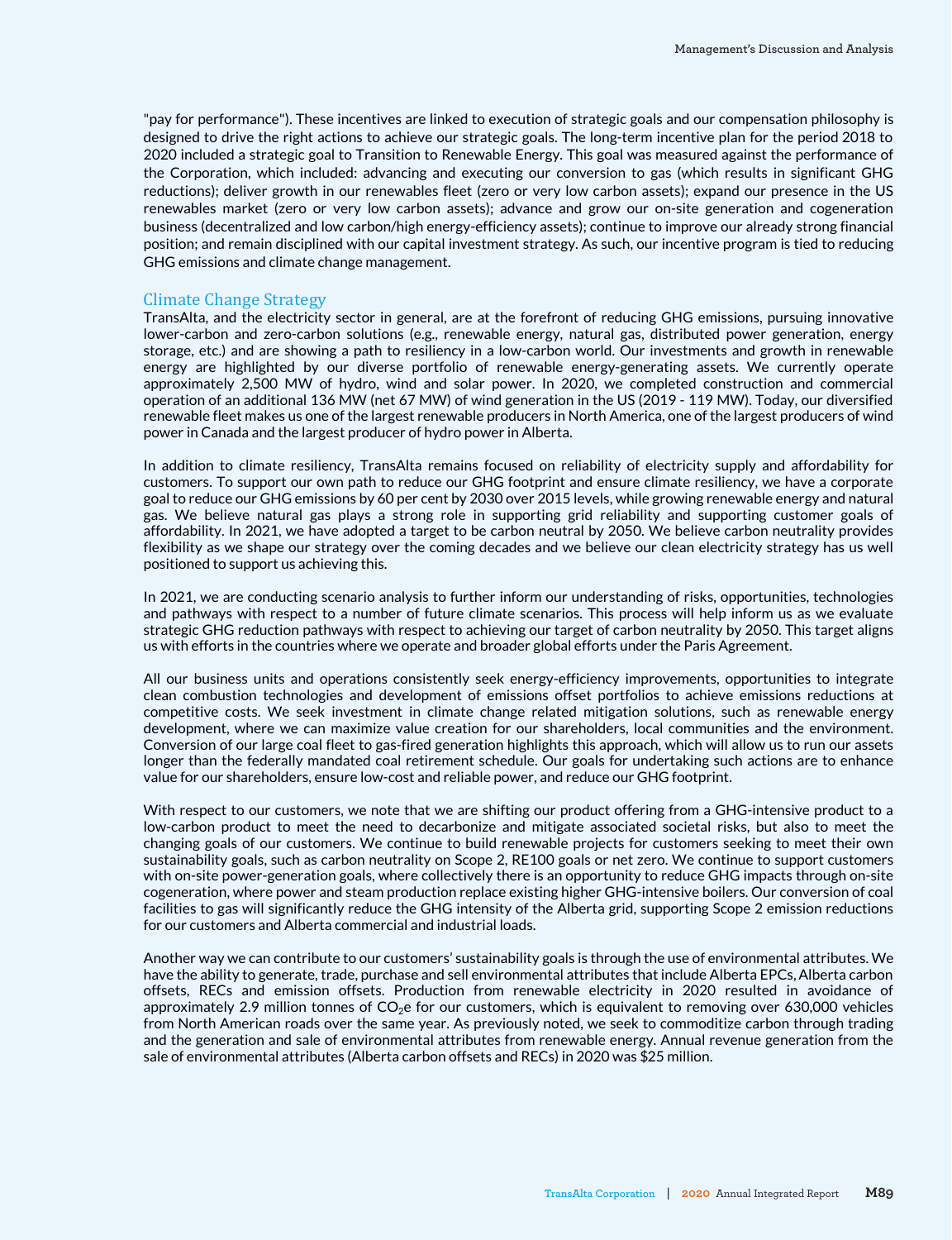# Climate Change Risk Management

Climate change risks are monitored and actively managed through our TransAlta-wide risk management processes. Although we do not have a formal process to review specific climate change risk, climate change risks and opportunities are identified at the Board level, executive and management level, business unit level (coal, gas, wind, solar and hydro) and through our corporate function (e.g., government relations, regulatory, emissions trading, sustainability, commercial, customer relations and investor relations). The business units and corporate functions work closely together and provide information on risks and opportunities to management, the executive team and the Board. One area that is constantly monitored is climate policy, including the impacts on cost, growth and compliance.

Climate change risks at the asset or business unit level are identified through our EMS, asset management function and systems, our energy and trading business, active monitoring, active participation/communication with stakeholders, liaison with our corporate function, active participation in working groups and more. All identified material risks are added to our Enterprise Risk Management risk register. These risks are assessed and scored based on likelihood and impact (what could have "substantive financial impact," "strategic impact," "stakeholder or reputational impact" or "environment, health and safety impact"). Risks are not considered in isolation. Major risks are the focus of management response and mitigation plans.

Our climate change risks are divided into two major categories as per guidance from the TCFD, which include: (1) risks related to the transition to a lower-carbon economy and (2) risks related to the physical impacts of climate change.

# 1. Transition Risks to a Lower-Carbon Economy

We seek to understand the impact on our business as the world shifts to a lower-carbon society. We participate in ongoing decisions related to climate policy and regulation.

# Policy and Legal Risks

#### **Ongoing and Recently Passed Environmental Legislation**

Changes in current environmental legislation do have, and will continue to have, an impact upon our operations and our business. For further details, please refer to the Governance and Risk Management section of this MD&A.

#### **Canadian Federal Government**

#### *Federal Climate Plan*

On Dec. 11, 2020, the Government of Canada released its "*A Healthy Environment and a Healthy Economy*" climate plan that outlines how the federal government intends to use policies, regulations and funding to achieve Canada's Paris Agreement emission reduction target of 30 per cent reduction from 2005 greenhouse gas emission levels. The three major aspects of the plan include increased carbon prices and obligations, increased funding for clean technology and the implementation of the Clean Fuel Regulation ("CFR"). The government stated that it will consult with provinces and industry regarding many elements of the plan so significant uncertainty remains regarding the final form of the related regulations and other initiatives.

Key proposed elements of the federal plan:

- Carbon price for the carbon tax and the larger emitters program is to rise \$15 per tonne CO<sub>2</sub>e per year from 2023 until reaching \$170 per tonne by 2030;
- Carbon obligations to rise as performance standards (benchmarks) under large emitter regulations tighten;
- Over \$10 billion of funding will be made available for the energy transition, including support for electric
- vehicles and clean energy development to battery storage and improved grid technology; and
- Implementation of the CFR on liquid fuels, but no CFR obligations for gaseous and solid fuels.

TransAlta intends to continue to engage with governments to mitigate risks and identify opportunities within the new federal plan.

#### *Clean Fuel Regulation*

In 2016, the Canadian federal government announced plans to consult on the development of a CFR to reduce Canada's GHGs through the increased use of lower carbon fuels, energy sources and technologies. The objective of the regulation is to achieve 30 million metric tonnes of annual reductions in GHG emissions by 2030.

On Dec. 19, 2020, the Canadian federal government published its draft version of the CFR with the accompanying supporting documents. As a result of gaseous fuels no longer being regulated by the CFR, the CFR will have a limited impact on the electricity sector. Consultation on the regulation will conclude on March 4, 2021. The CFR is scheduled to be finalized in December 2021 and come into force on Dec. 1, 2022.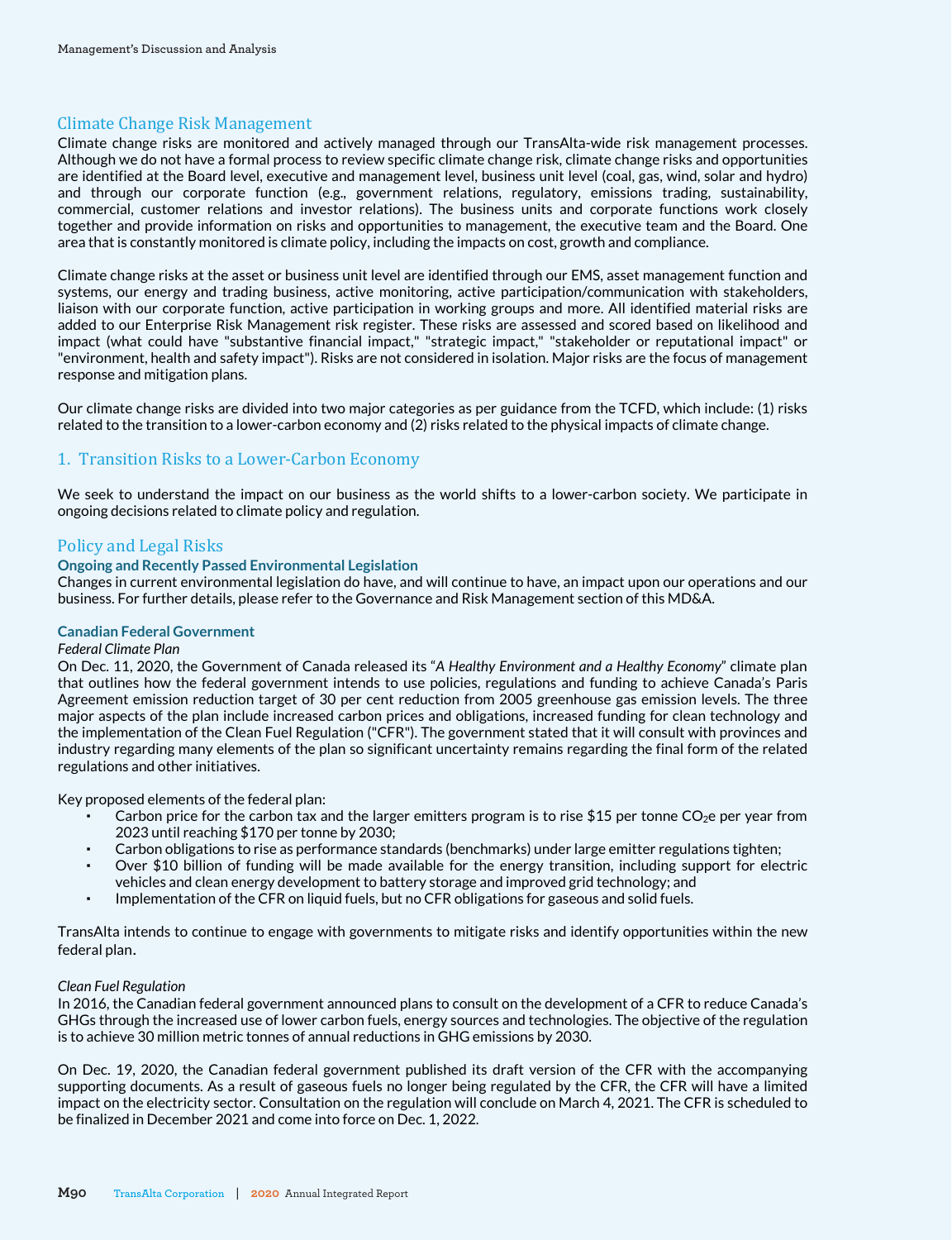#### *Federal Carbon Pricing on GHGs*

On June 21, 2018, the Canadian federal *Greenhouse Gas Pollution Pricing Act* ("GGPPA") came into force. Under the GGPPA, the federal government implemented a national price on GHG emissions. On Jan. 1, 2019, the GGPPA's backstop mechanisms came into force in provinces and territories that did not have an independent carbon pricing program or where the existing program was not deemed equivalent to the federal system. The backstop mechanism has two components: a carbon levy for small emitters ("Carbon Tax") and regulation for large emitters called the Output-Based Pricing Standard ("OBPS"). The Carbon Tax sets a carbon price per tonne of GHG emissions related to transportation fuels, heating fuels and other small emission sources.

As noted above, in the *"Healthy Environment and a Healthy Economy"* plan, the federal government proposed escalating the national price on carbon by \$15 per tonne each year from 2023 until it reaches \$170 per tonne in 2030.

The OBPS regulates large emitters' carbon intensity by setting a sectoral benchmark of GHG emissions per unit of production (e.g., tonnes  $CO<sub>2</sub>e/MWh$ ) for electricity generators. Emitters exceeding the benchmark generate carbon obligations and those emitters that perform below the benchmark generate EPCs. Emitters can meet their obligations by reducing their emission intensity, buying carbon credits from others (offsets or EPCs) or making compliance payments to the government.

As discussed in the provincial sections below, the OBPS does not apply in Alberta and Ontario is in the process of transitioning out of the OBPS and into a provincial industrial carbon pricing system. As a result, TransAlta's Canadian thermal fleet will be regulated by provincial systems moving forward. However, the federal government compares provincial carbon pricing systems against the OBPS when deciding whether provinces have achieved equivalency with the federal government's carbon price under the GGPPA. On Feb. 12, 2021, the federal government began planning for a 2022 review of the OBPS and other aspects of the GGPPA. TransAlta will actively engage in this process as any changes to the OBPS will influence provincial carbon pricing systems in the future.

#### *Gas Regulation*

On Dec. 18, 2018, the federal government published the *Regulations Limiting Carbon Dioxide Emissions from Natural Gasfired Generation of Electricity*. Under the regulations, new and significantly modified natural-gas-fired electricity facilities with a capacity greater than 150 MW must meet a standard of 420 tonnes  $CO<sub>2</sub>e/GWh$  to operate. For units with a capacity between 25 MW and 150 MW, their standard was set at 550 tonnes  $CO<sub>2</sub>e/GWh$ . Facilities with a capacity less than 25 MW have no standard.

Under the regulations, conversions to gas will also eventually have to meet a standard of 420 tonnes  $CO<sub>2</sub>e/GWh$ . If the first-year performance test after conversion meets certain emission standards it will not have to meet the 420 tonnes  $CO<sub>2</sub>e/GWh$  standard for several additional years past the end of its useful life.

As part of the *Healthy Environment and a Healthy Economy Plan*, the federal government signalled an interest in exploring a new emissions performance standard for the Canadian electricity sector. There are few details available regarding the potential new standard and TransAlta is engaging the federal government to understand the intent of the proposal.

#### *Coal Regulation*

On Dec. 18, 2018, amendments to the *Reduction of Carbon Dioxide Emissions from Coal-Fired Generation of Electricity Regulations* came into force under the *Canadian Environmental Protection Act*, 1999. The amended regulations will require coal units to meet an emission level of 420 tonnes  $CO<sub>2</sub>e/GWh$  by the earlier of end-of-life under the 2012 regulations or Dec. 31, 2029.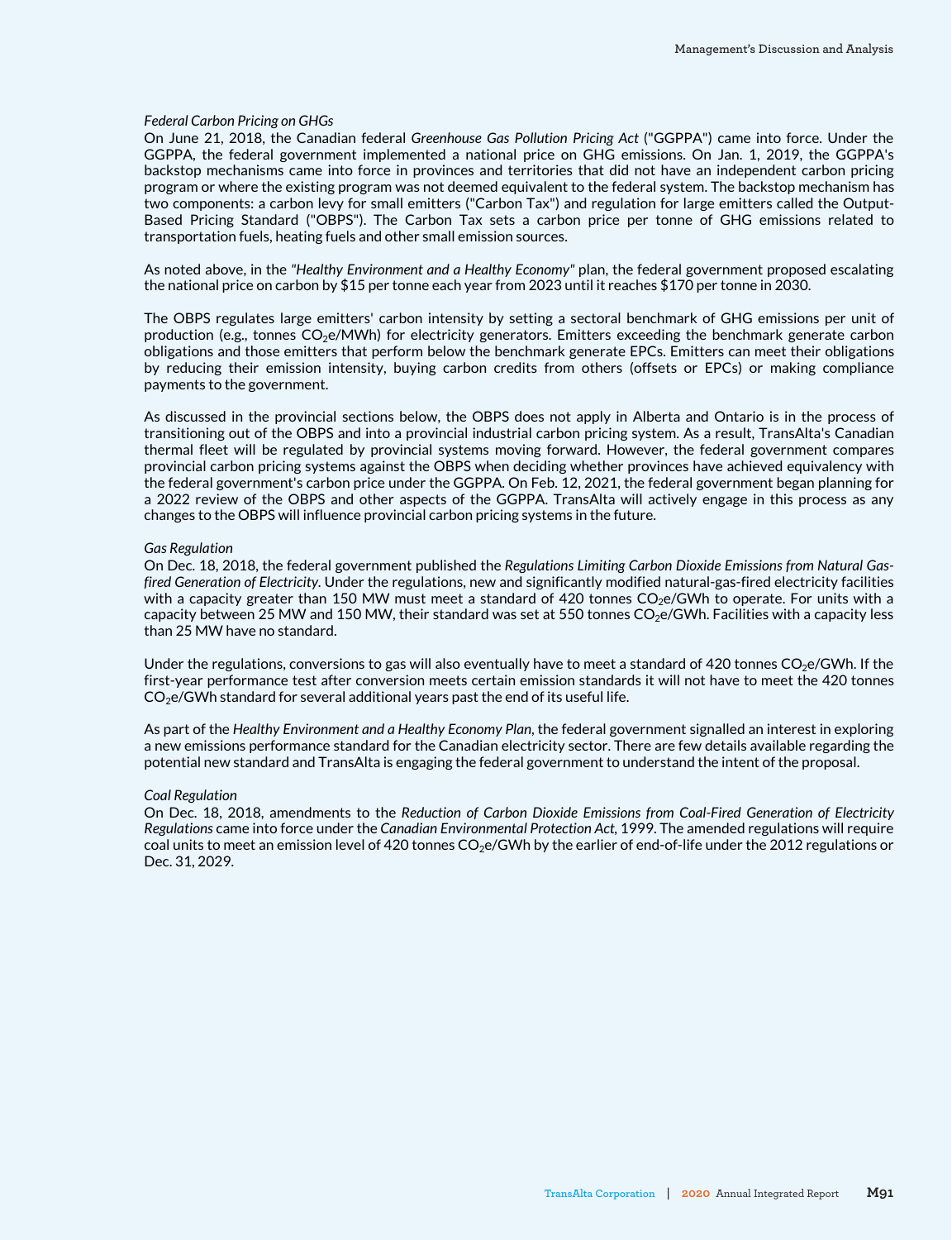#### **Alberta**

#### *Large Emitter Greenhouse Gas Regulations*

On Jan. 1, 2020, the Government of Alberta replaced the previous Carbon Competitiveness Incentive Regulation ("CCIR") with a new regulation called the *Technology Innovation and Emissions Reduction* ("TIER") Regulation. For the electricity sector, there were negligible changes between CCIR and TIER with renewable facilities continuing to receive crediting. The carbon price for TIER in 2021 will be  $$40/tonnes CO<sub>2</sub>e$  aligned with the GGPPA requirements. The performance standard benchmark remained at 0.370 tonnes CO<sub>2</sub>e/MWh. A review of TIER is not expected until 2023.

Facilities with emissions above the set benchmark comply with TIER by: a) paying into the TIER Fund (a governmentcontrolled fund that invests in emissions reduction in the province) at the current carbon price; b) making reductions at their facility; c) remitting EPCs from other facilities; or d) remitting emission offset credits.

As required by the GGPPA, the Alberta government files annual reports on TIER program details with the federal government. The federal government reviewed TIER and found it compliant with the GGPPA for 2021. The Corporation will continue to receive offsets and EPCs for its renewable facilities under TIER, ensuring expected revenues are realized.

#### **British Columbia**

Beginning April 1, 2018, the British Columbia government increased its carbon tax price to \$35 per tonne  $CO<sub>2</sub>e$  and committed to raise the price \$5 per year until it reaches \$50 per tonne in 2021. Upon review, the government has determined that the carbon tax rate will remain at its current level of \$40 per tonne CO<sub>2</sub>e until April 2021, when it will increase from \$40 to \$45 per tonne CO<sub>2</sub>e. The carbon tax will increase to \$50 per tonne CO<sub>2</sub>e in April 2022. The tax has a negligible cost impact for the Corporation as the tax applies primarily to our transportation fuel use, which is negligible in BC.

#### **Ontario**

#### *Large Emitter Greenhouse Gas Regulations*

On July 4, 2019, the Government of Ontario released its final regulations for the provincial Greenhouse Gas Emissions Performance Standards ("EPS"). On Sept. 21, 2020, the federal government accepted the Ontario government's EPS as meeting the requirements of the GGPPA. In December 2020, the Ontario government published amendments to align the EPS with the GGPPA requirements. The Ontario government also announced its intention to transition from the OBPS to the EPS starting on Jan. 1, 2021. Therefore, Ontario's large emitters were covered by the OBPS for 2019 and 2020 compliance years and will subsequently be covered by the EPS.

This requires TransAlta's Ontario natural-gas-fired assets to track and make compliance filings annually and to meet the carbon emission obligations of the applicable government. There are minor differences between the EPS and OBPS. Compliance requirements will be met through payments and alternative compliance units under the OBPS and EPS. However, change-of-law provisions in the contracts with Sarnia, Windsor and Ottawa allow TransAlta to flow carbonregulation-related costs to customers, resulting in negligible cost increases to the Corporation.

#### **Michigan**

Michigan has air permit requirements related to the Clean Air Interstate Regulation with respect to NO<sub>x</sub> and SO<sub>2</sub> emissions. There are currently no GHG emission compliance requirements other than to report these emissions annually. The Ada cogeneration facility is in compliance with all environment requirements and there have been no recent changes to regulations that would increase costs at the facility.

#### **Washington**

In 2010, the Washington Governor's office and State Department of Ecology negotiated agreements with TransAlta related to the operation of Centralia's two coal-fired electricity generating units. TransAlta agreed to retire its two Centralia coal units: one in 2020 and the other in 2025. This agreement is formally part of the state's climate change program. We currently believe that there will be no additional GHG emissions regulatory burden on Centralia given these commitments. The related TransAlta Energy Transition Bill was signed into law in 2011 and provides a framework to transition from coal to other forms of generation in the State of Washington.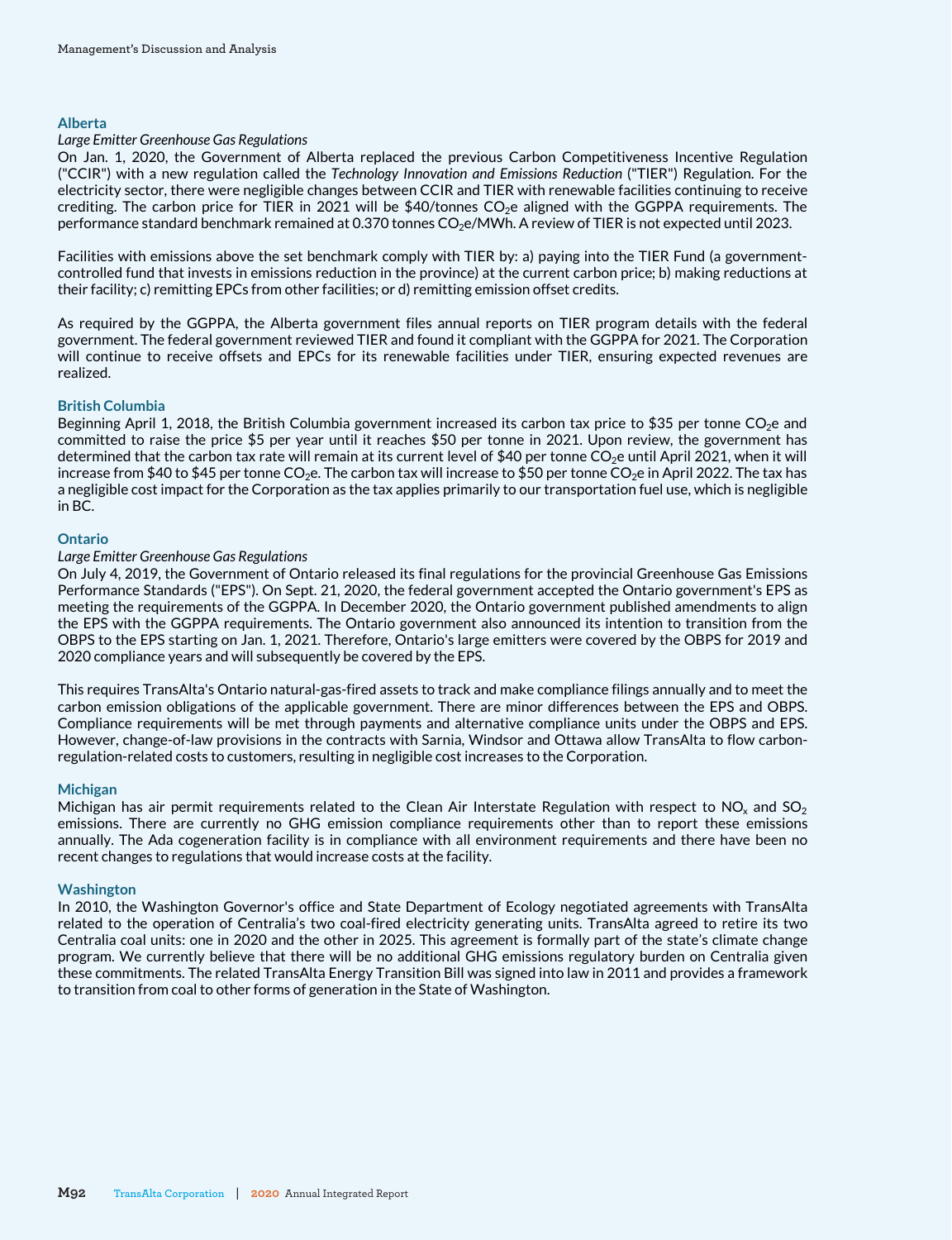#### **Massachusetts**

The Solar Renewable Electricity Credit I ("SREC I") program carved out from Massachusetts' Renewable Portfolio Standard ("RPS") an initial quantity of 400 MW from small solar facilities of 10 MW or less. The initial SREC I program size was expanded and replaced by a lower-valued SREC II program. In 2018, the solar incentive program evolved into the current Solar Massachusetts Renewable Target Program that further reduced the incentive levels.

The initial SREC I program's volume target was achieved, and qualified projects under SREC I continue to generate SREC I credits for their first 10 years post-commercial operation date. SREC I facilities then generate Class 1 RECs under the Massachusetts RPS for the remainder of their operational life.

Under Massachusetts' net metering program, qualified facilities connect with the local utility and generate net metering credits. Net metering credits offset the delivery, supply and customer charges and can be sold to customers from remote or on-site qualifying facilities. In 2016, the net metering program was updated to reduce the value of the net metering credits by reducing the offset to only energy costs. New projects are impacted once the net metering program volume reaches 1,600 MW. Existing facilities were grandfathered and continue to receive the full, original cost offset treatment for a period of 25 years from initial commercial operation.

Le Nordais receives value from the sale of RECs into the New England RPS markets. Massachusetts has proposed a lower compliance cost ceiling on its RPS standard that would effectively cap the value of RECs. This could have a negative impact on Le Nordais' REC sales price. The change in regulation is still being considered and has not yet been put into force.

#### **Australia**

On Dec. 13, 2014, the Australian government enacted legislation to implement the Emissions Reduction Fund (the "ERF"). The AU\$2.55-billion ERF is the centrepiece of the Australian government's policy and provides a policy framework to cut emissions by five per cent below 2000 levels by 2020 and 26 to 28 per cent below 2005 emissions by 2030. The ERF's safeguard mechanism, commencing from July 1, 2016, is designed to ensure emissions reductions purchased by the Australian government through the ERF are not displaced by significant increases in emissions elsewhere in the economy. The ERF and its safeguard mechanism provide incentives to reduce emissions across the Australian economy.

In addition, on June 23, 2015, the federal Australian government also reformed the Renewable Energy Target ("RET") scheme. The RET is designed to add at least 33,000 GWh/year of renewable sources by 2020. The Australian government has advised there are now sufficient projects approved to meet and exceed the 2020 target of 33,000 GWh/year of additional renewable electricity. The annual target will remain at 33,000 gigawatt hours until the scheme ends in 2030. This would result in approximately 23.5 per cent of Australia's electricity generation being sourced from renewable projects.

The ERF is not expected to have a material impact on our Australian assets. In Australia, electricity has a single sectoral baseline applied to all electricity generators' emissions for units connected to one of Australia's five main electricity grids. The electricity sector baseline has been set at 198 million tonnes  $CO<sub>2</sub>e$  per year. In the most recent high emission years of 2015-2016, total emissions were 179 million tonnes  $CO<sub>2</sub>e$  per year.

If the baseline is exceeded, then all large emitter generation facilities will need to comply with individual facility baselines. The electricity sector should never exceed the sectoral emission target as no new coal generation is to be built and older coal facilities are retiring. The Corporation's gas facilities will not be subject to carbon costs under current regulations unless changes are made.

#### Technology Risks

Our conversion to gas strategy uses existing infrastructure and applicable technologies (natural gas turbines), which reduce the cost and GHG emissions related to new generation construction and material procurement.

Behind-the-fence generation and energy storage technology are emerging risks to the large-scale power-generation model. However, they are practical solutions for some customers, and TransAlta provides these technologies in addition to providing services to the grid.

We provide behind-the-fence generation or decentralized power to some of our industrial customers to supply on-site electricity generation. This generally can be in the form of a cogeneration system that provides steam for industrial processes in addition to power, or a renewable power system. These systems can either be tied to the grid or independent.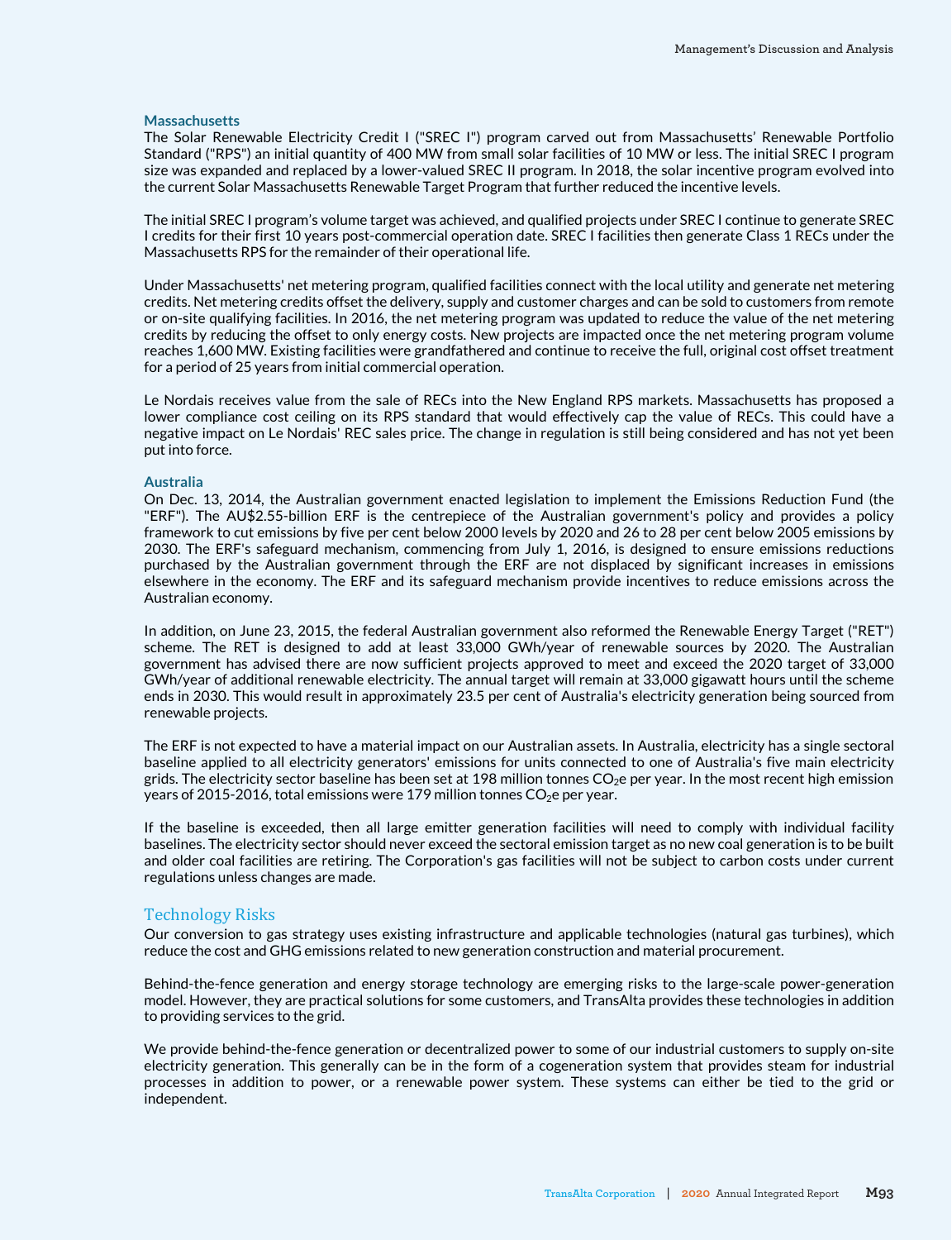Battery storage has the ability to enable greater adoption of renewables and motivate a shift to a distributed powergeneration model. We continue to evaluate battery storage for its financial viability, while monitoring the potential impact battery technology could have on natural gas power generation. TransAlta began commercial operations of Alberta's first utility-scale lithium-ion battery storage facility, called WindCharger, on Oct. 15, 2020. This project is unique as it uses TransAlta's existing Summerview II wind facility to charge the battery, allowing WindCharger to be a truly renewable battery energy storage system. The project uses Tesla technology and the potential exists for the expansion of this technology. We are investigating the viability of battery storage at our various wind facility locations and for use in developing customer-specific energy supply solutions.

We have demonstrated upside in growing renewables and gas-powered generation. From 2000 to 2020, we have grown renewables capacity from approximately 900 MW to over 2,500 MW.

## Market Risks

TransAlta has taken significant steps since 2005 to reduce its GHG impact and has announced a full transition off coal by the end of 2025. TransAlta continues to operate hydro facilities and invest in, develop and construct on-site natural gas facilities for customers and new renewable energy from wind, solar, and battery technology.

Changing customer behaviour, reduced consumption and associated use of electricity could impact the demand for electricity; however, we believe this risk is mitigated somewhat by the global trend toward electrification of the economy. Our low-carbon business model supports this type of future.

Increased costs for natural gas supply due to carbon pricing can impact our operating costs. Further discussion can be found in the Governance and Risk Management section of this MD&A. Use of renewable resources, such as the wind and sun, remove associated risk related to cost of supply.

Our Corporate function applies regionally specific carbon pricing, both current and anticipated, as a mechanism to manage future risks pertaining to uncertainty in the carbon market and as a safeguard to anticipate future impacts of regulatory changes on facilities. This information is directed to the business unit level for further integration. Identified climate change risks or opportunities and carbon pricing are recognized in the annual TransAlta long- and medium-range forecasting processes. We capture economic profit through generation of environmental attributes (such as carbon offsets and RECs) and through our emission trading function, which seeks to commoditize and profit from carbon trading.

#### Reputation Risks

Consumer trends appear to be moving in favour of renewable and cleaner electricity. We are invested in a diversified mix of renewable generation as well as natural gas, as it provides vital support to the electricity system.

# 2. Physical Impact Risks of Climate Change

As we learn more about the physical risks associated with climate change and weather, we continue to consider both acute and chronic risk, which could materially impact value creation from our operations.

#### Acute Risks

We are continuing to evaluate the potential impact of an acute climate change related impact to our business and/or an operational facility or facilities. Our facilities, construction projects and operations are exposed to potential interruption and damage or partial or full loss resulting from environmental disasters (e.g., floods, high winds, fires, ice storms, earthquakes and public health crises, such as pandemics and epidemics). Climate change can increase the frequency and severity of extreme weather events. Further impacts of extreme weather and climate change could result in social unrest, war or terrorism. There can be no assurance that in the event of an earthquake, hurricane, tornado, tsunami, typhoon, or other natural, man-made or technical catastrophe, all or some parts of our generation facilities and infrastructure systems will not be disrupted. The occurrence of a significant event disrupting the ability of our power generation assets to produce or sell power for an extended period, including events that preclude existing customers under PPAs from purchasing electricity, could have a material negative impact on our business.

We seek to mitigate future impact where relevant with climate adaptation solutions. The TransAlta South Hedland facility in Western Australia was built with climate adaptation in mind. The facility is designed to withstand a category 5 cyclone. Category 5 is the highest cyclone rating. Floods, which can occur in the area, have been mitigated by constructing the facility above the normal flood levels. In 2019, when a category 4 cyclone hit this facility, operations were not impacted and we were able to continue generating electricity through the storm, despite widespread flooding and the shutdown of the nearby port and associated business activities.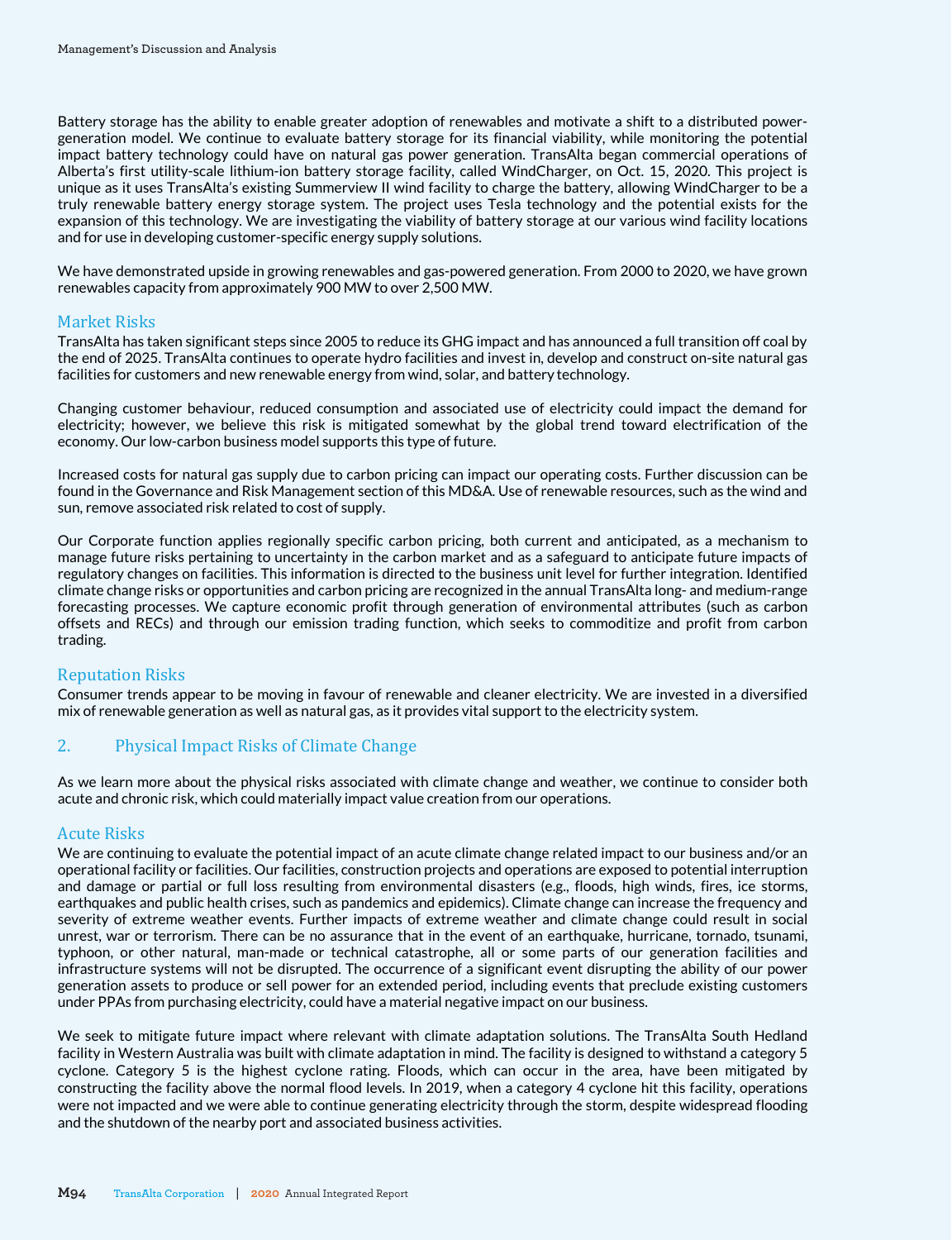### Chronic Risks

We have not identified any chronic physical risks that could impact our operations. However, we continue to further our understanding and integration of climate modelling into our long-term planning.

## Climate Change: Metrics and Targets

In 2020, we estimate that 16.4 million tonnes of GHGs with an intensity of 0.67 tonnes per MWh (2019 - 20.6 million tonnes of GHGs with an intensity of 0.75 tonnes per MWh) were emitted as a result of normal operating activities. This reduction of approximately 20 per cent or 4.2 million tonnes  $CO<sub>2</sub>e$  is primarily the result of co-firing with gas and lower production volumes at our merchant Alberta coal facilities and lower production from our Centralia coal facility. In 2020, our renewable energy facilities also offset approximately 2.9 million tonnes of  $CO<sub>2</sub>$ e for our customers. Because we sell the environmental attributes (offsets and RECs) generated from our renewable energy facilities, we do not net this amount from our total GHGs, but it should be noted that this offset is occurring and our customers are reporting net GHG reductions from TransAlta's renewable energy operating activities.

Our 2020 GHG data is reported to a number of different regulatory bodies throughout the year for regional compliance and, as a result, may incur minor revisions as we review and report data. Any historical revisions will be captured and reported in future disclosure. As per the Kyoto Protocol, GHGs include carbon dioxide, methane, nitrous oxide, sulphur hexafluoride, nitrogen trifluoride, hydrofluorocarbons and perfluorocarbons. Our exposure is limited to carbon dioxide, methane, nitrous oxide and a small amount of sulphur hexafluoride. The majority of our estimated GHG emissions result from carbon dioxide emissions from stationary combustion from coal and natural-gas-powered generation. Emissions data has been aligned with the "Setting Organizational Boundaries: Operational Control" methodology set out in The Greenhouse Gas Protocol: A Corporate Accounting and Reporting Standard developed by the World Resources Institute and the World Business Council for Sustainable Development. As per the methodology, TransAlta reports emissions on an operation control basis, which means that we report 100 per cent of emissions at facilities in which we are the operator. Emissions intensity is calculated by dividing total operational emissions by 100 per cent of production (MWh) from operated facilities, regardless of financial ownership.

Global warming potentials can vary with respect to regional compliance guidance. We compile our corporate GHG inventory using our business segment GHG calculations. The Clean Energy Regulator in Australia amended global warming potentials in August of 2020 and the use of global warming potentials in our Australia Gas GHG calculations differ from the rest of our fleet as a result of these amendments. Applying harmonized global warming potentials across our fleet would result in a minor variance to our overall calculated GHG totals.

The GHG Protocol Corporate Accounting and Reporting Standard classifies a company's GHG emissions into three scopes. Scope 1 emissions are direct emissions from owned or controlled sources. Scope 2 emissions are indirect emissions from the generation of purchased energy. Scope 3 emissions are all indirect emissions (not included in Scope 2) that occur in the value chain of the reporting company, including both upstream and downstream emissions. Scope 1 emissions in 2020 were estimated to be 16.3 million tonnes CO<sub>2</sub>e and accounted for 99 per cent of emissions reported. All of our Scope 1 emissions (100 per cent) are reported to national regulatory bodies in the country in which we operate. This includes: Australia (National Greenhouse and Energy Reporting), Canada (Greenhouse Gas Reporting Program) and the US (EPA). Scope 2 emissions in 2020 were estimated to be 0.1 million tonnes  $CO<sub>2</sub>e$ . We estimate our Scope 3 emissions in 2020 to be in the range of six million tonnes, which is primarily attributed to our non-operating joint venture interests.

The following are our GHG emissions broken down by business segment, by Scope 1 and 2 and by country in million tonnes CO<sub>2</sub>e. In our business segment breakdown Hydro, Wind & Solar, Corporate and Energy Marketing are shown as 0.0 in million tonnes, but do have minor GHG emissions.

| Year ended Dec. 31             | 2020 | 2019 | 2018 |
|--------------------------------|------|------|------|
| Hydro                          | 0.0  | 0.0  | 0.0  |
| Wind & Solar                   | 0.0  | 0.0  | 0.0  |
| North American Gas             | 1.5  | 1.5  | 1.4  |
| Australia Gas                  | 1.1  | 1.0  | 1.0  |
| Alberta Thermal                | 7.9  | 10.1 | 12.3 |
| Centralia                      | 5.9  | 8.0  | 6.1  |
| Corporate and Energy Marketing | 0.0  | 0.0  | 0.0  |
| <b>Total GHG emissions</b>     | 16.4 | 20.6 | 20.8 |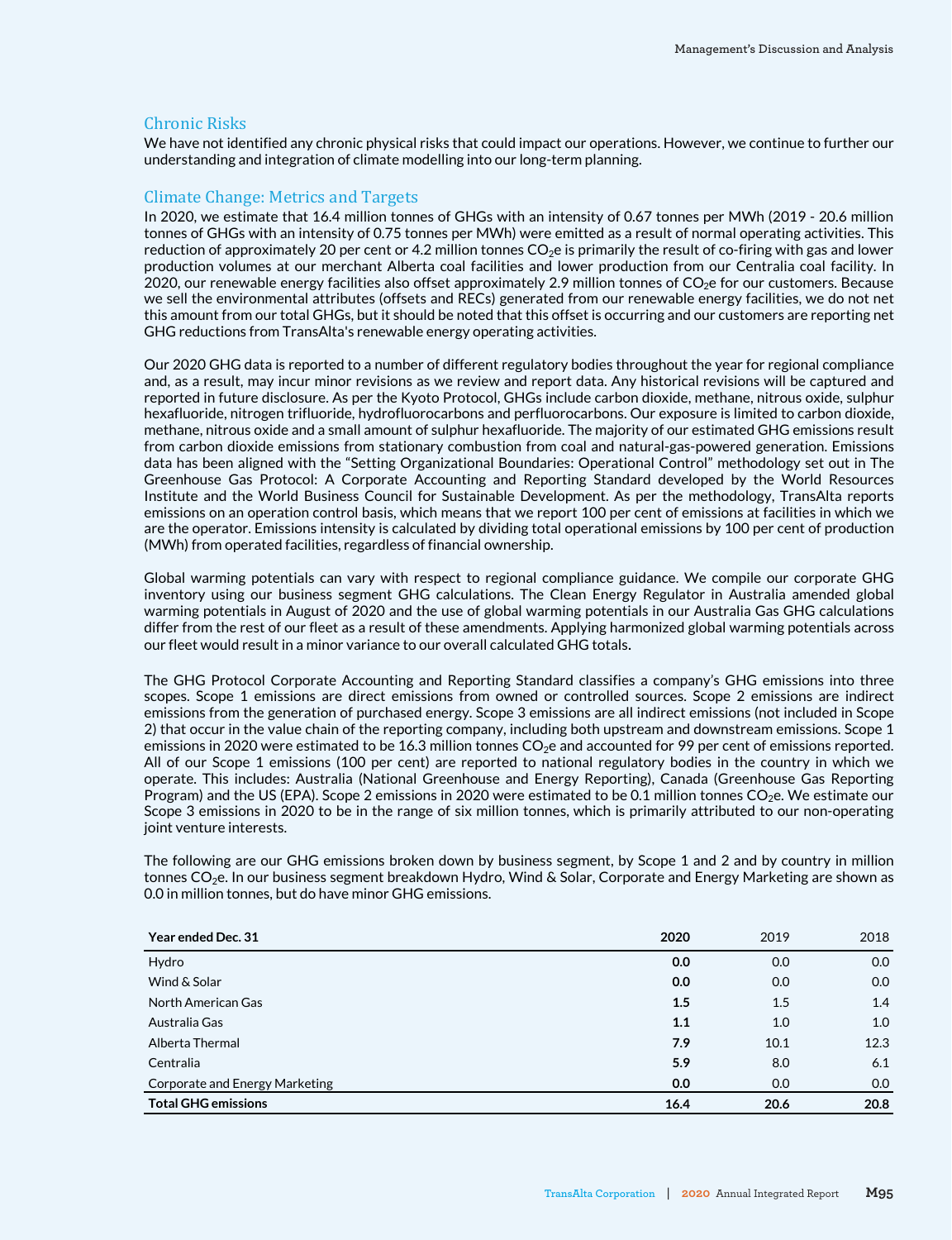| Year ended Dec. 31         | 2020 | 2019 | 2018 |
|----------------------------|------|------|------|
| Scope 1                    | 16.3 | 20.4 | 20.6 |
| Scope 2                    | 0.1  | 0.2  | 0.2  |
| <b>Total GHG emissions</b> | 16.4 | 20.6 | 20.8 |

| Year ended Dec. 31         | 2020 | 2019 | 2018 |
|----------------------------|------|------|------|
| Australia                  | 1.1  | 1.0  | 1.0  |
| Canada                     | 9.4  | 11.6 | 13.7 |
| <b>United States</b>       | 5.9  | 8.0  | 6.1  |
| <b>Total GHG emissions</b> | 16.4 | 20.6 | 20.8 |

All of our reported 2020 and historical GHG emissions are verified by Ernst & Young LLP to a level of limited assurance. An assurance statement can be found in the back of this Integrated Annual Report. In addition, GHG emissions are verified to a level of reasonable assurance in locations where we operate within a carbon regulatory framework. In Alberta, we verify GHG emissions through the TIER program and, as a result, 51 per cent of our total Scope 1 emissions are also verified to a level of reasonable assurance. Our GHG emissions are calculated using a number of different methodologies depending on the technologies available at our facilities.

We have a target to reduce 60 per cent or 19.7 million tonnes of our GHG emissions by 2030 over 2015 levels. In 2021, we set a new target to be carbon neutral by 2050. Our actions to reduce GHG emissions are aligned with the UN's SDGs, specifically "Goal 13: Climate Action." By 2030, we expect to have reduced close to 30 million tonnes over 2005 levels.

The following highlights our GHG emission reductions since 2005 and our targeted emissions in 2030 (in line with our GHG target). The actual GHG emissions for the Corporation in 2030 will vary from that presented below depending on, among other things, the growth of the Corporation, including its on-site generation business.

| Year ended Dec. 31                           | 2030 (forecast) | 2020 | 2005 |
|----------------------------------------------|-----------------|------|------|
| Total GHG emissions (million tonnes $CO2e$ ) | 12F<br>⊥∠.ಪ     | 16.4 | 41.9 |

In 2020, TransAlta increased its scoring on the CDP Climate Change investor request. Our overall score was an A-, indicating that we are implementing current best practices. This ranks the Corporation among industry leaders on climate change management and places us as ahead of most companies in North America. The average CDP score for our peers was a B and the average score for reporting companies in North America was a D.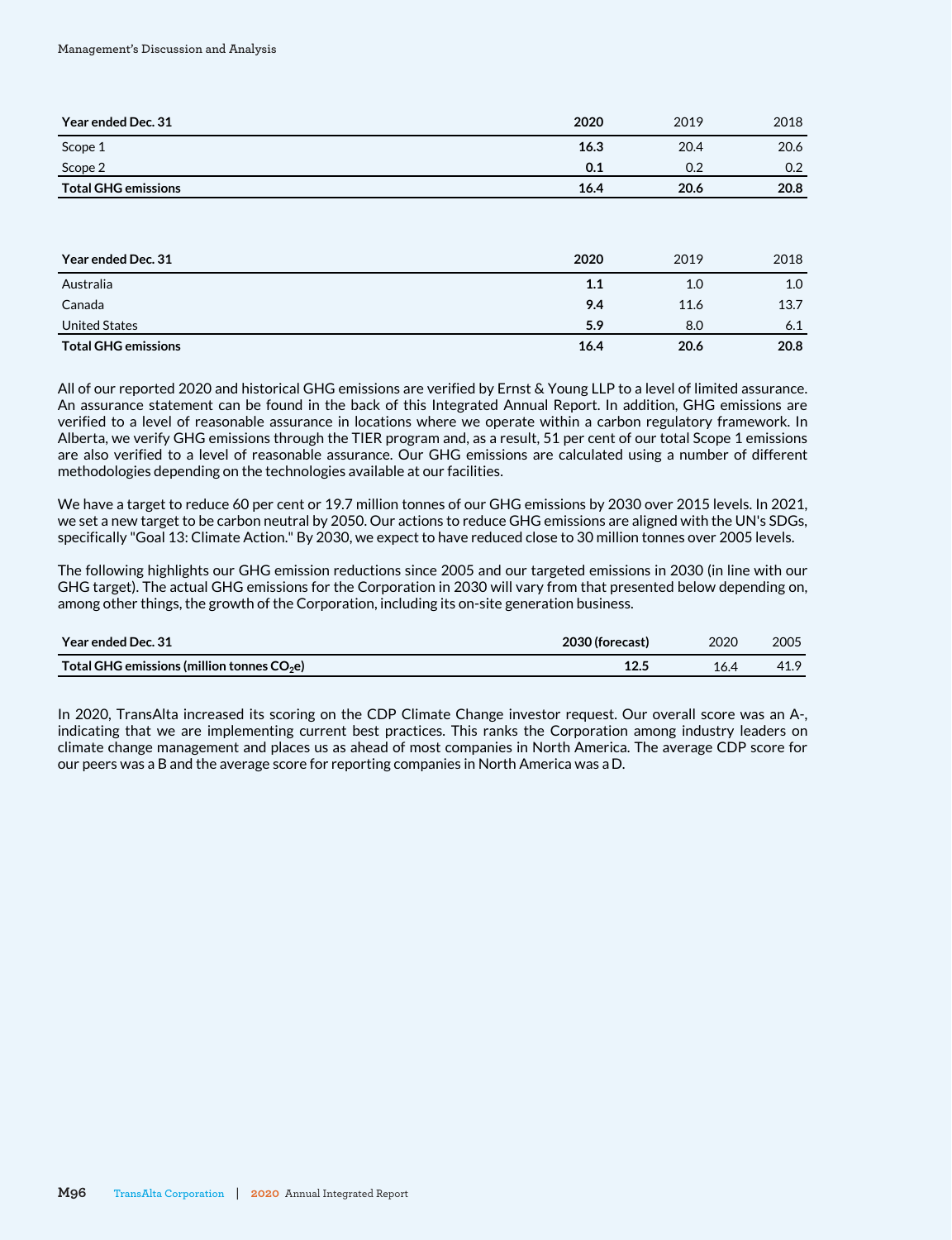# Healthy, Safe, Diverse and Engaged Workplace: Human Capital Management

Engaging our workforce, developing our employees, creating a diverse and inclusive work environment and minimizing safety incidents are the keys to human capital value creation at TransAlta and our most material areas for management.

As of Dec. 31, 2020, we had 1,476 (2019 - 1,543) active employees. This number has decreased by four per cent from 2019 levels, following a reduction in positions in our coal fleet as part of our conversion to gas transition.

With approximately 41 per cent of our employees being unionized, we strive to maintain open and positive relationships with union representatives and regularly meet to exchange information, listen to concerns and share ideas that further our mutual objectives. Collective bargaining is conducted in good faith, and we respect the rights of employees to participate in collective bargaining.

#### Organizational Culture and Structure

Our employees are central to value creation. Our corporate culture has evolved and adapted throughout our more than 109-year heritage. Our core values are safety, innovation, sustainability, respect and integrity. These five core values help provide clarity for our employees and guide our behaviour and decision-making. They also provide a foundation for leadership, collaboration, community support, personal growth and work/life balance. Through corporate initiatives and support throughout all levels of leadership, we encourage our employees to maximize their potential.

Our six-level organizational structure helps facilitate effective pace and decision-making in our organization. Our business operates as a business-centric model, with Alberta Thermal, Centralia, North American Gas, Australian Gas, Wind and Solar, and Hydro as our six generating segments. In addition, our Energy Marketing segment optimizes our asset fleet and trades electricity and other energy commodities. Our Corporate segment, including finance, legal, administrative, business development and investor relations functions, oversees our business and provides strategic alignment. The Corporation also includes a Shared Services division that oversees our information technology, supply chain, human resources, engineering and accounting functions. The consolidation and centralization of these functions has allowed us to streamline, standardize and, where appropriate, automate these functions while reducing costs and improving service delivery across the organization. Our operations portfolio is run by a single leadership team, which provides operational and financial synergies, enhancing our competitiveness.

TransAlta is committed to improving its internal work environment and the way that employees perceive their work and the Corporation. We track a broad number of factors to provide us insight into our progress and we use a third party to assist us in tracking our progress on an annual basis. We have made continual and notable improvements year-over-year and continue to target further improvements as we look forward.

## Health and Safety

The safety of our people, communities and the environment is one of our core values. At TransAlta, we operate large and often complex facilities. The environments in which we work, including Canadian winters and the Australian outback, can add additional challenges to keeping our employees, contractors and visitors safe. Each year we invest significant resources into improving our safety performance, including positively enhancing our safety culture. At meetings of more than four people, we have a practice of starting the meeting with a "safety moment," which helps share key safety learnings across the Corporation.

TransAlta's management systems underpin the delivery of safe, reliable and competitive electricity to our customers and partners. Our Total Safety Management System is a combination of recognized best practices in process safety, risk management, asset management, occupational health, safety and environmental management. Since expanding our Occupational Health and Safety program in 2015 to encompass Total Safety, we have transitioned from the development and implementation of this framework into continuous improvement, always striving to achieve our Target Zero vision to operate our business with zero unexpected asset failures and zero environmental, health and safety incidents.

In 2020, we continued to progress our safety culture transformation despite an unprecedented and extraordinary challenge due to COVID-19. Behavioural safety training tools and capabilities have been reinforced through leadership peer board sessions and effective safety interactions. We also focused on the development of tools and training to support hazard identification, including updates to Field Level Hazard Assessment cards and a fleet-wide app for Occupation Hazard Assessment. Emphasis on safety interactions, interventions and positive observations for both employees and contractors was also a particular focus in 2020.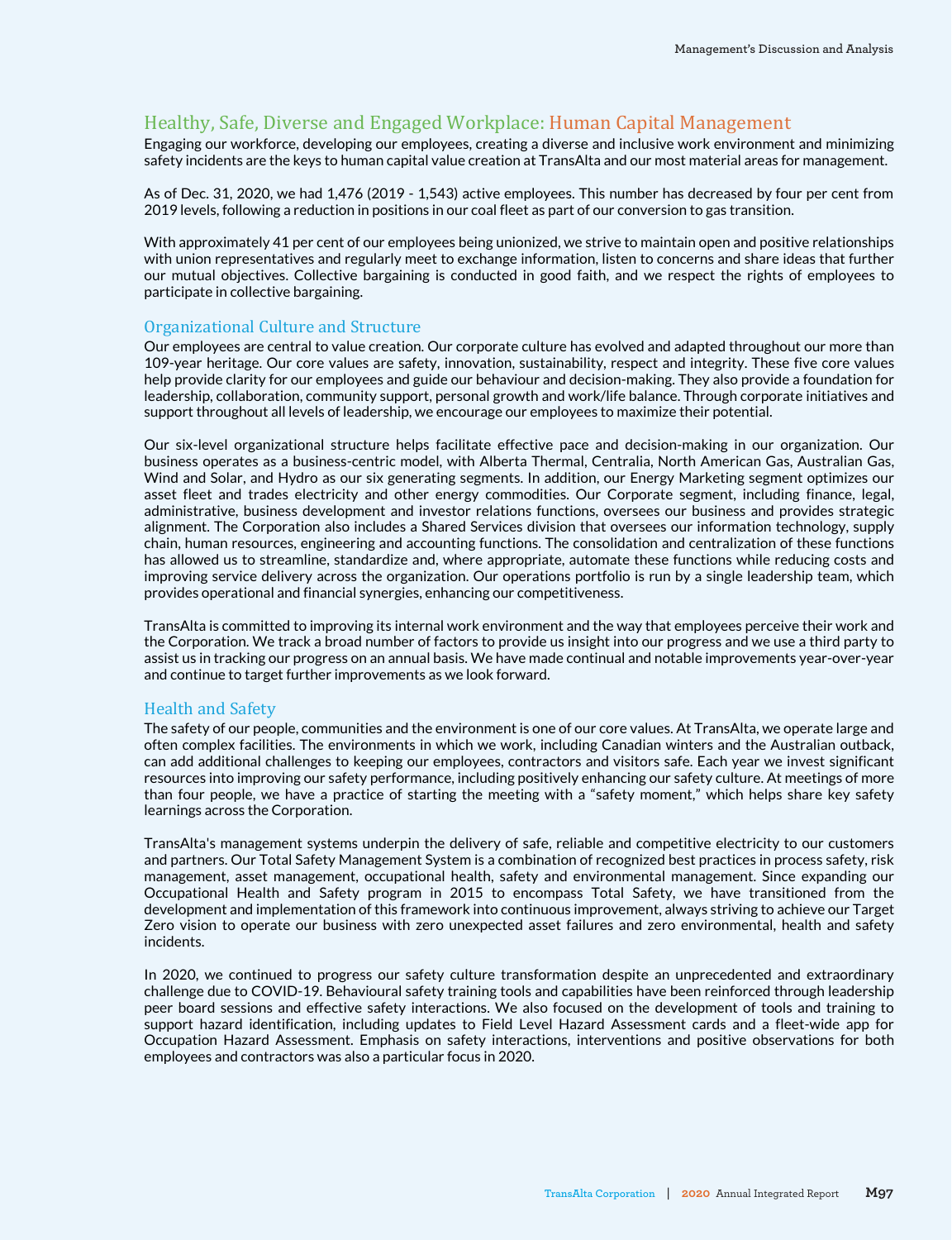In 2020, we achieved a Total Injury Frequency ("TIF") rate of 1.67 compared to 1.12 in 2019. TIF tracks the total number of injuries, including minor first aids, relative to exposure hours worked. The increase in 2020 was a result of increased first aids across our fleet. This may have been due to an increase in contractor presence during projects/construction at our Sundance and Windrise facilities. The COVID-19 pandemic may also have had an impact with a potential for distraction while our workers adjusted to changes in their professional and personal lives.

In addition to TIF, we are tracking Total Recordable Injury Frequency ("TRIF"). TRIF tracks the number of more serious injuries, and excludes minor first aids, relative to exposure hours worked. TRIF provides us with the opportunity to target and monitor our significant injuries. It is also an industry-recognized safety metric and allows us to compare and benchmark our safety performance to that of our peers. Our TRIF result for 2020 was 0.81 compared to 0.73 in 2019. Minor adjustments were made to historical exposure hours, but our reported injuries, TIF and TRIF reporting did not change.

| Safety at TransAlta (employees and contractors) | 2020           | 2019      | 2018      |
|-------------------------------------------------|----------------|-----------|-----------|
| Lost-time injuries                              | 5              | 5         |           |
| Medical aids                                    | 9              |           | 12        |
| Restricted work injuries                        | $\overline{2}$ | 3         | 12        |
| First aids                                      | 17             | 8         | 23        |
| <b>Total TIF injuries</b>                       | 33             | 23        | 48        |
| Exposure hours                                  | 3,948,000      | 4.108.000 | 5,014,000 |
| Total Injury Frequency (TIF)                    | 1.67           | 1.12      | 1.91      |
| Total Recordable Injury Frequency (TRIF)        | 0.81           | 0.73      | 1.00      |

TRIF is our key safety metric for 2021. TRIF includes restricted work, medical aid and lost-time injuries. We are moving away from reporting TIF, which consists of the same injuries as TRIF, but also includes first aid incidents. We will continue to focus on overall injury reduction (including first aids) through our Significant Incident Communication process. This process ensures that incidents with high potential for loss are thoroughly investigated and lessons learned are shared across the fleet. Reporting TRIF also aligns with the SASB reporting framework.

In addition to TRIF, we have also introduced Total Safety Report Frequency as a key safety metric in 2021. This is a leading indicator that measures Total Safety Reports (hazard, near miss and positive observations) per worker per year. Total Safety Reports are proactive in nature and demonstrate the actions we are taking to identify and prevent an injury or loss from occurring. In this way, we not only manage incidents if they do occur, but methodically work to prevent them from arising in the first place.

As a demonstration to TransAlta's commitment to safety, SunHills Mining LP was awarded the Safety Excellence Award from the Alberta Mine Safety Association. This award is for best safety performance of all Alberta mines under one million workforce hours based on 2019 performance.

# Equity, Diversity and Inclusion

TransAlta's commitment and focus on excellence in equity, diversity and inclusion ("ED&I") is found in our workplace amongst our co-workers who at all levels advocate for the core values of equity and inclusion. We believe a strong focus on ED&I will drive performance in innovation, improve service to our customers and positively impact the communities that we all live in.

In 2020, TransAlta formed a ED&I Council and empowered the Council to develop a long-term ED&I strategy. TransAlta also committed to a ED&I Pledge approved by our Board and executive team. The Pledge embodies our vision to strengthen our ED&I practices, and sets out four goals: (a) making our workplaces trusting places by having complex, and sometimes difficult, conversations about ED&I; (b) expanding education in ED&I; (c) creating best practices on meaningful ED&I initiatives; and (d) driving accountability on our ED&I initiatives by transparently reporting to our coworkers, executive team and Board.

In 2020, we also expanded our ED&I training, offering employees a platform for a variety of training, education and awareness on ED&I such as webinars, employee engagement sessions, articles, videos and blogs. Moreover, we obtained diversity and inclusion data from our inaugural ED&I Census, delivered by a third party, which was sent to all employees to understand our demographics and our experiences in the workplace. These census results will inform ED&I action plans for 2021 and beyond.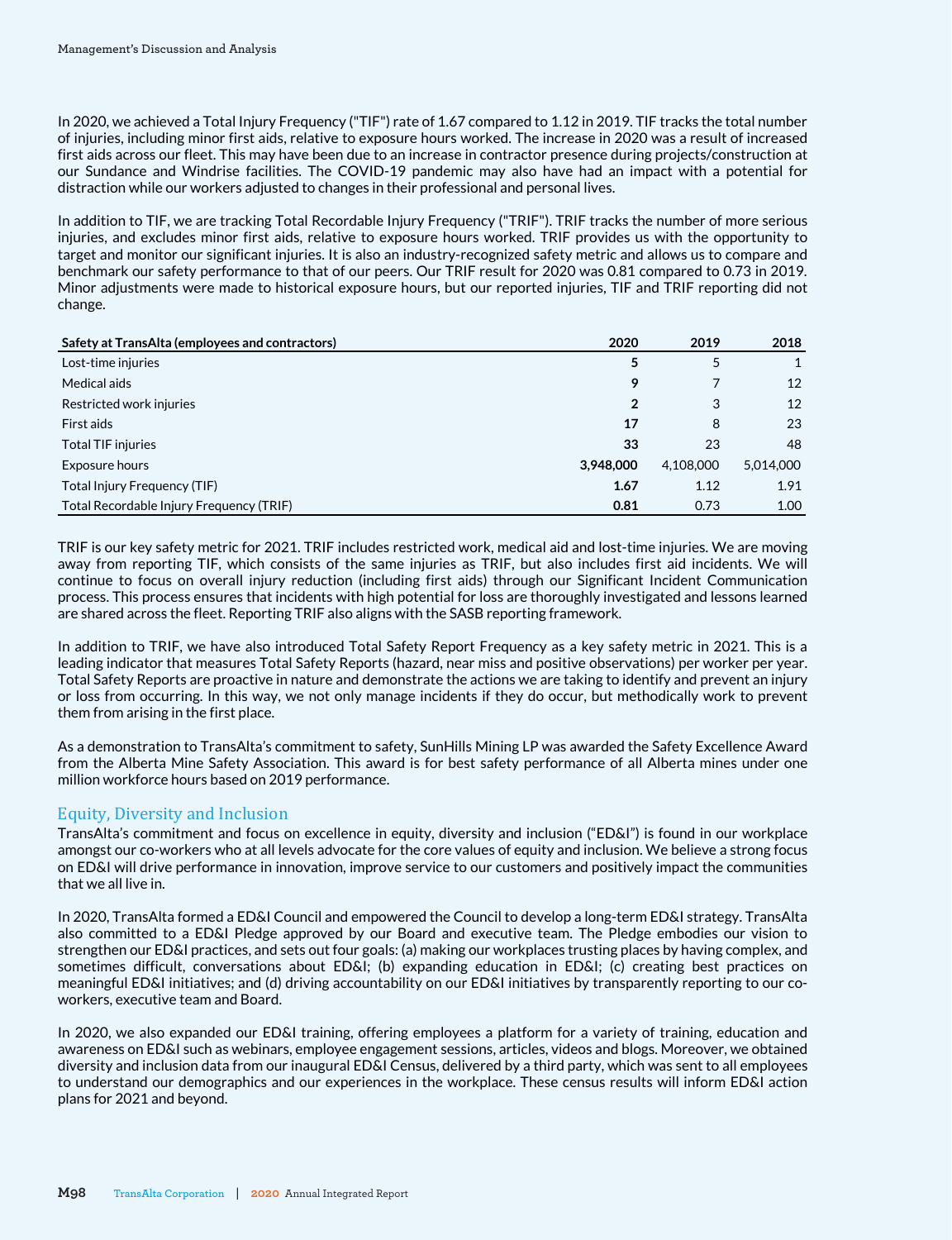In early 2021, we received market recognition for our ED&I efforts and were certified by Diversio for our commitment to measuring, tracking and improving ED&I. The Diversio assessment and certification process has set the global standard for inclusion and being certified means that we have measured and set targets to increase diversity, we regularly collect data on our co-workers' experiences to identify bias and barriers faced by underrepresented groups, and we have implemented programs and policies designed to unlock specific challenges while tracking results.

#### **Gender Diversity**

A number of case studies have highlighted the link between gender diversity and additional business value. TransAlta is an active supporter of gender diversity as a driver for value, but also as an ethical business practice. Our commitment to gender diversity in our business is evidenced by our female participation rates on both our executive team and Board. As of Dec. 31, 2020, women made up 43 per cent of our executive officer team and 45 per cent of our Board. These percentages are higher than our peers in Canada. Industry research highlights that the percentage of Board seats held by women from all disclosing Canadian TSX-listed companies in Canada is 21.5 per cent and the average percentage of women on executive teams is 16.8 per cent.

To further support female advancement, we have set targets to: (a) maintain equal pay for women in equivalent roles, (b) achieve 50 per cent representation of women on our Board by 2030 and (c) achieve 40 per cent representation of women among all employees by 2030. Our goal to achieve 40 per cent women across the entire workforce by 2030 is ambitious considering the majority of the operational roles are currently male dominated. Currently, women employees represent 21 per cent of all employees.

TransAlta was once again added to the Bloomberg Gender-Equality Index in 2021. Inclusion in the index recognizes our comprehensive investment in workplace gender equality and our commitment to driving progress by developing inclusive policies and disclosing data using Bloomberg's gender reporting framework. In 2020, TransAlta was also recognized on the *Globe and Mail'*s Women Lead Here inaugural survey and was included as an honoree for executive gender diversity in Canada.

#### Employee Retention & Recognition

#### **Employee Retirement Savings Programs**

TransAlta is an attractive employer in all three countries in which we operate. We provide compensation to our employees at levels that are competitive in relation to their respective location. We strive to be an employer of choice through our total rewards programs, which include various incentive plans designed to align performance with our annual and longer-term targets, as determined annually by the Board.

Retirement savings plans are an example of rewards we provide. We have registered pension and savings plans in Canada and the US. The plans cover substantially all employees of the Corporation, its domestic subsidiaries and specific named employees working internationally. These plans have defined benefit ("DB") and defined contribution ("DC") options, and in Canada there is an additional non-registered supplemental pension plan ("SPP") for members whose annual earnings exceed the Canadian income tax limit. The DB SPP was closed as of Dec. 31, 2015, and a new DC SPP commenced for executive members hired after Jan. 1, 2016. The Corporation's executive officers as of Dec. 31, 2015, were grandfathered in the DB SPP.

The Canadian and US DB pension plans are closed to new entrants, with the exception of the Highvale mine (SunHills) pension plan acquired in 2013. The US DB pension plan was frozen effective Dec. 31, 2010. The plans are funded by the Corporation in accordance with governing regulations and actuarial valuations. In addition, in Canada, we provide some optional plans for employees to enhance their financial wellness and retirement savings, with group RRSP and TFSA plans.

In Australia, employees can nominate a superannuation fund for superannuation contributions. The Australian superannuation scheme is compulsory for employers with contributions required at a rate set by the government.

#### **Other Employee Benefit Programs**

TransAlta provides competitive benefit programs for most of our employees (options are dependent on the countries in which we operate). We also provide benefit programs based on negotiated union agreements in certain locations. Our flexible benefit plans provide employees and their families with choices of coverage including, among others, extended health, dental, vision, life insurance, critical illness, accident, disability and a health spending account.

In 2020, we added Telehealth benefits that include employee access to virtual doctor visits, remote chronic condition management, and online or telephone access to medical support and information. We provide other health and dental benefits for disabled members and retired members, typically up to the age of 65. The Canadian retiree benefits plan was closed for all new hired employees as of March 1, 2017.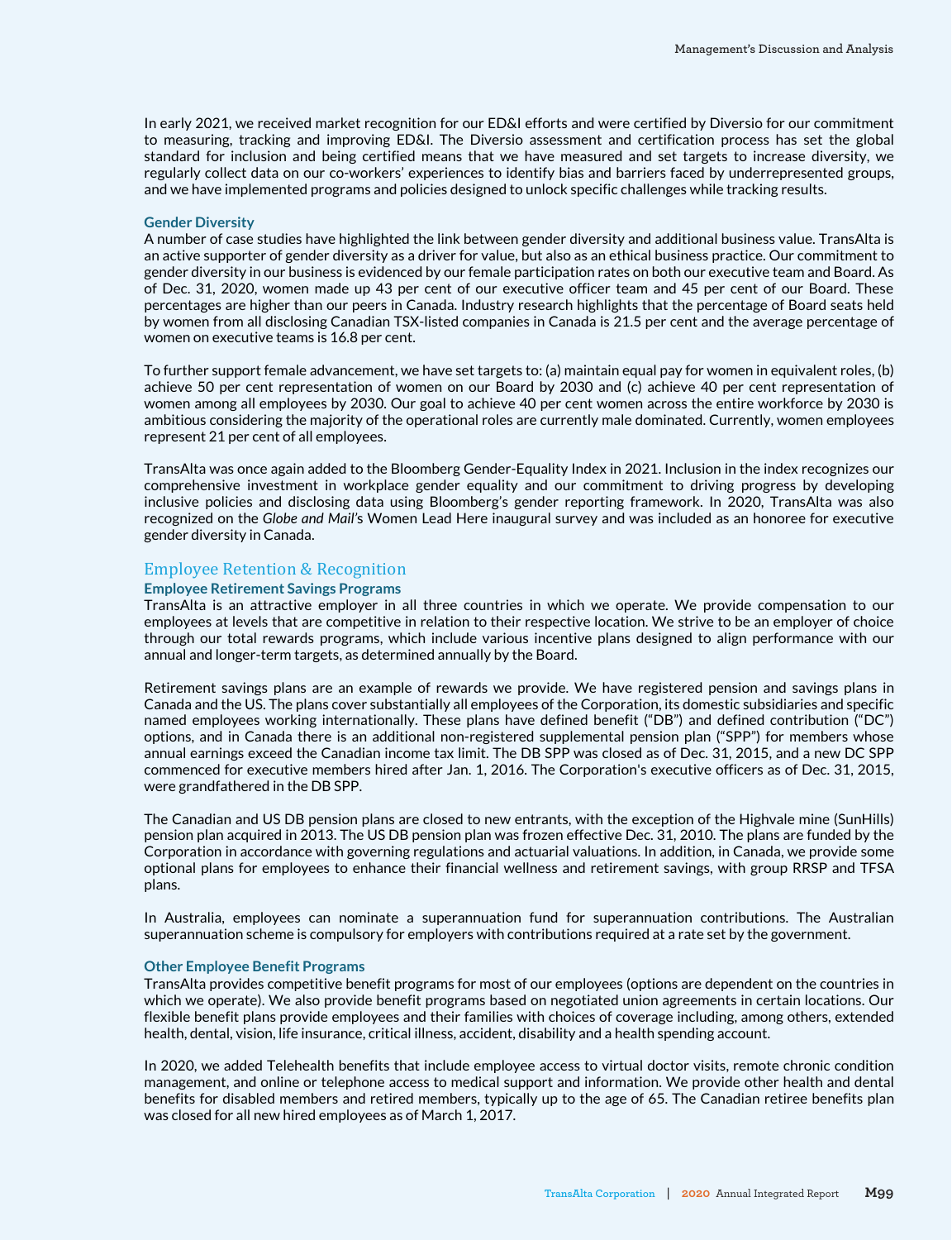In 2020, the BOLT Awards were launched to provide timely rewards and recognition for work on transformational initiatives and project work, as well as to recognize above-and-beyond performance. The BOLT Awards have acted as an umbrella program whereby individual performance can be recognized in one place, frequently and in a consistent manner.

On an annual basis, TransAlta recognizes our top achievements through the President's Awards. During 2020, we added an additional award for Leadership Excellence. This award recognizes a people leader who consistently demonstrates TransAlta's values in their decision-making and actions, has a bias to action that achieves key business outcomes and is recognized by their team as a trusted advisor and mentor.

TransAlta's focus on organizational health resulted in top quartile results in 2020 benchmarked against 823 surveys and a total of 2.8 million respondents. This was accomplished by identifying eight priority practices and incorporating those practices into all facets of the organization.

Lastly, a Remote Work Program was developed in 2020 to provide employees with alternative permanent remote work options. This program allowed eligible employees to choose between working from home or within a TransAlta location.

## Talent and Employee Development

Talent and employee development is viewed as a key pillar of organizational health. Investing in our employee development enhances employees' skills and improves productivity and engagement. This contributes to a strong corporate culture that provides value for TransAlta.

In 2020, we continued with the Leadership Development Program that was launched the previous year. This program provided 143 leaders or future leaders with fundamental leadership skills and tools. Training programs focused on a variety of leadership competencies for participants with various years of management experience. In December 2019, we launched a Professional Development Library that contains over 600 articles on professional development and leadership and is updated on a monthly basis. We created this library with a Master Executive Coach and it is accessible to all employees. Since the creation of the library, we have had over 5,000 hits and we have over 375 regular users.

During 2020, TransAlta partnered with BetterUp, a consultancy providing professional coaching, to provide 1:1 coaching for 30 leaders. This was offered to people leaders as part of the Leadership Development initiative. BetterUp coaching is tailored to the individual's needs to allow them to work with their personal coach on areas that are important for them. Over the summer of 2020, 80 leaders were offered the Franklin Covey All Access Pass — this resource was packaged with our *7 Habits of Highly Effective People* training and expanded on the training with articles, videos and activities. The Senior Leadership also completed *The Good Fight* training, which focused on reframing perceptions on conflict and how to stop conflict avoidance. Remote work training was offered to all leaders and employees to help them work effectively in a remote setting.

During 2020, Alberta Merchant Market Training was developed internally by stakeholders in Operations, and Trading and Marketing. This training consisted of three modules, including power market fundamentals, the Alberta power market, generation portfolio and portfolio optimization, among other topics. This training was available to all employees to enhance their knowledge of the Alberta merchant market.

Partnering with Blue Ocean Brain, a micro-learning consultancy, TransAlta implemented compulsory ED&I training for all employees. This training included five modules on topics such as unconscious bias and allyship. In addition, Blue Ocean Brain was also engaged to provide 200 leaders with access to their learning library in 2021.

We launched the New Grad Program in 2020 with new graduates rotating through Corporate Finance, Trade Finance and HR. Each graduate participates in three rotations, each lasting eight months. This program is intended to develop knowledge and skills through work experience within multiple business units.

During 2020, TransAlta has had 17 intern and co-op placements with students in various areas of study including business, communications, finance and engineering. To assist in subsidizing the internship and co-op programs, TransAlta continues to partner with Electricity Human Resources Canada to access government funding. In 2020, TransAlta received wage subsidies of \$120,000. In 2020, TransAlta also participated in the Canada Alberta Job Grant, which reimburses employers two-thirds of the cost of approved external training. TransAlta is currently approved to receive \$56,000 to cover approved training costs.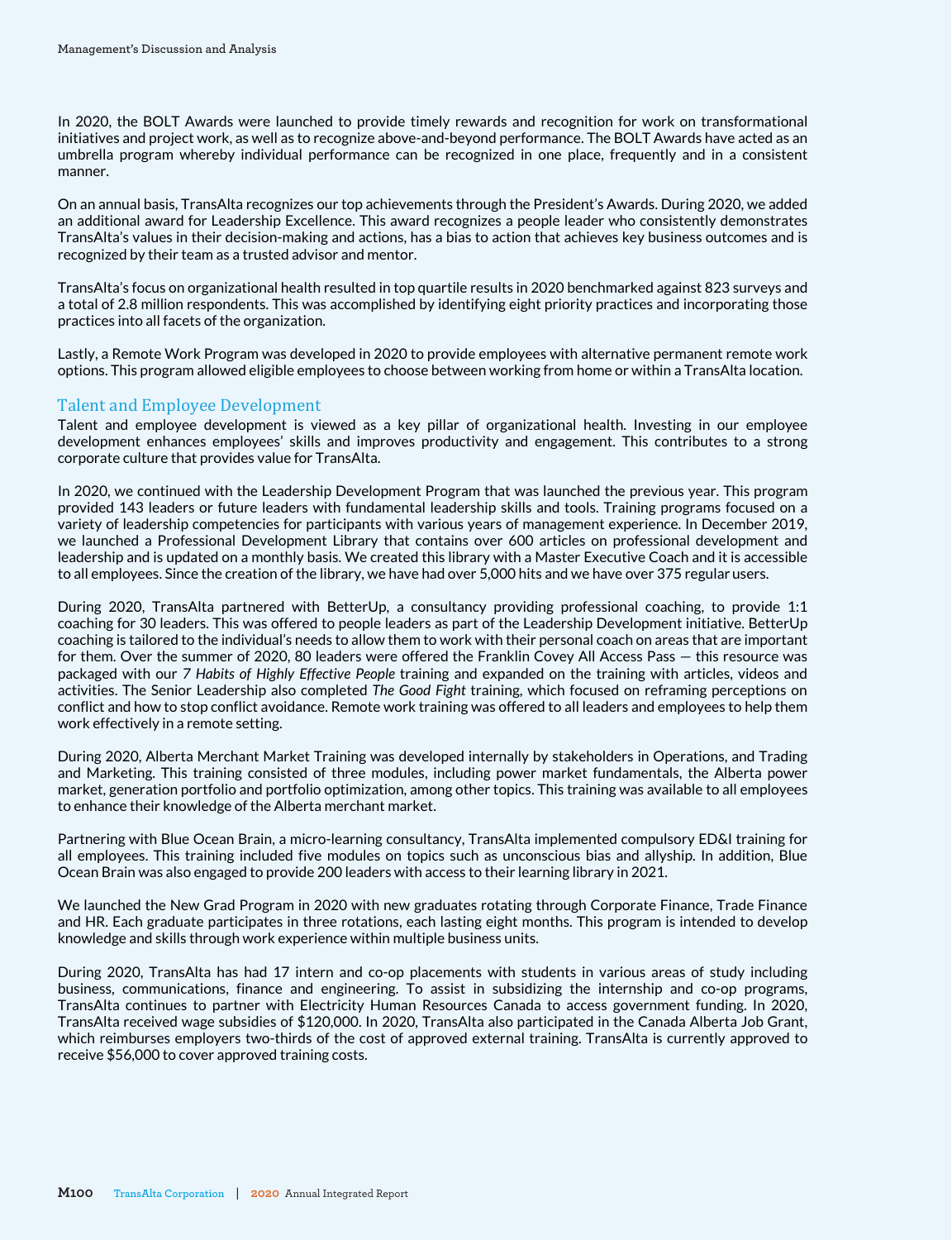# Positive Indigenous, Stakeholder and Customer Relationships: Social and Relationship Capital Management

We strive to create shared value for our stakeholders through social and relationship value creation at TransAlta. The most material impacts on our social and relationship performance are public health and safety, anti-competitive behaviour and fostering positive relationships with Indigenous neighbours, communities, stakeholders, governments, industry and landowners in the areas where we operate.

## Human Rights

We operate in Canada, the US and Australia. All of these countries have high human rights standards. TransAlta respects the fundamental human rights of all its employees, contractors, suppliers, partners, Indigenous partners and other stakeholders. We abide by human rights legislation in all the jurisdictions in which we operate. We have a zero tolerance approach to discrimination based on age, disability, gender, race, religion, colour, national origin, political affiliation or veteran's status or any other prohibited ground as defined by human rights legislation in the jurisdictions in which we operate. We afford equal opportunities for men and women, support the right to freedom of association and the right to organize unions and bargain collectively. We do not conduct operational human rights reviews or impact assessments, but we do continue to operate aligned with the highest ethical standards, such as ISO 14001 and ISO 18001.

# Indigenous Relationships and Partnerships

At TransAlta, we value our relationships and partnerships with stakeholders and our Indigenous partners. Our Indigenous Relations team focuses on community engagement, employment, economic development and community investment. We ensure that TransAlta's principles for engagement are upheld and that the Corporation fulfils its commitments to Indigenous communities. Efforts are focused on building and maintaining solid relationships and establishing strong communication channels that enable TransAlta to share information regarding operations and growth initiatives, gather feedback to inform project planning and understand priorities and interests from communities to better address concerns.

Methods of engagement include:

- Relationship building through regular communication and in-person meetings with representatives at various levels within Indigenous community organizations;
- Hosting company-community activities that share both business information and cultural lessons;
- Maintaining consistent communications with each community and following appropriate community protocols and procedures;
- Participating in community events such as pow wows and blessing ceremonies; and
- Providing both monetary and in-kind sponsorships for community initiatives.

TransAlta is proactive with initiating engagement early on in project development to allow concerns to be identified promptly and addressed, minimizing potential project delays. We conduct consultation primarily during project development and decommissioning and maintain engaged communication throughout the operation phase. We work with communities to build a relationship with a foundation of ongoing communication and mutual respect.

COVID-19 health measures posed challenges to how we engaged with Indigenous communities throughout 2020. However, we continued to have regular dialogue by telephone, email, video conference and whenever possible, in small group meetings while adhering to government health protocols. Our normal participation in Indigenous community events such as pow wows, blessing ceremonies, and school or recreational activities was not possible as social gatherings were not permitted during the pandemic. In response, our Indigenous Relations team determined it was important to reallocate funding for social events to support Indigenous communities and their expressed needs.

Support from TransAlta for Indigenous communities in response to the pandemic included the:

- Purchase and distribution of 400 school backpacks filled with grade-specific school supplies delivered to First Nation schools in Alberta to help alleviate pressures on household and community resources;
- Purchase of more than 200 Christmas gifts for school students at Mother Earth's Children's Charter School and Wihnemne School on Paul First Nation;
- Purchase of Christmas gift cards for Elders per requests from Piikani and Siksika Nations; and
- Funding for the purchase of COVID-19 testing equipment for the Alexis Nakota Sioux Nation.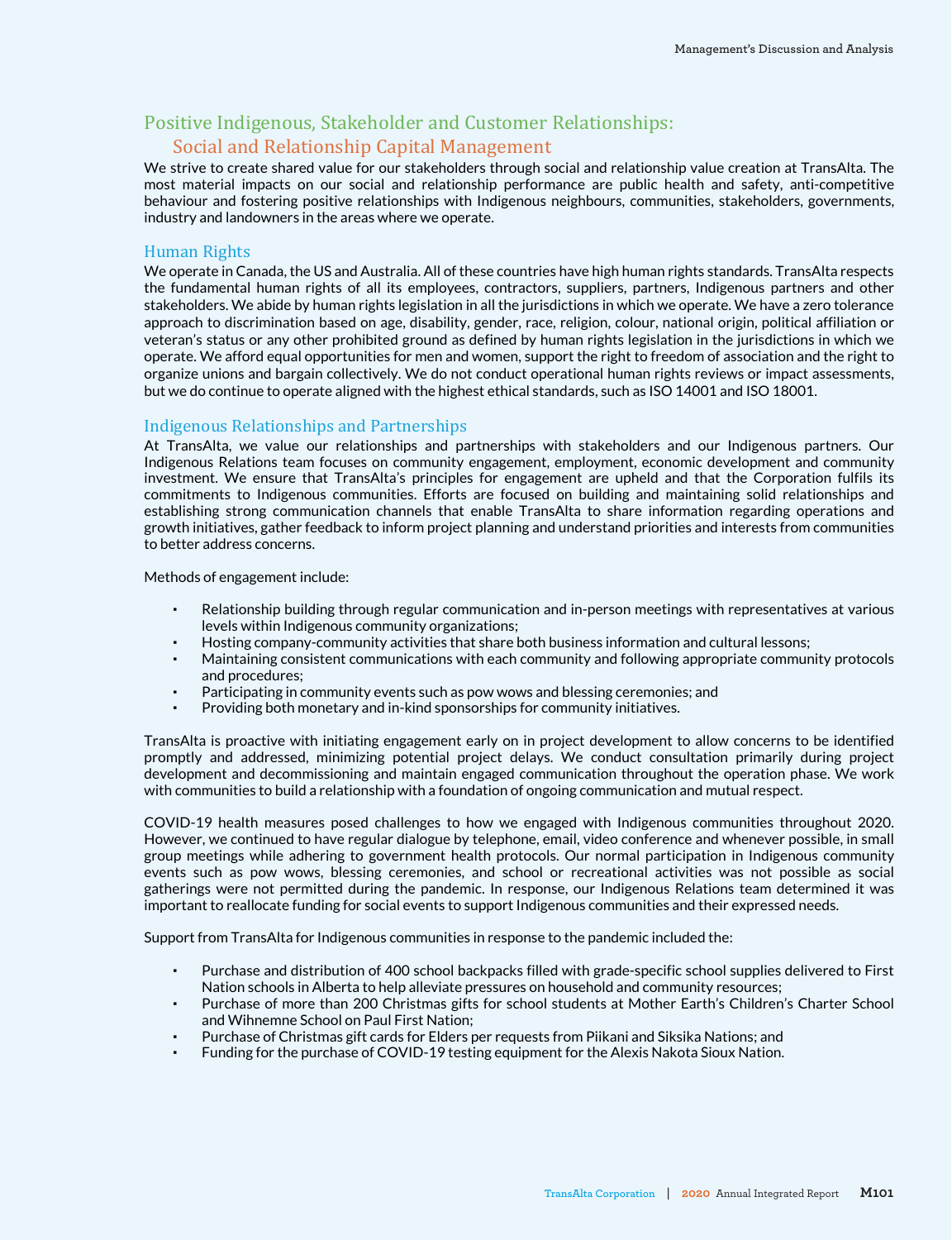#### **Support for Indigenous Youth, Education and Employment**

TransAlta recognizes the importance of investing in Indigenous students and our financial support helps students complete their education, become self-sufficient and give back to their communities. We are keen to help young Indigenous students reach their full potential and achieve their dreams. We also believe in providing financial support to Indigenous primary school students, helping to instill a passion for lifelong learning. In 2020, TransAlta provided more than \$340,000 to support Indigenous youth, education and employment programs across Canada.

#### Highlights include:

- Entered into an agreement with Mount Royal University Foundation in support of the Indigenous Housing Renovation Fund, which will feature an Indigenous family tipi in an outdoor space dedicated to Indigenous students and supporting Indigenous cultural programming;
- Continued our partnership with Indspire, Canada's national Indigenous registered charity, and through this program, 10 bursaries of \$3,000 each were given to recipients from the following communities: Ermineskin Cree Nation, Paul First Nation, Sunchild First Nation, Piikani Nation and Aamjiwnaang First Nation;
- Continued our support of Indigenous students with the Southern Alberta Institute of Technology ("SAIT") Gap program. This program provides critical financial support needed for aspiring Indigenous students who require high school upgrading in order to qualify for a trade program where there is a "gap" in available funding;
- In partnership with the United Way of Calgary & Area, designated funding to the Diamond Willow Youth Lodge, a safe place for Calgary Indigenous youth to connect with peers and participate in a variety of programs that promote health and wellness, education and employment preparation;
- Provided funding to the Lac Ste. Anne Métis Capacity Fund to support the training needs of community members including youth and women, and the provision of personal protective equipment for individuals entering the workforce; and
- Continued our ongoing partnership with the Banff Centre for Arts and Creativity with scholarship funding allocated to Indigenous community members to participate in Indigenous Leadership programming.

#### **Cultural Awareness for TransAlta Employees**

Our Indigenous Relations team led two cultural awareness initiatives for TransAlta employees in 2020. The first program was launched in June in recognition of National Indigenous History Month and National Indigenous Peoples Day (June 21). TransAlta hosted a virtual Lunch and Learn session featuring an interview with a community member from Paul First Nation and TransAlta's senior advisor for Indigenous & Stakeholder Relations, moderated by our Chief Legal, Regulatory, & External Affairs Officer. On Sept. 30, 2020, in recognition of Orange Shirt Day, TransAlta's Executive Leadership Team encouraged all employees to wear orange to promote awareness in Canada about the Indian residential school system and the impact it has had on Indigenous communities for over a century. In addition, a comprehensive educational program was designed and delivered to Operations leaders providing information on Indigenous history, culture, consultation requirements and TransAlta's relationship protocols and practices.

In 2021, we adopted a new sustainability target stating that all employees should complete Indigenous cultural awareness training by the end of 2023. We believe education is a key ingredient to ensure respectful and strong relationships into the future.

# Stakeholder Relationships

Fostering relationships with our stakeholders is important to TransAlta. Driven by our values, we seek to maximize value creation for our stakeholders and the Corporation. We take a proactive approach to building relationships and understanding the impacts our business may have on local stakeholders.

#### **TransAlta Stakeholders**

To act in the best interests of the Corporation and to optimize the balance between financial, environmental and social value for both our stakeholders and TransAlta, we seek to:

- Engage regularly with stakeholders about our operations, growth prospects and future developments;
- Consider feedback and make changes to project designs and plans to resolve and/or accommodate concerns expressed by our stakeholders; and
- Respond in a timely and professional manner to stakeholder inquiries and concerns and work diligently to resolve issues or complaints.

Our stakeholders are identified through stakeholder mapping exercises conducted for each facility and prospective project development or acquisition. Through decades of stakeholder relations in the areas of our facilities, we have developed a strong knowledge of who our stakeholders are and have gained understanding of our stakeholders' issues and concerns.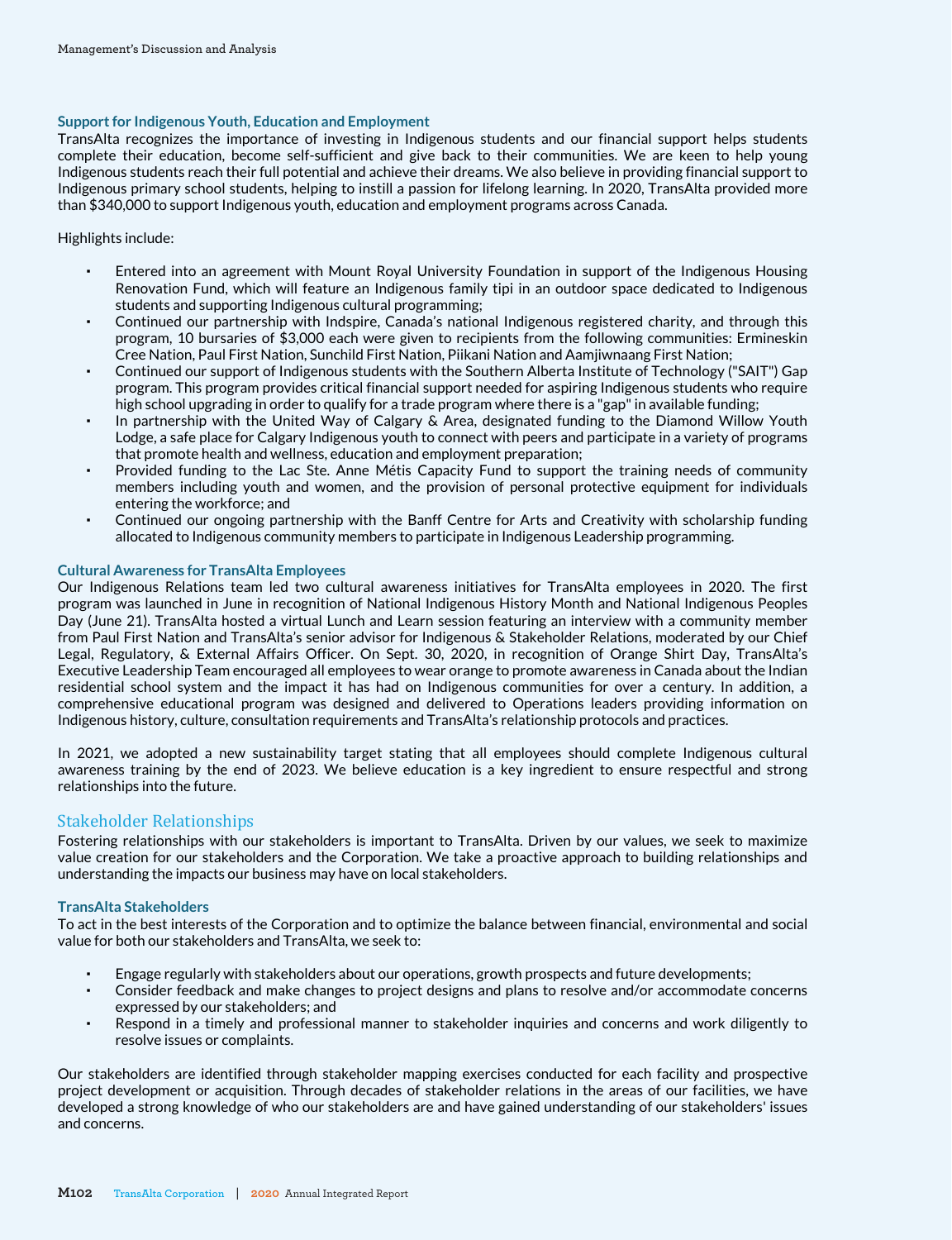Our principal stakeholder groups are listed in the following table.

| Non-governmental organizations (NGOs) | Community associations and organizations Connecting transmission facility operators |                               |
|---------------------------------------|-------------------------------------------------------------------------------------|-------------------------------|
| Regulators                            | Industry organizations                                                              | Communities                   |
| Charitable organizations/Non-profit   | Standards organizations                                                             | Retirees                      |
| All levels of government              | Media                                                                               | Residents/Landowners          |
| Suppliers                             | <b>Business partners</b>                                                            | Investor organizations        |
| Contractors                           | Unions/Labour organizations                                                         | <b>Financial institutions</b> |
| Government agencies                   | Forest associations/Industry                                                        | Mineral rights owners         |
| System operators                      | Oil & gas associations/Industry                                                     | Railroad owners               |
| Customers                             | Think tanks                                                                         | Utility owners                |
| Municipalities                        | Academics                                                                           |                               |

#### **TransAlta Stakeholders**

#### **Engagement Framework**

Our stakeholder engagement framework is modelled after and closely tied to the stakeholder engagement aspect of ISO 14001, which is an internationally recognized environmental management standard. This framework is a streamlined corporate-wide approach to ensure that engagement and relationship-building practices are consistent across TransAlta's locations and types of work. Although we no longer certify under ISO 14001, we continue to operate within its established best practices.

#### **Methods of Engagement**

In order to run our business successfully, we maintain open communication channels with stakeholders. We commit to timely and professional resolution using values-based dialogue. We work internally and with each stakeholder to identify how to mitigate further issues.

Examples of our methods of engagement are listed in the following table.

| Information & communication                                 | Dialogue & consultation                                                                       | Relationship building      |
|-------------------------------------------------------------|-----------------------------------------------------------------------------------------------|----------------------------|
| Open houses, town halls and public<br>information sessions  | In-person meetings with local groups and<br>communities                                       | Community advisory bodies  |
| Newsletters, telephone conversations,<br>emails and letters | Meetings with individual stakeholders (e.g., Capacity agreements<br>landowners and residents) |                            |
| Websites                                                    | Targeted audience sessions                                                                    | Sponsorships and donations |
| Social media postings                                       | Tours of our facilities and sites                                                             | Hosting events             |

A key focus of our work is to support business growth through proactive engagement with stakeholders in our geographic operating areas in Australia, Canada and the US to develop and maintain relationships, assess needs and fit, and seek out collaborative and sustainable value creation opportunities. This helps ensure any stakeholder concerns are identified and can be addressed early in the development process, thereby minimizing project delays. We conduct consultation primarily during project development and decommissioning and maintain engaged communication throughout operations. For example, we implemented our stakeholder engagement program with stakeholders and Indigenous groups in connection with the proposed repowering at the Sundance and Keephills facilities. We filed our regulatory applications in December 2019, and our stakeholder engagement program will continue for the entire life cycle of the facilities.

#### *Engagement Tracking and Reporting*

Our Stakeholder and Indigenous Relations tracking program functions as an enterprise-wide communication recordkeeping tool managed by our Stakeholder and Indigenous Relations team. This capacity fulfils our requirements for consultation with stakeholders and Indigenous groups alike, and is capable of producing regulatory reports as proof of engagement and consultation efforts. The tool can store email conversations, documents and voicemail messages related to any project, event or issue, and display them in a report format. It can also produce an array of statistical reports showing frequency and volume of engagement based on project, stakeholder, stakeholder group or keywords. This tracking program decreases the time and cost required to submit proof of engagement to government agencies.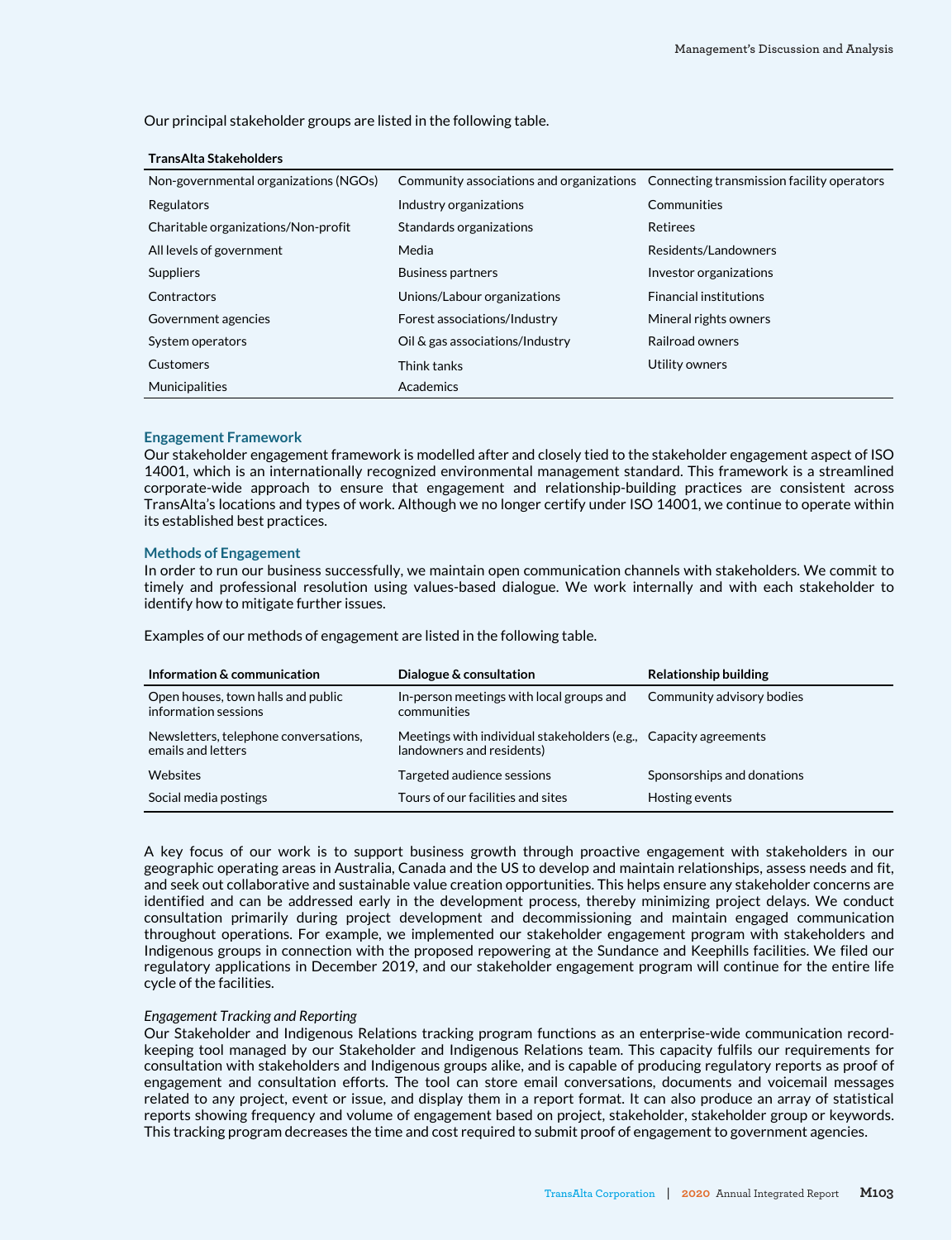# Engagement and Board Communication

The Board believes that it is important to have constructive engagement with its shareholders and other stakeholders and has established means for the shareholders of the Corporation and other stakeholders to communicate with the Board. For example, employees and other stakeholders may communicate with the Board through the AFRC by writing to the AFRC or by making submissions via the Corporation's toll-free telephone or online Ethic Helpline (please refer to the "Governance and Risk Management - Risk Controls - Whistleblower System" section in this MD&A for more details). Shareholders are also invited to communicate directly with the Board under the Corporation's Shareholder Engagement Policy, which outlines the Corporation's approach to proactive director-shareholder engagement at and between the Corporation's annual shareholders meetings. Under the Shareholder Engagement Policy, shareholders can submit questions or inquiries to the Board, to which the Corporation will respond. A copy of the Shareholder Engagement Policy is available on our website at www.transalta.com. Shareholders and other stakeholders may, at their option, communicate with the Board on an anonymous basis. In addition, the Board has adopted an annual non-binding advisory vote on the Corporation's approach to executive compensation (say-on-pay). The Corporation is committed to ensuring continued good relations and communications with its shareholders and other stakeholders and regularly evaluates its practices in light of any new governance initiatives or developments in order to maintain sound corporate governance practices.

Throughout 2020, representatives of the Board engaged extensively with the Corporation's significant shareholders. Specifically, since Jan. 1, 2020, the Board has met with 11 shareholders representing approximately 37 per cent of the Corporation's total issued and outstanding common shares.

# Supply Chain – Sustainable Sourcing

We continue to seek solutions to advance supply chain sustainability. In 2020, we worked to optimize our global supply chain management operations by initiating the centralization and standardization of practices across our global operations. As we explore major projects, we assess vendors both at the evaluation stage and as part of information requests on such elements as safe work practices, environmental practices and Indigenous spend. This means, for example, getting information on:

- Estimated value of services that will be procured though local Indigenous businesses;
- Estimated number of local Indigenous persons that will be employed;
- Understanding overall community spend and engagement; and
- Understanding the state of community relations through interview processes and stakeholder work.

In 2019, the Board adopted a Supplier Code of Conduct that applies to all vendors and suppliers of TransAlta. Under this code, suppliers of goods and services to TransAlta are required to adhere to our core values, including as they pertain to health and safety, ethical business conduct and environmental leadership. The code also allows suppliers to report ethical or legal concerns via TransAlta's Ethics Helpline.

In addition, we rolled out a Supplier Relationship and Performance Management program in 2020 with a few of our key and strategic suppliers. The goals of the program include ensuring alignment of our suppliers' goals with those of TransAlta, streamlining communications while providing a platform to discuss how to elevate performance, creating value though access to innovative ideas and working closely with the suppliers on executing activities more costeffectively.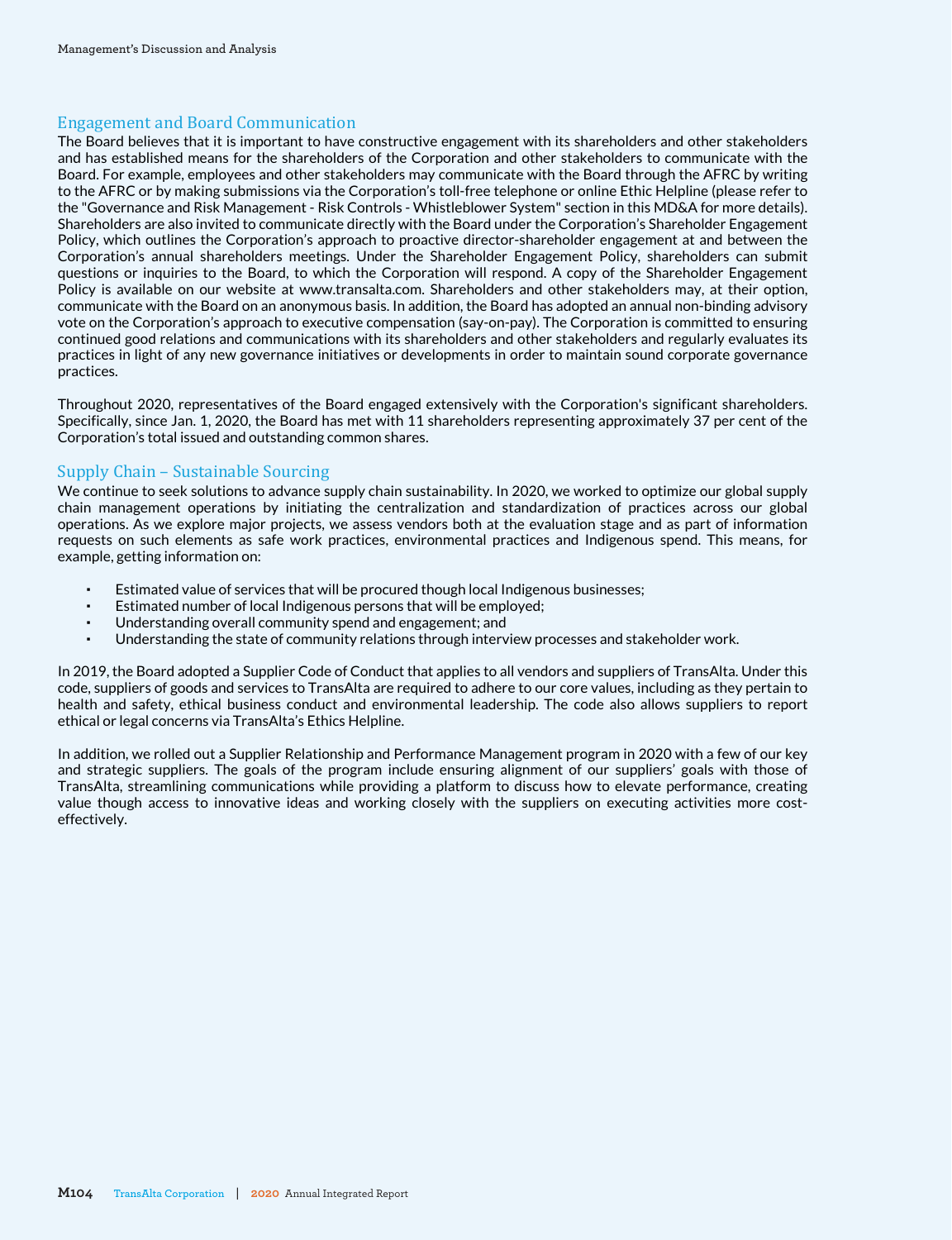# Public Health and Safety

We seek to preserve public health and safety. It is our goal to maintain security for our employees and the peoples and communities where we operate.

We specifically look to minimize the following risks:

- Harm to people:
- Damage to property;
- Operational liability; and
- Loss of organizational reputation and integrity.

We work to prevent incidents and lower our risk by administering security controls such as restricting physical access around and into our operating facilities. The use of security technology such as surveillance cameras and electronic access is utilized to ensure the control of secure areas. Regular audits and security risk assessments are conducted to ensure continuous improvement of the Security Management Program. Our Security Management Program is focused on protection of people, property, information and reputation.

The Corporate Emergency Management Program prepares employees should an emergency incident occur. The program includes an emergency management policy and standard, which sets an expectation for employees to continuously prepare for emergencies. The program has executive sponsorship. It provides the overarching framework for each business unit to provide an Emergency Response Plan and Business Continuity Plan. We implement our Incident Command System, which is a standardized on-scene emergency and incident management system that provides an organizational structure able to respond to single or multiple incidents. Designed to aid in the management of resources during incidents, it combines facilities, equipment, personnel, procedures and communications operating within a common organizational structure. It is used as part of an all-hazards approach for incident management and is officially recognized for multi-agency response in emergency situations, however complex.

We develop strong relationships with local emergency responders. We periodically conduct multi-agency training events at our facilities. This ensures continuous improvement, familiarity with our assets and builds strong communication channels for emergency response.

Our processes designate how we communicate with stakeholders in the event of a crisis. This is managed by our Crisis Communications Team. The team has the responsibility and goal to provide a unified message on behalf of Corporation throughout the response and recovery, ensure all messaging is approved by the Incident Commander (the Chief Talent & Transformation Officer, or their designate), co-ordinate messaging with any applicable external agencies and, if necessary, deploy to an incident site.

Annual training requirements are adhered to by our employees operating at our facilities. The results are tracked, audited and presented at our annual executive review. The findings and recommendations assist in maintaining a sustainable program across the organization.

#### **Data and Digital Asset Protection**

We work hard to protect our digital assets, including our corporate data and our digital identities that give us access into line of business applications. Cybersecurity risks that work to compromise these assets include the manipulation of data integrity, system and network hacking, use of social engineering tactics through email phishing, compromise of operations and infrastructure through the use of ransomware, credential breaches, attacks introduced through unknowing third-party vendors and service providers, as a well as malware. Given the ever-evolving nature of cyberattacks, we are consistently adapting our cybersecurity program to focus on three key pillars: technology, processes and people. Each of these pillars can be reinforced independently to address specific cyber risks and threats through a comprehensive and multi-faceted program. Through this program, TransAlta continually implements measures and controls to proactively mitigate internal and external cybersecurity risks and threats posed to the organization, and to deal efficiently and effectively with threats.

Please refer to Cybersecurity Risk in the Governance and Risk Management section of this MD&A for further details.

#### Community Investments

In 2020, TransAlta contributed approximately \$2.2 million in donations and sponsorships (2019 - \$2.1 million). One of our significant community investments each year is to United Way campaigns across Canada and the US. This year, TransAlta employees, retirees, contractors and the Corporation raised over \$1.3 million for the United Way. TransAlta has been supporting the United Way for over 30 years and has contributed more than \$20 million dollars over that time.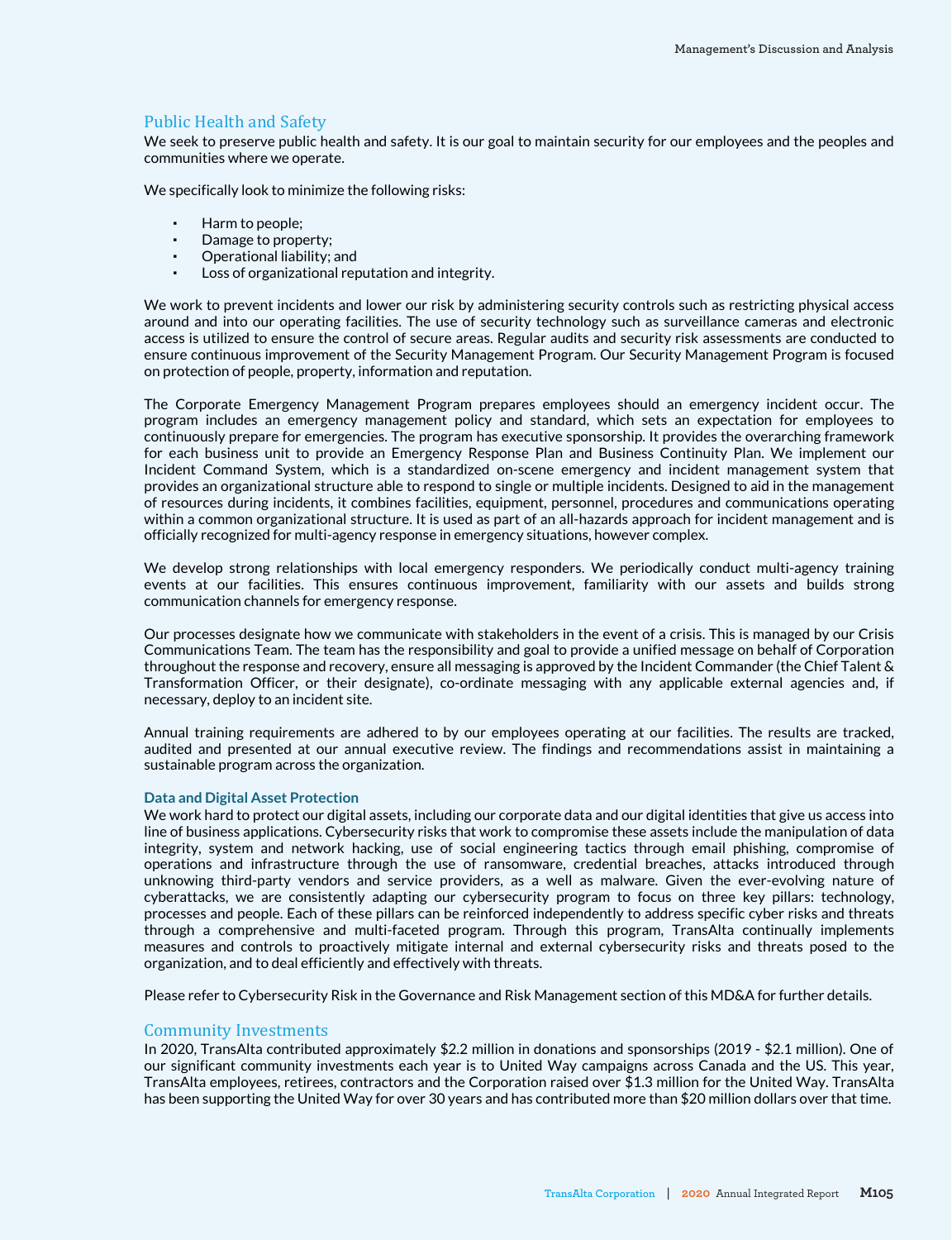In 2020, we continued to focus our community investment on priority areas for TransAlta: youth and education, environmental leadership and community health and wellness. Some of our partnerships included:

- Indspire, Canada's national Indigenous registered charity, and through this program 10 bursaries of \$3,000 each were given to recipients from the following communities: Ermineskin Cree Nation, Paul First Nation, Sunchild First Nation, Piikani Nation and Aamjiwnaang First Nation;
- Mother Earth's Children's Charter School ("MECCS") Located in Treaty 6 territory, near Stony Plain, Alberta, and our Alberta coal operations, MECCS has become an important part of TransAlta's community investment program. MECCS offers education for students from Kindergarten to Grade 9 and is cited as Canada's first and only Indigenous children's charter school. The school was established in 2003 to help provide Indigenous students with an education based strongly on cultural context rather than a traditional western educational model. Approximately 95 per cent of MECCS students are of Indigenous ancestry, with students coming from Paul First Nation, Enoch Cree Nation, Alexis Nakota Sioux Nation, Alexander First Nation, Alberta Beach, Stony Plain and Edmonton. The student population is diverse and includes Métis, Cree, Nakota Sioux and Stoney. Beginning in 2014, TransAlta has made an annual \$35,000 donation to the school. In addition, each year at Christmas, TransAlta staff purchase Christmas presents for the students. Volunteers from TransAlta travel to the school to deliver the gifts, providing both our employees and the students the opportunity to engage with each other. Due to the COVID-19 pandemic, this tradition needed to be conducted remotely. More than 200 Christmas gifts were purchased for students at Mother Earth's Children's Charter School and Wihnemne School on Paul First Nation;
- The Calgary Stampede Founded in 2017, the TransAlta Performing Arts Studio at Stampede Park continues to provide a year-round facility for the Calgary Stampede Foundation and Calgary's youth performing arts groups to rehearse, train and celebrate the arts;
- SAIT Gap program, which provides critical financial support needed for aspiring Indigenous students who require high school upgrading in order to qualify for a trade program where there is a "gap" in available funding;
- TransAlta Tri-Leisure Centre The TransAlta Tri-Leisure Centre is a sporting and recreation destination for many active and involved residents from the communities of Parkland County, Spruce Grove and Stony Plain in Alberta. At the facility, thousands of local residents and many of our employees participate in a wide range of sporting and cultural activities and join together in many community causes;
- The Banff Centre for Arts and Creativity We continued our ongoing partnership with the Banff Centre with scholarship funding allocated to Indigenous community members to participate in Indigenous leadership training;
- Junior Achievement Southern Alberta TransAlta continued to support the World of Choices program that gives students an opportunity to connect with mentors in a number of different careers. In 2020, this program was delivered online, allowing hundreds of students to connect with mentors and learn about different career opportunities;
- Calgary Reads TransAlta was proud to continue our support for this organization that is dedicated to improving literacy skills for children in Calgary; and
- Energy Transition Support On July 30, 2015, in Washington State, we announced a US\$55 million community investment over 10 years to support energy efficiency, economic and community development, and education and retraining initiatives. The US\$55 million community investment is part of the TransAlta Energy Transition Bill passed in 2011. This bill was an historic agreement between policymakers, environmentalists, labour leaders and TransAlta to transition away from coal in Washington State by closing the Centralia facility's two units, one in 2020 and the other in 2025. Three funding boards were formed to invest the \$55 million: the Weatherization Board (\$10 million), the Economic & Community Development Board (\$20 million) and the Energy Technology Board (\$25 million). To date, the Weatherization Board has invested \$7 million, the Economic & Community Development Board \$14 million and the Energy Technology Board \$9 million. Specific projects that the boards funded in 2020 include energy-efficiency projects at local fire stations and low income housing, funding to support COVID-19 personal protection equipment for local businesses and schools, and a project to deploy the first renewable hydrogen fuelling station in the Pacific Northwest, which benefits both the electricity and transportation sectors.

#### **Customers**

TransAlta serves industrial and commercial customers with power and energy services across its fleet (Australia, Canada and the US). For more information on our customer focus, please refer to page 79 of this MD&A.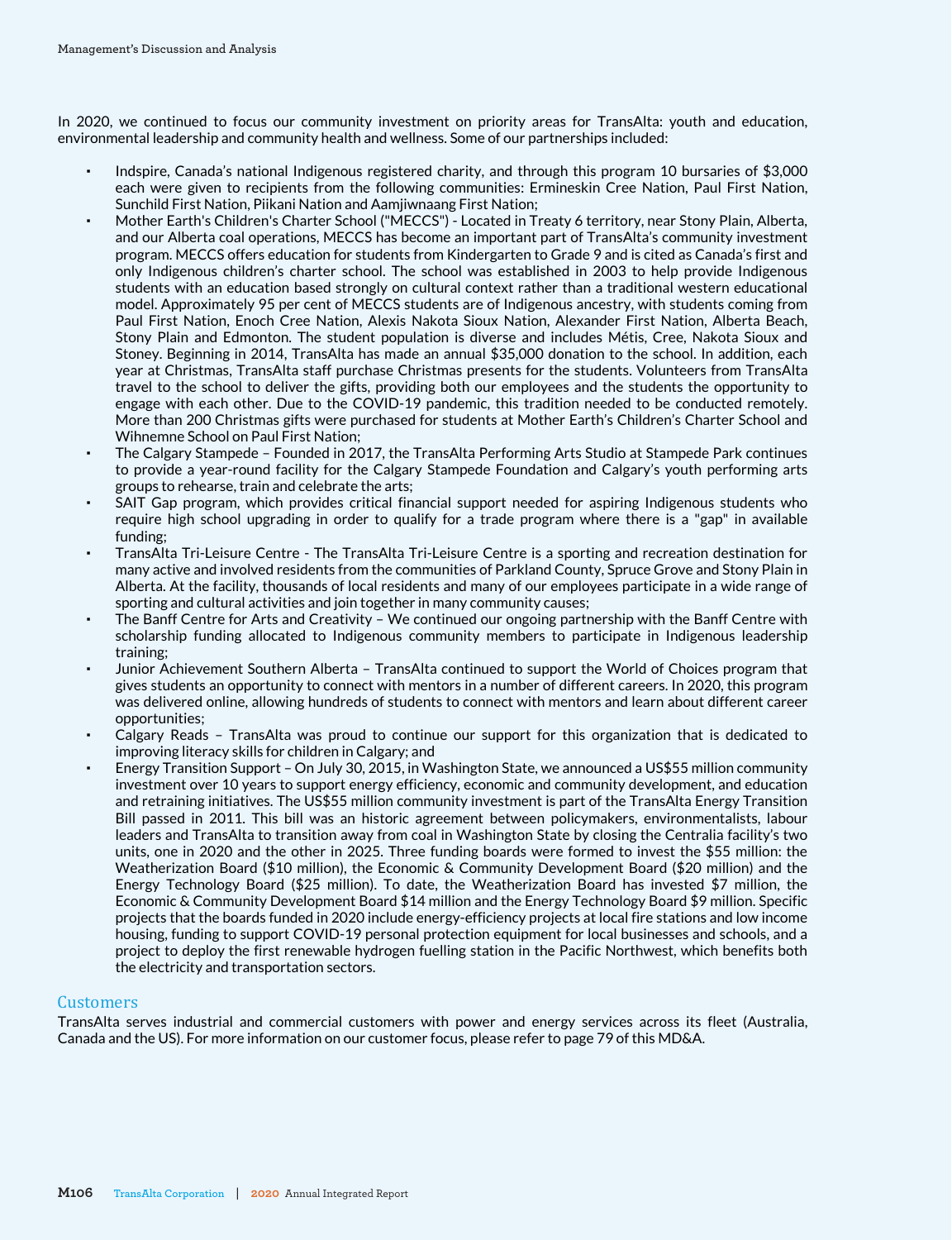# Technology Adoption and Innovation Focus: Manufactured Capital Management

Technology and innovation are an existing and increasing focus at TransAlta. As we navigate significant macro changes from energy transition, the impacts of climate change and decarbonization, and the continued rise of digital technology, automation and artificial intelligence, we are proactively applying technology solutions across our business. Our conversion of coal units to gas is an excellent example of utilizing useful manufactured capital or infrastructure. We also continue to adopt and apply innovative solutions to meet customer demand for power.

## Innovation: Idea Generation and Project Management

Project Greenlight has been a key driver in ensuring the Corporation continues to provide year-over-year improvements in innovation. The program is focused on bottom-up innovation, which means ideas are generated by employees. Emphasizing bottom-up innovation across the Corporation has resulted in a strong culture of idea generation, where employee ideas are developed and advanced into business cases, adhering to project management best practices to ensure the delivery and success of the initiative.

Another initiative we promote is the Supplier Innovation Series, which brings in guest speakers from outside TransAlta to discuss innovation. This includes thought leaders on new technologies to discuss conceptual ideas that initiate creative thinking and suppliers that provide insight into commercial applications of evolving technologies. In 2020, the topics discussed included artificial intelligence, virtual and augmented reality, robotic welding, the connected workforce, design thinking and innovation in safety. Subsequent to each session, small employee-led workshops consolidate ideas to further flesh out and drive new Greenlight initiatives.

Key priority practices addressed by the Supplier Innovation Series:

- Creativity and entrepreneurial thinking;
- **•** Bottom-up innovation;<br>• Knowledge sharing: and
- Knowledge sharing; and
- Capturing external ideas.

For further details on our investment in our workforce, please see the Talent and Employee Development section of this MD&A.

# Innovation: Infrastructure Innovation

In 2015, the Government of Alberta introduced regulations designed to end coal-powered generation in the province by 2030. A number of our coal facilities had useful lives beyond 2030 and could be converted to use natural gas. We are planning to convert or repower Alberta coal units to natural gas in the 2020 to 2023 time frame. Our Sundance 6 facility has recently been converted to gas. Through our conversion to gas and the repowering of Sundance 5, our energy use, GHG emissions, air emissions, waste generation and water usage will significantly decline. Repurposing the facilities rather than decommissioning them supports the concept of reuse and aligns with the UN's SDGs, specifically "Goal 9: Industry, Innovation and Infrastructure."

#### Innovation: Applied Technologies

TransAlta has been at the forefront of innovation in the power-generation sector since the early 1900s when we developed hydro assets. We have been an early adopter and developer of wind technology in Canada and are now one of the largest wind generators in the country. Today we run a Wind Control Centre that monitors, to the second, every wind turbine we operate across North America. In 2015, we made our first investment in solar technology with the purchase of a 21 MW solar facility in Massachusetts and in 2020 we installed the first utility-scale battery in Alberta at our Summerview II wind facility. From 2000 to 2020, we have grown renewables capacity from approximately 900 MW to over 2,500 MW.

As we balance growth with decarbonization, we continue to seek solutions to innovate and create value for investors, society and the environment. This is evidenced by our continued execution of the accelerated conversion to gas plans, construction of the 207 MW Windrise wind project located in Alberta, and investment in the 137 MW Skookumchuck wind facility in Washington State. In 2020, we also acquired a contracted 29 MW cogeneration facility in Michigan. Cogeneration is recognized by regulatory bodies for its efficient generation of power when compared to other forms of natural gas power generation. It reduces the natural gas required by industrial processes by generating high-efficiency steam and power versus a boiler and grid supply approach. The distributed system also provides independence from the power grid and avoids the need to construct additional transmission lines.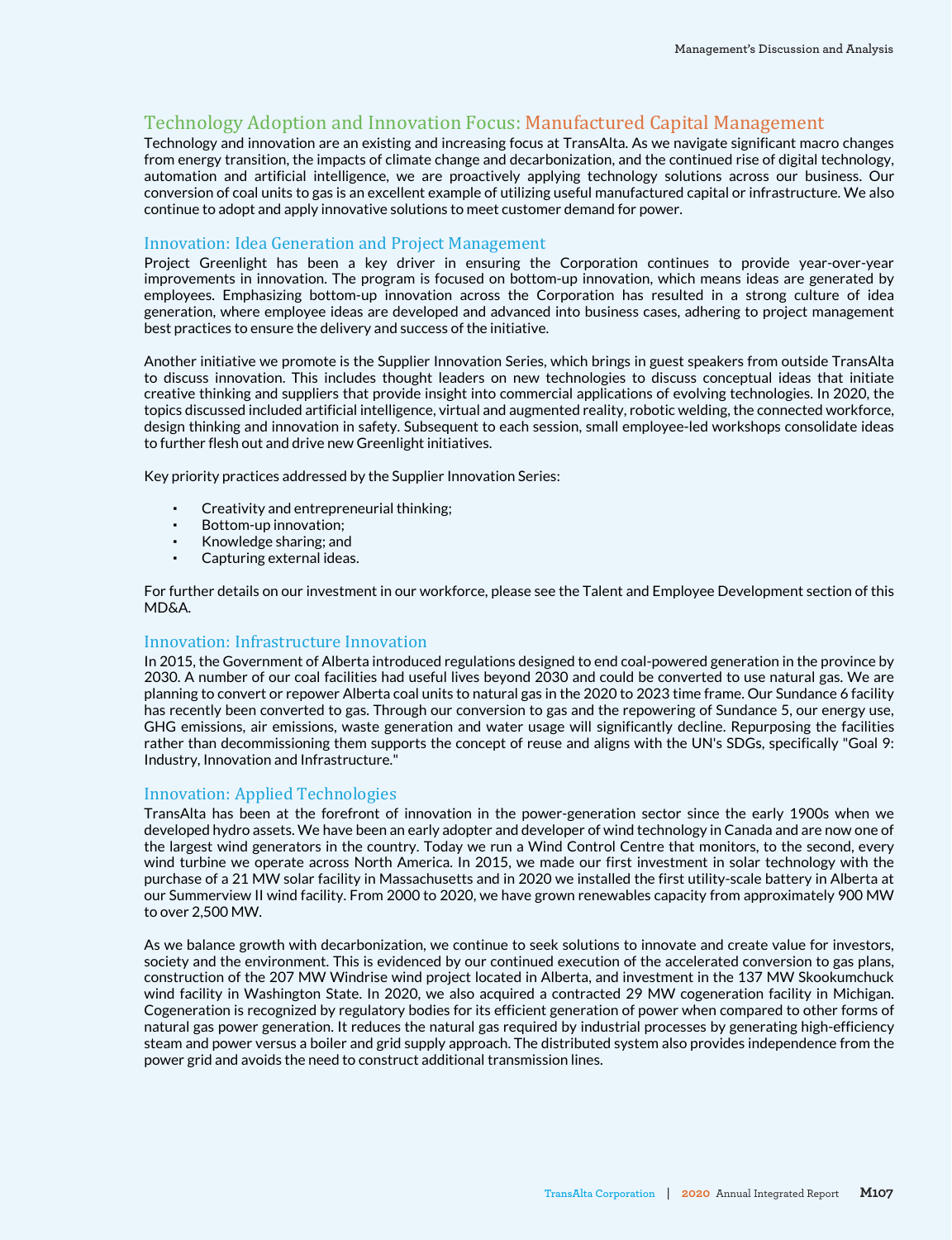We are also investing in battery storage. TransAlta began commercial operations of Alberta's first utility-scale lithiumion battery storage facility, called WindCharger, on Oct. 15, 2020. This project is unique as it uses TransAlta's existing Summerview II wind facility to charge the battery, allowing WindCharger to be a truly renewable battery energy storage system. The project uses Tesla technology and has a nameplate capacity of 10 MW with a total storage capacity of 20 MWh. TransAlta received co-funding for this project from Emissions Reduction Alberta. The potential exists for the expansion of this technology, and we are investigating the viability of battery storage at our various wind facility locations and for use in developing customer-specific energy supply solutions.

Our teams continuously explore the use of applied or new technologies to find solutions to expand or adapt our fleet in an ever-changing world. This helps protect our shareholder value and maintain delivery of reliable and affordable electricity. We know that new technologies will emerge over the next number of years as the industry continues to drive towards lower emissions while maintaining a reliable and affordable product for customers. Our teams continue to be involved in assessing emerging technologies such as hydrogen and carbon capture and storage as well as the development of bespoke behind-the-fence solutions for customers using a combination of technologies such as renewables and batteries. The following are further examples of how we have developed innovative solutions to optimize and maximize value from our fleet:

### **Operations Diagnostic Centre**

TransAlta has run its Operations Diagnostic Centre ("ODC") since 2008. The ODC monitors coal-fired, gas-fired and wind generating assets across Australia, Canada and the US. A centralized team of engineers and operations specialists remotely monitors our power facilities for emerging equipment reliability and performance issues. ODC staff are trained in the development and use of specialized equipment monitoring software and they apply their experience to power facility operations. If an equipment issue is detected, the ODC notifies facility operations to investigate and remedy the issue before there is an impact to operations. This support is critical to reliability and performance of our operations. By way of example, if a wind turbine starts to underperform compared to others, our operation team is notified and will work to investigate and remedy the issue. The monitoring, analysis and diagnostics completed by the ODC are focused on early identification of equipment issues based on longer-term trend analysis and complements day-to-day facility operations.

### **Data & Innovation**

TransAlta created the Data & Innovation team in 2019 to modernize its data infrastructure to take advantage of new opportunities in analytics and artificial intelligence. The Data & Innovation team is cross-functional, composed of data architects, data scientists, data analysts, software developers, engineers, project managers, and financial and systems analysts. The team focuses its efforts on the delivery and enhancement of TransAlta's Modern Data Architecture, the rapid delivery of data-driven applications, the design and implementation of machine learning and artificial intelligence models and the advancement of process automation through the Robotic Process Automation Centre of Excellence. In 2020, the Data & Innovation team worked with partners across the business to create new tools and processes that improve our financial position and return capacity to our people. A few of the highlights from this work include:

- GenOS, an innovative new platform where data is used to drive the actions of our assets and the decisions of our people, piloted with Wind Operations. This pilot project combines data and analytics from a variety of sources into one central web application and creates new opportunities to drive further adoption of automation across our operations; and
- Industry partnership with AltaML Applied AI Lab, a groundbreaking initiative that focuses on building and expanding local talent while improving our business through the application of machine learning and artificial intelligence.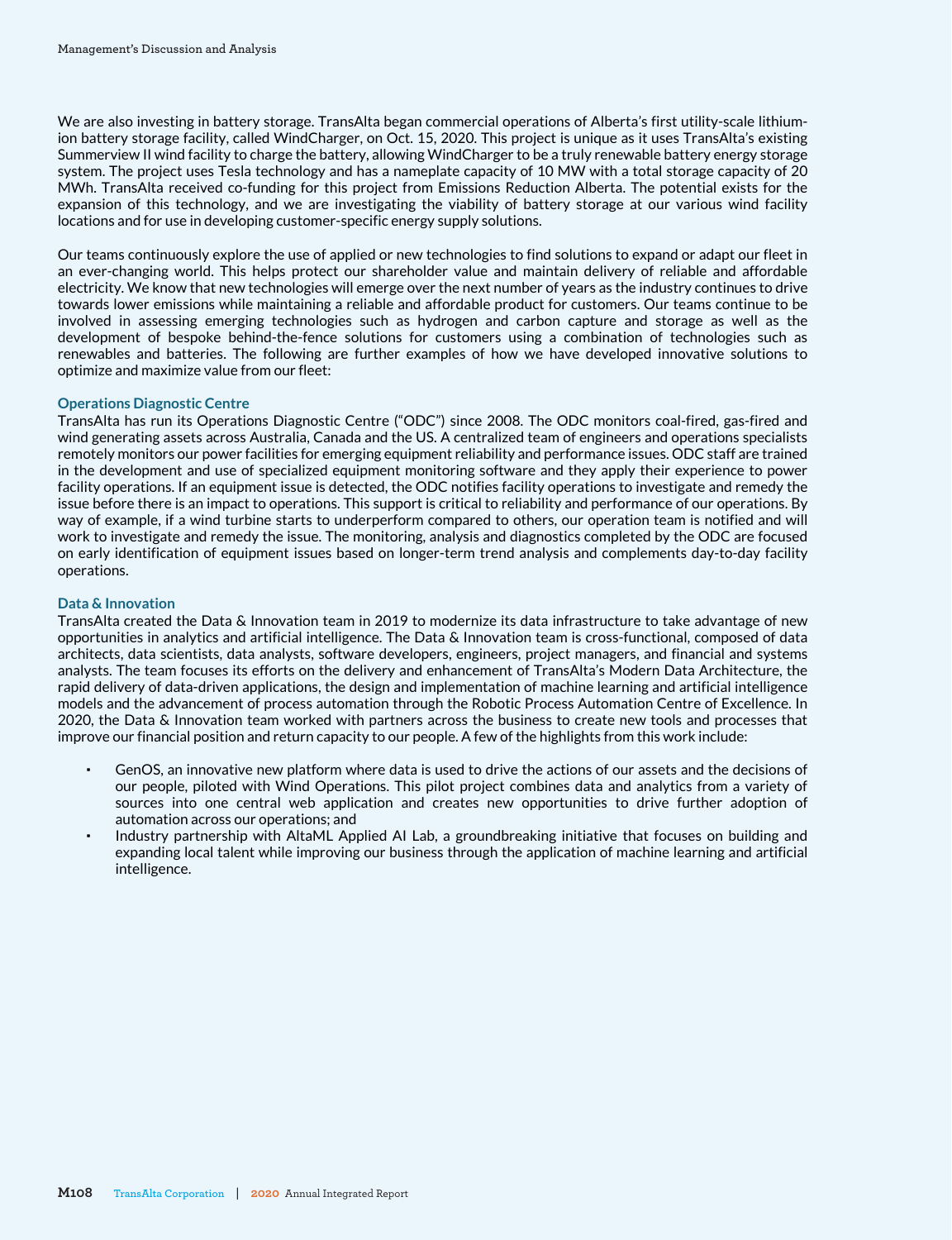# 2020 Sustainability Targets Performance Sustainability Targets and Results

Our sustainability goals and targets support the long-term success of our business. Goals and targets are established to manage key or emerging material sustainability issues and to improve our performance in these areas.

We establish our goals and targets with reference to the UN's SDGs and the Future-Fit Business Benchmark. This focus ensures our goals and targets are meaningful in the broader context of solving societal problems; support the ambition of achieving a more sustainable, safe and just planet in the future; and ensure TransAlta's competitiveness, both today and in the future.

| <b>ESG Alignment: Environment</b>              |                                                                                                                                                                                           |                |                                                                                                                                                                                                                                                                                                                                                                                                                                                                                                                                                                                                   |
|------------------------------------------------|-------------------------------------------------------------------------------------------------------------------------------------------------------------------------------------------|----------------|---------------------------------------------------------------------------------------------------------------------------------------------------------------------------------------------------------------------------------------------------------------------------------------------------------------------------------------------------------------------------------------------------------------------------------------------------------------------------------------------------------------------------------------------------------------------------------------------------|
| TransAlta Sustainability Goal                  | TransAlta Sustainability<br>Target                                                                                                                                                        | <b>Results</b> | Comments                                                                                                                                                                                                                                                                                                                                                                                                                                                                                                                                                                                          |
| Minimize fleet-wide environmental<br>incidents | Keep annual significant<br>environmental incidents<br>below two and keep<br>environmental regulatory non-<br>compliance incidents below<br>four                                           | Not achieved   | In 2020, we recorded six significant<br>environmental incidents. None of these<br>incidents was large in terms of magnitude or<br>impact, which is consistent with past<br>performance and suggests these types of<br>incidents are not a major risk for the<br>Corporation or the environment. For 2021,<br>we are removing our target for<br>environmental incidents but continuing to<br>report on these events in the Incidents and<br>Spills section of the MD&A. We are making<br>this change to focus our targets on<br>environmental areas that are more material<br>for the Corporation. |
| Reclaim land utilized for mining               | By 2040, complete full<br>reclamation of our Centralia<br>coal mine in Washington State                                                                                                   | On track       | Reclamation work at our Centralia and<br>Highvale mines was paused in 2020 due to<br>the COVID-19 pandemic.                                                                                                                                                                                                                                                                                                                                                                                                                                                                                       |
| Reduce air emissions                           | By 2030, achieve a 95 per cent On track<br>reduction of $SO2$ emissions                                                                                                                   |                | We are well on track to achieve our target<br>of 95 per cent emission reductions of $SO2$ by<br>2030. Since 2005, we have reduced $SO_2$<br>emissions by 83 per cent. In 2020, we<br>reduced $SO_2$ emissions by approximately<br>4,000 tonnes over 2019 levels.                                                                                                                                                                                                                                                                                                                                  |
|                                                | By 2030, achieve a 50 per cent Achieved<br>reduction of NO <sub>x</sub> emissions<br>below 2005 levels from<br><b>TransAlta coal facilities</b>                                           |                | We have achieved our target of 50 per cent<br>emission reductions of $NOx$ by 2030 ahead<br>of schedule. Since 2005, we have reduced<br>$NOx$ emissions by 68 per cent. In 2020, we<br>reduced approximately 5,000 tonnes of $NOx$<br>emissions over 2019 levels.                                                                                                                                                                                                                                                                                                                                 |
| <b>Reduce GHG emissions</b>                    | By 2030, achieve company-<br>wide GHG reductions of 60<br>per cent below 2015 levels, in<br>line with a commitment to the<br>UN SDGs and prevention of<br>$2^{\circ}$ C of global warming | On track       | We are well on track to achieve our target<br>of 60 per cent GHG emissions reductions by<br>2030. Since 2015, we have reduced GHG<br>emissions by 80 per cent. In 2020, we<br>reduced approximately 4.2 million tonnes of<br>CO <sub>2</sub> e over 2019 levels.                                                                                                                                                                                                                                                                                                                                  |
| <b>ESG Alignment: Social</b>                   |                                                                                                                                                                                           |                |                                                                                                                                                                                                                                                                                                                                                                                                                                                                                                                                                                                                   |
| TransAlta Sustainability Goal                  | TransAlta Sustainability<br>Target                                                                                                                                                        | <b>Results</b> | Comments                                                                                                                                                                                                                                                                                                                                                                                                                                                                                                                                                                                          |
| Reduce safety incidents                        | Achieve a Total Injury<br>Frequency rate below 1.17                                                                                                                                       | Not achieved   | In 2020, we achieved a TIF of 1.67<br>compared to 1.12 in 2019. The increase in<br>2020 was a result of increased first aids<br>across our fleet. This may have been due to<br>an increase in contractor presence during<br>projects and construction at our Sundance<br>and Windrise facilities. There was also<br>potentially an effect from adjustments that<br>all of our workforce had to make due to the<br>COVID-19 pandemic.                                                                                                                                                              |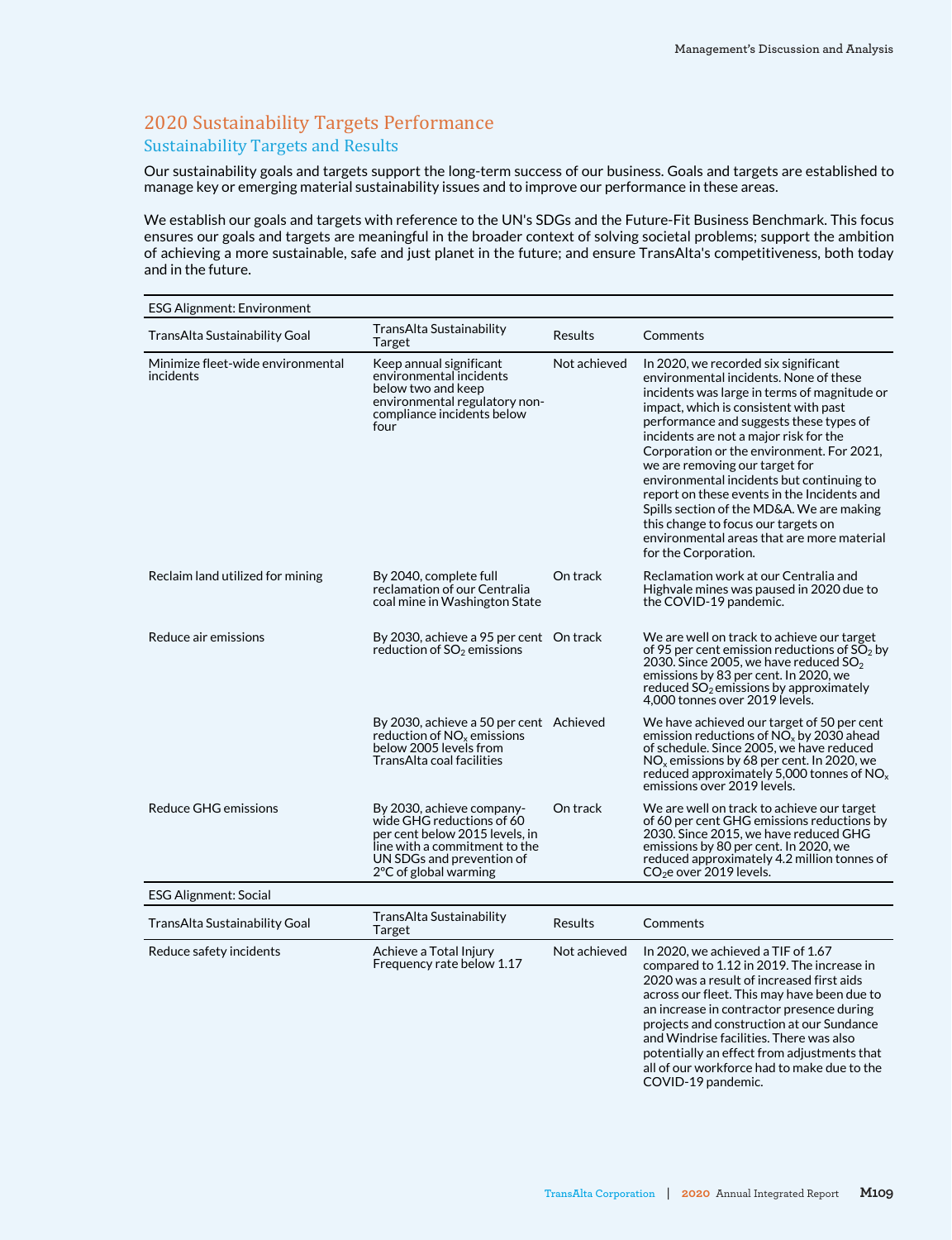Support prosperous Indigenous communities

Support equal access to all levels of education for youth and Indigenous peoples through financial support and employment opportunities

Achieved Support in 2020 represented a total value of \$340,000 and provided bursaries through a partnership with Indspire; funded academic upgrading programs through SAIT; supported an Indigenous Leadership Program; and maintained communication on employment opportunities through various mediums to support different access options for Indigenous communities.

#### ESG Alignment: Governance

| TransAlta Sustainability Goal                                           | TransAlta Sustainability<br>Target                                                                                                                                 | Results  | Comments                                                                                                                                             |
|-------------------------------------------------------------------------|--------------------------------------------------------------------------------------------------------------------------------------------------------------------|----------|------------------------------------------------------------------------------------------------------------------------------------------------------|
| Strengthen gender equality                                              | Achieve a guota of 50 per cent<br>female representation on the<br>Board by 2030                                                                                    | On track | As of Dec. 31, 2020, women made up 45 per<br>cent of our Board.                                                                                      |
|                                                                         | Achieve at least 40 per cent<br>female employment among all<br>employees of the Corporation<br>by 2030                                                             | On track | As of Dec. 31, 2020, women made up 21 per<br>cent of all employees, an increase over 2019<br>levels (20 per cent).                                   |
|                                                                         | Maintain equal pay for women<br>in equivalent roles as men                                                                                                         | Achieved | Equal pay for women in the Corporation<br>was maintained in 2020.                                                                                    |
| Demonstrate leadership on ESG<br>reporting within financial disclosures | Maintain our position as a<br>leader on integrated ESG<br>disclosure through increased<br>annual alignment with leading<br>sustainability disclosure<br>frameworks | Achieved | In 2020, we increased our alignment with<br>the SASB sustainability reporting<br>framework and increased our CDP Climate<br>Change Scoring to an A-. |

| <b>ESG Alignment: Environment and Social</b> |                                                                                                                                                                        |                |                                                                                                                                                                                                                                                                    |
|----------------------------------------------|------------------------------------------------------------------------------------------------------------------------------------------------------------------------|----------------|--------------------------------------------------------------------------------------------------------------------------------------------------------------------------------------------------------------------------------------------------------------------|
| TransAlta Sustainability Goal                | TransAlta Sustainability<br>Target                                                                                                                                     | <b>Results</b> | Comments                                                                                                                                                                                                                                                           |
| Leading clean power company by 2025          | By the end of 2025, convert<br>coal facilities to gas through<br>boiler conversions and<br>combined-cycle repowering                                                   | On track       | Our Sundance 6 coal facility began<br>conversion to gas in 2020 and was<br>completed in early 2021.                                                                                                                                                                |
|                                              | No further coal generation by<br>the end of 2025 and 100 per<br>cent of our owned net<br>generation capacity will be<br>from clean electricity<br>(renewables and gas) | On track       | In 2020, we retired our Sundance 3 and<br>Centralia 1 coal facilities, converted our<br>Sundance 6 coal facility to gas and<br>announced the acceleration of our Highvale<br>mine closure to the end of 2021.                                                      |
|                                              | Develop new renewable<br>projects that support<br>customer sustainability goals<br>to achieve both long-term<br>power price affordability and<br>carbon reductions     | Achieved       | In 2020, the Corporation purchased a 49<br>per cent interest in the 137 MW<br>Skookumchuck wind project and continued<br>development of our 207 MW Windrise wind<br>project. Our 10 MW WindCharger battery<br>storage project also began commercial<br>operations. |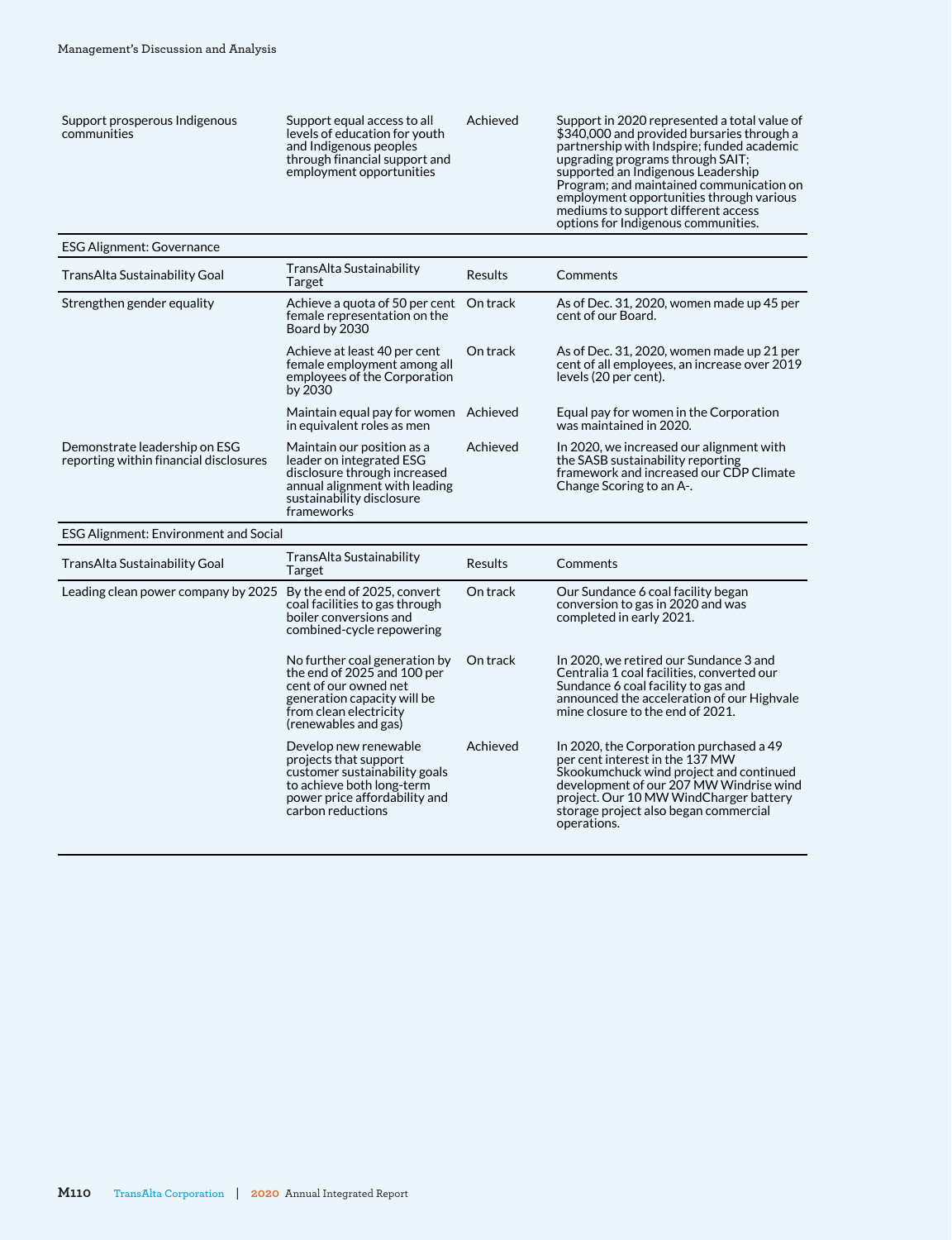## 2021+ Sustainability Targets

Our 2021 and longer-term sustainability targets support the long-term success of our business. The following targets highlight our future ESG value proposition and paint a portrait of how the Corporation will continue to be positioned as an ESG leader in the future. Goals and targets are established to manage key and emerging material sustainability issues and to improve our performance in these areas. We continue to evolve and adapt our goals and targets to focus on anticipated key areas of sustainability materiality.

We establish our goals and targets with reference to the UN's SDGs and the Future-Fit Business Benchmark. This focus ensures our goals and targets are meaningful in the broader context of solving societal problems; support the ambition of achieving a more sustainable, safe and just planet in the future; and ensure TransAlta's competitiveness both today and in the future.

Targets are outlined below:

| <b>ESG Alignment: Environment</b> |                                                                                                                                                                         |                                                                                                                                                                                                                                                                                           |
|-----------------------------------|-------------------------------------------------------------------------------------------------------------------------------------------------------------------------|-------------------------------------------------------------------------------------------------------------------------------------------------------------------------------------------------------------------------------------------------------------------------------------------|
| TransAlta Sustainability Goal     | TransAlta Sustainability Target                                                                                                                                         | Alignment with UN's SDG<br>Target or Future-Fit Business<br>Benchmark                                                                                                                                                                                                                     |
| Reclaim land utilized for mining  | By 2040, complete full reclamation of our Centralia coal<br>mine in Washington State                                                                                    | Future-Fit Business Benchmark<br>- "Positive Pursuits 13:<br>Ecosystems are restored"                                                                                                                                                                                                     |
|                                   | By 2046, complete full reclamation of our Highvale coal<br>mine in Alberta                                                                                              | Future-Fit Business Benchmark<br>- "Positive Pursuits 13:<br>Ecosystems are restored"                                                                                                                                                                                                     |
| Responsible water management      | By 2026, reduce fleet-wide water consumption<br>(withdrawals minus discharge) by 20 million m <sup>3</sup> or 40 per<br>cent over the 2015 baseline                     | UN's SDG Target 6.4: "By 2030,<br>substantially increase water-use<br>efficiency across all sectors and<br>ensure sustainable withdrawals<br>and supply of freshwater to<br>address water scarcity and<br>substantially reduce the number<br>of people suffering from water<br>scarcity." |
| Reduce operational waste          | By 2022, reduce total waste generation by 80 per cent<br>over a 2019 baseline                                                                                           | UN's SDG Target 12.5: "By<br>2030, substantially reduce<br>waste generation through<br>prevention, reduction, recycling<br>and reuse."                                                                                                                                                    |
| Reduce air emissions              | By 2026, achieve a 95 per cent reduction of $SO_2$ emissions<br>and an 80 per cent reduction of $NOx$ emissions below 2005<br>levels                                    | UN's SDG Target 9.4: "By 2030,<br>upgrade infrastructure and<br>retrofit industries to make them<br>sustainable, with increased<br>resource-use efficiency and<br>greater adoption of clean and<br>environmentally sound<br>technologies and industrial<br>processes"                     |
| Reduce GHG emissions              | By 2030, achieve company-wide GHG reductions of 60 per<br>cent below 2015 levels, in line with a commitment to the<br>UN's SDGs and prevention of 2°C of global warming | UN's SDG Target 13.2:<br>"Integrate climate change<br>measures into national policies,<br>strategies and planning."                                                                                                                                                                       |
|                                   | By 2050, achieve carbon neutrality                                                                                                                                      |                                                                                                                                                                                                                                                                                           |
| <b>ESG Alignment: Social</b>      |                                                                                                                                                                         |                                                                                                                                                                                                                                                                                           |
| TransAlta Sustainability Goal     | <b>TransAlta Sustainability Target</b>                                                                                                                                  | Alignment with UN's SDG<br><b>Target or Future-Fit Target</b>                                                                                                                                                                                                                             |
| Reduce safety incidents           | Achieve a Total Recordable Injury Frequency rate below<br>0.61                                                                                                          | UN's SDG Target 8.8: "Protect<br>labour rights and promote safe<br>and secure working<br>environments for all workers,<br>including migrant workers, in<br>particular women migrants, and                                                                                                 |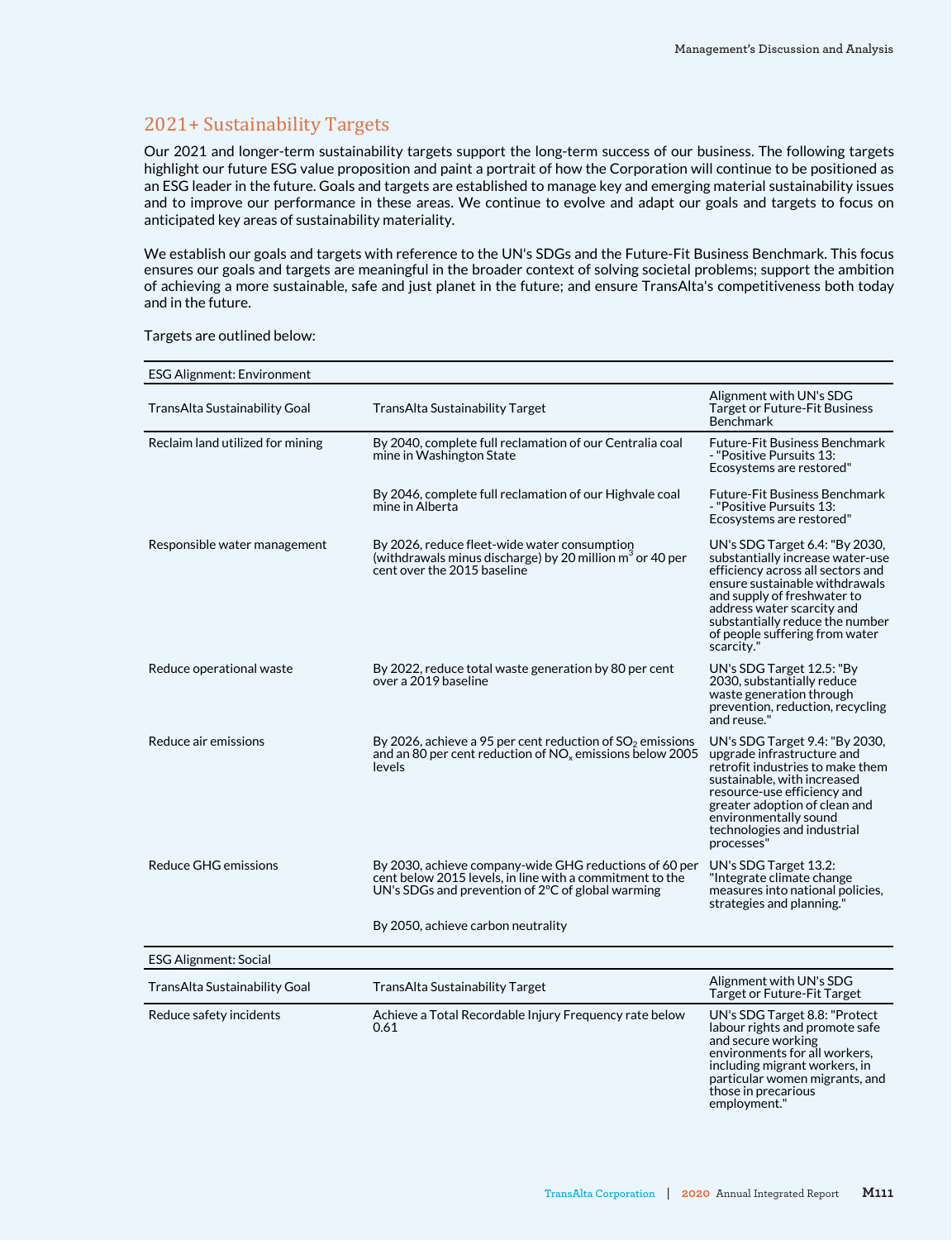| Support prosperous Indigenous<br>communities                            | Support equal access to all levels of education for youth<br>and Indigenous peoples through financial support and<br>employment opportunities                 | UN's SDG Target 4.5: "By 2030,<br>eliminate gender disparities in<br>education and ensure equal<br>access to all levels of education<br>and vocational training for the<br>vulnerable, including persons<br>with disabilities, Indigenous<br>peoples and children in<br>vulnerable situations." |
|-------------------------------------------------------------------------|---------------------------------------------------------------------------------------------------------------------------------------------------------------|-------------------------------------------------------------------------------------------------------------------------------------------------------------------------------------------------------------------------------------------------------------------------------------------------|
|                                                                         | Provide Indigenous cultural awareness training to all<br>TransAlta employees by the end of 2023                                                               | UN's SDG Target 12.8: "By<br>2030, ensure that people<br>everywhere have the relevant<br>information and awareness for<br>sustainable development and<br>lifestyles in harmony with<br>nature."                                                                                                 |
| <b>ESG Alignment: Governance</b>                                        |                                                                                                                                                               |                                                                                                                                                                                                                                                                                                 |
| TransAlta Sustainability Goal                                           | TransAlta Sustainability Target                                                                                                                               | Alignment with UN's SDG<br><b>Target or Future-Fit Target</b>                                                                                                                                                                                                                                   |
| Strengthen gender equality                                              | Achieve a quota of 50 per cent female representation on<br>the Board by 2030                                                                                  | UN's SDG Target 5.5: "Ensure<br>women's full and effective<br>participation and equal                                                                                                                                                                                                           |
|                                                                         | Achieve at least 40 per cent female employment among all<br>employees of the Corporation by 2030                                                              | opportunities for leadership at<br>all levels of decision making in                                                                                                                                                                                                                             |
|                                                                         | Maintain equal pay for women in equivalent roles as men                                                                                                       | political, economic and public<br>life."                                                                                                                                                                                                                                                        |
| Demonstrate leadership on ESG<br>reporting within financial disclosures | Maintain our position as a leader on integrated ESG<br>disclosure through increased annual alignment with<br>leading sustainability disclosure frameworks     | UN's SDG Target 12.6:<br>"Encourage companies,<br>especially large and<br>transnational companies, to<br>adopt sustainable practices and<br>to integrate sustainability<br>information into their reporting<br>cycle."                                                                          |
| <b>ESG Alignment: Environment and Social</b>                            |                                                                                                                                                               |                                                                                                                                                                                                                                                                                                 |
| TransAlta Sustainability Goal                                           | TransAlta Sustainability Target                                                                                                                               | Alignment with UN's SDG<br>Target or Future-Fit Target                                                                                                                                                                                                                                          |
| Coal transition                                                         | No further coal generation by the end of 2025 and 100 per<br>cent of our owned net generation capacity will be from<br>clean electricity (renewables and gas) | UN's SDG Target 7.1: "By 2030,<br>ensure universal access to<br>affordable, reliable and modern<br>energy services."                                                                                                                                                                            |
|                                                                         | Discontinue coal power generation in Canada by the end of UN's SDG Target 7.1: "By 2030,<br>2021                                                              | ensure universal access to<br>affordable, reliable and modern<br>energy services."                                                                                                                                                                                                              |
| Clean energy solutions for customers                                    | Develop new renewable projects that support customer<br>sustainability goals to achieve both long-term power price<br>affordability and carbon reductions     | UN's SDG Target 7.2: "By 2030,<br>increase substantially the share<br>of renewable energy in the                                                                                                                                                                                                |

global energy mix."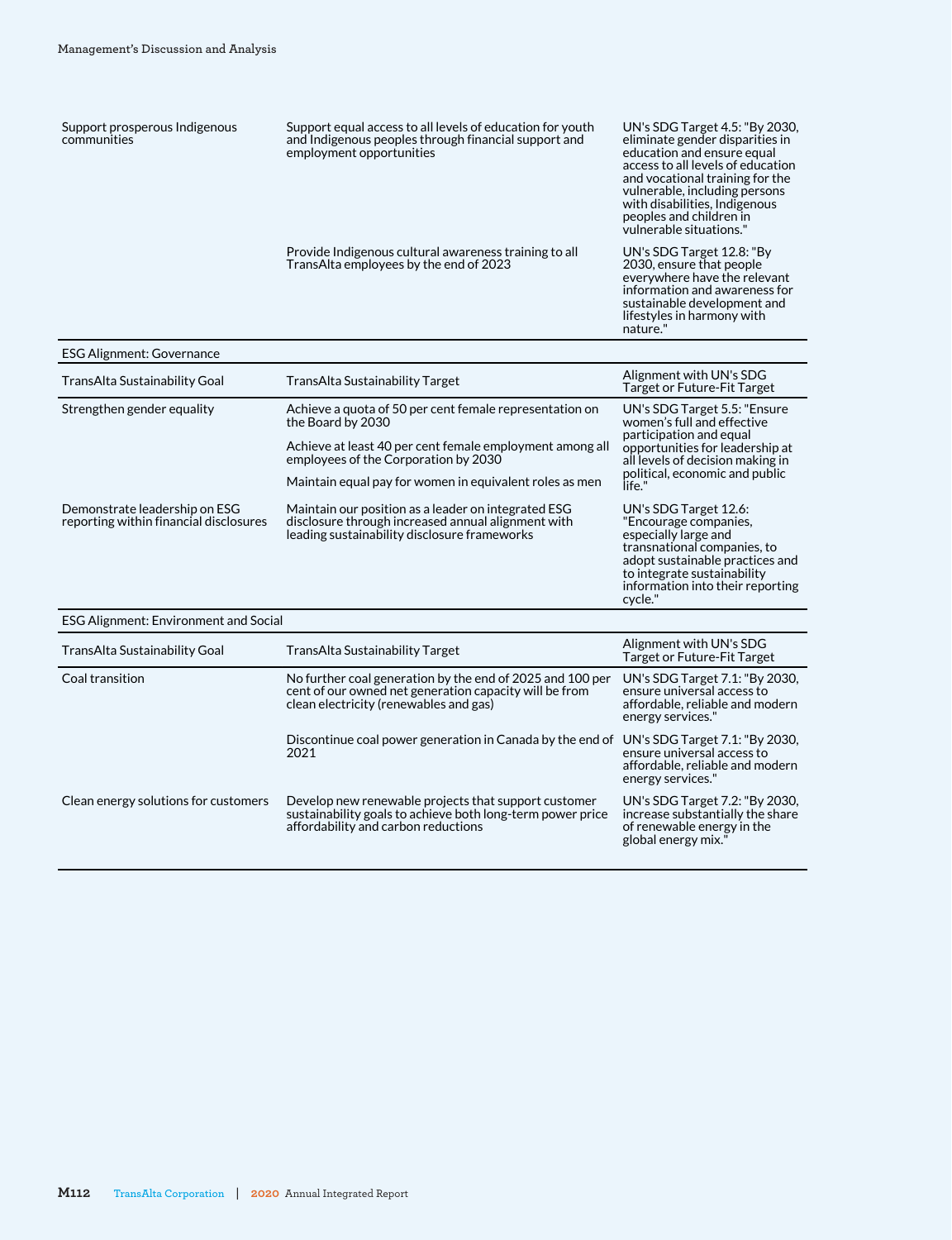# Governance and Risk Management

Our business activities expose us to a variety of risks and opportunities including, but not limited to, regulatory changes, rapidly changing market dynamics and increased volatility in our key commodity markets. Our goal is to manage these risks and opportunities so that we are in a position to develop our business and achieve our goals while remaining reasonably protected from an unacceptable level of risk or financial exposure. We use a multilevel risk management oversight structure to manage the risks and opportunities arising from our business activities, the markets in which we operate and the political environments and structures with which we interface.

### Governance

The key elements of our governance practices are:

- Employees, management and the Board are committed to ethical business conduct, integrity and honesty;
- We have established key policies and standards to provide a framework for how we conduct our business;
- The Chair of our Board and all directors, other than our President and CEO, are independent within the meaning of National Instrument 58-101 - D*isclosure of Corporate Governance Practices*;
- The Board is comprised of individuals with a mix of skills, knowledge and experience that are critical for our business and our strategy;
- The effectiveness of the Board is achieved through robust annual evaluations and continuing education of our directors; and
- Our management and Board facilitate and foster an open dialogue with shareholders and community stakeholders.

**Commitment to ethical conduct** is the foundation of our corporate governance model. We have adopted the following codes of conduct to guide our business decisions and everyday business activities:

- Corporate Code of Conduct, which applies to all employees and officers of TransAlta and its subsidiaries;
- Directors' Code of Conduct;
- Supplier's Code of Conduct:
- Finance Code of Ethics, which applies to all financial employees of the Corporation; and
- Energy Trading Code of Conduct, which applies to all of our employees engaged in energy marketing.

Our codes of conduct outline the standards and expectations we have for our employees, officers, directors, consultants and suppliers with respect to, among other things, the protection and proper use of our assets. The codes also provide guidelines with respect to securing our assets, avoiding conflicts of interest, respect in the workplace, social responsibility, privacy, compliance with laws, insider trading, environment, health and safety, and our commitment to ethical and honest conduct. Our Corporate Code of Conduct and Directors' Code of Conduct each goes beyond the laws, rules and regulations that govern our business in the jurisdictions in which we operate; they outline the principal business practices with which all employees and directors must comply.

Our employees, officers and directors are reminded annually about the importance of ethics and professionalism in their daily work, and must certify annually that they have reviewed and understand their responsibilities as set forth in the respective codes of conduct. This certification also requires our employees, officers and directors to acknowledge that they have complied with the standards set out in the respective code during the last calendar year.

The Board provides stewardship of the Corporation and ensures that the Corporation establishes key policies and procedures for the identification, assessment and management of principal risks and strategic plans. The Board monitors and assesses the performance and progress of the Corporation's goals through candid and timely reports from the CEO and the senior management team. We have also established an annual evaluation process whereby our directors are provided with an opportunity to evaluate the Board, Board committees, individual directors and the Chair of the Board's performance.

In order to allow the Board to establish and manage the financial, environmental, and social elements of our governance practices, the Board has established the AFRC, GSSC, the Human Resources Committee (the "HRC") and the Investment Performance Committee ("IPC").

The AFRC, consisting of independent members of the Board, provides assistance to the Board in fulfilling its oversight responsibility relating to the integrity of our consolidated financial statements and the financial reporting process; the systems of internal accounting and financial controls; the internal audit function; the external auditors' qualifications and terms and conditions of appointment, including remuneration, independence, performance and reports; and the legal and risk compliance programs as established by management and the Board. The AFRC approves our Commodity and Financial Exposure Management policies and reviews quarterly Enterprise Risk Management reporting.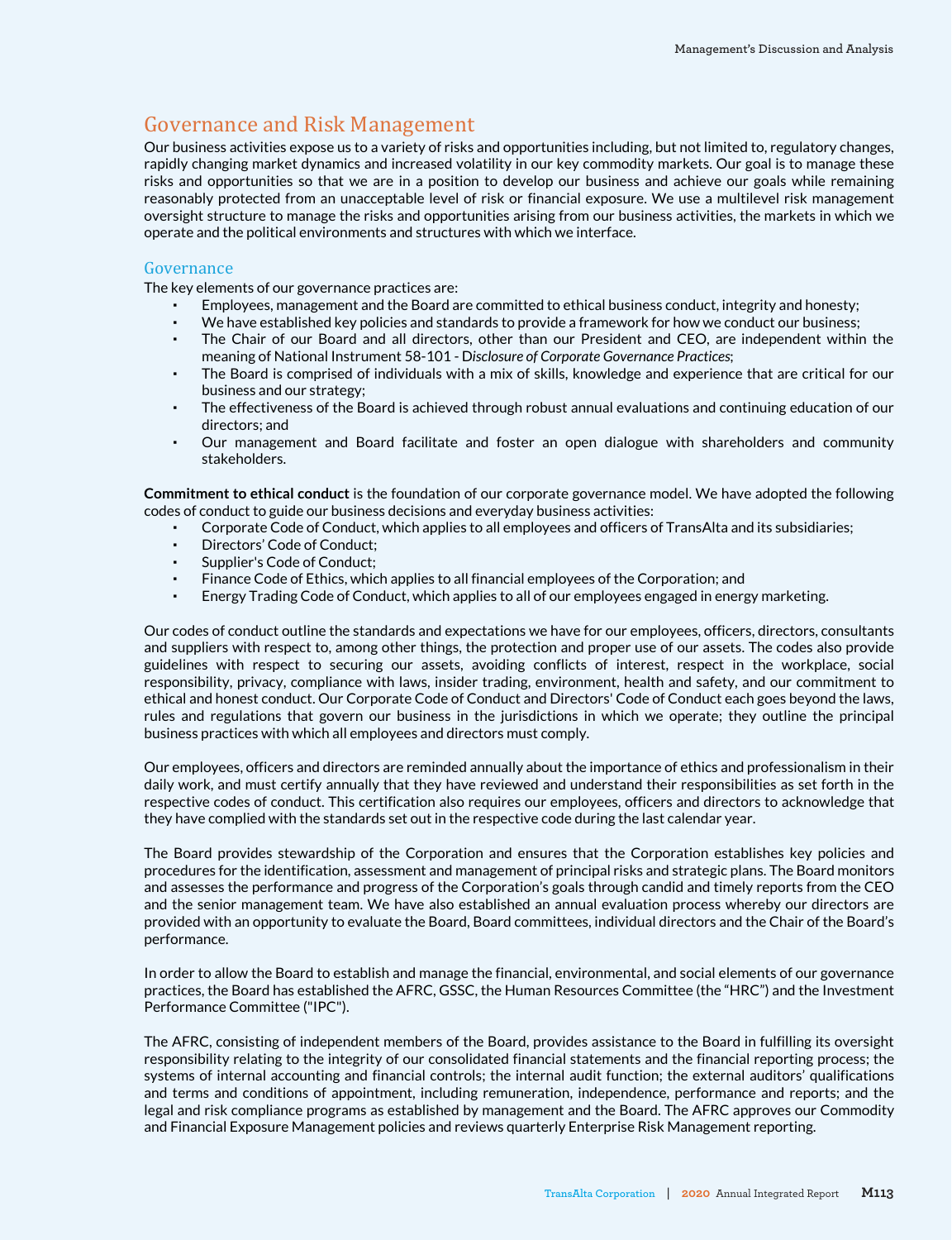The GSSC is responsible for developing and recommending to the Board a set of corporate governance principles applicable to the Corporation and for monitoring compliance with these principles. The GSSC is also responsible for Board recruitment, succession planning and for the nomination of directors to the Board and its committees. In addition, the GSSC assists the Board in fulfilling its oversight responsibilities with respect to the Corporation's monitoring of environmental, health and safety regulations and public policy changes and the establishment and adherence to environmental, health and safety practices, procedures and policies. The GSSC also receives an annual report on the annual codes of conduct certification process.

In regards to overseeing and seeking to ensure that the Corporation consistently achieves strong environment, health and safety ("EH&S") performance, the GSSC undertakes a number of actions that include: a) receiving regular reports from management regarding environmental compliance, trends and TransAlta's responses; b) receiving reports and briefings on management's initiatives with respect to changes in climate change legislation, policy developments as well as other draft initiatives and the potential impact such initiatives may have on our operations; c) assessing the impact of the GHG policies implementation and other legislative initiatives on the Corporation's business; d) reviewing with management the EH&S policies of the Corporation; e) reviewing with management the health and safety practices implemented within the Corporation, as well as the evaluation and training processes put in place to address problem areas; f) discussing with management ways to improve the EH&S processes and practices; and g) reviewing the effectiveness of our response to EH&S issues and any new initiatives put in place to further improve the Corporation's EH&S culture.

The HRC is empowered by the Board to review and approve key compensation and human resources policies of the Corporation that are intended to attract, recruit, retain and motivate employees of the Corporation. The HRC also makes recommendations to the Board regarding the compensation of the CEO, including the review and adoption of equity-based incentive compensation plans, the adoption of human resources policies that support human rights and ethical conduct, and the review and approval of executive management succession and development plans.

The IPC is empowered by the Board to oversee management's investment conclusions and the execution of major, Board-approved capital expenditure projects that further the Corporation's strategic plans. The IPC undertakes a number of actions that include: a) reviewing and considering the substantive risks, returns, financing and other key elements relating to the Corporation's major capital projects; b) reviewing and assessing mitigation plans, expected outcomes, and implementation throughout the project life cycle with respect to substantive risks; c) reviewing and assessing cost-estimating methodologies employed throughout the project life cycle; d) reviewing and assessing progress reports including periodic updates on the project schedule, risks and costs at key milestones as projects advance through to execution; e) reviewing post-project look-backs; and f) reviewing and providing recommendations to the Board regarding capital expenditures associated with such capital projects.

The responsibilities of other stakeholders within our risk management oversight structure are described below:

The CEO and executive management review and report on key risks quarterly. Specific Trading Risk Management reviews are held monthly by the Commodity Risk and Compliance Committee, and weekly by the commodity risk team, the commercial managers in Trading and Marketing, and the Executive Vice-President, Finance & Trading and Chief Financial Officer.

The Investment Committee is chaired by our CEO and is comprised of the CEO, Executive Vice-President, Finance & Trading and Chief Financial Officer, Chief Operating Officer, Chief Development Officer, and Executive Vice-President, Legal, Commercial and External Affairs. It reviews and approves all major capital expenditures including growth, productivity, life extensions and major coal outages. Projects that are approved by the Investment Committee will then be put forward for approval by the Board, if required.

The Commodity Risk & Compliance Committee is chaired by our Executive Vice-President, Finance & Trading and Chief Financial Officer and is comprised of at least three members of senior management. It oversees the risk and compliance program in trading and ensures that this program is adequately resourced to monitor trading operations from a risk and compliance perspective. It also ensures the existence of appropriate controls, processes, systems and procedures to monitor adherence to policy.

The Hydro Operating Committee consists of two members who are Brookfield employees with expertise in hydro facility management, and two TransAlta members. This committee was formed in 2019 for the purpose of collaborating on matters in connection with the operation, and maximization of the value, of TransAlta's Alberta Hydro Assets. It is delivering on its objectives by thoroughly reviewing the operating, maintenance, safety and environmental aspects of TransAlta's Alberta Hydro Assets and, following that review, providing expert advice and recommendations to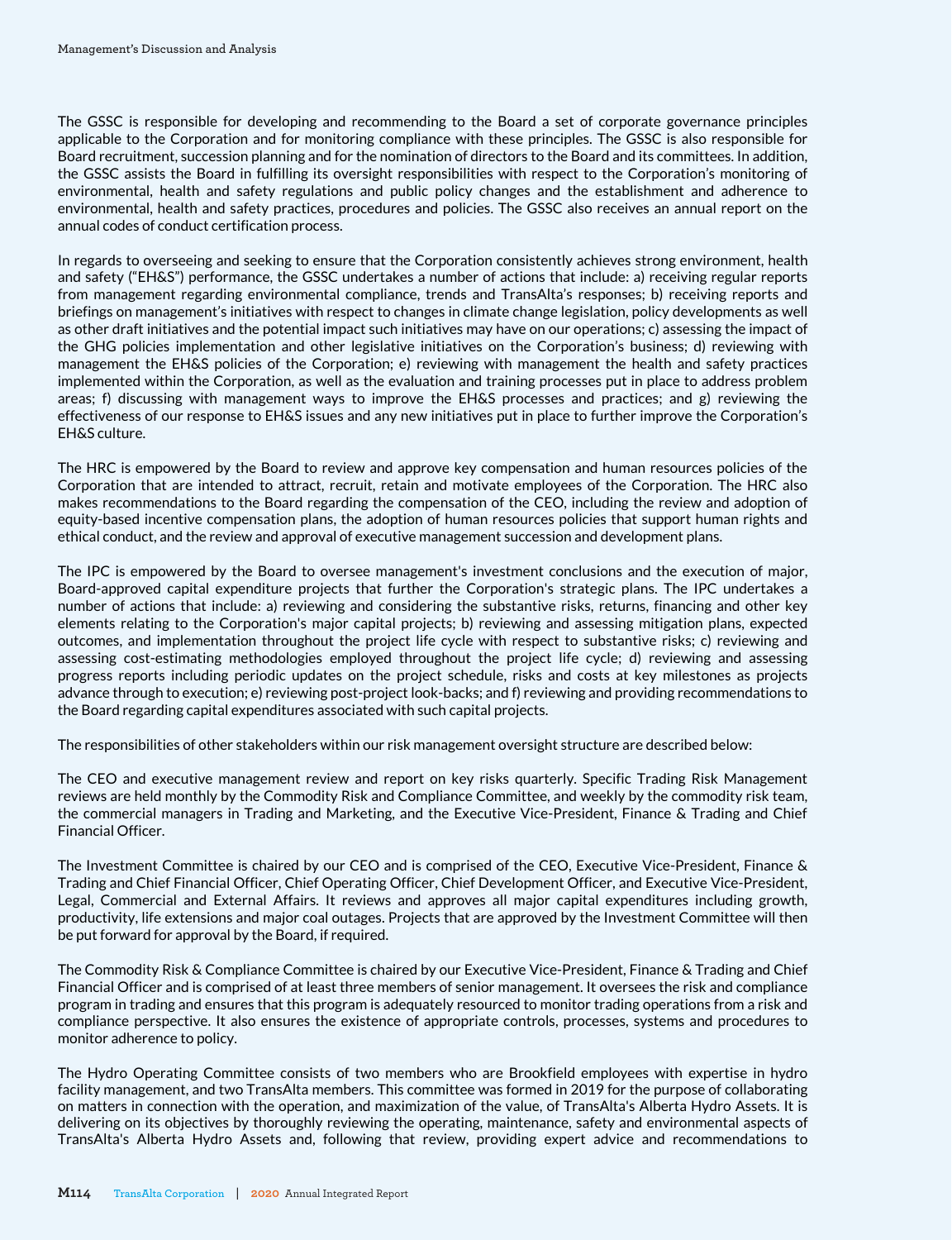TransAlta's hydro operational team. The Committee has an initial term of six years, which can be extended for an additional two years.

TransAlta is listed on the TSX and the New York Stock Exchange and is subject to the governance regulations, rules and standards applicable under both exchanges. Our corporate governance practices meet the following governance rules of the TSX and Canadian Securities Administrators: a) Multilateral Instrument 52-109 - *Certification of Disclosure in Issuers' Annual and Interim Filings*; b) National Instrument 52-110 - *Audit Committees*; c) National Policy 58-201 - *Corporate Governance Guidelines*; and d) National Instrument 58-101 - *Disclosure of Corporate Governance Practices*. As a "foreign private issuer" under US securities laws, we are generally permitted to comply with Canadian corporate governance requirements. Additional information regarding our governance practices can be found in our most recent management information circular.

### COVID-19

We have adopted a number of risk mitigation measures in response to the COVID-19 pandemic, including the formal implementation of TransAlta's business continuity plan on March 9, 2020. The Board and management have been monitoring the development of the outbreak and are continually assessing its impact on the Corporation's operations, supply chains and customers, as well as, more generally, to the business and affairs of the Corporation. Potential impacts of the pandemic on the business and affairs of the Corporation include, but are not limited to: potential interruptions of production, supply chain disruptions, unavailability of employees at TransAlta, potential delays in growth projects, increased credit risk with counterparties and increased volatility in commodity prices and the valuations of financial instruments. In addition, the broader impacts to the global economy and financial markets could have potential adverse impacts on the availability of capital for investment and the demand for power and commodity pricing.

To manage the risks resulting from COVID-19, we have taken a number of steps in furtherance of the Corporation's business continuity efforts:

#### **Management Responses**

- Formed a COVID-19 emergency team run by our Chief Operating Officer, reporting to the CEO;
- Regularly communicated with the Board and employees in regard to the Corporation's response to COVID-19;
- Created a team to develop, implement and update COVID-19 safety protocols, including a back-to-office and site strategy that will remain in place until a vaccine has been distributed;
- Established a committee to consider and respond to any claims of force majeure that may be received as a result of COVID-19; and
- Developed leadership plans, including contingent authorities.

#### **Policy Changes**

Aligned all non-essential travel and quarantine requirements with local jurisdictional guidance for all TransAlta employees and contractors returning from air, bus, train or ship travel for all jurisdictions in which we operate.

#### **Employee Changes**

- Provided assurances to employees that their employment with TransAlta would not be impacted by the COVID-19 pandemic;
- Developed and implemented COVID-19-specific back-to-office protocols to ensure all TransAlta locations remain safe;
- Requested and received an essential workers quarantine exemption approval from Alberta Health to minimize disruptions in the event international technical assistance is required for our Alberta assets;
- Implemented health screening procedures, including questionnaires and temperature tests, enhanced cleaning measures and strict work protocols at the Corporation's offices and facilities in accordance with our back-tooffice and site strategy;
- Implemented training and policies to seamlessly allow non-essential employees to work remotely, as appropriate; and
- Provided COVID-19 related town halls and information sessions for employees featuring medical and infectious disease experts.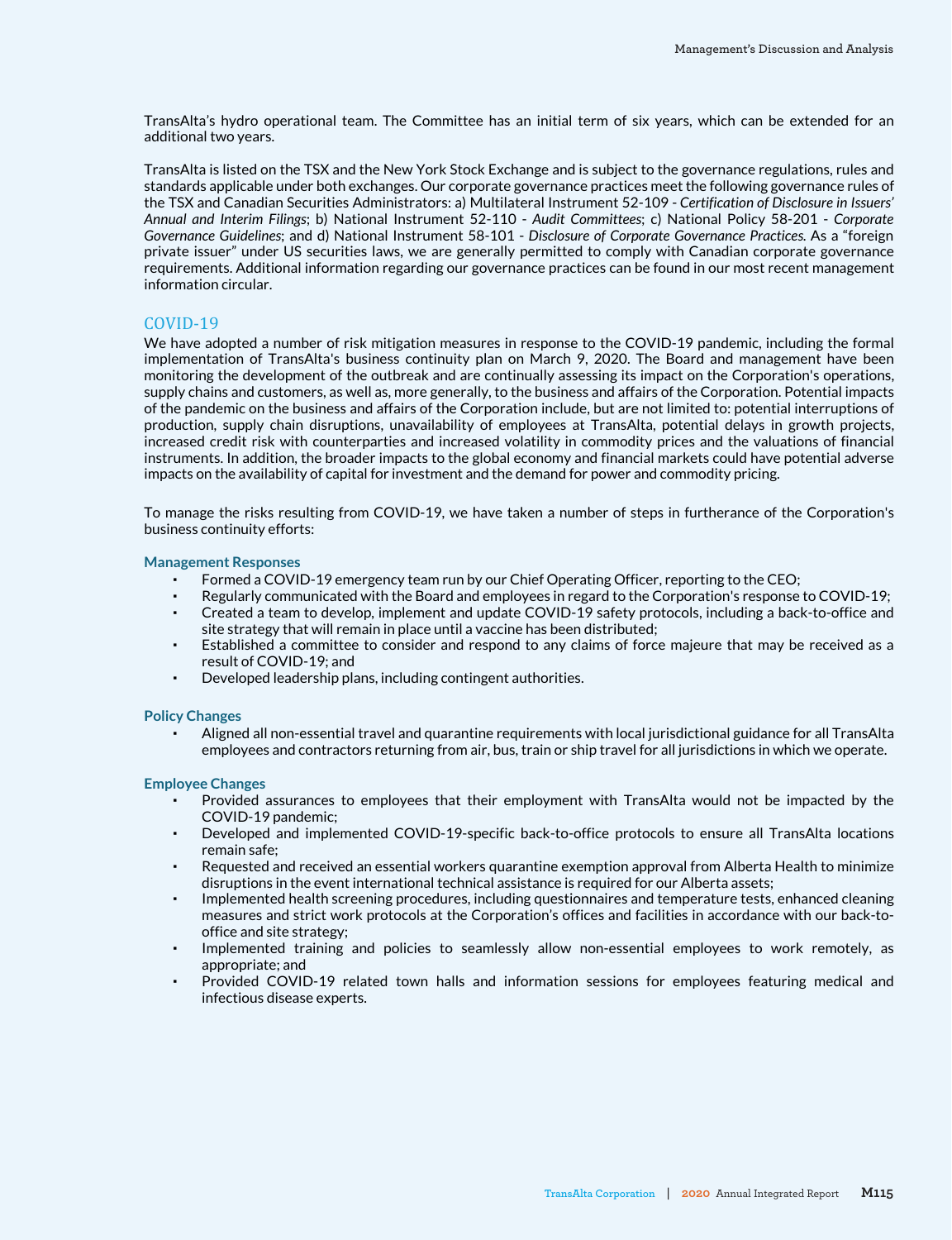#### **Operational Changes**

- Modified our operating procedures and implemented restrictions to non-essential access to our facilities to support continued operations through the pandemic;
- Reviewed the supply chain risk associated with all key power-generation process inputs and implemented weekly monitoring for changes in risk;
- Reached out to key supply chain contacts to determine strategies and contingencies to ensure we are able to continue to progress our growth projects, wherever possible; and
- Identified new cybersecurity risks associated with phishing emails and enhanced security protocols and increased awareness of potential threats.

#### **Financial Oversight**

- Continued to maintain a comprehensive commodity hedging program for our merchant assets that can respond to changes in underlying market conditions;
- Continued to monitor counterparties for changes in creditworthiness, as well as monitor their ability to meet obligations; and
- Continued to monitor the situation and communicate with our key lenders on any foreseeable impacts and on our response to the crisis. We maintain a strong financial position and significant liquidity with our existing committed credit facilities.

Overall, we continue to actively monitor the situation and advice from public health officials with a view to responding to changing recommendations and adapting our response and approach as necessary.

### Risk Controls

Our risk controls have several key components:

### **Enterprise Tone**

We strive to foster beliefs and actions that are true to, and respectful of, our many stakeholders. We do this by investing in communities where we live and work, operating and growing sustainably, putting safety first and being responsible to the many groups and individuals with whom we work.

#### **Policies**

We maintain a comprehensive set of enterprise-wide policies. These policies establish delegated authorities and limits for business transactions, as well as allow for an exception approval process. Periodic reviews and audits are performed to ensure compliance with these policies. All employees and directors are required to sign a code of conduct on an annual basis.

#### **Reporting**

On a regular basis, residual risk exposures are reported to key decision-makers including the Board, the AFRC, senior management and/or the Commodity Risk & Compliance Committee, as applicable. Reporting to this latter committee includes analysis of new risks, monitoring of status to risk limits, review of events that can affect these risks and discussion and review of the status of actions to minimize risks. This monthly reporting provides for effective and timely risk management and oversight.

#### **Whistleblower System**

We have a process in place where employees, contractors, shareholders or other stakeholders may confidentially or anonymously report any potential legal or ethical concerns, including concerns relating to accounting, internal control accounting, auditing or financial matters or relating to alleged violations of any laws or our code of conduct. These concerns can be submitted confidentially and anonymously, either directly to the AFRC or through TransAlta's toll-free telephone or online Ethics Helpline. The AFRC Chair is immediately notified of any material complaints and, otherwise, the AFRC receives a report at every quarterly committee meeting on all findings related to any material complaints or complaints relating to accounting or financial reporting or alleged breaches in internal controls over financial reporting.

#### **Value at Risk and Trading Positions**

Value at risk ("VaR") is one of the primary measures used to manage our exposure to market risk resulting from commodity risk management activities. VaR is calculated and reported on a daily basis. This metric describes the potential change in the value of our trading portfolio over a three-day period within a 95 per cent confidence level, resulting from normal market fluctuations.

VaR is a commonly used metric that is employed by industry to track the risk in commodity risk management positions and portfolios. Two common methodologies for estimating VaR are the historical variance/covariance and Monte Carlo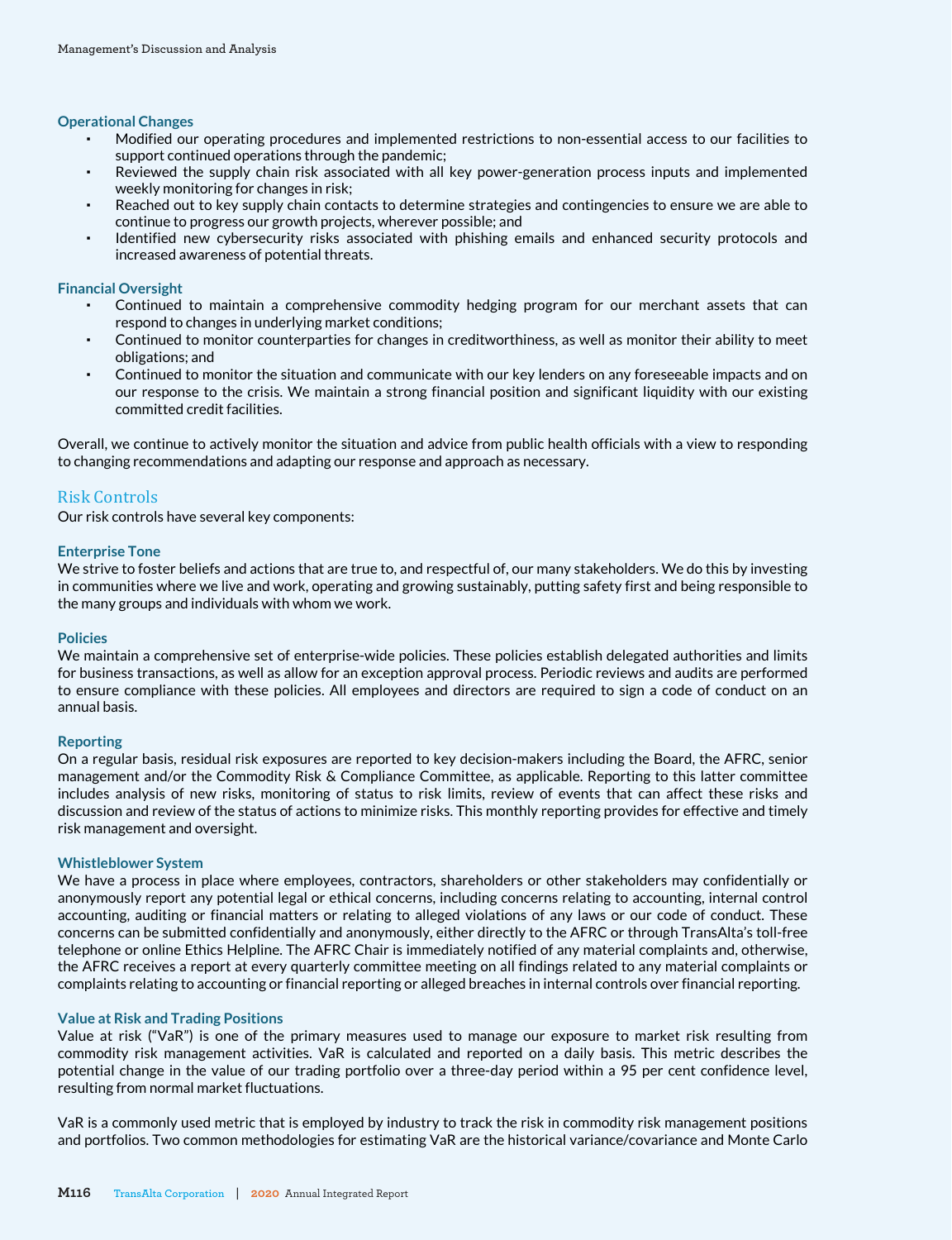approaches. We estimate VaR using the historical variance/covariance approach. An inherent limitation of historical variance/covariance VaR is that historical information used in the estimate may not be indicative of future market risk. Stress tests are performed periodically to measure the financial impact to the trading portfolio resulting from potential market events, including fluctuations in market prices, volatilities of those prices and the relationships between those prices. We also employ additional risk mitigation measures. VaR at Dec. 31, 2020, associated with our proprietary commodity risk management activities was \$1 million (2019 - \$1 million). Please refer to the Risk Factors – Commodity Price Risk section of this MD&A below for further discussion.

#### Risk Factors

Risk is an inherent factor of doing business. The following section addresses some, but not all, risk factors that could affect our future plans, performance, results or outcomes and our activities in mitigating those risks. These risks do not occur in isolation, but must be considered in conjunction with each other. For a further discussion of these and other risk factors affecting the Corporation, readers are encouraged to read the Risk Factors section of the AIF, available on our website at www.transalta.com and under our profile on SEDAR at www.sedar.com and on EDGAR at www.edgar.gov.

A reference herein to a material adverse effect on the Corporation means such an effect on the Corporation or its business, operations, financial condition, results of operations and/or its cash flows, as the context requires.

For some risk factors, we show the after-tax effect on net earnings of changes in certain key variables. The analysis is based on business conditions and production volumes in 2020. Each item in the sensitivity analysis assumes all other potential variables are held constant. While these sensitivities are applicable to the period and the magnitude of changes on which they are based, they may not be applicable in other periods, under other economic circumstances or for a greater magnitude of changes. The changes in rates should also not be assumed to be proportionate to earnings in all instances.

### **Volume Risk**

Volume risk relates to the variances from our expected production. The financial performance of our hydro, wind and solar operations is highly dependent upon the availability of their input resources in a given year. Shifts in weather or climate patterns, seasonal precipitation and the timing and rate of melting and runoff may impact the water flow to our facilities. The strength and consistency of the wind resource at our facilities impacts production. The operation of thermal facilities can also be impacted by ambient temperatures and the availability of water and fuel. Where we are unable to produce sufficient quantities of output in relation to contractually specified volumes, we may be required to pay penalties or purchase replacement power in the market.

We manage volume risk by:

- Actively managing our assets and their condition in order to be proactive in facility maintenance so that our facilities are available to produce when required;
- Monitoring water resources throughout Alberta to the best of our ability and optimizing this resource against real-time electricity market opportunities;
- Placing our facilities in locations we believe to have adequate resources to generate electricity to meet the requirements of our contracts. However, we cannot guarantee that these resources will be available when we need them or in the quantities that we require; and
- Diversifying our fuels and geography to mitigate regional or fuel-specific events.

The sensitivity of volumes to our net earnings is shown below:

| Factor                  | Increase or<br>decrease (%) | Approximate impact<br>on net earnings |
|-------------------------|-----------------------------|---------------------------------------|
| Availability/production |                             | \$8 million                           |

#### **Generation Equipment and Technology Risk**

There is a risk of equipment failure due to wear and tear, latent defect, design error or operator error, among other things, which could have a material adverse effect on the Corporation. Although our generation facilities have generally operated in accordance with expectations, there can be no assurance that they will continue to do so. Our facilities are exposed to operational risks such as failures due to cyclic, thermal and corrosion damage in boilers, generators and turbines, as well as other issues that can lead to outages and increased volume risk. If facilities do not meet availability or production targets specified in their PPA or other long-term contracts, we may be required to compensate the purchaser for the loss in the availability of production or record reduced energy or capacity payments. For merchant facilities, an outage can result in lost merchant opportunities. Therefore, an extended outage could have a material adverse effect on our business, financial condition, results of operations or our cash flows.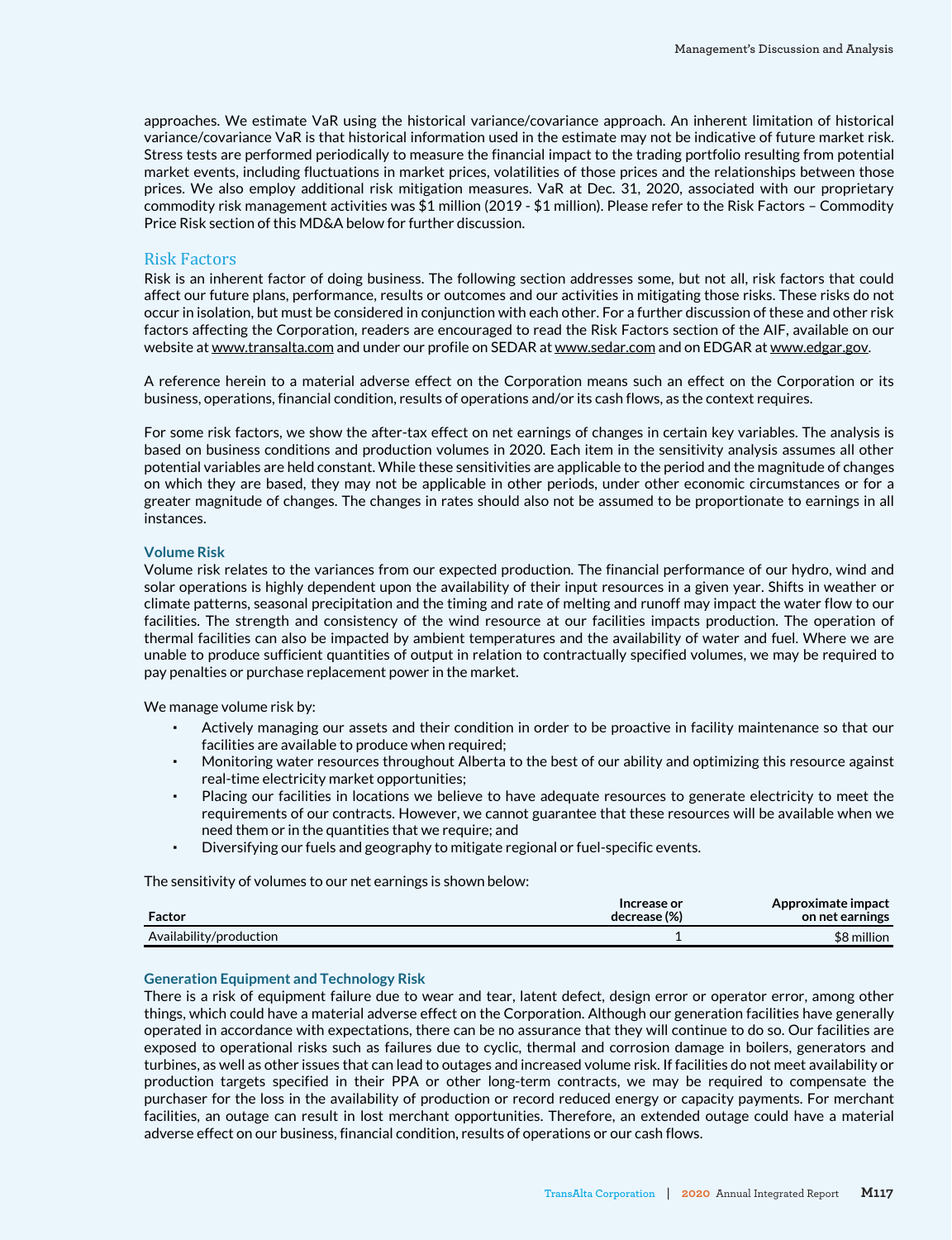As well, we are exposed to procurement risk for specialized parts that may have long lead times. If we are unable to procure these parts when they are needed for maintenance activities, we could face an extended period where our equipment is unavailable to produce electricity.

We manage our generation equipment and technology risk by:

- Operating our facilities within defined industry standards that optimizes availability over their commercial operating life;
- Performing preventive maintenance in accordance with applicable industry practices, major equipment supplier recommendations and our operating experience;
- Adhering to comprehensive maintenance programs and regular turnaround schedules;
- Adjusting maintenance plans by facility to reflect equipment type, age and commercial risk;
- Having adequate business interruption insurance in place to cover extended forced outages;
- Having clauses in our PPAs and other long-term contracts that allow us to declare force majeure in the event of an unforeseen failure;
- Selecting and applying proven technology in our generating facilities, where practical;
- Where technology is newer, ensuring service agreements with equipment suppliers include appropriate availability and performance guarantees;
- Monitoring our fleet against industry performance to identify issues or advancements that may impact performance and adjusting our maintenance and investment programs accordingly;
- Negotiating strategic supply agreements with selected vendors to ensure key components are readily available in the event of a significant outage;
- Entering into long-term arrangements with our strategic supply partners to ensure availability of critical spare parts; and
- Implementing long-term asset management strategies that optimize the life cycles of our existing facilities and/ or identify replacement requirements for generating assets.

### **Commodity Price Risk**

We have exposure to movements in certain commodity prices, including the market price of electricity and fuels used to produce electricity in both our electricity generation and proprietary trading businesses.

We manage the financial exposure associated with fluctuations in electricity price risk by:

- Entering into long-term contracts that specify the price at which electricity, steam and other services are provided;
- Maintaining a portfolio of short-, medium- and long-term contracts to mitigate our exposure to short-term fluctuations in commodity prices;
- Purchasing natural gas coincident with production for merchant facilities so spot market spark spreads are adequate to produce and sell electricity at a profit; and
- Ensuring limits and controls are in place for our proprietary trading activities.

In 2020, we had approximately 90 per cent (2019  $-$  90 per cent) of production under short-term and long-term contracts and hedges. In the event of a planned or unplanned outage or other similar event, however, we are exposed to changes in electricity prices on purchases of electricity from the market to fulfil our supply obligations under these short- and long-term contracts.

We manage the financial exposure to fluctuations in the cost of fuels used in production by:

- Entering into long-term contracts that specify the price at which fuel is to be supplied to our facilities;
- Hedging emissions costs by entering into various emission trading arrangements; and
- Selectively using hedges, where available, to set prices for fuel.

In 2020, 89 per cent (2019 – 66 per cent) of our gas consumption used in generating electricity was contractually fixed or passed through to our customers and 78 per cent (2019 – 76 per cent) of our purchased coal was contractually fixed.

Actual variations in net earnings can vary from calculated sensitivities and may not be linear due to optimization opportunities, co-dependencies and cost mitigations, production, availability and other factors.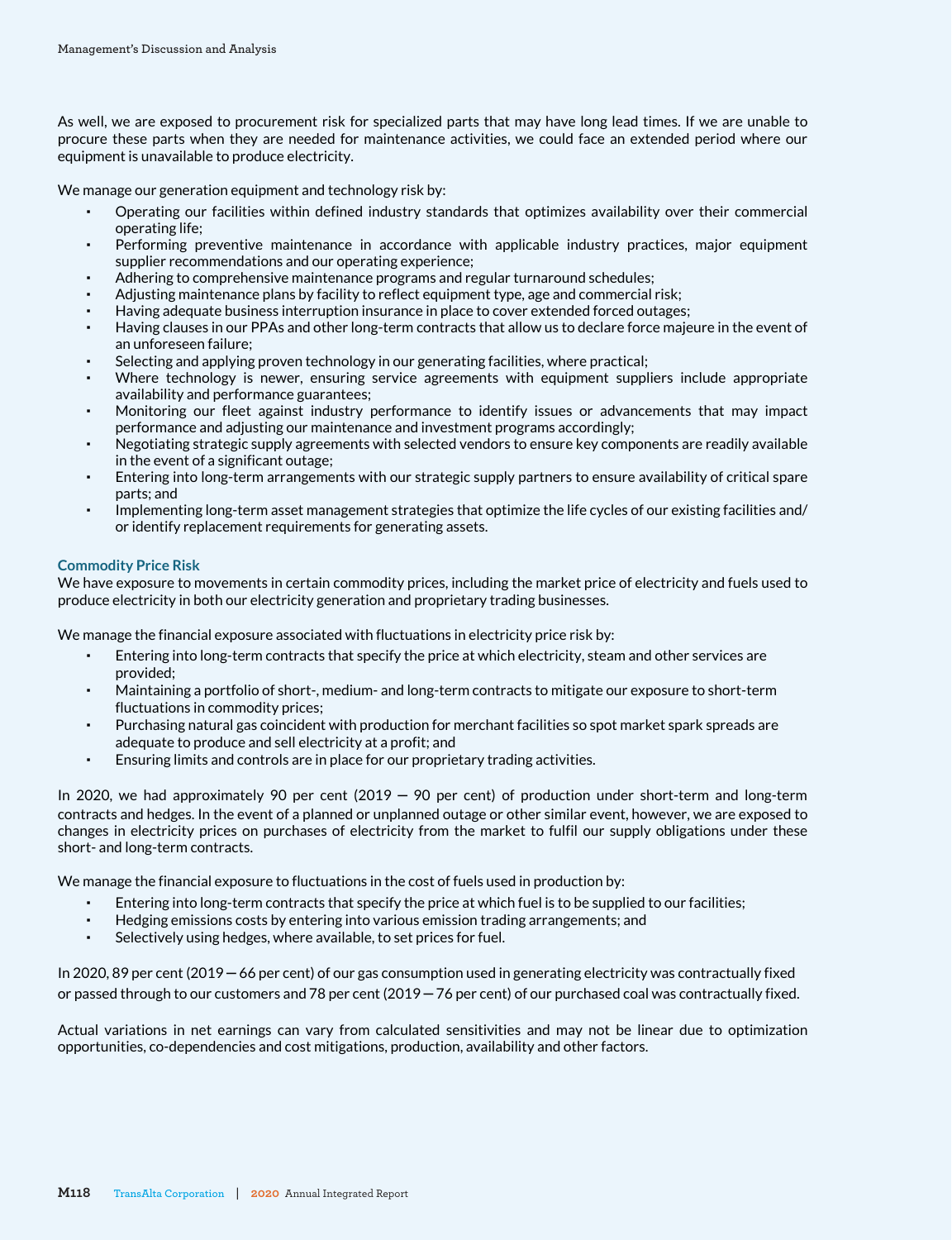#### **Coal Supply Risk**

Having sufficient fuel available when required for generation is essential to maintaining our ability to produce electricity under contracts and for merchant sale opportunities. At our coal-fired facilities, input costs such as diesel, tires, the price and availability of mining equipment, the volume of overburden removed to access coal reserves, rail rates and the location of mining operations relative to the power facilities are some of the exposures in our operations. Additionally, the ability of the mines to deliver coal to the power facilities can be impacted by weather conditions and labour relations. At Centralia, interruptions at our supplier's mine, the availability of trains to deliver coal and the financial viability of our coal suppliers could affect our ability to generate electricity.

We manage coal supply risk by:

- Ensuring that the majority of the coal used in electrical generation in Alberta is from reserves permitted through coal rights we have purchased or for which we have long-term supply contracts, thereby limiting our exposure to fluctuations in the supply of coal from third parties;
- Sourcing the coal used at Centralia from different mine sources to ensure sufficient coal is available at a competitive cost;
- Contracting sufficient trains to deliver the coal requirements at Centralia;
- Ensuring coal inventories on hand at Alberta Thermal and Centralia are at appropriate levels for usage requirements;
- Ensuring efficient coal handling and storage facilities are in place so that the coal being delivered can be processed in a timely and efficient manner;
- Monitoring and maintaining coal specifications, and carefully matching the specifications mined with the requirements of our facilities;
- Co-firing natural gas with coal;
- Monitoring the financial viability of Centralia suppliers; and
- Hedging diesel exposure in mining and transportation costs.

### **Natural Gas Supply and Price Risk**

Having sufficient natural gas and natural gas transportation services available so that we can blend natural gas in with coal at our Alberta thermal facilities, and for the ultimate conversion of those units to natural gas, is essential to maintaining the reliability and availability of those facilities. Using natural gas at our coal-fired facilities, and ultimately converting these facilities to natural gas, allows us to reduce overall carbon emissions and costs, reduce the risk of coal opacity issues, and improves our operating and sustaining capital costs. Ensuring adequate pipeline transportation service and natural gas supply for our Alberta thermal units may be impacted by, among other things, the timing of receiving regulatory and other approvals for firm transportation commitments, weather-related events, work stoppages, system maintenance, variability in pipeline hydraulics pressure and flows, and impacts due to other naturally created events. Pricing of natural gas is driven by market supply and demand fundamentals for natural gas in North America and globally. We are exposed to changes in natural gas prices, which may impact the profitability of our facilities and how the facilities are dispatched into the market.

We manage gas supply and price risk by:

- Working to ensure that we have at least two pipelines supplying the gas used in electrical generation in Alberta;
- Contracting for firm gas delivery and supply;
- Monitoring the financial viability of gas producers and pipelines;
- Hedging gas price exposure;
- Monitoring pipeline maintenance schedules and transportation availability; and
- Incorporating the ability to continue using coal in some of the units as the units transition from coal to 100 per cent natural gas.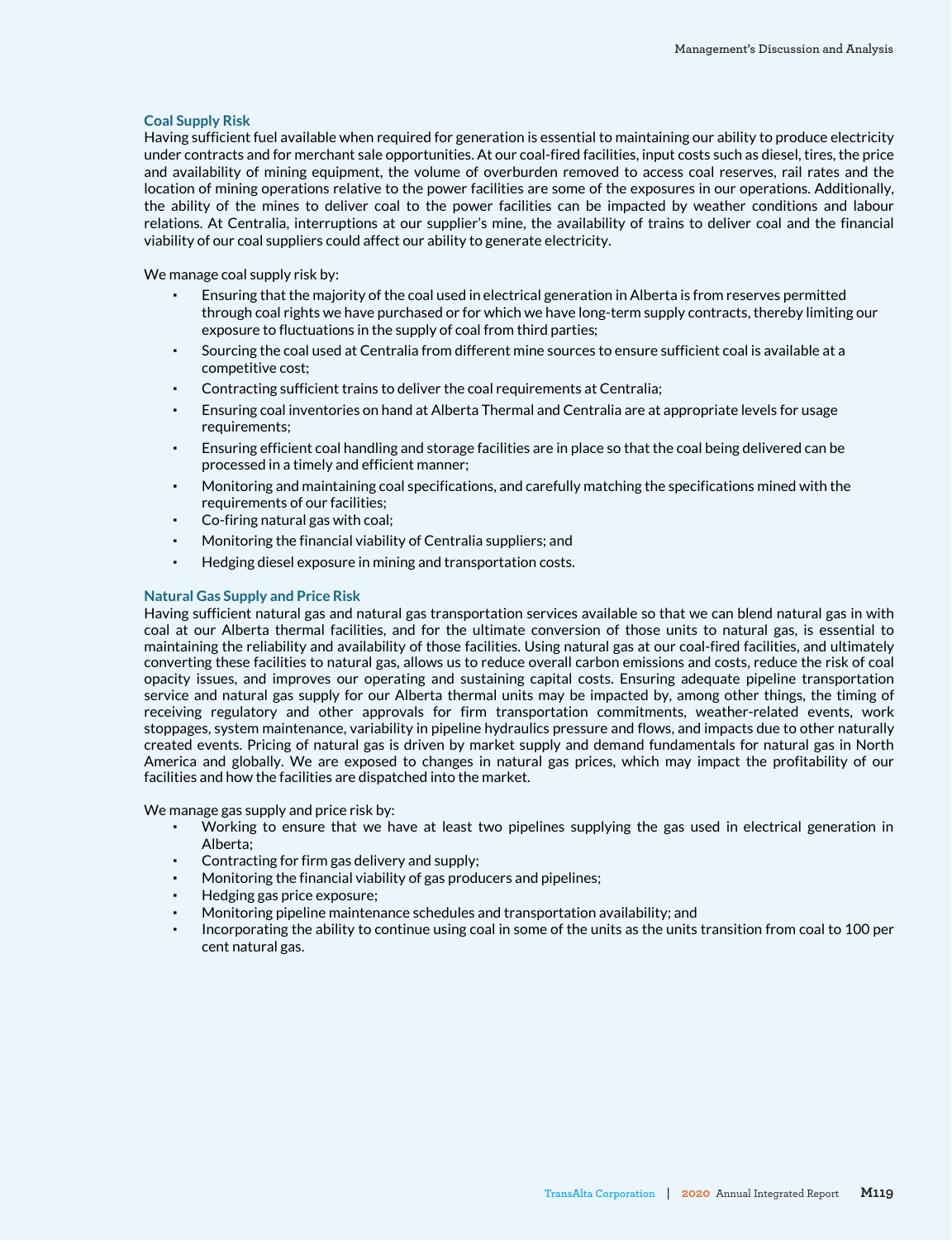### **Environmental Compliance Risk**

Environmental compliance risks are risks to our business associated with existing and/or changes in environmental regulations. New emission reduction objectives for the power sector are being established by governments in Canada and the US. We anticipate continued and growing scrutiny by investors and other stakeholders relating to sustainability performance. These changes to regulations may affect our earnings by reducing the operating life of generating facilities and imposing additional costs on the generation of electricity through such measures as emission caps or taxes, requiring additional capital investments in emission capture technology or requiring us to invest in offset credits. It is anticipated that these compliance costs will increase due to increased political and public attention to environmental concerns.

We manage environmental compliance risk by:

- Seeking continuous improvement in numerous performance metrics such as emissions, safety, land and water impacts, and environmental incidents;
- Having an International Organization for Standardization and Occupational Health and Safety Assessment Series-based environmental health and safety management system in place that is designed to continuously improve performance;
- Committing significant experienced resources to work with regulators in Canada and the US to advocate that regulatory changes are well-designed and cost-effective;
- Developing compliance plans that address how to meet or surpass emission standards for GHGs, mercury, SO<sub>2</sub>, and NO<sub>x</sub>, which will be adjusted as regulations are finalized;
- Purchasing emission reduction offsets;
- Investing in renewable energy projects, such as wind, solar and hydro generation; and
- Incorporating change-in-law provisions in contracts that allow recovery of certain compliance costs from our customers.

We are committed to remaining in compliance with all environmental regulations relating to operations and facilities. Compliance with both regulatory requirements and management system standards is regularly audited through our performance assurance policy and results are reported to the GSSC.

### **Credit Risk**

Credit risk is the risk to our business associated with changes in the creditworthiness of entities with which we have commercial exposures. This risk results from the ability of a counterparty to either fulfil its financial or performance obligations to us or where we have made a payment in advance of the delivery of a product or service. The inability to collect cash due to us or to receive products or services may have an adverse impact upon our net earnings and cash flows.

We manage our exposure to credit risk by:

- Establishing and adhering to policies that define credit limits based on the creditworthiness of counterparties, contract term limits and the credit concentration with any specific counterparty;
- Requiring formal sign-off on contracts that include commercial, financial, legal and operational reviews;
- Requiring security instruments, such as parental guarantees, letters of credit, and cash collateral or third-party credit insurance if a counterparty goes over its limits. Such security instruments can be collected if a counterparty fails to fulfil its obligation; and
- Reporting our exposure using a variety of methods that allow key decision-makers to assess credit exposure by counterparty. This reporting allows us to assess credit limits for counterparties and the mix of counterparties based on their credit ratings.

If established credit exposure limits are exceeded, we take steps to reduce this exposure, such as by requesting collateral, if applicable, or by halting commercial activities with the affected counterparty. However, there can be no assurances that we will be successful in avoiding losses as a result of a contract counterparty not meeting its obligations.

Amidst the current economic conditions resulting from the COVID-19 pandemic, TransAlta has implemented the following additional measures to monitor its counterparties for changes in their ability to meet obligations:

- daily monitoring of events impacting counterparty creditworthiness and counterparty credit downgrades;
- weekly oversight and follow-up, if applicable, of accounts receivables; and
- review and monitoring of key suppliers, counterparties and customers (i.e., offtakers).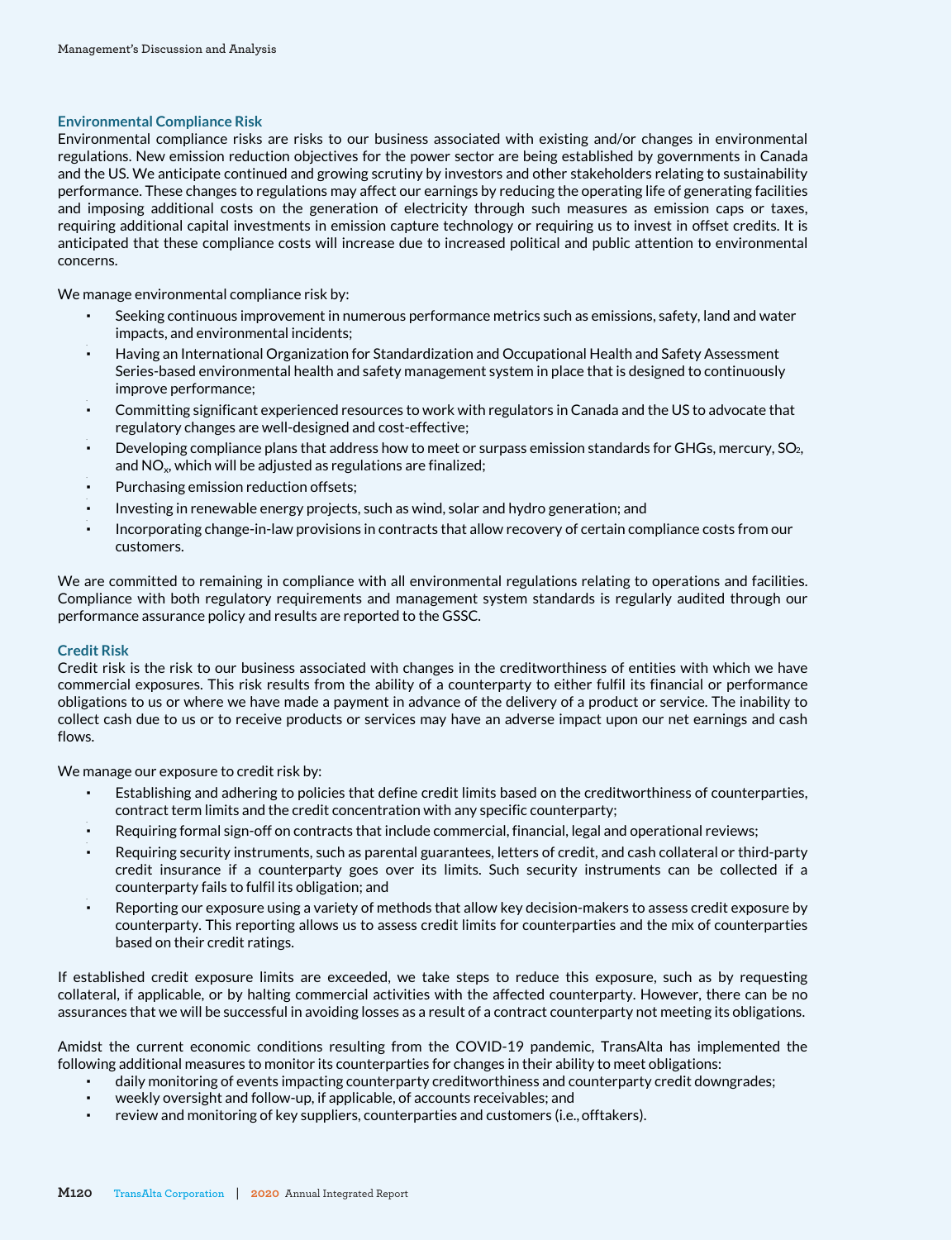As needed, additional risk mitigation tactics will be taken to reduce the risk to TransAlta. These risk mitigation tactics may include, but are not limited to, immediate follow-up on overdue amounts, adjusting payment terms to ensure a portion of funds are received sooner, requiring additional collateral, reducing transaction terms and working closely with impacted counterparties on negotiated solutions.

Our credit risk management profile and practices have not changed materially from Dec. 31, 2019. We had no material counterparty losses in 2020. We continue to keep a close watch on changes and trends in the market and the impact these changes could have on our energy trading business and hedging activities, and will take appropriate actions as required, although no assurance can be given that we will always be successful.

The following table outlines our maximum exposure to credit risk without taking into account collateral held or right of set-off, including the distribution of credit ratings, as at Dec. 31, 2020:

|                                            | Investment grade<br>(%) | Non-investment grade<br>(%) | Total<br>(%) | <b>Total</b><br>amount |
|--------------------------------------------|-------------------------|-----------------------------|--------------|------------------------|
| Trade and other receivables <sup>(1)</sup> | 92                      | 8                           | 100          | 583                    |
| Long-term finance lease receivables        | 100                     |                             | 100          | 228                    |
| Risk management assets <sup>(1)</sup>      | 93                      |                             | 100          | 692                    |
| Loan receivable <sup>(2)</sup>             |                         | 100                         | 100          | 52                     |
| <b>Total</b>                               |                         |                             |              | 1,555                  |

*(1) Letters of credit and cash and cash equivalents are the primary types of collateral held as security related to these amounts.* 

*(2) The counterparties have no external credit ratings.* 

The maximum credit exposure to any one customer for commodity trading operations, including the fair value of open trading positions net of any collateral held, is \$22 million (2019 – \$5 million).

#### **Currency Rate Risk**

We have exposure to various currencies as a result of our investments and operations in foreign jurisdictions, the earnings from those operations, the acquisition of equipment and services and foreign-denominated commodities from foreign suppliers, and our US-denominated debt. Our exposures are primarily to the US and Australian currencies. Changes in the values of these currencies in relation to the Canadian dollar may affect our earnings or the value of our foreign investments to the extent that these positions or cash flows are not hedged or the hedges are ineffective.

We manage our currency rate risk by establishing and adhering to policies that include:

- Hedging our net investments in US operations using US-denominated debt;
- Entering into forward foreign exchange contracts to hedge future foreign-denominated expenditures including our US-denominated debt that is outside the net investment portfolio; and
- Hedging our expected foreign operating cash flows. Our target is to hedge a minimum of 60 per cent of our forecasted foreign operating cash flows over a four-year period, with a minimum of 90 per cent in the current year, 70 per cent in the next year, 50 per cent in the third year and 30 per cent in the fourth year. The US exposure will be managed with a combination of interest expense on our US-denominated debt and forward foreign exchange contracts and the Australian exposure will be managed with a combination of interest expense on our Australian-dollar denominated debt and forward foreign exchange contracts.

The sensitivity of our net earnings to changes in foreign exchange rates has been prepared using management's assessment that an average \$0.03 increase or decrease in the US or Australian currencies relative to the Canadian dollar is a reasonable potential change over the next quarter, and is shown below:

| Factor        | Increase or decrease | Approximate impact<br>on net earnings |
|---------------|----------------------|---------------------------------------|
| Exchange rate | \$0.03               | \$12 million                          |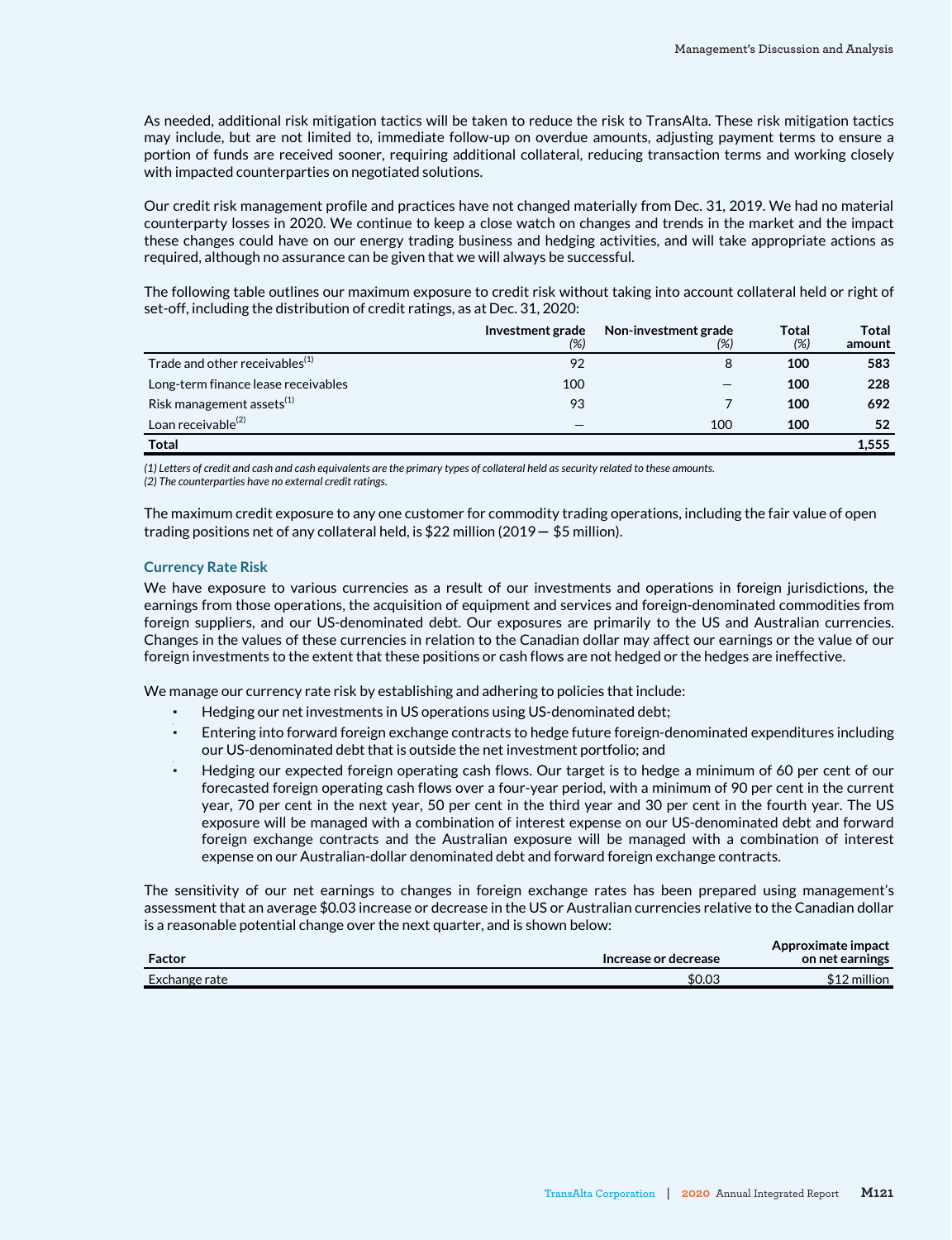### **Liquidity Risk**

Liquidity risk relates to our ability to access capital to be used to engage in trading and hedging activities, capital projects, debt refinancing and payment of liabilities, capital structure and general corporate purposes. Credit ratings facilitate these activities and changes in credit ratings may affect our ability and/or the cost of accessing capital markets, establishing normal course derivative or hedging transactions, including those undertaken by our Energy Marketing segment. Counterparties enter into certain electricity and natural gas purchase and sale contracts for the purposes of asset-backed sales and proprietary trading. The terms and conditions of these contracts require the counterparties to provide collateral when the fair value of the obligation pursuant to these contracts is in excess of any credit limits granted. Downgrades in creditworthiness by certain credit rating agencies may impact our ability to enter into these contracts or any ordinary course contract, decrease the credit limits granted and increase the amount of collateral that may have to be provided. Certain existing contracts contain credit rating contingent clauses, that, when triggered, automatically increase costs under the contract or require additional collateral to be posted. Where the contingency is based on the lowest single rating, a one-level downgrade from a credit rating agency with an originally higher rating may not, however, trigger additional direct adverse impact.

We continue to focus on maintaining our financial position and flexibility. Credit ratings issued for TransAlta, as well as the corresponding rating agency outlooks, are set out in the Financial Capital section of this MD&A. Credit ratings are subject to revision or withdrawal at any time by the rating organization, and there can be no assurance that TransAlta's credit ratings and the corresponding outlook will not be changed, resulting in the adverse possible impacts identified above.

As at Dec. 31, 2020, we have liquidity of \$2.1 billion comprised of amounts not drawn under our committed credit facilities and cash on hand that is available to draw on for projects in 2021.

We manage liquidity risk by:

- Monitoring liquidity on trading positions;
- Preparing and revising longer-term financing plans to reflect changes in business plans and the market availability of capital;
- Reporting liquidity risk exposure for commodity risk management activities on a regular basis to the Commodity Risk & Compliance Committee, senior management and the AFRC;
- Maintaining a strong balance sheet; and
- Maintaining sufficient undrawn committed credit lines to support potential liquidity requirements.

#### **Interest Rate Risk**

Changes in interest rates can impact our borrowing costs. Changes in our cost of capital may also affect the feasibility of new growth initiatives.

We manage interest rate risk by establishing and adhering to policies that include:

- Employing a combination of fixed and floating rate debt instruments; and
- Monitoring the mixture of floating and fixed rate debt and adjusting to ensure efficiency.

At Dec. 31, 2020, approximately seven per cent (2019 – 11 per cent) of our total debt portfolio was subject to changes in floating interest rates through a combination of floating rate debt and interest rate swaps.

The sensitivity of changes in interest rates upon our net earnings is shown below:

| Factor        | Increase or<br>decrease (%) | Approximate impact<br>on net earnings |
|---------------|-----------------------------|---------------------------------------|
| Interest rate | 30                          | \$1 million before tax                |

IBOR reform could impact interest rate risk with respect to the Corporation's credit facilities and the Poplar Creek nonrecourse bond held by a TransAlta subsidiary. The facility references LIBOR for US-dollar drawings and the Canadian Dollar Offer Rate ("CDOR") for Canadian-dollar drawings; in addition, the non-recourse bond references the threemonth CDOR. To date, no US-dollar drawings have been made on the facility and there is currently a plan to discontinue the six- and 12-month CDOR, which does not impact the facility or the non-recourse bond.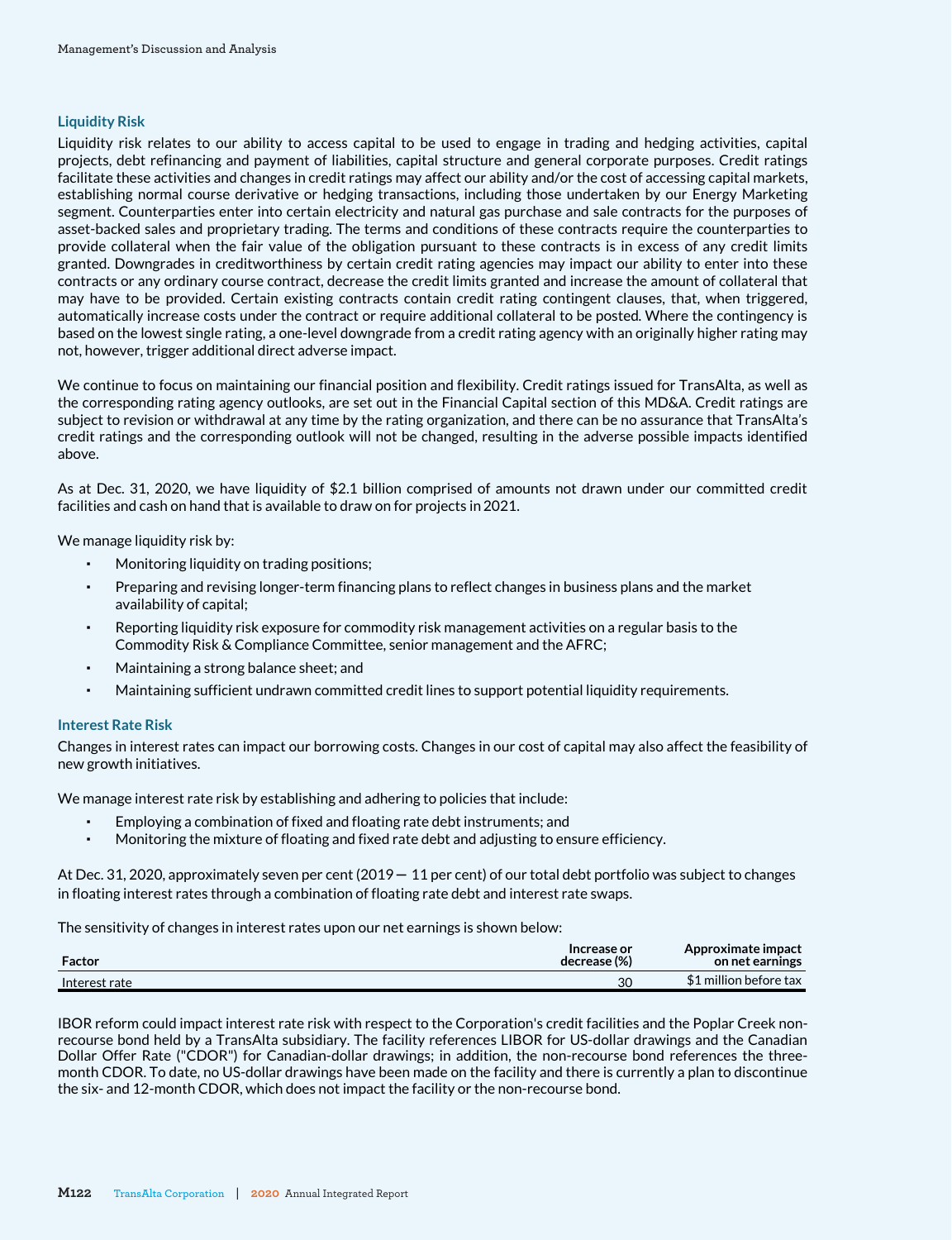Outstanding forward starting interest rate swaps in both Canadian and US dollars should not be affected as they are set to settle in 2021 prior to any IBOR changes being made. The Corporation is monitoring the reform and does not expect any material impacts.

#### **Project Management Risk**

On capital projects, we face risks associated with cost overruns, delays and performance.

We manage project risks by:

- Ensuring all projects follow established corporate processes and policies;
- Identifying key risks during every stage of project development and ensuring mitigation plans are factored into capital estimates and contingencies;
- Reviewing project plans, key assumptions and returns with senior management prior to Board of Director approvals;
- Consistently applying project management methodologies and processes;
- Determining contracting strategies that are consistent with the project scope and scale to ensure key risks, such as labour and technology, are managed by contractors and equipment suppliers;
- Ensuring contracts for construction and major equipment include key terms for performance, delays and quality backed by appropriate levels of liquidated damages;
- Reviewing projects after achieving commercial operation to ensure learnings are incorporated into the next project;
- Negotiating contracts for construction and major equipment to lock-in key terms such as price, availability of long lead equipment, foreign currency rates and warranties as much as is economically feasible before proceeding with the project; and
- Entering into labour agreements to provide security around labour cost, supply and productivity.

#### **Human Resource Risk**

Human resource risk relates to the potential impact upon our business as a result of changes in the workplace. Human resource risk can occur in several ways:

- Potential disruption as a result of labour action at our generating facilities;
- Reduced productivity due to turnover in positions;
- Inability to complete critical work due to vacant positions;
- Failure to maintain fair compensation with respect to market rate changes; and
- Reduced competencies due to insufficient training, failure to transfer knowledge from existing employees or insufficient expertise within current employees.

We manage this risk by:

- Monitoring industry compensation and aligning salaries with those benchmarks;
- Using incentive pay to align employee goals with corporate goals;
- Monitoring and managing target levels of employee turnover; and
- Ensuring new employees have the appropriate training and qualifications to perform their jobs.

In 2020, 46 per cent (2019 – 46 per cent) of our labour force was covered by 10 (2019 – 10) collective bargaining agreements. In 2020, two (2019 – four) agreements were renegotiated. We anticipate the successful negotiation of three collective agreements in 2021.

#### **Regulatory and Political Risk**

Regulatory and political risk is the risk to our business associated with potential changes to the existing regulatory structures and the political influence upon those structures within each of the jurisdictions in which we operate. This risk can come from market regulation and re-regulation, increased oversight and control, structural or design changes in markets, or other unforeseen influences. Market rules are often dynamic and we are not able to predict whether there will be any material changes in the regulatory environment or the ultimate effect of changes in the regulatory environment on our business. This risk includes, among other things, uncertainties associated with the development of carbon pricing policies and funding.

We manage these risks systematically through our Legal and Regulatory groups and our Compliance program, which is reviewed periodically to ensure its effectiveness. We also work with governments, regulators, electricity system operators and other stakeholders to resolve issues as they arise. We are actively monitoring changes to market rules and market design, and we engage in industry- and government-agency-led stakeholder engagement processes.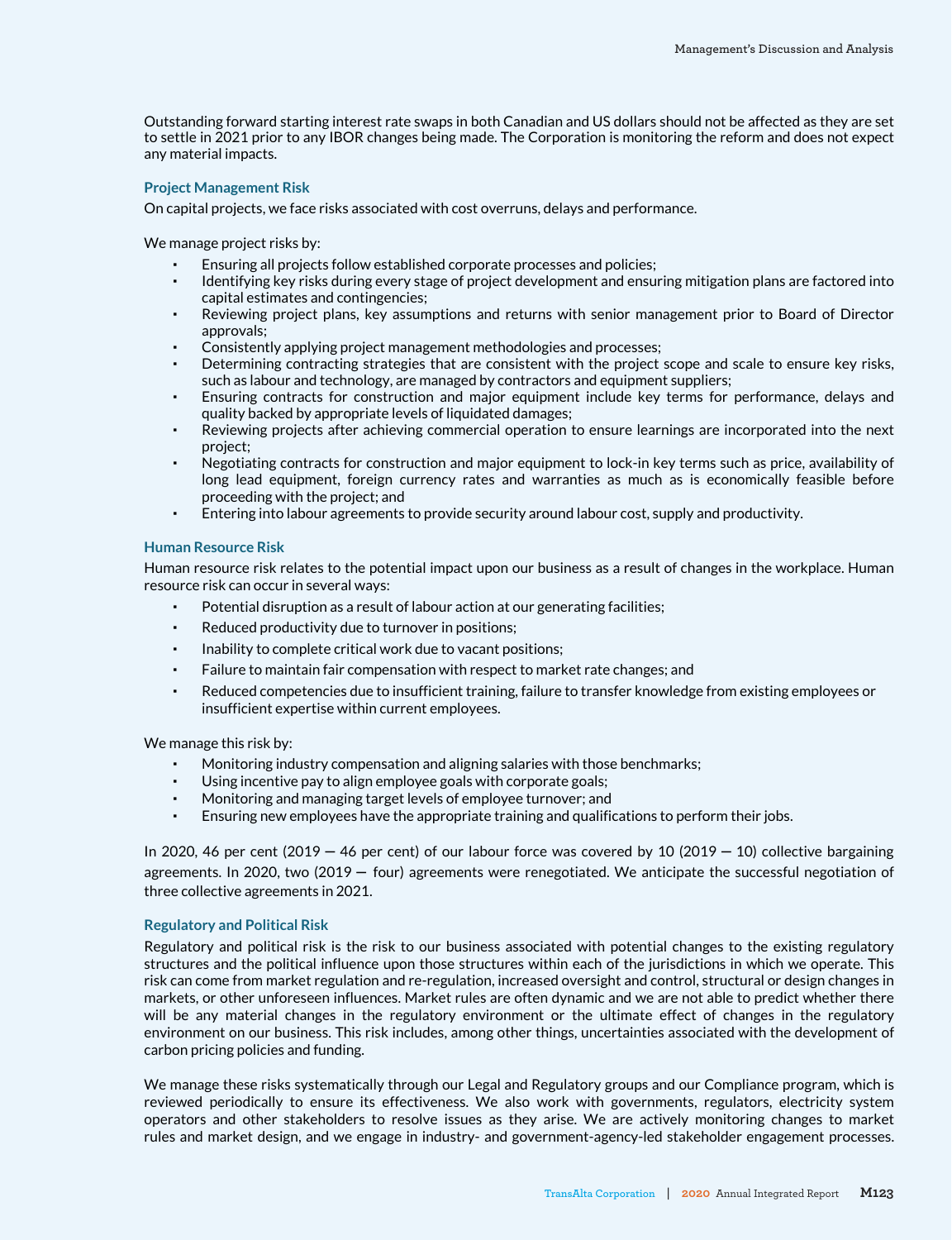Through these and other avenues, we engage in advocacy and policy discussions at a variety of levels. These stakeholder consultations have allowed us to engage in proactive discussions with governments and regulatory agencies over the longer term.

International investments are subject to unique risks and uncertainties relating to the political, social and economic structures of the respective country and such country's regulatory regime. We mitigate this risk through the use of nonrecourse financing and insurance.

### **Transmission Risk**

Access to transmission lines and transmission capacity for existing and new generation is key to our ability to deliver energy produced at our power facilities to our customers. The risks associated with the aging existing transmission infrastructure in markets in which we operate continue to increase because new connections to the power system are consuming transmission capacity faster than it is being added by new transmission developments.

### **Reputation Risk**

Our reputation is one of our most valued assets. Reputation risk relates to the risk associated with our business because of changes in opinion from the general public, private stakeholders, governments and other entities.

We manage reputation risk by:

- Striving as a neighbour and business partner in the regions where we operate to build viable relationships based on mutual understanding leading to workable solutions with our neighbours and other community stakeholders;
- Clearly communicating our business objectives and priorities to a variety of stakeholders on a routine and transparent basis;
- Applying innovative technologies to improve our operations, work environment and environmental footprint;
- Maintaining positive relationships with various levels of government;
- Pursuing sustainable development as a longer-term corporate strategy;
- Ensuring that each business decision is made with integrity and in line with our corporate values;
- Communicating the impact and rationale of business decisions to stakeholders in a timely manner; and
- Maintaining strong corporate values that support reputation risk management initiatives, including the annual Code of Conduct sign-off.

### **Corporate Structure Risk**

We conduct a significant amount of business through subsidiaries and partnerships. Our ability to meet and service debt obligations is dependent upon the results of operations of our subsidiaries and partnerships and the payment of funds by our subsidiaries and partnerships in the form of distributions, loans, dividends or otherwise. In addition, our subsidiaries and partnerships may be subject to statutory or contractual restrictions that limit their ability to distribute cash to us.

### **Cybersecurity Risk**

We rely on our information technology to process, transmit and store electronic information and data used for the safe operation of our assets. In today's ever-evolving cybersecurity landscape, any attacks or other breaches of network or information systems may cause disruptions to our business operations. Cyberattackers may use a range of techniques, from exploiting vulnerabilities within our user-base, to using sophisticated malicious code on a single or distributed basis to try to breach our network security controls. Attackers may also use a combination of techniques in their attempt to evade safeguards that we have in place such as firewalls, intrusion prevention systems and antivirus software that exist on our network infrastructure systems. A successful cyberattack may allow for the unauthorized interception, destruction, use or dissemination of our information and may cause disruptions to our business operations.

We continuously take measures to secure our infrastructure against potential cyberattacks that may damage our infrastructure, systems and data. TransAlta's cybersecurity model consists of three pillars: technology, processes and people. Each of these pillars can be reinforced independently to address specific cyber risks and threats that are confronting TransAlta. Significant cyber risks that could pose a threat to TransAlta include phishing, ransomware, social engineering, supplier chain, commodity hostage, state sponsored, artificial intelligence, machine learning attacks and a high risk of cybersecurity employee turnover. Proactive controls and safeguards to mitigate cybersecurity risk and threats posed to the organization include:

- Leveraging in place technologies to restrict communication within TransAlta's networks thus limiting the ability for adversaries to achieve their aim;
- Partnering with a third-party cybersecurity specialty firm to outsource critical components of our cybersecurity program;
- Enhancing our policies and processes through the use of periodic reviews and table-top exercises;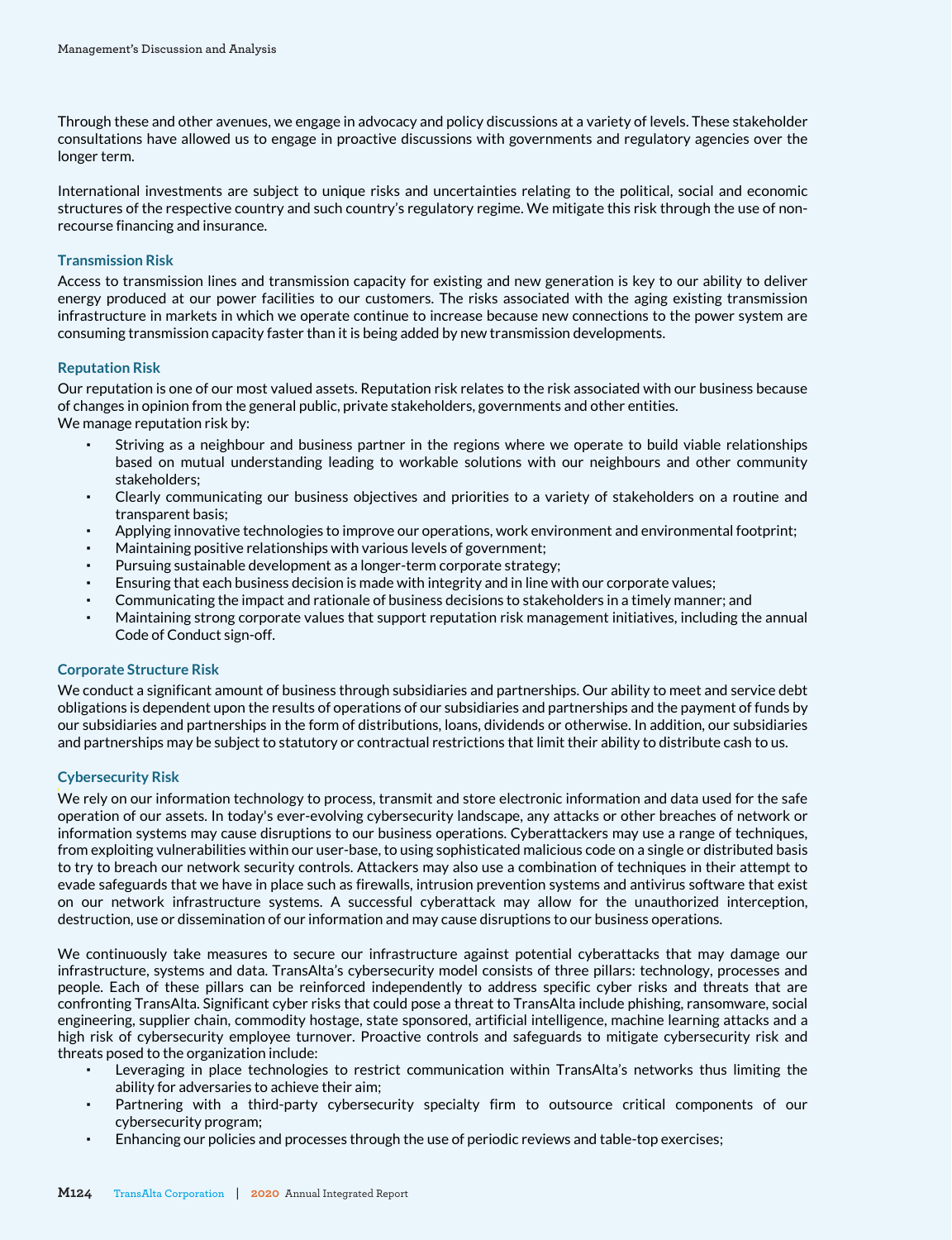- Maintaining an effective and robust cybersecurity awareness training and campaign;
- Integrating cybersecurity into our business processes and performing robust cybersecurity risk assessments; and
- Continuously improving our cybersecurity program to ensure it is effective in responding to and addressing cybersecurity risks.

While we have cyber insurance (as well as systems, policies, hardware, practices, data backups and procedures designed to prevent or limit the effect of the security breaches of our generation facilities and infrastructure and data), there can be no assurance that these measures will be sufficient or that such security breaches will not occur or, if they do occur, that they will be adequately addressed in a timely manner. We closely monitor both preventive and detective measures to manage these risks.

#### **General Economic Conditions**

Changes in general economic conditions impact product demand, revenue, operating costs, the timing and extent of capital expenditures, the net recoverable value of PP&E, financing costs, credit and liquidity risk, and counterparty risk.

#### **Income Taxes**

Our operations are complex and located in several countries. The computation of the provision for income taxes involves tax interpretations, regulations and legislation that are continually changing. Our tax filings are subject to audit by taxation authorities. Management believes that it has adequately provided for income taxes as required by IFRS, based on all information currently available.

The Corporation is subject to changing laws, treaties and regulations in and between countries. Various tax proposals in the countries we operate in could result in changes to the basis on which deferred taxes are calculated or could result in changes to income or non-income tax expense. There has recently been an increased focus on issues related to the taxation of multinational corporations. A change in tax laws, treaties or regulations, or in the interpretation thereof, could result in a materially higher income or non-income tax expense that could have a material adverse impact on the Corporation.

The sensitivity of changes in income tax rates upon our net earnings is shown below:

| Factor   | Increase or<br>decrease (%) | Approximate impact<br>on net earnings |
|----------|-----------------------------|---------------------------------------|
| Tax rate |                             | $43$ million                          |

### **Legal Contingencies**

We are occasionally named as a party in various disputes, claims and legal or regulatory proceedings that arise during the normal course of our business. We review each of these claims, including the nature and merits of the claim, the amount in dispute or claimed, and the availability of insurance coverage. There can be no assurance that any particular dispute, claim or proceeding will be resolved in our favour or our liabilities with respect to such claims will not have a material adverse effect on us or our business, operations or financial results. Please refer to the Other Consolidated Analysis section of this MD&A for further details.

#### **Other Contingencies**

We maintain a level of insurance coverage deemed appropriate by management. There were no significant changes to our insurance coverage during renewal of the insurance policies on Dec. 31, 2020. Our insurance coverage may not be available in the future on commercially reasonable terms. There can be no assurance that our insurance coverage will be fully adequate to compensate for potential losses incurred. In the event of a significant economic event, the insurers may not be capable of fully paying all claims. All insurance policies are subject to standard exclusions. Cyber coverage is not currently purchased.